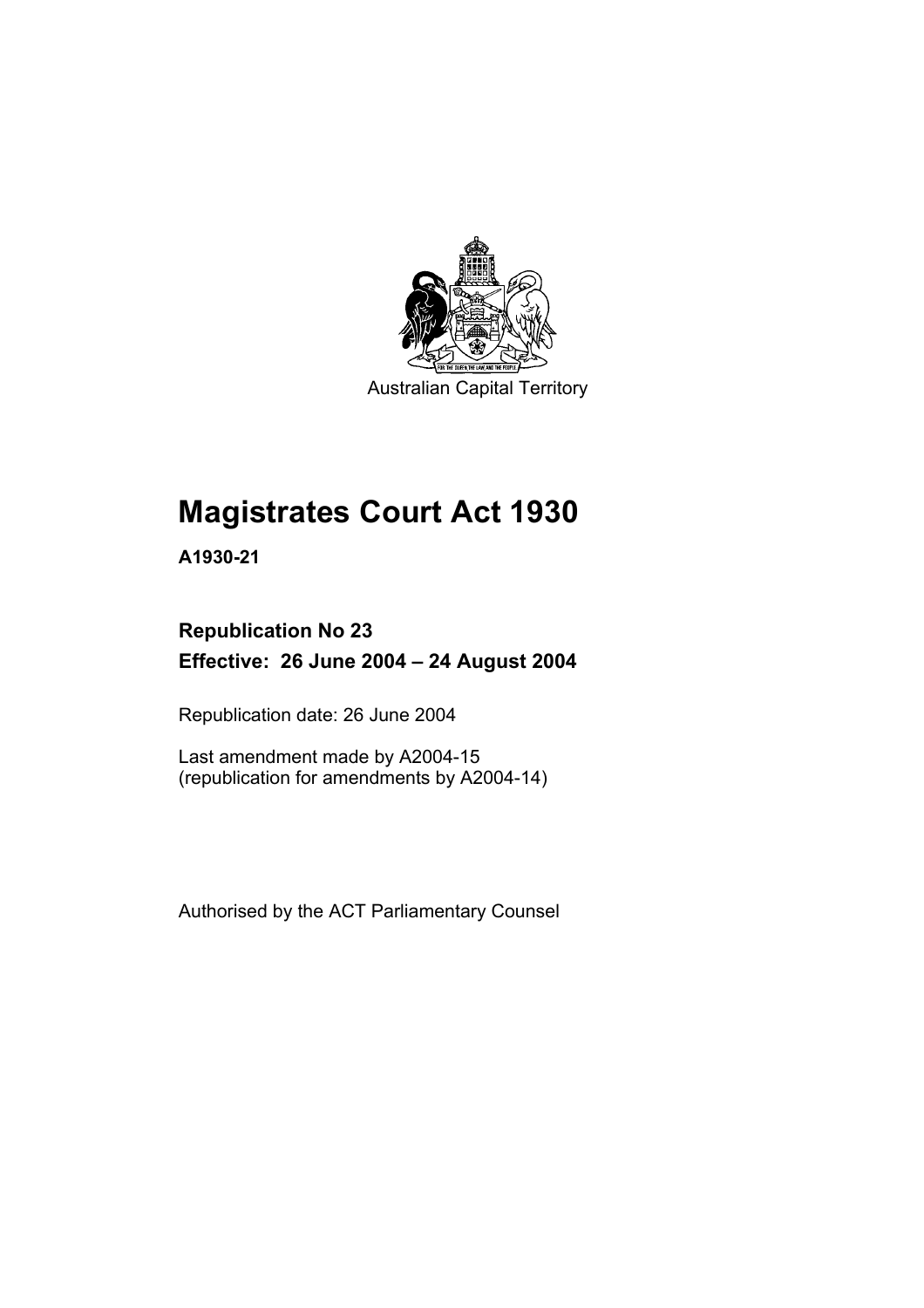#### **About this republication**

#### **The republished law**

This is a republication of the *Magistrates Court Act 1930* (including any amendment made under the *Legislation Act 2001*, part 11.3 (Editorial changes)) as in force on 26 June 2004*.* It also includes any amendment, repeal or expiry affecting the republished law to 26 June 2004.

The legislation history and amendment history of the republished law are set out in endnotes 3 and 4.

#### **Kinds of republications**

The Parliamentary Counsel's Office prepares 2 kinds of republications of ACT laws (see the ACT legislation register at www.legislation.act.gov.au):

- authorised republications to which the *Legislation Act 2001* applies
- unauthorised republications.

The status of this republication appears on the bottom of each page.

#### **Editorial changes**

The *Legislation Act 2001*, part 11.3 authorises the Parliamentary Counsel to make editorial amendments and other changes of a formal nature when preparing a law for republication. Editorial changes do not change the effect of the law, but have effect as if they had been made by an Act commencing on the republication date (see *Legislation Act 2001*, s 115 and s 117). The changes are made if the Parliamentary Counsel considers they are desirable to bring the law into line, or more closely into line, with current legislative drafting practice.

This republication does not include amendments made under part 11.3 (see endnote 1).

#### **Uncommenced provisions and amendments**

If a provision of the republished law has not commenced or is affected by an uncommenced amendment, the symbol  $\mathbf{U}$  appears immediately before the provision heading. The text of the uncommenced provision or amendment appears only in the last endnote.

#### **Modifications**

If a provision of the republished law is affected by a current modification, the symbol  $\mathbf{M}$ appears immediately before the provision heading. The text of the modifying provision appears in the endnotes. For the legal status of modifications, see *Legislation Act 2001*, section 95.

#### **Penalties**

The value of a penalty unit for an offence against this republished law at the republication date is—

- (a) if the person charged is an individual—\$100; or
- (b) if the person charged is a corporation—\$500.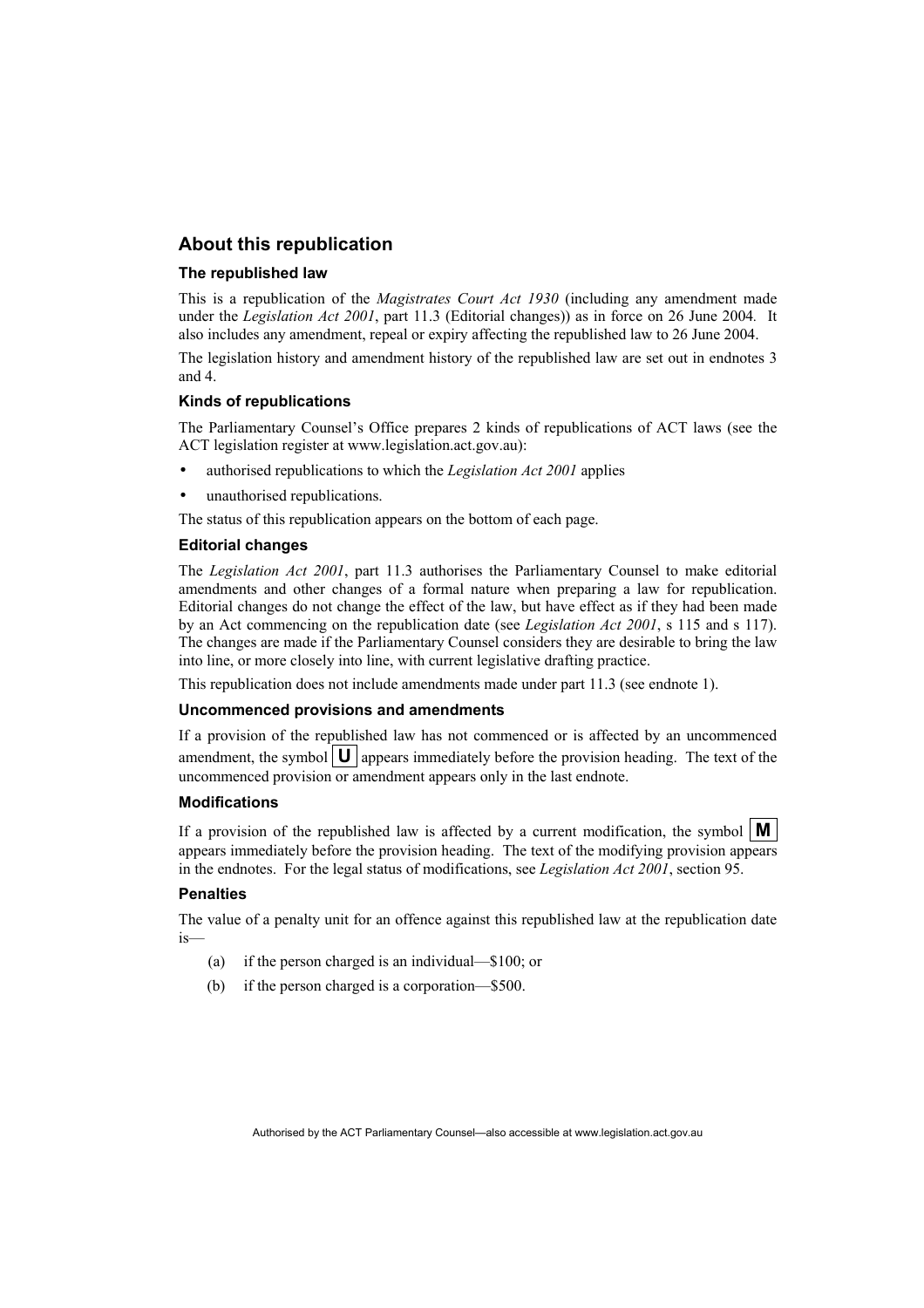

# **Magistrates Court Act 1930**

# **Contents**

|                     |                                                        | Page       |
|---------------------|--------------------------------------------------------|------------|
| Part 1              | <b>Preliminary</b>                                     |            |
| 1                   | Name of Act                                            | 2          |
| 5                   | Interpretation for Act                                 | 2          |
| 6                   | Application to Jervis Bay Territory                    | 4          |
| Part 2              | Appointment and jurisdiction of magistrates            |            |
| <b>Division 2.1</b> | <b>Appointment of Chief Magistrate and magistrates</b> |            |
| 6A                  | Meaning of <i>magistrate</i> in div 2.1                | 5          |
| 7                   | Chief Magistrate and other magistrates                 | 5          |
| 8                   | Eligibility for appointment as magistrate              | 5          |
| 9                   | Seniority of magistrates                               | 6          |
| 10                  | Terms and conditions of appointment                    | 6          |
| 10A                 | Tenure of office                                       | 6          |
| 10B                 | Resignation                                            | 6          |
| R <sub>23</sub>     | Magistrates Court Act 1930                             | contents 1 |
| 26/06/04            | Effective: 26/06/04-24/08/04                           |            |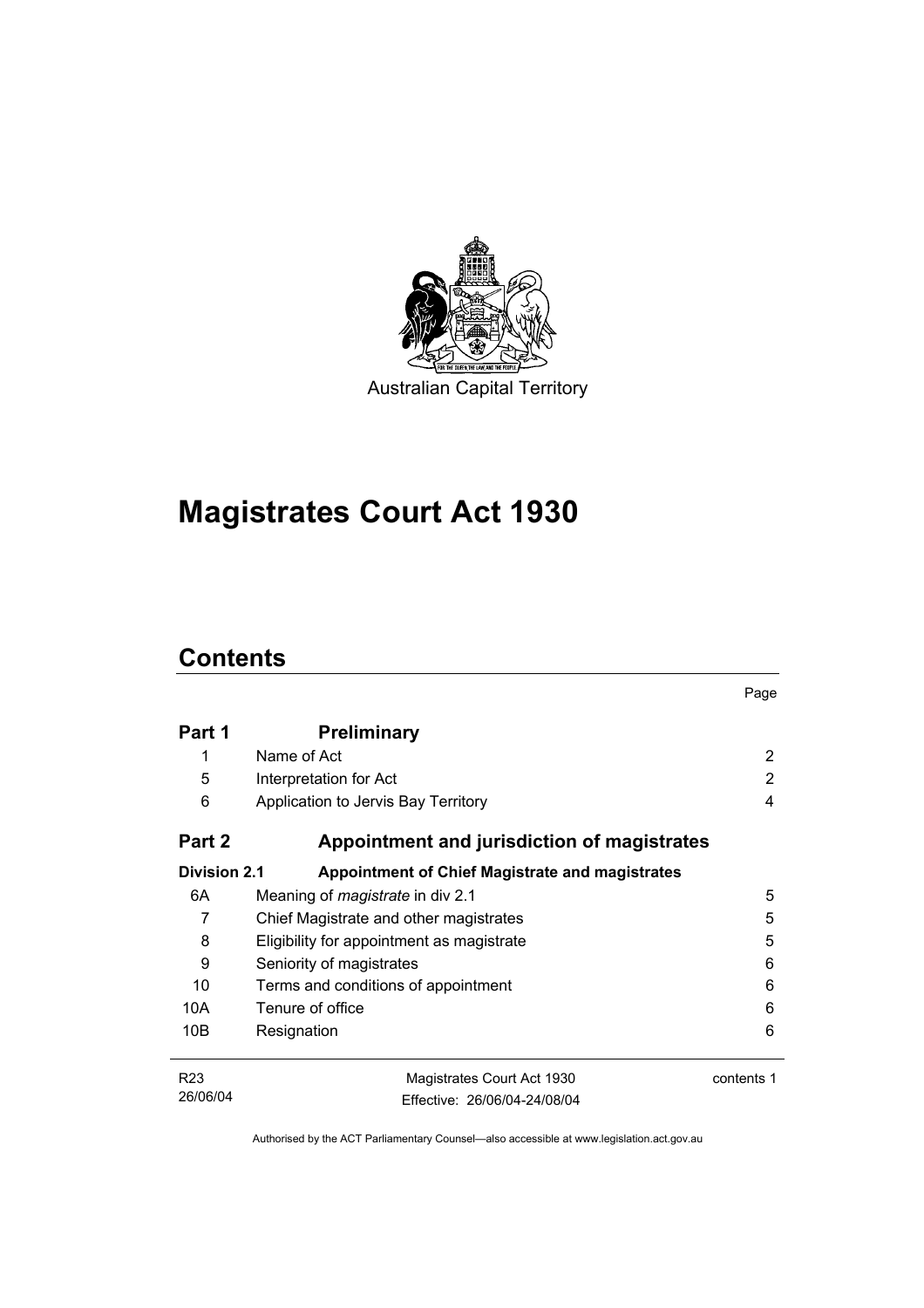| Contents |
|----------|
|----------|

|                     |                                                                      | Page            |
|---------------------|----------------------------------------------------------------------|-----------------|
| 10 <sub>C</sub>     | <b>Acting Chief Magistrate</b>                                       | 6               |
| 10 <sub>D</sub>     | Retirement                                                           | 8               |
| 10E                 | Magistrates not to undertake other work                              | 8               |
| 10F                 | Rights of public servants                                            | 9               |
| 10G                 | Arrangement of business of courts                                    | 9               |
| <b>Division 2.2</b> | <b>Special magistrates</b>                                           |                 |
| 10H                 | Appointment of special magistrates                                   | 9               |
| 10J                 | Tenure of office                                                     | 9               |
| 10K                 | Resignation                                                          | 10              |
| 10 <sub>L</sub>     | Terms and conditions of appointment                                  | 10              |
| <b>Division 2.3</b> | <b>Registrar and other officers of Magistrates Court</b>             |                 |
| 10M                 | Appointment of registrar etc                                         | 10              |
| 10MA                | Staff assisting registrar                                            | 10              |
| 10N                 | Duties of registrar                                                  | 10              |
| <b>Division 2.4</b> | <b>Jurisdiction of magistrates</b>                                   |                 |
| 10P                 | Oath etc of office                                                   | 11              |
| 10Q                 | Acts done beyond Territory                                           | 11              |
| 11                  | Authentication of acts of magistrate or registrar                    | 11              |
| 12                  | Acts by magistrate or registrar                                      | 11              |
| 13                  | Issue of warrant of commitment or writ of execution                  | 12              |
| 15                  | Process not avoided by death of magistrate or registrar              | 12              |
| 16                  | Order instead of mandamus                                            | 12 <sup>2</sup> |
| 17                  | Powers and functions of magistrates                                  | 13              |
| Part 3              | <b>Magistrates Court</b>                                             |                 |
| <b>Division 3.1</b> | <b>Establishment of Magistrates Court</b>                            |                 |
| 18                  | Constitution of court                                                | 14              |
| <b>Division 3.2</b> | <b>Jurisdiction of Magistrates Court</b>                             |                 |
| 19                  | Jurisdiction of court                                                | 14              |
| 21                  | Jurisdiction of court if defendant absent from Territory             | 15              |
| 22                  | Proceedings of court if it considers offence should be dealt with on |                 |
|                     | indictment                                                           | 15              |
| 23                  | Ex parte order may be set aside                                      | 15              |
| contents 2          | Magistrates Court Act 1930                                           | R <sub>23</sub> |
|                     | Effective: 26/06/04-24/08/04                                         | 26/06/04        |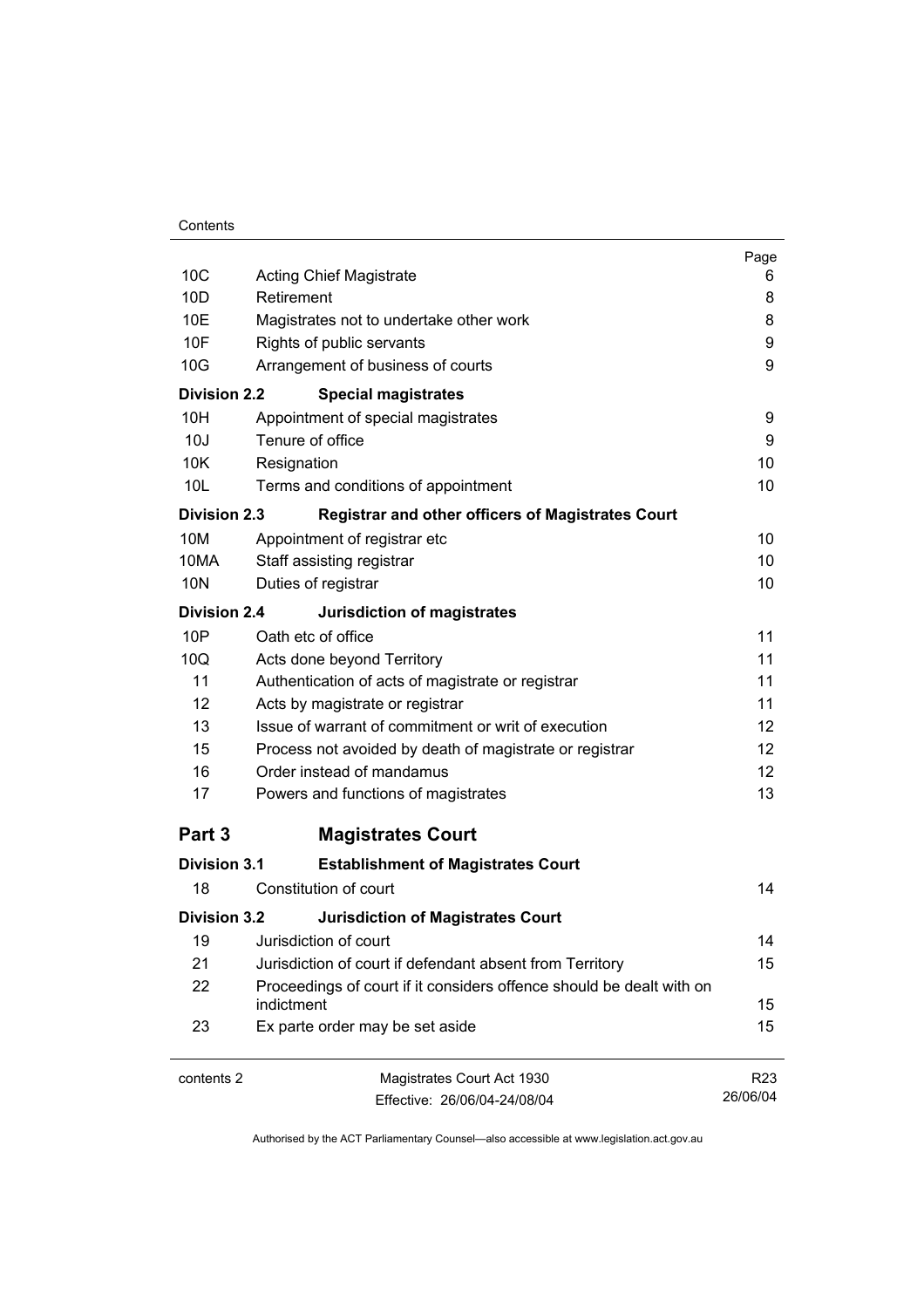| 23AA<br>Ex parte conviction may be set aside on application by informant<br>23A<br>Requests under conventions regarding legal proceedings in civil and<br>commercial matters<br>23B<br>Rectification of certain orders etc<br>Part 4<br><b>Commencement of proceedings</b><br><b>Division 4.1</b><br>General<br>25<br>Informations<br>Division 4.2<br><b>Informations</b><br>26<br>Laying of informations<br>27<br>Description of persons and property and of offences<br>28<br>Power of court to amend information<br>29<br>Court may adjourn hearing if amendment made<br>30<br>Form of information<br>Division 4.4<br><b>Summonses</b><br>37<br>When magistrate may issue summons<br>Form of summons<br>38<br>41<br>Service of summons<br><b>Division 4.5</b><br><b>Warrants of arrest</b><br>42<br>Issue of warrant and summons<br>43<br>Procedure on filing indictment<br>Direction of warrant<br>44<br>45<br>Any police officer may execute warrant<br>Form of arrest warrant<br>47<br>48<br>Warrant to be in force till executed<br>49<br>Sunday warrants<br>Part 5<br><b>Hearing</b><br><b>Division 5.1</b><br>General<br>51<br>Hearings to be in public except in special circumstances<br>53<br>Conduct of case<br>54<br>If both parties present in court to hear case<br>Recording of proceedings<br>54A |  | Contents   |
|---------------------------------------------------------------------------------------------------------------------------------------------------------------------------------------------------------------------------------------------------------------------------------------------------------------------------------------------------------------------------------------------------------------------------------------------------------------------------------------------------------------------------------------------------------------------------------------------------------------------------------------------------------------------------------------------------------------------------------------------------------------------------------------------------------------------------------------------------------------------------------------------------------------------------------------------------------------------------------------------------------------------------------------------------------------------------------------------------------------------------------------------------------------------------------------------------------------------------------------------------------------------------------------------------------------------|--|------------|
|                                                                                                                                                                                                                                                                                                                                                                                                                                                                                                                                                                                                                                                                                                                                                                                                                                                                                                                                                                                                                                                                                                                                                                                                                                                                                                                     |  | Page       |
|                                                                                                                                                                                                                                                                                                                                                                                                                                                                                                                                                                                                                                                                                                                                                                                                                                                                                                                                                                                                                                                                                                                                                                                                                                                                                                                     |  | 16         |
|                                                                                                                                                                                                                                                                                                                                                                                                                                                                                                                                                                                                                                                                                                                                                                                                                                                                                                                                                                                                                                                                                                                                                                                                                                                                                                                     |  |            |
|                                                                                                                                                                                                                                                                                                                                                                                                                                                                                                                                                                                                                                                                                                                                                                                                                                                                                                                                                                                                                                                                                                                                                                                                                                                                                                                     |  | 17         |
|                                                                                                                                                                                                                                                                                                                                                                                                                                                                                                                                                                                                                                                                                                                                                                                                                                                                                                                                                                                                                                                                                                                                                                                                                                                                                                                     |  | 17         |
|                                                                                                                                                                                                                                                                                                                                                                                                                                                                                                                                                                                                                                                                                                                                                                                                                                                                                                                                                                                                                                                                                                                                                                                                                                                                                                                     |  |            |
|                                                                                                                                                                                                                                                                                                                                                                                                                                                                                                                                                                                                                                                                                                                                                                                                                                                                                                                                                                                                                                                                                                                                                                                                                                                                                                                     |  |            |
|                                                                                                                                                                                                                                                                                                                                                                                                                                                                                                                                                                                                                                                                                                                                                                                                                                                                                                                                                                                                                                                                                                                                                                                                                                                                                                                     |  | 20         |
|                                                                                                                                                                                                                                                                                                                                                                                                                                                                                                                                                                                                                                                                                                                                                                                                                                                                                                                                                                                                                                                                                                                                                                                                                                                                                                                     |  |            |
|                                                                                                                                                                                                                                                                                                                                                                                                                                                                                                                                                                                                                                                                                                                                                                                                                                                                                                                                                                                                                                                                                                                                                                                                                                                                                                                     |  | 20         |
|                                                                                                                                                                                                                                                                                                                                                                                                                                                                                                                                                                                                                                                                                                                                                                                                                                                                                                                                                                                                                                                                                                                                                                                                                                                                                                                     |  | 20         |
|                                                                                                                                                                                                                                                                                                                                                                                                                                                                                                                                                                                                                                                                                                                                                                                                                                                                                                                                                                                                                                                                                                                                                                                                                                                                                                                     |  | 20         |
|                                                                                                                                                                                                                                                                                                                                                                                                                                                                                                                                                                                                                                                                                                                                                                                                                                                                                                                                                                                                                                                                                                                                                                                                                                                                                                                     |  | 21         |
|                                                                                                                                                                                                                                                                                                                                                                                                                                                                                                                                                                                                                                                                                                                                                                                                                                                                                                                                                                                                                                                                                                                                                                                                                                                                                                                     |  | 21         |
|                                                                                                                                                                                                                                                                                                                                                                                                                                                                                                                                                                                                                                                                                                                                                                                                                                                                                                                                                                                                                                                                                                                                                                                                                                                                                                                     |  |            |
|                                                                                                                                                                                                                                                                                                                                                                                                                                                                                                                                                                                                                                                                                                                                                                                                                                                                                                                                                                                                                                                                                                                                                                                                                                                                                                                     |  | 21         |
|                                                                                                                                                                                                                                                                                                                                                                                                                                                                                                                                                                                                                                                                                                                                                                                                                                                                                                                                                                                                                                                                                                                                                                                                                                                                                                                     |  | 21         |
|                                                                                                                                                                                                                                                                                                                                                                                                                                                                                                                                                                                                                                                                                                                                                                                                                                                                                                                                                                                                                                                                                                                                                                                                                                                                                                                     |  | 22         |
|                                                                                                                                                                                                                                                                                                                                                                                                                                                                                                                                                                                                                                                                                                                                                                                                                                                                                                                                                                                                                                                                                                                                                                                                                                                                                                                     |  |            |
|                                                                                                                                                                                                                                                                                                                                                                                                                                                                                                                                                                                                                                                                                                                                                                                                                                                                                                                                                                                                                                                                                                                                                                                                                                                                                                                     |  | 22         |
|                                                                                                                                                                                                                                                                                                                                                                                                                                                                                                                                                                                                                                                                                                                                                                                                                                                                                                                                                                                                                                                                                                                                                                                                                                                                                                                     |  | 23         |
|                                                                                                                                                                                                                                                                                                                                                                                                                                                                                                                                                                                                                                                                                                                                                                                                                                                                                                                                                                                                                                                                                                                                                                                                                                                                                                                     |  | 24         |
|                                                                                                                                                                                                                                                                                                                                                                                                                                                                                                                                                                                                                                                                                                                                                                                                                                                                                                                                                                                                                                                                                                                                                                                                                                                                                                                     |  | 24         |
|                                                                                                                                                                                                                                                                                                                                                                                                                                                                                                                                                                                                                                                                                                                                                                                                                                                                                                                                                                                                                                                                                                                                                                                                                                                                                                                     |  | 24         |
|                                                                                                                                                                                                                                                                                                                                                                                                                                                                                                                                                                                                                                                                                                                                                                                                                                                                                                                                                                                                                                                                                                                                                                                                                                                                                                                     |  | 24         |
|                                                                                                                                                                                                                                                                                                                                                                                                                                                                                                                                                                                                                                                                                                                                                                                                                                                                                                                                                                                                                                                                                                                                                                                                                                                                                                                     |  | 25         |
|                                                                                                                                                                                                                                                                                                                                                                                                                                                                                                                                                                                                                                                                                                                                                                                                                                                                                                                                                                                                                                                                                                                                                                                                                                                                                                                     |  |            |
|                                                                                                                                                                                                                                                                                                                                                                                                                                                                                                                                                                                                                                                                                                                                                                                                                                                                                                                                                                                                                                                                                                                                                                                                                                                                                                                     |  |            |
|                                                                                                                                                                                                                                                                                                                                                                                                                                                                                                                                                                                                                                                                                                                                                                                                                                                                                                                                                                                                                                                                                                                                                                                                                                                                                                                     |  | 26         |
|                                                                                                                                                                                                                                                                                                                                                                                                                                                                                                                                                                                                                                                                                                                                                                                                                                                                                                                                                                                                                                                                                                                                                                                                                                                                                                                     |  | 27         |
|                                                                                                                                                                                                                                                                                                                                                                                                                                                                                                                                                                                                                                                                                                                                                                                                                                                                                                                                                                                                                                                                                                                                                                                                                                                                                                                     |  | 27         |
|                                                                                                                                                                                                                                                                                                                                                                                                                                                                                                                                                                                                                                                                                                                                                                                                                                                                                                                                                                                                                                                                                                                                                                                                                                                                                                                     |  | 27         |
| R <sub>23</sub><br>Magistrates Court Act 1930                                                                                                                                                                                                                                                                                                                                                                                                                                                                                                                                                                                                                                                                                                                                                                                                                                                                                                                                                                                                                                                                                                                                                                                                                                                                       |  | contents 3 |

Authorised by the ACT Parliamentary Counsel—also accessible at www.legislation.act.gov.au

Effective: 26/06/04-24/08/04

26/06/04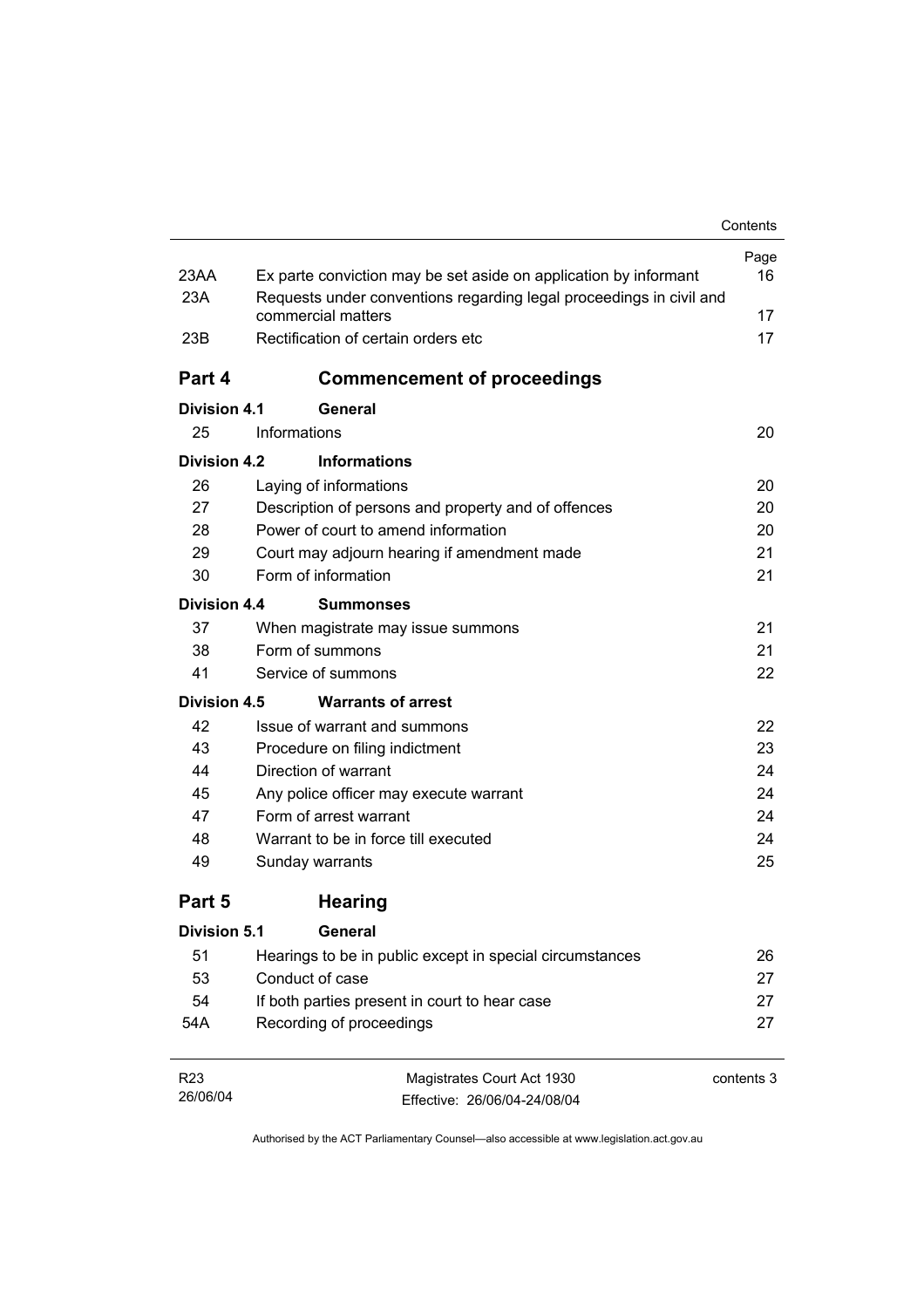#### **Contents**

| <b>Division 5.2</b> | <b>Evidence</b>                                                                       | Page            |
|---------------------|---------------------------------------------------------------------------------------|-----------------|
| 55                  | Examination to be on oath                                                             | 29              |
| 60                  | Record of proceedings and transcript                                                  | 29              |
| 60A                 | Informant may request witnesses to attend                                             | 31              |
| 61                  | Power of magistrate to summon witnesses                                               | 31              |
| 62                  | Service of summons on witness                                                         | 31              |
| 62A                 | Witnesses entitled to claim expenses                                                  | 32              |
| 63                  | Warrant to bring witness to court                                                     | 32              |
| 64                  | Warrant in the first instance                                                         | 33              |
| 66                  | Production of documents before magistrate                                             | 33              |
| 66A                 | Setting aside summons                                                                 | 33              |
| 67                  | Person about to leave Territory may be ordered to be examined or<br>produce documents | 33              |
| 67A                 | Examination of witnesses—application of Magistrates Court (Civil<br>Jurisdiction) Act | 34              |
| 67B                 | Affidavits-application of Magistrates Court (Civil Jurisdiction) Act                  | 34              |
| 68                  | Witnesses' rights and liabilities                                                     | 34              |
| 69                  | Depositions to be delivered to registrar                                              | 35              |
| <b>Division 5.3</b> | Remand                                                                                |                 |
| 70                  | Remand of defendant                                                                   | 35              |
| 72                  | Bringing up during remand                                                             | 37              |
| 72A                 | Hearing of bail applications                                                          | 37              |
| 72B                 | Defendant's appearance in proceedings other than bail proceedings                     | 37              |
| 73                  | Bail of defendant during examination                                                  | 37              |
| <b>Division 5.4</b> | <b>Committal and recognisance</b>                                                     |                 |
| 73A                 | Application of div 5.4                                                                | 38              |
| 74                  | Committal or detention before decision                                                | 38              |
| 75                  | Committal of witness or of defendant after decision                                   | 38              |
| 76                  | Witnesses may be discharged on recognisance                                           | 38              |
| 77                  | Recognisances                                                                         | 38              |
| 78                  | Issue of warrant for non-appearance                                                   | 39              |
| 79                  | Recognisances taken out of court                                                      | 39              |
| 80                  | Forfeited recognisances-how enforced                                                  | 39              |
| 82                  | Conveying persons to custody                                                          | 39              |
| contents 4          | Magistrates Court Act 1930                                                            | R <sub>23</sub> |

Effective: 26/06/04-24/08/04

26/06/04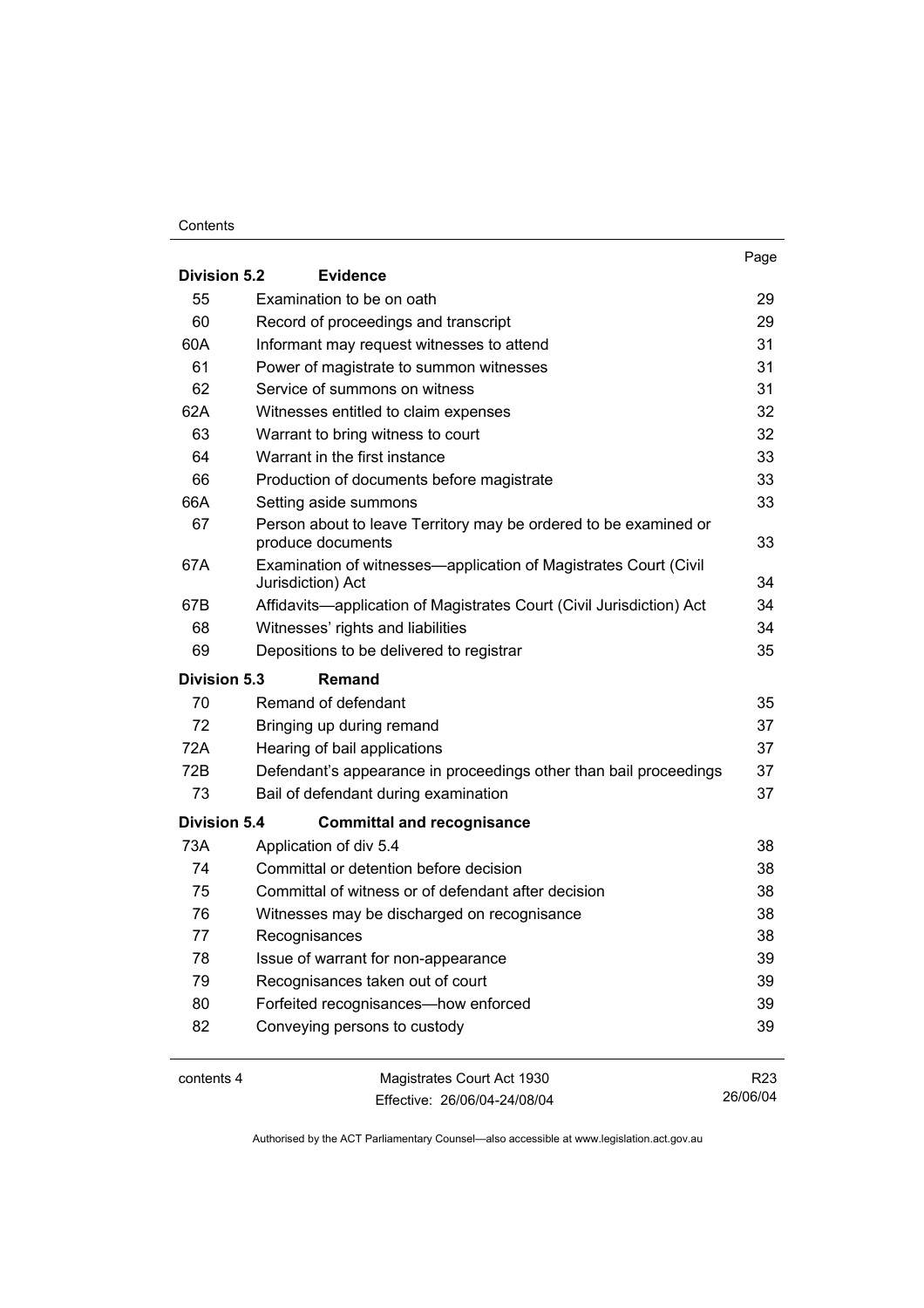|                      |                                                                               |            | Contents |
|----------------------|-------------------------------------------------------------------------------|------------|----------|
|                      |                                                                               |            | Page     |
| <b>Division 5.5</b>  | <b>Adjournment of proceedings</b>                                             |            |          |
| 83                   | Magistrate may adjourn court generally                                        |            | 40       |
| 84                   | Particular cases may be adjourned                                             |            | 40       |
| 85                   | Proceedings if either party not present at adjourned hearing                  |            | 40       |
| 86                   | Proceedings if both parties present at adjourned hearing                      |            | 41       |
| 87                   | Witnesses to attend adjourned sittings                                        |            | 41       |
| 88                   | Postponement of hearing                                                       |            | 41       |
| Part 6               | Proceedings in case of indictable offences                                    |            |          |
| Division 6.1A        | Preliminary                                                                   |            |          |
| 88A                  | Meaning of jury in pt 6                                                       |            | 42       |
| Division 6.1         | Institution of proceedings                                                    |            |          |
| 89                   | Disobedience of summons                                                       |            | 42       |
| 89A                  | Accused person may be excused from attendance before court                    |            | 42       |
| 90                   | Procedure if informant proposes to tender written statements to court         |            | 44       |
| 90AA                 | Written statements may be admitted in evidence                                |            | 46       |
| 90AB                 | Preliminary examination if written statements not tendered                    |            | 48       |
| 90ABA                | Attendance not required under s 90AA or s 90AB if order made under s<br>89(1) |            | 48       |
| 90A                  | Plea of guilty in committal proceedings                                       |            | 48       |
| 91                   | Court may discharge accused                                                   |            | 51       |
| 92                   | Proceedings if evidence sufficient to put accused on trial                    |            | 51       |
| 92A                  | Committal for sentence for indictable offence tried summarily                 |            | 52       |
| 92B                  | Depositions as evidence                                                       |            | 53       |
| 93                   | Admissions and confessions                                                    |            | 53       |
| Division 6.2         | Proceedings subsequent to hearing of evidence                                 |            |          |
| 94                   | Discharge or committal for trial                                              |            | 53       |
| 95                   | Depositions of dead or absent persons                                         |            | 54       |
| 96                   | Evidence for defence                                                          |            | 55       |
| <b>Division 6.2A</b> | Costs                                                                         |            |          |
| 97                   | Discontinued proceedings                                                      |            | 55       |
| <b>Division 6.3</b>  | <b>Recognisances of witnesses</b>                                             |            |          |
| 103                  | Recognisance of witnesses etc                                                 |            | 55       |
| R <sub>23</sub>      | Magistrates Court Act 1930                                                    | contents 5 |          |
| 26/06/04             | Effective: 26/06/04-24/08/04                                                  |            |          |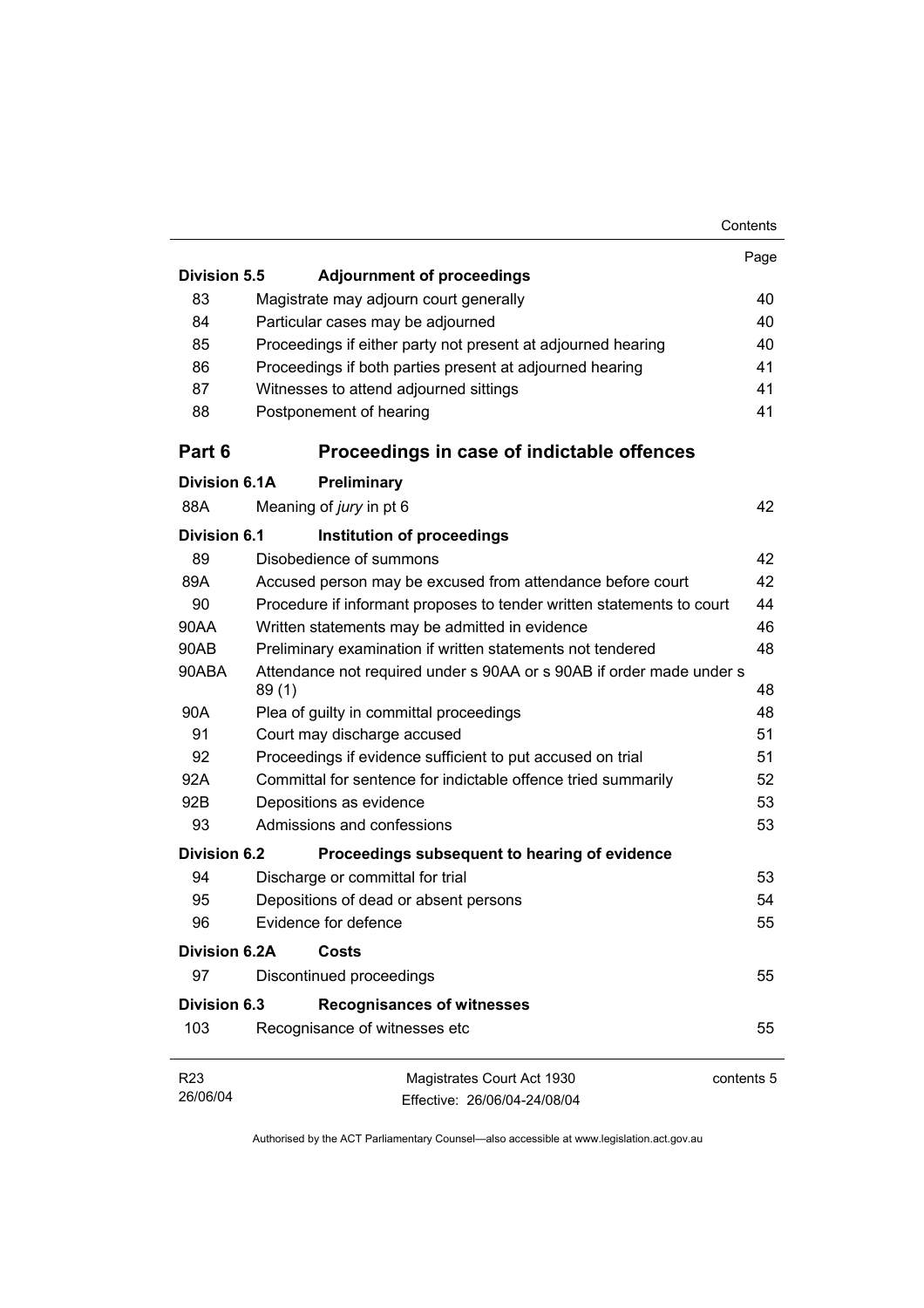| Contents |
|----------|

| 104          |                                                                          | Page<br>56 |
|--------------|--------------------------------------------------------------------------|------------|
| 105          | Signature of magistrate-notice to witnesses                              | 56         |
|              | Court may commit refractory witness                                      |            |
| Division 6.4 | <b>Miscellaneous</b>                                                     |            |
| 106          | Transmission of depositions etc to director of public prosecutions       | 57         |
| 107          | Delivery of documents to proper officer of court                         | 57         |
| 108          | Copies of depositions may be obtained by accused                         | 58         |
| Part 7       | Proceedings for offences punishable summarily                            |            |
| 108A         | Indictable offences dealt with summarily                                 | 59         |
| 109          | Dismissal or adjournment in absence of informant                         | 59         |
| 110          | Ex parte hearing in absence of defendant                                 | 60         |
| 111          | Magistrate may adjourn case                                              | 61         |
| 112          | Both parties appearing                                                   | 61         |
| 113          | Proceedings at hearing on defendant's confession                         | 61         |
| 114          | If defendant does not admit the case                                     | 61         |
| 115          | Court may proceed to hearing in absence of both or either of the parties | 62         |
| 116          | Conduct of summary proceedings regulated                                 | 62         |
| Part 7A      | Service and pleading by post for certain                                 |            |
|              | offences                                                                 |            |
| 116A         | Interpretation for pt 7A                                                 | 63         |
| 116AA        | Meaning of prescribed offence for pt 7A                                  | 63         |
| 116B         | Service of summons                                                       | 64         |
| 116BA        | Giving of notice                                                         | 65         |
| 116C         | Proof of service                                                         | 65         |
| 116D         | Pleas                                                                    | 66         |
| 116E         | Procedure if plea of guilty entered                                      | 66         |
| 116F         | Procedure if notice of intention to defend given                         | 67         |
| 116FA        | Procedure if defendant pleads not guilty                                 | 67         |
| 116G         | Procedure if defendant does not plead                                    | 68         |
| 116H         | Restricted penalties under pt 7A                                         | 68         |
| 1161         | Consequences of conviction ex parte                                      | 69         |

contents 6 Magistrates Court Act 1930 Effective: 26/06/04-24/08/04

R23 26/06/04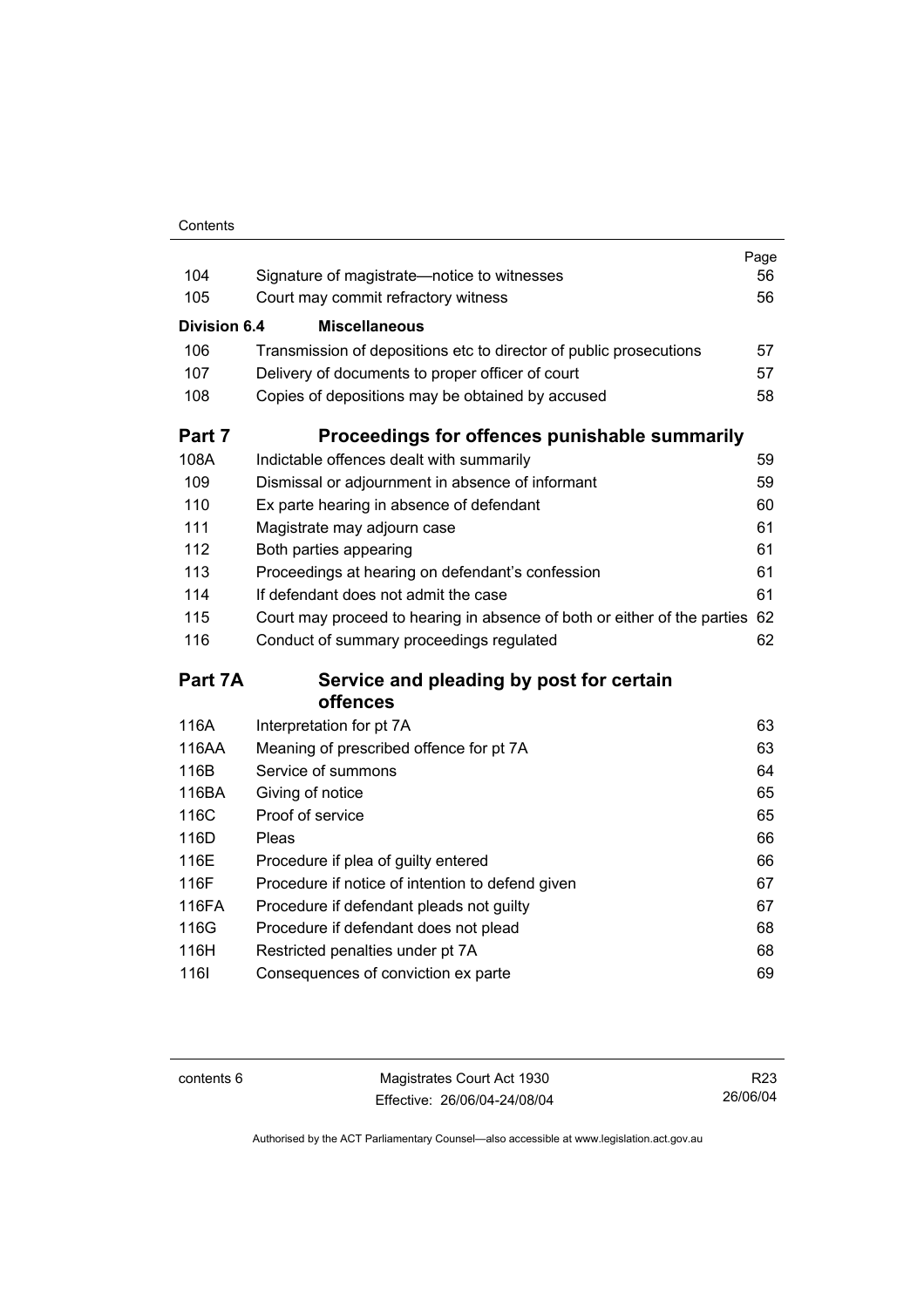| Contents |
|----------|
|----------|

|                     |                                                     | Contents   |
|---------------------|-----------------------------------------------------|------------|
|                     |                                                     | Page       |
| Part 8              | Infringement notices for certain offences           |            |
| <b>Division 8.1</b> | Preliminary                                         |            |
| 117                 | Definitions for pt 8                                | 71         |
| 118                 | Purpose and effect of pt 8                          | 72         |
| 119                 | Regulations about infringement notice offences      | 72         |
| <b>Division 8.2</b> | Infringement and reminder notices                   |            |
| 120                 | Service of infringement notices                     | 73         |
| 121                 | Contents of infringement notices                    | 73         |
| 122                 | Additional information in infringement notices      | 75         |
| 123                 | Time for payment of infringement notice penalty     | 76         |
| 124                 | Extension of time to pay penalty                    | 76         |
| 125                 | Effect of payment of infringement notice penalty    | 77         |
| 126                 | Application for withdrawal of infringement notice   | 78         |
| 127                 | Withdrawal of infringement notice                   | 78         |
| 128                 | Guidelines about withdrawal of infringement notices | 79         |
| 129                 | Reminder notices                                    | 79         |
| 130                 | Contents of reminder notices                        | 80         |
| 131                 | Additional information in reminder notices          | 81         |
| <b>Division 8.3</b> | <b>Disputing liability</b>                          |            |
| 132                 | Disputing liability for infringement notice offence | 82         |
| 133                 | Extension of time to dispute liability              | 83         |
| 134                 | Procedure if liability disputed                     | 83         |
| <b>Division 8.4</b> | <b>Miscellaneous</b>                                |            |
| 134A                | Authorised people for infringement notice offences  | 84         |
| 135                 | Delegation of administering authority's functions   | 85         |
| 136                 | Evidentiary certificates                            | 86         |
| Part 9              | Enforcement of decisions                            |            |
| <b>Division 9.1</b> | <b>General</b>                                      |            |
| 141                 | Minute of decision and notice to defendant          | 87         |
| 142                 | Formal convictions and orders                       | 87         |
| 143                 | Proceedings in case of dismissal                    | 88         |
| 144                 | Copies of informations and other documents          | 88         |
| R <sub>23</sub>     | Magistrates Court Act 1930                          | contents 7 |
|                     | Effective: 26/06/04-24/08/04                        |            |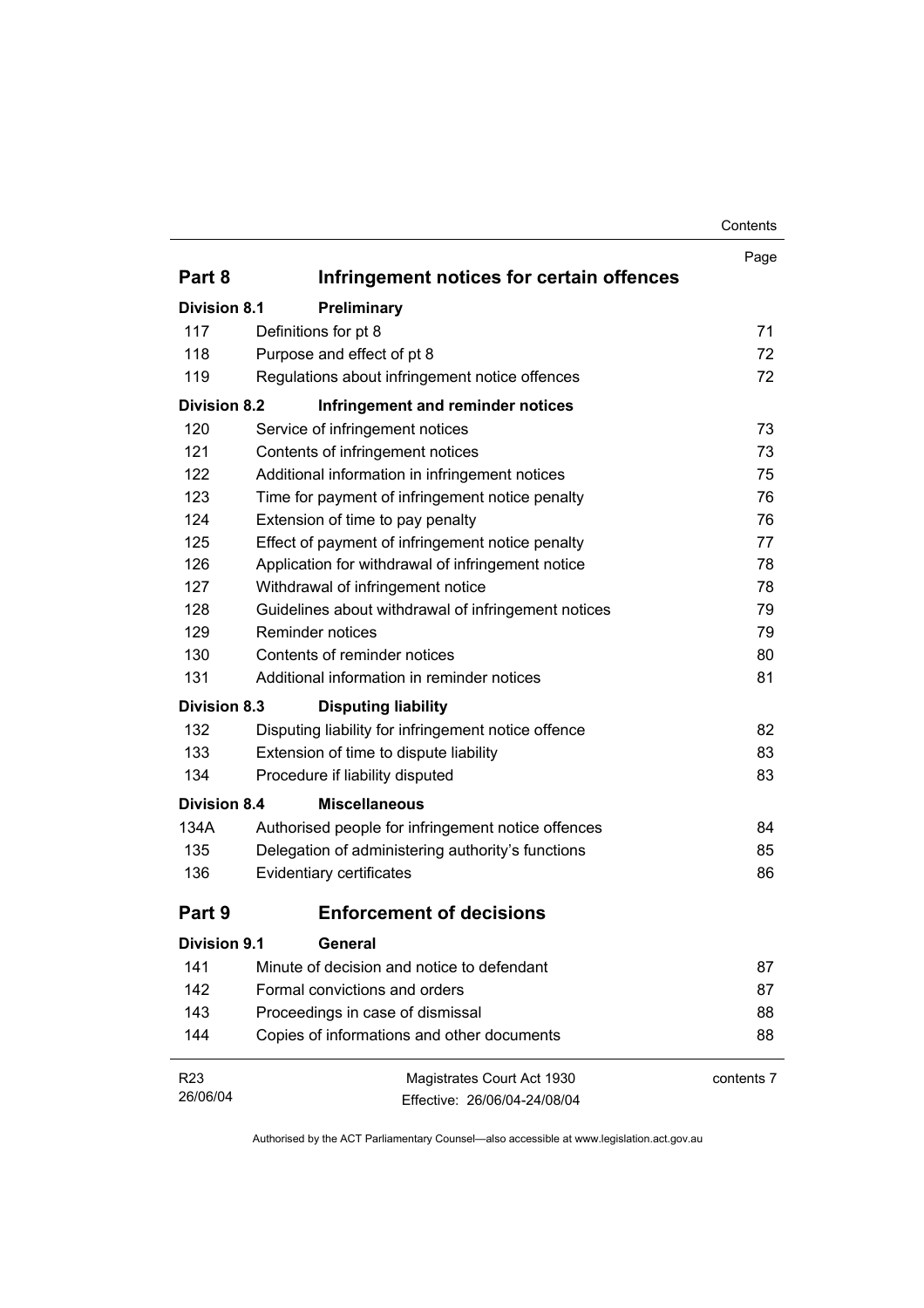#### **Contents**

|                      |                                                                  | Page                        |
|----------------------|------------------------------------------------------------------|-----------------------------|
| 145                  | Imprisonment in first instance                                   | 88                          |
| <b>Division 9.2</b>  | <b>Enforcement of fines</b>                                      |                             |
| 146                  | Definitions for div 9.2                                          | 89                          |
| 147                  | Payment of fine                                                  | 90                          |
| 147A                 | Notice of address etc                                            | 91                          |
| 147B                 | Access to particulars of address                                 | 91                          |
| 147C                 | Doubtful service                                                 | 91                          |
| 148                  | Court may allow time to pay                                      | 92                          |
| 149                  | Penalty notice                                                   | 93                          |
| 150                  | Default                                                          | 94                          |
| 151                  | Default notice                                                   | 94                          |
| 152                  | Special arrangements                                             | 95                          |
| 153                  | Notice for suspension of driver licence etc                      | 96                          |
| 154                  | Access to personal information                                   | 97                          |
| 154A                 | Ascertainment of capacity to pay fine                            | 97                          |
| 154B                 | Garnishee orders and writs of execution                          | 98                          |
| 154C                 | Application of Magistrates Court (Civil Jurisdiction) Act, pt 19 | 99                          |
| 154D                 | Committal to prison-fine defaulters                              | 101                         |
| 155                  | Money to be paid to registrar                                    | 102                         |
| 156                  | Execution to cease on payment of amount due                      | 102                         |
| 157                  | Payment of amount to keeper or superintendent                    | 102                         |
| 158                  | Fine satisfied by imprisonment                                   | 103                         |
| 159                  | Remission                                                        | 103                         |
| 160                  | Conviction or order quashed or set aside                         | 103                         |
| 161                  | Other enforcement provisions not affected                        | 104                         |
| <b>Division 9.2A</b> | Reciprocal enforcement of fines against bodies corporate         |                             |
| 166A                 | Definitions for div 9.2A                                         | 104                         |
| 166B                 | Declarations relating to reciprocating courts                    | 105                         |
| 166C                 | Enforcement of fine                                              | 105                         |
| 166D                 | Effect of enforcement by reciprocating court                     | 107                         |
| 166E                 | Registrar to notify payment of Territory fine                    | 107                         |
| <b>Division 9.6</b>  | <b>Miscellaneous</b>                                             |                             |
| 184                  | Enforcement of costs against informant                           | 107                         |
| contents 8           | Magistrates Court Act 1930                                       | R <sub>23</sub><br>26/06/04 |
|                      | Effective: 26/06/04-24/08/04                                     |                             |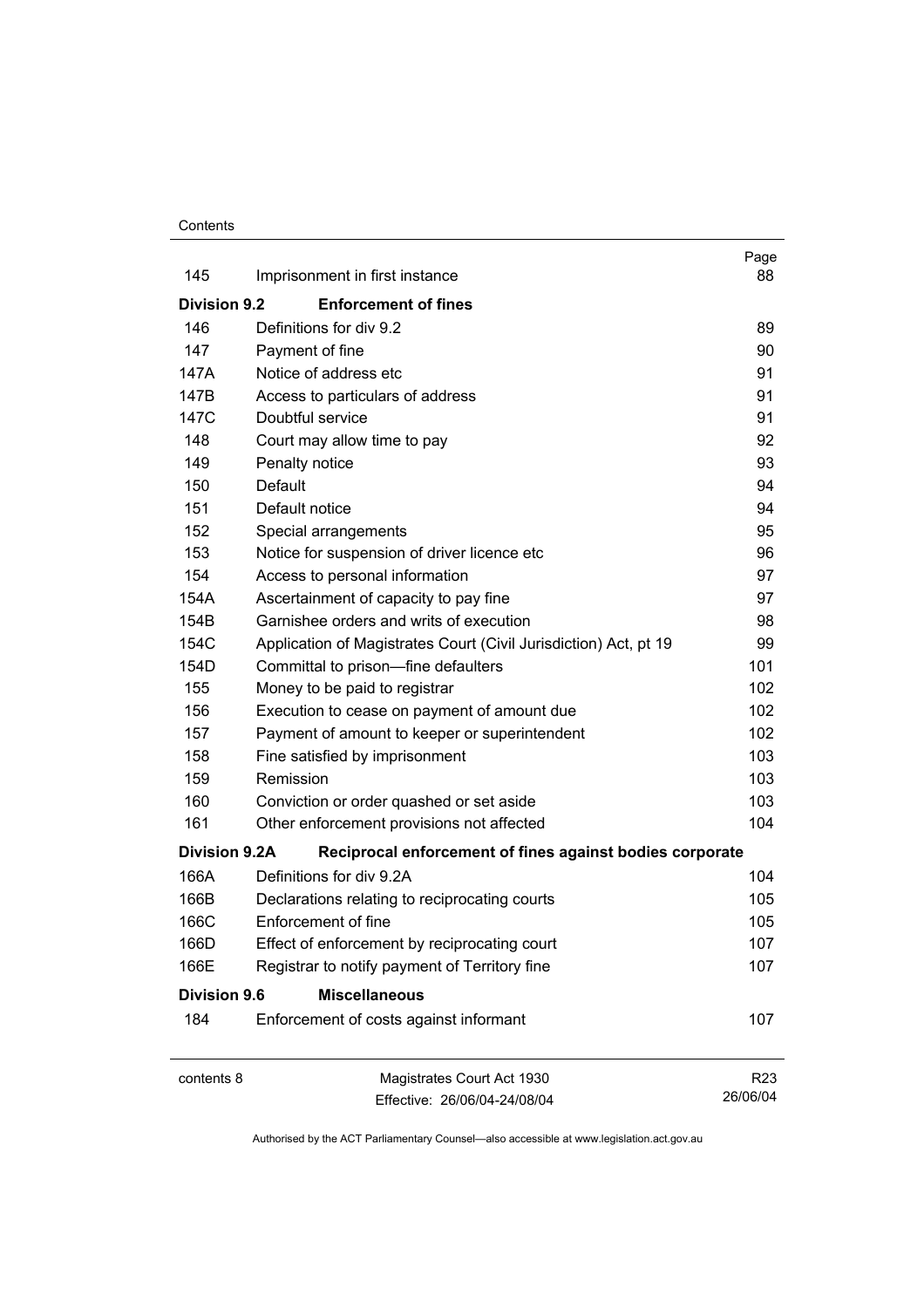|                                                                        | Contents                                                                                                                                                                                                                                                                                                                                                                                                                                 |
|------------------------------------------------------------------------|------------------------------------------------------------------------------------------------------------------------------------------------------------------------------------------------------------------------------------------------------------------------------------------------------------------------------------------------------------------------------------------------------------------------------------------|
|                                                                        | Page                                                                                                                                                                                                                                                                                                                                                                                                                                     |
|                                                                        | 108                                                                                                                                                                                                                                                                                                                                                                                                                                      |
|                                                                        | 108                                                                                                                                                                                                                                                                                                                                                                                                                                      |
|                                                                        | 109                                                                                                                                                                                                                                                                                                                                                                                                                                      |
|                                                                        | 109                                                                                                                                                                                                                                                                                                                                                                                                                                      |
|                                                                        | 110                                                                                                                                                                                                                                                                                                                                                                                                                                      |
|                                                                        | 110                                                                                                                                                                                                                                                                                                                                                                                                                                      |
|                                                                        | 110                                                                                                                                                                                                                                                                                                                                                                                                                                      |
| Convictions etc to be transmitted to registrar of Supreme Court        | 110                                                                                                                                                                                                                                                                                                                                                                                                                                      |
| <b>Appeals to Supreme Court</b>                                        |                                                                                                                                                                                                                                                                                                                                                                                                                                          |
| <b>Division 11.1</b><br><b>Appellate jurisdiction of Supreme Court</b> |                                                                                                                                                                                                                                                                                                                                                                                                                                          |
| Jurisdiction of Supreme Court                                          | 112                                                                                                                                                                                                                                                                                                                                                                                                                                      |
| Division 11.2<br><b>Appeals</b>                                        |                                                                                                                                                                                                                                                                                                                                                                                                                                          |
| Appeals to which div 11.2 applies                                      | 112                                                                                                                                                                                                                                                                                                                                                                                                                                      |
| Institution of appeal                                                  | 113                                                                                                                                                                                                                                                                                                                                                                                                                                      |
| Substituted service of notice of appeal                                | 114                                                                                                                                                                                                                                                                                                                                                                                                                                      |
| Appeals in cases other than civil cases                                | 114                                                                                                                                                                                                                                                                                                                                                                                                                                      |
| Stay of execution pending appeal in certain cases                      | 115                                                                                                                                                                                                                                                                                                                                                                                                                                      |
| Orders by Supreme Court on appeals                                     | 116                                                                                                                                                                                                                                                                                                                                                                                                                                      |
|                                                                        | 116                                                                                                                                                                                                                                                                                                                                                                                                                                      |
| Division 11.3<br><b>Orders to review</b>                               |                                                                                                                                                                                                                                                                                                                                                                                                                                          |
| Appeals by way of orders to review                                     | 117                                                                                                                                                                                                                                                                                                                                                                                                                                      |
| Grant of order nisi to review                                          | 118                                                                                                                                                                                                                                                                                                                                                                                                                                      |
| Security for costs and stay of execution                               | 119                                                                                                                                                                                                                                                                                                                                                                                                                                      |
| Non-appearance of applicant                                            | 120                                                                                                                                                                                                                                                                                                                                                                                                                                      |
| Powers of Supreme Court                                                | 120                                                                                                                                                                                                                                                                                                                                                                                                                                      |
| Division 11.4<br><b>General provisions</b>                             |                                                                                                                                                                                                                                                                                                                                                                                                                                          |
| Control of Supreme Court over summary convictions                      | 123                                                                                                                                                                                                                                                                                                                                                                                                                                      |
| Amendment                                                              | 123                                                                                                                                                                                                                                                                                                                                                                                                                                      |
| In cases of certiorari                                                 | 124                                                                                                                                                                                                                                                                                                                                                                                                                                      |
| Notice dispensed with                                                  | 124                                                                                                                                                                                                                                                                                                                                                                                                                                      |
| Power of court to admit to bail                                        | 124                                                                                                                                                                                                                                                                                                                                                                                                                                      |
| Respecting the amendment of convictions etc                            | 125                                                                                                                                                                                                                                                                                                                                                                                                                                      |
|                                                                        | contents 9                                                                                                                                                                                                                                                                                                                                                                                                                               |
| Effective: 26/06/04-24/08/04                                           |                                                                                                                                                                                                                                                                                                                                                                                                                                          |
|                                                                        | Committal to prison-orders not involving payment of money<br>Warrant of commitment to prison<br>Warrant of commitment if defendant already in prison<br>Mitigation of payment by court<br>Accounts to be kept in approved form<br>Forfeited goods may be sold<br>Warrant of commitment or writ of execution not void for form only<br>Barring of right of appeal under div 11.2 if order to review granted<br>Magistrates Court Act 1930 |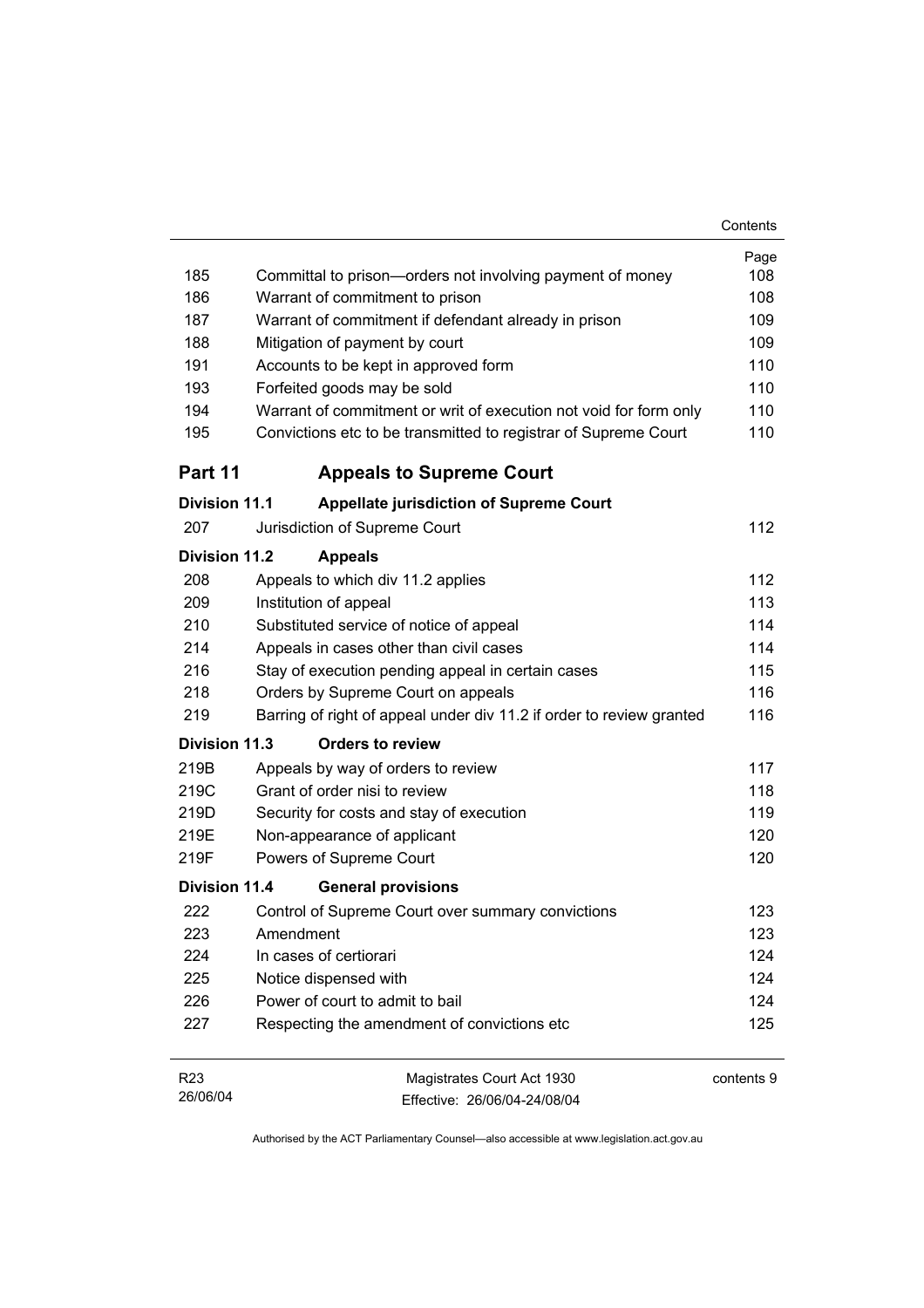| 228         | Want of summons or information                                                                                                        | Page<br>125     |
|-------------|---------------------------------------------------------------------------------------------------------------------------------------|-----------------|
| 229         | Distribution of penalty                                                                                                               | 125             |
| 230         | Provisions applicable in relation to security given for costs of appeal                                                               | 125             |
| Part 12     | Protection of magistrates in the execution of<br>their office                                                                         |                 |
| 231         | Magistrate sued for act not within jurisdiction                                                                                       | 127             |
| 232         | No action against magistrate after order nisi to quash conviction has<br>been granted                                                 | 128             |
| 233         | Warrant or writ by magistrate on order of court                                                                                       | 128             |
| 234         | No action for acts done under order of Supreme Court                                                                                  | 128             |
| 235         | No action where proceedings confirmed on appeal                                                                                       | 128             |
| 236         | Actions in cases prohibited                                                                                                           | 128             |
| 239         | Payment of money into court                                                                                                           | 129             |
| 240         | No action against magistrate for judicial acts in Magistrates Court                                                                   | 129             |
| 241         | Magistrate sued for acts within his or her jurisdiction only liable in case<br>of malice and absence of reasonable and probable cause | 129             |
| 242         | Verdict for defendant                                                                                                                 | 130             |
| 243         | Damages                                                                                                                               | 130             |
| Part 13     | Costs                                                                                                                                 |                 |
| 244         | Award of costs                                                                                                                        | 131             |
| 247         | Witnesses expenses                                                                                                                    | 132             |
| Part 13A    | <b>Court and tribunal fees</b>                                                                                                        |                 |
| 248         | Definitions for pt 13A                                                                                                                | 133             |
| 248A        | Determination of fees                                                                                                                 | 134             |
| 248B        | Payment of fees                                                                                                                       | 135             |
| 248C        | Remission, refund, deferral, waiver and exemption of fees                                                                             | 135             |
| 248D        | Recovery of fees in non-criminal proceedings if fees otherwise not<br>payable                                                         | 136             |
| 248E        | Recovery of fees in criminal proceedings if fees not otherwise payable                                                                | 137             |
| 248F        | Review of decisions                                                                                                                   | 137             |
| Part 14     | <b>Securities</b>                                                                                                                     |                 |
| 249         | Securities taken under Act                                                                                                            | 139             |
| contents 10 | Magistrates Court Act 1930                                                                                                            | R <sub>23</sub> |
|             | Effective: 26/06/04-24/08/04                                                                                                          | 26/06/04        |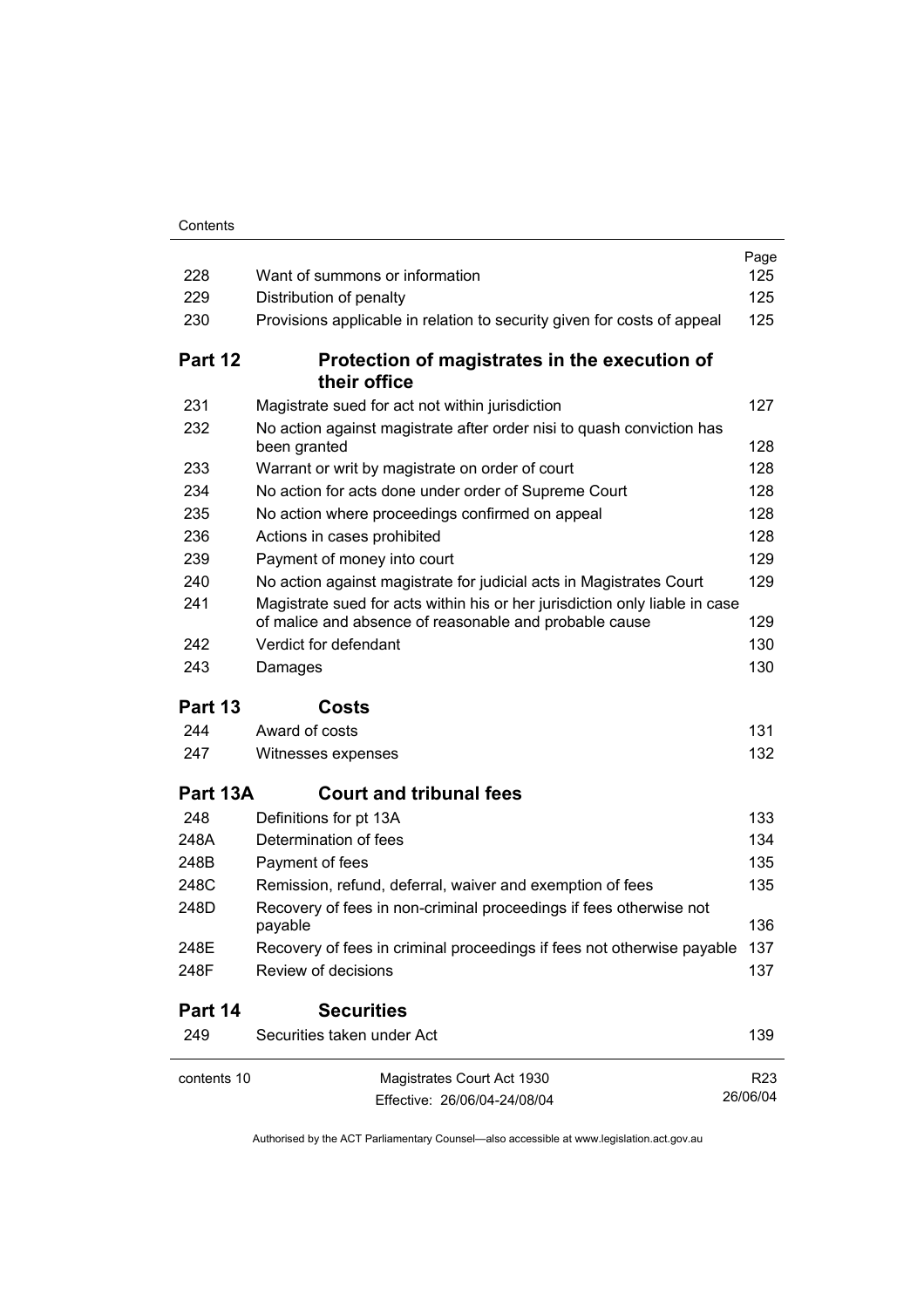|                |                                                            | Page |
|----------------|------------------------------------------------------------|------|
| 250            | Recovery of sum due under security                         | 139  |
| 252            | Sums paid by surety may be recovered from principal        | 139  |
| 253            | Payment enforced by security                               | 139  |
| 254            | Enforcement of recognisance                                | 140  |
| 254A           | Directions as to procedure                                 | 141  |
| <b>Part 15</b> | <b>Miscellaneous</b>                                       |      |
| 254B           | Appearance by audiovisual or audio links                   | 142  |
| 255            | Contempt in face of court                                  | 142  |
| 255AA          | Refusal or failure to give evidence—offence                | 144  |
| 255AB          | Refusal or failure to give evidence—committal              | 145  |
| 255A           | Commitment to remand centre                                | 146  |
| 255B           | Registrar to give directions for preparation of transcript | 146  |
| 255C           | Applications for transcripts                               | 147  |
| 256            | Forms                                                      | 149  |
| 258            | Power to make rules or regulations                         | 149  |

## **Schedule 1** 151

#### **Endnotes**

|   | About the endnotes     | 152 |
|---|------------------------|-----|
| 2 | Abbreviation key       | 152 |
| 3 | Legislation history    | 153 |
| 4 | Amendment history      | 168 |
| 5 | Earlier republications | 202 |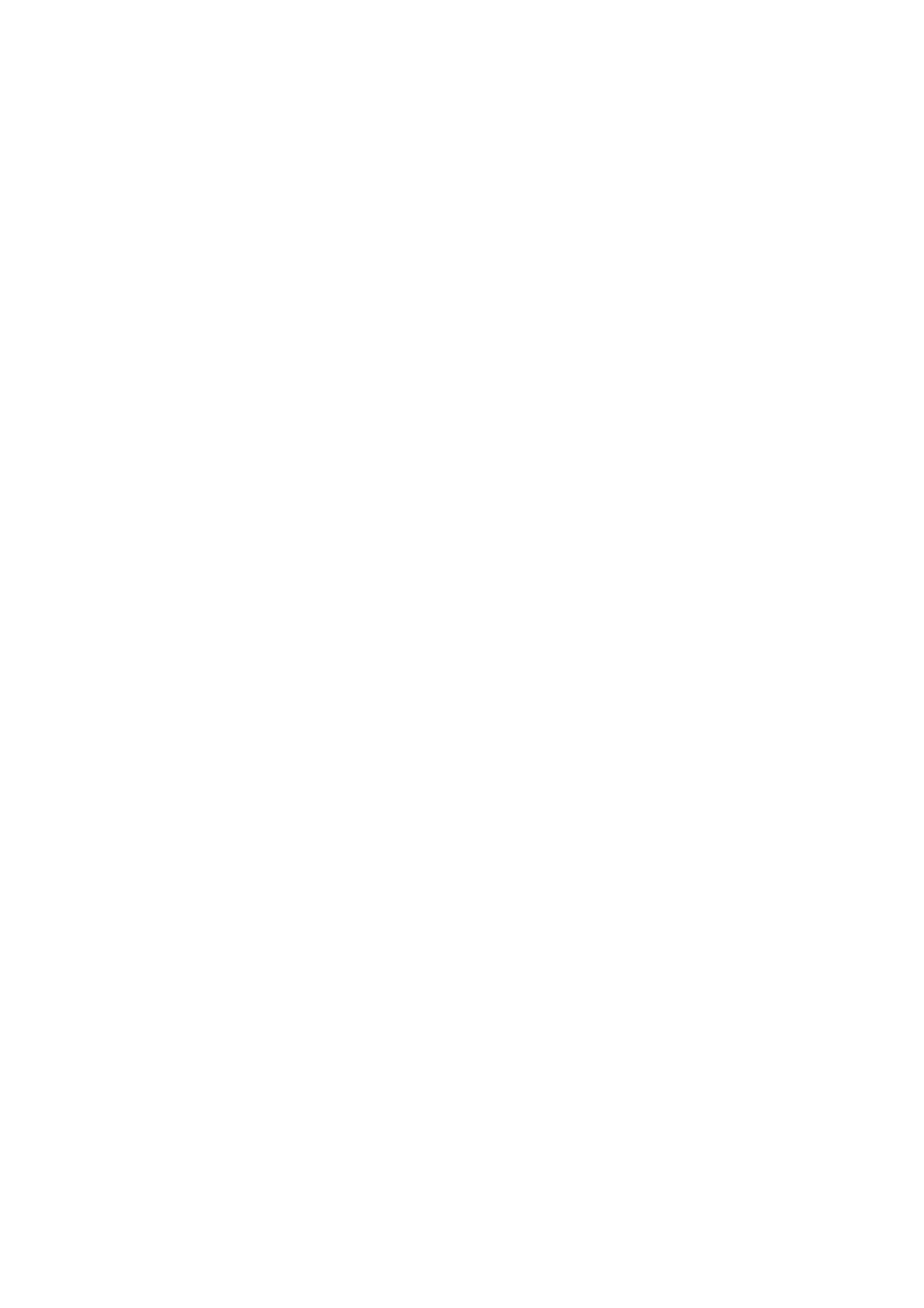

Australian Capital Territory

# **Magistrates Court Act 1930**

An Act to establish a Magistrates Court, to provide for the appointment of magistrates, and for other purposes

R23 26/06/04

I

Magistrates Court Act 1930 Effective: 26/06/04-24/08/04 page 1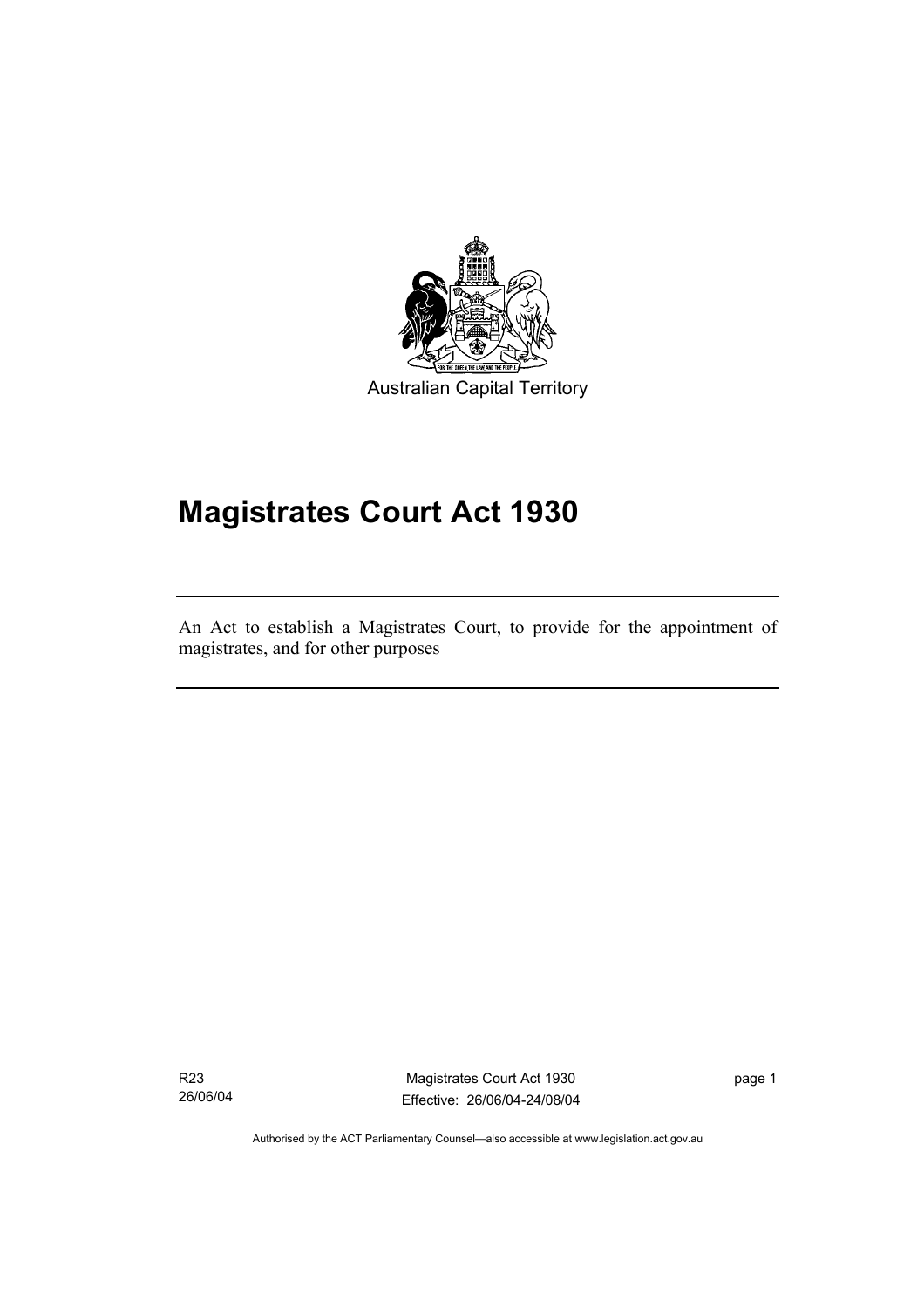#### **Part 1** Preliminary

Section 1

# **Part 1** Preliminary

#### **1 Name of Act**

This Act is the *Magistrates Court Act 1930*.

#### **5 Interpretation for Act**

- (1) In this Act:
	- *Note* A definition applies except so far as the contrary intention appears (see *Legislation Act 2001*, s 155).

*administrator*—see the *Remand Centres Act 1976*.

*approved form* means a form approved under section 256 (Forms).

*bail undertaking* means an undertaking given by a person charged with an offence in order to obtain bail in relation to the offence.

*bailiff* means a bailiff appointed under this Act.

*charge of an indictable offence* means charge of an indictable offence as such and an order to a committal for trial therefore.

*claim* means a claim under the *Magistrates Court (Civil Jurisdiction) Act 1982*.

*court* means Magistrates Court.

*Crimes Act* means the *Crimes Act 1900*.

*decision* includes a committal for trial and an admission to bail, and a conviction, order, order of dismissal, or other determination.

*defendant* means a person against whom an information is laid.

*escort* means an escort under the *Custodial Escorts Act 1998*.

*hearing* includes the examination of a person charged with an indictable offence.

page 2 Magistrates Court Act 1930 Effective: 26/06/04-24/08/04

R23 26/06/04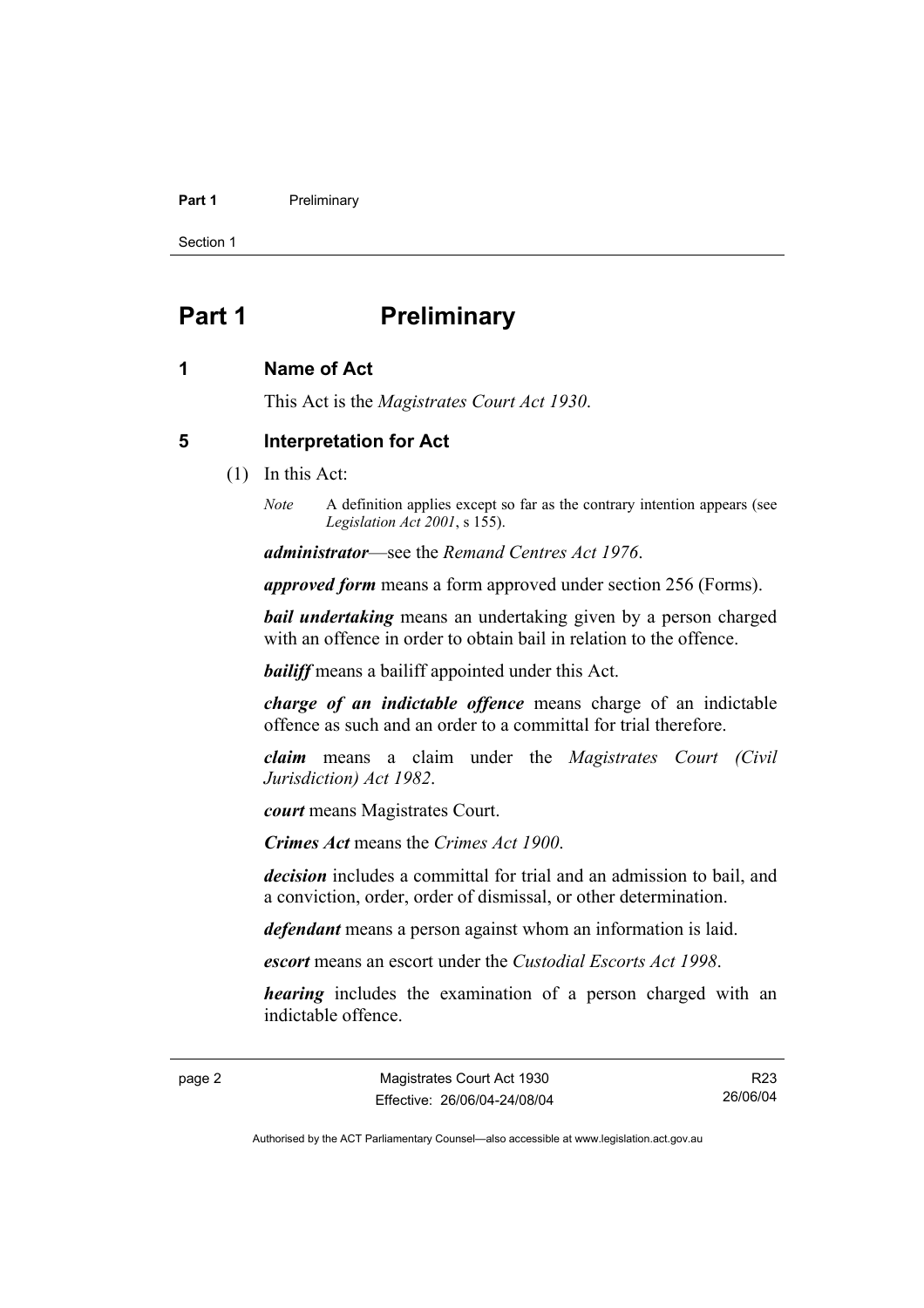*indictable offence* means an offence that may be prosecuted before the Supreme Court by charge or indictment.

*indictment* means an information for an indictable offence presented by some authorised officer to a court having jurisdiction to try the accused person.

*information* includes a complaint on which an order may be made for the payment of money under a Territory law.

*judge* means a judge of the Supreme Court.

*magistrate* means the Chief Magistrate, a magistrate or a special magistrate appointed under this Act and, where any power or function of a magistrate is exercisable by a registrar, includes a registrar.

*notice to defendant form* means the approved form containing the heading 'Notice to Defendant'.

*notice of intention to defend form* means the approved form containing the heading 'Notice of Intention to Defend'.

*plea of guilty form* means the approved form containing the heading 'Plea of Guilty'.

*registrar* means the registrar of the court, and includes a deputy registrar of the court.

*remand centre* means a remand centre or a temporary remand centre established under the *Remand Centres Act 1976*.

*summary conviction* or *conviction* means a conviction by a magistrate for an offence.

*superintendent*—see the *Remand Centres Act 1976*.

*the Territory* includes the Territory accepted by the Commonwealth under the *Jervis Bay Territory Acceptance Act 1915* (Cwlth).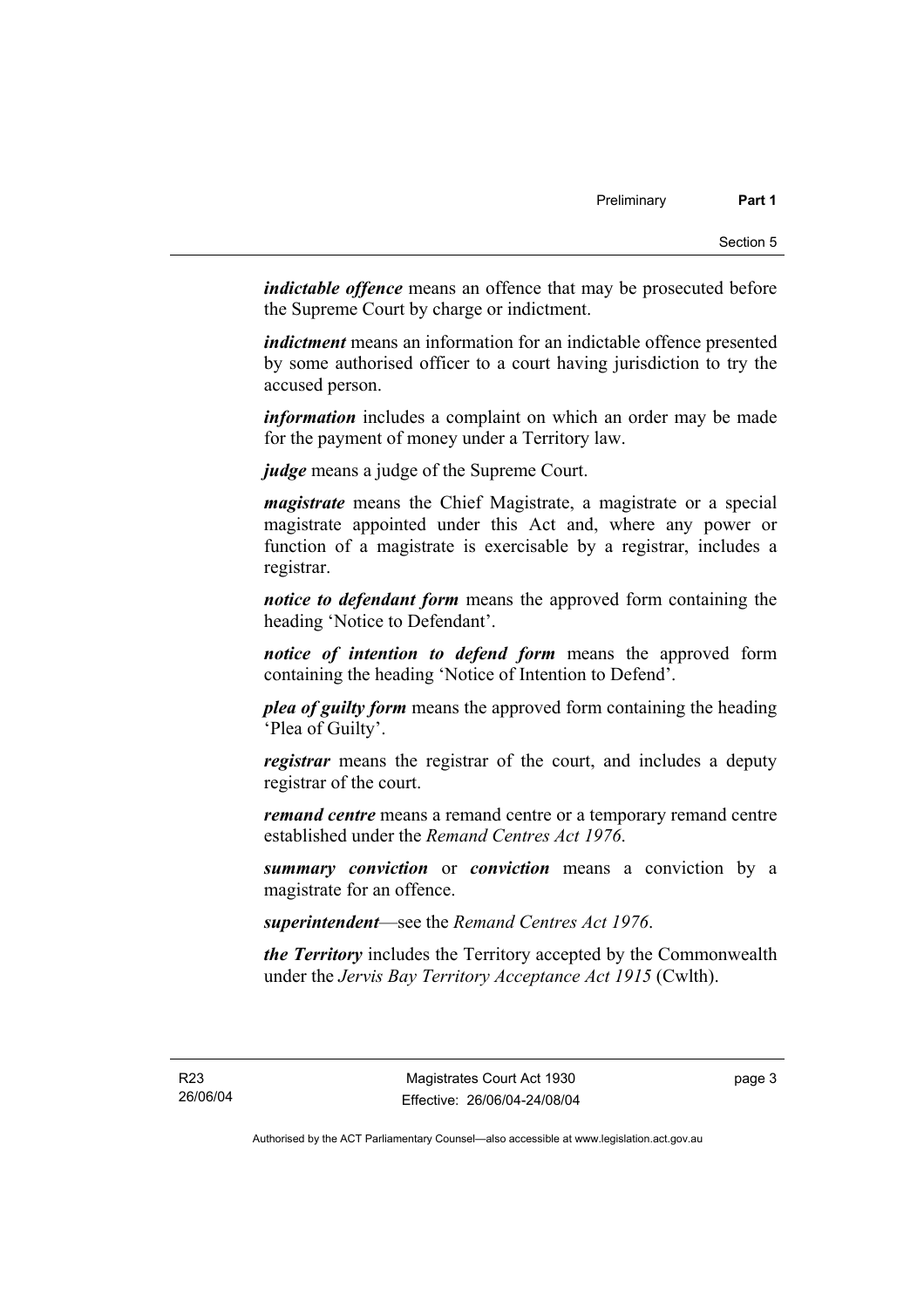#### **Part 1** Preliminary

#### Section 6

- (2) A reference in this Act to a certified copy of depositions or to a certified copy of a statement made by a person in reply to the question referred to in section 92 (1) is a reference to—
	- (a) if a record of the depositions or statement was made in accordance with section 54A (2)—a transcript of the record certified in accordance with section 255B (2); or
	- (b) if the depositions were or the statement was taken down in writing and signed in accordance with section 54A (3)—the depositions or statement as so taken down and signed.
- (3) A reference in this Act to appearance in proceedings, whether by a party or any other person, includes, if section 254B applies, appearance in accordance with that section.

#### **6 Application to Jervis Bay Territory**

This Act extends to the Territory accepted by the Commonwealth under the *Jervis Bay Territory Acceptance Act 1915* (Cwlth).

page 4 Magistrates Court Act 1930 Effective: 26/06/04-24/08/04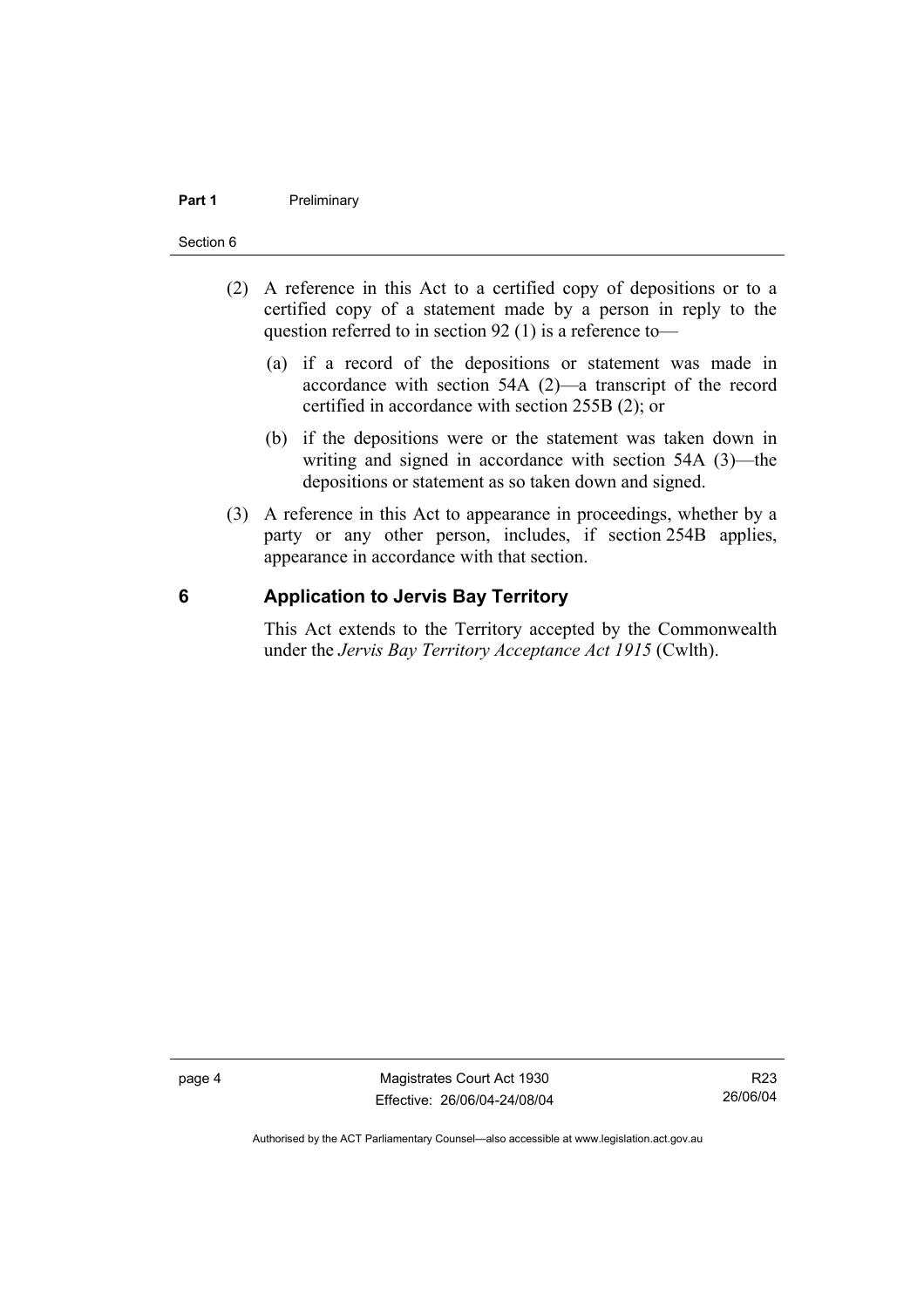# **Part 2 Appointment and jurisdiction of magistrates**

## **Division 2.1 Appointment of Chief Magistrate and magistrates**

### **6A Meaning of** *magistrate* **in div 2.1**

In this division:

*magistrate* means—

- (a) a person who holds the office of Chief Magistrate; or
- (b) a person who is appointed under section 7 to hold an office of magistrate.

### **7 Chief Magistrate and other magistrates**

- (1) For this Act, there shall be a Chief Magistrate and such other magistrates as from time to time hold office in accordance with this Act.
- (2) The Chief Magistrate and each other magistrate shall be appointed by the Executive.
- (3) If a person holding an office of magistrate is appointed to hold the office of Chief Magistrate, the person ceases to hold the office of magistrate.

#### **8 Eligibility for appointment as magistrate**

A person is not eligible for appointment under section 7 (2) unless he or she is a legal practitioner and has been for not less than 5 years.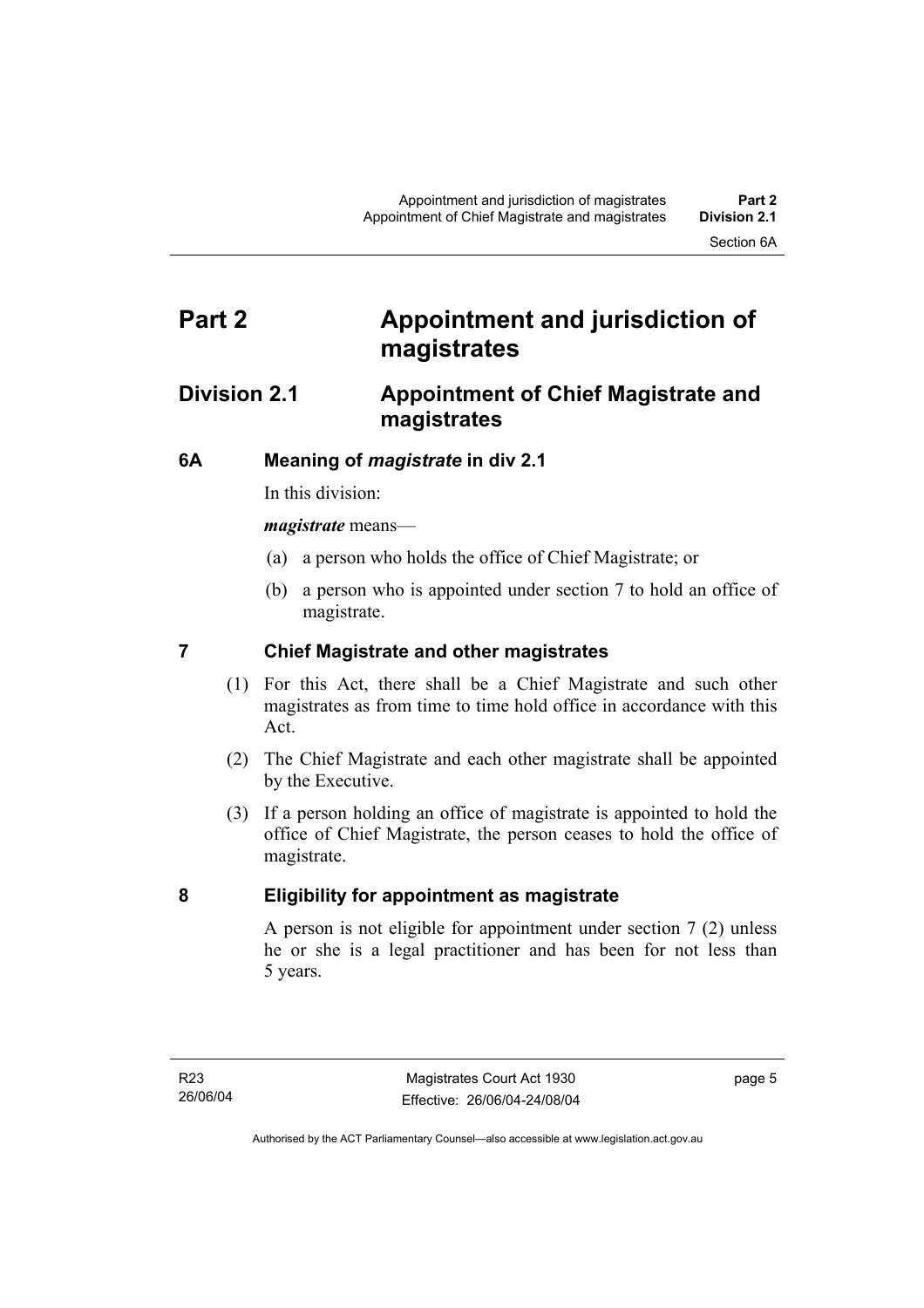**Part 2 Appointment and jurisdiction of magistrates**<br>**Division 2.1** Appointment of Chief Magistrate and magis Appointment of Chief Magistrate and magistrates Section 9

#### **9 Seniority of magistrates**

The magistrates other than the Chief Magistrate have seniority according to the dates when their appointments took effect or, if the appointments of 2 or more of them took effect on the same date, according to the precedence assigned to them by the instruments of their appointment.

#### **10 Terms and conditions of appointment**

A magistrate holds office on such terms and conditions as the Executive, from time to time, determines.

#### **10A Tenure of office**

- (1) Subject to this Act, a magistrate holds office until he or she attains the age of 65 years.
- (2) A person who has attained the age of 65 years shall not be appointed under section 7.

#### **10B Resignation**

A magistrate may resign his or her office by writing signed by him or her and delivered to the Executive.

#### **10C Acting Chief Magistrate**

- $(1)$  If—
	- (a) there is a vacancy in the office of Chief Magistrate; or
	- (b) the Chief Magistrate is absent from duty or from the Territory or, for any other reason, is unable to carry out the duties of his or her office;

the Executive may appoint a magistrate to act as Chief Magistrate during that vacancy, absence or inability, as the case may be.

R23 26/06/04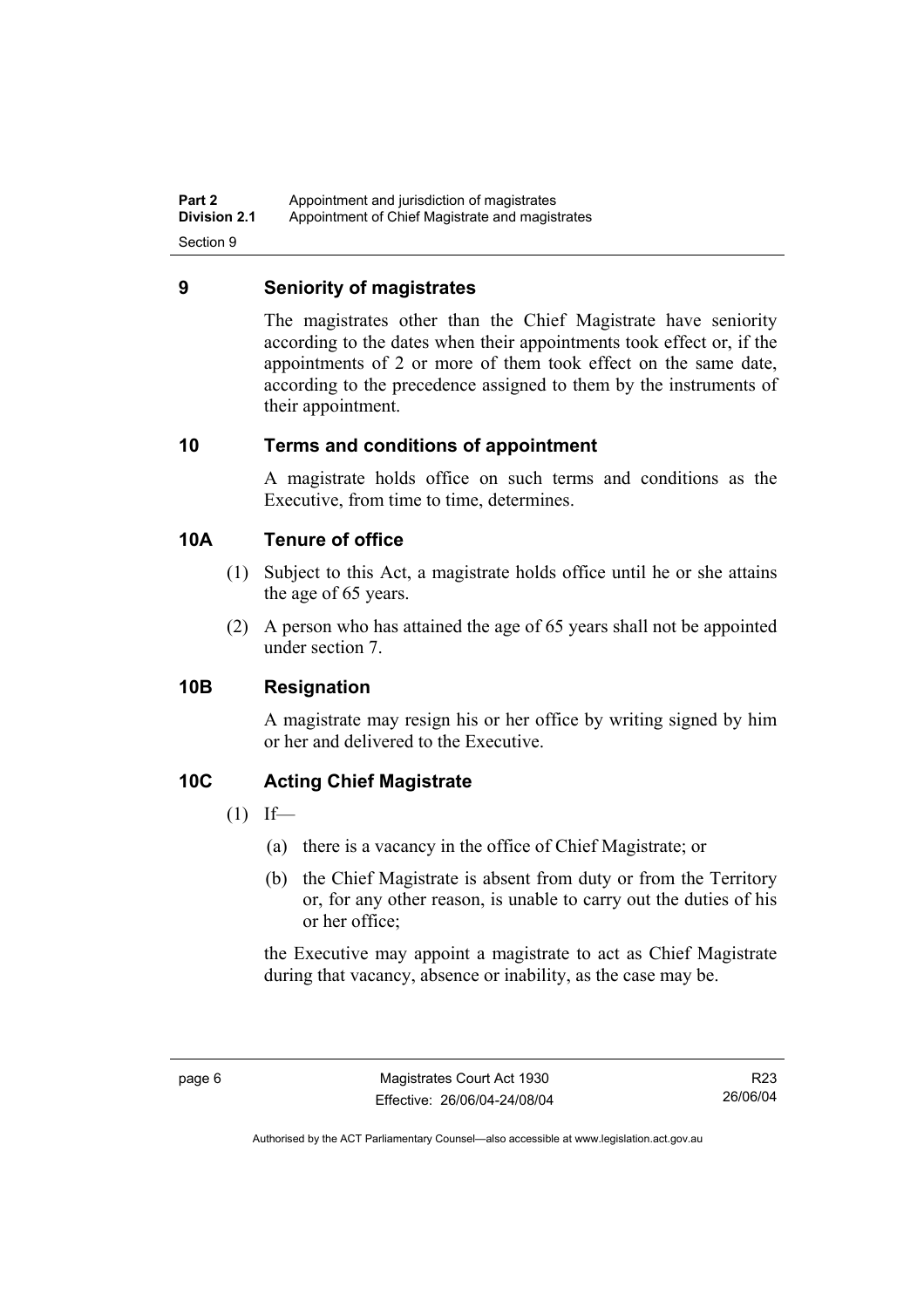#### $(2)$  If—

- (a) either—
	- (i) there is a vacancy in the office of Chief Magistrate; or
	- (ii) the Chief Magistrate is absent from duty or from the Territory or, for any other reason, is unable to carry out the duties of his or her office; and
- (b) no appointment is in force under subsection (1);

the senior magistrate who is in the Territory and is able and willing to do so shall act as Chief Magistrate.

- (3) Subject to this section, a person appointed under subsection (1) shall not continue to act as Chief Magistrate for more than 12 months.
- (4) If a person is acting as Chief Magistrate under subsection (1) or  $(2)$ —
	- (a) a reference in a law of the Territory (including this Act) to the Chief Magistrate includes a reference to that person; and
	- (b) that person has all the powers, functions and duties given to or imposed on the Chief Magistrate by this Act or by any other Territory law.
- (5) The Executive may—
	- (a) determine the terms and conditions of appointment of a person under this section; and
	- (b) at any time terminate such an appointment.
- (6) If a person is acting as Chief Magistrate under an appointment under subsection (1) and the office of Chief Magistrate becomes vacant while that person is so acting, that person may continue so to act until the Executive otherwise directs, the vacancy is filled or a period of 12 months from the date when the vacancy occurred expires, whichever first happens.

page 7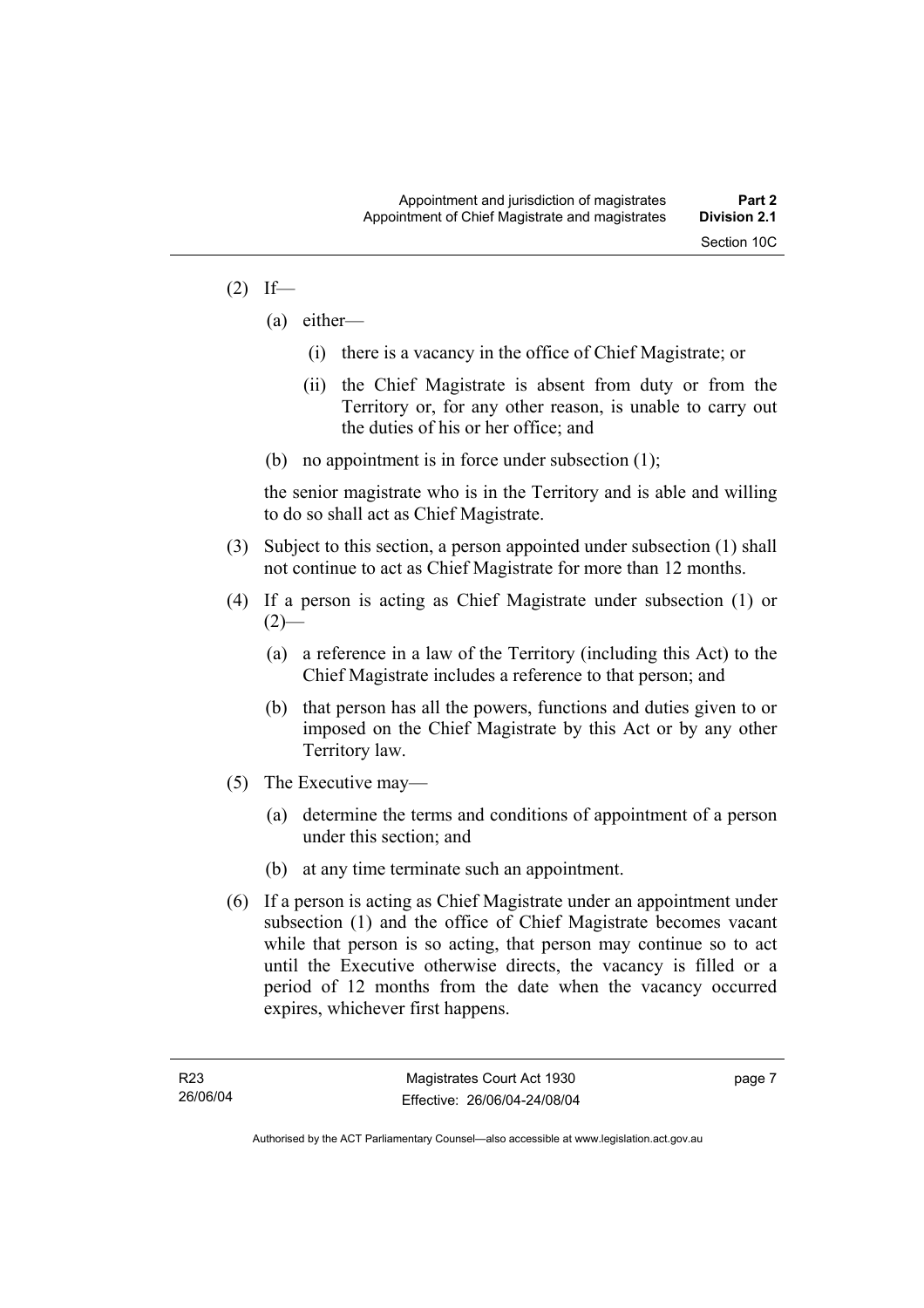| Part 2              | Appointment and jurisdiction of magistrates     |
|---------------------|-------------------------------------------------|
| <b>Division 2.1</b> | Appointment of Chief Magistrate and magistrates |
| Section 10D         |                                                 |

- (7) A person may resign an appointment under subsection (1) by writing signed by him or her and delivered to the Executive.
- (8) The validity of anything done by a person acting as Chief Magistrate under this section shall not be called in question—
	- (a) on the ground that the occasion for his or her action had not arisen or had ceased; or
	- (b) for a person acting under an appointment under subsection (1)—by reason of any defect or irregularity in, or in connection with, that appointment.

#### **10D Retirement**

The Executive may, with the consent of a magistrate who is—

- (a) an eligible employee for the *Superannuation Act 1976* (Cwlth); or
- (b) a member of the Superannuation Scheme for the *Superannuation Act 1990* (Cwlth);

retire the magistrate from office on the ground of invalidity.

#### **10E Magistrates not to undertake other work**

- (1) A magistrate shall not engage in practice as a legal practitioner.
- (2) A magistrate is not, without the written consent of the Attorney-General, entitled to—
	- (a) engage in remunerative employment otherwise than in connection with the duties of office as a magistrate; or
	- (b) accept appointment to another office under a law of the Territory, the Commonwealth, a State or another Territory.
- (3) The Attorney-General shall consult with the Chief Magistrate before giving consent.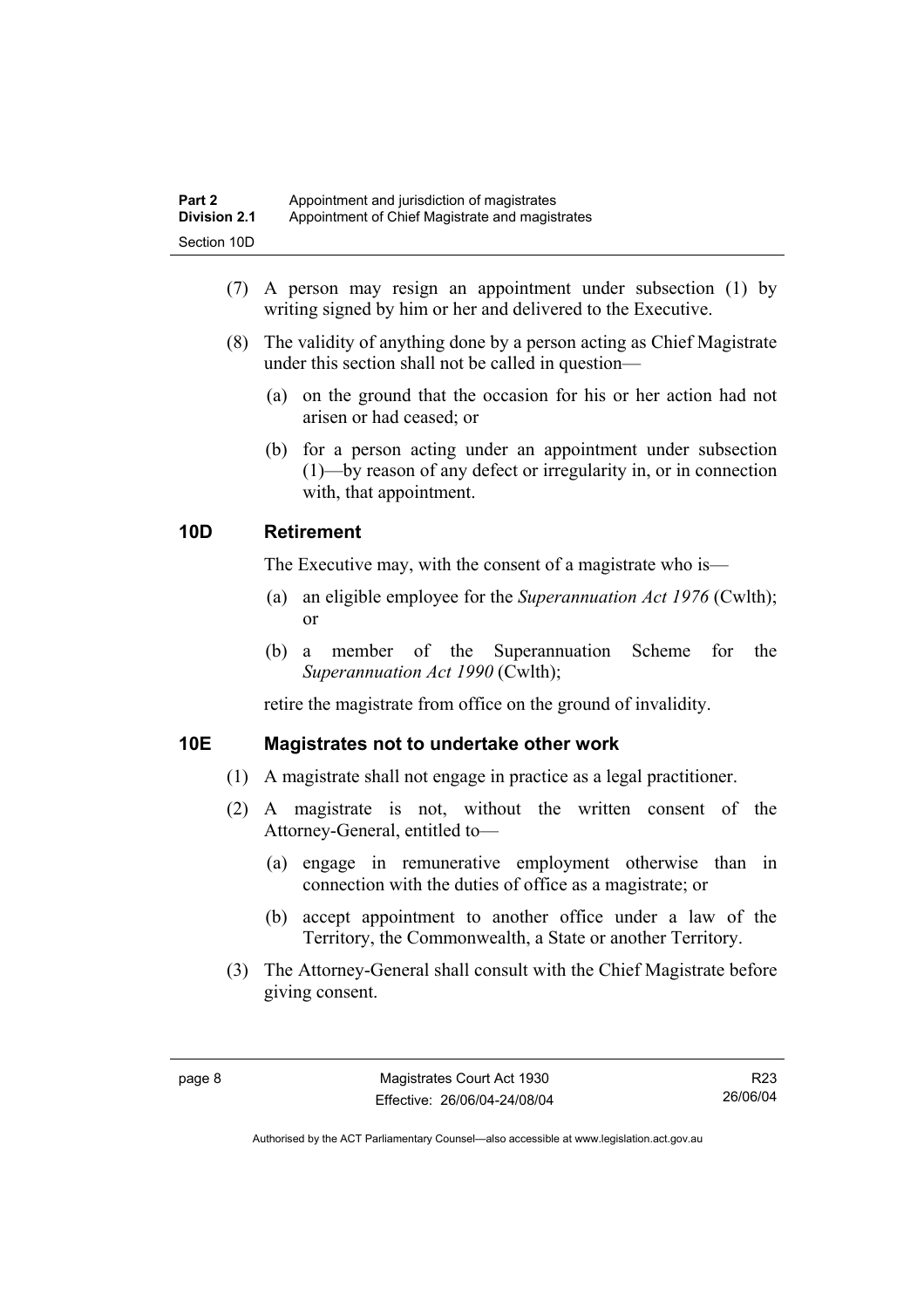#### **10F Rights of public servants**

Where a magistrate was, immediately before his or her appointment—

- (a) an officer of the public service;
- (b) an officer of the Australian Public Service; or
- (c) a person to whom the *Officers' Rights Declaration Act 1928* (Cwlth) applied;

he or she retains his or her existing and accruing rights.

#### **10G Arrangement of business of courts**

 (1) The Chief Magistrate is responsible for ensuring the orderly and prompt discharge of the business of the Magistrates Court and accordingly may, subject to such consultation with the Magistrates and special magistrates as is appropriate and practicable, make arrangements as to the magistrate or special magistrate who is to constitute that court in particular matters or classes of matters.

## **Division 2.2 Special magistrates**

#### **10H Appointment of special magistrates**

For this Act, the Executive may appoint such special magistrates as are required.

#### **10J Tenure of office**

- (1) A special magistrate holds office—
	- (a) for the period specified in the instrument of appointment; or
	- (b) if a period is not so specified—until he or she attains the age of 70 years.
- (2) A person who has attained the age of 70 years shall not be appointed under section 10H.

| R23      | Magistrates Court Act 1930   | page 9 |
|----------|------------------------------|--------|
| 26/06/04 | Effective: 26/06/04-24/08/04 |        |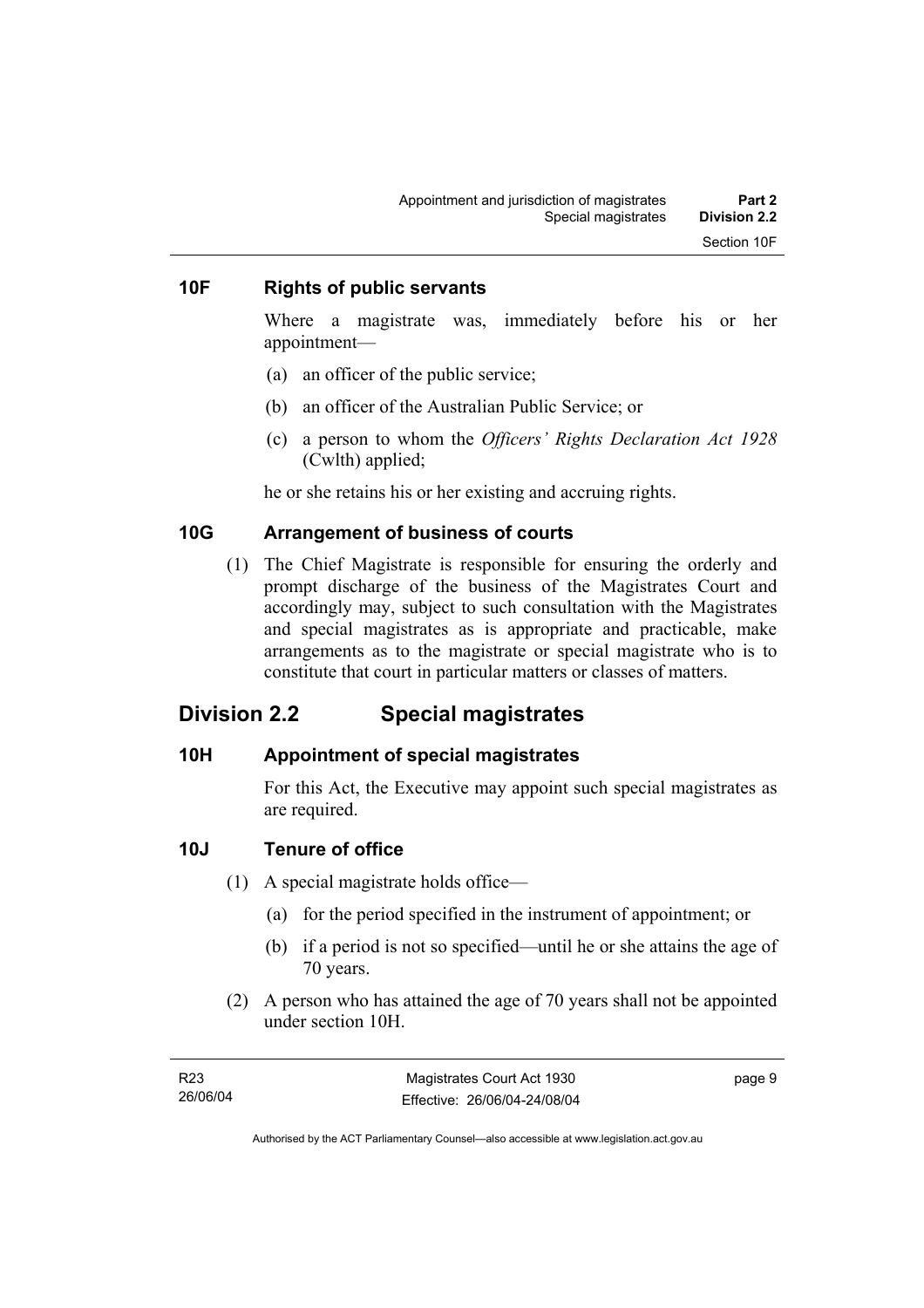(3) A person shall not be appointed under section 10H for a period that extends beyond the person's 70th birthday.

### **10K Resignation**

A special magistrate may resign his or her office by writing signed by him or her and delivered to the Executive.

### **10L Terms and conditions of appointment**

A special magistrate holds office on such terms and conditions as the Executive, from time to time, determines.

# **Division 2.3 Registrar and other officers of Magistrates Court**

## **10M Appointment of registrar etc**

- (1) The Minister may appoint a registrar of the Magistrates Court.
- (2) The registrar may appoint such deputy registrars of the court, bailiffs and other officers as are required.
- (3) The power conferred by subsection (2) may not be exercised by a deputy registrar of the court.

#### **10MA Staff assisting registrar**

- (1) The staff assisting the registrar shall be employed under the *Public Sector Management Act 1994*.
- (2) The *Public Sector Management Act 1994* applies in relation to the management of the staff assisting the registrar.

#### **10N Duties of registrar**

The registrar shall perform such duties as are prescribed by or under this Act or as the Chief Magistrate directs.

R23 26/06/04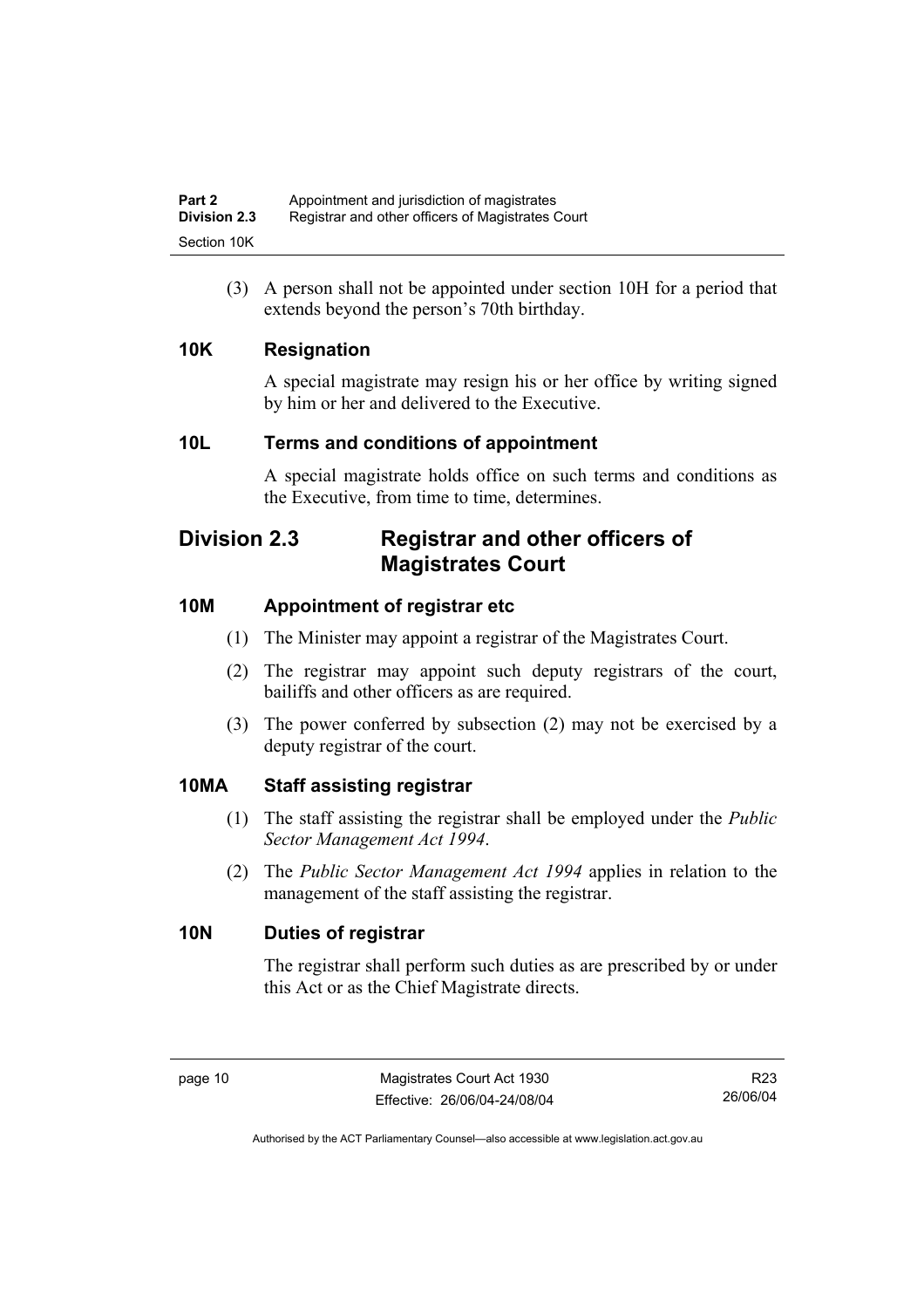# **Division 2.4 Jurisdiction of magistrates**

### **10P Oath etc of office**

- (1) A person appointed under section 7 (2) or 10H shall not exercise any of the powers, functions or duties given to or imposed on a magistrate by any Territory law unless he or she has made an oath or affirmation in accordance with the form in schedule 1.
- (2) An oath or affirmation for subsection (1) shall be made before the Chief Justice of the Supreme Court.

### **10Q Acts done beyond Territory**

- (1) An act done by a magistrate, by virtue of his or her office, outside the Territory for the purpose of authenticating the signature of a person to an instrument intended to take effect in the Territory shall, unless the act is required by law to be done in the Territory, be effective for any Territory law.
- (2) An oath or affirmation administered by a magistrate, by virtue of his or her office, outside the Territory in any case in which an oath or affirmation may be administered by a magistrate shall, unless the oath or affirmation is required by law to be administered in the Territory, be effective for any Territory law.

#### **11 Authentication of acts of magistrate or registrar**

- (1) Every summons, warrant, writ, conviction, and order (other than one by law authorised to be made by word of mouth only) shall be in writing signed by the magistrate or registrar issuing or making it and sealed with the court's seal.
- (2) Documents relating to court process shall not be signed in blank.

#### **12 Acts by magistrate or registrar**

 (1) Any magistrate out of court or the registrar may receive an information and grant a summons or warrant thereon and may issue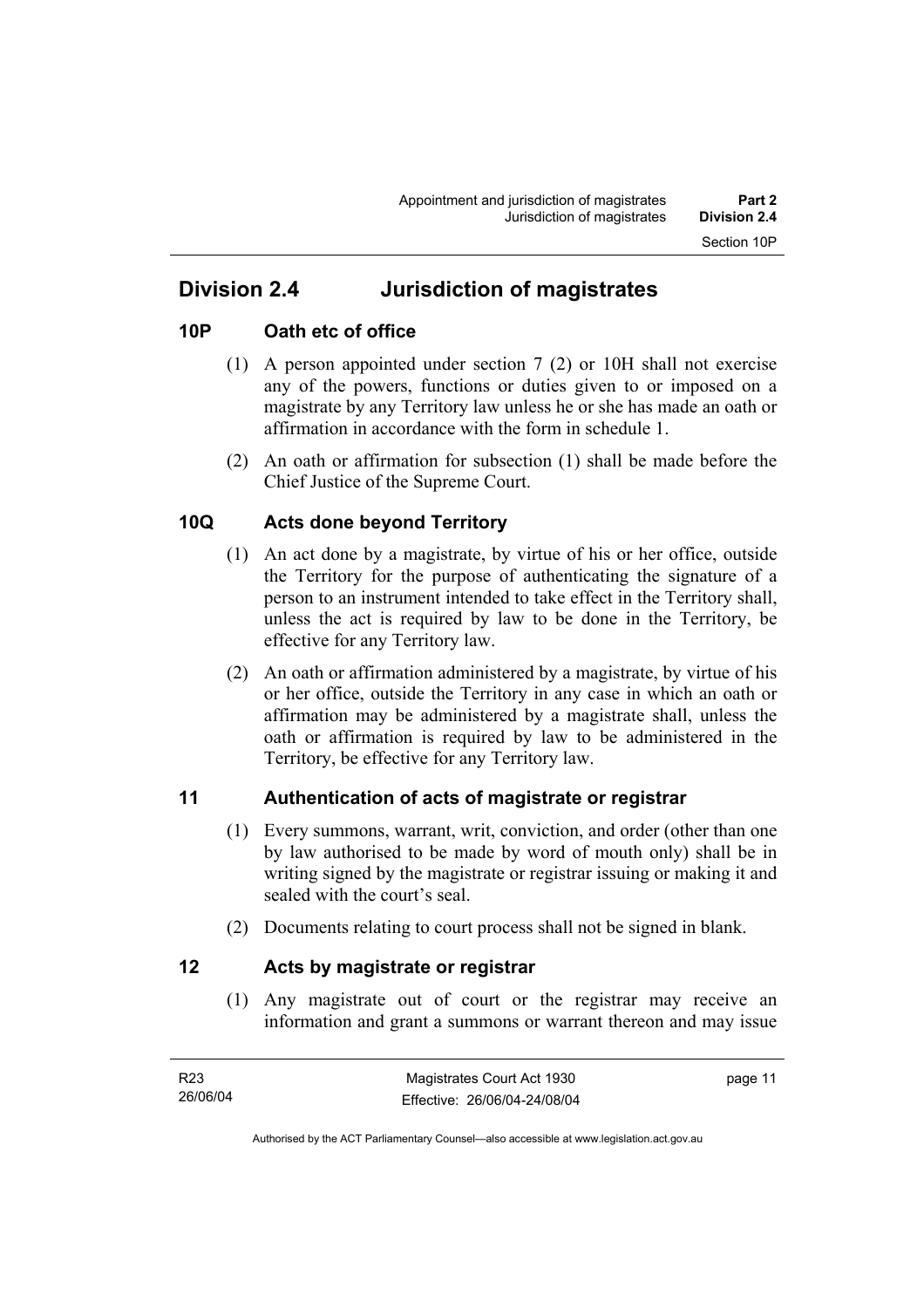his or her summons or warrant to compel the attendance of witnesses and do all other necessary acts and matters preliminary to the hearing.

 (2) Without affecting the generality of subsection (1), if it is provided in any law in force in the Territory that an information or complaint may be laid or made before, or a summons or warrant issued by, a court, a justice of the peace, a clerk of petty sessions or a registrar of petty sessions, the information or complaint may be laid or made, and the summons or warrant may be issued by, a magistrate or the registrar.

### **13 Issue of warrant of commitment or writ of execution**

After a case has been heard and determined, any magistrate or a registrar may issue any warrant of commitment or writ of execution thereon.

### **15 Process not avoided by death of magistrate or registrar**

A summons, warrant or writ issued by a magistrate or registrar shall not be avoided by reason of the magistrate or registrar dying or ceasing to hold office.

## **16 Order instead of mandamus**

- (1) If a magistrate or registrar refuses to do any act relating to the duties of his or her office as a magistrate or registrar, the party requiring the act to be done may apply to the Supreme Court, on affidavit of the facts, for an order calling on the magistrate or registrar and also the party to be affected by the act to show cause why the act should not be done, and if, after due service of the order, good cause is not shown against it, the Supreme Court may make the order absolute, with or without payment of costs.
- (2) A magistrate or registrar on being served with an order absolute shall obey the order, and do the act required by it to be done.

R23 26/06/04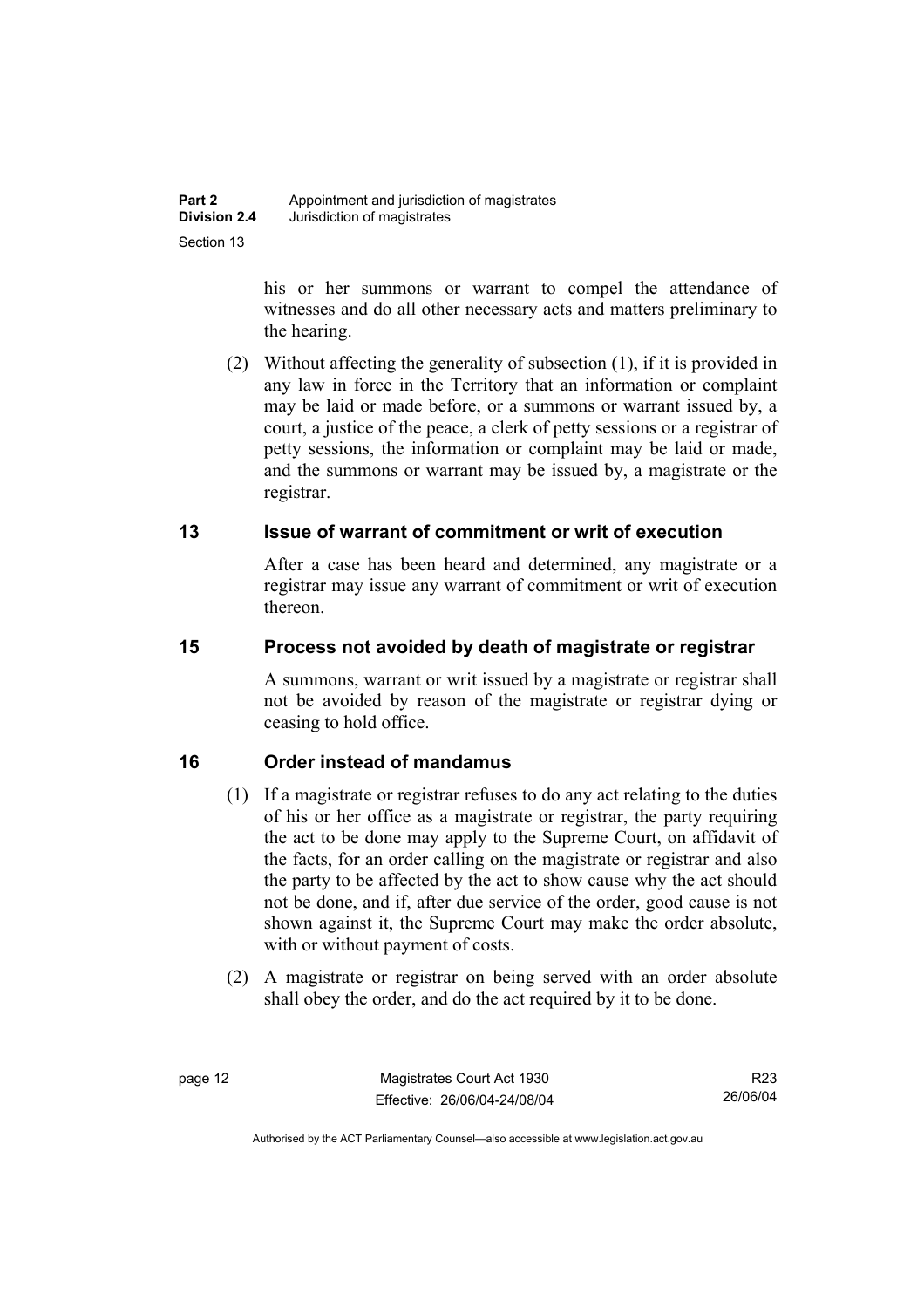- (3) If, before 28 March 1977, a magistrate or the registrar had refused to do an act relating to the duties of his or her office, subsections (1) and (2) apply, on and after that date, and proceedings under subsection (1) may be continued, as if—
	- (a) sections 7, 10H and 10M had been in operation at the time of the refusal; and
	- (b) the magistrate or registrar had held office under section 7, section 10H or section 10M, as the case may be.

#### **17 Powers and functions of magistrates**

If under any law in force in the Territory, anything is required or permitted to be done before, to or by a justice of the peace, it may be done before, to or by a magistrate.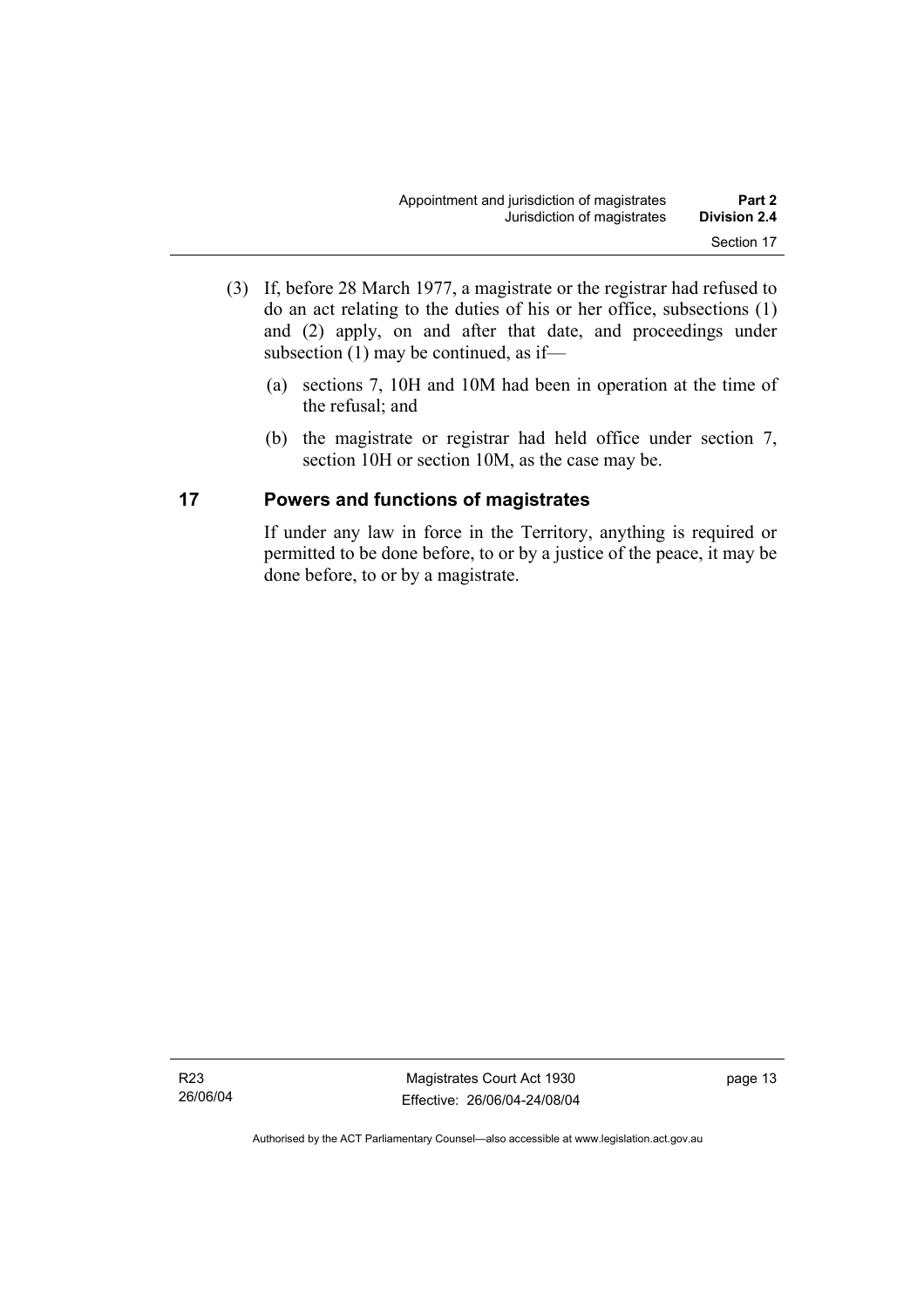# **Part 3 Magistrates Court**

# **Division 3.1 Establishment of Magistrates Court**

### **18 Constitution of court**

- (1) There is hereby established a Magistrates Court which shall have and exercise jurisdiction in the Territory and shall sit at Canberra, Jervis Bay and such other places as are determined, in writing, by the Minister.
- (2) The jurisdiction of the court may be exercised by a magistrate (other than a special magistrate) or by 1 or more special magistrates.
- (3) When 2 or more special magistrates are divided in opinion on any case, the case shall be decided according to the decision of the majority, if there is a majority; but if the court is equally divided in opinion, the case shall be adjourned for hearing and determination by a magistrate (other than a special magistrate) on the next day appointed for the holding of the court constituted by that magistrate.

# **Division 3.2 Jurisdiction of Magistrates Court**

## **19 Jurisdiction of court**

 (1) If, by any law for the time being in force in the Territory, any offence is punishable on summary conviction or any person is made liable to a penalty or punishment or to pay a sum of money for any offence, act or omission, and no other provision is made for the trial of the person committing the offence, the matter may be heard and determined by the court in a summary manner under the provisions of this Act, and the jurisdiction shall be deemed to be conferred on and may be exercised by the court.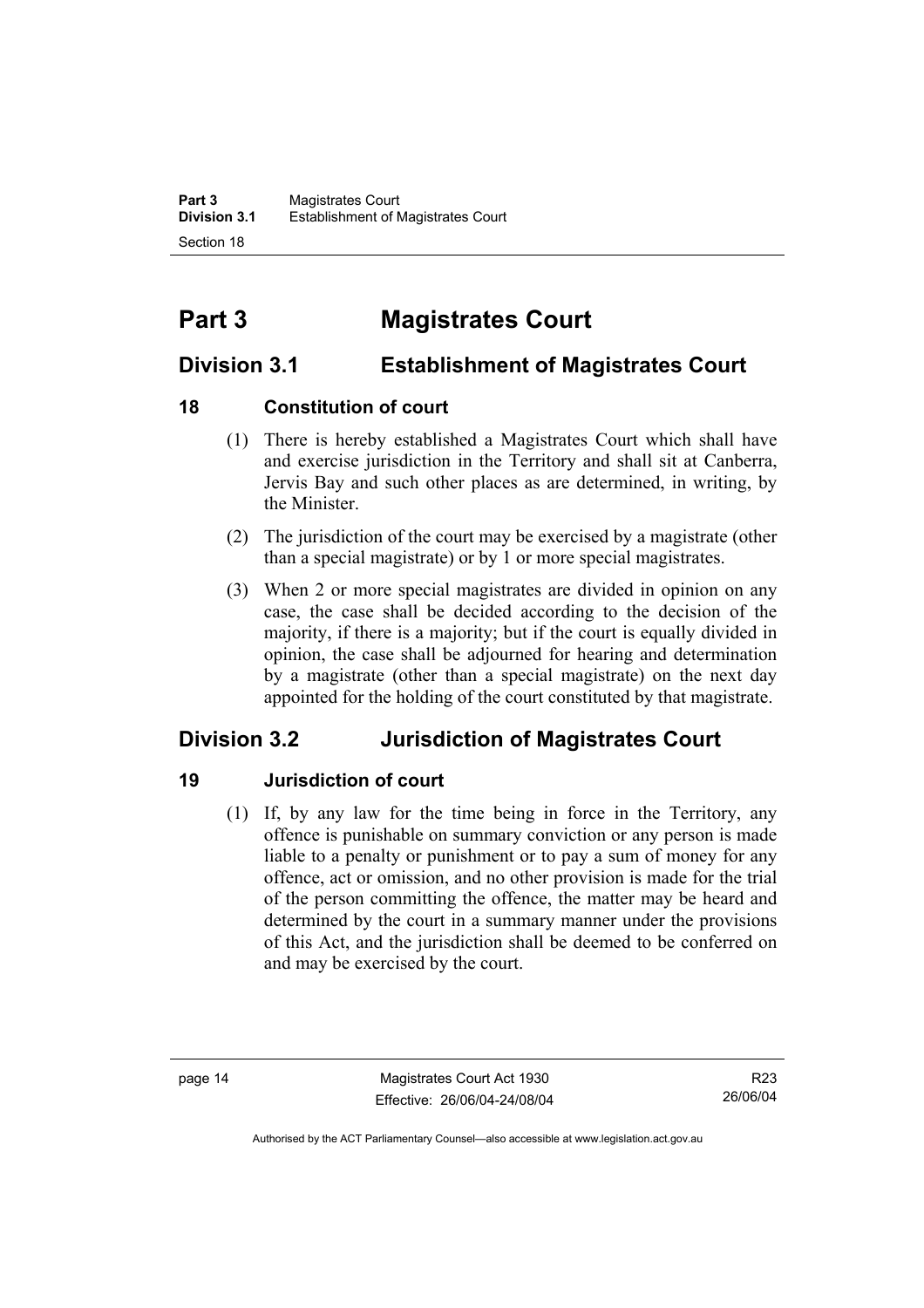### **21 Jurisdiction of court if defendant absent from Territory**

The court shall have jurisdiction notwithstanding that the defendant is not within the Territory.

#### **22 Proceedings of court if it considers offence should be dealt with on indictment**

If, for an information with respect to an offence that is punishable either summarily or on indictment it appears to the court, on the close of the case for the prosecution, that the offence ought to be dealt with on indictment, the court shall abstain from adjudication thereon and shall deal with the case for the purpose of committal for trial only.

#### **23 Ex parte order may be set aside**

- (1) If a conviction or order is made when one party does not appear, the party in whose absence the conviction or order was made may apply to the court for an order that the court set aside the conviction or order.
- (2) Subsection (1) does not apply to or in relation to a conviction or order made in the absence of a defendant who has entered a plea of guilty in accordance with section 116D and has not, before the entry of the conviction or the making of the order, withdrawn his or her plea.
- (3) If, in his or her absence, a conviction is entered or an order is made against a person who has duly been served with a summons in accordance with section 116B and—
	- (a) that person did not return the notice of intention to defend form or the plea of guilty form to the registrar before the day when he or she was required by the summons to appear before the court; or
	- (b) the court, if it has previously, in the absence of that person, adjourned the hearing under section 116E (3), is satisfied that a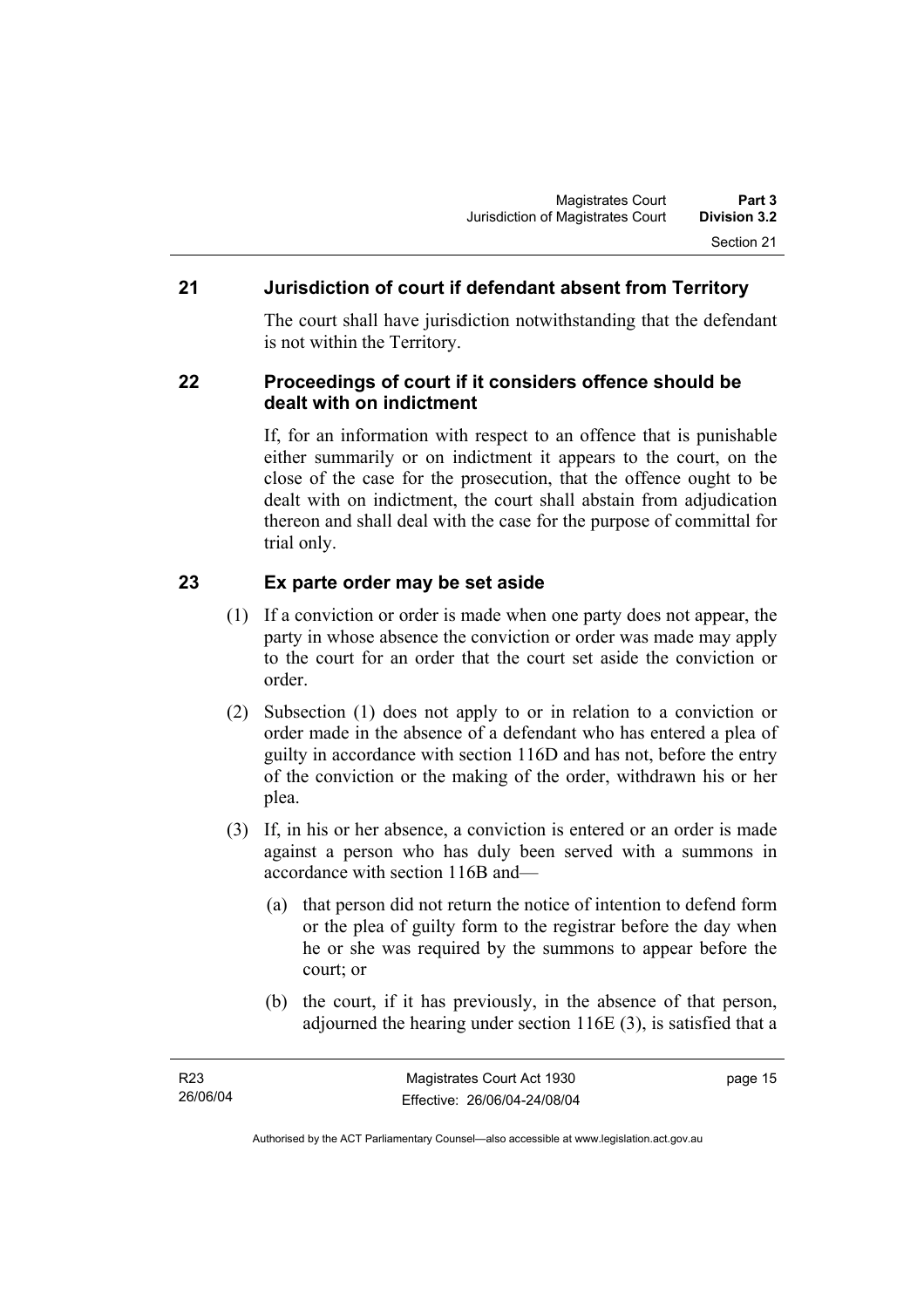notice under that subsection did not come to his or her attention before the conviction is entered or the order made; or

 (c) the court is satisfied that the notice referred to in section 116F or 116H did not come to his or her attention before the date fixed under that section for the hearing of the matter;

the court, on the application of that person, shall set aside the conviction or order.

- (4) In any case other than an application to set aside a conviction or order referred to in subsection (3), the court may set aside the conviction, order or judgment on such terms as to costs or otherwise as the court thinks just.
- (7) If, under this section, the court has set aside a conviction, the court may set aside a warrant issued under this Act in consequence of the conviction.
- (8) If, under this section, the court has set aside a conviction or order, the court may, on service of such reasonable notice on the parties as the court directs, proceed to hear and determine the matter, or may adjourn the hearing to the time and place the court thinks fit.
- (9) If the court has adjourned the hearing of a matter under subsection (8), the court shall direct such notice as the court thinks fit of the adjourned hearing to be given to the parties.

#### **23AA Ex parte conviction may be set aside on application by informant**

- (1) Subject to subsection (2), if a conviction is entered or an order is made against a person charged with an offence and the conviction is entered or the order is made in the absence of that person, the informant may apply to the court for an order that the court set aside the conviction or order.
- (2) Subsection (1) does not apply to, or in relation to, a conviction entered or an order made in the absence of a defendant who has

R23 26/06/04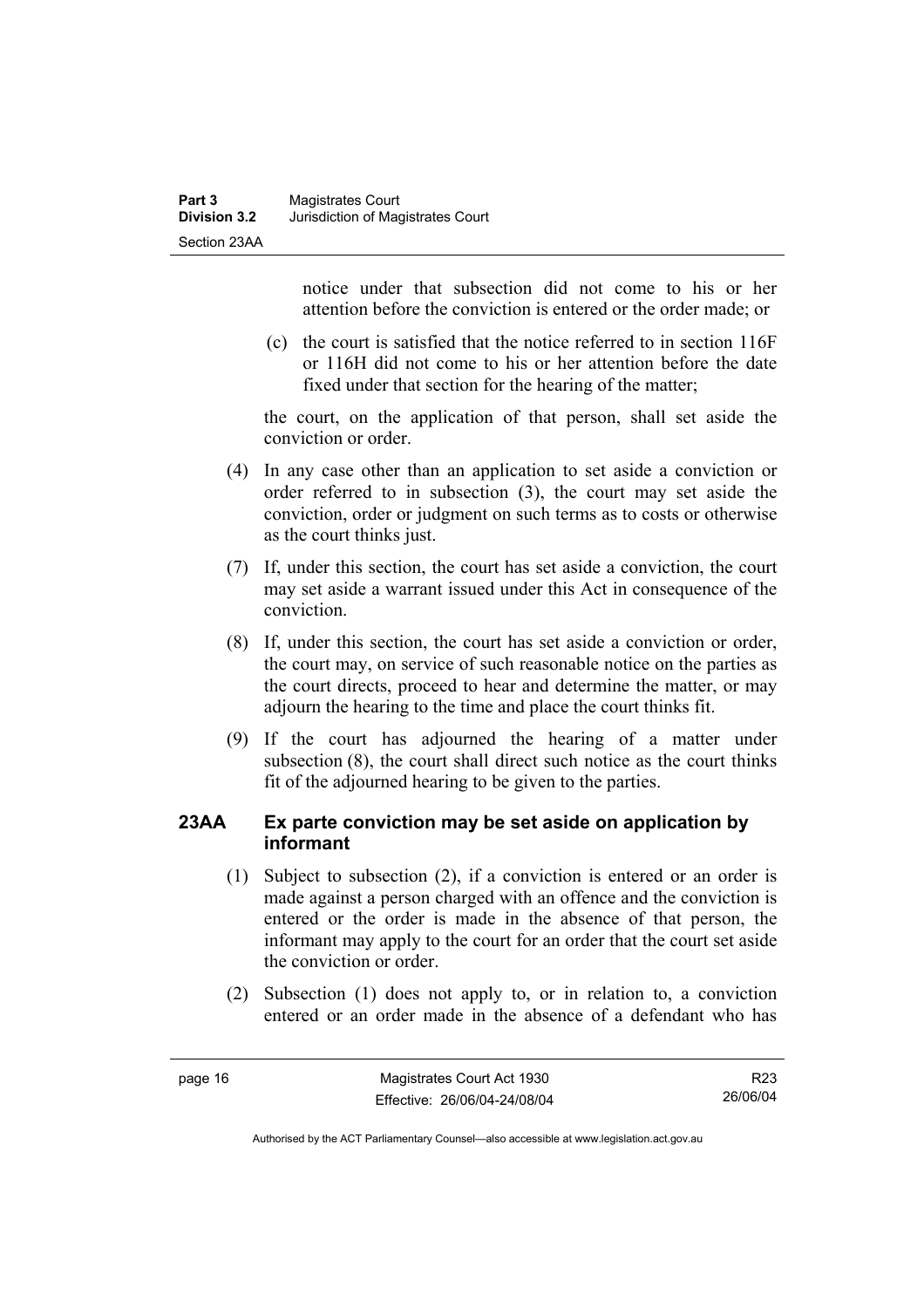entered a plea of guilty in accordance with section 116D and has not, before the entry of the conviction or the making of the order, withdrawn his or her plea.

- (3) If an application to set aside a conviction or order is made under this section, the court may set aside the conviction or order on such terms as to costs or otherwise as the court thinks just.
- (4) If, under this section, the court sets aside a conviction or order, the court shall dismiss the information and set aside any warrant issued under this Act in consequence of the conviction.

#### **23A Requests under conventions regarding legal proceedings in civil and commercial matters**

The court shall have jurisdiction to make any order or take any action that is necessary to comply with any request received from the consular or other authority of a foreign country, with which a convention regarding legal proceedings in civil and commercial matters has been made and extended to the Commonwealth, for the service of documents in the Territory or for the taking of evidence in the Territory.

## **23B Rectification of certain orders etc**

- (1) In this section—
	- (a) a reference to a *penalty* includes a reference to a cancellation, forfeiture, suspension or other loss of a licence or privilege and to a disqualification of a person from obtaining, holding, using or enjoying a licence or exercising a privilege; and
	- (b) a reference to *the court* in relation to proceedings is a reference to the magistrate who convicted the defendant or made the order against the defendant; and
	- (c) a reference to a *business day* is a reference to a day other than a Saturday, a Sunday or a public holiday.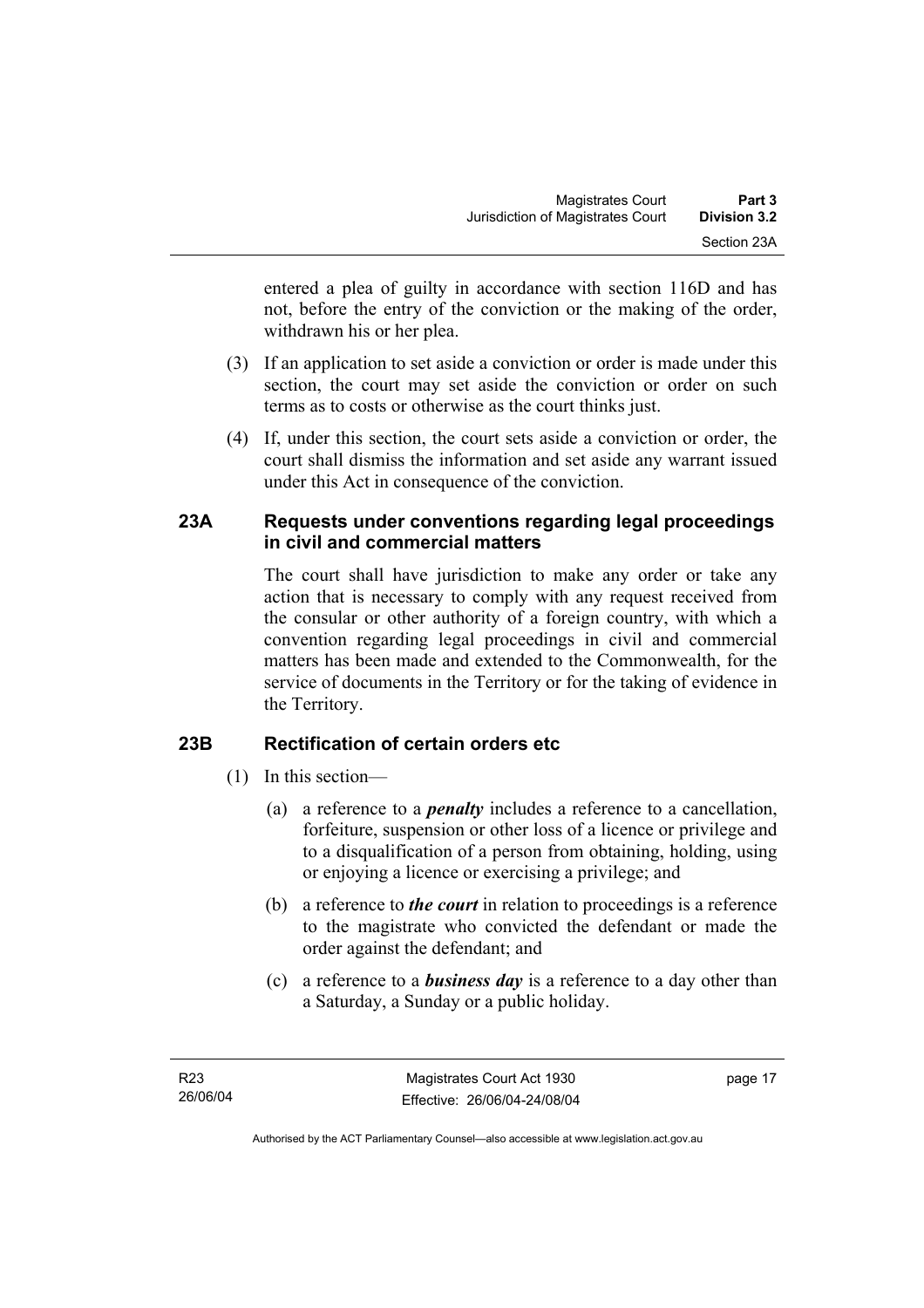- (2) Subject to subsection (3), if the court enters a conviction or makes an order against a defendant and—
	- (a) imposes a penalty that is contrary to law; or
	- (b) fails to impose a penalty that is required by law to be imposed;

the court may, of its own motion or on the application of a party to the proceedings, reopen the proceedings and, after giving the parties an opportunity of being heard, amend the conviction or order to impose a penalty that is in accordance with the law.

- (3) The court may reopen proceedings under subsection (2)—
	- (a) of its own motion before the end of 28 days after the day when the penalty was imposed, the conviction was entered or the order was made, as the case may be; or
	- (b) on application under subsection (2) before the end of 28 days after the day when the penalty was imposed, the conviction was entered or the order was made, as the case may be; or
	- (c) with the consent of the parties to the proceedings, at any time.
- (4) Subject to subsection (5)—
	- (a) the registrar shall serve on each party to the proceedings written notice of the intention of the court to reopen proceedings of its own motion under subsection (2) at least 3 business days before the proceedings are reopened; and
	- (b) an applicant shall serve on the registrar and, at least 3 business days before the day when the application is heard, on the other party to the proceedings, written notice of an application referred to in subsection (2).
- (5) The requirements of subsection (4) may be dispensed with by the court when each of the parties is before the court.
- (6) If, under subsection (2), the court reopens proceedings and, in the absence of a party to those proceedings, amends a conviction or an

R23 26/06/04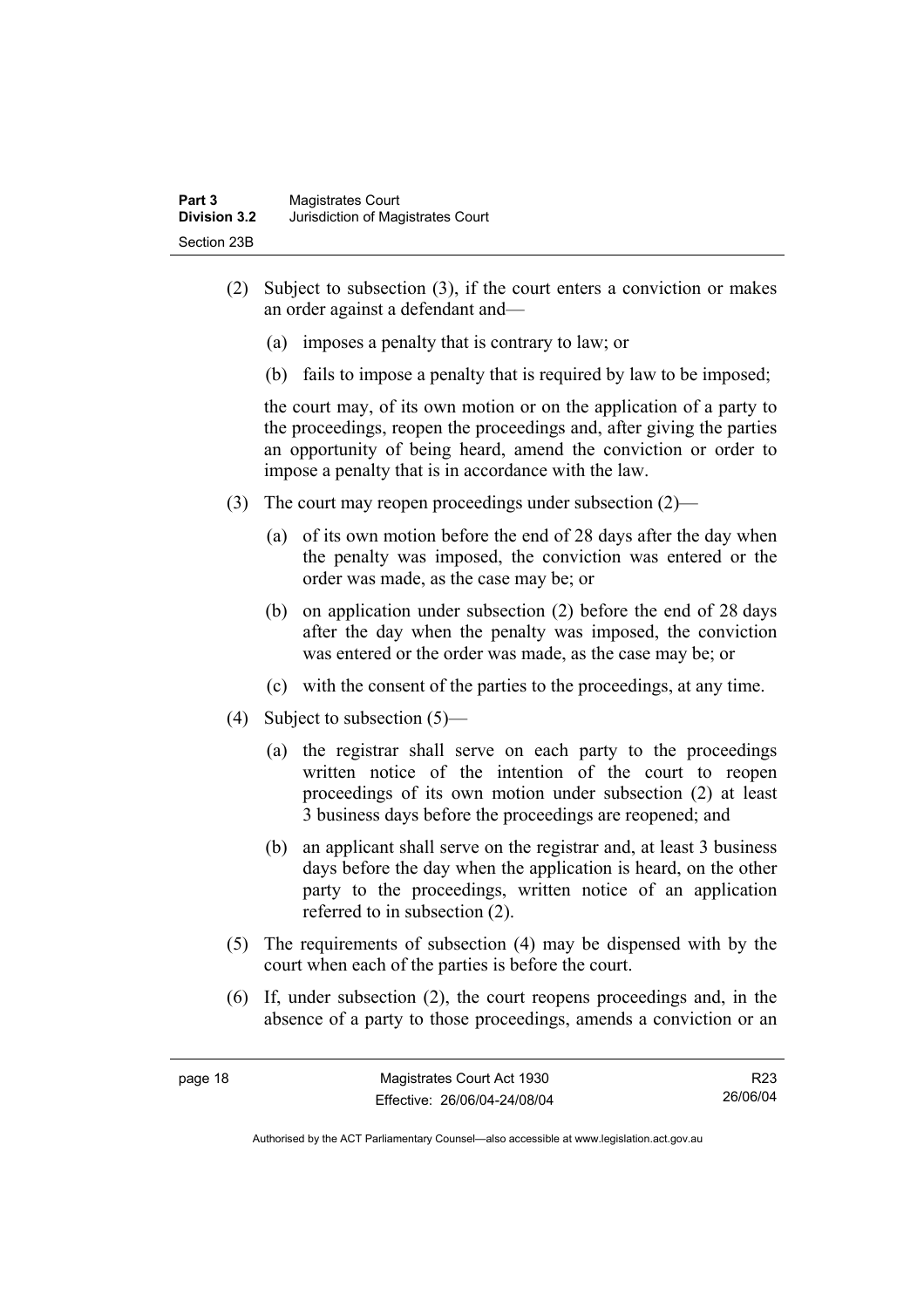order, the registrar shall cause written notice of the amended conviction or order to be served on that absent party forthwith.

- (7) Service of any notice referred to in subsection (4) or (6) may be effected in accordance with section 41 as if the notice were a summons issued in respect of an information.
- (8) The jurisdiction conferred on the court by subsection (2) shall be exercised only on the evidence and material before the court in the original proceedings.
- (9) Proceedings shall not be reopened under subsection (2) in respect of a conviction or order that is the subject of an appeal.
- (10) If proceedings reopened under this section have not been determined in respect of a conviction or order that, after the proceedings have been reopened but before they are determined, becomes the subject of an appeal, the reopened proceedings shall be stayed until the appeal is determined.
- (11) If the court reopens proceedings under subsection (2), the court may make such order as to costs as it thinks just and reasonable.
- (12) Subject to subsection (13), an order made or a conviction or order amended by the court in determining proceedings that have been reopened under this section shall, unless the court otherwise directs, take effect from the beginning of the day when the original conviction was entered or when the original order was made, as the case requires.
- (13) For part 11, if the court, in determining proceedings that have been reopened under this section, makes an order or amends a conviction or order, the time within which an appeal may be made from that order, amended conviction or amended order shall commence on the day when that order was made, or that conviction or order was amended, as the case may be.

page 19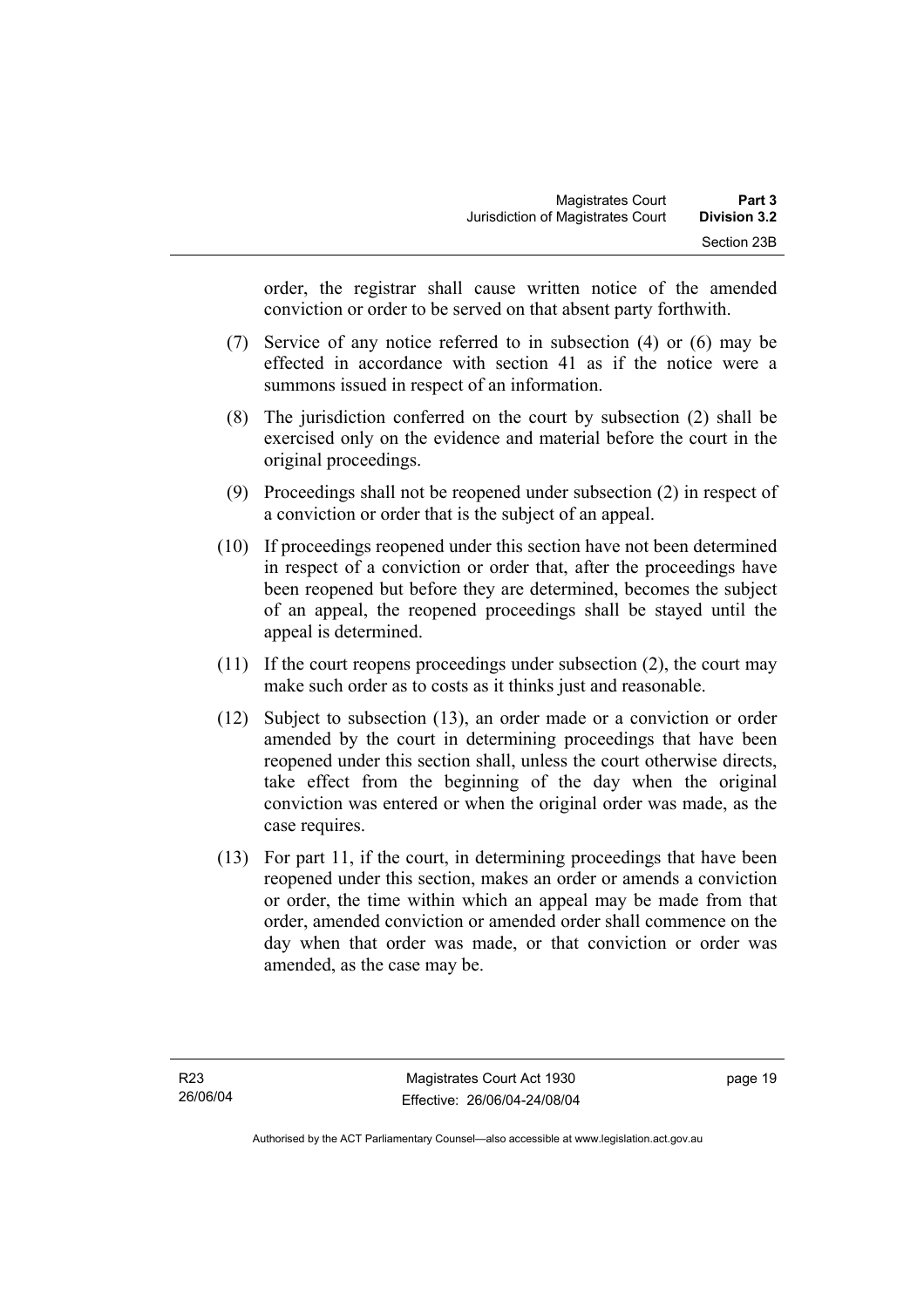**Part 4 Commencement of proceedings Division 4.1** General Section 25

# **Part 4 Commencement of proceedings**

## **Division 4.1 General**

#### **25 Informations**

Proceedings may be commenced in the court by information laid by the informant or by a legal practitioner or other person representing the informant.

## **Division 4.2 Informations**

#### **26 Laying of informations**

An information may be laid before a magistrate in any case where a person has committed or is suspected of having committed, in the Territory, an indictable offence or an offence that may be dealt with summarily as provided in section 19.

#### **27 Description of persons and property and of offences**

- (1) Such description of persons or things as would be sufficient in an indictment shall be sufficient in informations.
- (2) The description of any offence in the words of the Act, ordinance, law, order, by-law, regulation, or other instrument creating the offence, or in similar words, shall be sufficient in law.

#### **28 Power of court to amend information**

 (1) If at the hearing of any information or summons any objection is taken to an alleged defect therein in substance or form or if objection is taken to any variance between the information or summons and the evidence adduced at the hearing thereof, the court may make such amendment in the information or summons as appears to it to be desirable or to be necessary to enable the real question in dispute to be determined.

| page 20 | Magistrates Court Act 1930   | R23      |
|---------|------------------------------|----------|
|         | Effective: 26/06/04-24/08/04 | 26/06/04 |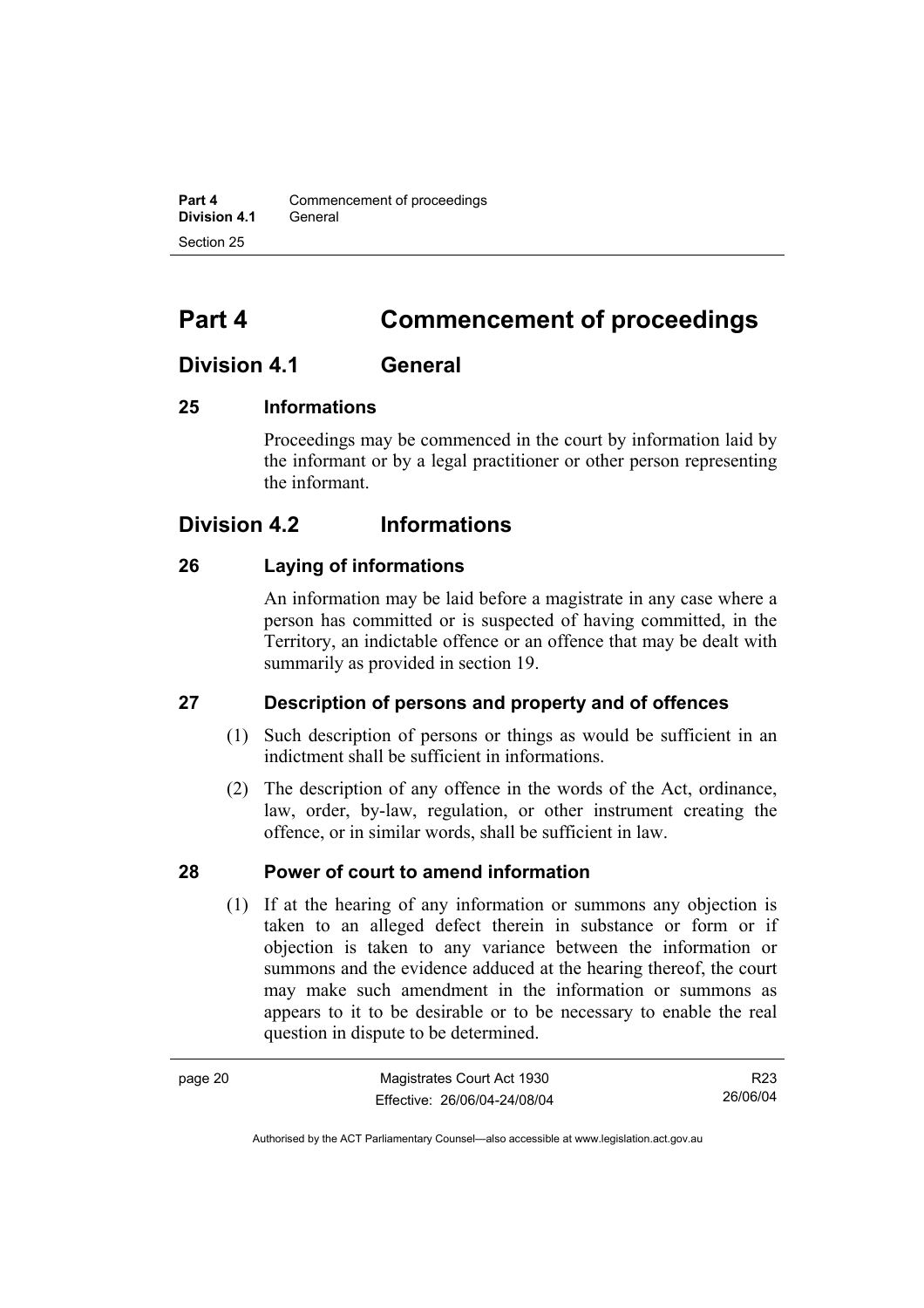(2) The court shall not make any such amendment where it considers that the amendment cannot be made without injustice to the defendant.

### **29 Court may adjourn hearing if amendment made**

If in any case where an amendment in an information or summons has been made under section 28 the court considers that the defendant has been misled by the form in which the information or summons has been made out, it may adjourn the hearing of the case for such period as it thinks fit and may make such order as to the costs of the adjournment as it thinks proper.

#### **30 Form of information**

- (1) If it is intended to issue a warrant in the first instance against the party charged, the information shall be in writing and on oath, which oath may be made either by the informant or some other person.
- (2) If it is intended to issue a summons instead of a warrant in the first instance, the information need not be in writing or on oath, but may be verbal merely, and without oath, whether any law under which the information is laid requires it to be in writing or not.

## **Division 4.4 Summonses**

#### **37 When magistrate may issue summons**

If an information is laid before a magistrate, the magistrate may issue a summons.

#### **38 Form of summons**

A summons issued in the case of an information shall be directed to the defendant, and shall state shortly the matter of the information and require him or her to appear at a certain time and place before the court, to answer to the information and to be further dealt with according to law.

page 21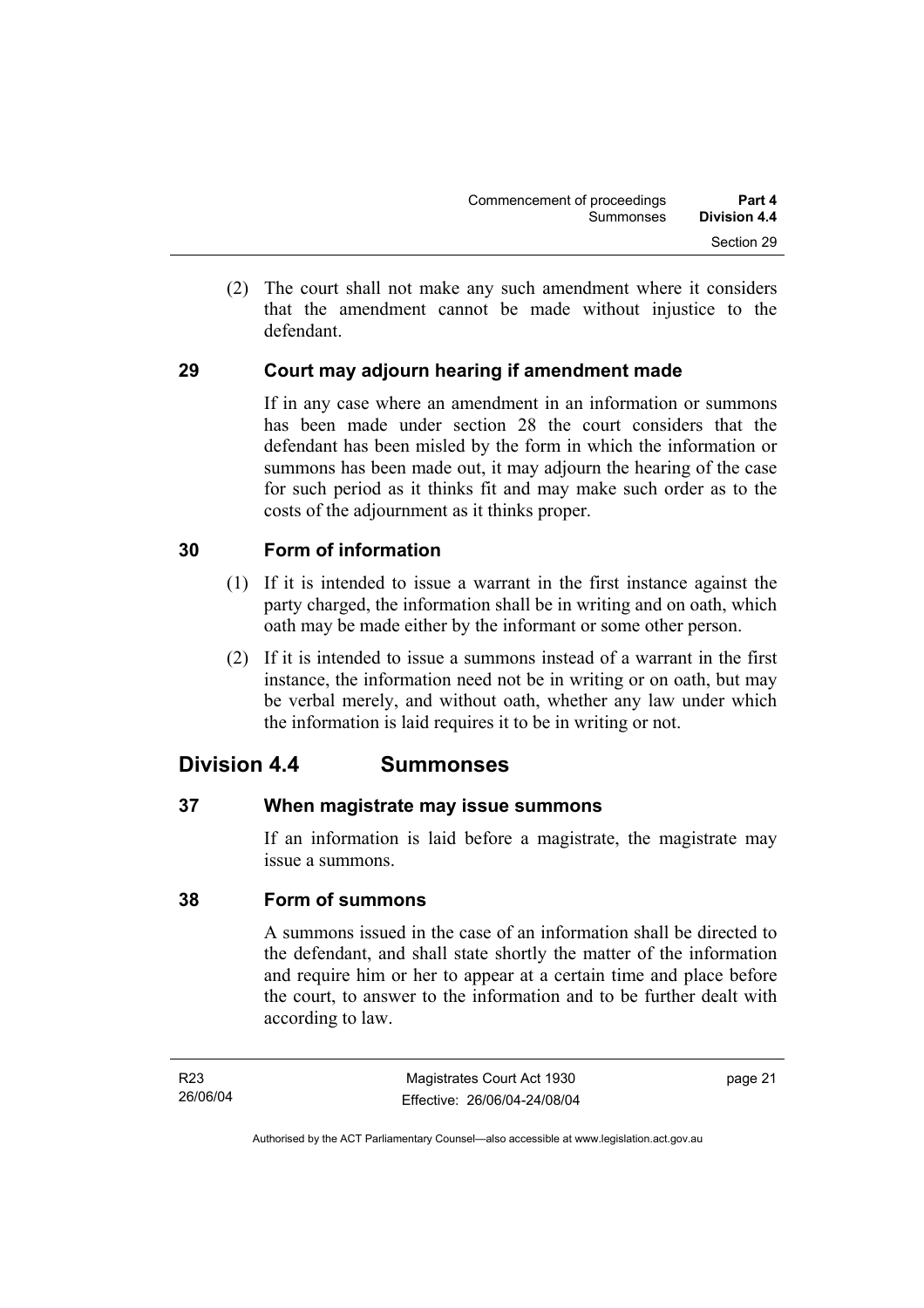#### **41 Service of summons**

- (1) A summons issued in respect of an information may be served on the person to whom it is directed by—
	- (a) delivering a copy of the summons to that person; or
	- (b) by leaving a copy of the summons at the last-known or usual place of abode or business of that person with some other person who is apparently an inmate of, or employed at, that place and apparently over the age of 16 years.
- (2) Service of a summons under subsection (1) shall be effected at least 72 hours before the time appointed in the summons for the hearing of the information.
- (3) If it appears to the court or a magistrate or the registrar, by statement on oath or by affidavit, that from any cause service in accordance with subsections (1) and (2) cannot be effected, the court or magistrate or the registrar may extend the time for hearing.
- (4) Service of a summons in accordance with this section may be proved by the oath of the person who served it or by affidavit or otherwise.

# **Division 4.5 Warrants of arrest**

## **42 Issue of warrant and summons**

- (1) If an information is laid before a magistrate as hereinbefore provided, against any person and the matter thereof is substantiated by the oath of the informant or a witness, the magistrate may, if the person is not then in custody, issue his or her warrant in the first instance for the arrest of that person, and for bringing him or her before the court to answer to the information, and to be further dealt with according to law.
- (2) The magistrate, if he or she thinks fit, instead of issuing his or her warrant in the first instance for the arrest of the person charged, may

R23 26/06/04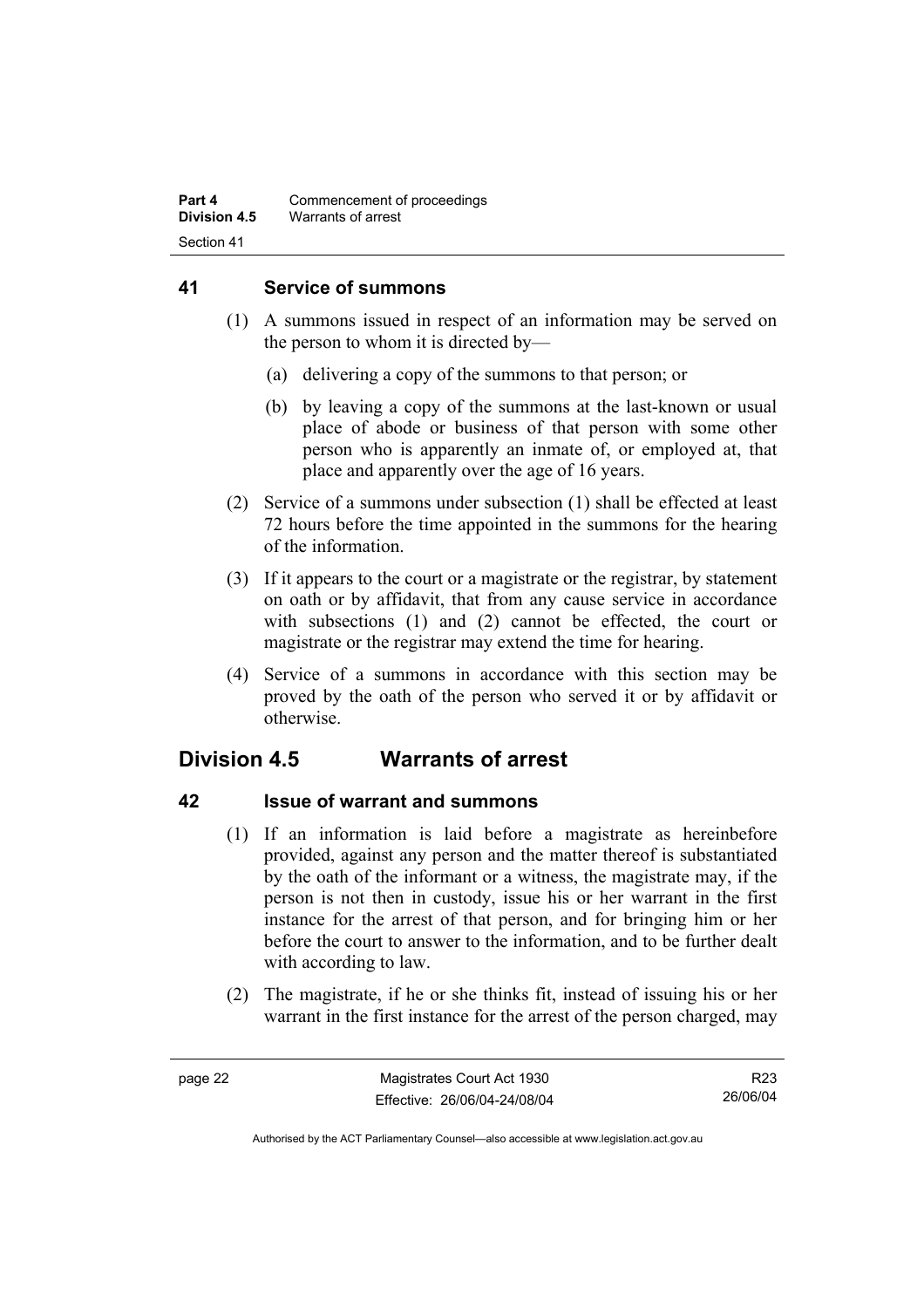proceed by summons and issue a summons against him or her accordingly.

- (3) Subject to subsection (4), a magistrate may, notwithstanding the issue of a summons, issue his or her warrant at any time before or after the time mentioned in the summons for the appearance of the defendant.
- (4) Subsection (3) does not authorise the issue of a warrant for bringing a person before the court to answer to an information in relation to which a summons has been served in accordance with section 116B.

# **43 Procedure on filing indictment**

- (1) If an indictment in respect of an offence committed in the Territory has been filed in the Supreme Court by the Attorney-General, Attorney-General of the Commonwealth or other officer, authority or person duly appointed in that behalf against any person then at large, whether on bail or not, the registrar of the Supreme Court shall at any time after the end of the then sittings of the court if the person so indicted has not already appeared and pleaded to the indictment, on application by or on behalf of the prosecutor, grant to the prosecutor or person applying on his or her behalf a certificate that the indictment has been filed.
- (2) On production of the certificate to a magistrate, the magistrate shall—
	- (a) if the person indicted is, at the time of both the application for and the production of the certificate, confined in prison for any other offence than that charged in the indictment—on proof on oath that the person so confined in prison is the person charged and named in the indictment, issue his or her warrant directed to the gaoler of the prison where the person is so confined, commanding him or her to detain the person in his or her custody until, by a writ of habeas corpus, he or she is removed from custody for the purpose of being tried on the indictment,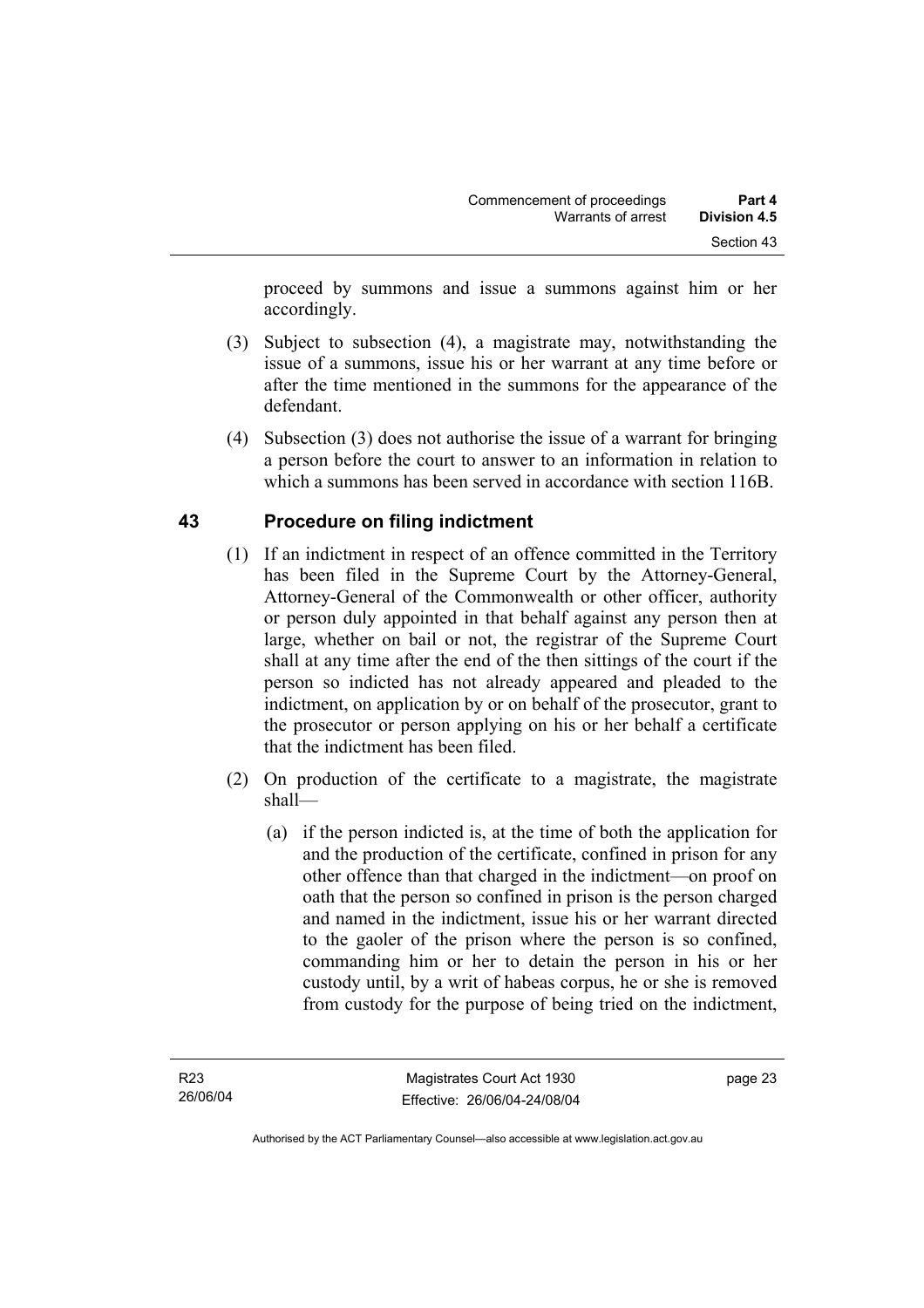or until he or she is otherwise removed or discharged out of custody by due course of law; and

 (b) in any other case—issue his or her warrant to apprehend the person so indicted and to cause him or her to be brought before the court to be dealt with according to law and the court when any person apprehended under any such warrant is brought before it shall on proof on oath that the person is the person charged and named in the indictment, and without further inquiry commit him or her for trial or admit him or her to bail in accordance with the provisions of the *Bail Act 1992*.

### **44 Direction of warrant**

A warrant to apprehend a defendant that he or she may answer to an information may be directed either to any police officer by name or generally to all police officers within the Territory, without naming them, or to both.

### **45 Any police officer may execute warrant**

When a warrant is directed to all police officers, any police officer may execute the warrant as if it were directed specially to him or her by name.

### **47 Form of arrest warrant**

A warrant shall state shortly the offence or matter of the information on which it is founded, and shall name or otherwise describe the person against whom it is issued, and it shall order the police officers to whom it is directed to apprehend the defendant, and to cause him or her to be brought before the court to answer to the information and to be further dealt with according to law.

### **48 Warrant to be in force till executed**

A warrant need not be returnable at any particular time, but may remain in force until executed.

page 24 Magistrates Court Act 1930 Effective: 26/06/04-24/08/04

R23 26/06/04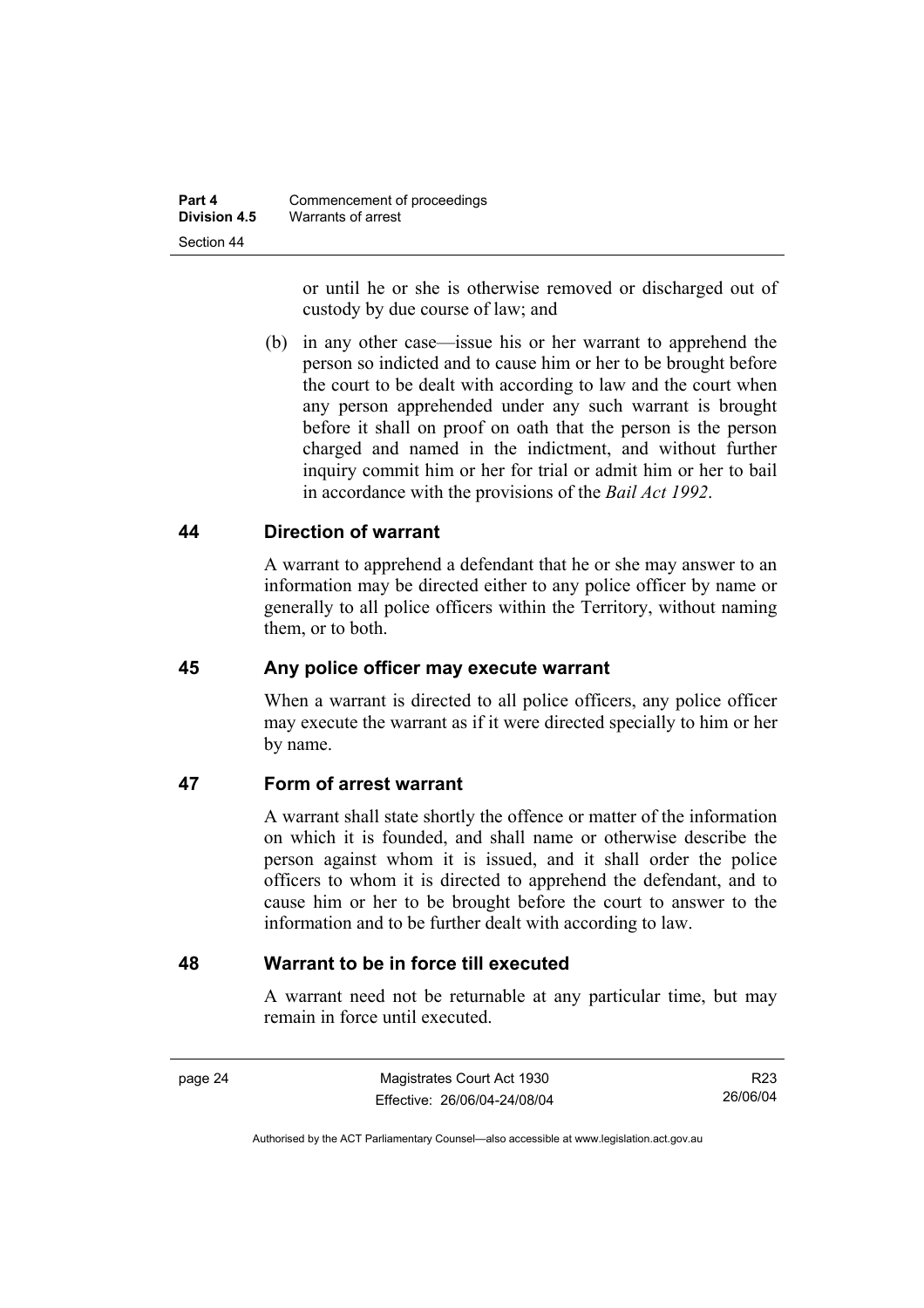# **49 Sunday warrants**

A magistrate may grant or issue a warrant on an information of an indictable offence, or a search warrant, on a Sunday as on any other day.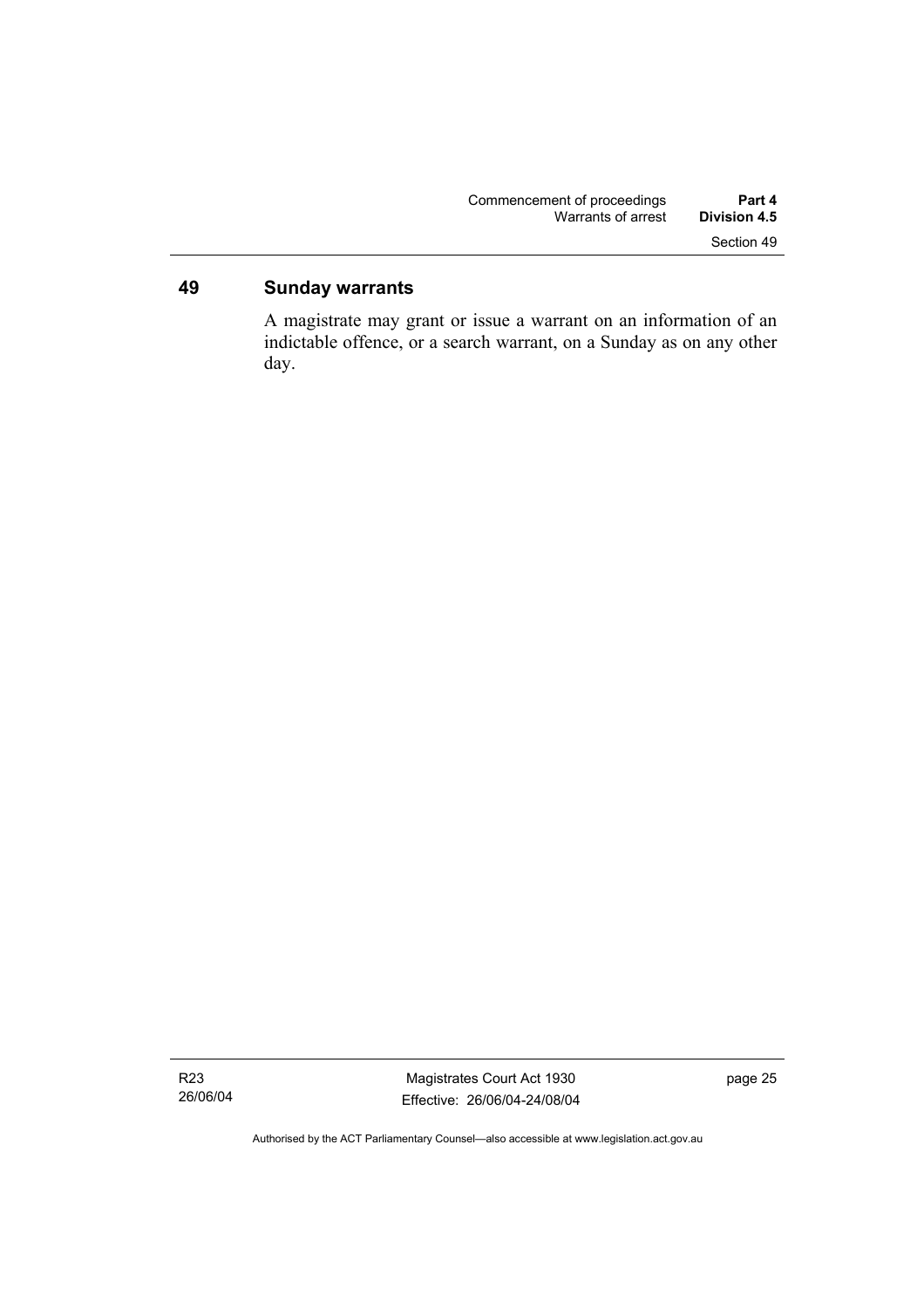**Part 5** Hearing **Division 5.1** General Section 51

# **Part 5 Hearing**

# **Division 5.1 General**

# **51 Hearings to be in public except in special circumstances**

- (1) Subject to subsection (2), the hearing of a proceeding before the court shall be in public.
- (2) If the magistrate presiding at a hearing is of the opinion that it is desirable in the public interest or in the interests of justice to do so, the magistrate may, by order—
	- (a) direct that the hearing or part of the hearing shall take place in private and give directions as to the persons who may be present; and
	- (b) give directions prohibiting or restricting the publication of evidence given at the hearing, whether in public or in private, or of matters contained in documents lodged with the court or received in evidence by the court for the purposes of the proceeding; and
	- (c) give directions prohibiting or restricting the disclosure to some or all of the parties to the proceeding of evidence given at the hearing, or of a matter contained in a document lodged with the court or received in evidence by the court for the purposes of the proceeding.

page 26 Magistrates Court Act 1930 Effective: 26/06/04-24/08/04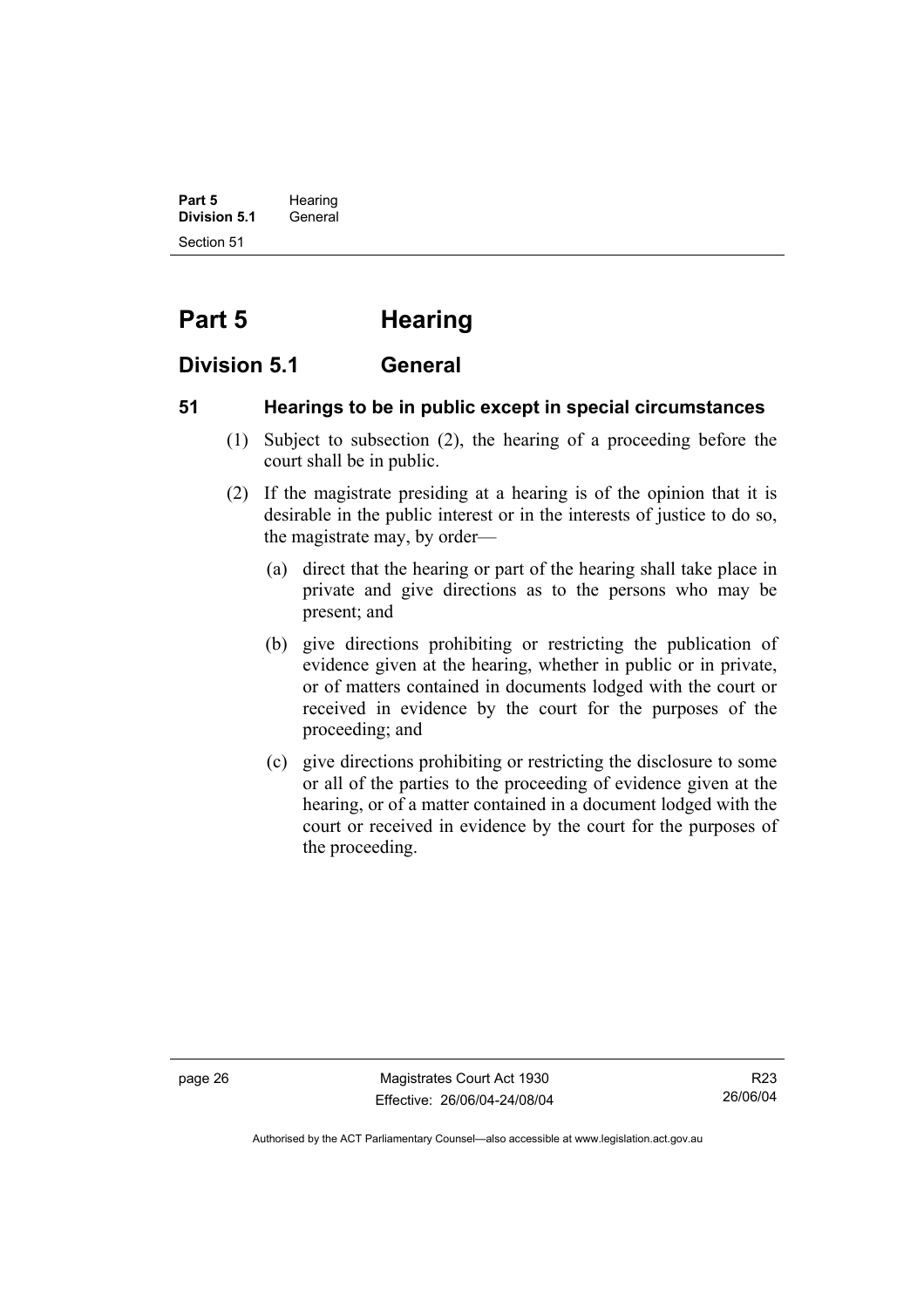| Hearing | Part 5              |
|---------|---------------------|
| General | <b>Division 5.1</b> |
|         | Section 53          |

 (3) A person who, without reasonable excuse, contravenes an order under subsection (2) commits an offence.

Maximum penalty: 100 penalty units, imprisonment for 1 year or both.

### **53 Conduct of case**

- (1) The informant may himself or herself or by a legal practitioner representing the informant conduct his or her case and may examine and cross-examine the witnesses giving evidence for or against him or her and may, if the defendant gives any evidence or examines any witness as to any matter other than as to general character, call and examine witnesses in reply.
- (2) The defendant may himself or herself or by a legal practitioner representing the defendant make full answer and defence and may give evidence himself or herself and may examine and crossexamine the witnesses giving evidence for or against him or her respectively.

### **54 If both parties present in court to hear case**

If both parties appear either personally or by legal practitioners or other persons appearing for them, the court shall proceed to hear and determine the information.

# **54A Recording of proceedings**

(1) In this section:

*deposition* includes a statement made by an accused person in reply to the question referred to in section 92 (1), but does not include a written statement admitted under section 90AA or 110 (2).

- (2) Subject to subsection (3), a record of the depositions of a witness in any proceedings shall be made—
	- (a) in proceedings concerning bail and if, in relation to proceedings or a part of proceedings, the court has given a

| R <sub>23</sub> | Magistrates Court Act 1930   | page 27 |
|-----------------|------------------------------|---------|
| 26/06/04        | Effective: 26/06/04-24/08/04 |         |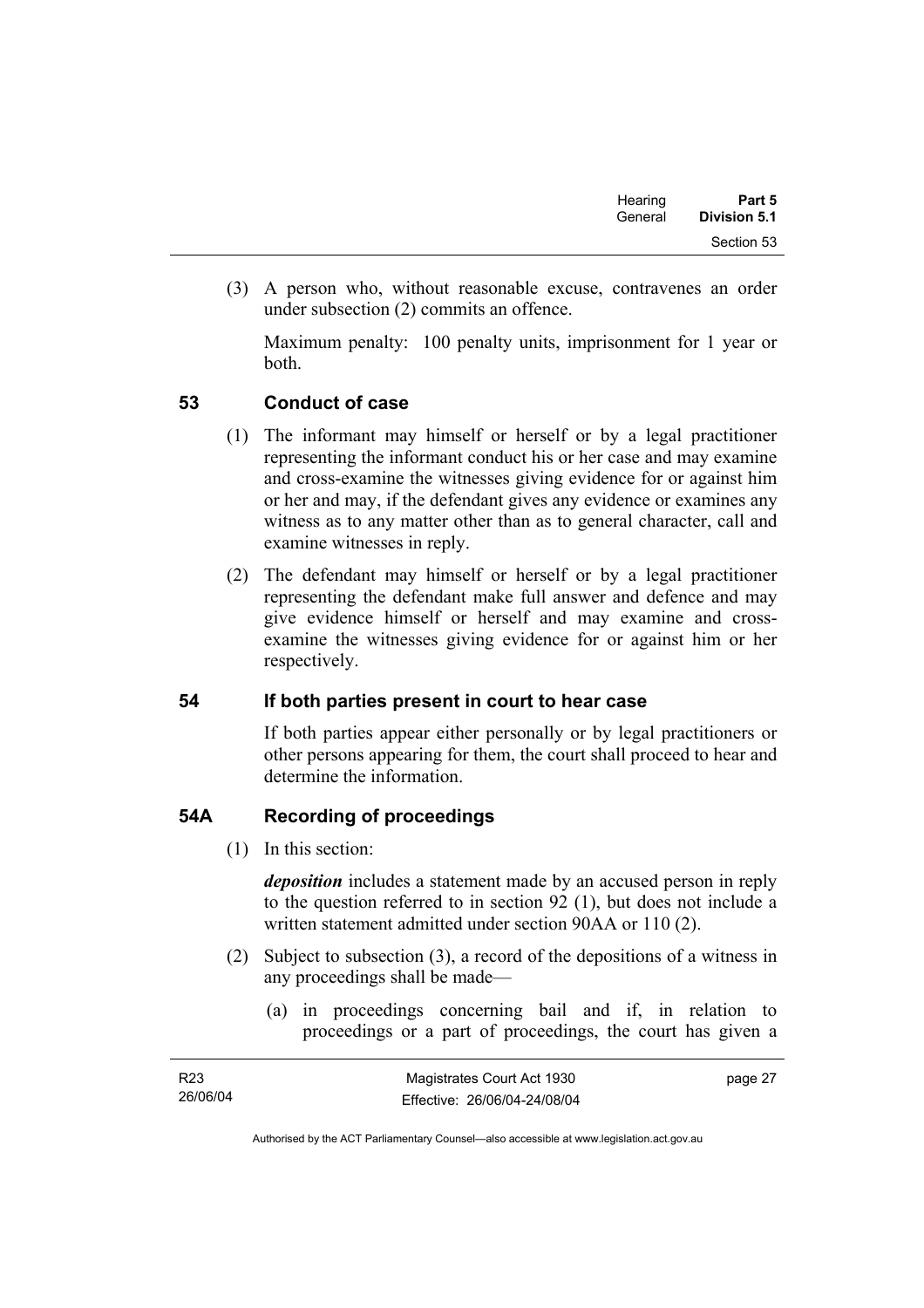direction under the *Evidence (Miscellaneous Provisions) Act 1991*, section 20 (1) (Territory courts may take evidence and submissions from outside ACT) or section 32 (1) (Use of link in proceedings) that evidence be taken or a submission be made by audiovisual link—by means of audiovisual recording apparatus or sound-recording apparatus; and

- (b) in any other case—
	- (i) by means of sound-recording apparatus; or
	- (ii) if the court so directs, by means of shorthand or any similar means.
- (3) If the court so directs, the depositions of a witness in any proceedings shall not be recorded in accordance with subsection (2), but shall be taken down in writing, and, after being read over to the witness or given to him or her to read, signed by the witness and the magistrate constituting the court.
- (4) The registrar shall have the custody of any record of depositions made in accordance with subsection (2).
- (5) The registrar may cause to be erased the record of the depositions of a witness recorded by means of recording apparatus and the record of any other part of a proceeding made by means of recording apparatus after the end of 7 years after the date of completion of the proceedings in which the record was made.
- (6) Notwithstanding subsection (5), the sound recording of any part of proceedings—
	- (ii) in which a person charged with an indictable offence is committed to take his or her trial before the Supreme Court; or
	- (iii) in which evidence is taken under a request referred to in section 23A; or
	- (iv) under the *Safety, Rehabilitation and Compensation Act 1988* (Cwlth); or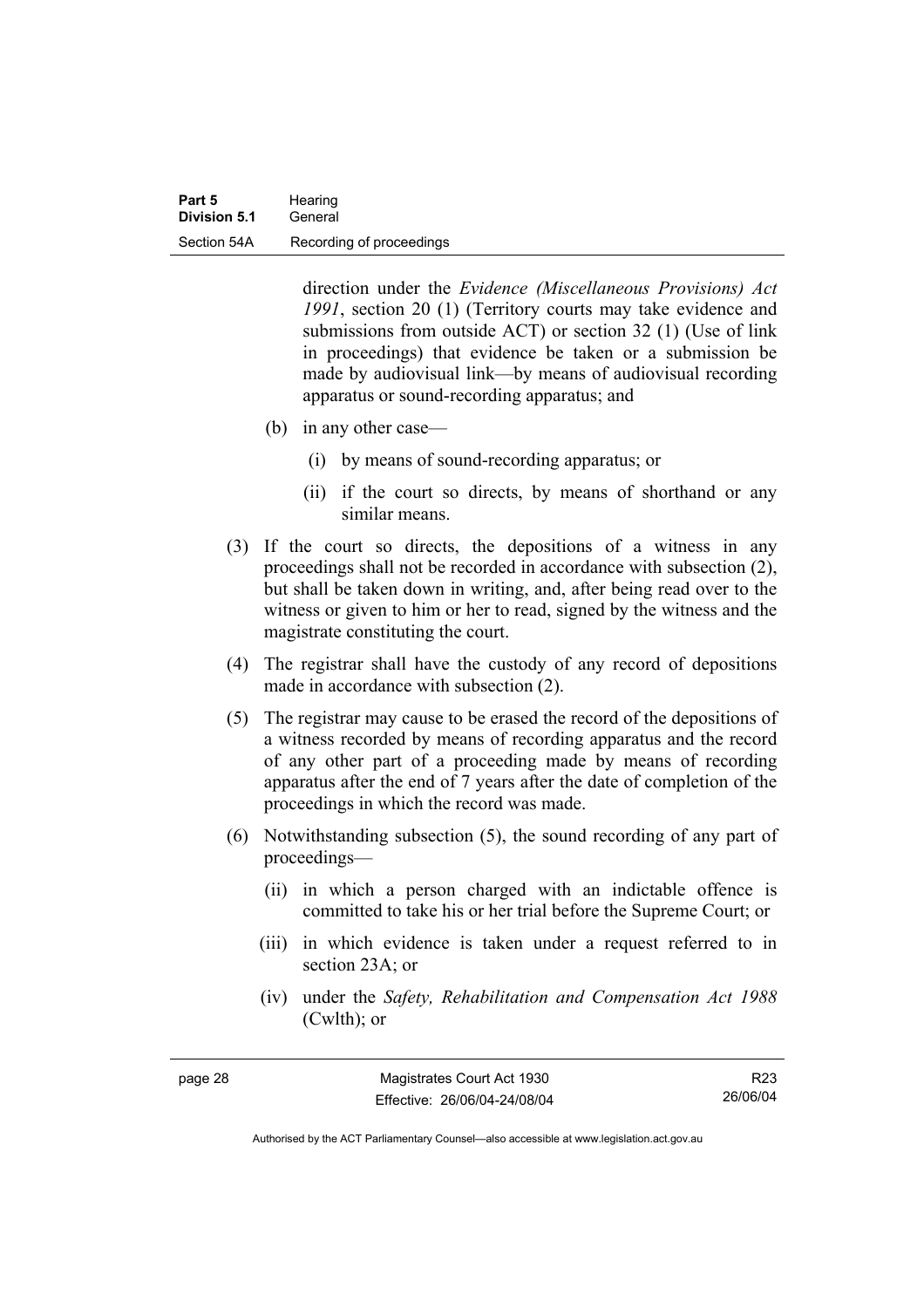| Part 5       | Hearing  |  |
|--------------|----------|--|
| Division 5.2 | Evidence |  |
| Section 55   |          |  |

 (v) under the *Workers Compensation Act 1951* (other than prosecutions for offences against that Act);

shall not be erased unless a transcript of the record of that part of the proceedings has been prepared.

 (7) This section applies to and in relation to proceedings before a magistrate as if a reference to the court were a reference to a magistrate.

# **Division 5.2 Evidence**

# **55 Examination to be on oath**

- (1) Every person appearing to give evidence shall be examined on oath.
- (2) The court may administer or cause to be administered to every person so appearing the usual or other lawful oath.
- (3) It shall not be necessary to administer an oath to any person who appears solely for the purpose of producing documents.

# **60 Record of proceedings and transcript**

- (1) If a record made by means of recording apparatus, shorthand or similar means is produced out of the custody of the registrar and the record purports to be a record made in accordance with section 54A (2) of the depositions of a witness in any proceedings, the record is evidence that that person made those depositions in those proceedings.
- $(2)$  If—
	- (a) a recording is produced out of the custody of the registrar; and
	- (b) the recording contains a record of comments that purport—
		- (i) to have been made at the same time as a recording made in accordance with section 54A (2) of the depositions of a person in any proceedings; and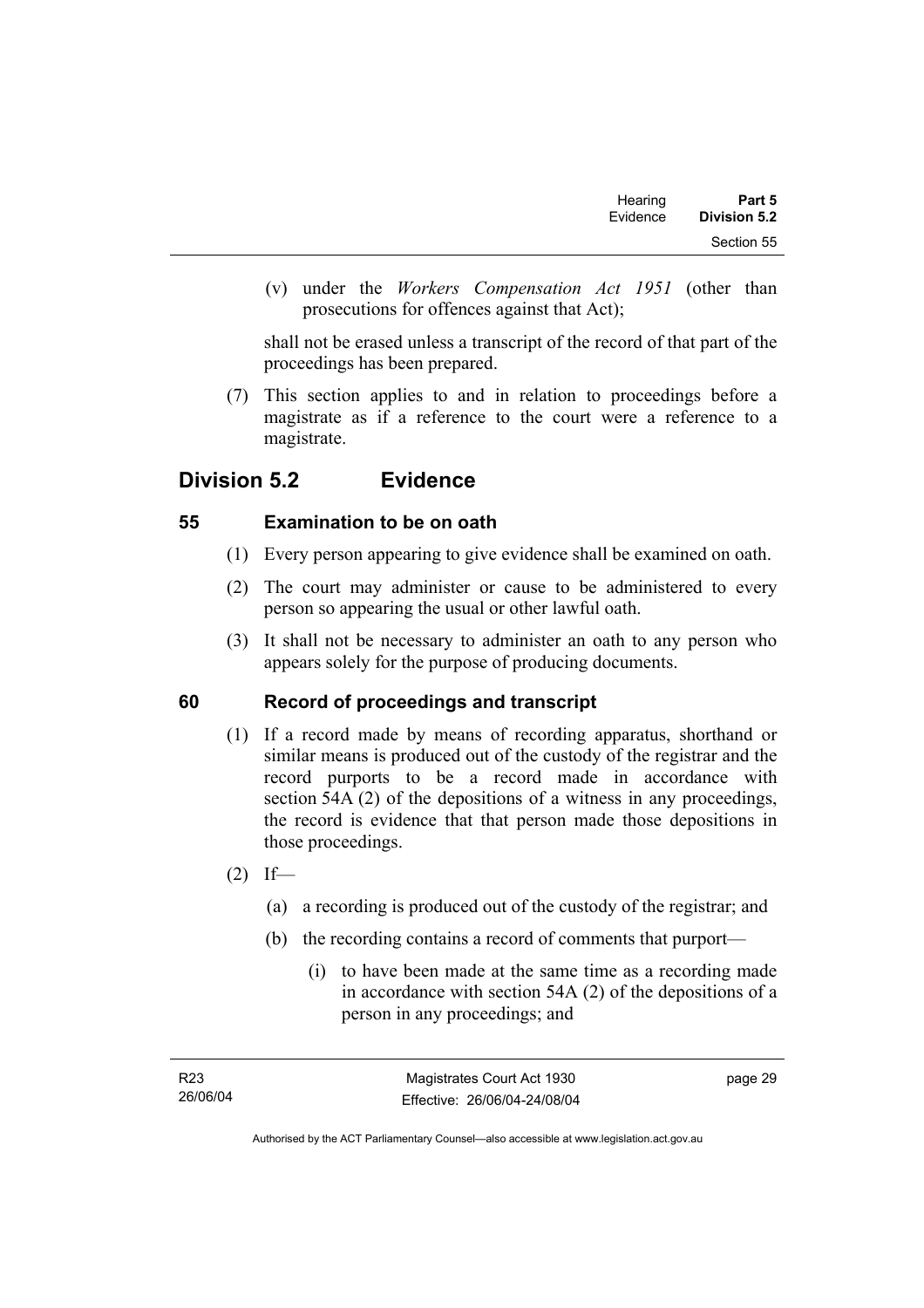(ii) to have been made for the purpose of identifying the proceedings, voices recorded on the lastmentioned recording or any other matter or thing so recorded;

the firstmentioned recording is evidence of the identity of the proceedings, of the voices or of that other matter or thing, as the case may be.

- $(3)$  If—
	- (a) a document purports to be a transcript, or a copy of a transcript, of a record made in accordance with section 54A (2) of depositions made by a person in any proceedings; and
	- (b) the document bears a certificate that purports to be a certificate given in accordance with section 255B (2) or 255C (6);

the document is evidence that the person made those depositions in those proceedings.

- (4) If a document—
	- (a) purports to be the depositions of a witness in any proceedings as taken down in writing and signed in accordance with section 54A (3); or
	- (b) purports to be a copy of the depositions of a witness in any proceedings as so taken down in writing and signed and bears a certificate that purports to be a certificate given in accordance with section  $255C(6)$ ;

the document is evidence that the witness made those depositions in those proceedings.

(5) In this section:

*recording apparatus* means the recording apparatus, whether audiovisual or sound, by means of which a record of depositions of witnesses has been made under section 54A (2).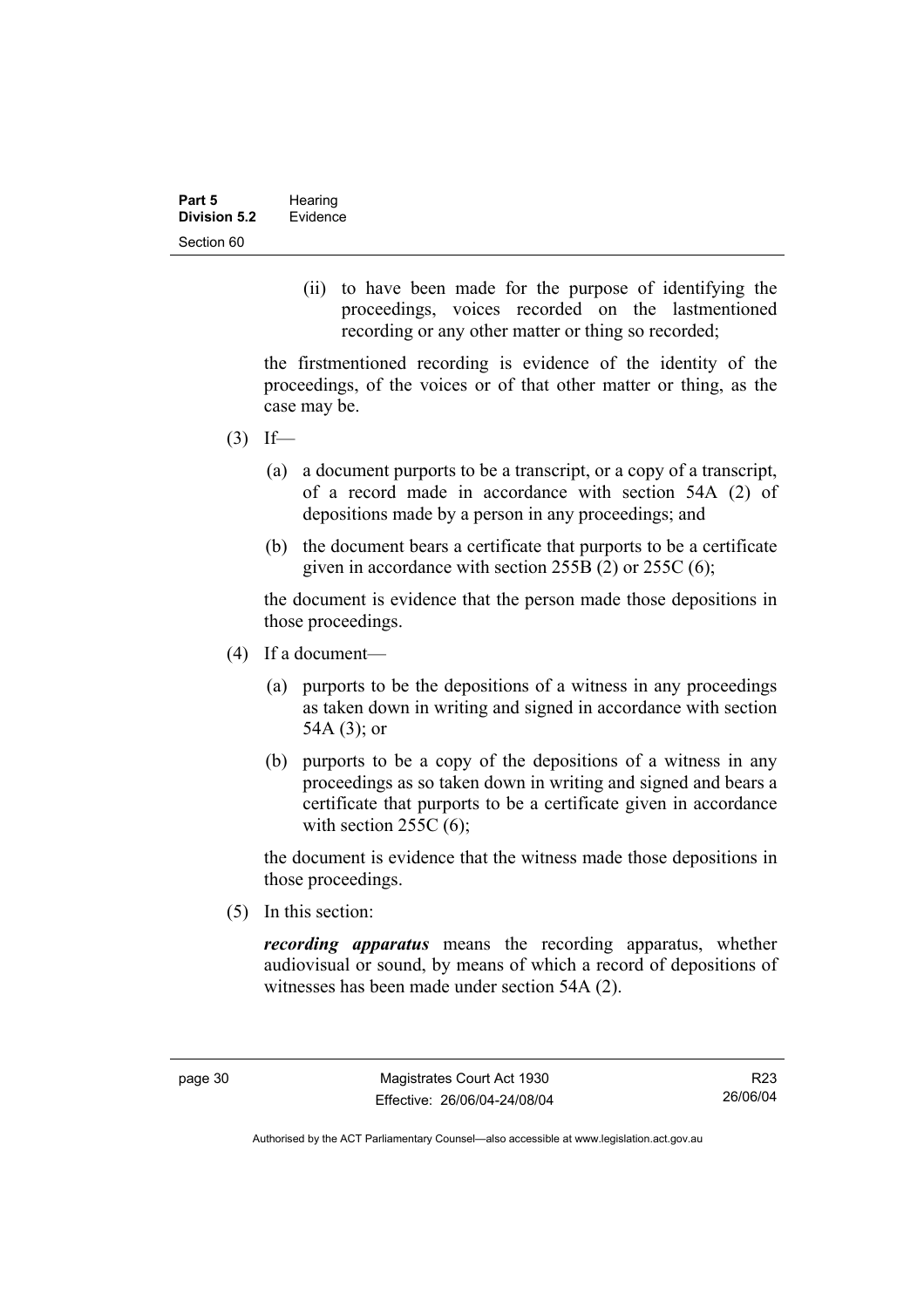| Hearing  | Part 5       |
|----------|--------------|
| Evidence | Division 5.2 |
|          | Section 60A  |

### **60A Informant may request witnesses to attend**

- (1) The informant may, by letter sent by a form of post that requires a signature on receipt, request a person to appear as a witness at the hearing of an information.
- (2) The letter shall—
	- (a) set out the time and place for the hearing; and
	- (b) be accompanied by an undertaking to appear for the signature of the person and return to the informant by the date specified in the undertaking; and
	- (c) be accompanied by a form to be completed by the person to claim his or her reasonable costs and expenses of attendance at the hearing.

### **61 Power of magistrate to summon witnesses**

- (1) If it appears to a magistrate that a person who is likely to give material evidence at the hearing of an information will not voluntarily appear at the hearing, the magistrate shall issue a summons requiring the person to appear before the court at the time and place specified in the summons to give that evidence.
- (2) In considering whether a person will voluntarily appear at a hearing or not, a magistrate may take into account any response by the person to any request made of the person to appear.

### **62 Service of summons on witness**

- (1) A summons may be served on a witness—
	- (a) personally; or
	- (b) by sending it to the witness's last-known place of residence or employment by a form of post that requires a signature on receipt; or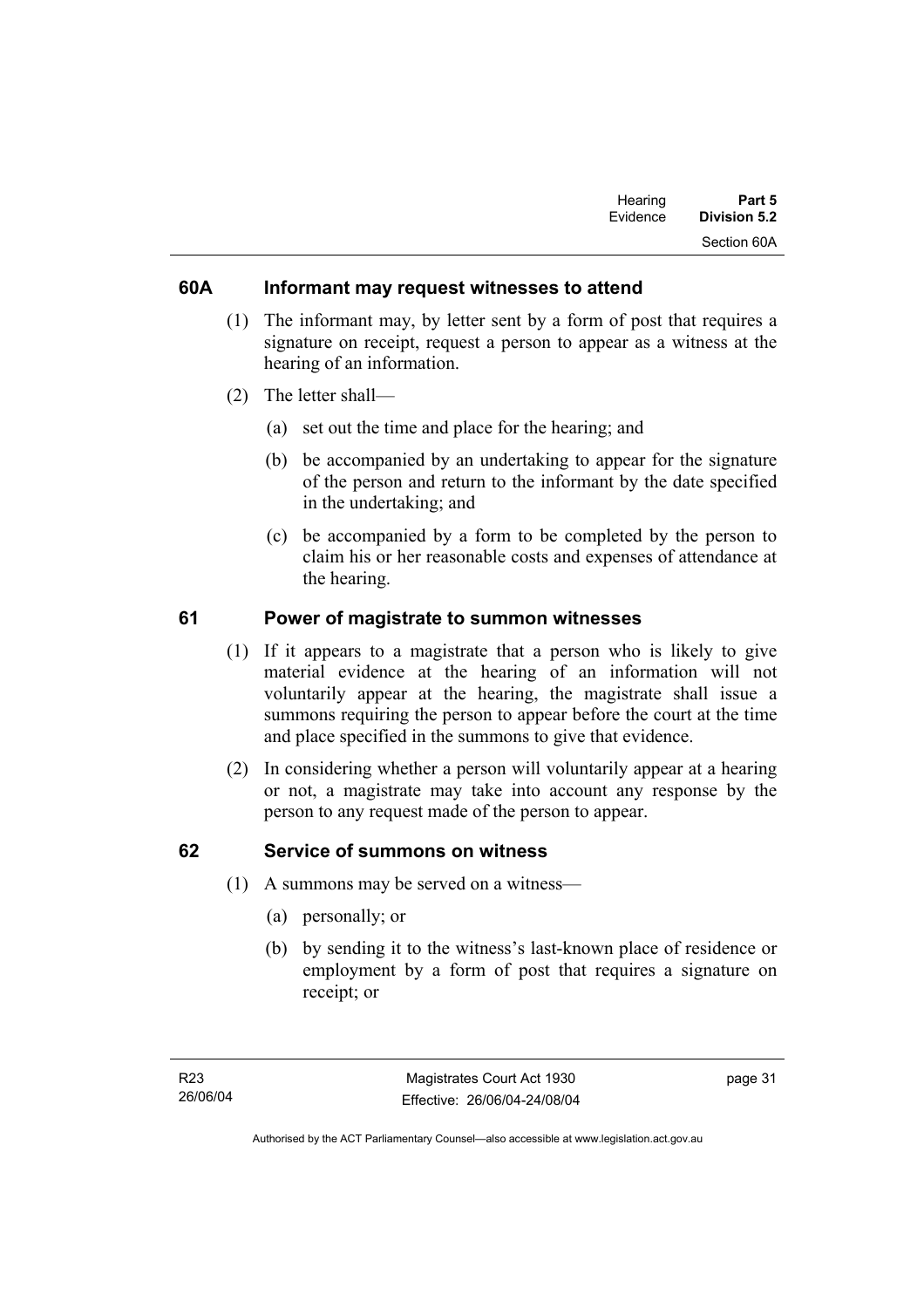- (c) by leaving it with a responsible adult at the witness's last-known place of residence or employment.
- (2) The summons shall be accompanied by—
	- (a) an undertaking to appear for the signature of the person and return to the court by the date specified in the undertaking; and
	- (b) a form to be completed by the person to claim his or her reasonable costs and expenses of attendance at the hearing.
- (3) Service of a summons on a witness may be proved by the oath of the person who served it or by affidavit.

### **62A Witnesses entitled to claim expenses**

- (1) Any notice (however described and whether written or oral) requiring a person to appear as a witness at a hearing shall be accompanied by a form to be completed by the person to claim his or her reasonable costs and expenses of attendance at the hearing.
- (2) A person is not entitled to refuse to comply with such a notice because it was not accompanied by that form.

### **63 Warrant to bring witness to court**

If a witness—

- (a) has been informed of the time and place for the hearing; and
- (b) has been requested, has given an undertaking, or has been served with a summons, to appear at the hearing to give evidence; and
- (c) the witness does not appear in accordance with that request, undertaking or summons and does not provide to the court a reasonable explanation for his or her non-appearance;

the court may issue a warrant requiring the witness to be brought before the court at the time and place specified in the warrant to give evidence.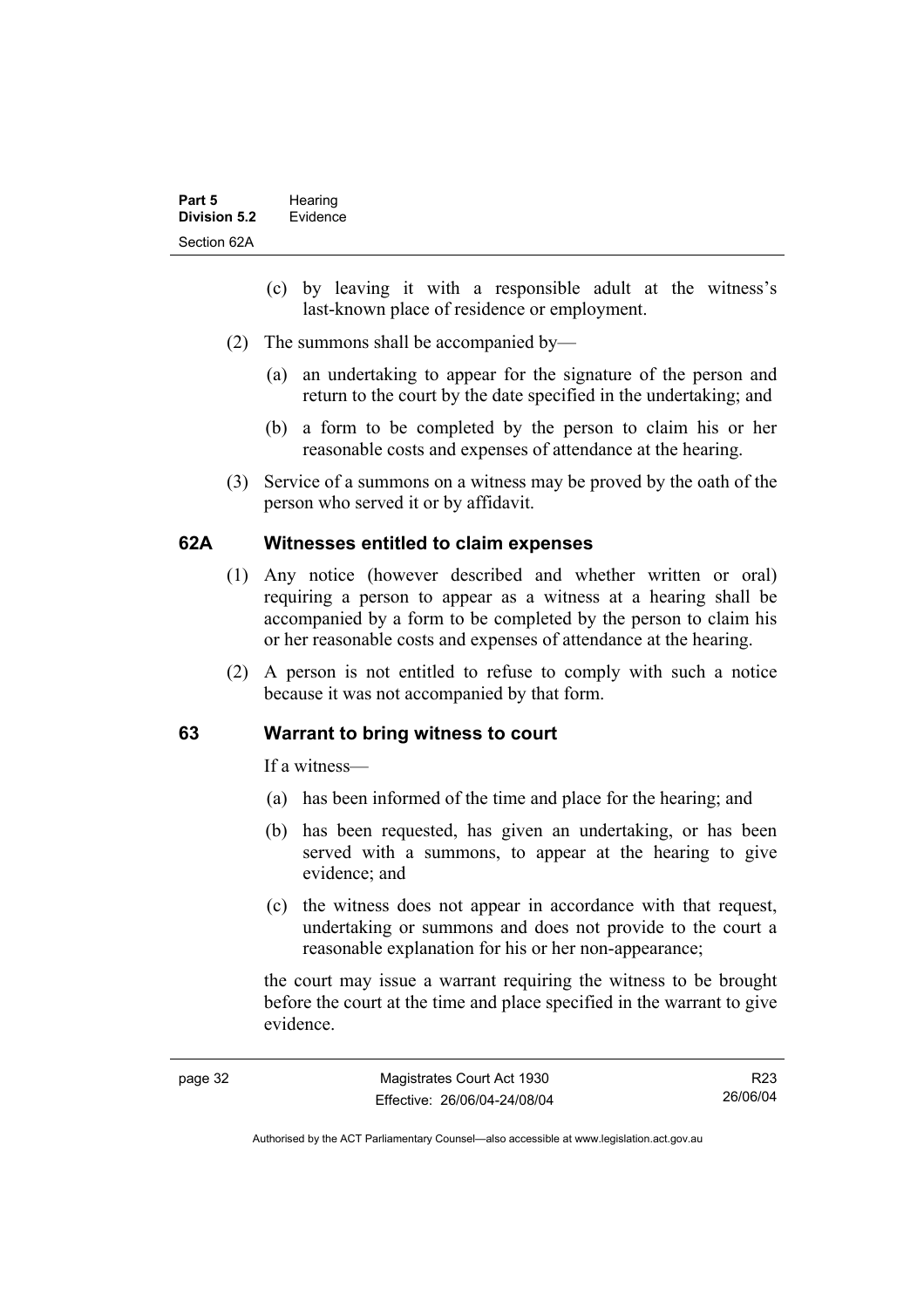| Hearing<br>Evidence | Part 5<br><b>Division 5.2</b> |
|---------------------|-------------------------------|
|                     | Section 64                    |

### **64 Warrant in the first instance**

If a magistrate is satisfied by evidence on oath that it is probable that a person whose evidence is desired will not attend to give evidence without being compelled to do so, then, instead of issuing a summons, he or she may issue a warrant in the first instance.

### **66 Production of documents before magistrate**

- (1) If a magistrate has authority to summon any person as a witness, he or she shall have the like authority to require and compel him or her to bring and produce, for the purposes of evidence, all documents and writings in his or her possession or power, and to proceed against him or her, in case of neglect or refusal so to do, in the same manner as in case of neglect or refusal to attend or refusal to be examined.
- (2) A person shall not be bound to produce any document or writing not specified or otherwise sufficiently described in the summons, or that he or she would not be bound to produce on a subpoena duces tecum in the Supreme Court.

# **66A Setting aside summons**

- (1) A summons issued under section 61 or 66 may be set aside, wholly or in part, by the court on the application of the person to whom the summons is addressed.
- (2) An applicant shall serve a copy of the application on the party to the proceedings on whose request the summons was issued.

### **67 Person about to leave Territory may be ordered to be examined or produce documents**

 (1) If, by evidence on oath, a magistrate is satisfied that any person is able to give material evidence or to produce relevant or material documents relating to any information or claim pending before a court, and that that person is likely to be absent from the Territory when the case comes on for hearing, the magistrate may, on the

| R23      | Magistrates Court Act 1930   | page 33 |
|----------|------------------------------|---------|
| 26/06/04 | Effective: 26/06/04-24/08/04 |         |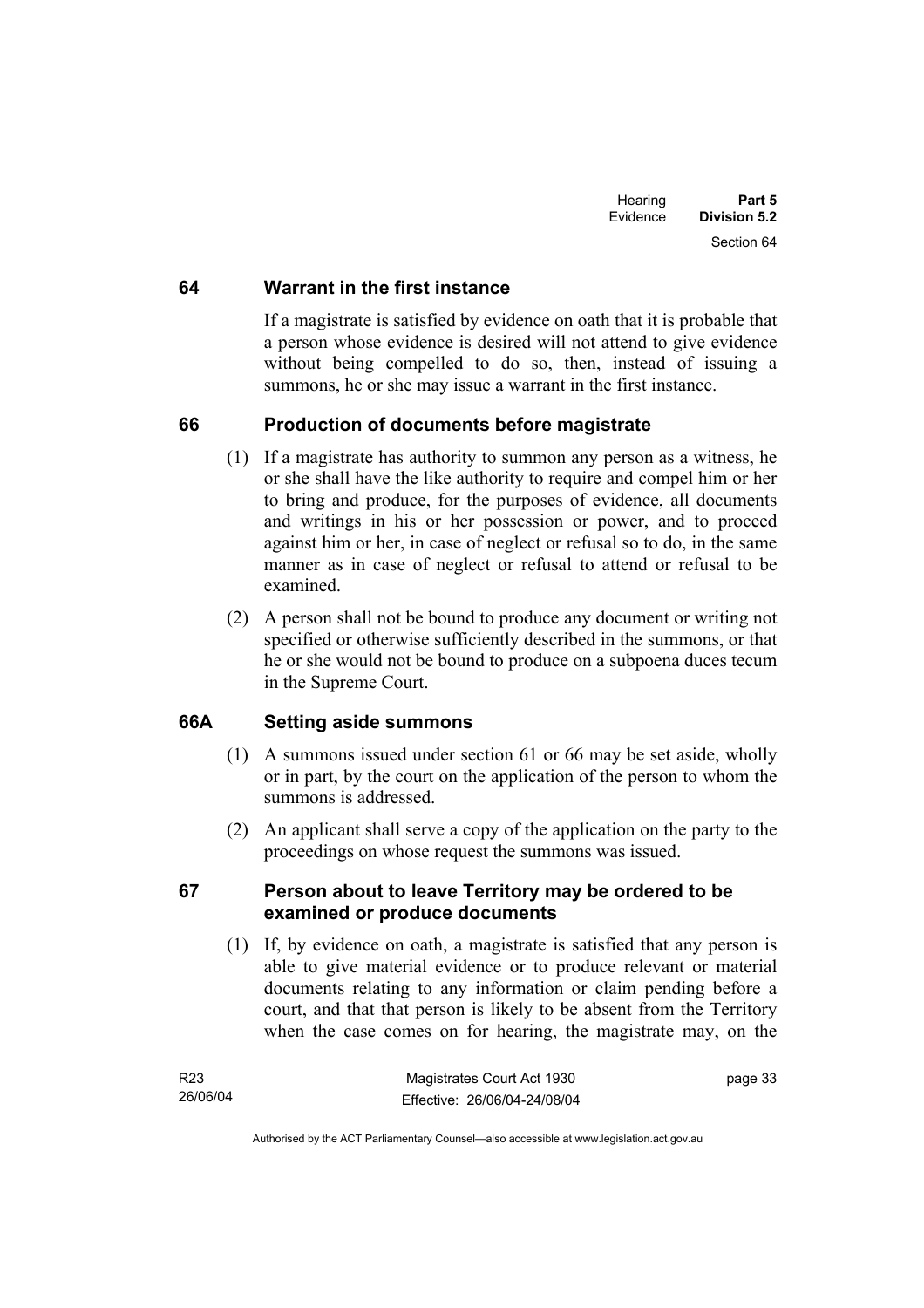application of any party, order that the evidence of that person be taken or the documents be produced before him or her, at any time before the hearing, in the same manner as the evidence would be taken or the documents be produced at the hearing and after reasonable notice of the intended examination or production is given to the other party.

- (2) When an order under subsection (1) is served on a person, it shall be accompanied by a form to be completed by the person to claim his or her reasonable costs and expenses of attending the examination or production.
- (3) A person is not entitled to refuse to comply with an order under subsection (1) because the person was not given the form mentioned in subsection (2) at the time the order was served on him or her.
- (4) The taking of depositions before a magistrate under subsection (1) is a proceeding for section 54A.

### **67A Examination of witnesses—application of Magistrates Court (Civil Jurisdiction) Act**

The *Magistrates Court (Civil Jurisdiction) Act 1982*, section 202 applies in relation to proceedings on an information in respect of the alleged commission of an offence against a law in force in the Territory, as if references in that section to proceedings were references to proceedings on an information.

### **67B Affidavits—application of Magistrates Court (Civil Jurisdiction) Act**

The *Magistrates Court (Civil Jurisdiction) Act 1982*, sections 203, 204, 205, 210, 211, 212, 213 and 214 apply in relation to affidavits for use in proceedings under this Act.

### **68 Witnesses' rights and liabilities**

On service on any person of an order made under section 67, that person shall attend at the time and place thereby appointed, and

| page 34 | Magistrates Court Act 1930   | R <sub>23</sub> |
|---------|------------------------------|-----------------|
|         | Effective: 26/06/04-24/08/04 | 26/06/04        |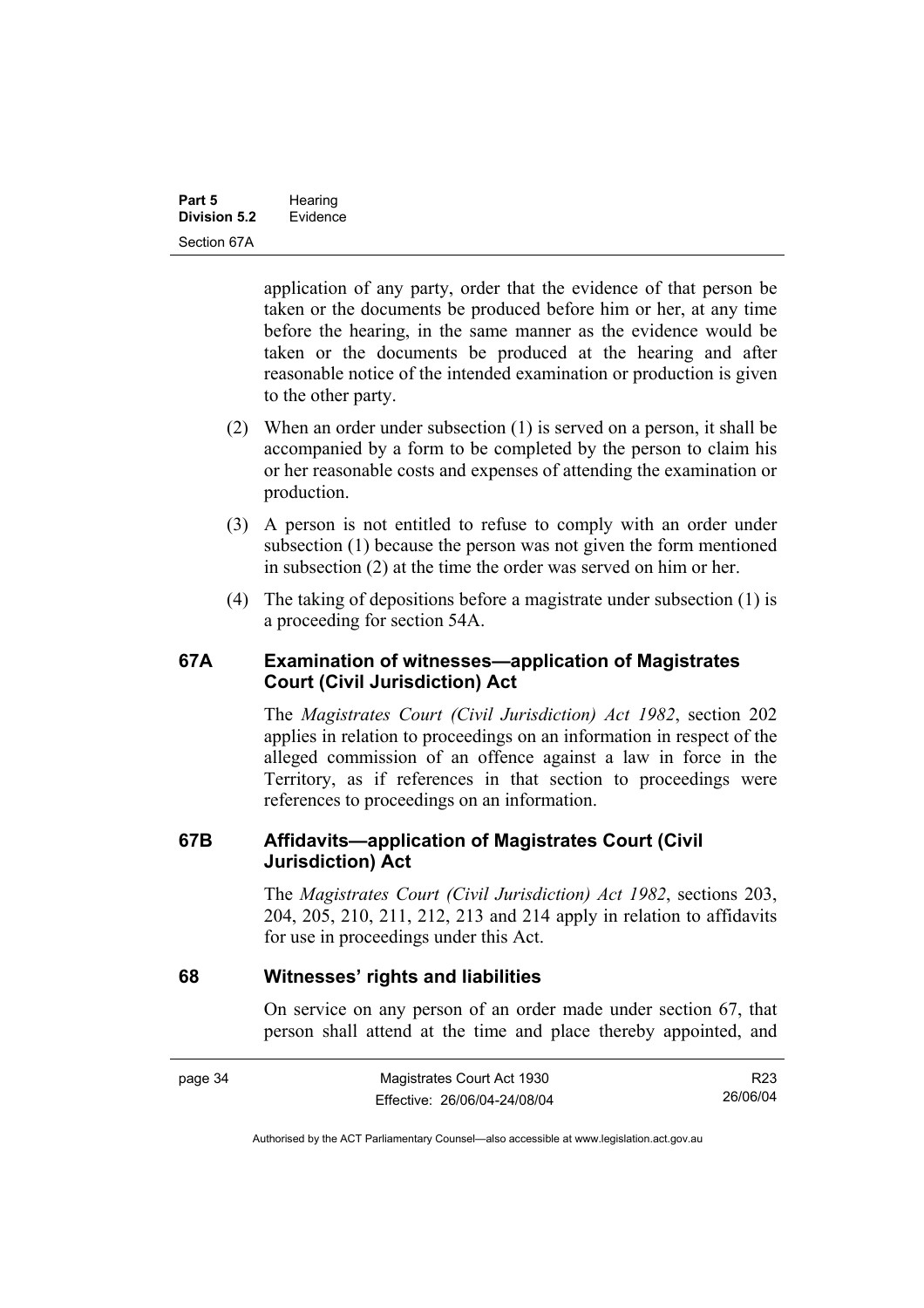| Hearing | Part 5              |
|---------|---------------------|
| Remand  | <b>Division 5.3</b> |
|         | Section 69          |

shall have all the rights and liabilities that he or she would have if he or she was duly summoned to appear to give evidence or to produce documents on the hearing.

# **69 Depositions to be delivered to registrar**

- (1) Where depositions are taken before a magistrate under section 67 there shall be delivered to the registrar—
	- (a) the record of the depositions made in accordance with section 54A (2) or the document containing the depositions as taken down in writing and signed in accordance with section 54A (3); and
	- (b) any documents produced to the magistrate.
- (2) If documents are produced by a person not giving evidence, the documents, shall, on delivery to the registrar, be accompanied by a certificate signed by the magistrate stating the name of the person producing them.
- (3) If the court is satisfied that the person who made the depositions is not in the Territory, his or her depositions may be read by any party.
- (4) Any documents so delivered to the registrar may, subject to all just exceptions, be put in at the hearing as if produced at the hearing by the person producing them.

# **Division 5.3 Remand**

# **70 Remand of defendant**

- (1) This section applies if the court considers it is necessary or desirable to adjourn the hearing of a proceeding for an indictable offence—
	- (a) because of the absence of witnesses; or
	- (b) for any other reasonable cause.
- (2) The court may—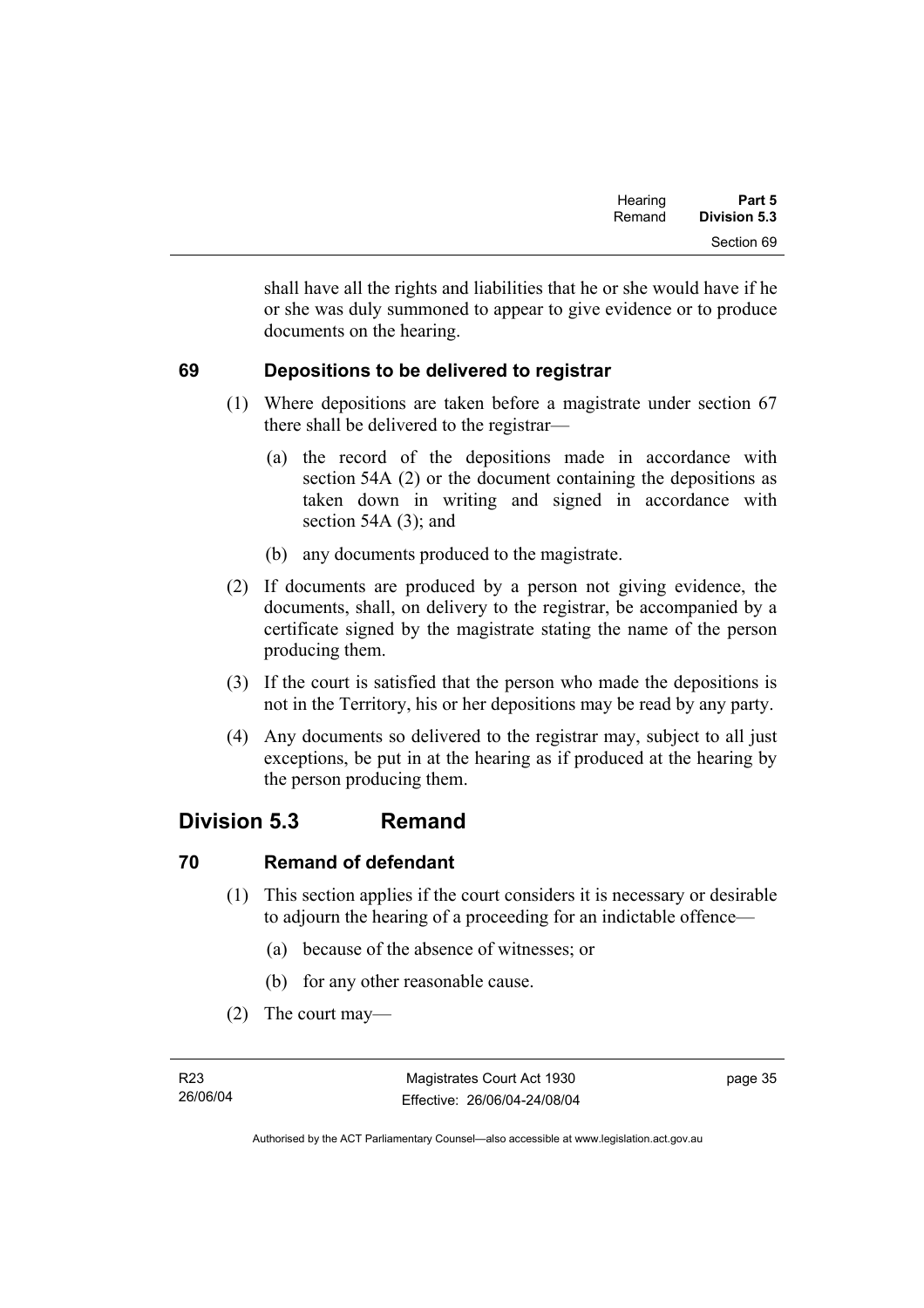- (a) adjourn the hearing; and
- (b) remand the defendant into the custody of the administrator—
	- (i) by warrant; or
	- (ii) if the period of remand is not longer than 3 days—by an order made orally.
- (3) Any single period of remand under this section must be no longer than—
	- (a) 28 days; or
	- (b) if the defendant chooses to be remanded for a longer period without review—a longer period that the court considers reasonable.
- (4) The warrant or order must direct the administrator to—
	- (a) keep the defendant in custody for a stated period; and
	- (b) bring the defendant before the court at a stated time and place for the hearing.
- (5) If the warrant or order gives a transfer direction to all police officers, the direction is taken to be given to each police officer and may be executed by any police officer.
- (6) If the warrant or order gives a transfer direction to all escorts, the direction is taken to be given to each escort and may be executed by any escort.
- (7) In this section:

*transfer direction* means a direction that the defendant be taken, safely transported and delivered into the custody of the administrator.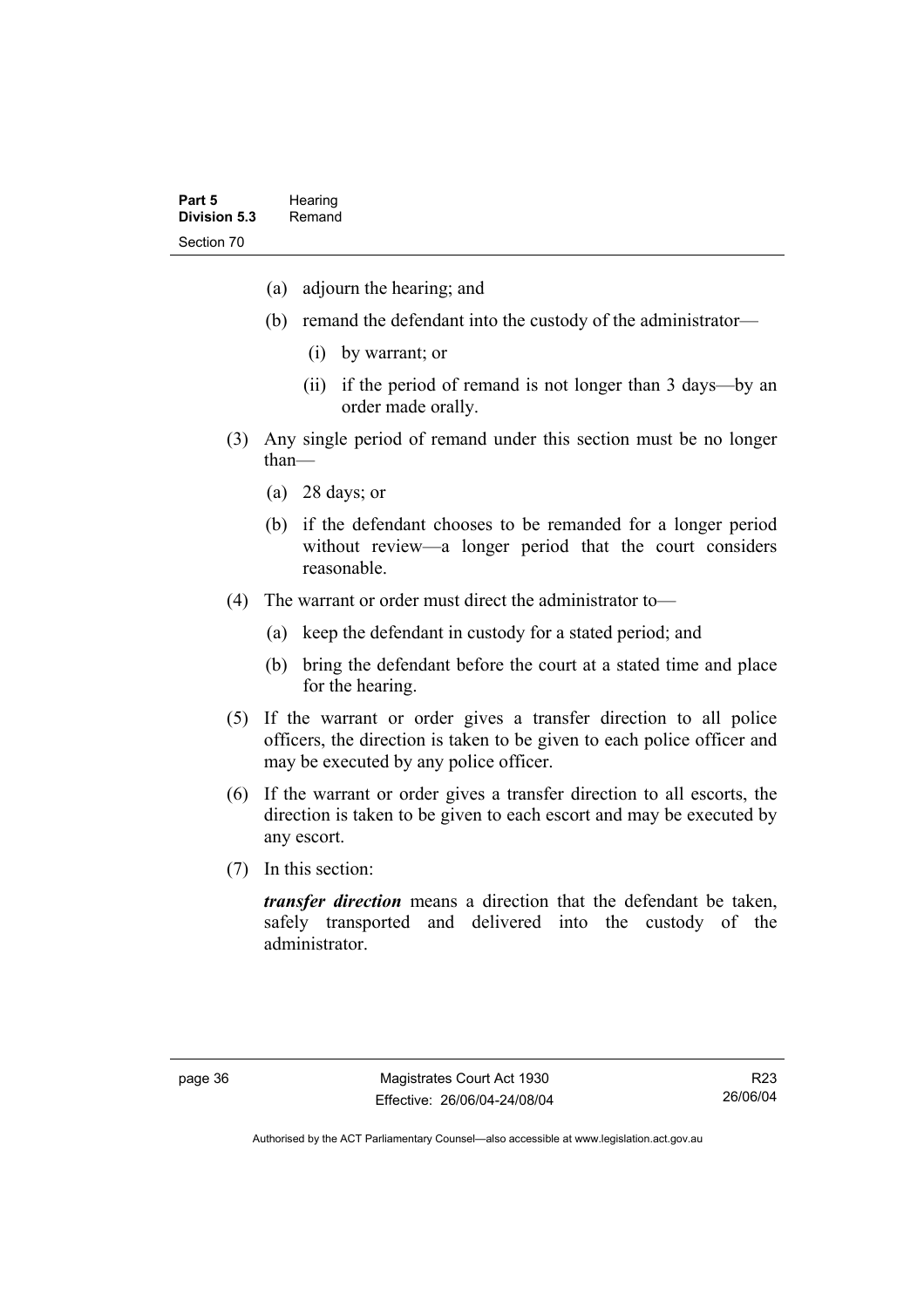| Part 5       | Hearing |
|--------------|---------|
| Division 5.3 | Remand  |
| Section 72   |         |

### **72 Bringing up during remand**

The court may order the defendant to be brought before it at any time before the end of the time for which he or she was so remanded, and the officer in whose custody he or she then is shall duly obey the order.

### **72A Hearing of bail applications**

- (1) Unless the court otherwise directs, if—
	- (a) a person who is in custody is required or entitled to appear, or is required to be brought, before the court for the hearing of an application in relation to bail; and
	- (b) an audiovisual link is available between the place where the court is sitting and a place where the person is in custody;

the proceeding shall be conducted by the audiovisual link.

- (2) The court may at any time vary or revoke a direction made under subsection (1), either on its own motion or on the application of a party to the proceeding.
- (3) In this section:

*audiovisual link*—see the *Evidence (Miscellaneous Provisions) Act 1991*, dictionary.

### **72B Defendant's appearance in proceedings other than bail proceedings**

For sections 70 and 72, a person who is directed by warrant or order to bring a person before the court shall ensure that, where section 254B applies, the person appears before the court in accordance with that section

### **73 Bail of defendant during examination**

Instead of detaining the defendant in custody during the period for which he or she is remanded, the magistrate before whom he or she

| R23      | Magistrates Court Act 1930   | page 37 |
|----------|------------------------------|---------|
| 26/06/04 | Effective: 26/06/04-24/08/04 |         |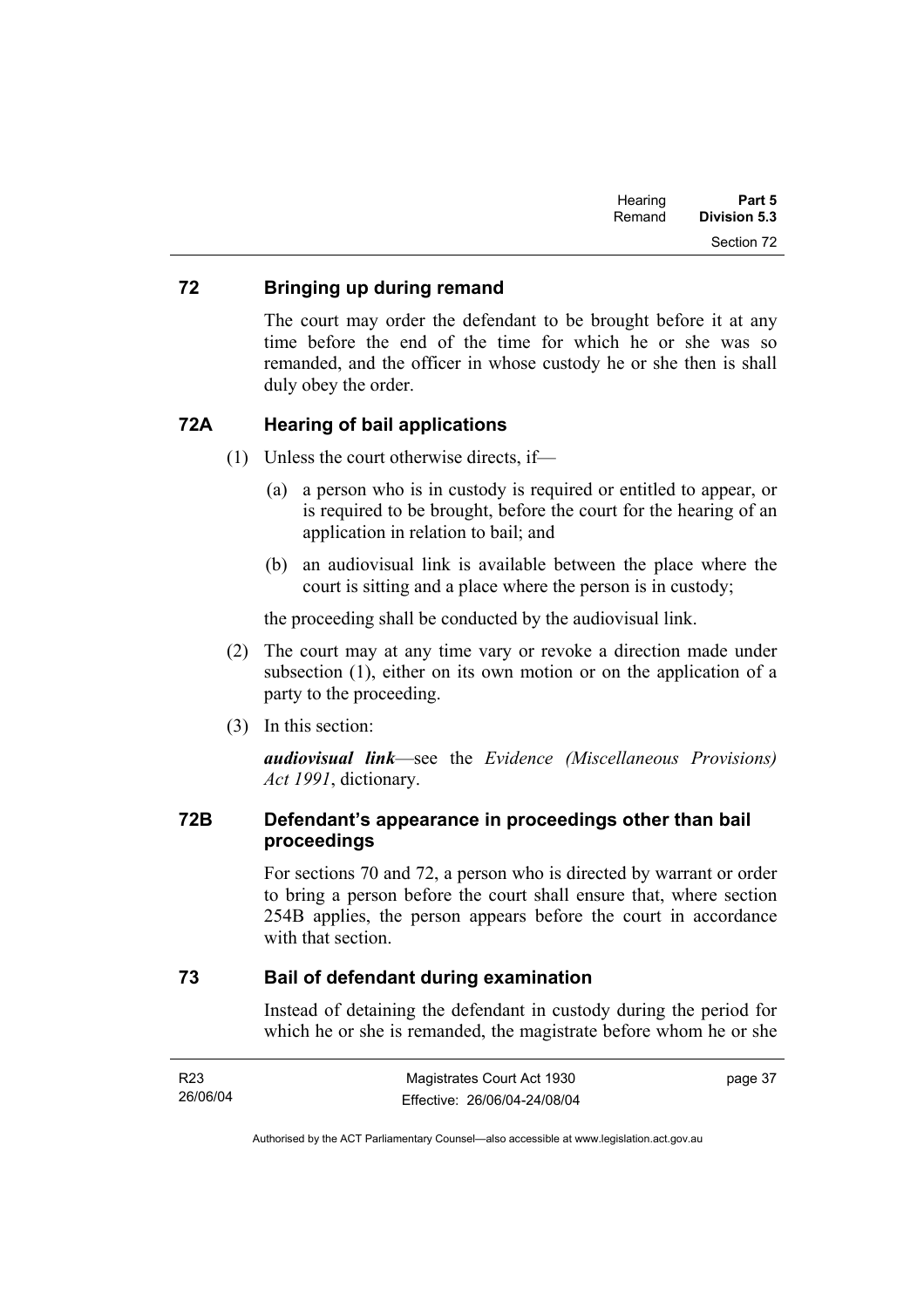| Part 5              | Hearing                    |
|---------------------|----------------------------|
| <b>Division 5.4</b> | Committal and recognisance |
| Section 73A         |                            |

appears or is brought may admit the defendant to bail in accordance with the provisions of the *Bail Act 1992*.

# **Division 5.4 Committal and recognisance**

# **73A Application of div 5.4**

This division applies in relation to a person in respect of whom a warrant has been issued under the *Magistrates Court (Civil Jurisdiction) Act 1982*, section 187 (8).

# **74 Committal or detention before decision**

If the court commits a defendant by way of remand or on adjournment, or at any time before the decision, it may remand the defendant into the custody of the administrator.

# **75 Committal of witness or of defendant after decision**

- (1) If the court commits a witness, or a person sought to be made a witness, it shall remand him or her into the custody of the administrator.
- (2) If the court commits a defendant after the decision, it shall remand the defendant into the custody of the administrator.

# **76 Witnesses may be discharged on recognisance**

A witness, other than a witness committed under section 255AB, or person sought to be made a witness may be discharged on recognisance.

# **77 Recognisances**

If the court is authorised to discharge the witness, or person sought to be made a witness, on recognisance, it may order his or her discharge on his or her entering into a recognisance, with or without a surety or sureties at its discretion, conditioned for his or her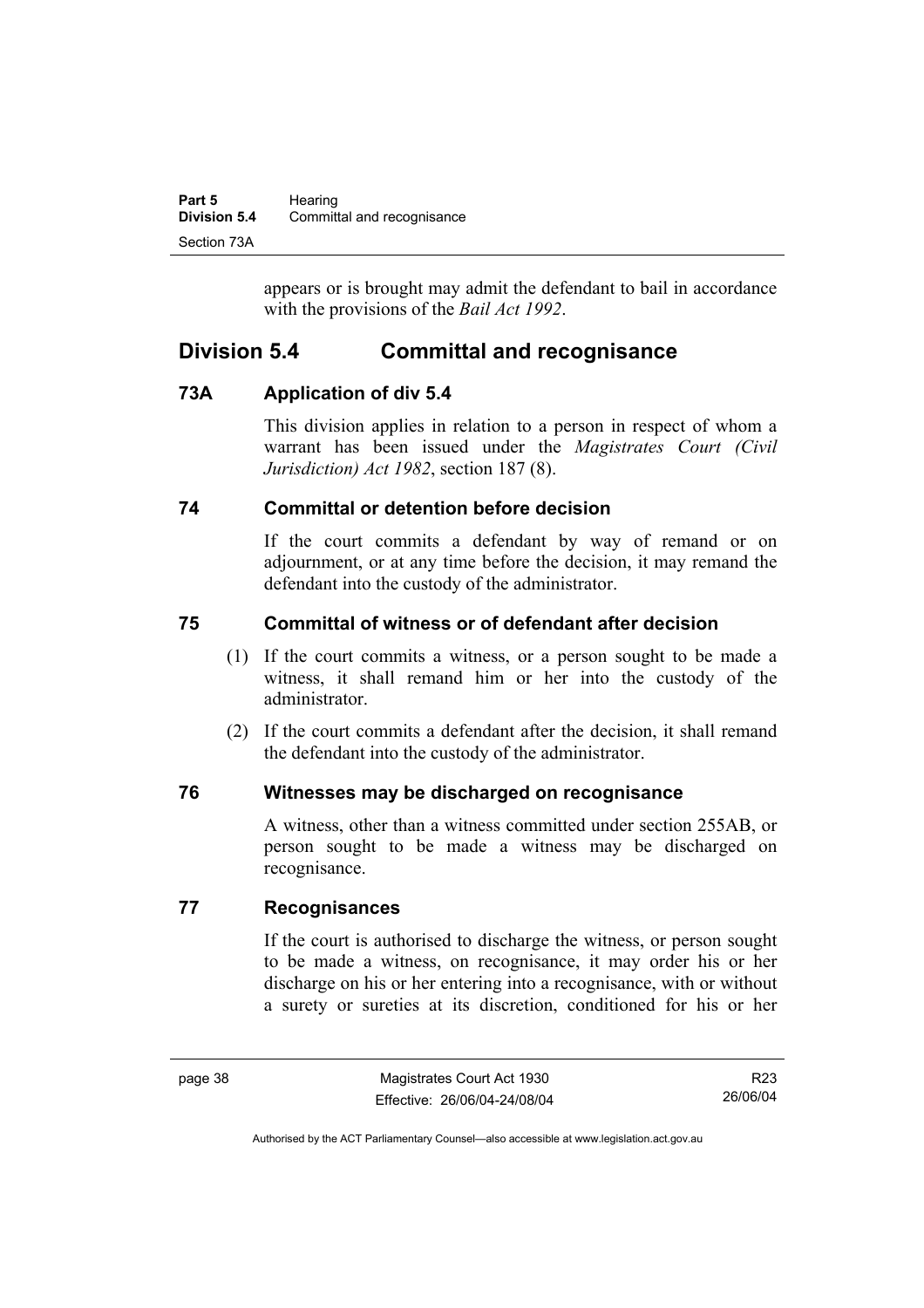appearance at the time and place to which the hearing is adjourned, or that is named in the recognisance.

### **78 Issue of warrant for non-appearance**

If the witness, or person sought to be made a witness does not appear at the time and place mentioned in the recognisance the court may adjourn the hearing, and may issue a warrant for his or her apprehension in accordance with the provisions of division 4.5.

# **79 Recognisances taken out of court**

Notwithstanding anything in this or any other Act, a recognisance under this Act need not be entered into before the court, but may be entered into by the parties before any magistrate or before any registrar, or before a police officer who is in charge of a police station, or, if any one of the parties is in gaol or in a remand centre, before the keeper of the gaol or superintendent of the remand centre, as the case requires; and thereupon all the consequences of the law shall ensue, and the provisions of this Act with respect to recognisances taken before the courts shall apply, as if the recognisance had been entered into before the court in accordance with section 77.

# **80 Forfeited recognisances—how enforced**

If the conditions, or any of them, in a recognisance entered by a witness or a person sought to be made a witness are not complied with, any magistrate may certify on the back of the recognisance in what respect the conditions have not been observed, and transmit it to the proper officer, to be proceeded on in like manner as other recognisances, and that certificate shall be deemed sufficient prima facie evidence of the recognisance having been forfeited.

# **82 Conveying persons to custody**

 (1) The person to whom a warrant of remand or commitment is directed shall convey and deliver the person named in the warrant into the

| R23      | Magistrates Court Act 1930   | page 39 |
|----------|------------------------------|---------|
| 26/06/04 | Effective: 26/06/04-24/08/04 |         |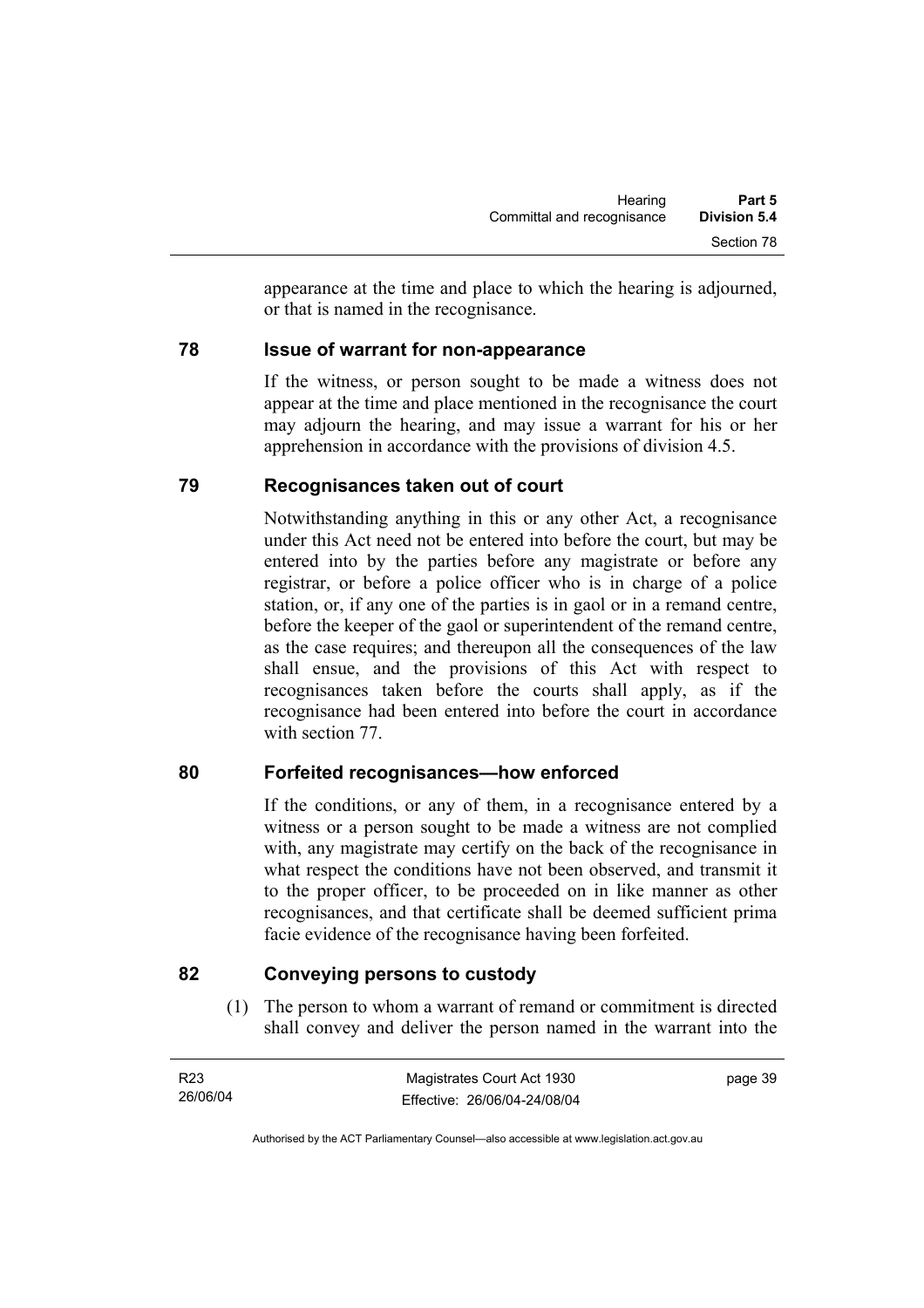custody of the administrator, and shall also deliver the warrant to the administrator.

 (2) If a person is delivered to the administrator in accordance with subsection (1), the administrator shall give a written acknowledgment of the delivery stating the condition of the person at the time.

# **Division 5.5 Adjournment of proceedings**

# **83 Magistrate may adjourn court generally**

If all the cases have not been heard and determined at any sitting of the court, the magistrate may adjourn the cases remaining unheard or undetermined, either to the next day appointed for the holding of the court or to the other time he or she thinks fit.

# **84 Particular cases may be adjourned**

- (1) If, before or during the hearing or further hearing of any information, it appears advisable, the magistrate may, in his or her discretion, adjourn the hearing or further hearing to a certain time and place to be then appointed and stated in the presence and hearing of the parties or the legal practitioners or other persons appearing for them.
- (2) The magistrate may, in the meantime, suffer the defendant to go at large or commit him or her to gaol or a place of security, or to any other safe custody the magistrate thinks fit, or may admit the defendant to bail in accordance with the provisions of the *Bail Act 1992*.

# **85 Proceedings if either party not present at adjourned hearing**

If, at the time and place to which the hearing or further hearing is so adjourned, either or both of the parties do not appear personally or by legal practitioners or other persons appearing for them, the court

R23 26/06/04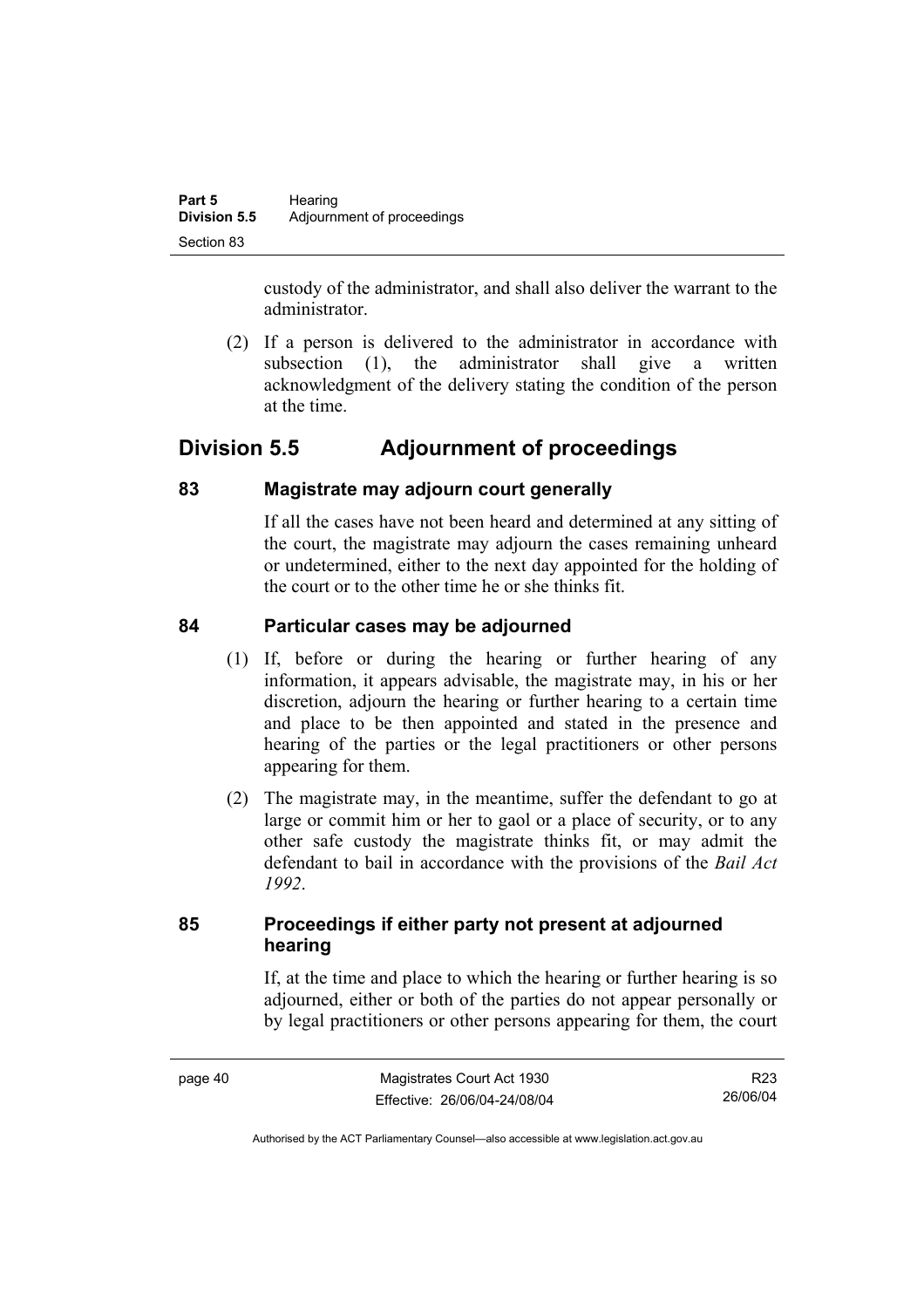may proceed to the hearing or further hearing as if the party or parties were present, or, if the informant does not appear, the court may dismiss the information, with or without costs as to the court appears just.

# **86 Proceedings if both parties present at adjourned hearing**

If, at the time and place to which the hearing or further hearing is so adjourned, the parties appear personally or by legal practitioners or other persons appearing for them, the court may, subject to the provisions of this Act, proceed with the further hearing.

### **87 Witnesses to attend adjourned sittings**

All persons whose attendance to give evidence or produce documents has been required by summons in any cases that have been adjourned or postponed, shall attend at the time and place to which the case has been adjourned or postponed without the issue or service of any further summons, but shall nevertheless be entitled to their additional expenses for so attending.

### **88 Postponement of hearing**

If, on the return of any summons or at any adjournment of the hearing or at the time to which the hearing is postponed, a magistrate is not present, the registrar may, and after the lapse of an hour, at the request of the informant, shall, postpone the hearing until the next day when a court will be held at the place mentioned in the summons or to which the case has been so adjourned.

R23 26/06/04

Magistrates Court Act 1930 Effective: 26/06/04-24/08/04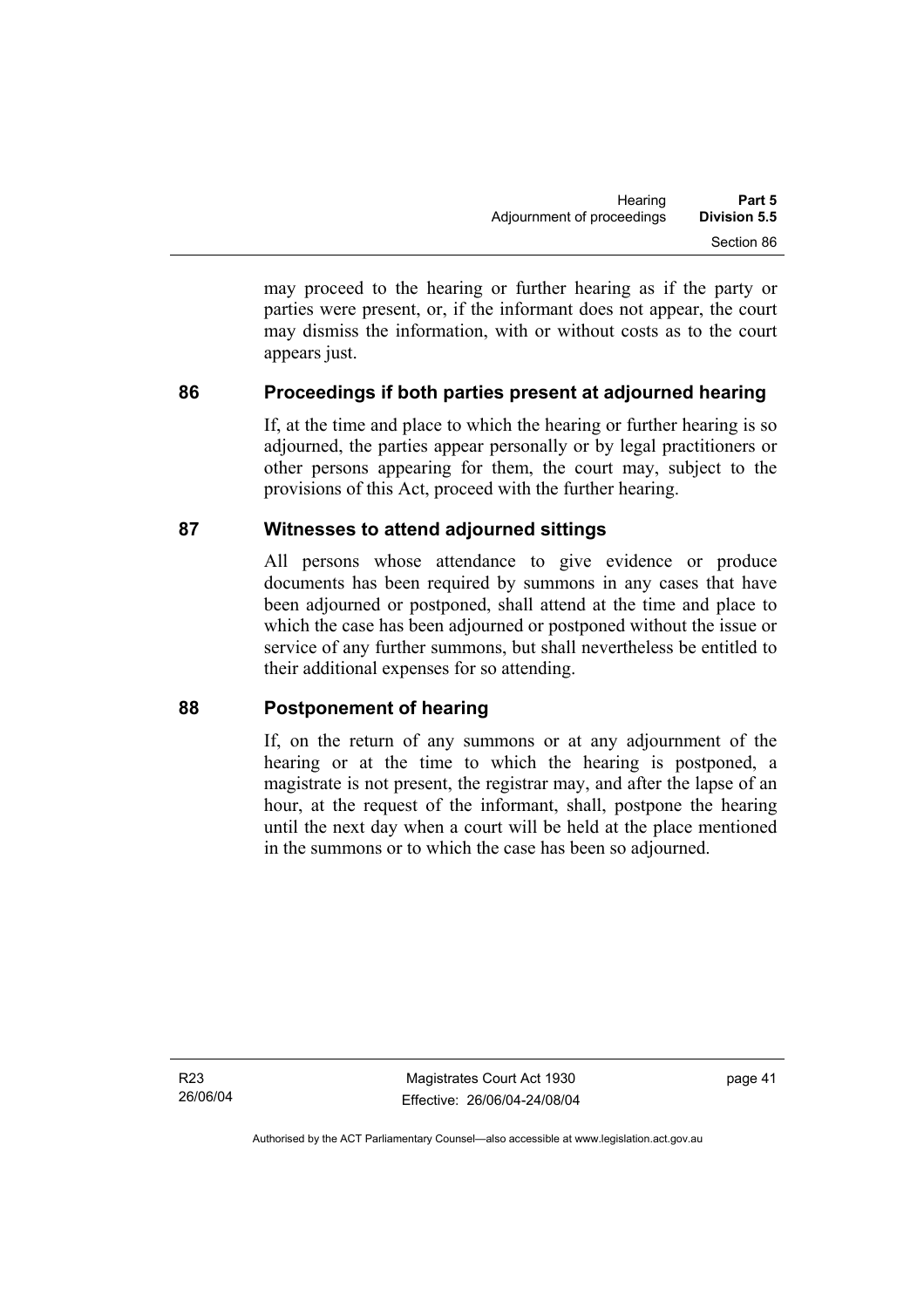# **Part 6 Proceedings in case of indictable offences**

# **Division 6.1A Preliminary**

### **88A Meaning of** *jury* **in pt 6**

In this part:

*jury* means a reasonable jury properly instructed.

# **Division 6.1 Institution of proceedings**

### **89 Disobedience of summons**

- (1) Subject to subsection (2), if a person who is alleged by an information to have committed an indictable offence and against whom a summons has been issued does not appear before the court at the time and place mentioned in the summons, and it is made to appear to the court, by oath, that the summons was duly served on him or her a reasonable time before the time therein appointed for appearing to it, the court, on oath being made before it substantiating the matter of the information to its satisfaction, may issue its warrant for the arrest of the defendant and to bring him or her before the court to answer to the information and to be further dealt with according to law.
- (2) Subsection (1) does not apply where an order has been made under section 89A (1).

### **89A Accused person may be excused from attendance before court**

- $(1)$  If—
	- (a) an information for an indictable offence has been laid; and

R23 26/06/04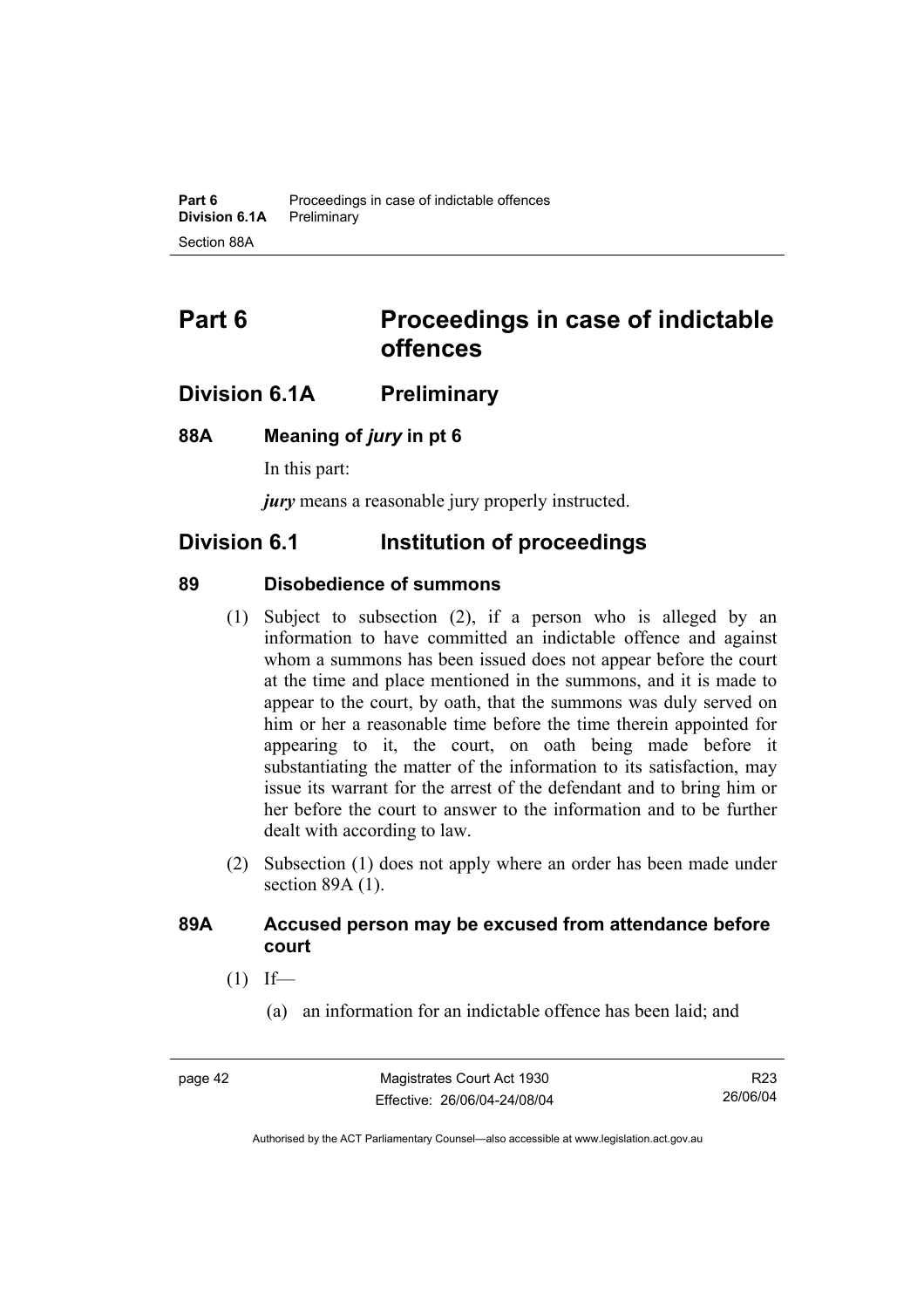(b) a summons has been issued against the person named in the information;

the court may, on an application made by or on behalf of that person, by order excuse that person from attendance before the court to answer the information or for any other purpose in connection with the proceedings commenced by the information.

- (2) An order under subsection (1) may be made—
	- (a) at any time after the issue of the summons and before the completion of the taking of evidence for the prosecution; and
	- (b) whether or not any evidence has been taken in the proceedings; and
	- (c) whether or not the applicant for the order is before the court or has attended before the court in connection with the proceedings.
- (3) The court shall not make an order under subsection (1) unless the court has been informed, by or on behalf of the applicant, that the applicant is represented by a legal practitioner for the purposes of the proceedings.
- (4) The court may, at any time during proceedings commenced by an information for an indictable offence, direct the informant to give to a person in respect of whom an order has been made under subsection (1) written notice requiring him or her to attend before the court, for the purposes of those proceedings, at the time and place specified by the court.
- $(5)$  If—
	- (a) a person has been excused, under subsection (1), from attendance before the court; and
	- (b) after all the evidence for the prosecution has been taken, the court is of the opinion, having regard to all the evidence before it, that the evidence is capable of satisfying a jury beyond

Authorised by the ACT Parliamentary Counsel—also accessible at www.legislation.act.gov.au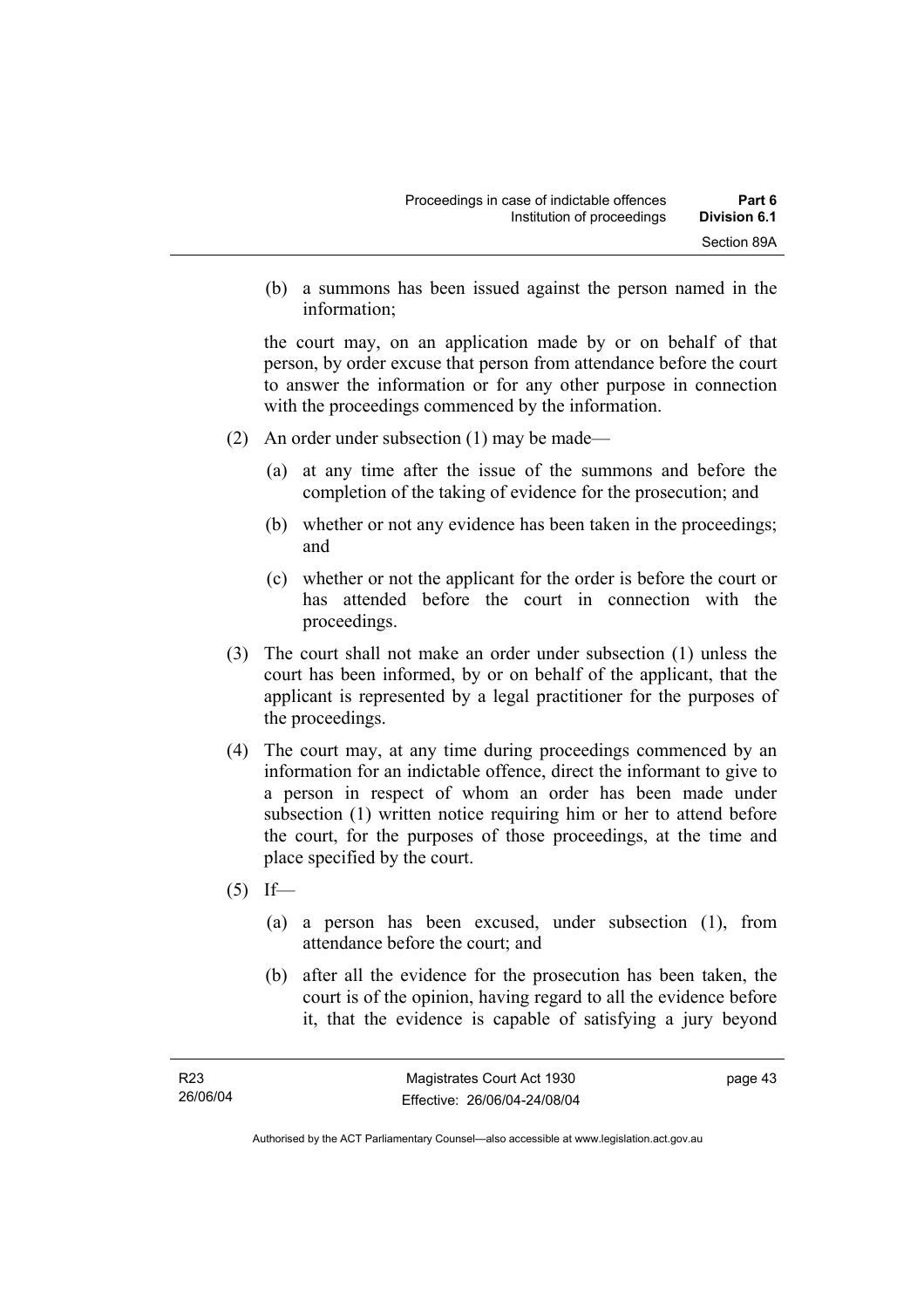reasonable doubt that the person has committed an indictable offence;

the court shall direct the informant to give to the person a written notice requiring him or her to attend, at the time and place specified by the court, to be dealt with in accordance with section 92.

- (6) A notice under subsection (4) or (5) may be given to a person by delivering a copy of the notice to him or her or by leaving a copy of the notice at his or her last-known or usual place of residence or business with a person who is apparently an inmate of, or employed at, that place and is apparently over the age of 16 years.
- (7) The giving of a notice under subsection (4) or (5) may be proved in the same manner as the service of a summons.
- (8) If an accused person does not attend before the court in accordance with a notice under subsection (4) or (5), the court may issue a warrant for the arrest of the person and for bringing him or her before the court at the time and place specified in the warrant.

# **90 Procedure if informant proposes to tender written statements to court**

- (1) If a person is alleged to have committed an indictable offence, the informant, not later than 14 days, or such shorter period as the court may approve, before the date fixed for the taking of the preliminary examination, may give to that person a written notice—
	- (a) informing him or her of the time and place of the preliminary examination; and
	- (b) stating that the court will be asked to admit written statements as evidence without requiring the attendance of the persons who made the statements; and
	- (c) setting out the terms of this section and section 90AA.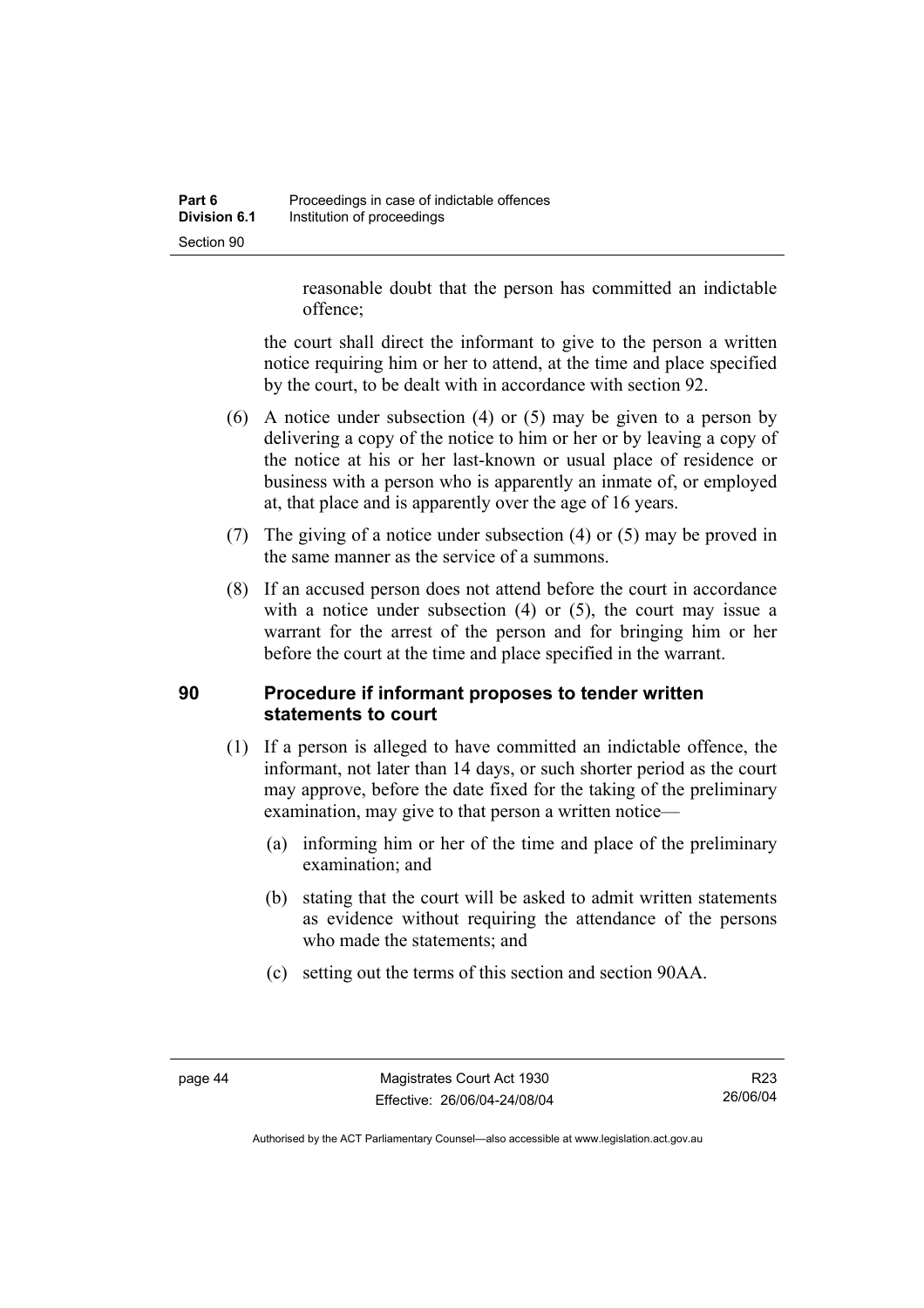- (2) A notice under subsection (1) is not duly given unless it is accompanied by—
	- (a) a copy of the information; and
	- (b) a list of persons who have made written statements that the informant proposes to tender to the court at the preliminary examination; and
	- (c) a copy of each of those statements; and
	- (d) a list of the documents and things (if any) referred to in those statements that the informant proposes to tender to the court at the preliminary examination; and
	- (e) if a thing, other than a document, cannot adequately be described in that list—a photograph of that thing; and
	- (f) a copy of each document mentioned in the list.
- (3) A notice and accompanying documents may be given to an accused person in any manner in which a summons issued in respect of an information may be served under any provision of this Act.
- (4) The giving of a notice under subsection (3) may be proved in the same manner as the service of a summons.
- (5) If a notice has been given to an accused person under this section, the informant, not later than 7 days, or any shorter period the court may approve, before the date set down for the preliminary examination, shall file with the registrar a copy of the notice together with a copy of each document and photograph accompanying the notice.
- (6) If copies are filed with the registrar under subsection (5), he or she shall transmit them before the preliminary examination to the magistrate constituting the court for the preliminary examination.
- (7) The informant, if so requested by the accused person or a legal practitioner representing the accused person shall, before the taking of the preliminary examination, permit the accused person or his or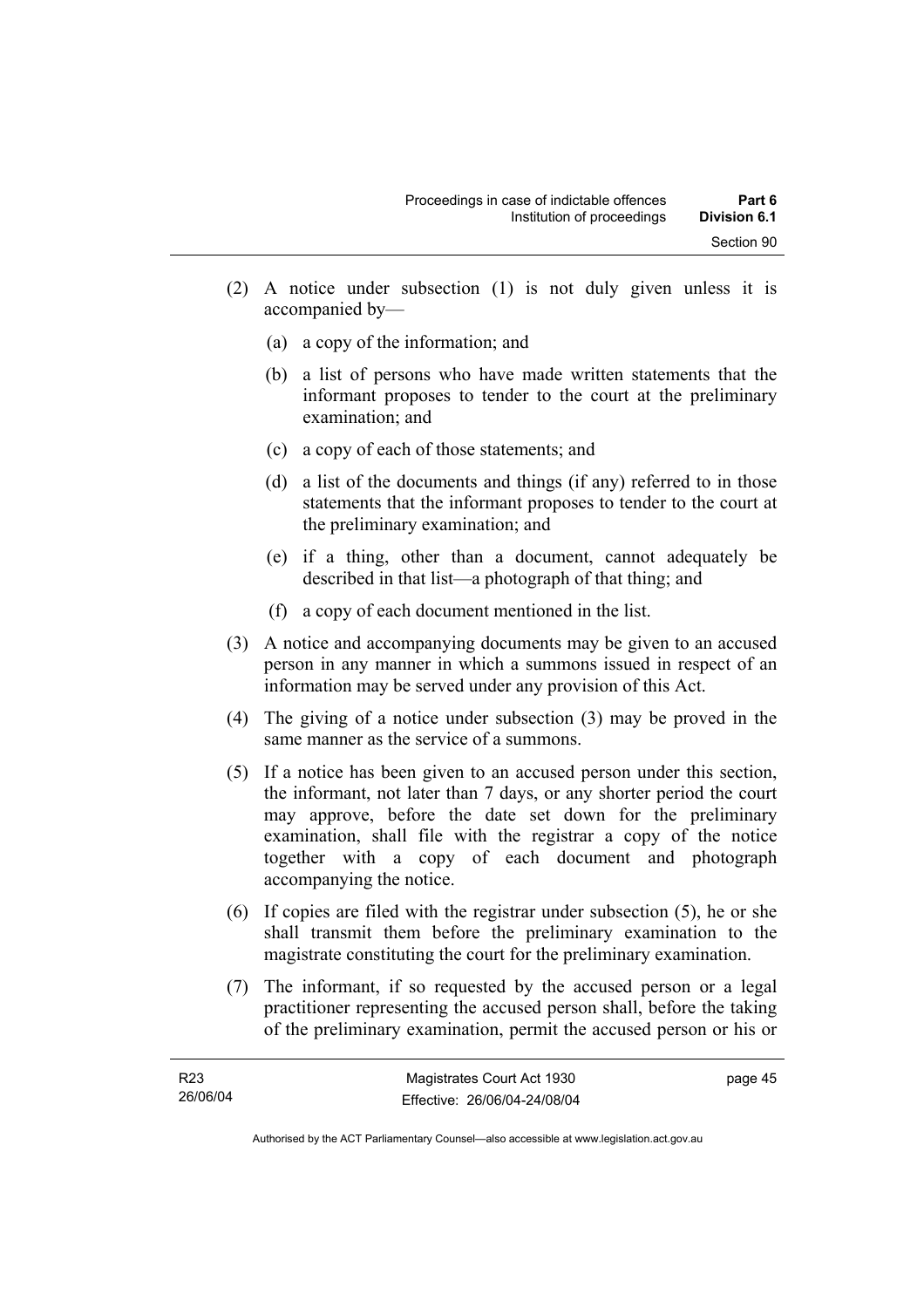her legal practitioner to inspect the documents and things referred to in the list (if any) given to the accused person under subsection (2) (d).

### **90AA Written statements may be admitted in evidence**

- (1) Subject to this section, if an informant has duly given notice to an accused person under section 90, the court at the preliminary examination may admit a written statement, a copy of which accompanied that notice, as evidence of the matters stated in the statement, and the statement shall thereupon constitute depositions of the person who made it.
- (2) A written statement shall not be admitted in evidence by the court unless—
	- (a) it is made in the form of a statutory declaration; and
	- (b) it contains a statement that the person who made it—
		- (i) has attained the age of 18 years; or
		- (ii) has attained the age of 14 years but not the age of 18 years; and
	- (c) it contains a statement that before he or she signed it, the person who made it read the statement or had it read to him or her.
- (3) If a person has made a written statement that, but for this subsection, would be admissible under subsection (1), that statement shall not be admissible where the accused person, not later than 5 days before the date set down for the preliminary examination, gives written notice to the informant that he or she requires the attendance at the preliminary examination of the person who made the statement.
- (4) If the accused person gives written notice to the informant under subsection (3), he or she shall file a copy of that notice with the registrar.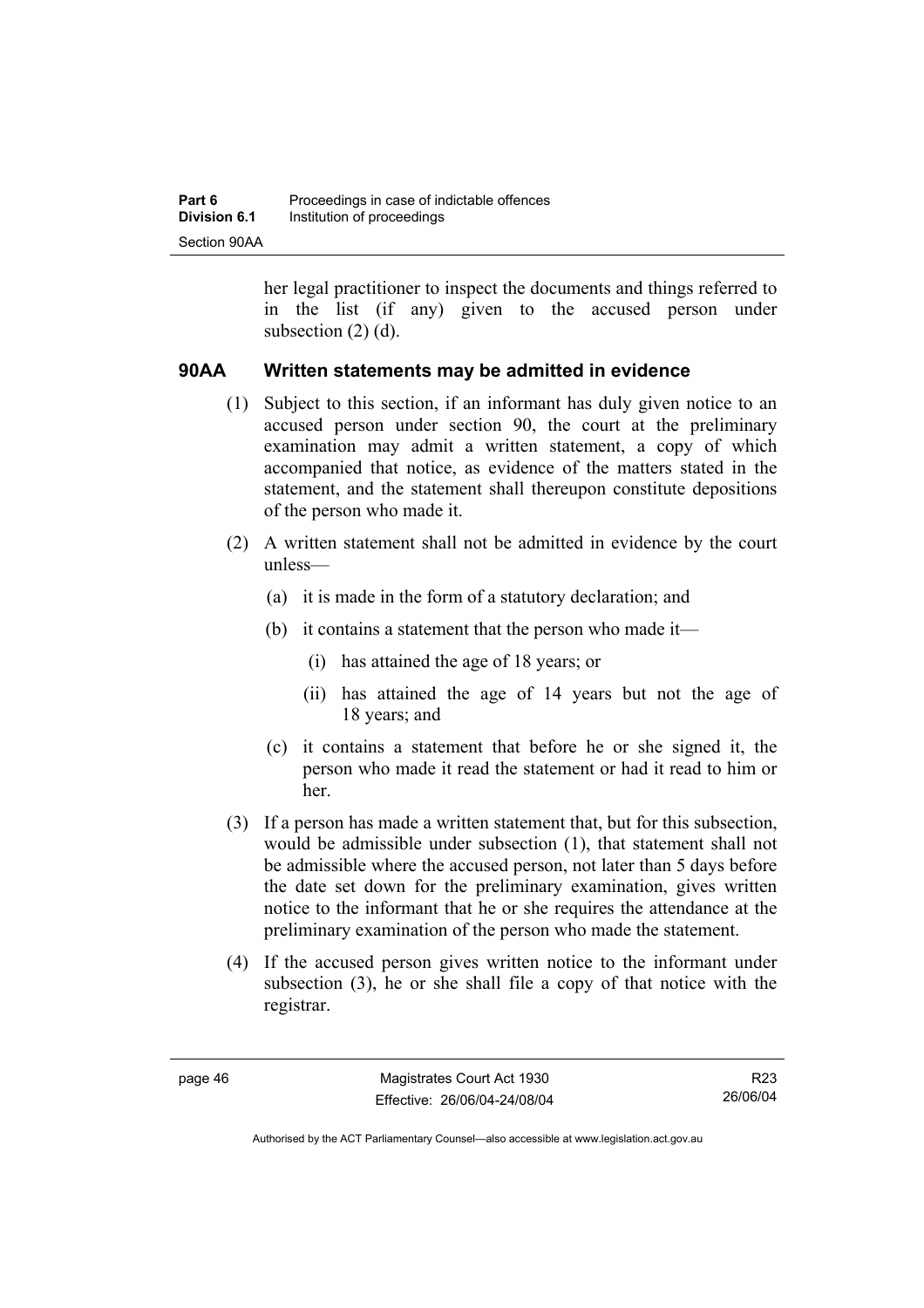- (5) If an accused person has given notice under subsection (3), he or she may, at any time before the preliminary examination, notify the informant in writing that he or she withdraws that notice and this section shall apply as if the notice under subsection (3) had not been given.
- (6) Notwithstanding the failure by an accused person to give notice under subsection (3), he or she may object at the preliminary examination to a written statement being tendered in evidence and the court may, if it thinks fit, uphold the objection and require the person who made the statement to attend and give evidence to the court.
- (7) If, under this section, the court admits a written statement, the court may, of its own motion, require the person who made the statement to attend before the court to give evidence.
- (8) If it appears to the court that any part of a written statement tendered in evidence under this section is inadmissible according to the rules of evidence, the court may, if the statement is otherwise admissible under this section, admit that statement, but, if it does so, shall identify the part that is inadmissible and shall, with reference to that part, write on the statement the words 'ruled inadmissible' or words to that effect.
- (9) If the court admits a written statement under this section, the informant, or a legal practitioner representing the informant, may call the person who made the statement to give oral evidence and that person and any other witnesses, other than witnesses called by the accused person, who attend before the court—
	- (a) shall be examined in the presence or hearing of the accused person and, if the accused person so desires, in the presence or hearing of a legal practitioner representing the accused person; and
	- (b) may be cross-examined by the accused person or his or her legal practitioner.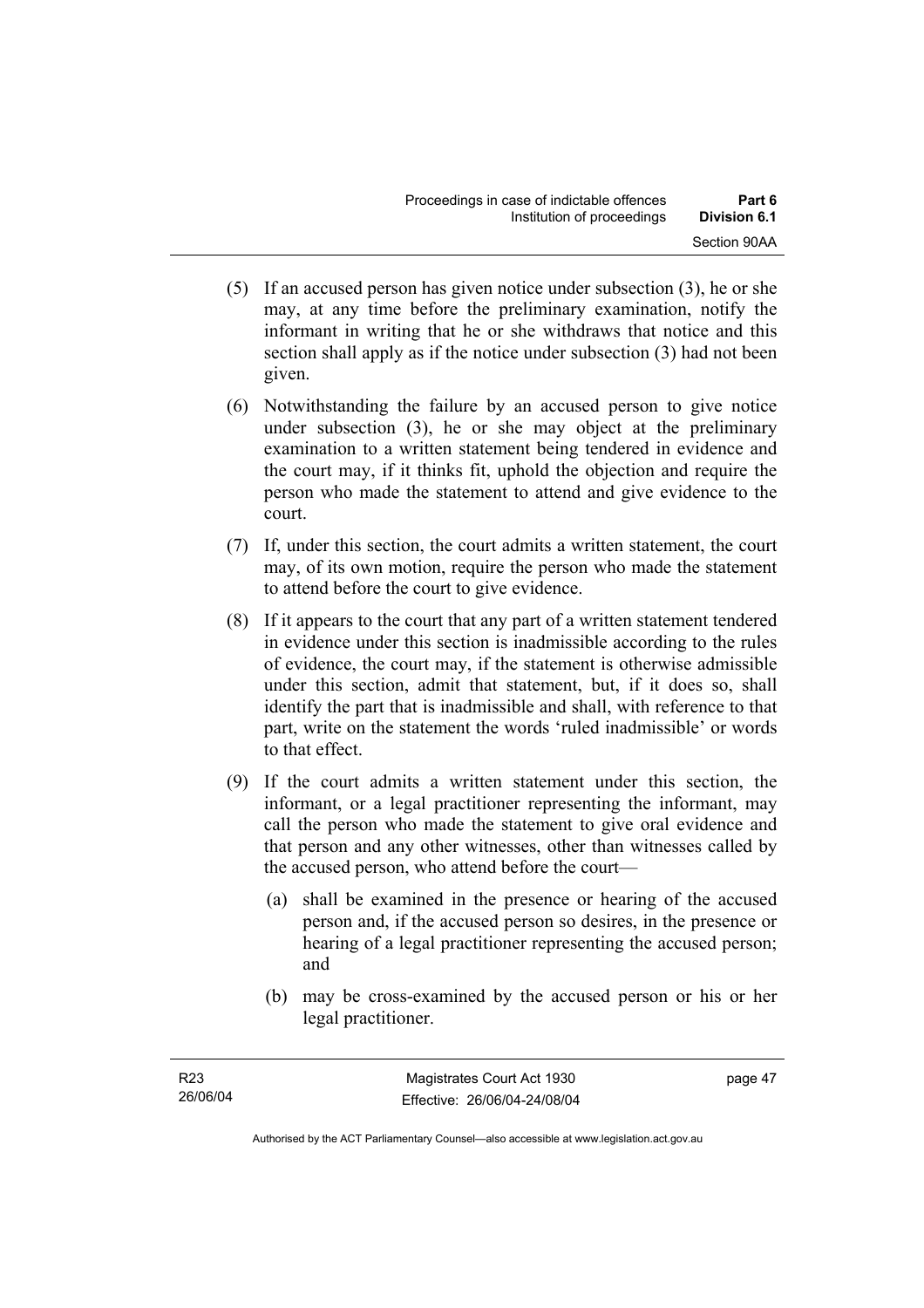# **90AB Preliminary examination if written statements not tendered**

If a person is alleged to have committed an indictable offence and a notice has not been given to that person in accordance with section 90, the court shall, in the presence or hearing of the accused person and, if the accused person so desires, in the presence or hearing of a legal practitioner representing the accused person, take the preliminary examination or statement on oath of any persons who know the facts and circumstances of the case, and the accused person or his or her legal practitioner may cross-examine those persons.

### **90ABA Attendance not required under s 90AA or s 90AB if order made under s 89 (1)**

An accused person is not required to be present during the preliminary examination under section 90AA (9) or 90AB if he or she is excused from attendance during that examination under section 89A.

### **90A Plea of guilty in committal proceedings**

- (1) This section does not apply in relation to a person charged with an indictable offence punishable by imprisonment for life.
- (2) Subsections (3), (4), (5) and (6) do not apply in relation to a person charged with an offence in relation to which the Crimes Act, section 375 applies.
- (3) A person (the *accused person*) who is before the court charged with an indictable offence may at any stage of the proceedings plead guilty to the charge.
- (4) The court may accept or reject the plea but the rejection of the plea at any stage of the proceedings does not prevent the accused person from pleading guilty under this section at a later stage of the proceedings and the court may accept or reject the plea at that later stage.

| C<br>ю<br>r<br>ı |  |
|------------------|--|
|------------------|--|

R23 26/06/04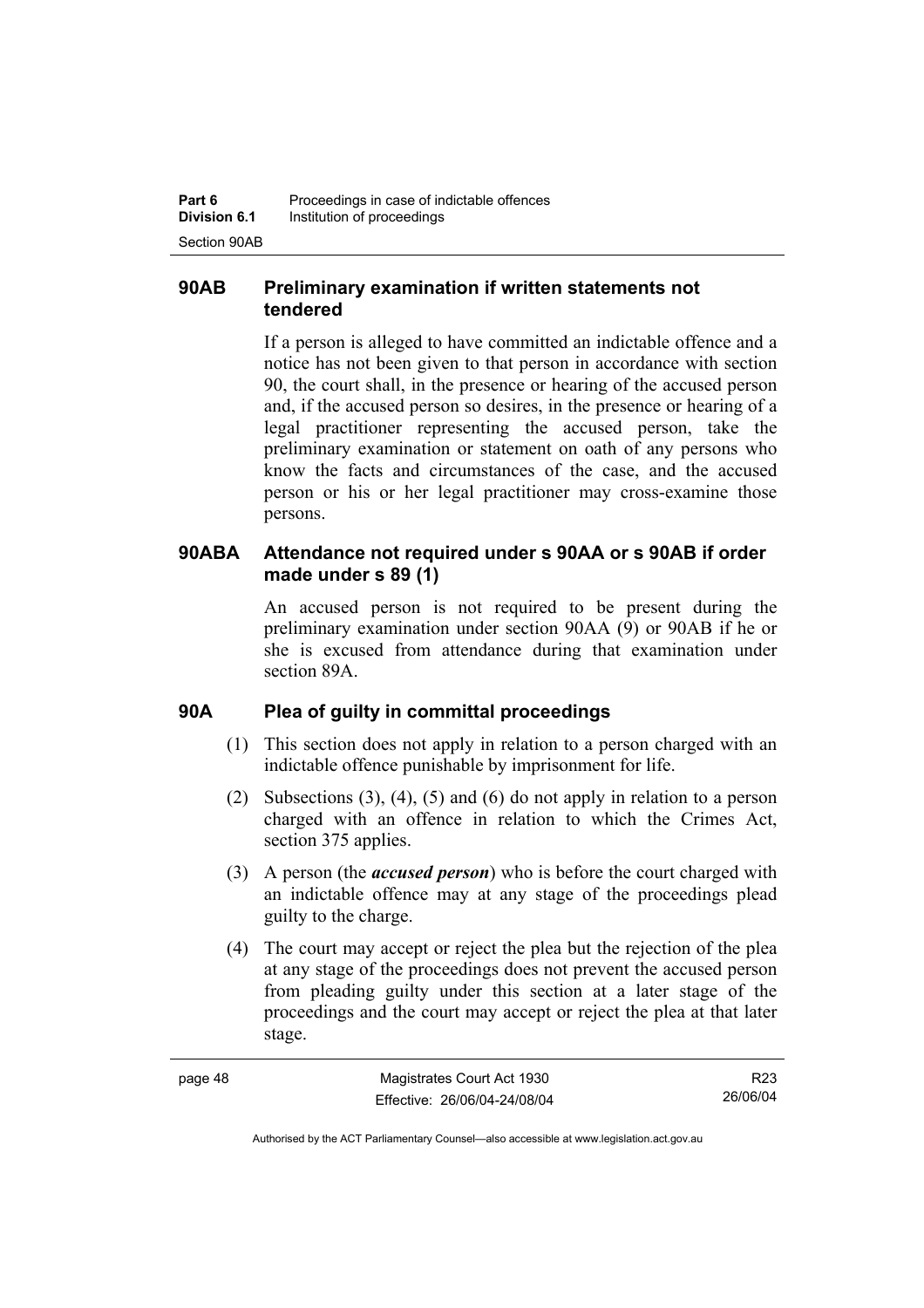- (5) If the court rejects the plea, the proceedings before the court shall continue as if the plea had not been made.
- (6) If the court accepts the plea and—
	- (a) the offence is one that, under any law in force in the Territory is punishable either on indictment or on summary conviction; or
	- (b) the offence is one that may be dealt with summarily without the consent of the accused person; or
	- (c) the offence is one that may be dealt with summarily if the accused person consents to its being so dealt with and the accused person does so consent; or
	- (d) the offence is one that may, on the request of the prosecutor, be dealt with summarily and the prosecutor requests that it be so dealt with;

and it appears to the court that it is proper to deal with the case summarily, the court may, without hearing further evidence, sentence or otherwise deal with the accused person and finally dispose of the charge and all incidental matters.

- (7) If the court accepts the plea and—
	- (a) it does not appear to the court that it is proper to deal with the case summarily; or
	- (b) the offence is one that is punishable only on indictment; or
	- (c) the offence is one that may be dealt with summarily if the accused person consents to it being so dealt with and the accused person does not so consent; or
	- (d) the offence is one that may, on the request of the prosecutor, be dealt with summarily and the prosecutor does not so request; or
	- (e) this section applies to an accused person under the Crimes Act, section 375;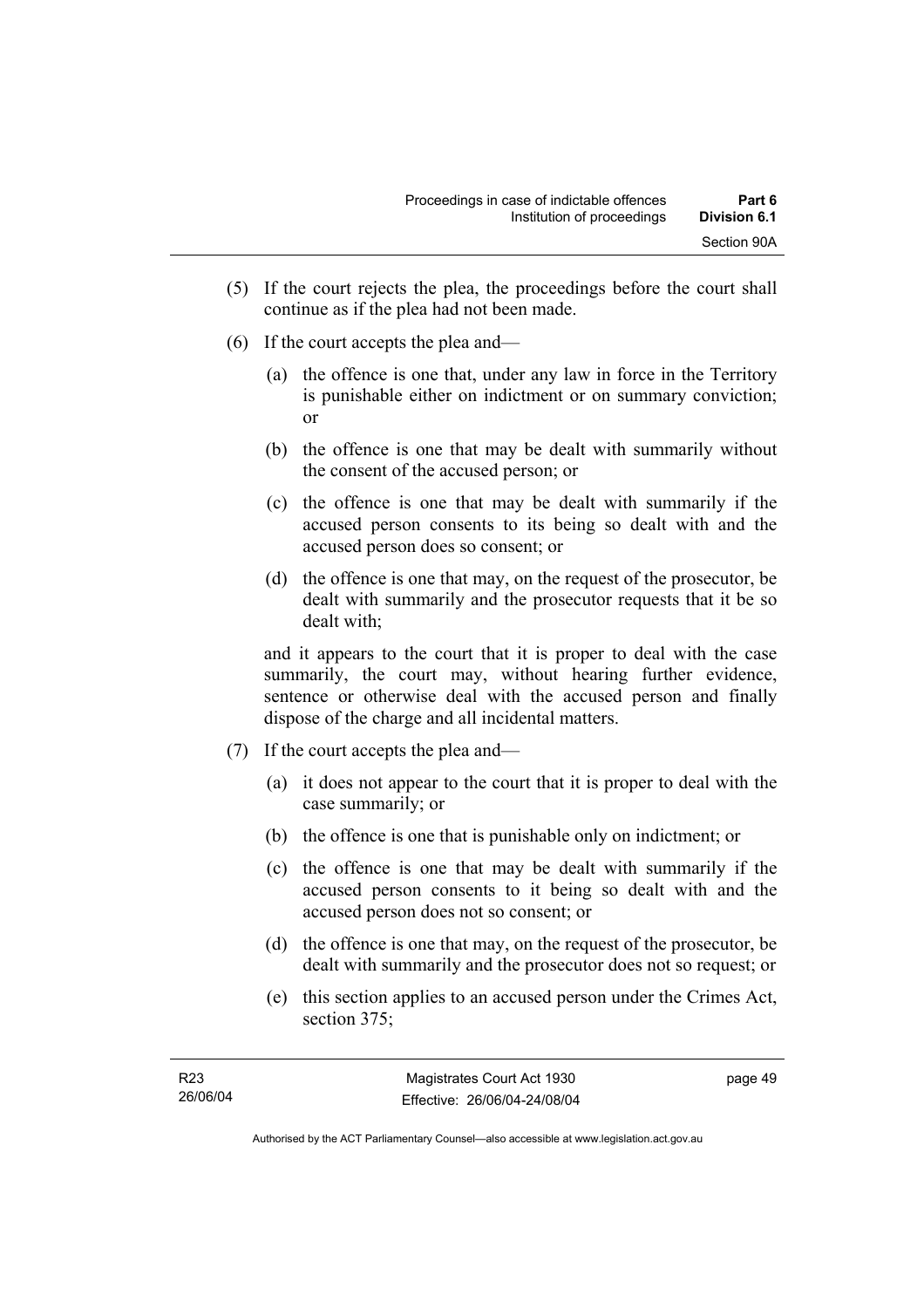the court shall commit the accused person to the sittings of the Supreme Court that the court directs and the Supreme Court shall deal with the accused person in accordance with subsections (8) to  $(12)$ .

- (8) A committal under subsection (7) shall, for all purposes relating to the venue or change of venue of proceedings consequent on that committal, be deemed to be a committal for trial.
- (9) The Supreme Court shall, if it appears to the Supreme Court from the information or evidence given to or before it that the facts in respect of which the accused person was charged before the court do not support the charge to which the accused person pleaded guilty or if the accused person or a legal practitioner representing either the accused person or the informant requests that an order be made under this subsection, and may, if for any other reason it sees fit so to do, order that the proceedings before the court where the accused pleaded guilty be continued at a time or place specified in the order.
- (10) Except where an order is made under subsection (9), the Supreme Court has the same powers of sentencing or otherwise dealing with the accused person and of finally disposing of the charge and of all incidental matters as it would have had if the accused person, or arraignment at any sittings of the court, had pleaded guilty to the offence charged on an indictment filed by the Attorney-General or the Attorney-General of the Commonwealth.
- (11) The procedure relating to committal for trial applies, as nearly as may be, to a committal under subsection (7) and bail may be granted as on a committal for trial, but a person shall not be bound over to give evidence on a committal under that subsection unless the court otherwise orders.
- (12) If an order is made by the Supreme Court under subsection (9) that proceedings before a court where an accused person pleaded guilty be continued at a time and place specified in the order—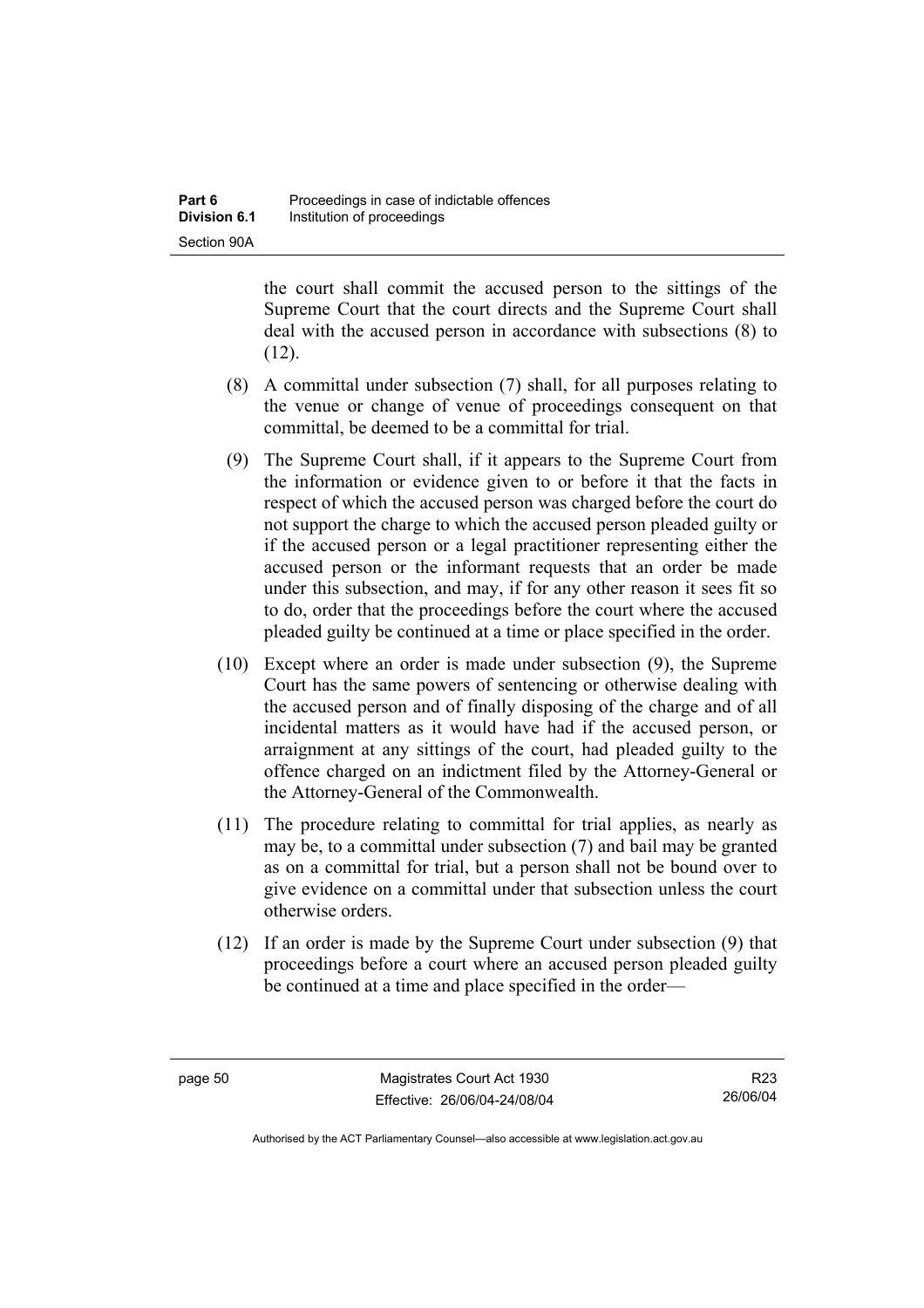- (a) those proceedings shall be continued in all respects as if the accused person had not pleaded guilty and as if those proceedings had been adjourned by the court to the time and place so specified; and
- (b) the Supreme Court may exercise any power that the court might have exercised under division 5.3 if the order had been an order made by the court adjourning the proceedings to the time and place so specified, and the provisions of division 5.3 apply to and in respect of the accused person.

# **91 Court may discharge accused**

When all the evidence offered on the part of the prosecution against a person charged with an indictable offence has been taken, the court shall—

- (a) if the court is not of the opinion referred to in paragraph  $(b)$  forthwith order the accused person, if in custody, to be discharged from custody in respect of that offence; or
- (b) if the court is of the opinion, having regard to all the evidence before it, that the evidence is capable of satisfying a jury beyond reasonable doubt that the accused person has committed an indictable offence—proceed as hereinafter provided.

# **92 Proceedings if evidence sufficient to put accused on trial**

 (1) If the court is of the opinion, having regard to the evidence for the prosecution, that the evidence is capable of satisfying a jury beyond reasonable doubt that the accused person has committed an indictable offence, the court shall charge the accused person with the offence and shall say to the accused person these words, or words to the like effect:

'Do you wish to say anything in answer to the charge? You are not obliged to say anything unless you desire to do so; but whatever you say may be given in evidence against you on your trial. You are

| R <sub>23</sub> | Magistrates Court Act 1930   | page 51 |
|-----------------|------------------------------|---------|
| 26/06/04        | Effective: 26/06/04-24/08/04 |         |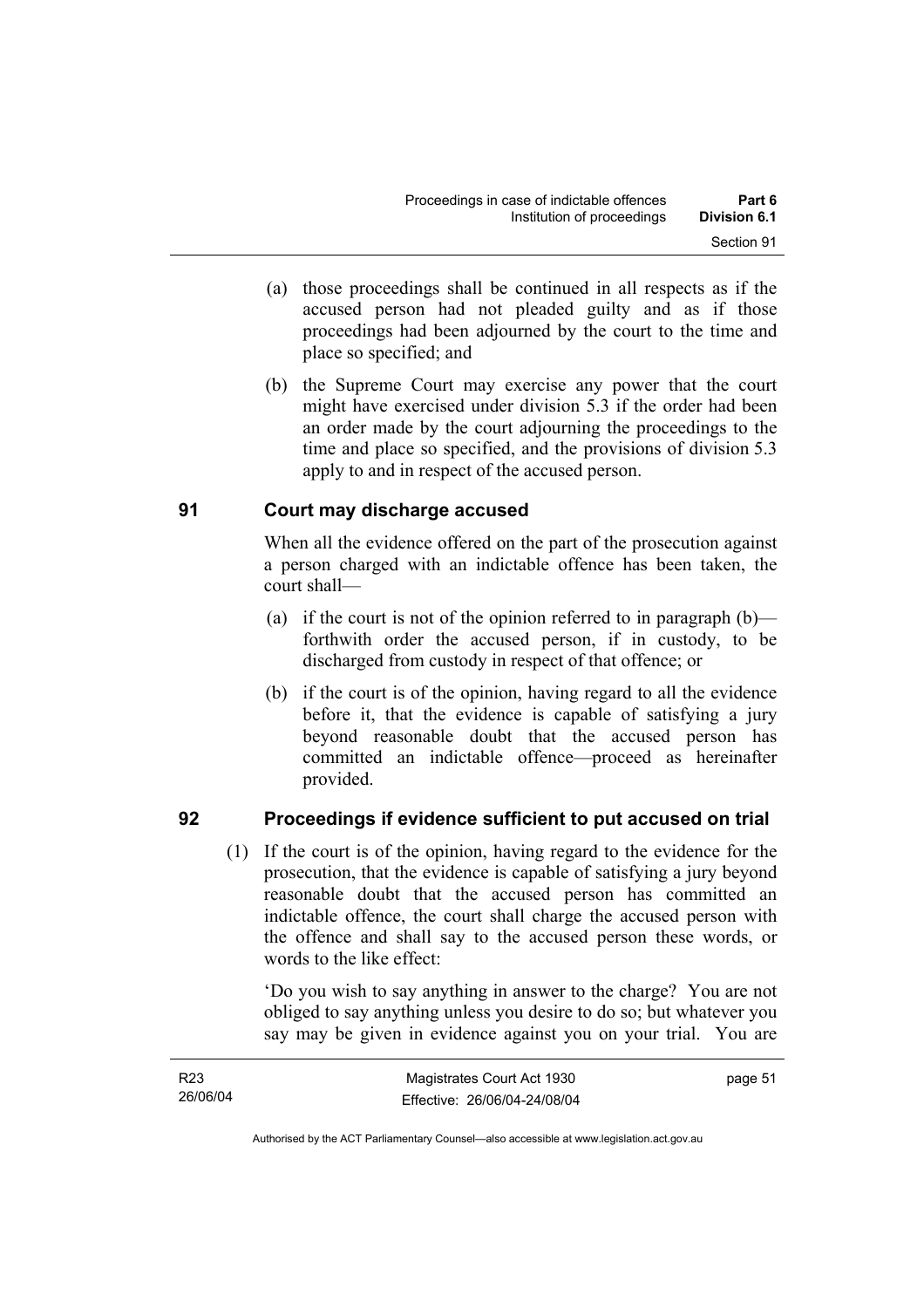clearly to understand that you have nothing to hope from any promise or favour, and nothing to fear from any threat that may have been held out to you to induce you to make any admission or confession of your guilt; but whatever you now say may be given in evidence against you on your trial, notwithstanding any such promise or threat.'.

- (2) Subsection (1) does not apply in relation to a person charged with an indictable offence if the court has decided to dispose of the case summarily under a law in force in the Territory.
- (3) If the court commits the accused person for trial before the Supreme Court, any statement made by the person in reply to the question referred to in subsection (1) is on the trial of the accused person, admissible as evidence.
- (4) Whether or not the accused person makes a statement in reply to the question referred to in subsection (1), the magistrate shall ask him or her if he or she desires to give evidence himself or herself or to call any witnesses on his or her behalf and, if the accused person or any other person then gives evidence, the prosecutor is at liberty to cross-examine the witness and to adduce evidence in reply.

# **92A Committal for sentence for indictable offence tried summarily**

- (1) On the summary conviction of a person charged with an indictable offence, the court may, if it appears to it that by reason of the character and antecedents of that person it is desirable that sentence be passed upon him or her by the Supreme Court, commit him or her for sentence to such sittings of the Supreme Court as the court directs.
- (2) If the court commits a person for sentence under subsection (1), the court shall deal with him or her in the same way as a person who is committed for trial under section 94 (b).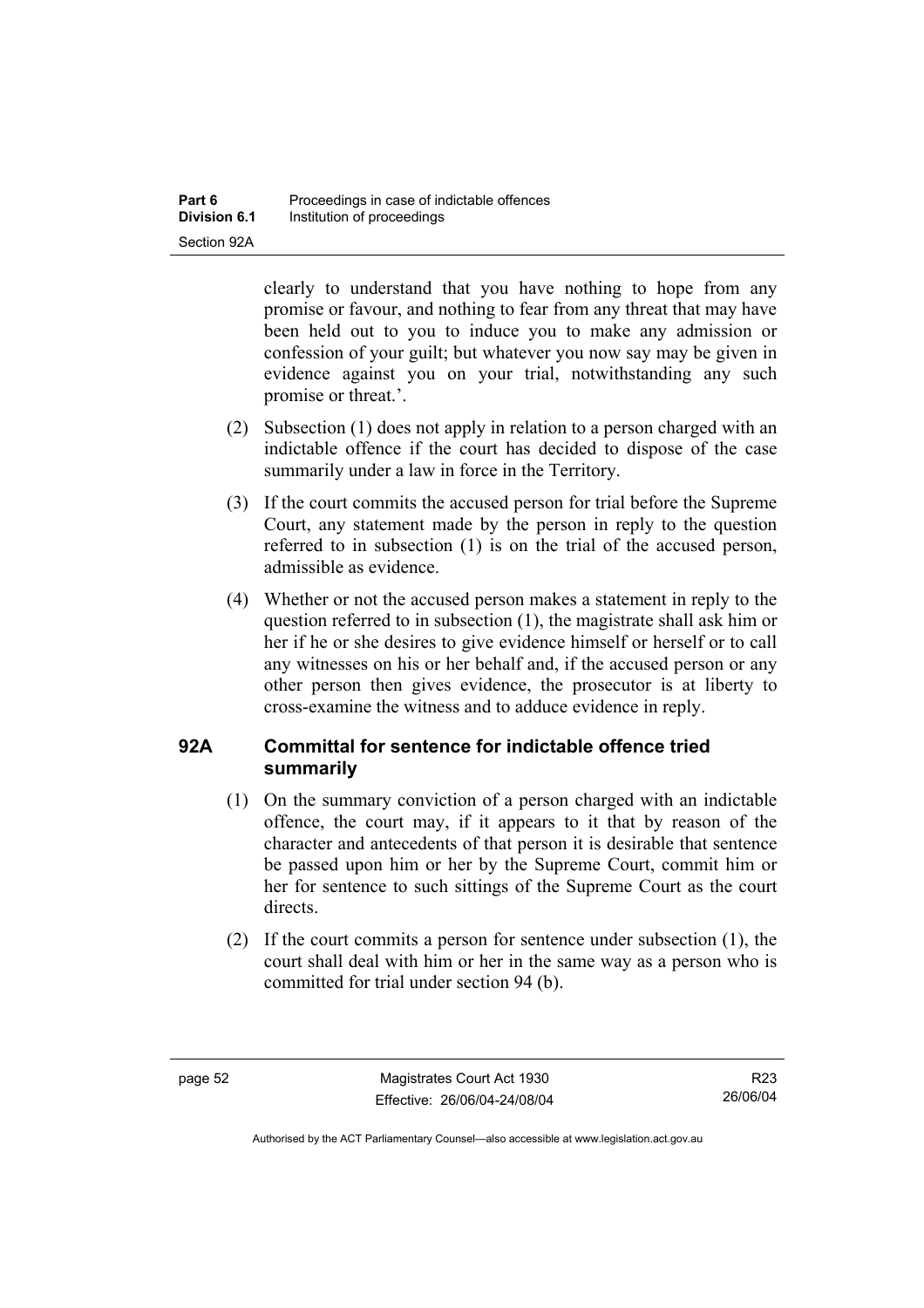(3) The Supreme Court has the same powers of sentencing or otherwise dealing with a person committed for sentence under this section as it would have had if that person had been convicted in that court.

# **92B Depositions as evidence**

If—

- (a) a person is charged with an indictable offence; and
- (b) the person has not admitted the truth of the charge; and
- (c) the court has decided to dispose of the case summarily under a law in force in the Territory;

the depositions of the witnesses who gave evidence for the prosecution at the preliminary hearing shall be deemed to be evidence given on the hearing of the charge and those witnesses, or any of them, shall, if so required by the prosecutor or the defendant, be called or recalled, as the case requires, for examination or cross-examination.

### **93 Admissions and confessions**

Nothing in this Act shall prevent the prosecutor in any case from giving in evidence any admission or confession or other statement of the defendant made at any time, which by law would be admissible as evidence against that person.

# **Division 6.2 Proceedings subsequent to hearing of evidence**

### **94 Discharge or committal for trial**

When all the evidence for the prosecution and the defence has been taken—

 (a) if the court is of opinion, having regard to all the evidence before it, that a jury would not convict the defendant of an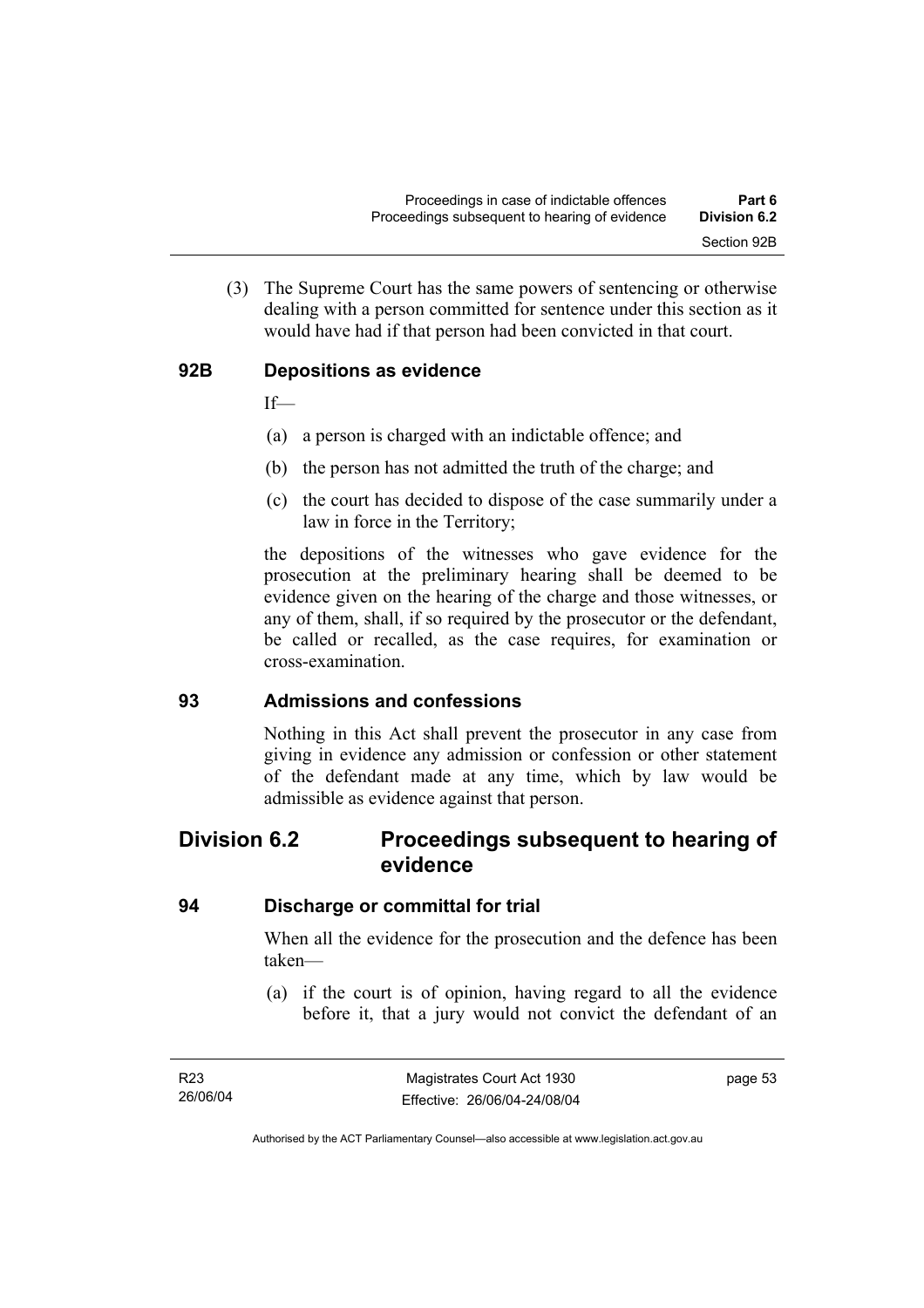indictable offence—it shall forthwith order the defendant, if he or she is in custody, to be discharged as to the information then under inquiry; and

 (b) if the court is not of the opinion referred to in paragraph (a)—it shall commit him or her to take his or her trial for the offence before the Supreme Court, and in the meantime either shall by warrant commit him or her to gaol, a lockup or a remand centre, to be there safely kept until the sittings of the court before which he or she is to be tried, or until he or she is delivered by due course of law or admitted to bail in accordance with the *Bail Act 1992*.

### **95 Depositions of dead or absent persons**

If, on the trial of a person who has previously been charged before the court with an indictable offence and committed for trial, it is proved—

- (a) that a witness whose depositions were taken at the hearing of the charge before the magistrate is dead or so ill as not to be able to travel or to give evidence, or is absent from Australia; and
- (b) that the depositions of the witness were taken in the presence of the accused person; and
- (c) that the accused person or a legal practitioner representing the accused person had a full opportunity of cross-examining the witness;

the depositions are admissible as evidence—

 (d) if taken in the manner specified in section 54A (3)—be read as evidence at the trial of the accused person without further proof unless it is proved that the magistrate by whom the depositions purport to have been signed did not in fact sign them; or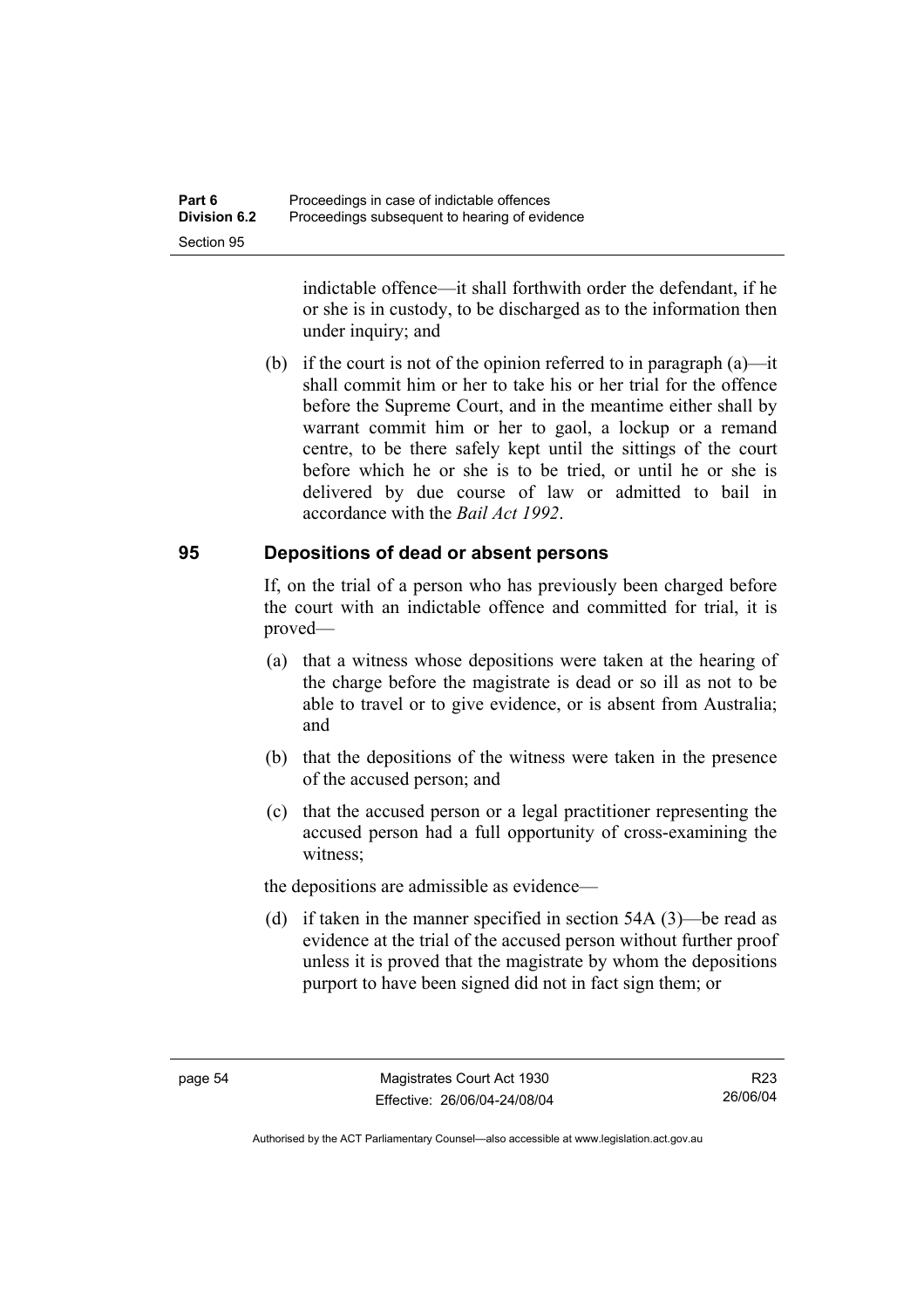(e) if recorded by 1 of the means specified in section 54A (2)—be read as evidence at the trial of the accused person if it is proved that the record is a correct record of the depositions and that the transcript is a correct transcript of that record.

# **96 Evidence for defence**

If a person is charged with an indictable offence as such, the court shall be bound to hear any evidence tendered on his or her behalf tending to show that the defendant is not guilty of the offence with which he or she is charged.

# **Division 6.2A Costs**

# **97 Discontinued proceedings**

 $If$ 

- (a) in proceedings under this part, the court is of the opinion that the evidence for the prosecution is not capable of satisfying a jury beyond reasonable doubt that the accused person has committed an indictable offence or is of the opinion, having regard to all the evidence before it, that a jury would not convict the defendant of an indictable offence; or
- (b) proceedings under this part are discontinued for any other reason;

the court may order that the informant shall pay to the defendant the costs the court thinks just.

# **Division 6.3 Recognisances of witnesses**

# **103 Recognisance of witnesses etc**

 (1) The court may bind by recognisance every person whose written statement was admitted in evidence under section 90AA, or who was examined before it, to appear at the court at which the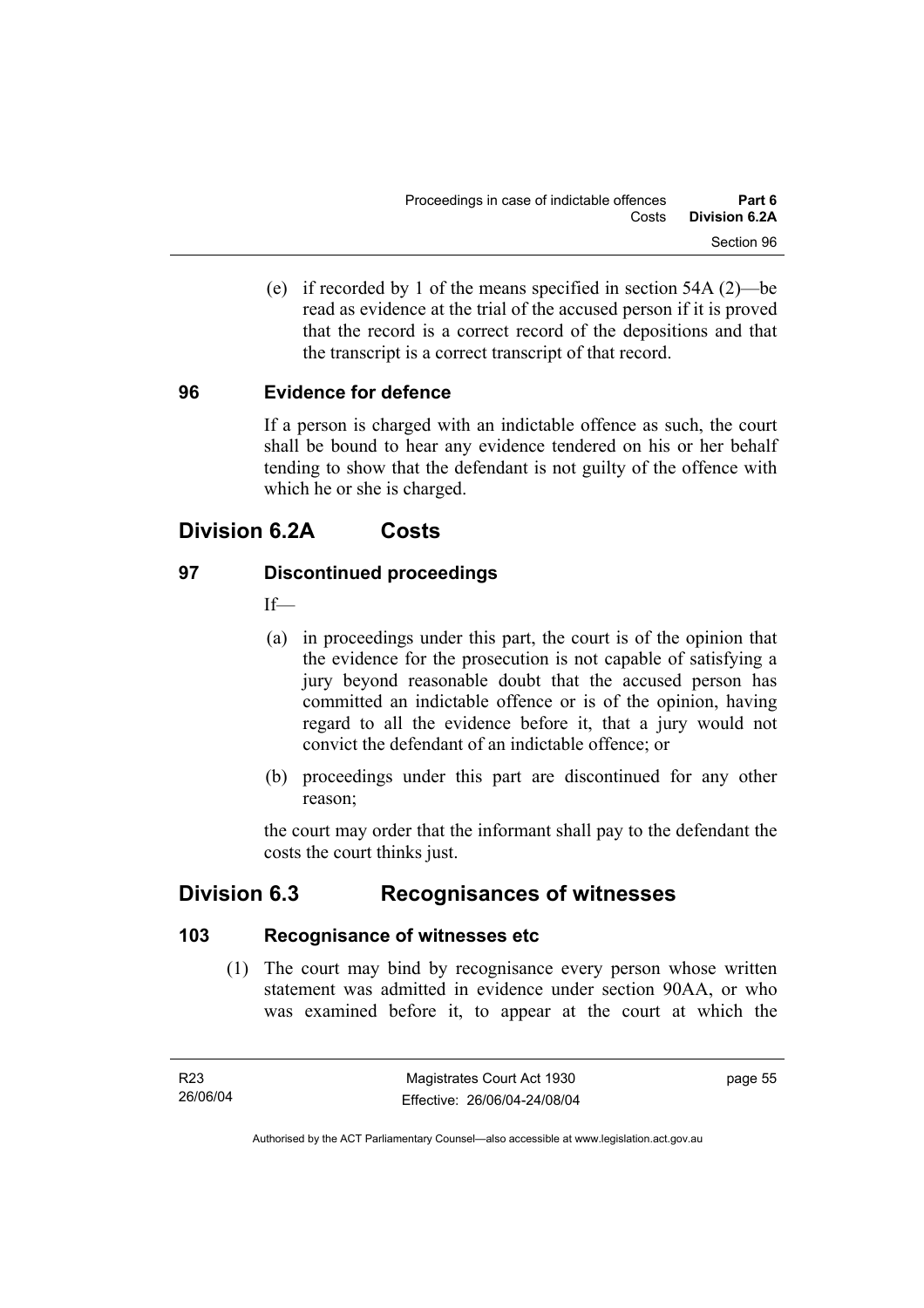defendant is to be tried, and then and there to give evidence against the defendant.

 (2) The recognisance shall particularly specify the profession, trade, or calling of every person who enters into it, together with his or her full name and place of residence.

# **104 Signature of magistrate—notice to witnesses**

Every such recognisance shall be duly acknowledged by every person who enters into it, and shall be subscribed by the magistrate before whom it is acknowledged, and a notice thereof signed by the magistrate shall at the same time be given to every person bound thereby.

# **105 Court may commit refractory witness**

- (1) If a witness refuses to enter into the recognisance, the court may by warrant commit him or her to gaol or to a remand centre, there to be safely kept until after the trial of the defendant, unless in the meantime the witness duly enters into the recognisance before a magistrate.
- (2) If afterwards, the defendant is not committed for trial for the offence with which he or she is charged, or if the duly appointed officer declines to file an information against the defendant for the offence, any magistrate, on being duly informed of the fact, may, by his or her order in that behalf, order and direct the keeper of the goal or superintendent of the remand centre, as the case requires where the witness is in custody to discharge him or her from custody, and the keeper or superintendent shall thereupon forthwith discharge him or her accordingly, as to that warrant.

page 56 Magistrates Court Act 1930 Effective: 26/06/04-24/08/04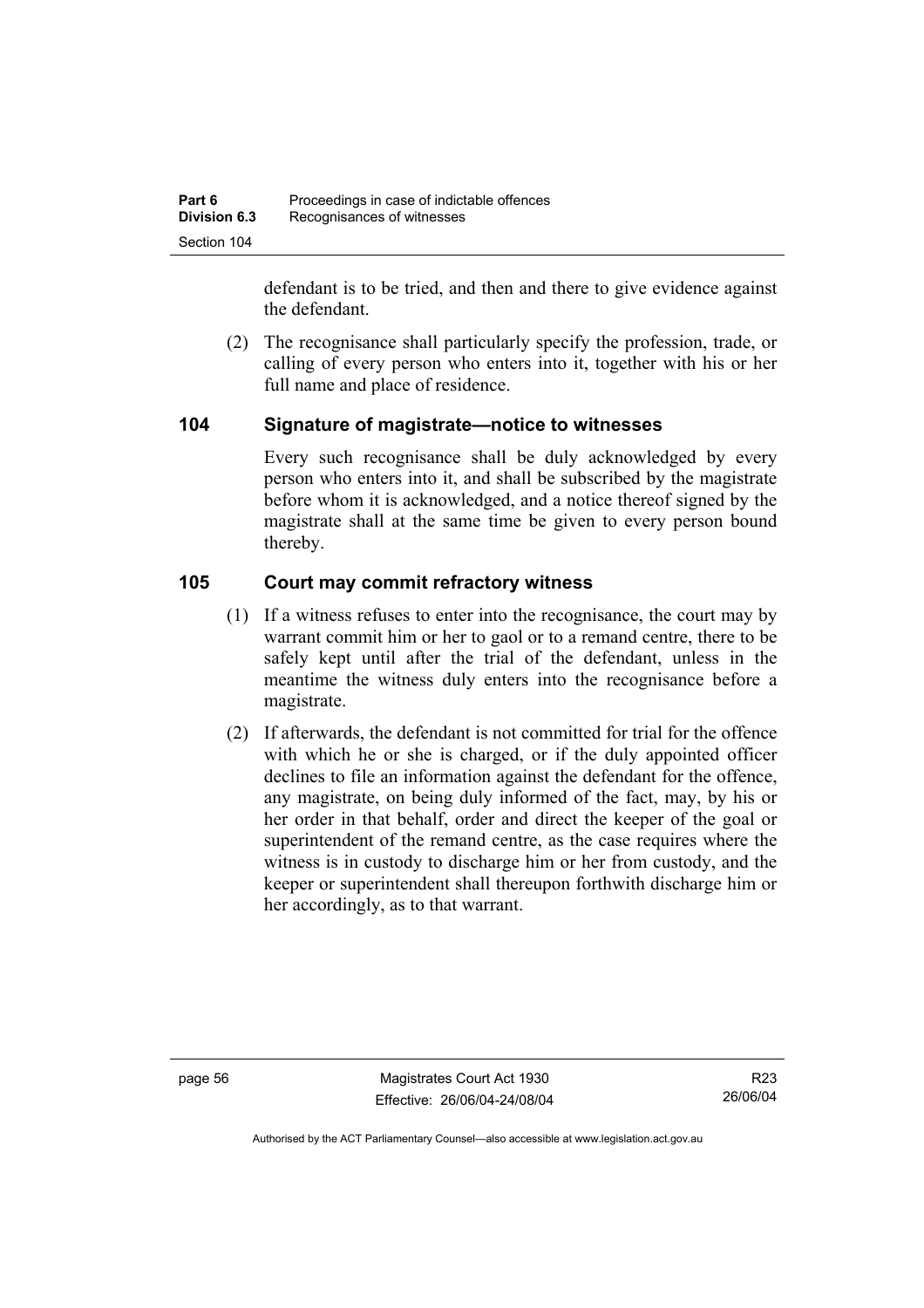# **Division 6.4 Miscellaneous**

# **106 Transmission of depositions etc to director of public prosecutions**

- (1) If a defendant is committed for trial or for sentence the court shall as soon as possible after the conclusion of the case before it, transmit to the director of public prosecutions or a person authorised by the director of public prosecutions all informations, examinations, depositions, statements, bail undertakings and other documents sworn taken or acknowledged in the case.
- (2) The reference in subsection (1) to depositions is a reference to a certified copy of depositions and the reference in that subsection to statements includes a reference to a certified copy of the statement (if any) made by a defendant in reply to the question referred to in section 92 (1).

# **107 Delivery of documents to proper officer of court**

- (1) After the transmission of the documents and before the day of trial, the director of public prosecutions or a person authorised by the director of public prosecutions shall have and be subject to the same duties and liabilities with respect to the documents on a certiorari directed to him or her, or on a rule or order directed to him or her instead of that writ, as the court would have had and been subject to on a certiorari to it if the documents had not been transmitted.
- (2) The director of public prosecutions, a person authorised by the director of public prosecutions, the person representing the director of public prosecutions or the person representing the informant, shall, at any time after the opening of the Supreme Court at the sitting at which the trial is to be had, deliver or cause to be delivered the documents or any of them to the proper officer of the Supreme Court, if the presiding judge so directs.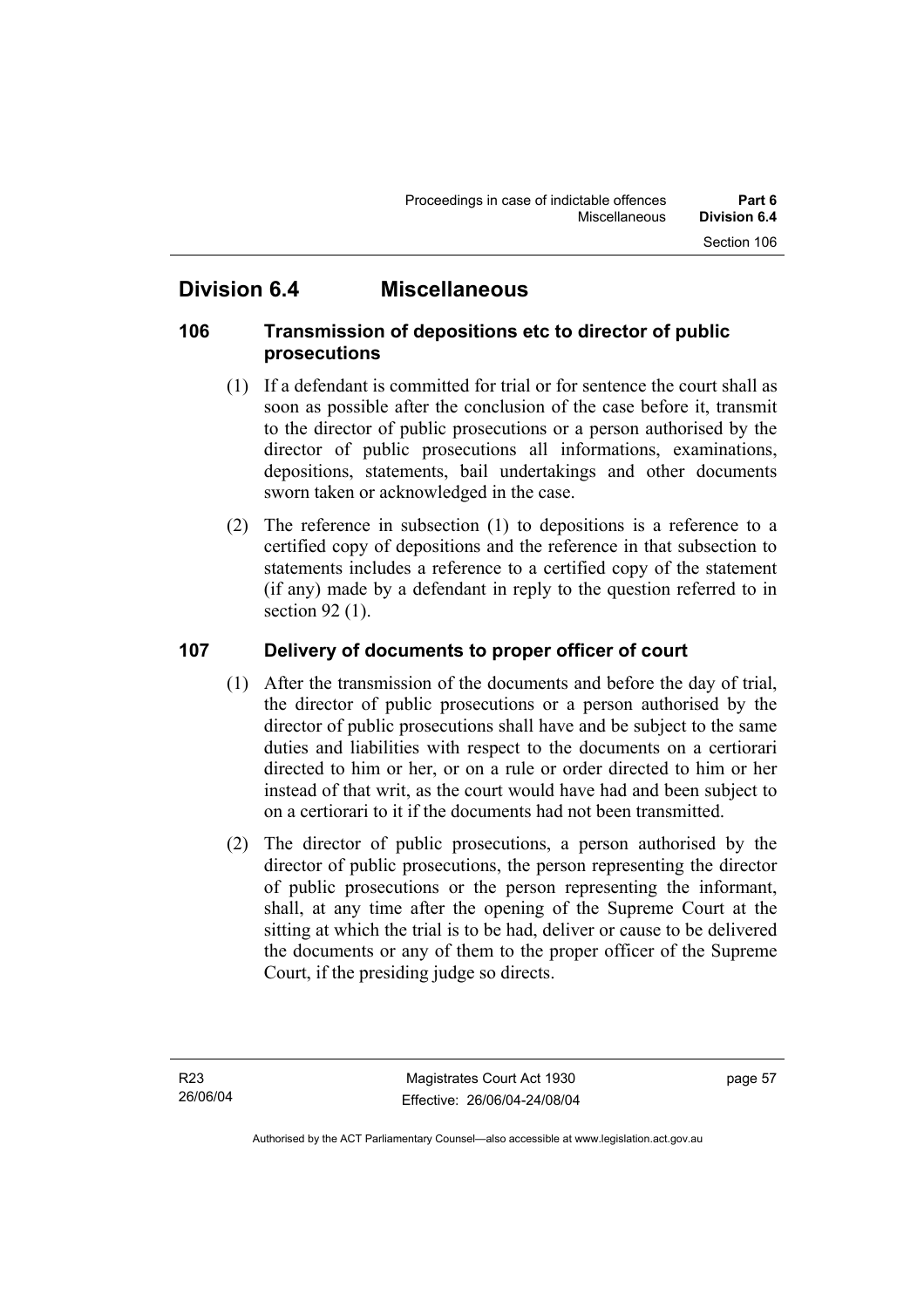| Part 6              | Proceedings in case of indictable offences |
|---------------------|--------------------------------------------|
| <b>Division 6.4</b> | Miscellaneous                              |
| Section 108         |                                            |

# **108 Copies of depositions may be obtained by accused**

- (1) If any person charged with any indictable offence is directed by the Magistrates Court to be tried, if that person, at any time after the examinations in his or her case have been concluded and before the first sitting of the Supreme Court at which he or she is to be tried, makes application to the officer having the custody thereof, that person shall receive from the officer certified copies of the depositions on which he or she has been directed to be tried, and of the evidence given on the cross-examination or the examination of any witnesses that have been cross-examined or called and examined by or on behalf of that person.
- (2) Any gaoler or officer having that person in his or her custody shall convey or cause to be conveyed any such application to the officer having the custody of the depositions and evidence.

page 58 Magistrates Court Act 1930 Effective: 26/06/04-24/08/04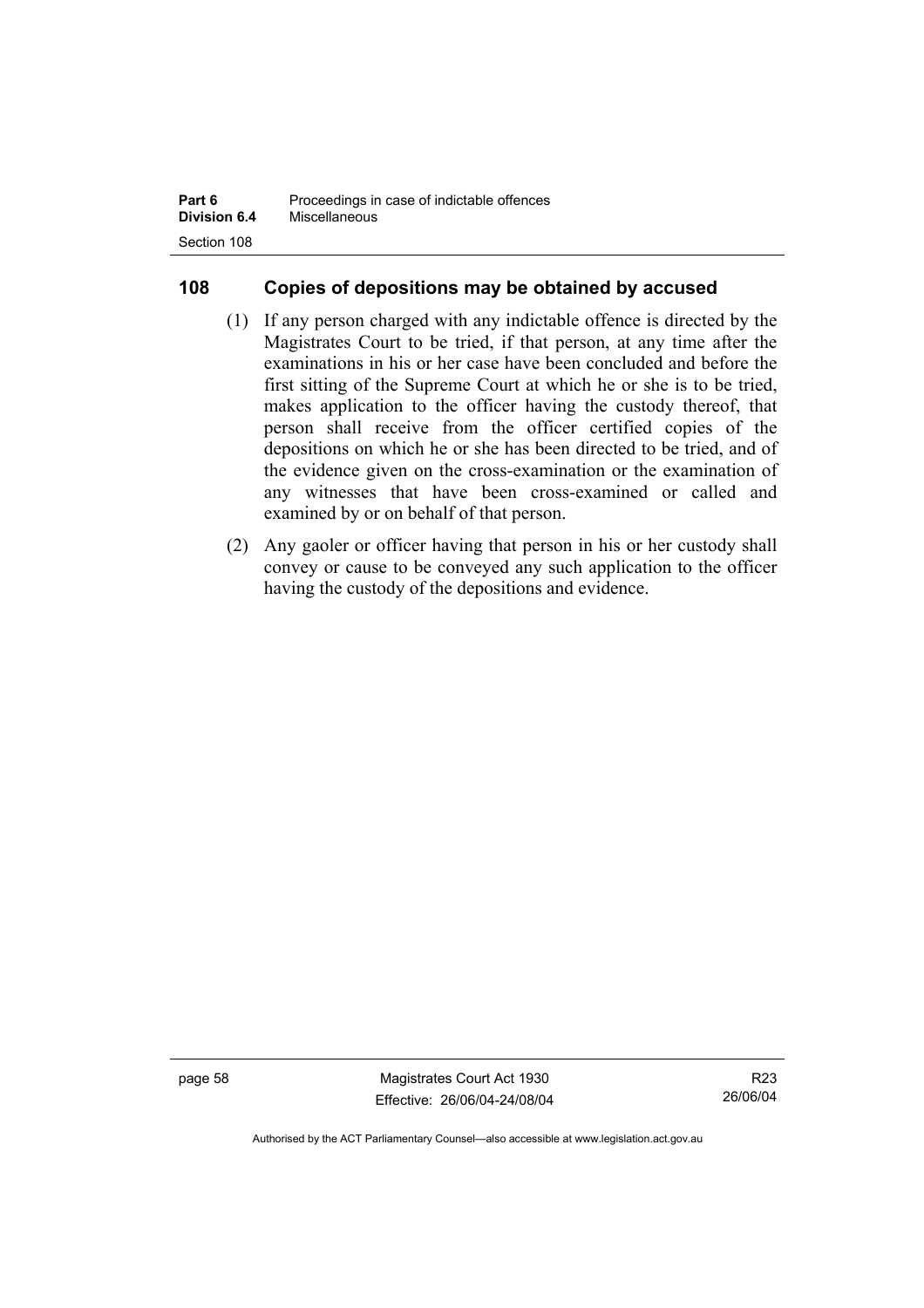# **Part 7** Proceedings for offences **punishable summarily**

## **108A Indictable offences dealt with summarily**

If—

- (a) a person is charged with an indictable offence; and
- (b) the court has decided to dispose of the case summarily under a law in force in the Territory;

this part applies, so far as it is applicable, to the summary disposal of the case.

#### **109 Dismissal or adjournment in absence of informant**

- $(1)$  If—
	- (a) the defendant appears (whether voluntarily, in accordance with a summons or under a warrant) at the time and place for the hearing of an information in respect of an offence punishable summarily; and
	- (b) the informant, having been notified of the time and place for the hearing, does not appear either personally or by a legal practitioner appearing for him or her;

the court shall, subject to subsection (2), dismiss the information.

 (2) The court may, if it thinks it is appropriate to do so, adjourn to another day the hearing of an information that would otherwise be dismissed under subsection (1).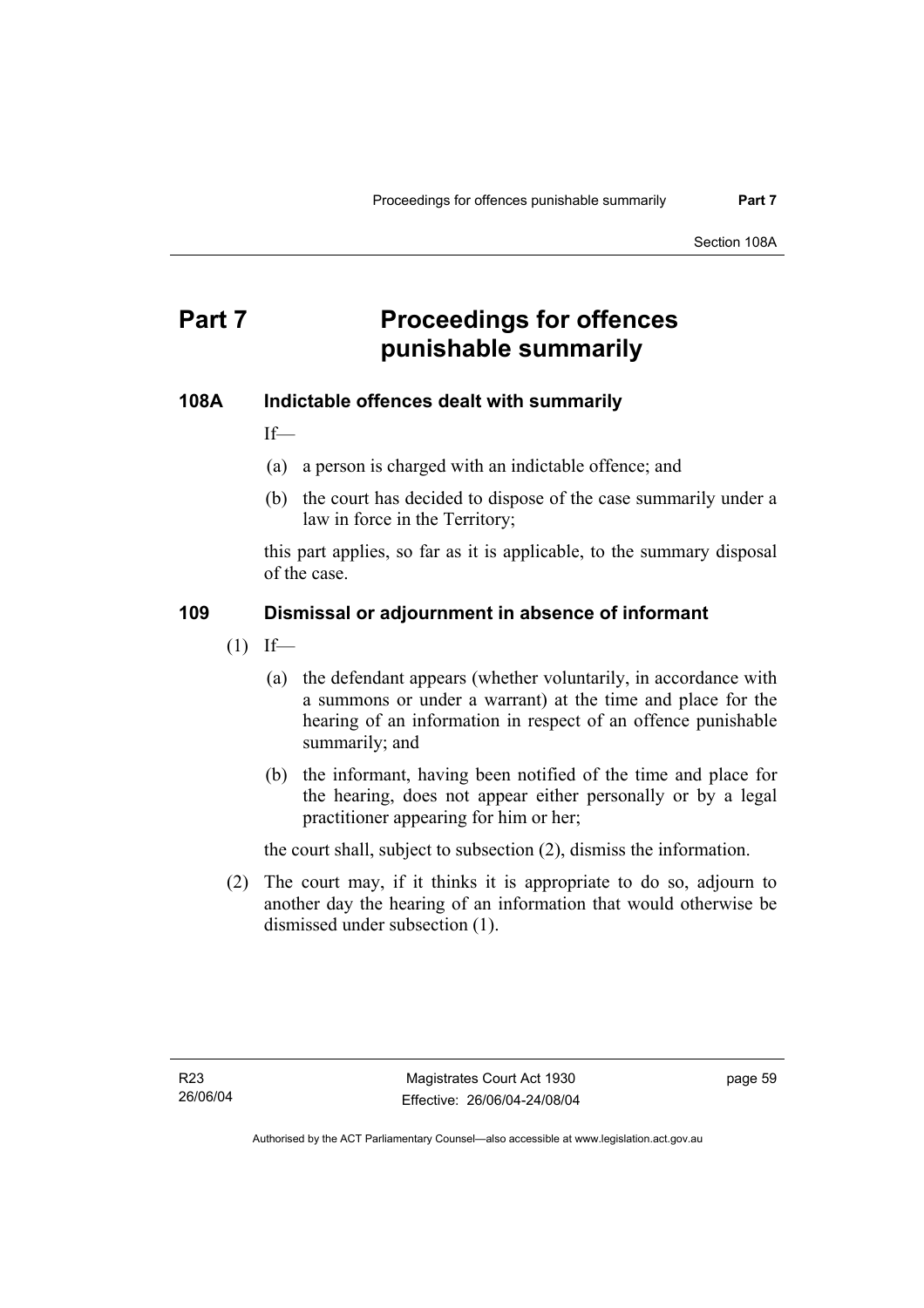Section 110

#### **110 Ex parte hearing in absence of defendant**

- (1) If a summons has been served in accordance with section 41 and the defendant does not appear when called, the court may either—
	- (a) proceed ex parte to hear and determine the case in the absence of the defendant; or
	- (b) on oath being made before it, substantiating the matter of the information to its satisfaction, issue its warrant for the arrest of the defendant and to bring him or her before the court to answer to the information and be further dealt with according to law.
- (2) If the court proceeds under subsection  $(1)$  (a)—
	- (a) the evidence of the informant or another person may be given orally; or
	- (b) a written statement made by the informant or another person may be admitted as evidence of the matters contained in it.
- (3) A written statement admitted in evidence shall constitute the depositions of the person who made the statement.
- (4) A written statement shall not be admitted in evidence unless it is sworn before—
	- (a) a legal practitioner; or
	- (b) a justice of the peace; or
	- (c) the registrar; or
	- (d) a prescribed person.
- (5) If the court admits a written statement in evidence it may, of its own motion, adjourn the hearing of the information and require the person who made the statement to attend before the court to give evidence.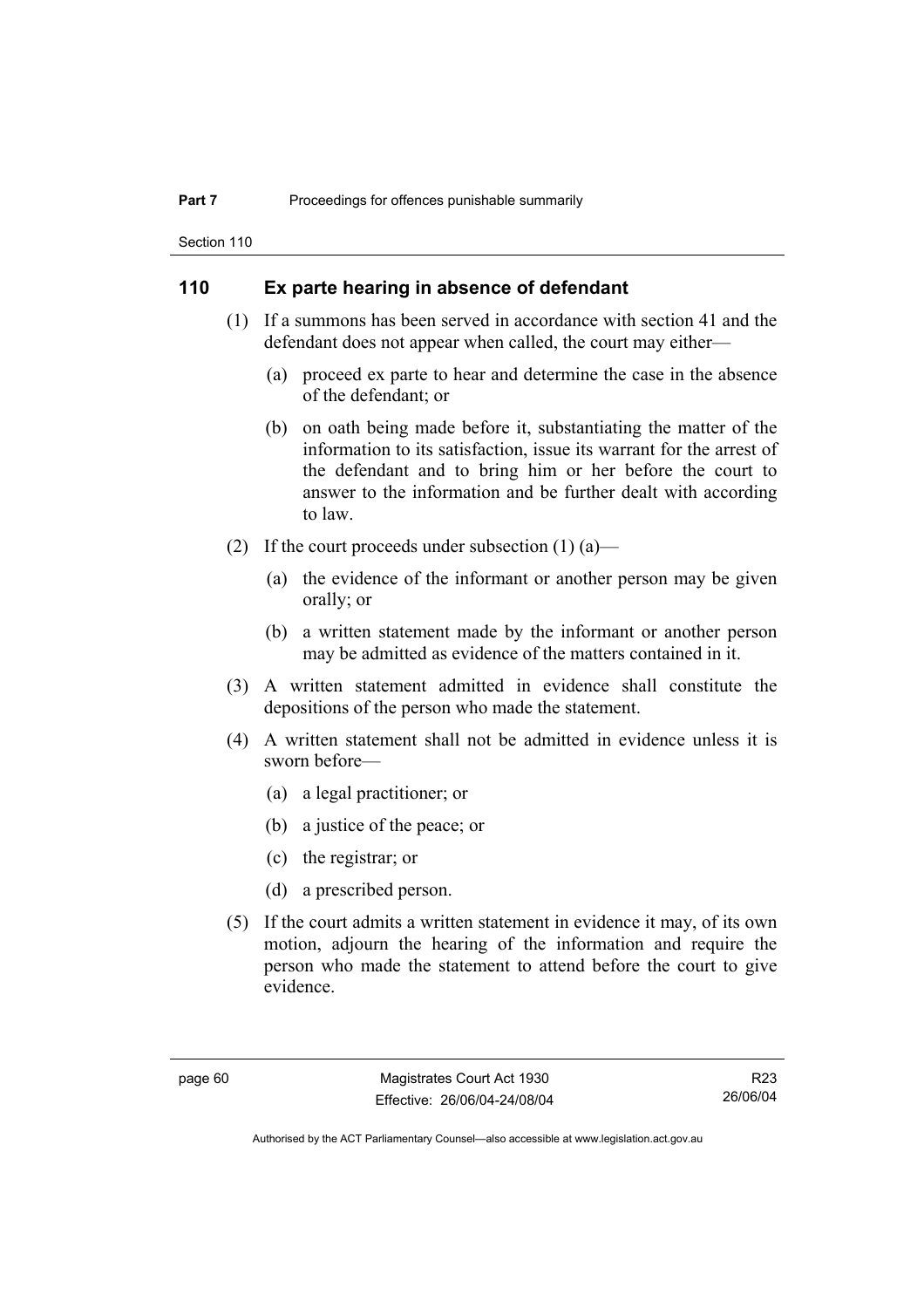(6) Although a part of a written statement tendered in evidence under this section is inadmissible according to the rules of evidence, that statement is nevertheless admissible under this section as evidence of the matters contained in the remainder of that statement, but if the court admits such a statement, the court shall identify the part that is inadmissible and shall, with reference to that part, write on the statement 'ruled inadmissible' or words to that effect.

#### **111 Magistrate may adjourn case**

If the court on the non-appearance of the defendant issues its warrant, it shall adjourn the hearing of the information until the defendant is arrested, and if the defendant is afterwards arrested under the warrant he or she shall be detained in safe custody until he or she can be brought up before the court at a convenient time and place of which the informant shall have due notice.

#### **112 Both parties appearing**

If both parties appear either personally or by legal practitioners appearing for them, the court shall proceed to hear and determine the information.

## **113 Proceedings at hearing on defendant's confession**

If the defendant is present at the hearing, the substance of the information shall be stated to the defendant, and the defendant shall be asked if he or she has any cause to show why he or she should not be convicted or why an order should not be made against him or her, and if the defendant has no cause to show, the court may convict the defendant, or make an order against the defendant accordingly.

#### **114 If defendant does not admit the case**

If the defendant does not admit the truth of the information, the court shall proceed to hear the informant and his or her witnesses and also the defendant and his or her witnesses and also such

| R <sub>23</sub> | Magistrates Court Act 1930   | page 61 |
|-----------------|------------------------------|---------|
| 26/06/04        | Effective: 26/06/04-24/08/04 |         |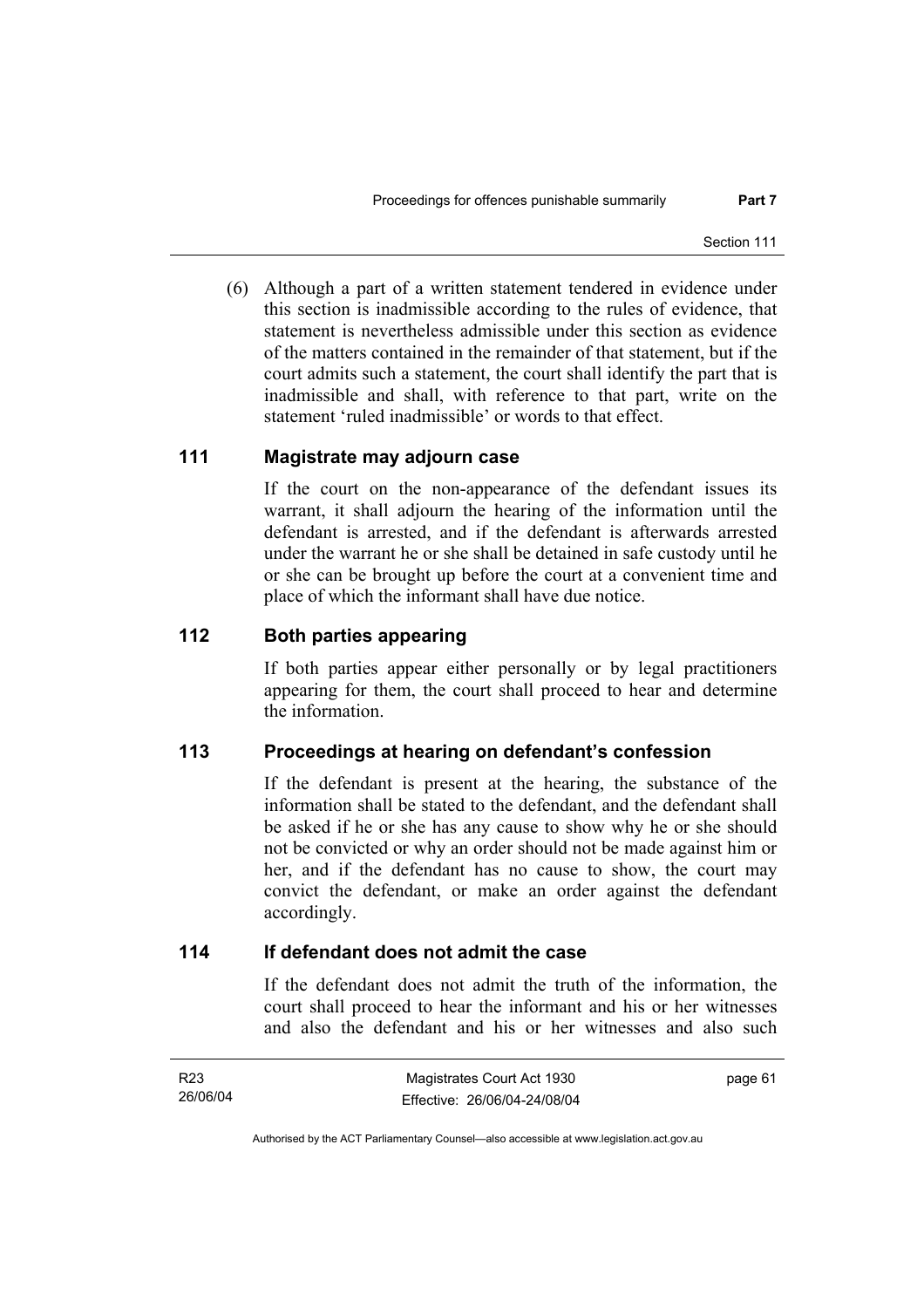Section 115

witnesses as the informant may examine in reply, if the defendant has given any evidence other than as to his or her general character; and the court having heard what each party has to say, and the evidence so adduced, shall consider the whole matter and determine it, and shall convict or make an order on the defendant or dismiss the information as justice requires.

## **115 Court may proceed to hearing in absence of both or either of the parties**

If at the time or place to which a hearing or further hearing is adjourned, either or both of the parties does not or do not appear personally or by legal practitioners appearing for them, the court may proceed to the hearing or further hearing as if the party or parties were present, or if the informant does not appear the court may dismiss the information with or without costs.

#### **116 Conduct of summary proceedings regulated**

The defendant or a legal practitioner representing the defendant may address the court after all the evidence for the informant and the evidence (if any) for the defendant and for the informant in reply has been given and the informant or a legal practitioner representing the informant shall have a closing address.

page 62 Magistrates Court Act 1930 Effective: 26/06/04-24/08/04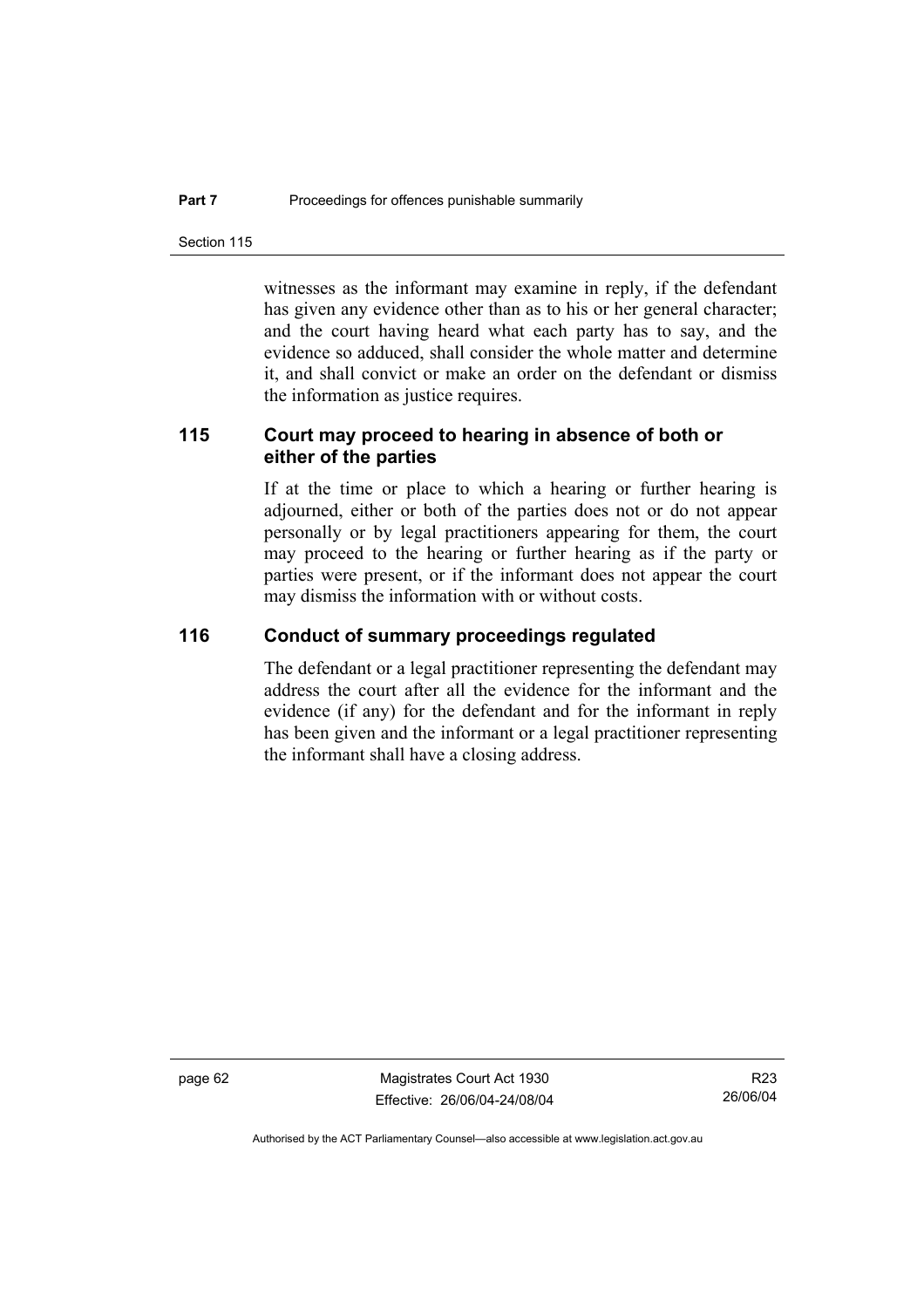# **Part 7A Service and pleading by post for certain offences**

#### **116A Interpretation for pt 7A**

(1) In this part:

*defendant* means a person who has been duly served with a summons in accordance with section 116B.

- (2) A reference in this part, other than in section 116B (2), to the notice to defendant form, the notice of intention to defend form or the plea of guilty form is a reference to a copy of that form printed on the back of a copy of a summons.
- (4) In this part, a reference to a law in force in the Territory includes a reference to—
	- (a) the Australian National University Parking and Traffic Statute as amended and in force from time to time; and
	- (b) if that statute is repealed and remade—the remade statute as amended and in force from time to time.

#### **116AA Meaning of prescribed offence for pt 7A**

- (1) For this part, an offence against a law in force in the Territory is a *prescribed offence* in relation to a person if—
	- (a) for an offence against the road transport legislation—the maximum fine that can be imposed on the person for the offence is 30 penalty units; or
	- (b) for any other offence—the maximum fine that can be imposed on the person for the offence is 10 penalty units.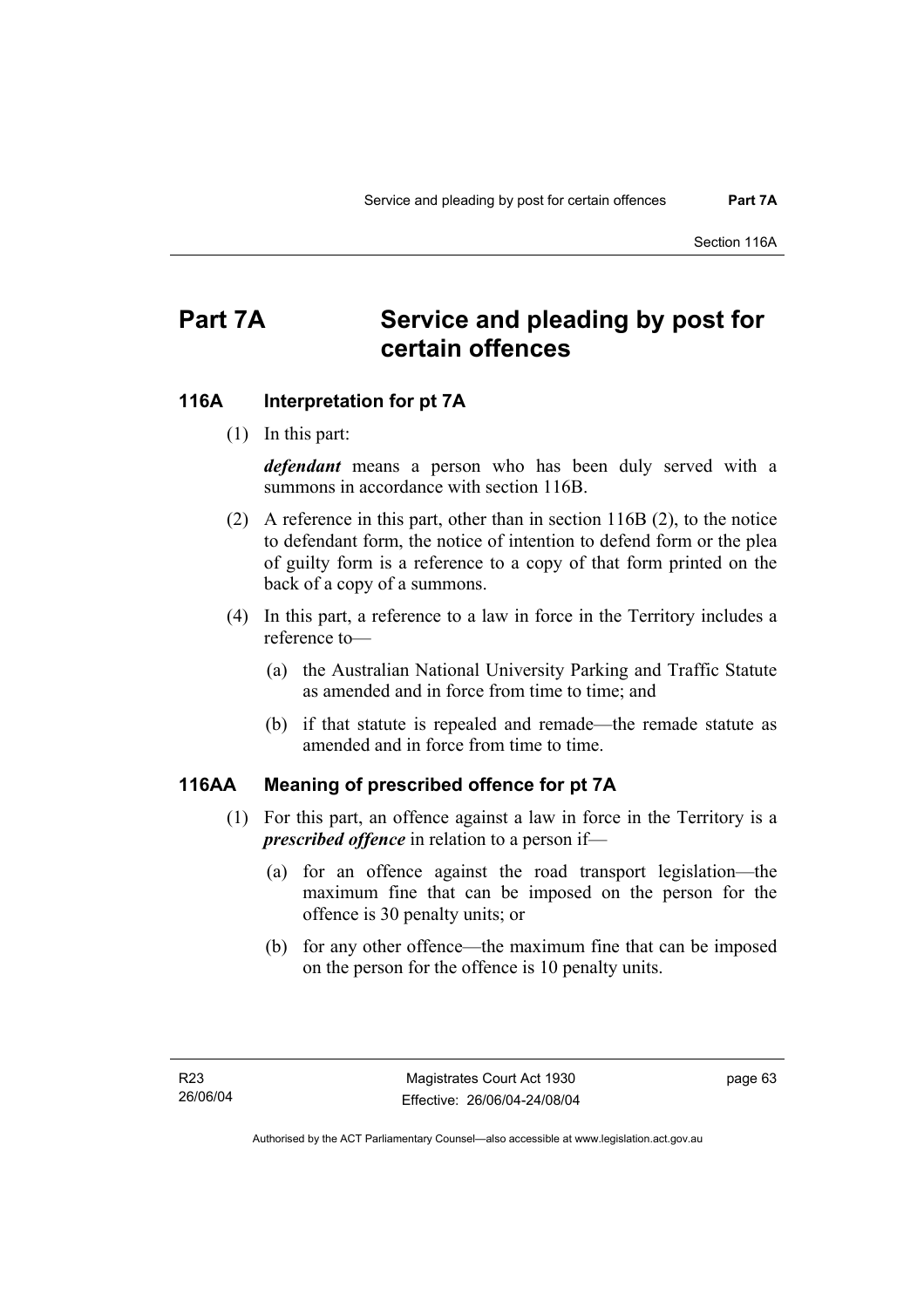Section 116B

(2) In subsection (1):

*road transport legislation* means the following:

- (a) the *Road Transport (Dimensions and Mass) Act 1990*;
- (b) the *Road Transport (Driver Licensing) Act 1990*;
- (c) the *Road Transport (General) Act 1990*;
- (d) the *Road Transport (Public Passenger Services) Act 2001*;
- (e) the *Road Transport (Safety and Traffic Management) Act 1999*;
- (f) the *Road Transport (Vehicle Registration) Act 1999*;
- (g) any other Act or any regulations (or provision of an Act or regulations) prescribed under the regulations;
- (h) any regulations made under an Act mentioned in paragraphs (a) to (g) or any provisions of such an Act.

#### **116B Service of summons**

- (1) Without prejudice to the methods of service provided for by section 41 (1), a summons with respect to a prescribed offence may be served on the person to whom it is directed—
	- (a) by delivering 2 copies of the summons to him or her personally; or
	- (b) by sending 2 copies of the summons by post addressed to him or her at his or her last-known place of residence or business; or
	- (c) by leaving 2 copies of the summons at his or her last-known place of residence or business with a person apparently resident or employed at that place and apparently over the age of 16 years.

Authorised by the ACT Parliamentary Counsel—also accessible at www.legislation.act.gov.au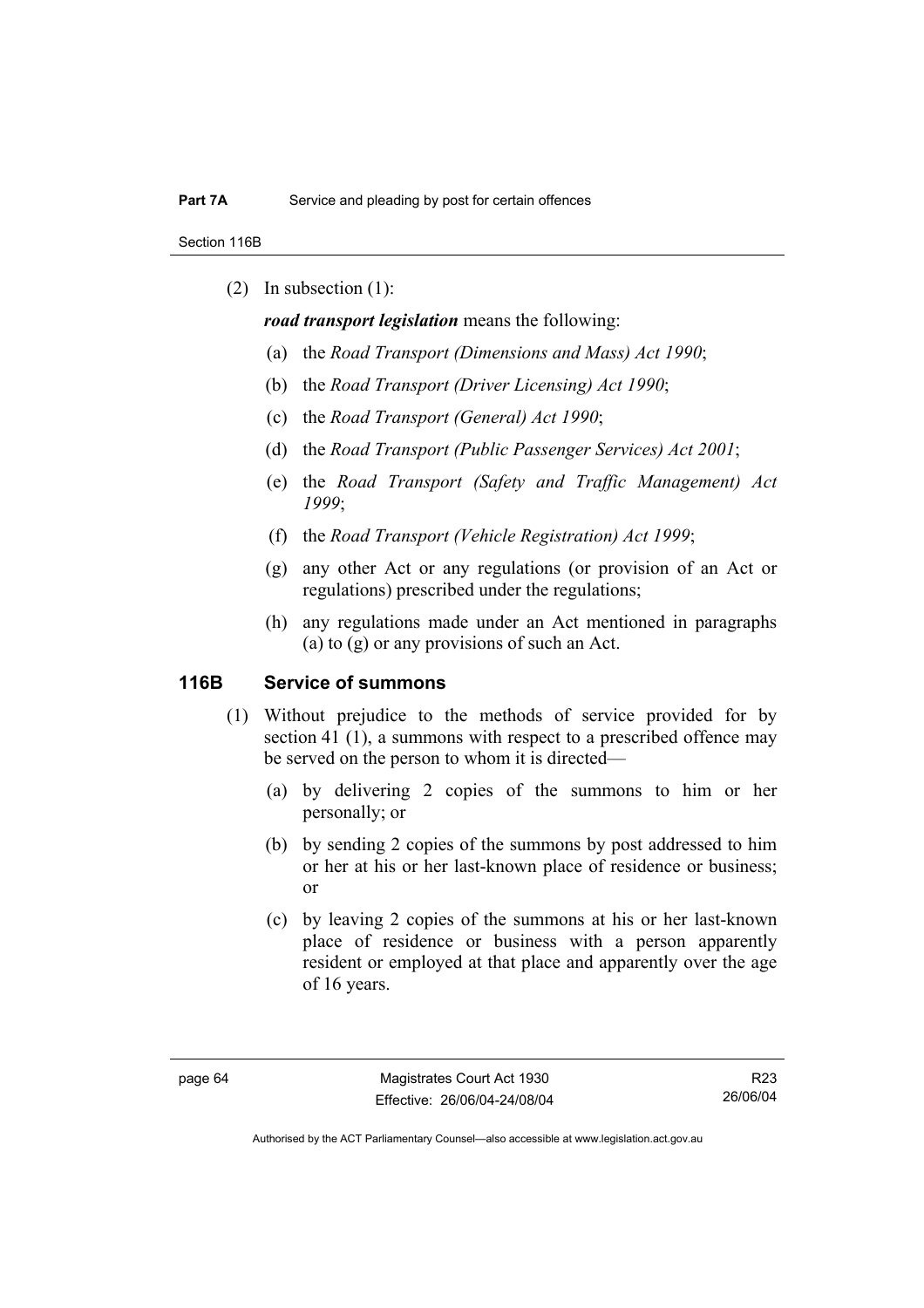- (2) One copy of a summons with respect to a prescribed offence served in accordance with this section shall have the notice to defendant form printed on the back of it, and the other copy of that summons so served shall have the notice of intention to defend form and the plea of guilty form printed on the back of it.
- (3) Service in accordance with this section of a summons with respect to a prescribed offence, being service in a manner referred to in subsection (1) (a) or (c), shall be effected not less than 14 days before the day when the person to whom it is directed is required by the summons to appear before the court.
- (4) If a summons with respect to a prescribed offence is served in accordance with this section in the manner referred to in subsection (1) (b), the 2 copies of the summons shall be sent by post not less than 21 days before the day when the person to whom it is directed is required by the summons to appear before the court.

## **116BA Giving of notice**

If the registrar is required to give notice to a person under this part, the notice may be served by sending a copy by post addressed to the person at his or her last-known place of residence or business.

## **116C Proof of service**

- (1) Service of a summons or notice for this part may be proved by the oath of the person who served it, by affidavit or otherwise.
- (2) For this part, if—
	- (a) a summons has been served in accordance with section 116B; and
	- (b) a copy of the summons is returned to the registrar with the notice of intention to defend form or the plea of guilty form completed;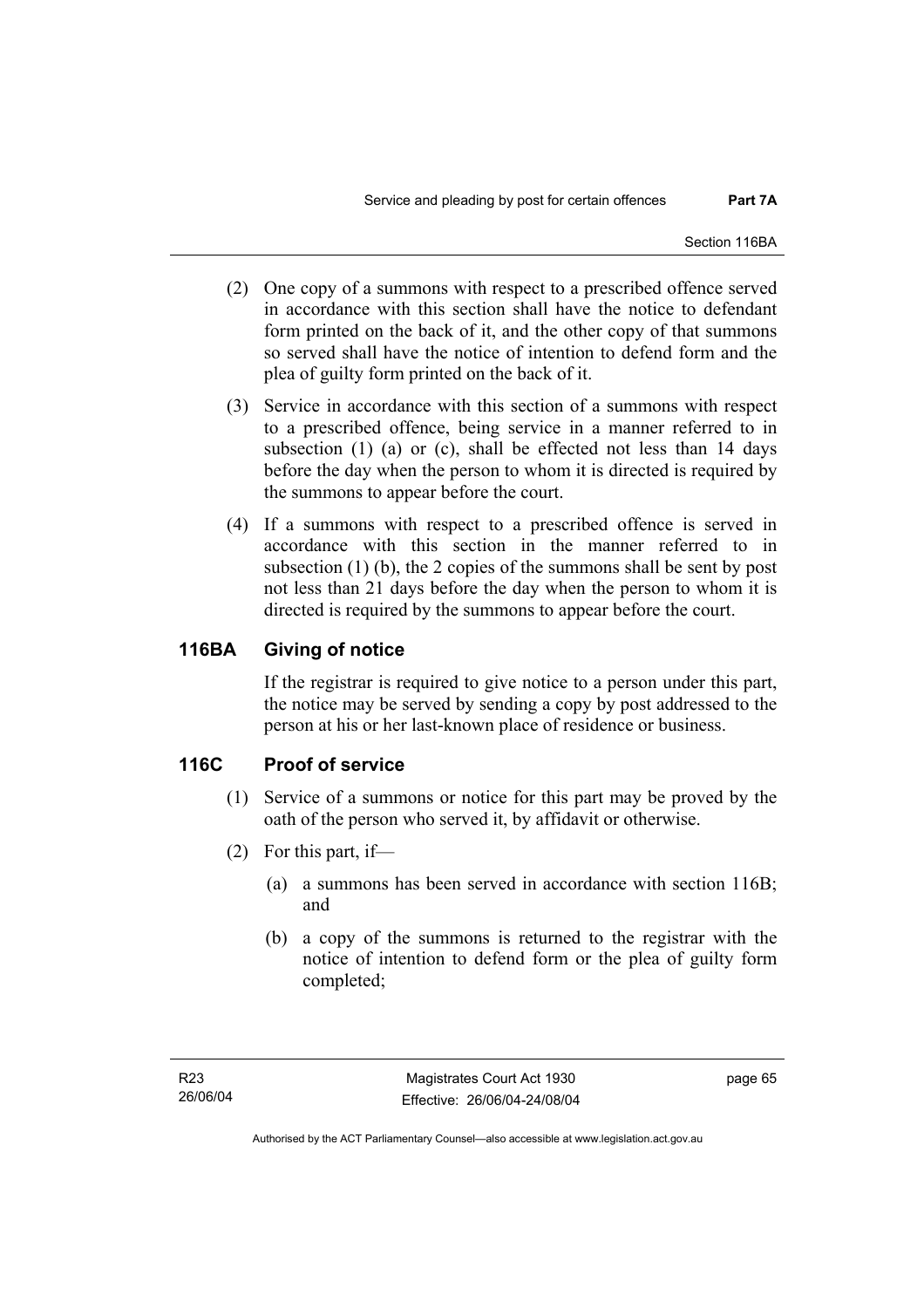#### **Part 7A** Service and pleading by post for certain offences

Section 116D

the defendant shall, unless the contrary is proved, be taken to have completed and signed the form so completed and to have returned the form to the registrar.

- (3) The plea of guilty form shall be signed in the presence of one of the following persons:
	- (a) the registrar;
	- (b) a legal practitioner;
	- (c) a justice of the peace;
	- (d) a prescribed person.

#### **116D Pleas**

A defendant may—

- (a) without prejudice to any other means of pleading guilty, enter a plea of guilty by completing the plea of guilty form and returning the form, whether by post or otherwise, to the registrar; or
- (b) give notice of his or her intention to defend by completing the notice of intention to defend form and returning the form, whether by post or otherwise, to the registrar.

## **116E Procedure if plea of guilty entered**

- $(1)$  If—
	- (a) a defendant enters a plea of guilty in accordance with section 116D; and
	- (b) the defendant—
		- (i) does not appear at the hearing; or
		- (ii) appears but does not withdraw his or her plea of guilty; and

page 66 Magistrates Court Act 1930 Effective: 26/06/04-24/08/04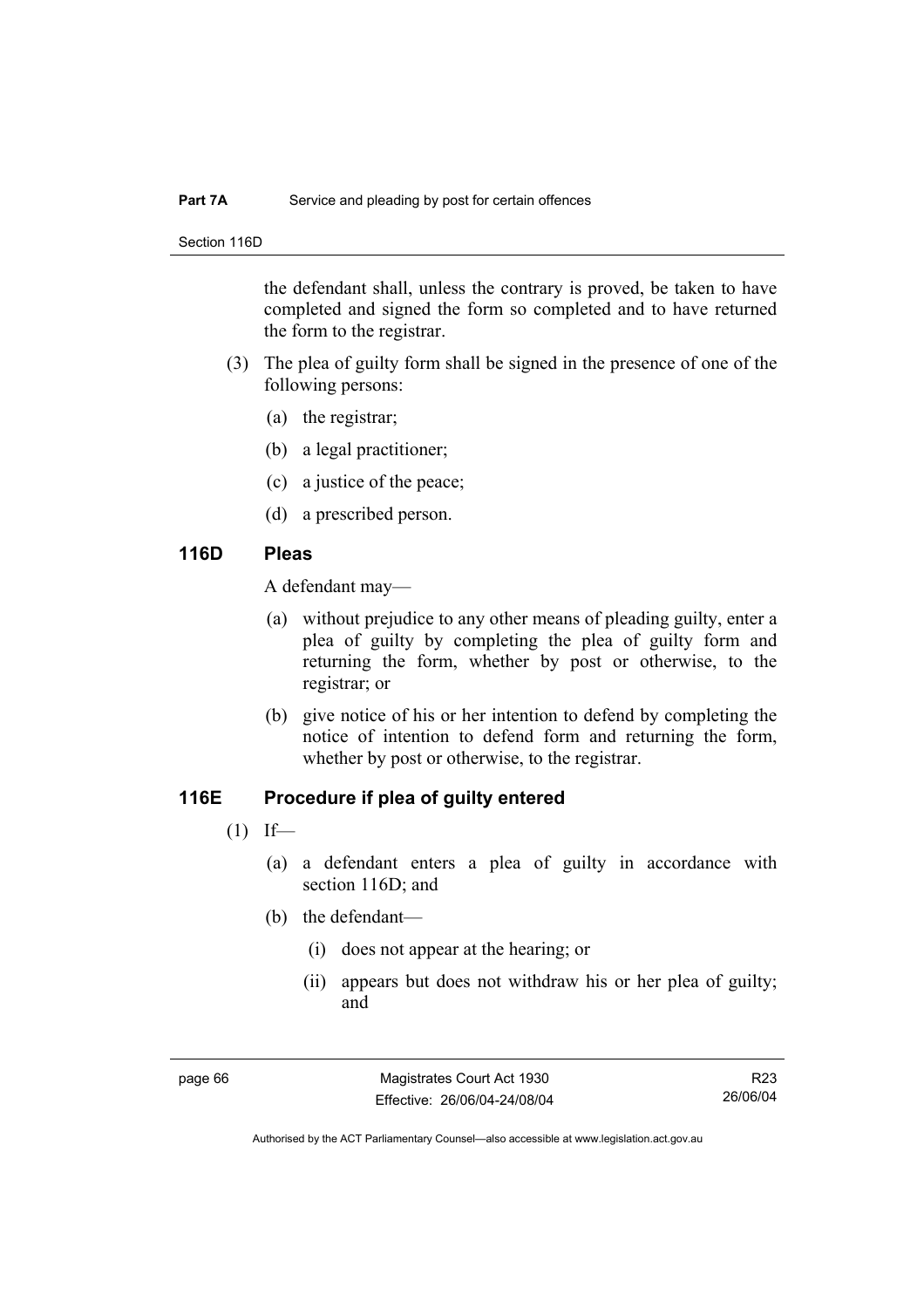(c) the court accepts the plea of guilty;

the court shall record a plea of guilty and determine the proceedings accordingly.

- (2) The court shall, in determining proceedings under subsection (1), have regard to the matters (if any) drawn to the attention of the court in the plea of guilty and shall give to those matters the weight that to the court seems proper.
- (3) If the court declines to accept a plea of guilty entered in accordance with section 116D—
	- (a) the court shall adjourn the hearing and fix a time and place for the hearing of the proceedings; and
	- (b) if the defendant is not before the court—the registrar shall give to the defendant notice of the time and place so fixed.
- (4) If a defendant does not appear at the time and place fixed under subsection (3), the court may hear and determine the proceedings in the absence of the defendant.

## **116F Procedure if notice of intention to defend given**

If a defendant returns the notice of intention to defend form to the registrar before the day when he or she is required by the summons to appear before the court—

- (a) the court shall fix a time and place for the hearing of the proceedings; and
- (b) the registrar shall give to the defendant notice of the time and place so fixed.

## **116FA Procedure if defendant pleads not guilty**

If the defendant appears before the court at the time and place at which he or she is required by the summons to appear and pleads not guilty, the court shall adjourn the hearing, fix a time and place

page 67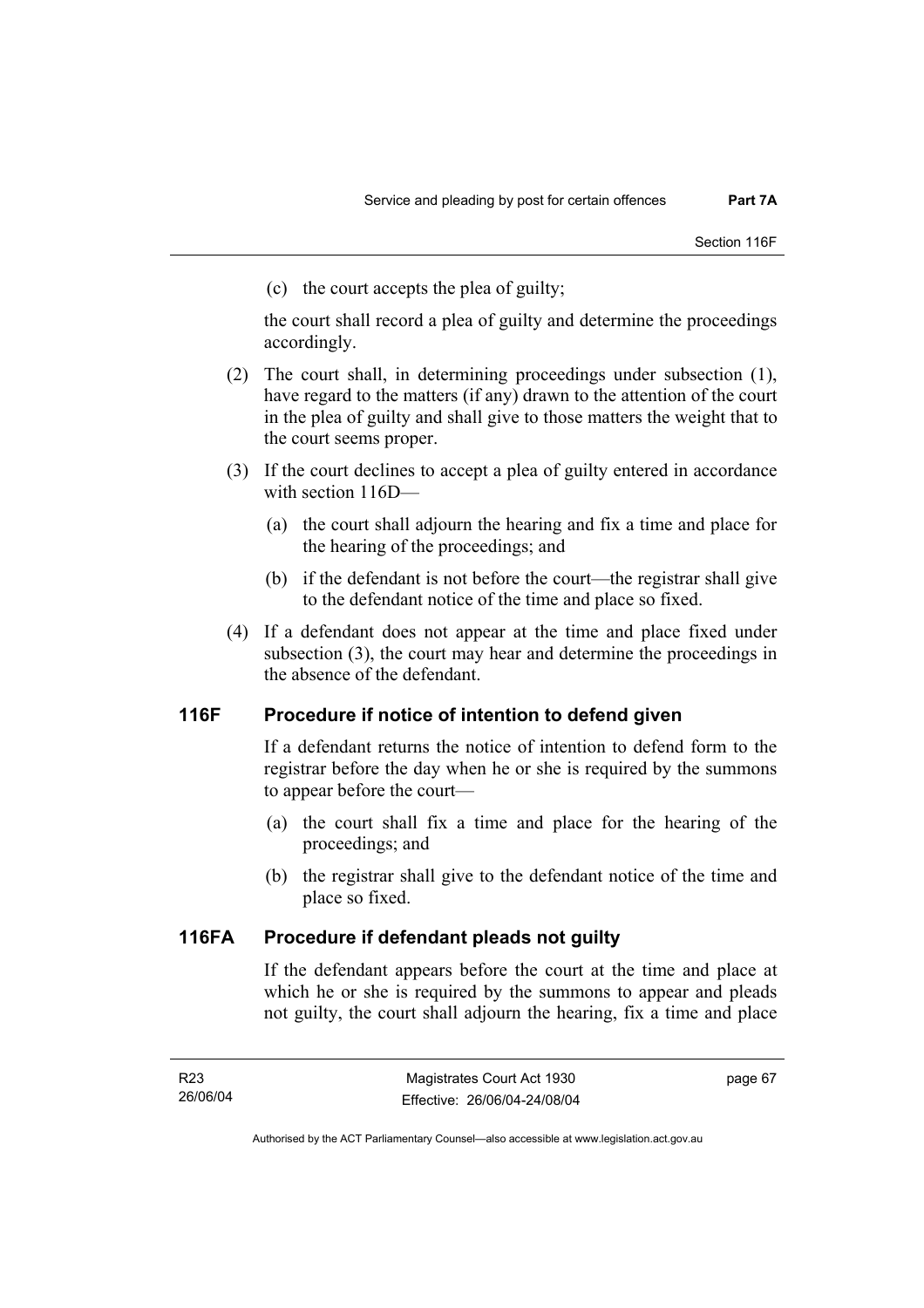#### **Part 7A** Service and pleading by post for certain offences

Section 116G

for the hearing of the proceedings and inform the defendant of the time and place so fixed.

#### **116G Procedure if defendant does not plead**

If—

- (a) a summons has been served in accordance with section 116B; and
- (b) either—
	- (i) the defendant does not enter a plea of guilty in accordance with section 116D or return the notice of intention to defend form to the registrar before the day when he or she is required by the summons to appear before the court, and does not appear before the court at the time and place specified in the summons; or
	- (ii) the defendant does not appear before the court at the time and place specified in the notice given to him or her in accordance with section 116F or fixed by the court in accordance with section 116FA; and
- (c) the court is satisfied—
	- (i) that the matters alleged in the summons are reasonably sufficient to inform the defendant of the offence alleged against him or her; and
	- (ii) that the matters so alleged constitute the offence charged in the summons;

the court may convict the defendant of the offence charged in the summons.

#### **116H Restricted penalties under pt 7A**

(1) Subject to subsection (3), if—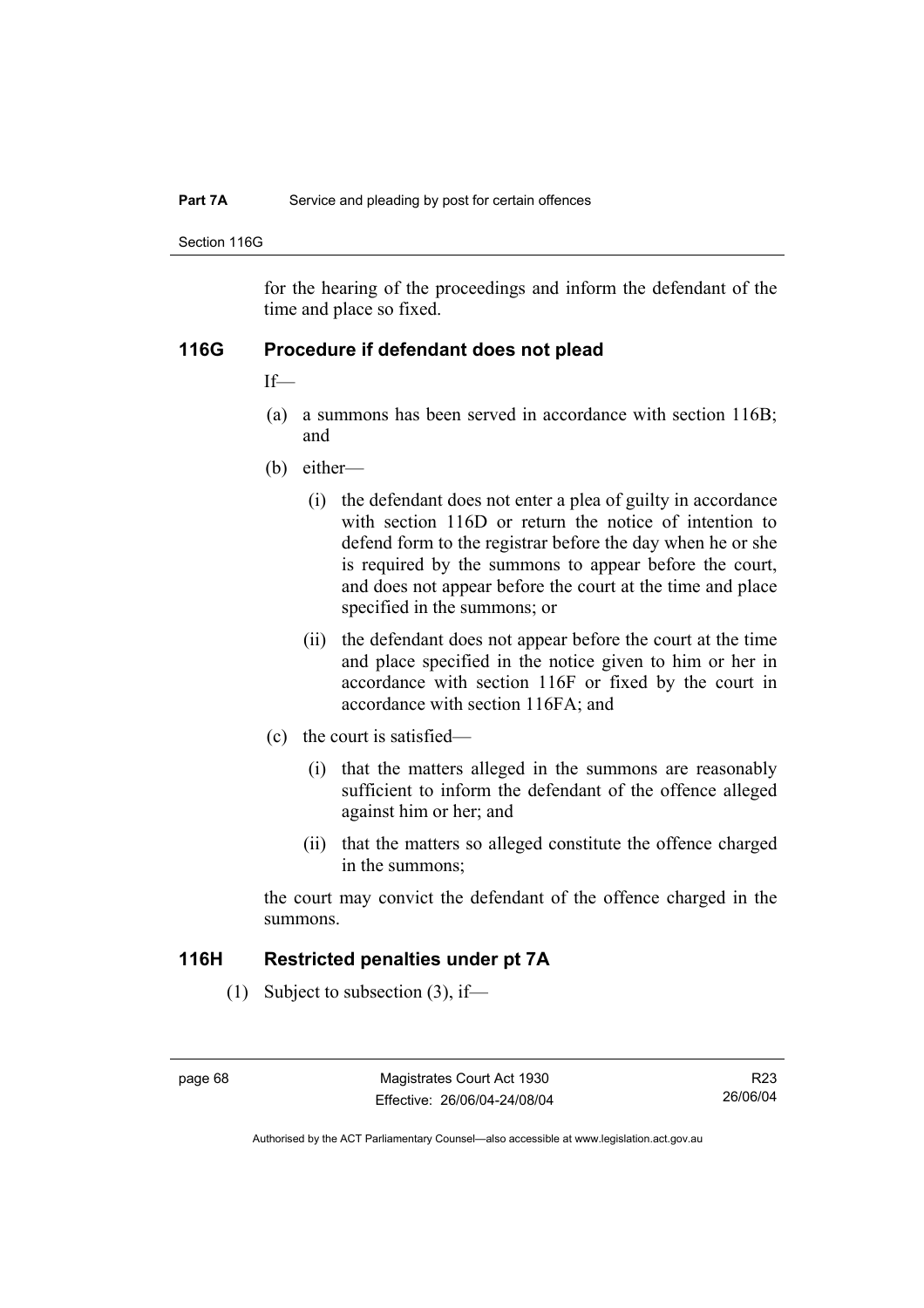- (a) a defendant is convicted under this part of an offence against a law referred to in a paragraph of section 116AA (1); and
- (b) at the time that the defendant is sentenced, the defendant is not before the court or is not represented before the court by a legal practitioner;

the only penalty that the court may impose is a fine of an amount not exceeding the amount referred to in that paragraph.

- $(2)$  If—
	- (a) the court convicts a defendant of an offence against a law referred to in a paragraph of section 116AA (1); and
	- (b) the law provides in effect that a penalty other than a fine may be imposed on the defendant; and
	- (c) at the time that the defendant is sentenced, the defendant is not before the court or is not represented before the court by a legal practitioner;

and the court considers that a penalty other than a fine may be appropriate—

- (d) the court shall adjourn the hearing and fix a time and place for sentence; and
- (e) the registrar shall give to the defendant notice of the time and place so fixed.
- (3) If a defendant convicted of an offence against a law referred to in a paragraph of section 116AA (1) does not appear at the time and place fixed under subsection (2), the court, in the absence of the defendant, may impose on the defendant any penalty that is applicable under that law.

#### **116I Consequences of conviction ex parte**

If a defendant is, in his or her absence, convicted of an offence, the registrar shall give to the defendant written notice of—

| R23      | Magistrates Court Act 1930   | page 69 |
|----------|------------------------------|---------|
| 26/06/04 | Effective: 26/06/04-24/08/04 |         |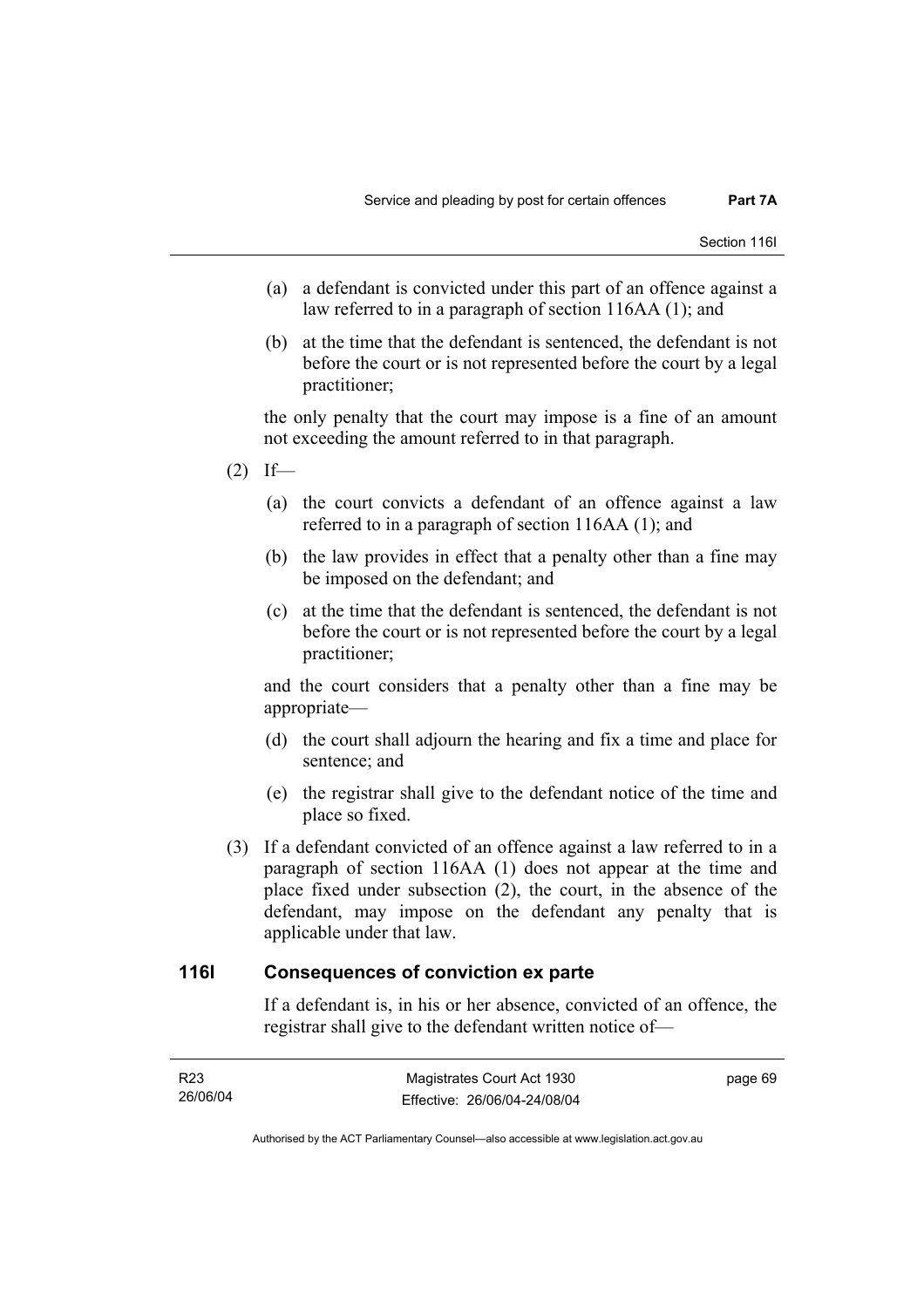Section 116I

- (a) the conviction and order of the court; and
- (b) the penalty (if any) imposed by the court, and the means by which and the time by which the penalty is required to be discharged; and
- (c) except where the proceedings are determined in accordance with section 116E (1), the defendant's right to apply for the setting aside of the conviction or order in accordance with section 23.

page 70 Magistrates Court Act 1930 Effective: 26/06/04-24/08/04

R23 26/06/04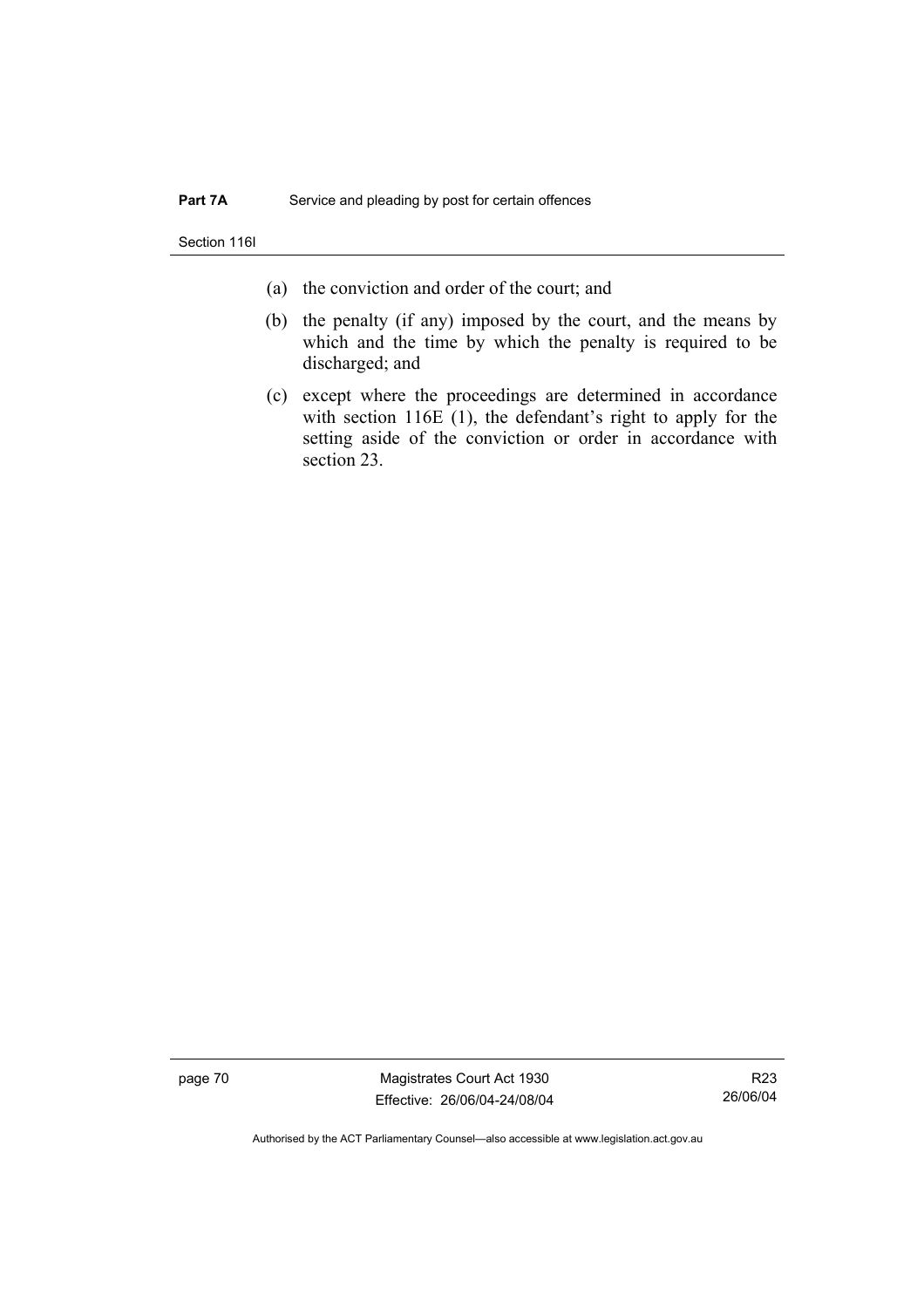## **Division 8.1 Preliminary**

#### **117 Definitions for pt 8**

In this part:

*administering authority*, for an infringement notice offence, means the entity that, under the regulations, is the administering authority for the offence.

*authorised person*, for part 8 (Infringement notices for certain offences)—see section 134A (3).

*date of service*, of an infringement notice or reminder notice that has been, or is to be, served on a person, means the date the notice is served on the person.

*infringement notice* means a notice under section 120 (Service of infringement notices).

*infringement notice offence* means an offence declared under the regulations to be an offence to which this part applies.

*infringement notice penalty*, for a person for an infringement notice offence, means—

- (a) the amount prescribed under the regulations as the penalty payable by the person for the offence under an infringement notice for the offence; or
- (b) if a reminder notice has also been served on the person for the offence—the total of the amount mentioned in paragraph (a) and the amount prescribed under the regulations as the amount payable by the person for the cost of serving the reminder notice.

page 71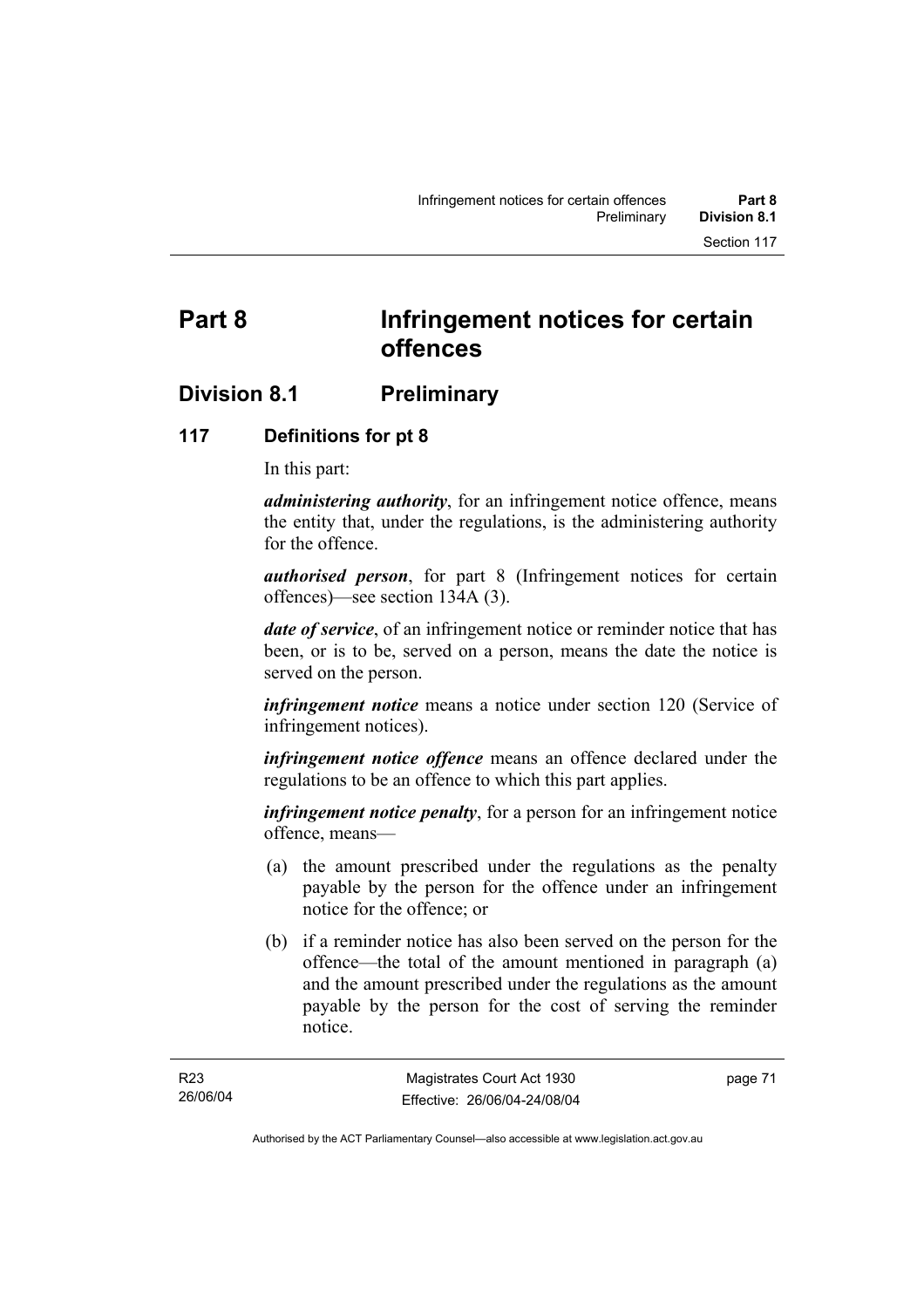*reminder notice* means a notice under section 129 (Reminder notices).

## **118 Purpose and effect of pt 8**

- (1) The purpose of this part is to create a system of infringement notices for certain offences as an alternative to prosecution.
- (2) This part does not—
	- (a) require an infringement or reminder notice to be served on a person; or
	- (b) affect the liability of a person to be prosecuted for an offence if—
		- (i) an infringement or reminder notice is not served on the person for the offence; or
		- (ii) the person does not comply with an infringement or reminder notice served on the person for the offence; or
		- (iii) an infringement notice served on the person for the offence is withdrawn; or
	- (c) prevent the service of 2 or more infringement notices on a person for an offence; or
	- (d) limit or otherwise affect the penalty that may be imposed by a court on a person for an offence.

## **119 Regulations about infringement notice offences**

- (1) The regulations may prescribe an offence for the definition of *infringement notice offence* in section 117 by—
	- (a) stating the offence; or
	- (b) referring to the provision creating the offence; or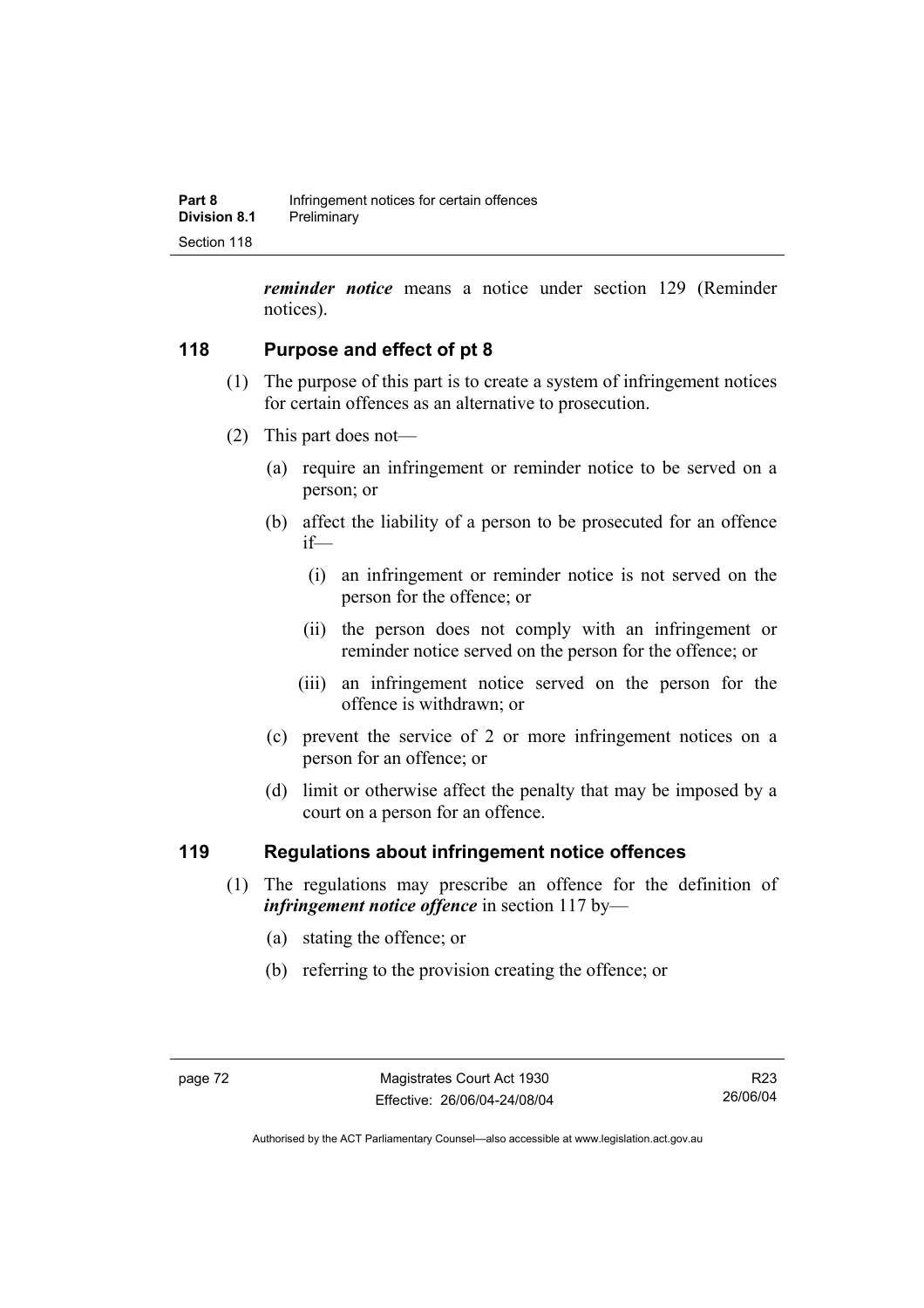- (c) providing that all offences, or all offences except for stated offences, against an Act or subordinate law are infringement notice offences.
- (2) Subsection (1) does not limit the ways that the regulations may prescribe an offence for that definition.
- (3) The regulations may, for the definition of infringement notice penalty in section 117, prescribe—
	- (a) an amount as the penalty payable by anyone for an offence if it is dealt with under this part; or
	- (b) different amounts as the penalties payable for different offences if they are dealt with under this part; or
	- (c) different amounts as the penalties payable for the same kind of offence committed by different people or in different circumstances if the offence is dealt with under this part.
- (4) However, an infringement notice penalty prescribed for a person for an offence must not exceed the maximum fine that could be imposed by a court on the person for the offence.
- (5) Subsection (3) does not limit the ways that the regulations may prescribe an amount for that definition.

## **Division 8.2 Infringement and reminder notices**

## **120 Service of infringement notices**

If an authorised person believes, on reasonable grounds, that a person has committed an infringement notice offence, the authorised person may serve a notice (an *infringement notice*) on the person for the offence.

## **121 Contents of infringement notices**

 (1) An infringement notice served on a person by an authorised person for an infringement notice offence must—

| R23      | Magistrates Court Act 1930   | page 73 |
|----------|------------------------------|---------|
| 26/06/04 | Effective: 26/06/04-24/08/04 |         |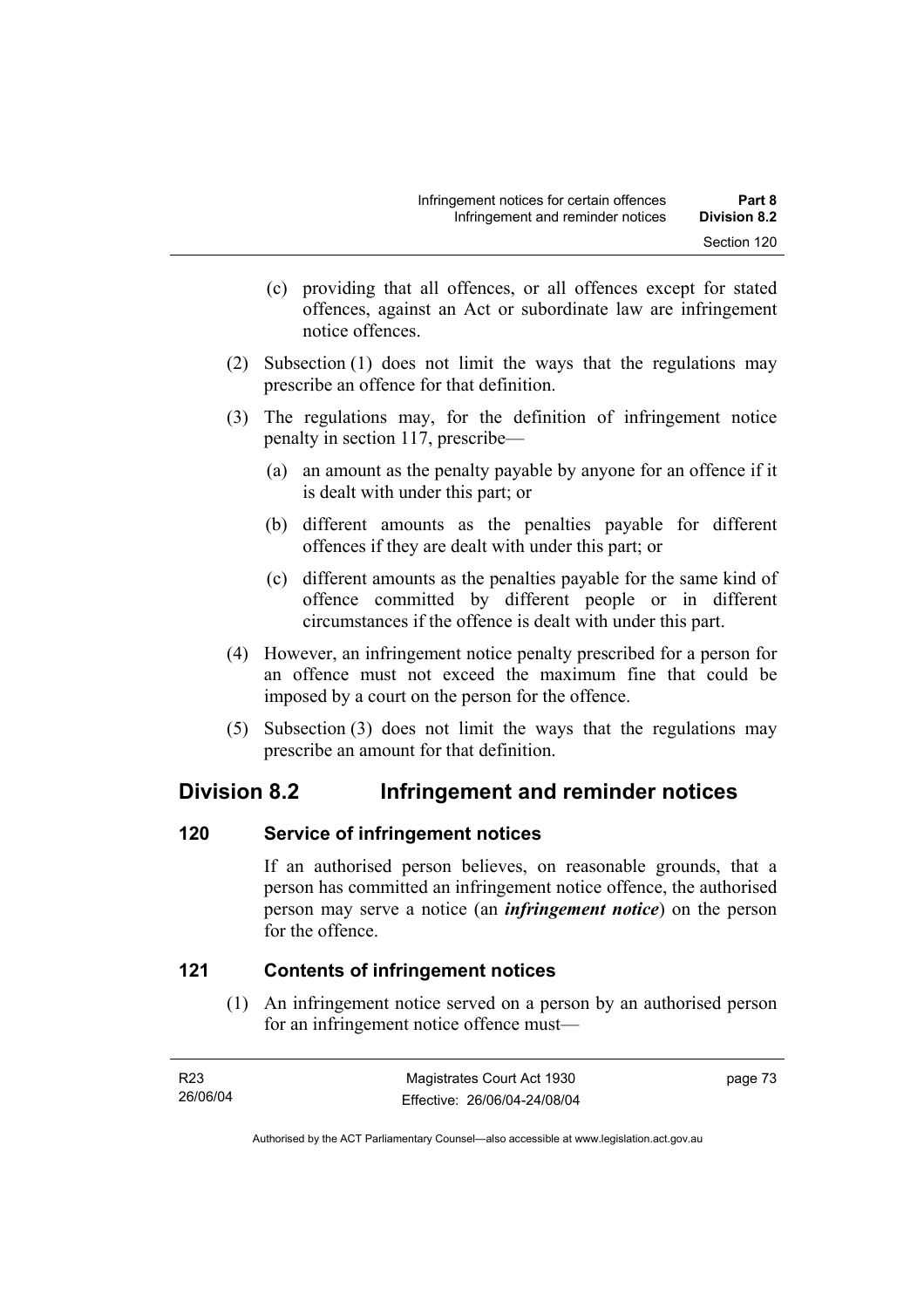- (a) be identified by a unique number; and
- (b) state the date of service of the notice; and
- (c) state—
	- (i) the full name, or surname and initials, and address of the person on whom the notice is served; or
	- (ii) the particulars that are, under the regulations, identifying particulars for the person; and
- (d) give brief details of the offence, including the Act or subordinate law, and the provision of it, contravened by the person, and—
	- (i) if the offence took place over a period—the period, or approximate period, when the offence was committed; or
	- (ii) in any other case—the place where the offence was committed and the date and approximate time of the offence; and
- (e) state the infringement notice penalty payable by the person for the offence; and
- (f) contain the information required by section 122 (Additional information in infringement notices); and
- (g) identify the authorised person in accordance with the regulations; and
- (h) include any other information required under the regulations and any additional information that the administering authority considers appropriate.
- (2) The regulations may provide that subsection (1) (c) does not apply to an infringement notice.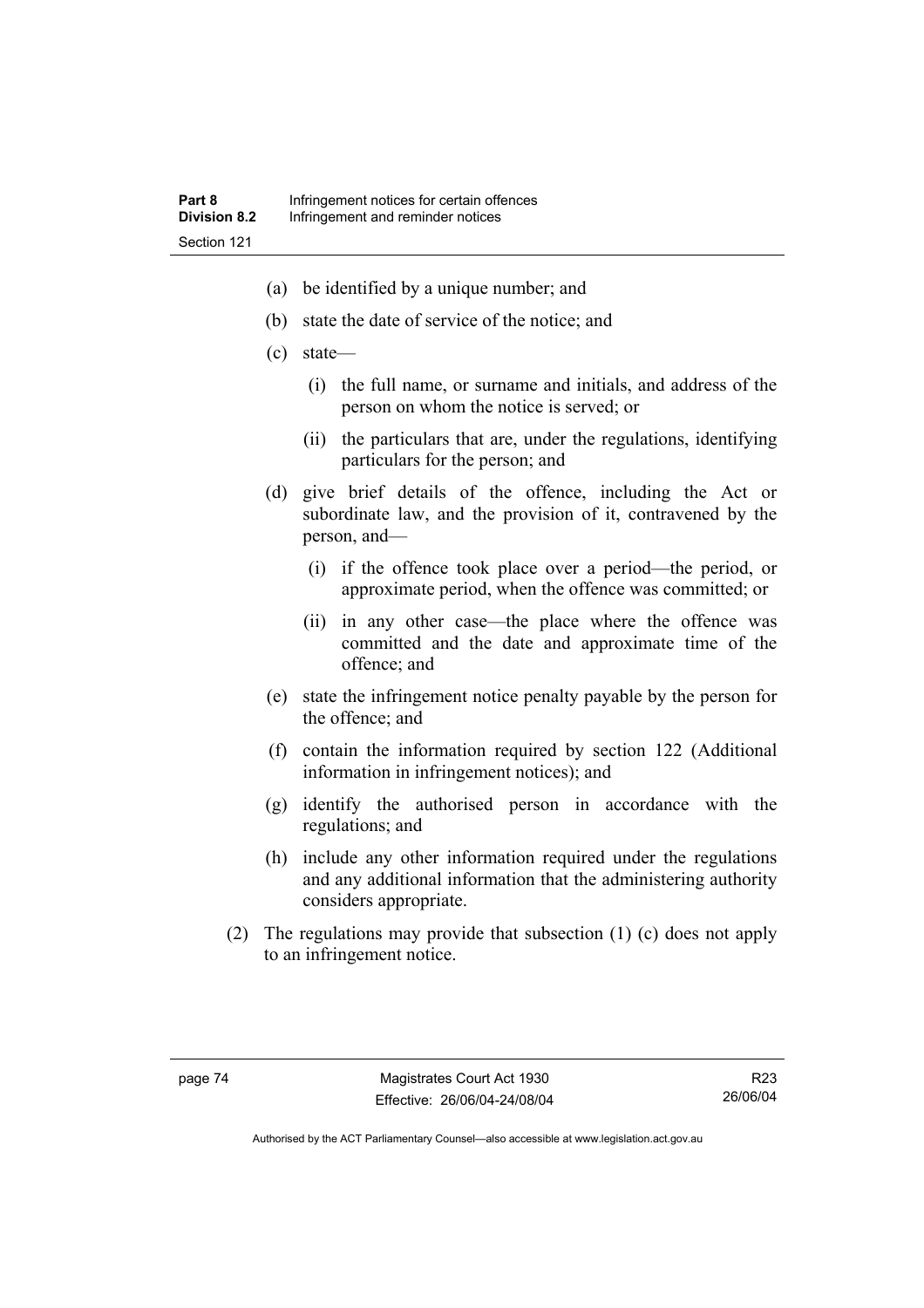#### **122 Additional information in infringement notices**

- (1) The infringement notice must also tell the person on whom it is served that—
	- (a) the person may pay the infringement notice penalty for the offence or dispute liability for the offence within 28 days after the day when the notice is served on the person (the *date of service* of the notice); and
	- (b) the person may apply to the administering authority for additional time in which to pay the penalty or dispute liability for the offence; and
	- (c) the notice may be withdrawn before or after the penalty is paid; and
	- (d) if the person pays the penalty within the 28 days (or any additional time allowed by the administering authority), then, unless the infringement notice is withdrawn and any penalty refunded—
		- (i) any liability of the person for the offence is discharged; and
		- (ii) the person will not be prosecuted in court for the offence; and
		- (iii) the person will not be taken to have been convicted of the offence; and
	- (e) if the person wishes to dispute liability for the offence, the issue may be referred to the Magistrates Court; and
	- (f) if the Magistrates Court finds against the person or the person is prosecuted in court for the offence, the person may be convicted of the offence and ordered to pay a penalty and costs, and be subject to other court orders; and
	- (g) if the person does not pay the infringement notice penalty, or disputes liability for the offence, within the 28 days (or any

page 75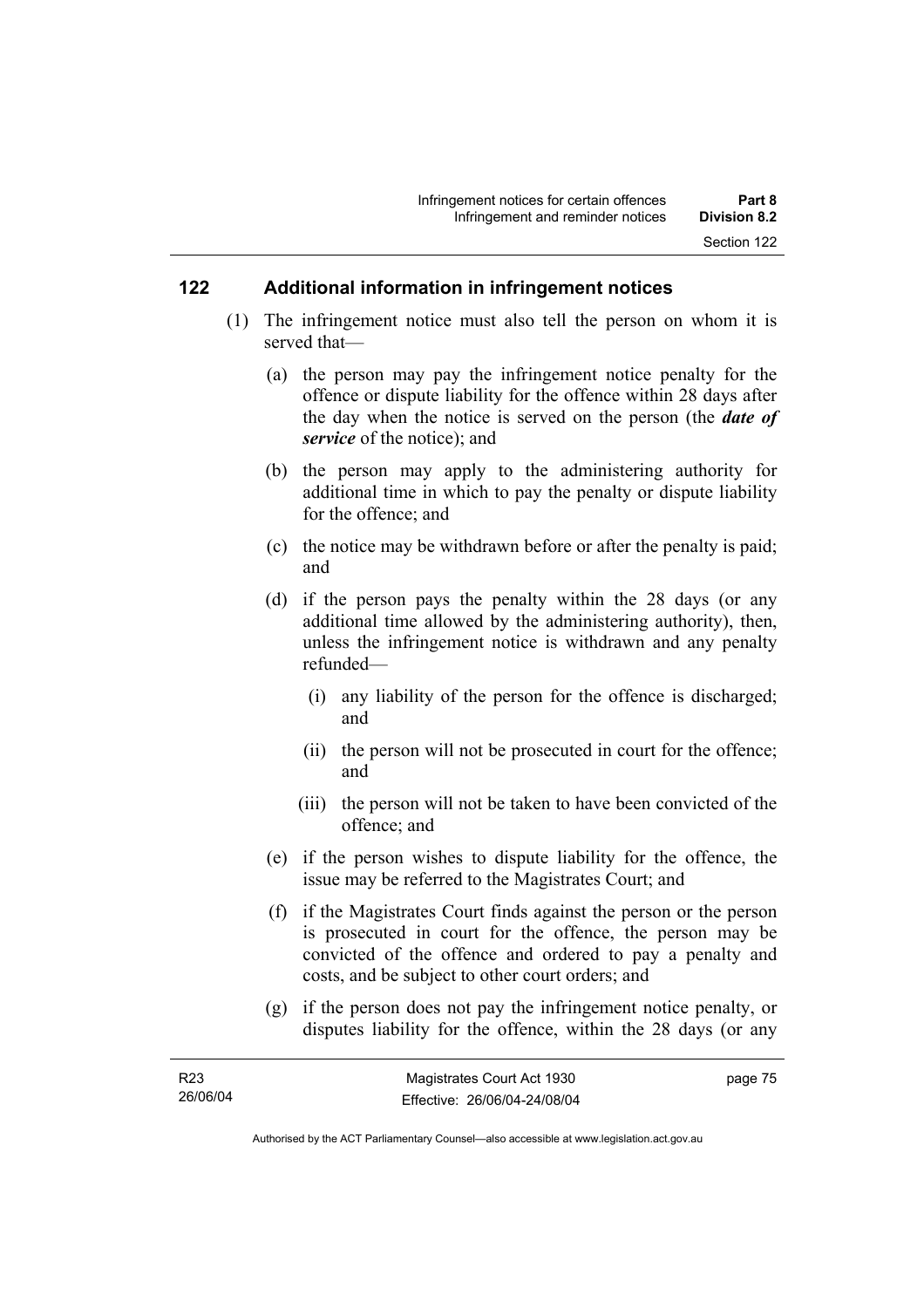additional time allowed by the administering authority), a reminder notice may be served on the person for the offence or the person may be prosecuted in court for the offence; and

- (h) if a reminder notice is served on the person, the infringement notice penalty is increased by the amount payable by the person for the cost of serving the reminder notice.
- (2) In addition, the infringement notice must—
	- (a) explain how the person may pay the infringement notice penalty or dispute liability for the offence; and
	- (b) explain how the person may apply for additional time to pay the infringement notice penalty or dispute liability for the offence.

#### **123 Time for payment of infringement notice penalty**

The infringement notice penalty payable by a person under an infringement notice or reminder notice is payable—

- (a) within 28 days after the date of service of the notice; or
- (b) if the person applies to the administering authority within the 28 days for additional time to pay and the additional time is allowed—within the additional time allowed by the administering authority; or
- (c) if the person applies to the administering authority within the 28 days for additional time to pay and the application is refused—within 7 days after the day the person is told of the refusal or 28 days after the date of service of the notice, whichever is later.

#### **124 Extension of time to pay penalty**

 (1) The person on whom an infringement notice or reminder notice is served may apply, in writing, to the administering authority, within 28 days after the date of service of the notice, for a stated additional

R23 26/06/04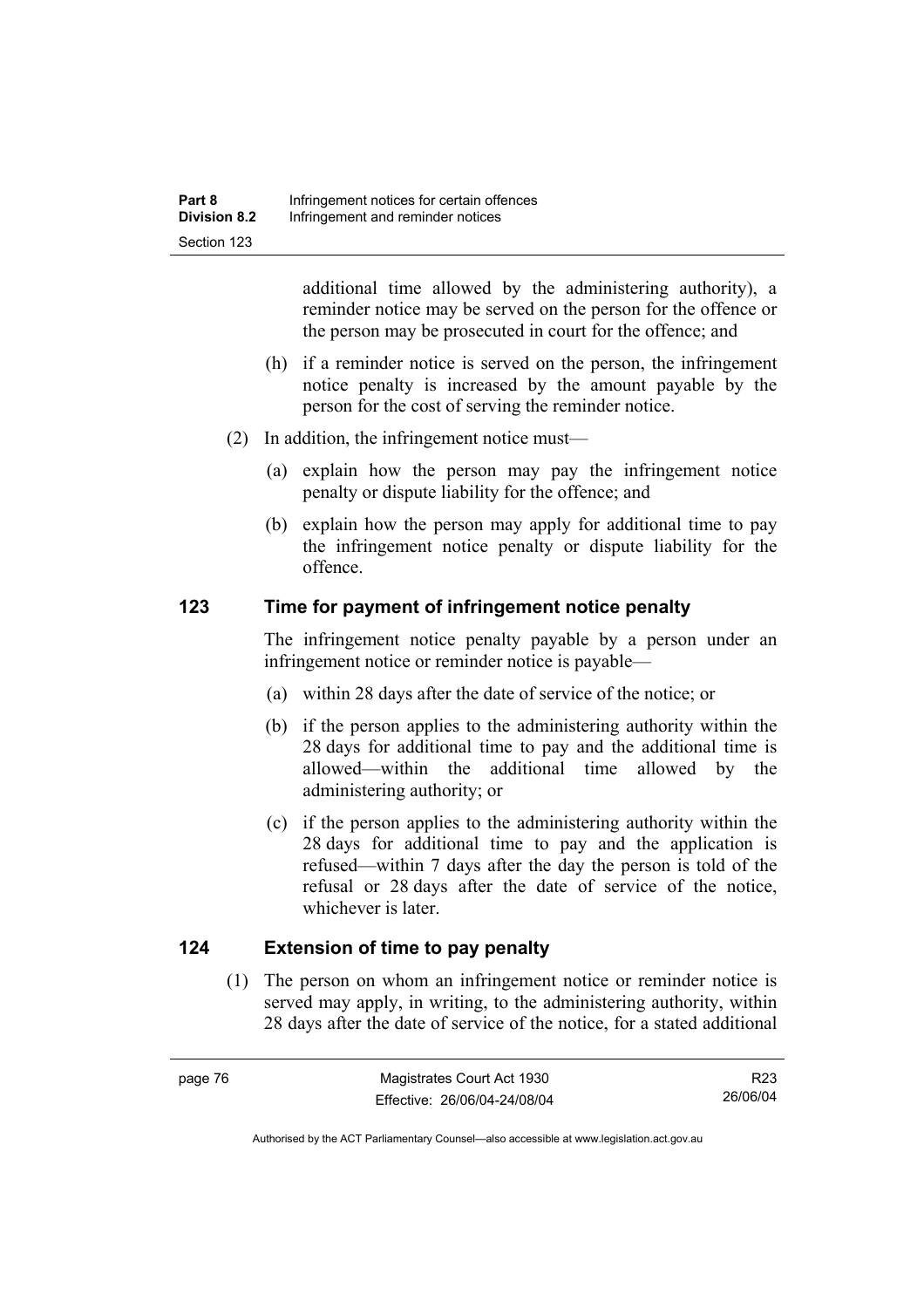time (of not longer than 6 months) in which to pay the infringement notice penalty.

- (2) The administering authority must—
	- (a) allow or refuse to allow the additional time; and
	- (b) tell the person in writing of the decision and, if the decision is a refusal, the reasons for it.

#### **125 Effect of payment of infringement notice penalty**

- (1) This section applies if—
	- (a) an infringement notice has been served on a person for an infringement notice offence; and
	- (b) the person pays the infringement notice penalty for the offence in accordance with this part; and
	- (c) when the payment is made, the infringement notice had not been withdrawn and an information had not been laid in the Magistrates Court against the person for the offence.
	- *Note* Section 127 (Withdrawal of infringement notice) provides for the withdrawal at any time of an infringement notice that has been served on a person. If s 125 applied to the infringement notice offence, it ceases to apply, and is taken never to have applied, on the withdrawal of the notice (see s  $127(4)$ ).
- (2) If this section applies—
	- (a) any liability of the person for the offence is discharged; and
	- (b) the person must not be prosecuted in a court for the offence; and
	- (c) the person is not taken to have been convicted of the offence.
- (3) If 2 or more infringement notices were served on the person for the offence, then, unless all the infringement notices have been withdrawn, subsection (2) applies to the person in relation to the offence if the person pays, in accordance with this part, the

| R <sub>23</sub> | Magistrates Court Act 1930   | page 77 |
|-----------------|------------------------------|---------|
| 26/06/04        | Effective: 26/06/04-24/08/04 |         |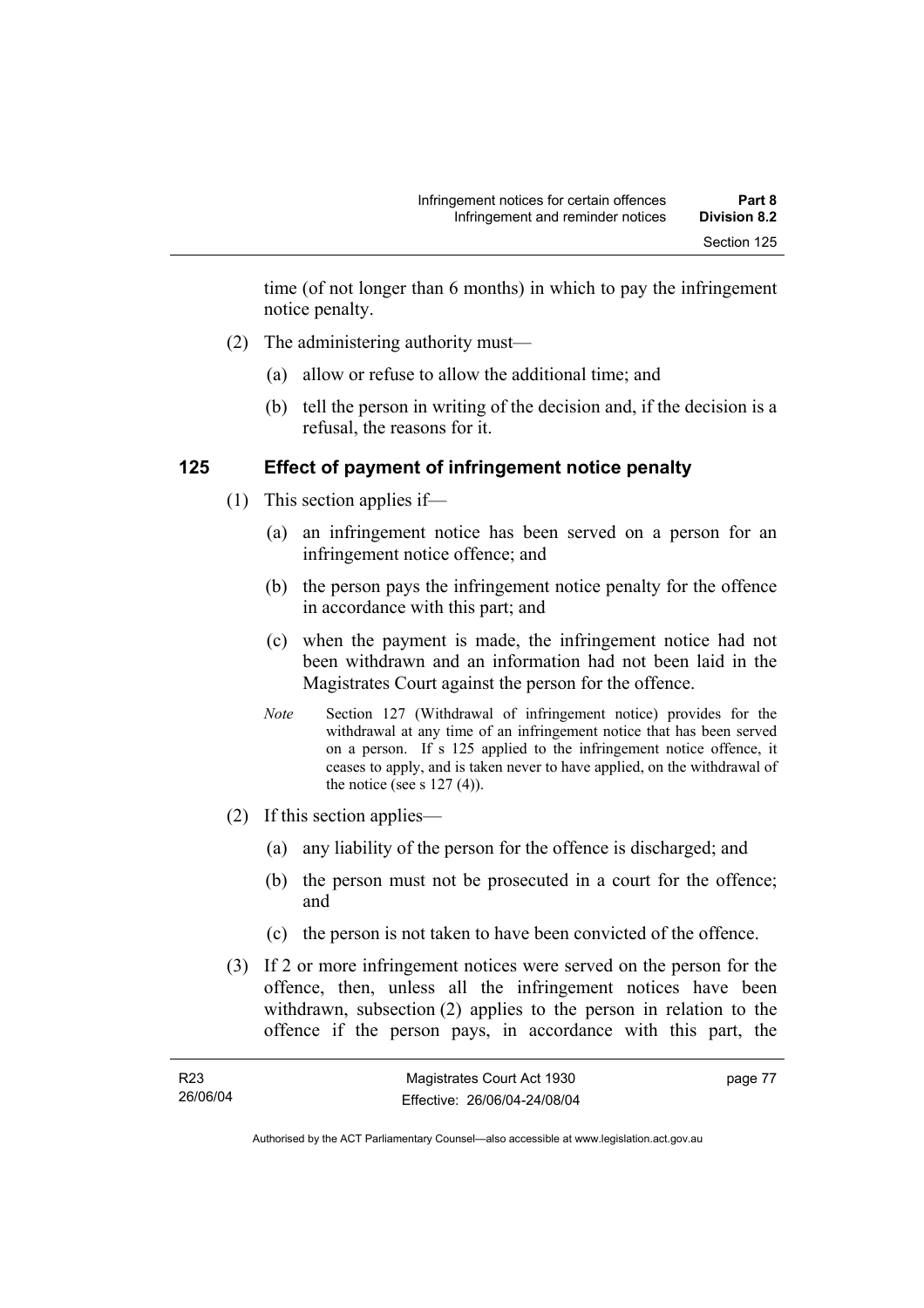| Part 8              | Infringement notices for certain offences |
|---------------------|-------------------------------------------|
| <b>Division 8.2</b> | Infringement and reminder notices         |
| Section 126         |                                           |

infringement notice penalty in relation to any of the notices (together with any costs and disbursements payable under this part in relation to the notice).

## **126 Application for withdrawal of infringement notice**

- (1) The person on whom an infringement notice for an infringement notice offence is served may apply to the administering authority, in writing, for the withdrawal of the notice within 28 days after the day when the infringement notice, or a reminder notice for the offence, is served on the person (or any additional time allowed by the administering authority).
- (2) The administering authority must—
	- (a) withdraw the notice or refuse to withdraw the notice; and
	- (b) tell the person in writing of the decision and, if the decision is a refusal, the reasons for it.

#### **127 Withdrawal of infringement notice**

- (1) This section applies to an infringement notice that has been served on a person for an infringement notice offence.
- (2) The administering authority may, by notice served on the person, withdraw the infringement notice, whether or not—
	- (a) the person has made an application for the withdrawal of the infringement notice; or
	- (b) the infringement notice penalty (or part of it) has been paid for the offence; or
	- (c) the person has disputed liability for the infringement notice offence.
- (3) The notice must—
	- (a) include the number of the infringement notice and the date of service of the infringement notice; and

Authorised by the ACT Parliamentary Counsel—also accessible at www.legislation.act.gov.au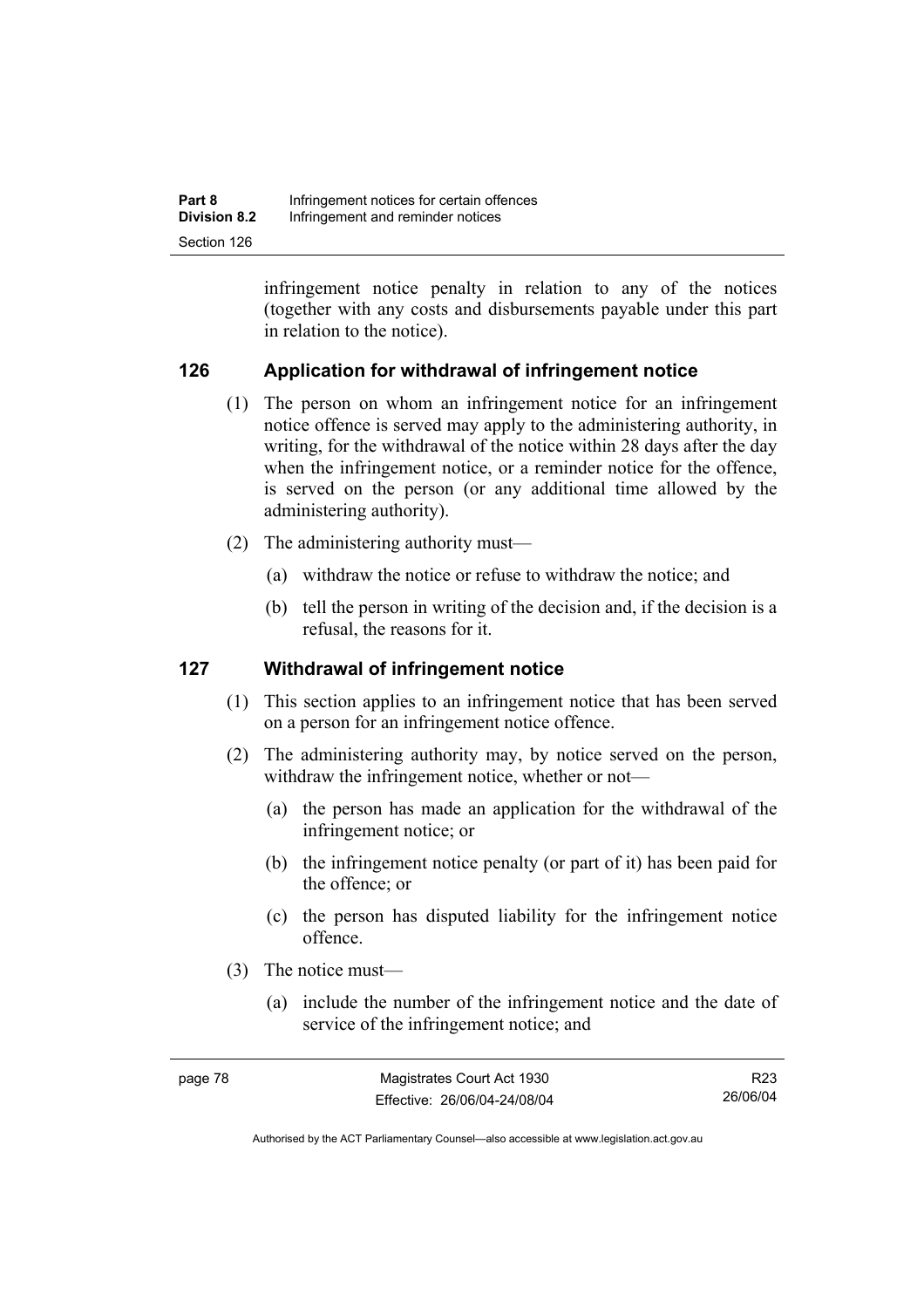- (b) tell the person that the infringement notice is withdrawn and, in general terms, about subsection (4).
- (4) On service of the notice—
	- (a) this part ceases to apply to the infringement notice; and
	- (b) if the infringement notice penalty (or part of it) has been paid—the amount paid must be repaid by the administering authority; and
	- (c) if section 125 (Effect of payment of infringement notice penalty) applies to the offence—the section ceases to apply, and is taken never to have applied, to the offence; and
	- (d) a proceeding for the offence may be taken in a court against anyone (including the person) as if the infringement notice had not been served on the person.

## **128 Guidelines about withdrawal of infringement notices**

- (1) The Minister may, in writing, issue guidelines about the exercise of an administering authority's functions under section 126 (Application for withdrawal of infringement notice), section 127 (Withdrawal of infringement notice) or section 133 (Extension of time to dispute liability).
- (2) The administering authority for an infringement notice offence must comply with any guidelines applying to the offence.
- (3) Guidelines are a disallowable instrument.
	- *Note* A disallowable instrument must be notified, and presented to the Legislative Assembly, under the *Legislation Act 2001*.

#### **129 Reminder notices**

An authorised person may serve a notice (a *reminder notice*) on a person if—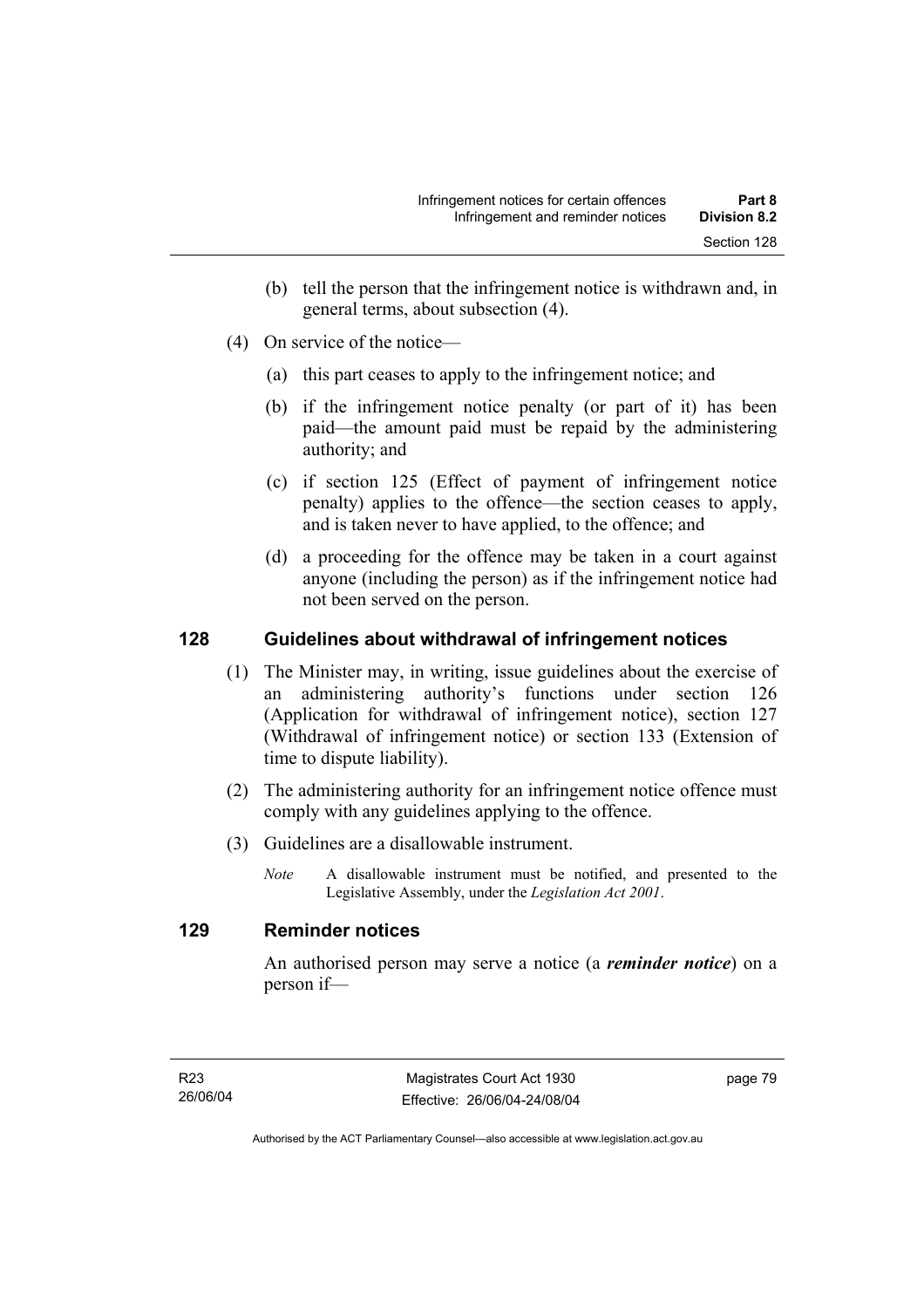- (a) an infringement notice has been served on the person for an infringement notice offence; and
- (b) the infringement notice has not been withdrawn; and
- (c) the infringement notice penalty has not been paid to the administering authority within the time for payment under this part; and
- (d) written notice disputing liability has not been given to the administering authority in accordance with this part; and
- (e) a reminder notice has not previously been served on the person for the offence.

#### **130 Contents of reminder notices**

A reminder notice served on a person by an authorised person for an infringement notice offence must—

- (a) be identified by a unique number; and
- (b) include the following information:
	- (i) the Act or subordinate law, and the provision of it, contravened by the person;
	- (ii) the number of the infringement notice served on the person for the offence;
	- (iii) the date of service of the infringement notice; and
- (c) state the date of service of the reminder notice; and
- (d) state the infringement notice penalty that is now payable by the person for the offence; and
- (e) contain the information required by section 131 (Additional information in reminder notices); and
- (f) identify the authorised person in accordance with the regulations; and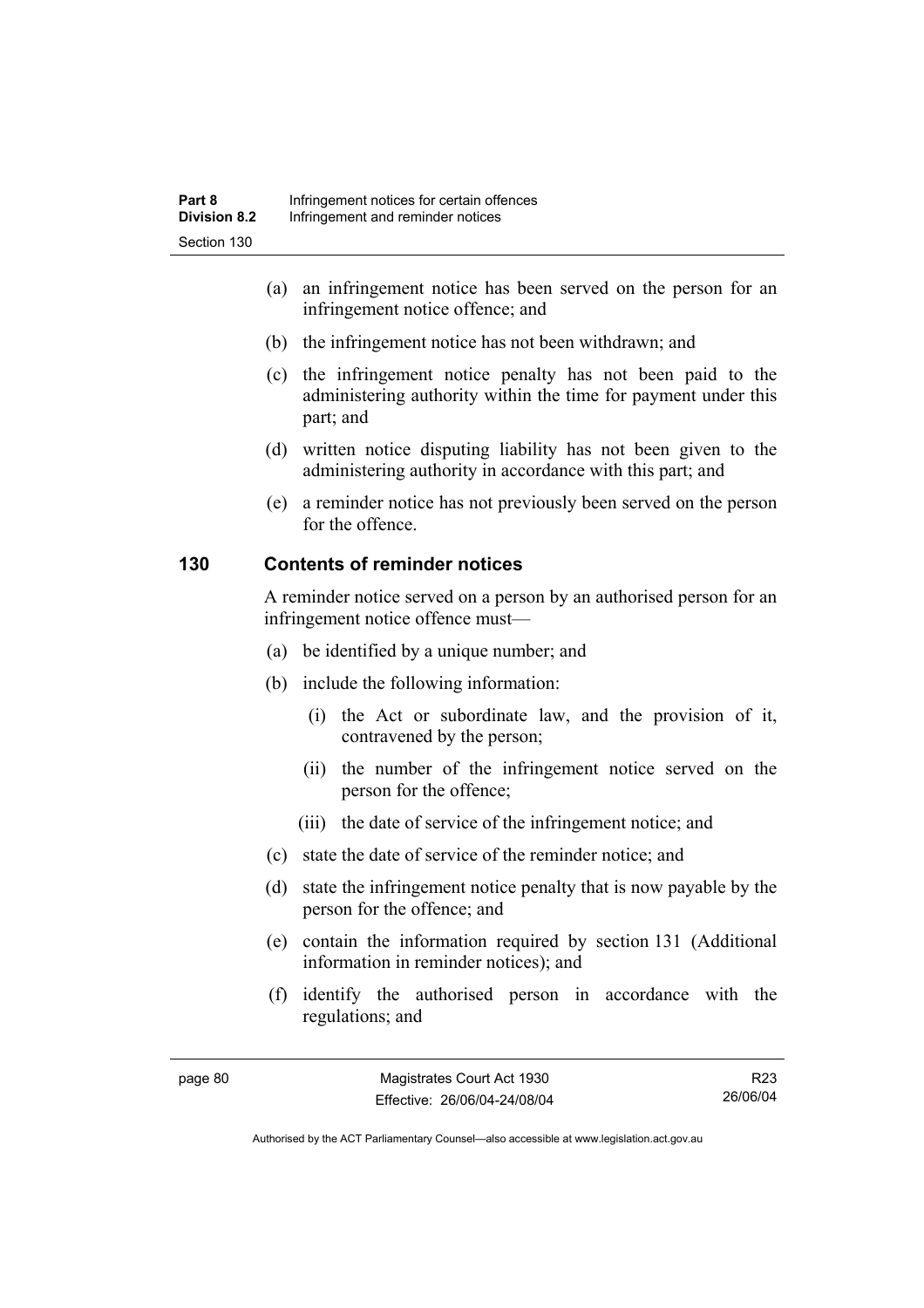(g) include any other information required under the regulations and any additional information that the administering authority considers appropriate.

#### **131 Additional information in reminder notices**

- (1) The reminder notice must also tell the person on whom it is served that—
	- (a) the infringement notice penalty for the offence has not been paid; and
	- (b) the infringement notice has not been withdrawn; and
	- (c) written notice disputing liability has not been received by the administering authority from the person for the offence; and
	- (d) the infringement notice penalty for the offence has been increased by the amount payable by the person for the cost of serving the reminder notice; and
	- (e) the person may pay the infringement notice penalty that is now payable by the person for the offence or dispute liability for the offence within 28 days after the day when the reminder notice is served on the person (the *date of service* of the notice); and
	- (f) the person may apply to the administering authority for additional time in which to pay the penalty or dispute liability for the offence; and
	- (g) the infringement notice may be withdrawn before or after the penalty is paid; and
	- (h) if the person pays the penalty within the 28 days (or any additional time allowed by the administering authority), then, unless the infringement notice is withdrawn and any penalty refunded—
		- (i) any liability of the person for the offence is discharged; and

page 81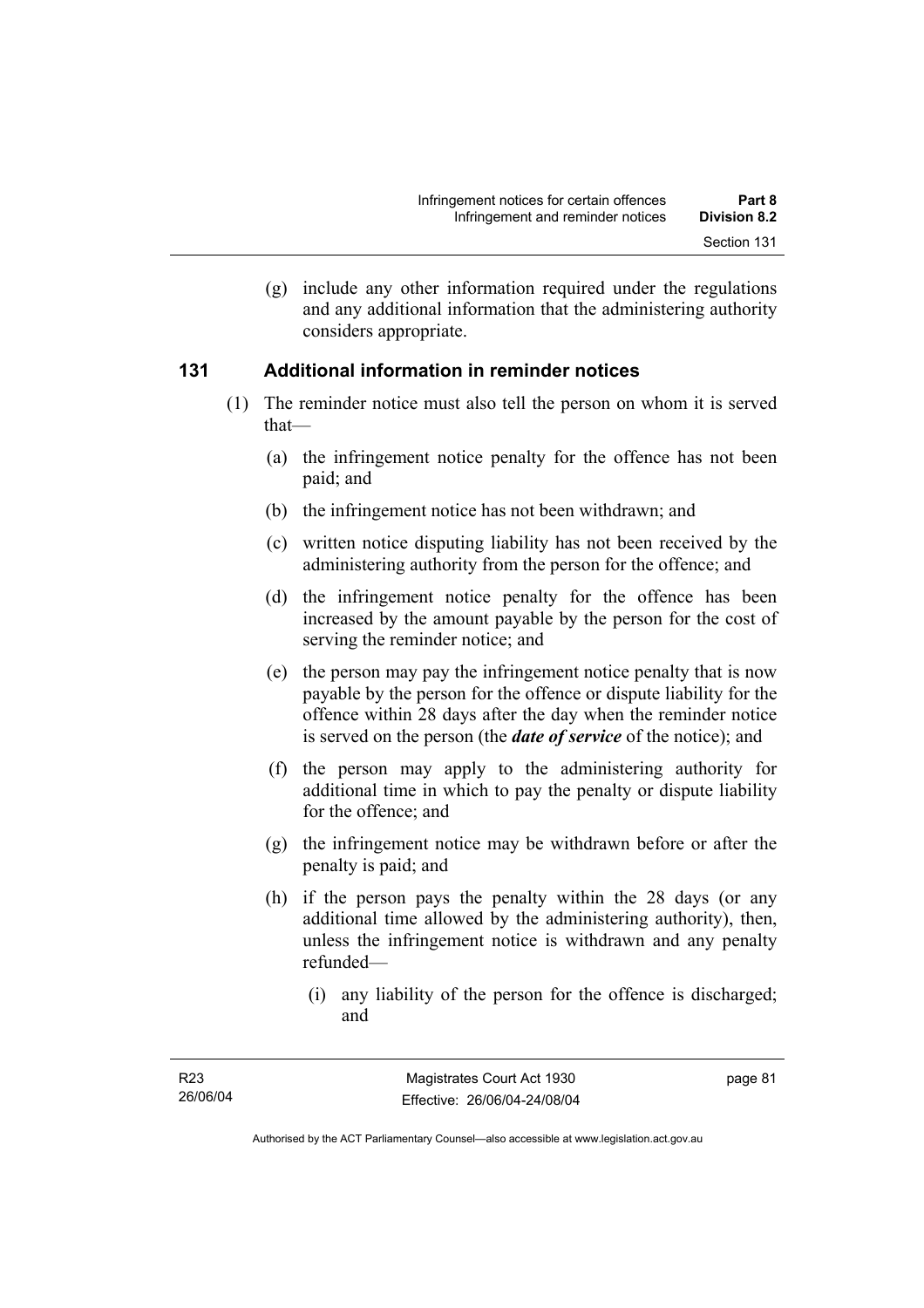- (ii) the person will not be prosecuted in court for the offence; and
- (iii) the person will not be taken to have been convicted of the offence; and
- (i) if the person wishes to dispute liability for the offence, the issue may be referred to the Magistrates Court; and
- (j) if the Magistrates Court finds against the person or the person is prosecuted in court for the offence, the person may be convicted of the offence and ordered to pay a penalty and costs, and be subject to other court orders; and
- (k) if the person does not pay the infringement notice penalty, or dispute liability for the offence, within the 28 days (or any additional time allowed by the administering authority), the person may be prosecuted in court for the offence.
- (2) In addition, the reminder notice must—
	- (a) explain how the person may pay the infringement notice penalty or dispute liability for the offence; and
	- (b) explain how the person may apply for additional time to pay the infringement notice penalty or dispute liability for the offence.

## **Division 8.3 Disputing liability**

## **132 Disputing liability for infringement notice offence**

- (1) A person on whom an infringement notice or reminder notice has been served for an infringement notice offence may dispute liability for the offence by written notice given to the administering authority.
- (2) The notice must set out the grounds on which the person relies.
- (3) The notice must be given to the administering authority—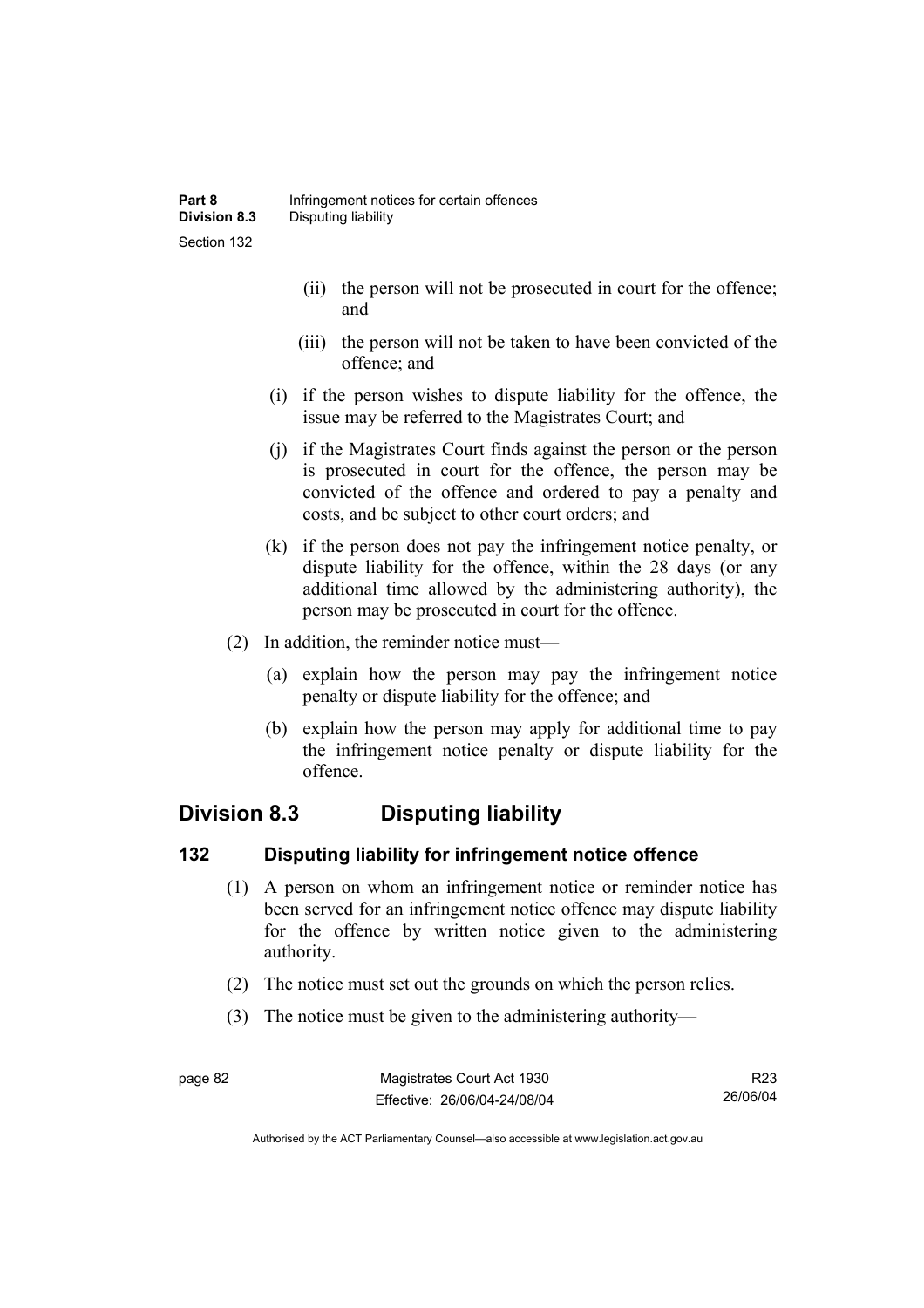- (a) within 28 days after the date of service of the infringement notice or reminder notice; or
- (b) if the person applies to the administering authority within the 28 days for additional time to dispute liability for the offence and the additional time is allowed—within the additional time allowed by the administering authority; or
- (c) if the person applies to the administering authority within the 28 days for additional time to dispute liability for the offence and the application is refused—within 7 days after the day the person is told of the refusal or 28 days after the date of service of the infringement notice or reminder notice, whichever is later.

## **133 Extension of time to dispute liability**

- (1) The person on whom an infringement notice or reminder notice is served may apply, in writing, to the administering authority, within 28 days after the date of service of the notice, for a stated additional time in which to dispute liability for the offence.
- (2) The administering authority must—
	- (a) allow or refuse to allow the additional time; and
	- (b) tell the person in writing of the decision and, if the decision is a refusal, the reasons for it.

## **134 Procedure if liability disputed**

- (1) This section applies if a person disputes liability for an infringement notice offence by giving the administering authority a notice in accordance with section 132 (Disputing liability for infringement notice offence).
- (2) The administering authority may lay an information in the Magistrates Court against the person for the offence within 60 days after being given the notice.

page 83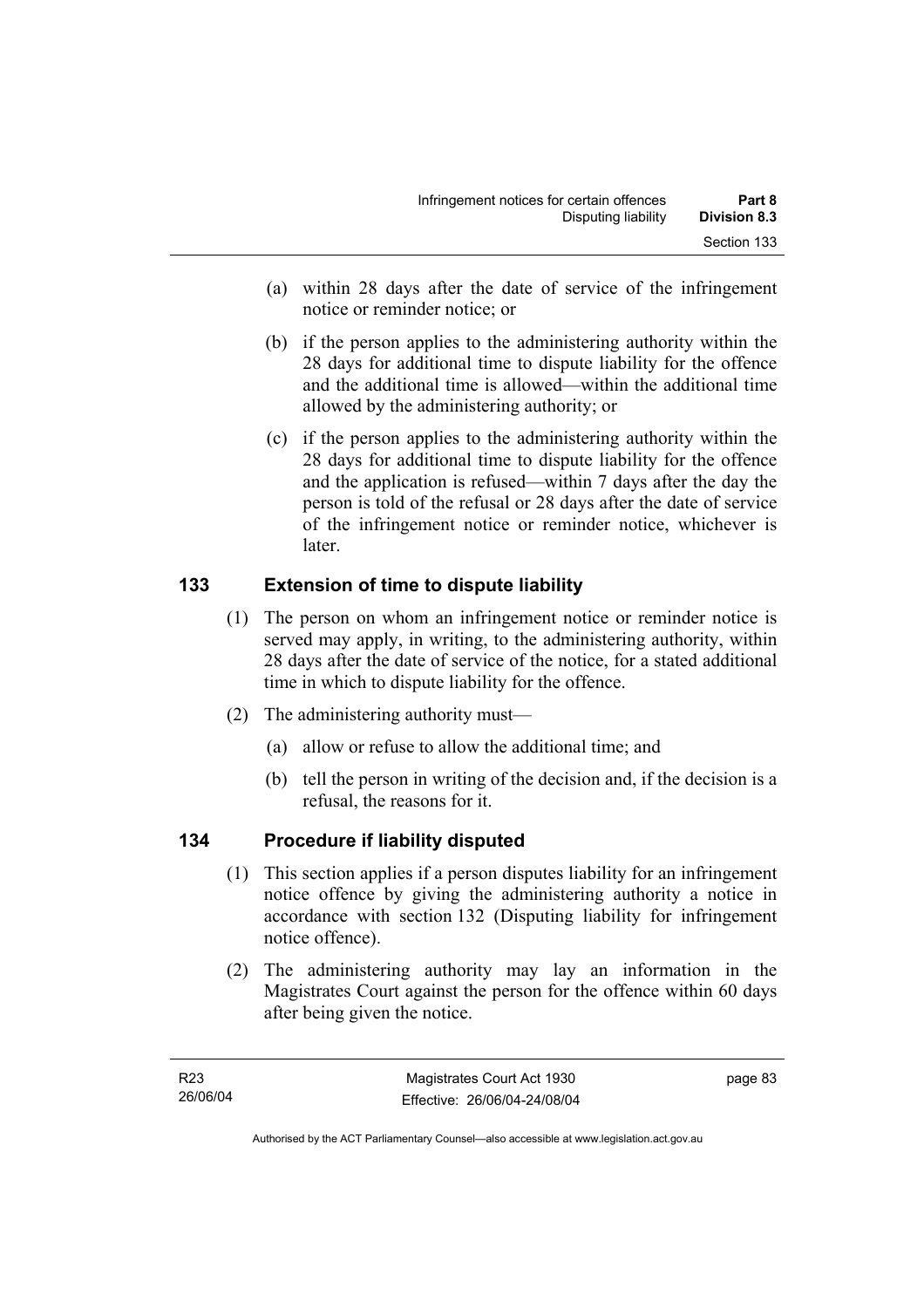- (3) The administering authority must discontinue a proceeding brought against the person for the offence if, before the hearing of the proceeding, the person pays the total of—
	- (a) the infringement notice penalty; and
	- (b) the costs (if any) prescribed under the regulations for beginning the proceeding; and
	- (c) the disbursements (if any) incurred by the administering authority up to the day payment is made.
- (4) If subsection (3) applies, section 125 (Effect of payment of infringement notice penalty) also applies to the person in relation to the offence, even though the person paid the infringement notice penalty for the offence after an information had been laid in the Magistrates Court against the person for the offence.
- (5) If the administering authority does not lay an information in the Magistrates Court against the person for the offence within 60 days after being given the notice, the administering authority must—
	- (a) tell the person, in writing, that no further action will be taken against the person for the offence; and
	- (b) take no further action against the person for the offence.

## **Division 8.4 Miscellaneous**

#### **134A Authorised people for infringement notice offences**

- (1) The administering authority for an infringement notice offence may appoint a person to be an authorised person to serve infringement notices or reminder notices.
	- *Note 1* For the making of appointments (including acting appointments), see *Legislation Act 2001*, pt 19.3.
- *Note 2* In particular, a person may be appointed for a particular provision of a law (see *Legislation Act* 2001, s 7 (3)) and an appointment may be made by naming a person or nominating the occupant of a position (see s 207).

Authorised by the ACT Parliamentary Counsel—also accessible at www.legislation.act.gov.au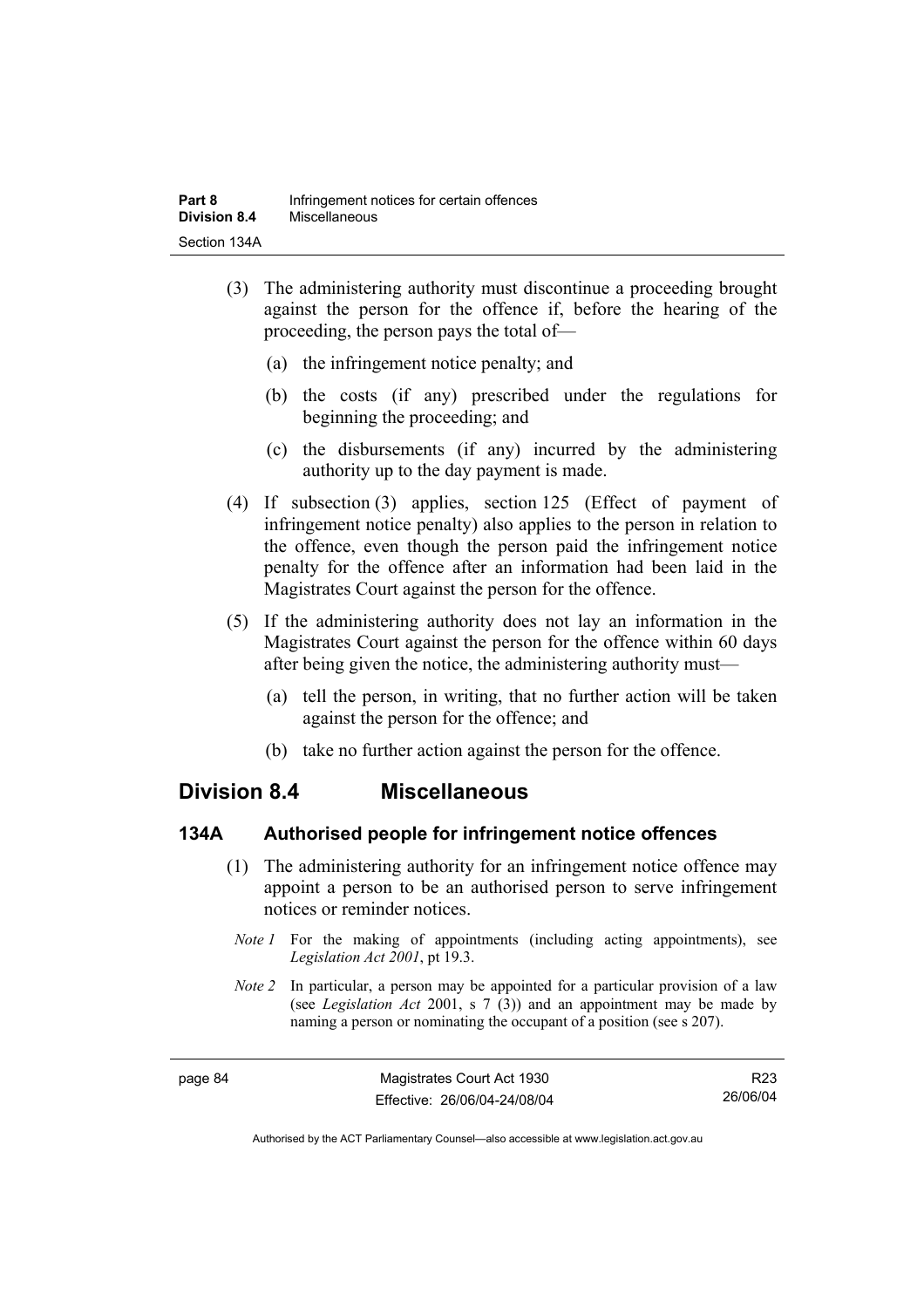- (2) The regulations may prescribe a person to be an authorised person for the service of infringement notices or reminder notices.
- (3) In this part:

#### *authorised person* means—

- (a) for an infringement notice for an infringement notice offence—
	- (i) the administering authority; or
	- (ii) a person who is appointed under this section by the administering authority to serve an infringement notice for the offence; or
	- (iii) anyone else who, under the regulations, may serve an infringement notice for the offence; or
- (b) for a reminder notice for an infringement notice offence—
	- (i) the administering authority; or
	- (ii) a person who is appointed under this section by the administering authority to serve a reminder notice for the offence; or
	- (iii) anyone else who, under the regulations, may serve a reminder notice for the offence.

## **135 Delegation of administering authority's functions**

- (1) The administering authority for an infringement notice offence may delegate the administering authority's functions under this part to an authorised person or a person prescribed under the regulations.
- (2) A person prescribed under the regulations for subsection (1) may delegate the functions delegated to the person under that subsection to anyone else.
	- *Note* For the making of delegations and the exercise of delegated functions, see *Legislation Act 2001*, pt 19.4.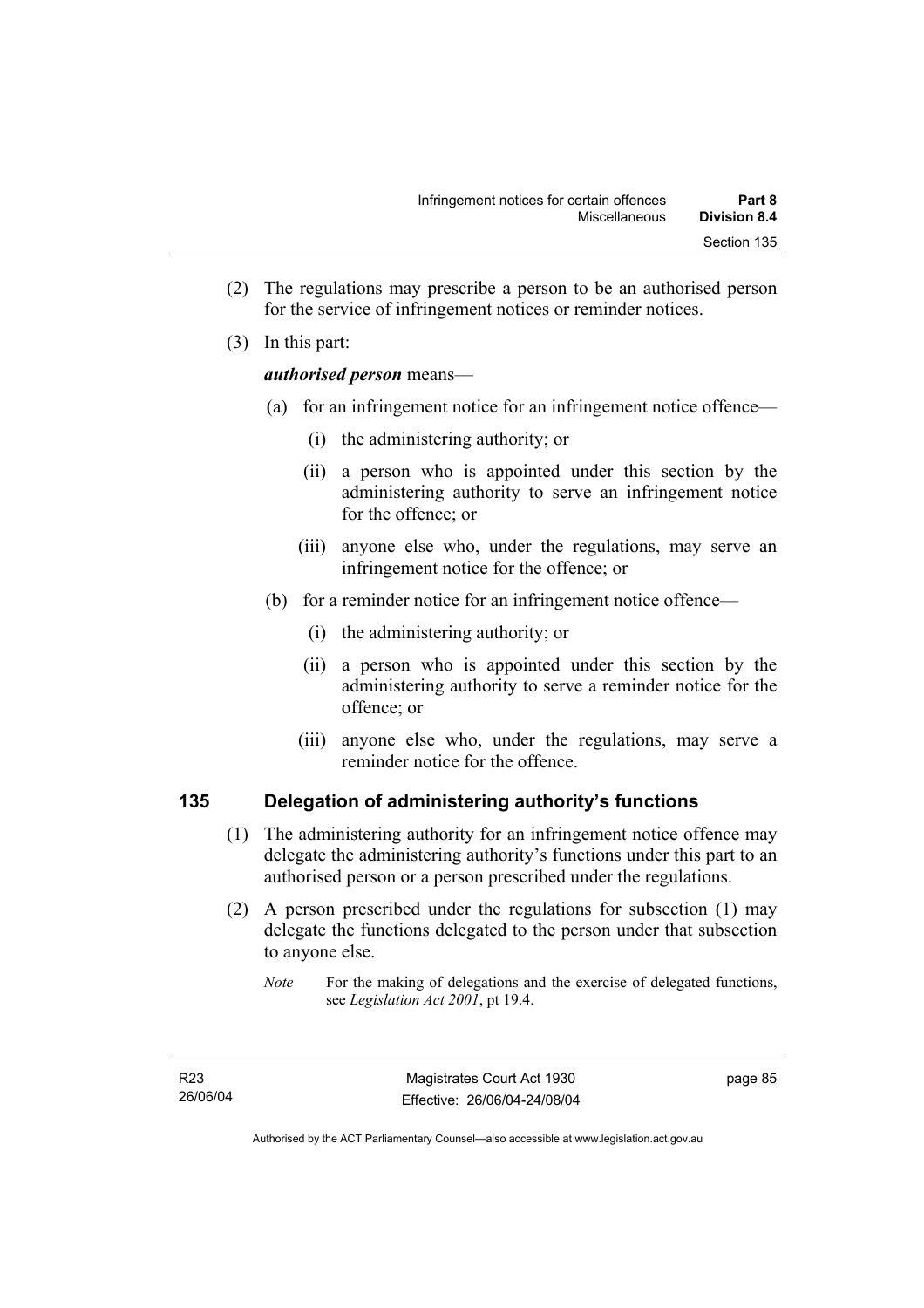## **136 Evidentiary certificates**

- (1) This section applies to a proceeding for an infringement notice offence.
- (2) A certificate that appears to be signed by or on behalf of the administering authority, and states any matter relevant to anything done or not done under this part in relation to the offence, is evidence of the matter.
- (3) Without limiting subsection (2), a certificate given under that subsection may state any of the following:
	- (a) a stated infringement notice or reminder notice was served by a stated authorised person in a stated way on a stated person on a stated date for a stated infringement notice offence;
	- (b) the administering authority did not allow additional time, or allowed stated additional time, for payment of the infringement notice penalty or to dispute liability for the offence;
	- (c) the infringement notice penalty was not paid within the time in which it was required to be paid under this part;
	- (d) the infringement notice has not been withdrawn or was withdrawn on a stated date;
	- (e) a stated address was, on a stated date, the latest business, home or email address, or fax number, of a stated person recorded in a register or other record kept by the administering authority;
	- (f) an infringement notice penalty has not been paid by, or a penalty has not been imposed on, a stated person or anyone for the offence.
- (4) A court must accept a certificate given under this section as proof of the matters stated in it if there is no evidence to the contrary.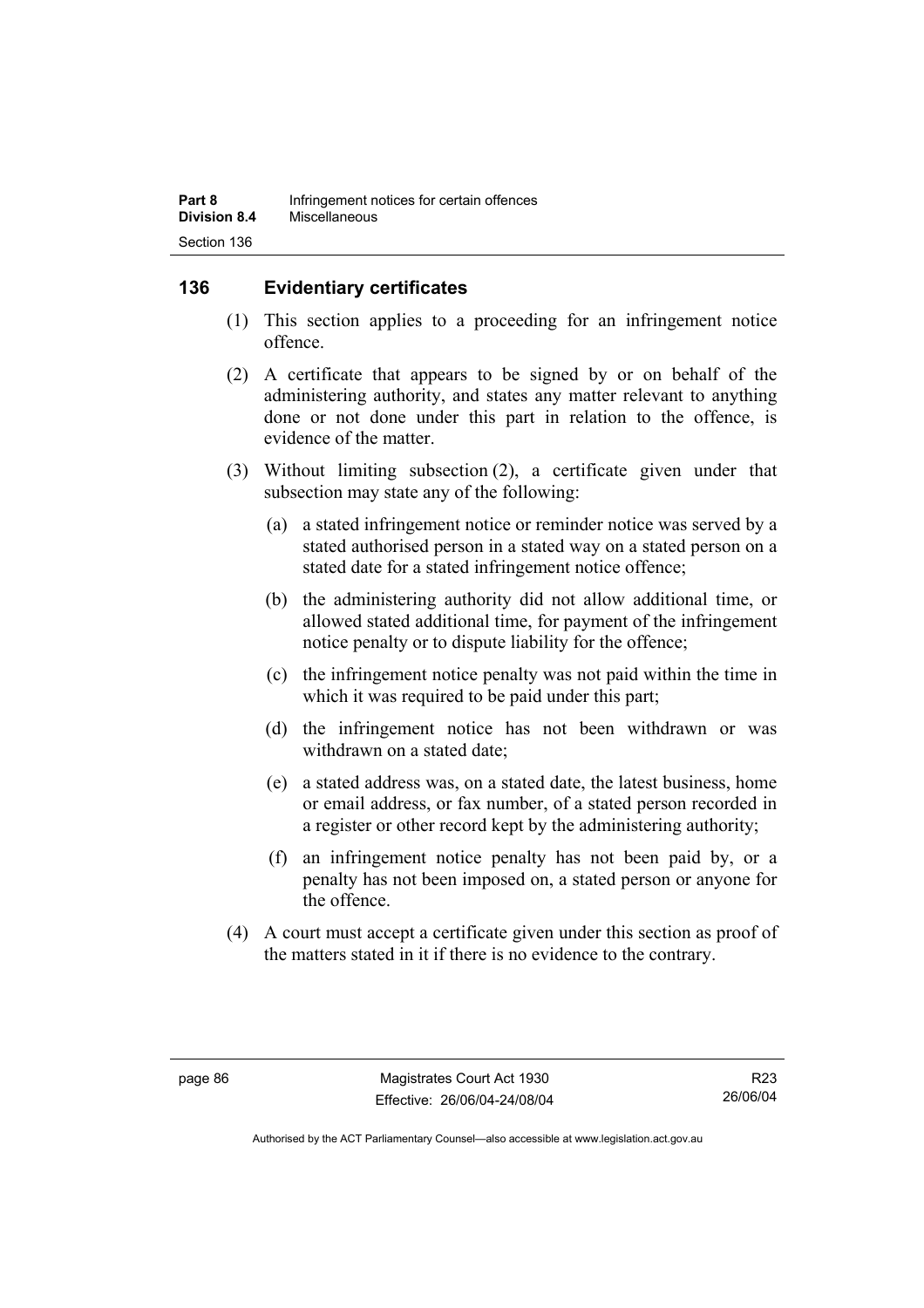# **Part 9 Enforcement of decisions**

## **Division 9.1 General**

## **141 Minute of decision and notice to defendant**

- (1) If the court convicts or makes an order against a defendant—
	- (a) a minute or memorandum of the conviction or order shall be made and signed by the magistrate exercising the jurisdiction of the court; and
	- (b) the defendant shall be notified in writing of the conviction or order.
- (2) A minute or memorandum under subsection (1) (a) shall specify the amount of any levy imposed under the *Victims of Crime (Financial Assistance) Act 1983*, part 5.
- (3) Failure to comply with subsection (1) does not invalidate a conviction or order or the enforcement of a conviction or order.
- (4) The minute shall not form any part of the warrant of commitment or of execution.
- (5) A document purporting to be a copy of the minute or memorandum signed by the registrar shall be prima facie evidence in all courts of law of the making of the conviction or order.

## **142 Formal convictions and orders**

- (1) The conviction or order shall afterwards, if required, be drawn up by the court in proper form, and it shall cause the conviction or order to be lodged with the registrar, to be by him or her filed among the records of the court.
- (2) It shall not be necessary for a court formally to draw up a conviction or order or any other record of a decision, unless it is demanded by a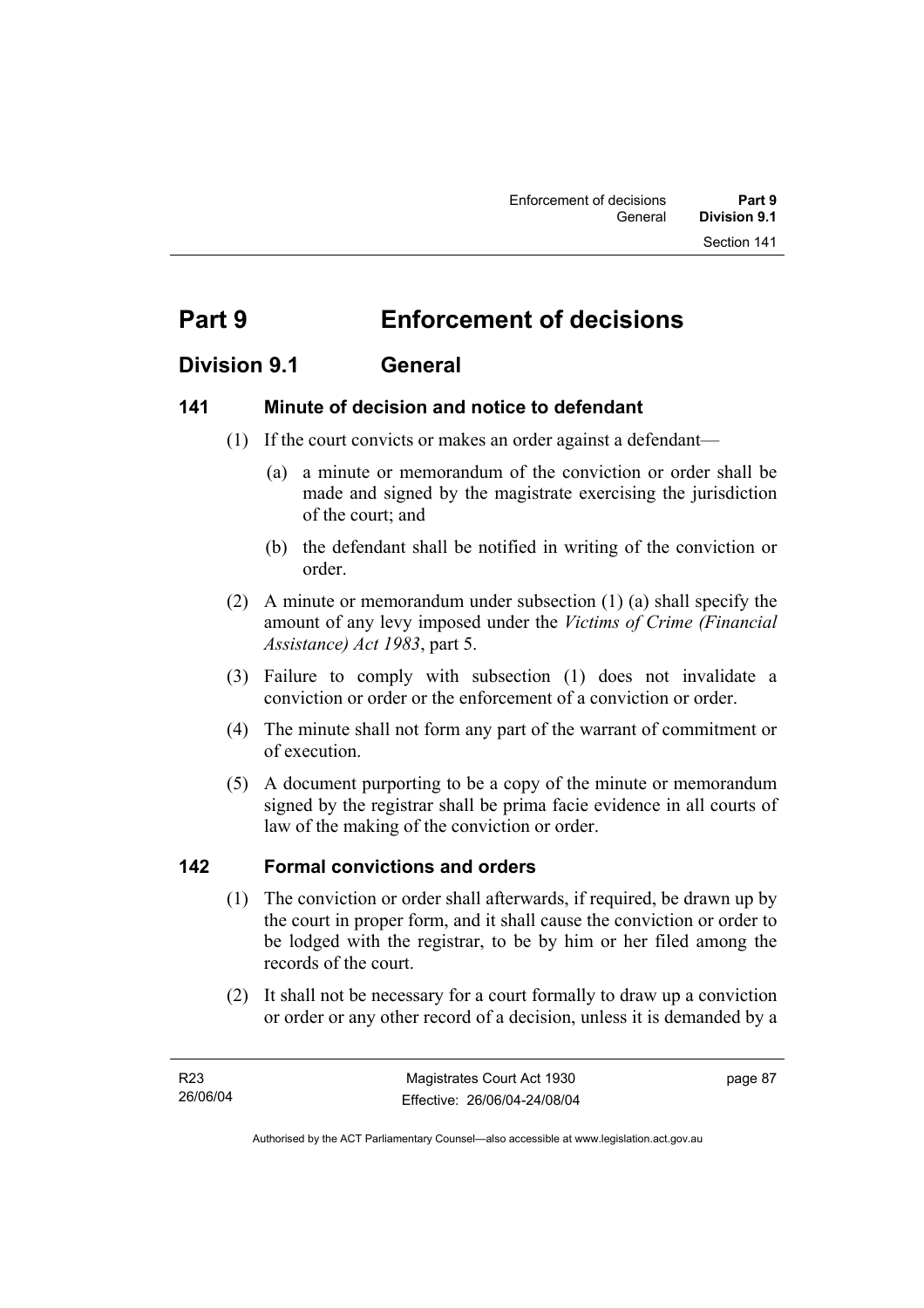| Part 9       | Enforcement of decisions |
|--------------|--------------------------|
| Division 9.1 | General                  |
| Section 143  |                          |

party to the proceedings for the purpose of an appeal against the decision, or is required for the purpose of a return to a writ of habeas corpus or other writ from the Supreme Court.

## **143 Proceedings in case of dismissal**

- (1) If the court dismisses the information the court shall make an order of dismissal, and shall, on application, give the defendant a certificate thereof signed by the adjudicating magistrate or the registrar.
- (2) The certificate, without further proof, shall, on its production be a bar to any other information or legal proceeding in any court (other than proceedings on appeal) for the same matters respectively against the same party.

#### **144 Copies of informations and other documents**

- (1) On application, the registrar shall give the applicant a copy of—
	- (a) an information; or
	- (c) a minute or memorandum of a conviction or order; or
	- (d) a formal conviction or order.
- (2) The registrar may refuse an application under subsection (1) if—
	- (a) the applicant is not a party to the relevant proceedings; and
	- (b) the registrar or a magistrate is not satisfied that the applicant has a good reason for being given that copy.

#### **145 Imprisonment in first instance**

If the court on a conviction sentences the defendant to a term of imprisonment, it shall issue its warrant of commitment accordingly.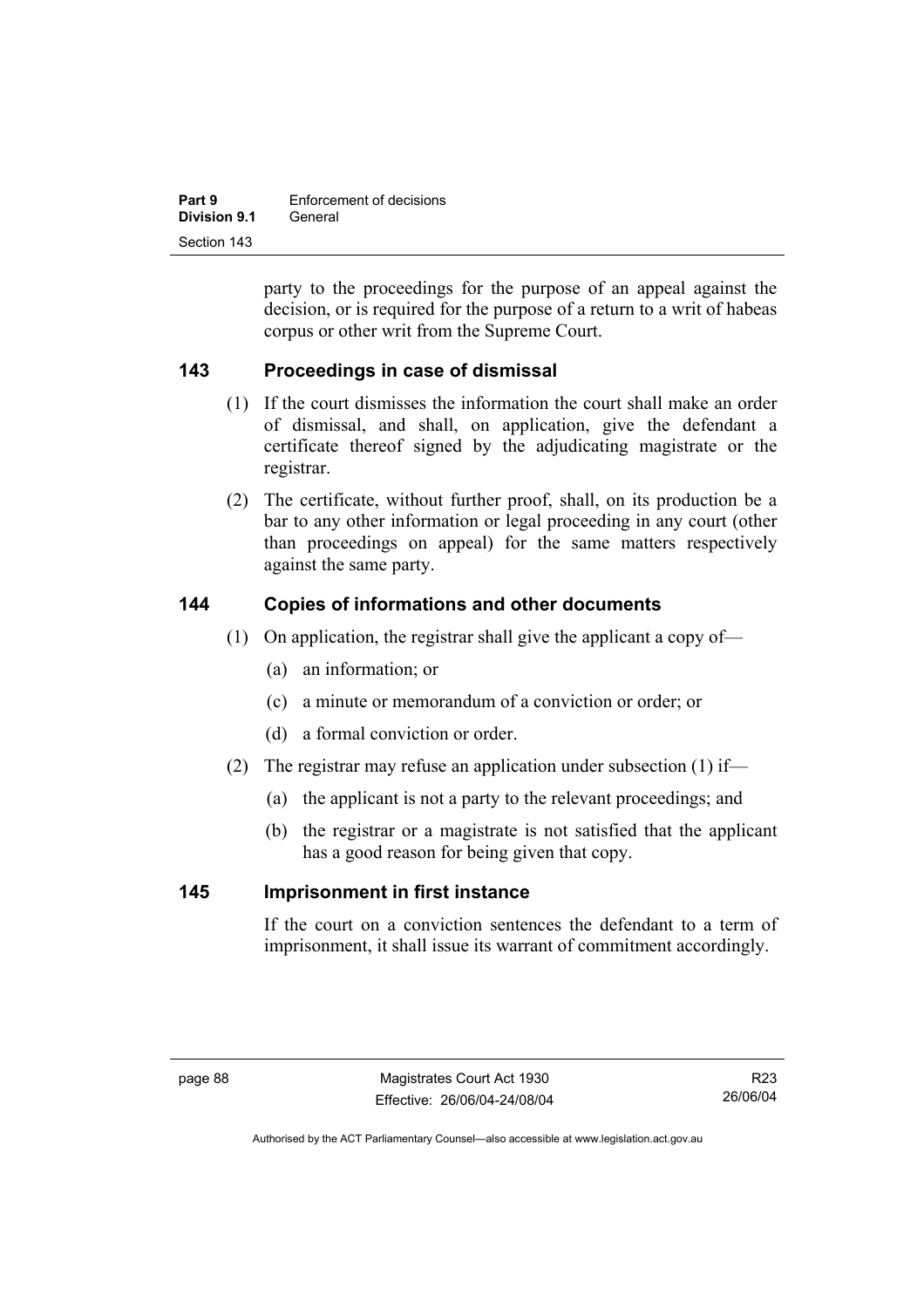# **Division 9.2 Enforcement of fines**

## **146 Definitions for div 9.2**

In this division:

*chief police officer* means the police officer who is responsible for the day-to-day administration and control of police services in the Territory.

*default notice* means a notice in force under section 151 including any variation under section 152.

#### *fine* means—

- (a) a pecuniary penalty imposed by a court in respect of an offence; or
- (b) a fee or charge payable to the Territory that is imposed by a court in proceedings for an offence; or
- (c) costs payable to the Territory under a court order in proceedings for an offence; or
- (d) a levy imposed under the *Victims of Crime (Financial Assistance) Act 1983*; or
- (e) an amount payable to the Territory under an order for reparation under the Crimes Act, section 350.

*fine defaulter* means a person to whom a default notice has been given who subsequently defaults in payment of the relevant outstanding fine.

#### *government agency* means—

- (a) an administrative unit; or
- (b) ACTEW Corporation Limited; or
- (c) a prescribed Territory entity.

page 89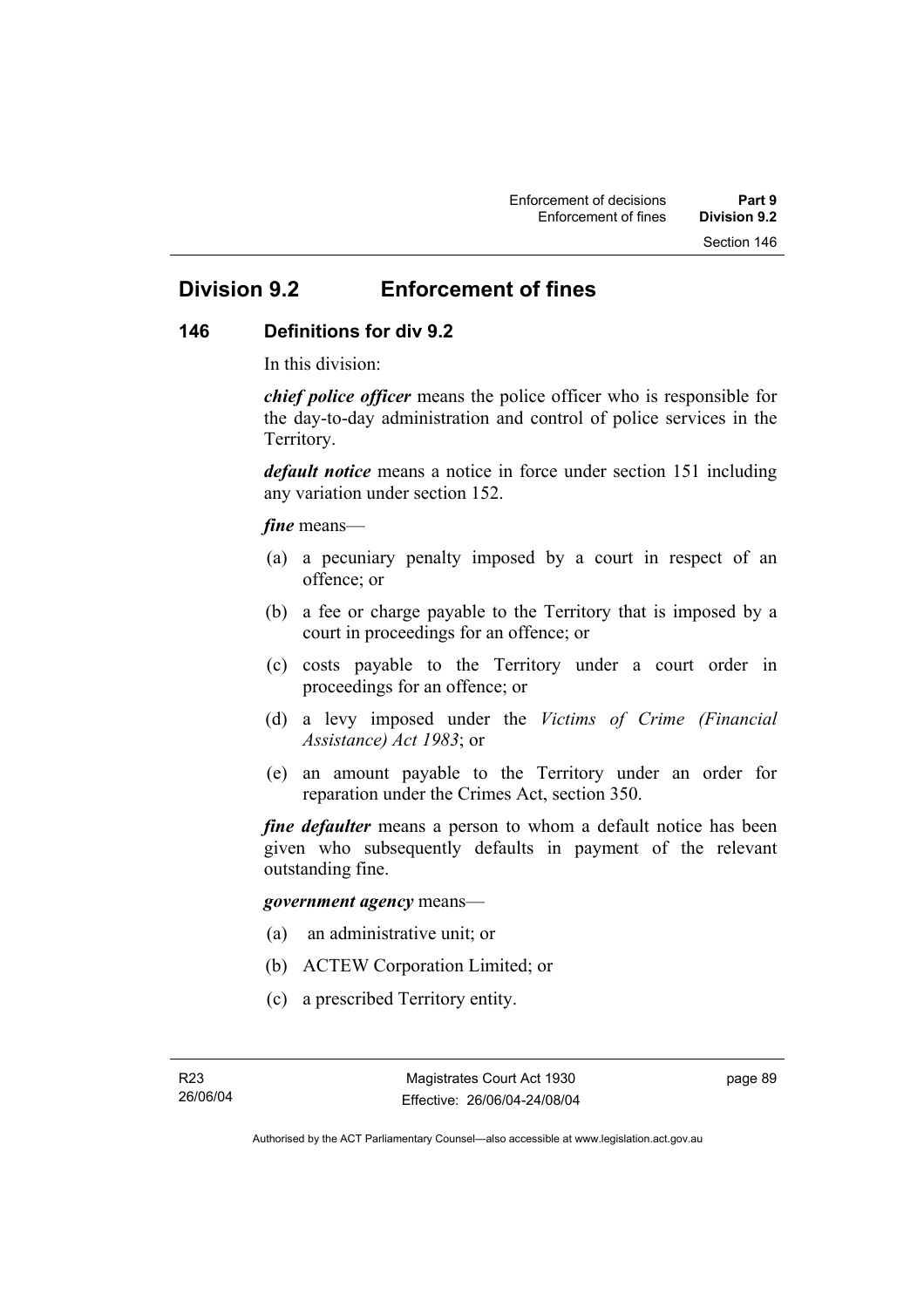*outstanding fine* means the sum of—

- (a) the whole or any part of a fine; and
- (b) the whole or any part of an administrative fee payable in relation to the fine;

that a person is liable to pay.

*penalty notice* means a notice in force under section 149 including any variation under section 152.

*Territory entity*—see the *Auditor-General Act 1996*.

#### **147 Payment of fine**

A fine is payable in accordance with this division to the registrar.

page 90 Magistrates Court Act 1930 Effective: 26/06/04-24/08/04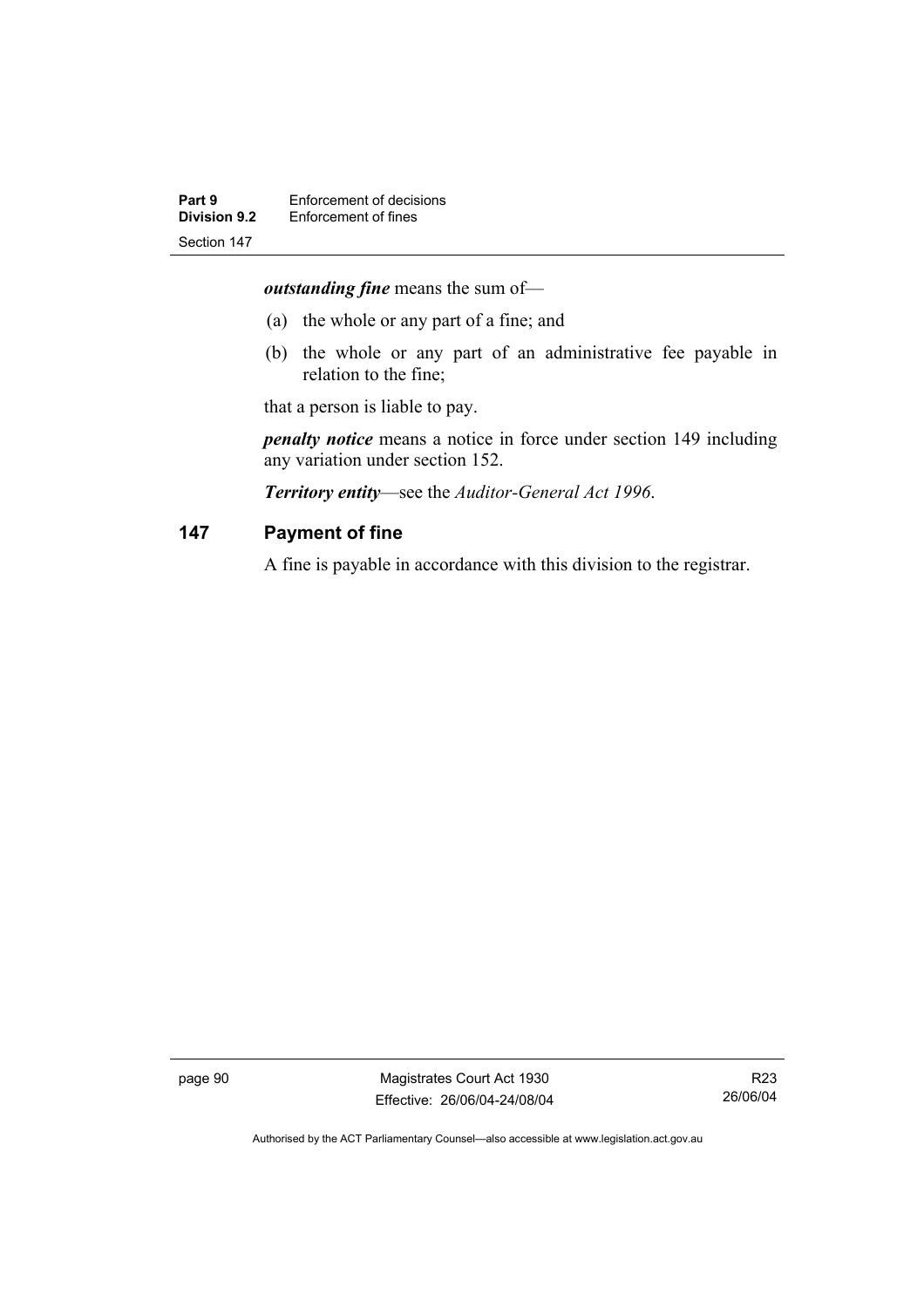#### **147A Notice of address etc**

 (1) A person on whom a fine is imposed shall not, without reasonable excuse, fail to give to the registrar particulars of his or her address within 7 days after the day when the fine is imposed.

Maximum penalty: 5 penalty units.

 (2) A person who is liable to pay a fine and who changes address before the fine and any relevant administrative fee are paid shall not, without reasonable excuse, fail to give to the registrar particulars of the new address within 7 days after changing address.

Maximum penalty: 5 penalty units.

 (3) A person who is liable to pay a fine, and any relevant administrative fee, shall not, without reasonable excuse, fail to give the registrar evidence of his or her address when required to do so by the registrar.

Maximum penalty: 5 penalty units.

#### **147B Access to particulars of address**

- $(1)$  For this division, the registrar may, in writing, require—
	- (a) the commissioner for housing; or
	- (b) the chief police officer; or
	- (c) the chief executive (however described) of a government agency;

to give the registrar any particulars held by that person concerning an address of a specified person who is liable to pay a fine.

 (2) A person to whom such a requirement is given shall comply with it as far as practicable.

#### **147C Doubtful service**

(1) This section applies if—

| R23      | Magistrates Court Act 1930   | page 91 |
|----------|------------------------------|---------|
| 26/06/04 | Effective: 26/06/04-24/08/04 |         |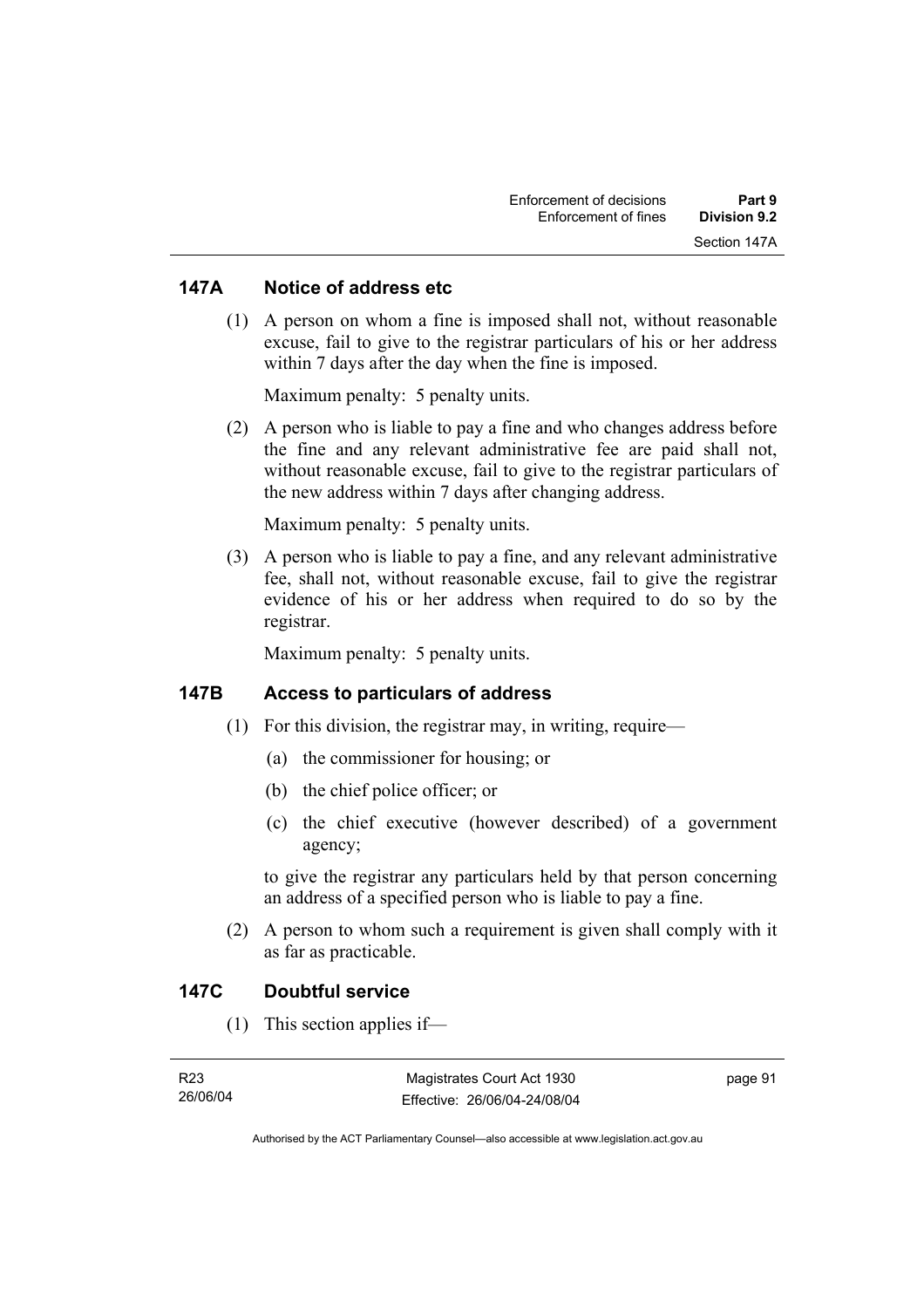- (a) a document has been served on a person for this division, other than by personal service; and
- (b) the registrar is satisfied that—
	- (i) the document has not come to the knowledge of the person; or
	- (ii) doubt exists whether the document has come to the knowledge of the person.
- (2) If this section applies, the registrar shall not take any further action under this division in relation to the person unless—
	- (a) the document has been served again on the person in the manner the registrar thinks fit; and
	- (b) the registrar is satisfied that the document has come to the knowledge of the person.

## **148 Court may allow time to pay**

- (1) If the court imposes a fine on a person—
	- (a) the court shall, for a fine imposed on conviction for an offence where the summons was served in accordance with section 116B; and
	- (b) the court may, in any other case;

allow time for the payment of the amount.

- (2) For a fine referred to in subsection (1) (a), the time allowed by the court shall be not less than 14 days from the date of conviction.
- (3) In addition to allowing time for the payment of an amount, the court may direct that the person liable to pay the amount give security, to the satisfaction of the person specified by the court, with or without sureties, for the payment of the amount.
- (4) The security referred to in subsection (3) shall be given, and may be enforced, in the manner provided by this Act.

R23 26/06/04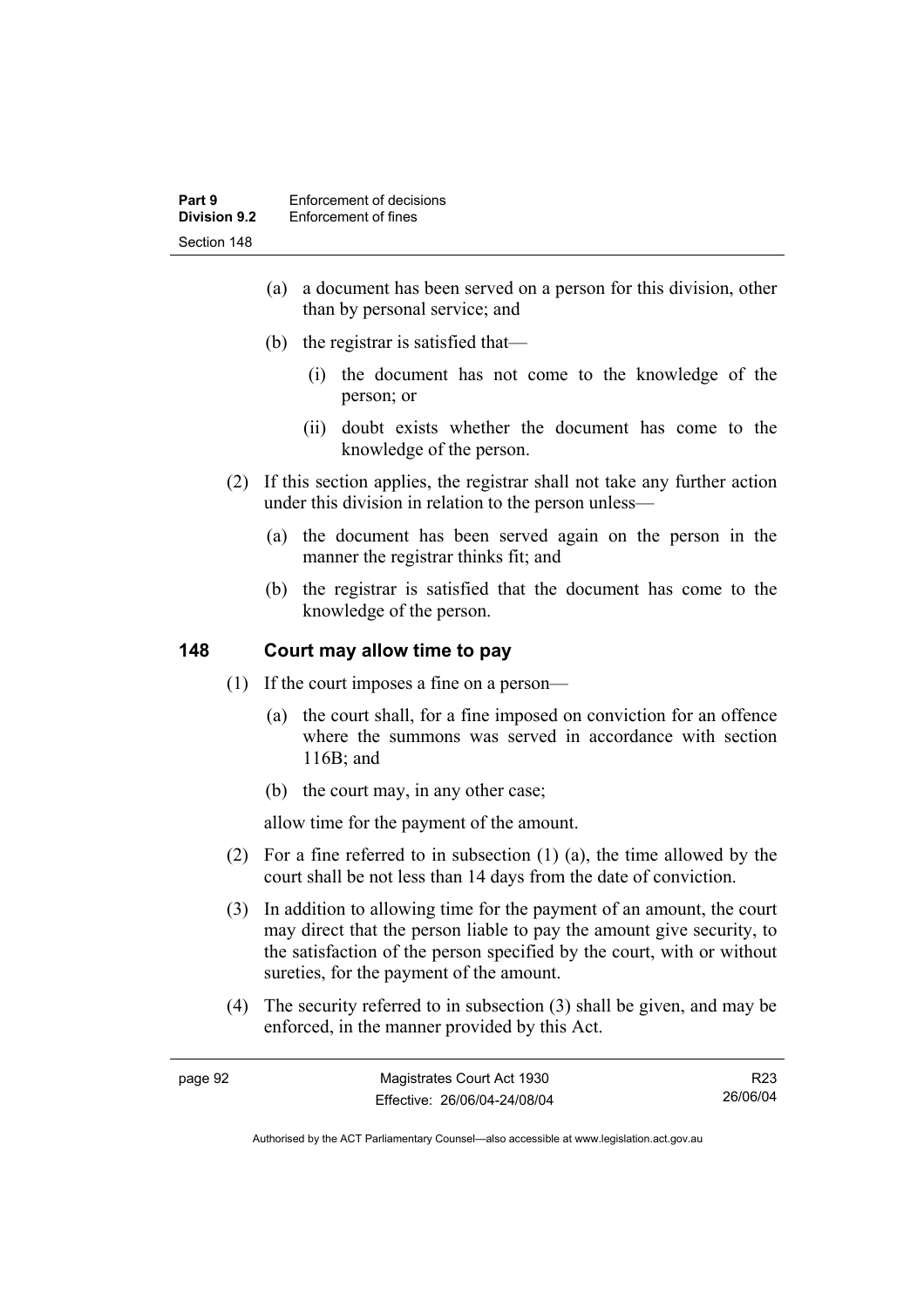#### **149 Penalty notice**

- (1) If the registrar of the Supreme Court gives to the registrar a certificate of conviction that indicates that a person is liable to pay a fine as a result of a conviction or order made by the Supreme Court, the registrar shall give the person a penalty notice concerning the fine.
- (2) If a person is liable to pay a fine as a result of a conviction or order by the court, the notice of the conviction or order required by section 116I or 141 (1) (b) shall contain a penalty notice concerning the fine.
- (3) A penalty notice concerning a fine shall—
	- (a) specify the amount of the fine and the due date for payment; and
	- (b) if the fine is payable by instalments—specify the amount of each instalment and the due date for payment; and
	- (c) contain a statement to the effect that if the fine or any instalment is not paid by the due date the person shall be liable for the administrative fee under section 150 in addition to the fine; and
	- (d) contain a statement to the effect that, under section 152, the registrar may, on application, approve an arrangement concerning the payment of the fine; and
	- (e) indicate the obligation to notify the registrar of any change of address under section 147A.
- (4) If a penalty notice is varied under section 152, the notice shall specify particulars of the approved arrangement for payment as so varied.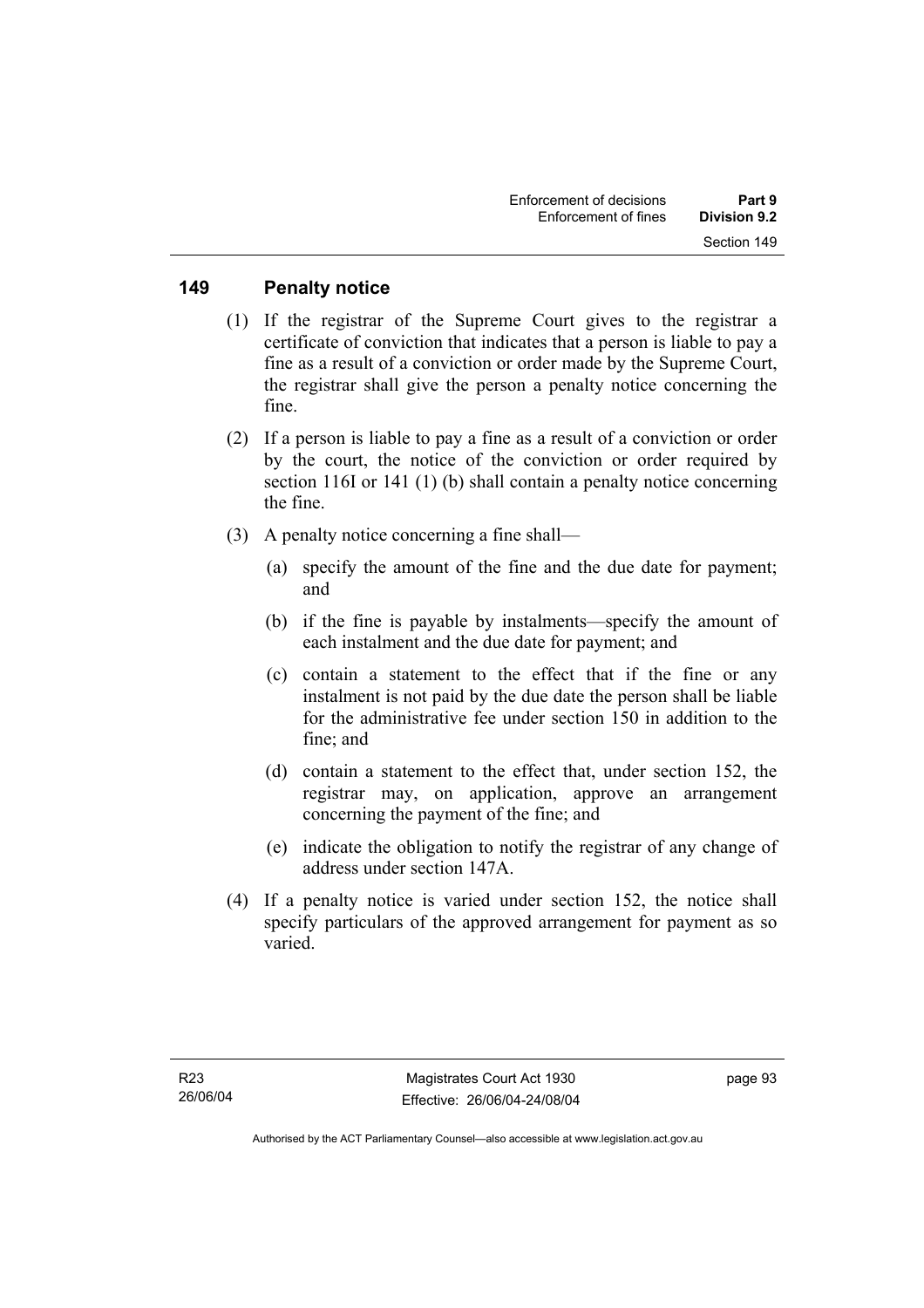| Part 9              | Enforcement of decisions |
|---------------------|--------------------------|
| <b>Division 9.2</b> | Enforcement of fines     |
| Section 150         |                          |

## **150 Default**

- (1) If a person defaults in payment of a fine to which a penalty notice relates—
	- (a) the person is liable to pay to the Territory, in addition to the amount of the fine that remains unpaid, the administrative fee determined under section 248A (1) for this paragraph; and
	- (b) the registrar shall give a default notice to the person.
- (2) If a person to whom a default notice has been given subsequently defaults in payment of the fine, the registrar must give notice of the default to the road transport authority under section 153.
- (3) For this division, a person defaults in payment of a fine or any relevant administrative fee if the person fails to pay any part of the amount payable by—
	- (a) the due date specified in the relevant penalty notice; or
	- (b) if a default notice has been issued in relation to the amount the due date specified in the default notice.

#### **151 Default notice**

- (1) A default notice under section 150 shall—
	- (a) specify the default to which the notice relates; and
	- (b) indicate that, subject to section 152, the amount of the fine remaining unpaid and the relevant administrative fee are due on the date or dates specified in the notice; and
	- (c) contain a statement indicating the consequences under section 150 (2) of a default in payment of an amount to which the notice relates; and
	- (d) contain a statement to the effect that, under section 152, the registrar may, on application, approve an arrangement concerning the payment of the fine; and

R23 26/06/04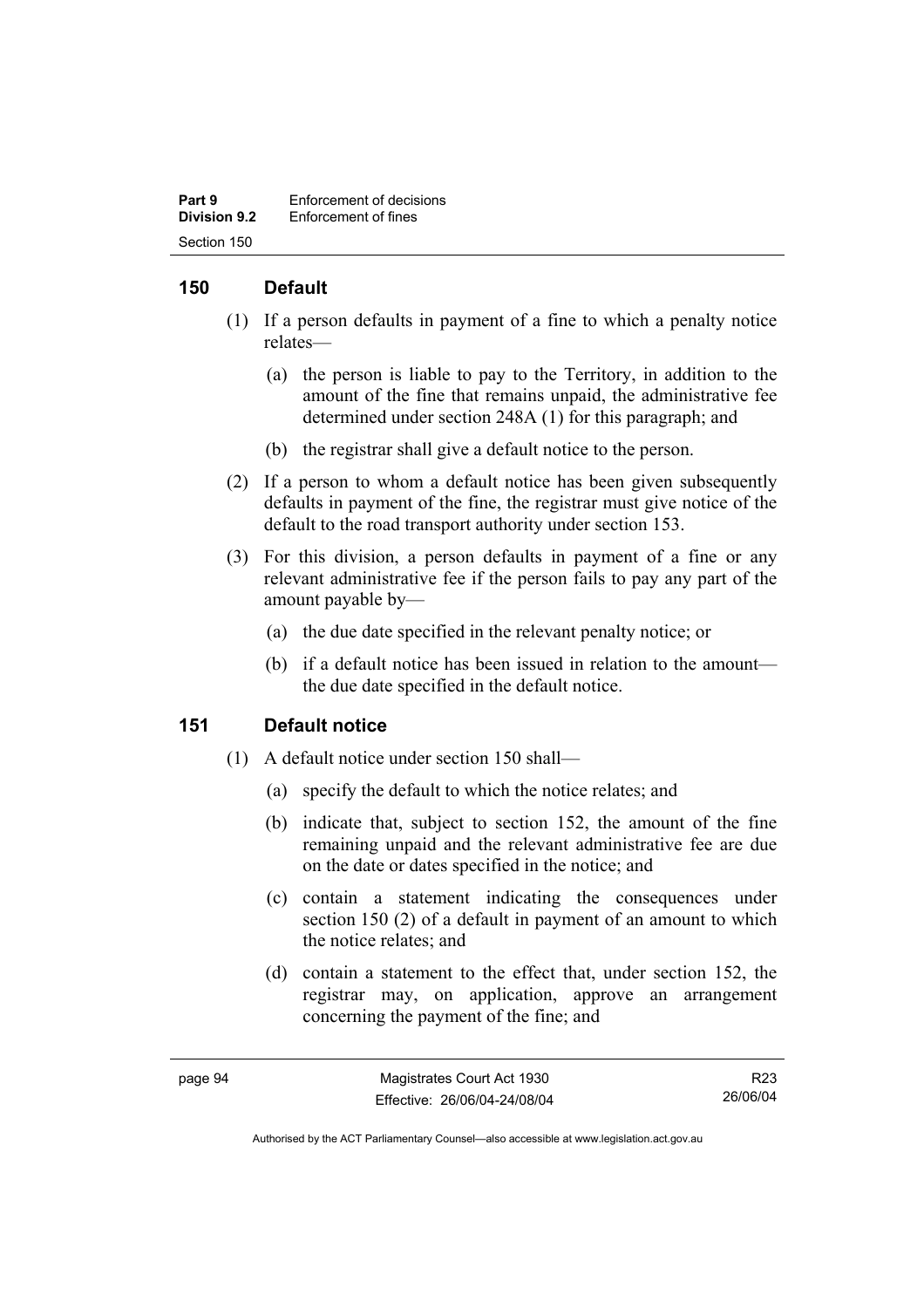- (e) indicate the obligation to notify the registrar of any change of address under section 147A.
- (2) The registrar may specify in a default notice matters concerning a person's property or financial circumstances that are to be set out in any application by the person for approval of a special arrangement under section 152.
- (3) If a default notice is varied under section 152, the notice shall specify particulars of the approved arrangement for payment as so varied.

# **152 Special arrangements**

- (1) The registrar may, on application, approve in writing an arrangement for—
	- (a) further time for the payment of all or any part of a fine or administrative fee, or an instalment of such an amount; or
	- (b) payment of all or any part of a fine or administrative fee by instalments.
- (2) An arrangement under subsection (1) (a) may also be made in respect of an amount that is overdue for payment under a previous approved arrangement.
- (3) To the extent to which an approval for time to pay all or any part of a fine or instalment is inconsistent with an order of a court, the order has no effect.
- (4) An application for an approval shall—
	- (a) be made in writing; and
	- (b) specify the grounds on which it is made; and
	- (c) be lodged with the registrar by the date, or within the period, ascertained in accordance with the current penalty notice, or current default notice, concerning the fine; and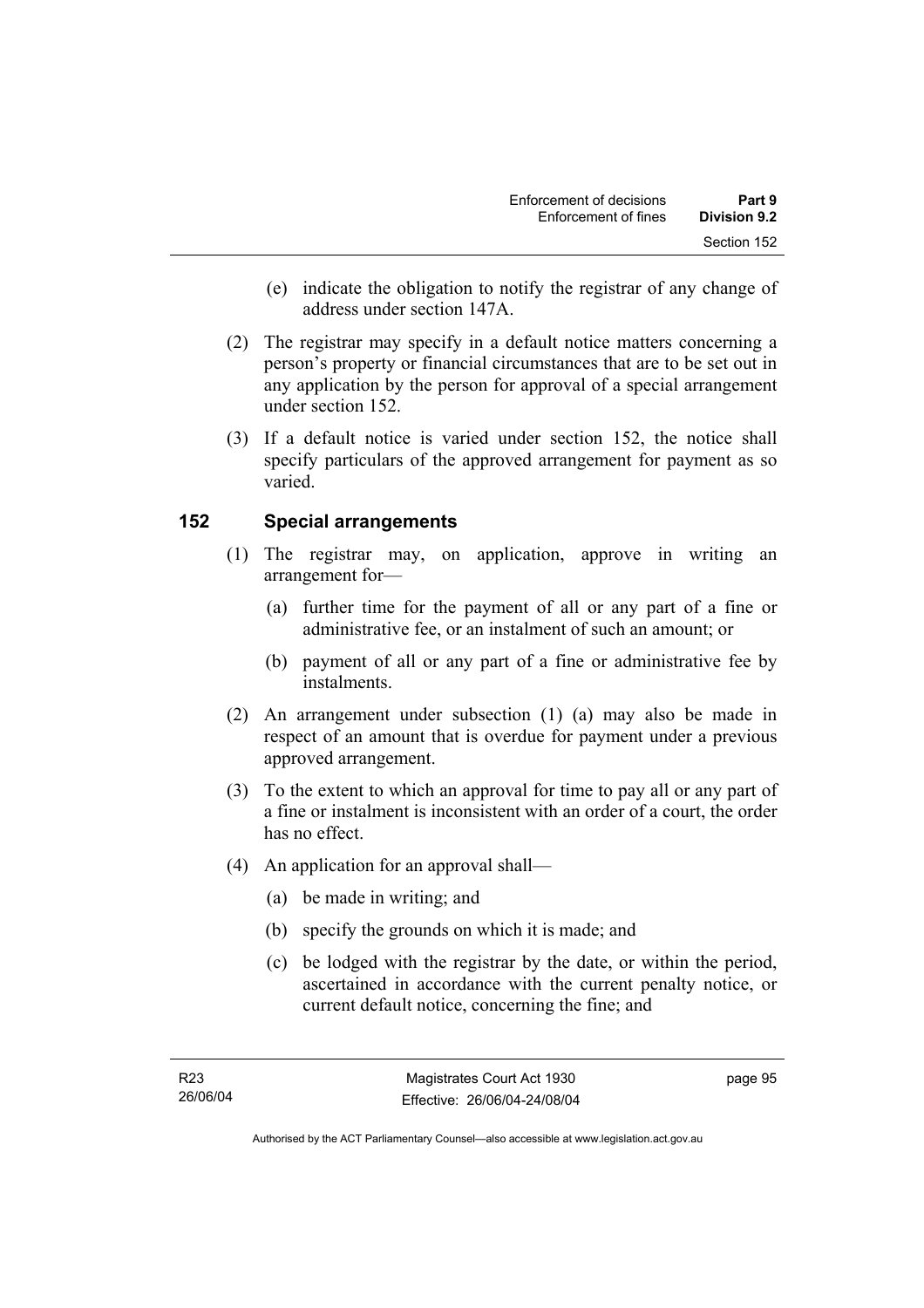| Part 9              | Enforcement of decisions |
|---------------------|--------------------------|
| <b>Division 9.2</b> | Enforcement of fines     |
| Section 153         |                          |

- (d) for an applicant to whom a default notice has been given contain any particulars requested by the registrar in the notice.
- (5) A person committed to prison under section 154D is not entitled to make an application.
- (6) If an approval concerns a fine for which a penalty notice or a default notice has been given to a person, the registrar shall vary the notice  $by-$ 
	- (a) altering the notice in accordance with the approval; or
	- (b) reissuing the notice, revised in accordance with the approval.

#### **153 Notice for suspension of driver licence etc**

- (1) The registrar must notify the road transport authority of the name, address and date of birth of each person who, after being given a default notice for a fine, defaults in payment of the outstanding fine.
- (2) If notice is given under subsection (1) and the registrar subsequently approves an arrangement under section 152, the registrar must notify the road transport authority of the approval.
- (3) If notice has been given under subsection (1) and no later notice has been given under subsection (2), the registrar must notify the road transport authority if—
	- (a) the outstanding fine is paid; or
	- (b) the outstanding fine is remitted under section 159; or
	- (c) the person has completed serving a period of imprisonment under a committal under section 154D; or
	- (d) the conviction or order that gave rise to the liability to pay the fine is quashed or set aside.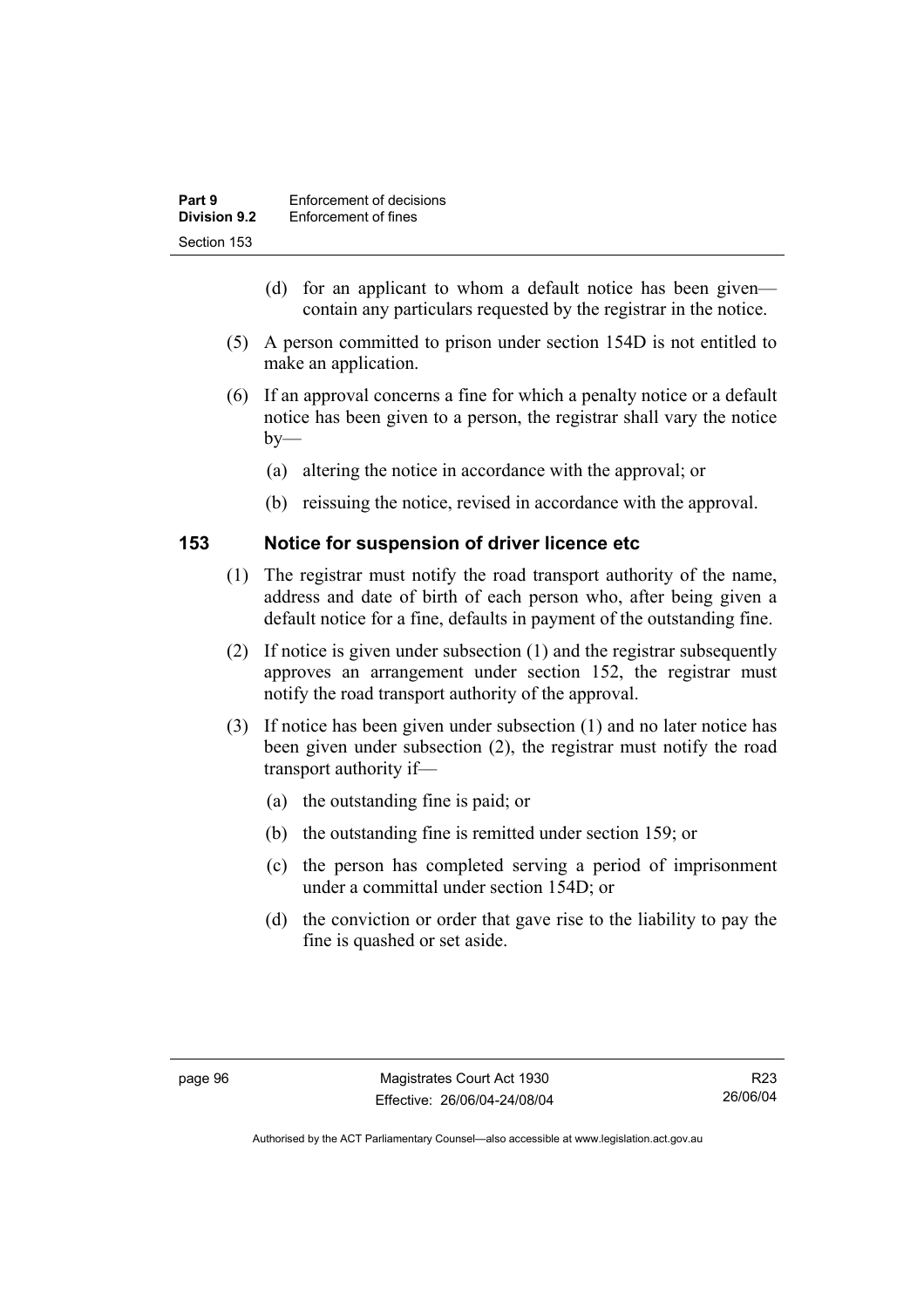#### **154 Access to personal information**

 (1) For the purpose of ensuring the payment of an outstanding fine, the registrar may, in writing, require any of the following persons to give the registrar specified particulars of personal information held by that person concerning the relevant fine defaulter:

- (a) the commissioner for housing;
- (b) the chief police officer;
- (c) the chief executive (however described) of a government agency.
- (2) A person to whom such a requirement is given shall comply with it as far as practicable.
- (3) In this section:

*personal information* means particulars concerning the financial circumstances or criminal record of a fine defaulter.

#### **154A Ascertainment of capacity to pay fine**

- (1) The registrar may orally examine a person who is liable to pay a fine—
	- (a) as to the person's property or other means of satisfying the fine; and
	- (b) generally as to the person's financial circumstances.
- (2) An examination—
	- (a) shall be taken on oath administered by the registrar; and
	- (b) may be conducted in open court or in chambers, as the registrar directs.
- (3) If at the time set down (whether originally or on an adjournment) for the examination of a person to whom an examination summons is directed—

page 97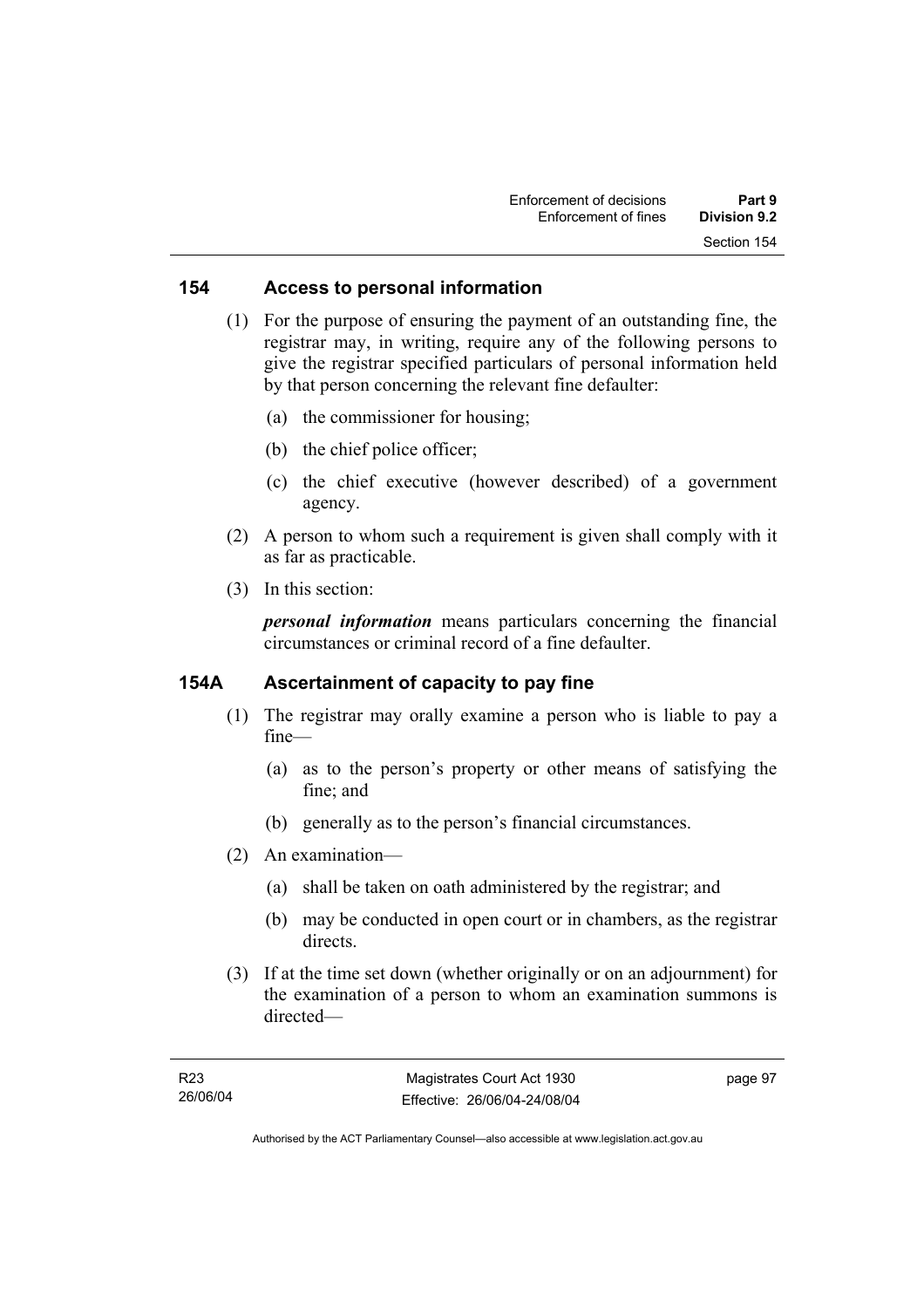- (a) the person fails to attend before the registrar; and
- (b) the registrar is satisfied that—
	- (i) the person has been served with the summons in accordance with the *Magistrates Court (Civil Jurisdiction) Act 1982*, section 297 as applied by section 154C; or
	- (ii) if the examination has been adjourned—the person has been notified of the date, time and place fixed for the examination;

the registrar shall issue a warrant in accordance with the *Magistrates Court (Civil Jurisdiction) Act 1982*, section 303 as applied by section 154C for the apprehension of the person to whom the summons was directed.

 (4) A person apprehended under such a warrant shall be brought before the registrar for the purposes of examination under subsection (1).

#### **154B Garnishee orders and writs of execution**

- (1) If the registrar is satisfied that a fine defaulter has the capacity to pay an outstanding fine, the registrar may—
	- (a) make a garnishee order in accordance with the *Magistrates Court (Civil Jurisdiction) Act 1982*, section 319 as applied by section 154C in respect of the outstanding fine; or
	- (b) issue a writ of execution in accordance with the *Magistrates Court (Civil Jurisdiction) Act 1982*, section 343 (2) and (3) as applied by section 154C against goods of the fine defaulter to enforce the outstanding fine.
- (2) If the registrar issues a writ of execution in respect of 2 or more outstanding fines payable by a person, the writ operates in respect of the amount of each outstanding fine separately.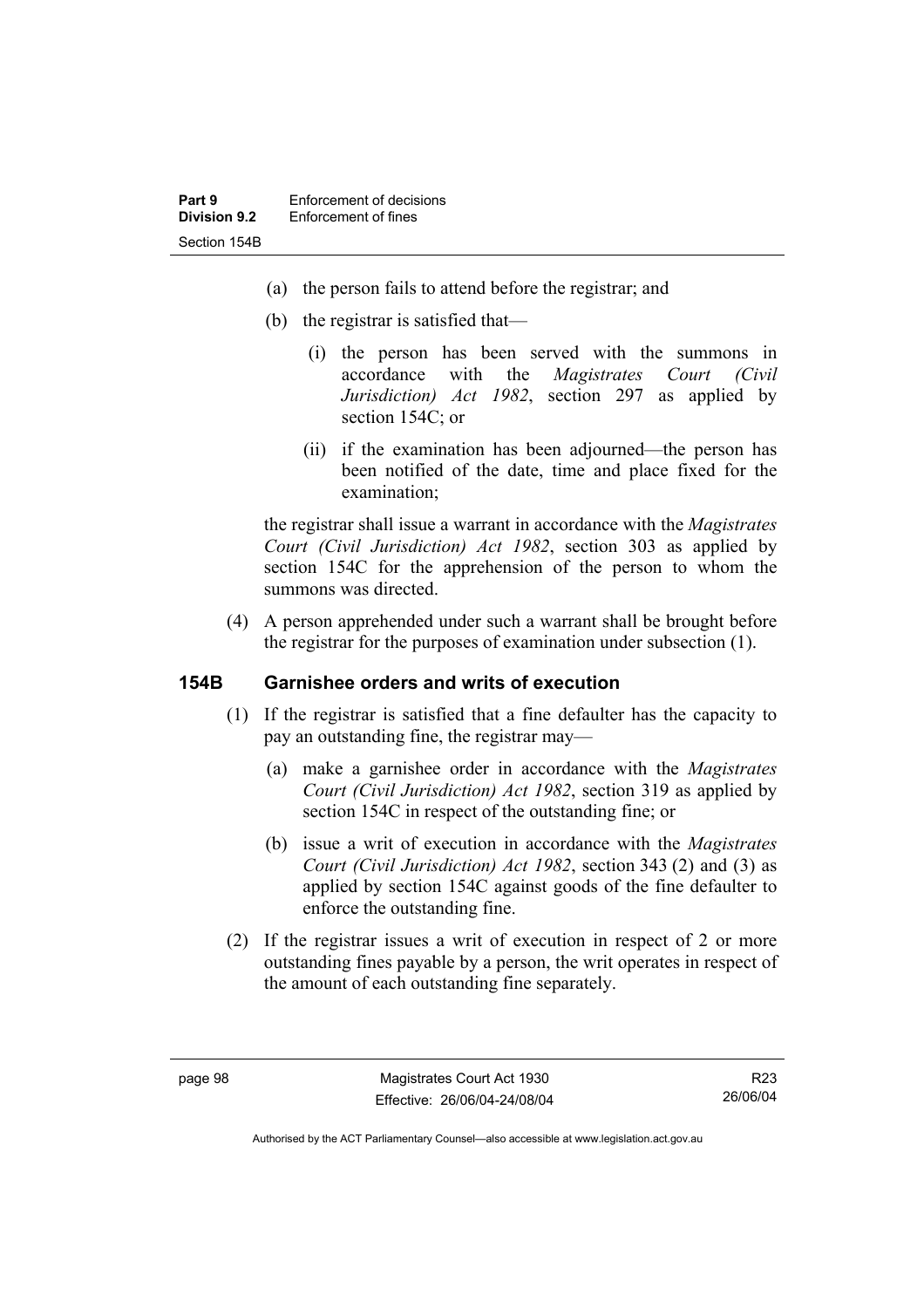# **154C Application of Magistrates Court (Civil Jurisdiction) Act, pt 19**

- (1) The purpose of this section is to ensure, as far as practicable, that—
	- (a) a fine defaulter may be examined under section 154A and dealt with in the same manner as a judgment debtor in respect of whom an examination summons has been issued; and
	- (b) a garnishee order under section 154B has the same effect as a garnishee order in respect of a judgment debtor; and
	- (c) a writ of execution under section 154B has the same effect as a writ of execution against goods of a judgment debtor.
- (2) For subsection (1) (a), the *Magistrates Court (Civil Jurisdiction) Act 1982*, division 19.3, other than sections 294, 298, 300, 302, 305 and 306, applies so far as applicable, with the necessary changes.
- (3) For subsection (1) (b), the *Magistrates Court (Civil Jurisdiction) Act 1982*, division 19.5, other than sections 317, 321 and 331, applies so far as applicable, with the necessary changes, and in particular, as if—
	- (a) sections  $319(1)$  (c) (i) and (e) (i) and  $340(2)$  (a) were omitted; and
	- (b) a reference in sections 320 and 329 (1) to the judgment creditor were a reference to the registrar; and
	- (c) the words 'may order the registrar to repay' were omitted from section 325 (8) and 'shall repay' were substituted; and
	- (d) the reference in section 330 to an application in accordance with section 123 were a reference to an application to the registrar; and
	- (e) sections 332 and 334 (1) did not refer to the judgment creditor.
- (4) For subsection (1) (c), the *Magistrates Court (Civil Jurisdiction) Act 1982*, division 19.6, other than sections 344, 355, 357, 358, 359, 377

page 99

Authorised by the ACT Parliamentary Counsel—also accessible at www.legislation.act.gov.au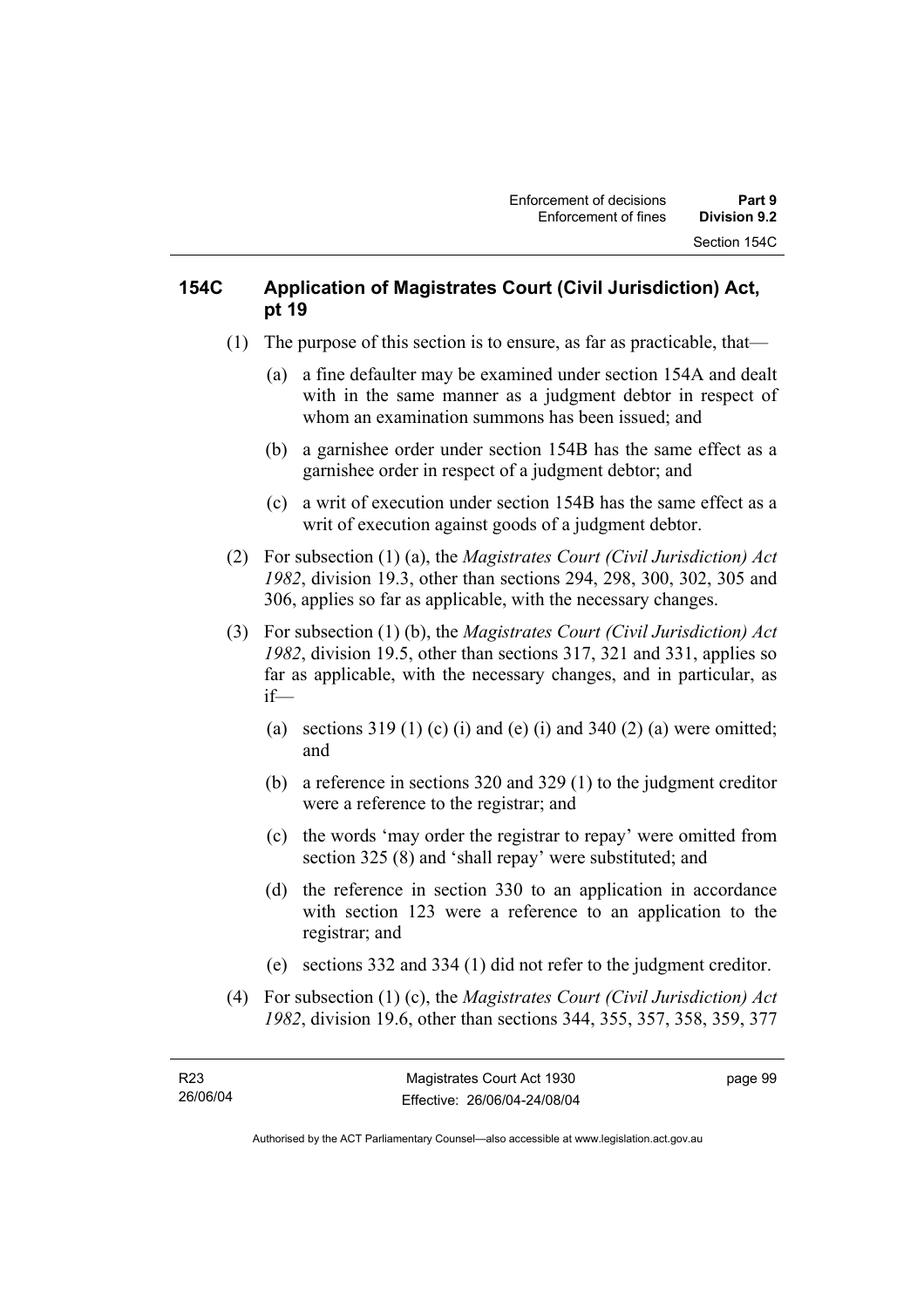and 378, applies so far as applicable, with the necessary changes, and in particular, as if—

- (a) section 343 (1) were omitted; and
- (b) the reference in section 346 (3) to a writ that issues out of the Magistrates Court included a reference to a writ issued by the registrar; and
- (c) section 363 (2) (a) and 363 (3) were omitted; and
- (d) section 376 (2) were omitted.
- (5) The provisions applied by subsections (2), (3) and (4) have effect as if, in addition to any other necessary changes—
	- (a) a reference in such a provision to an examination summons were a reference to an examination summons under applied section 295; and
	- (b) a reference in such a provision to a garnishee order were a reference to a garnishee order under section 154B (1) (a); and
	- (c) a reference in such a provision to a writ of execution were a reference to a writ of execution under section 154B (1) (b) or applied section 333; and
	- (d) a reference in such a provision to a bailiff included a reference to the sheriff or a deputy sheriff under the *Supreme Court Act 1933*; and
	- (e) a reference in such a provision to a judgment debt were a reference to an outstanding fine; and
	- (f) a reference in such a provision to a judgment debtor were a reference to a fine defaulter; and
	- (g) a reference in such a provision to a judgment creditor, other than in applied section 320 or 329 (1), were a reference to the Territory; and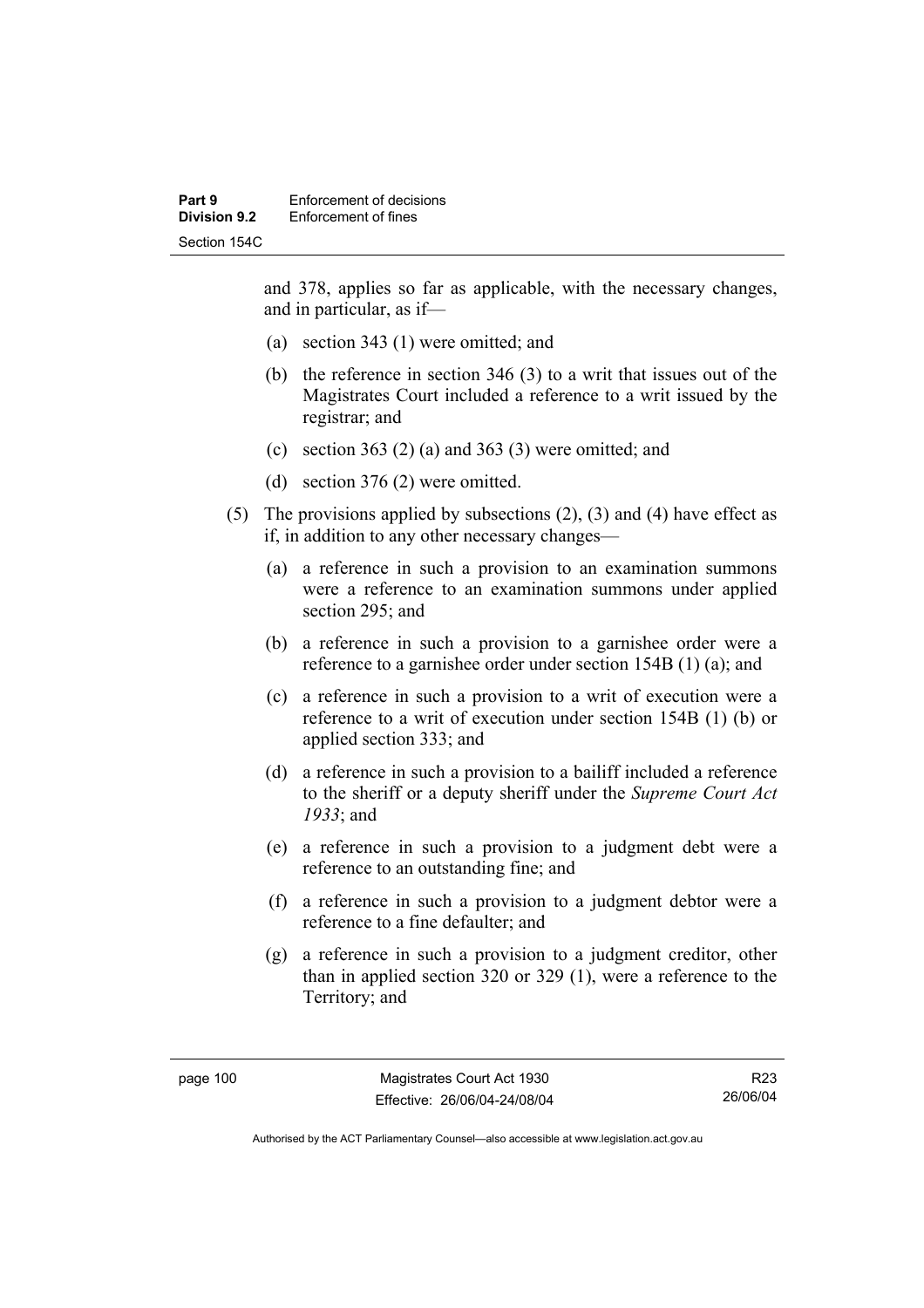- (h) a reference to the court in such a provision, other than in applied section 349, were a reference to the registrar.
- (6) If, but for this subsection, a power of the registrar under a provision applied by subsection (2), (3) or (4) would be dependent on action being taken by the judgment creditor, the registrar may act on his or her own initiative in the exercise of the power.
- (7) The registrar shall not make an order under a provision applied by subsection (2), (3) or (4) for the payment of a fine or administrative fee by instalments.
- $(8)$  If—
	- (a) a provision of the *Magistrates Court (Civil Jurisdiction) Act 1982* applies in relation to a matter; and
	- (b) a regulation or determination under this Act or that Act also applies in relation to that matter; and
	- (c) the provision of the *Magistrates Court (Civil Jurisdiction) Act 1982* is applied in relation to a corresponding matter by subsection  $(2)$ ,  $(3)$  or  $(4)$ ;

a reference in this section to the applied provision referred to in paragraph (c) includes a reference to the relevant regulation or determination.

 (9) A reference in this section to an applied provision by number is a reference to the provision so numbered of the *Magistrates Court (Civil Jurisdiction) Act 1982*, as applied by subsection (2), (3) or  $(4)$ .

# **154D Committal to prison—fine defaulters**

 (1) The registrar shall, by warrant, commit a fine defaulter to prison if—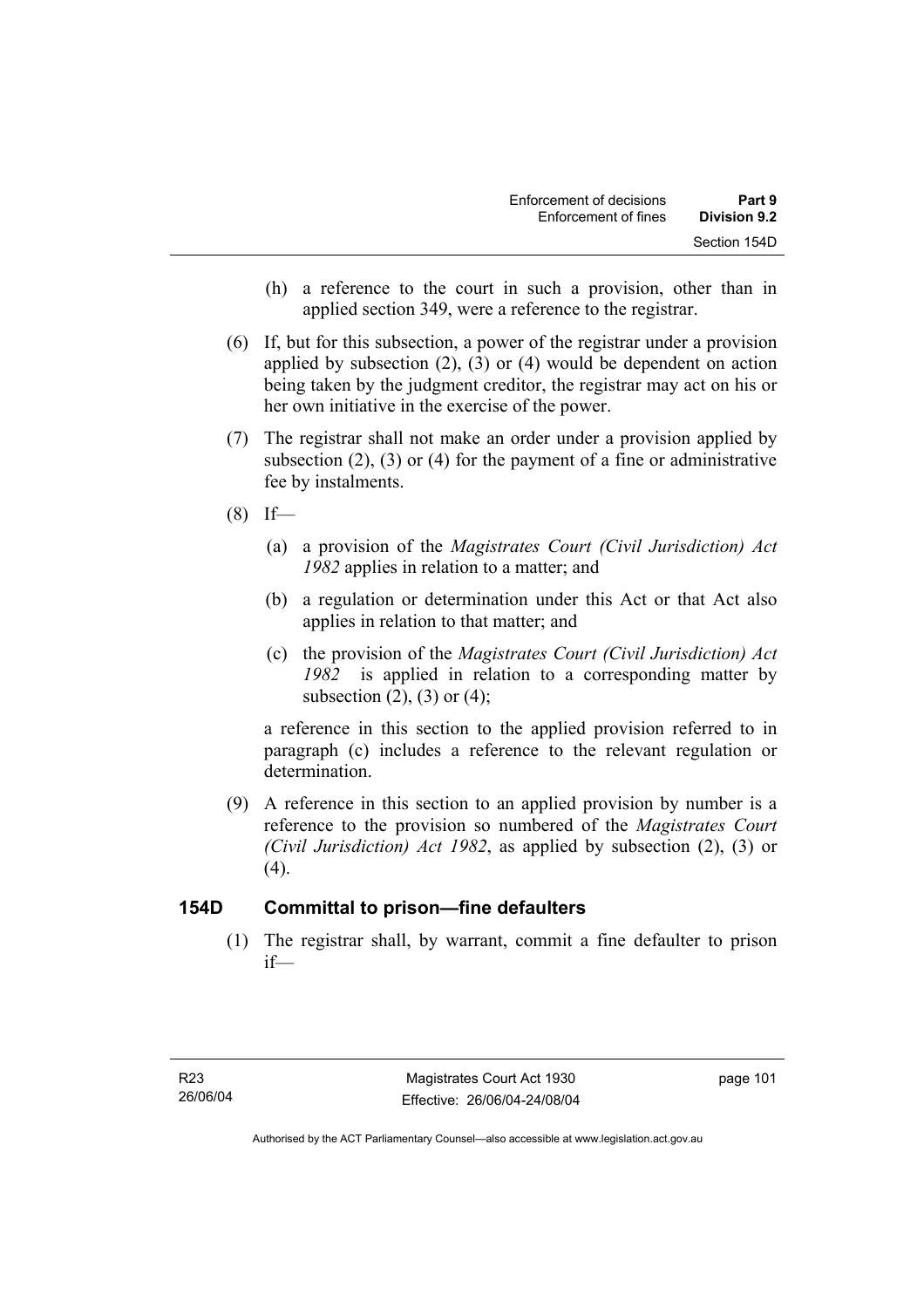| Part 9              | Enforcement of decisions |
|---------------------|--------------------------|
| <b>Division 9.2</b> | Enforcement of fines     |
| Section 155         |                          |

- (a) the registrar is satisfied that all reasonable action has been taken under this division to secure payment and there is no reasonable likelihood of the outstanding fine being paid; and
- (b) the outstanding fine has not been remitted under section 159.
- (2) The period for which the fine defaulter is to be committed to prison shall be the lesser of—
	- (a) a period calculated at the rate of 1 day for each \$100, or part of \$100, of the outstanding fine; and
	- (b) 6 months.
- (3) Subsection (1) does not apply to a person whose liability to pay the fine is derived from an order under the Crimes Act, section 350.

#### **155 Money to be paid to registrar**

If a person adjudged by the conviction or order of a court or magistrate to pay any amount of money pays the amount to any police officer or other person, the police officer or other person shall forthwith pay the amount to the registrar.

#### **156 Execution to cease on payment of amount due**

In any case where a warrant of commitment has been issued, the defendant pays or tenders to the police officer having the execution of the warrant the sum or sums mentioned in it, the police officer shall cease to execute the warrant.

#### **157 Payment of amount to keeper or superintendent**

 (1) If a person is imprisoned for nonpayment of an outstanding fine, the person may pay, or cause to be paid, to the keeper of the prison or, for a person in respect of whom a warrant under section 255A has been issued, the superintendent of the remand centre, and the keeper or superintendent shall receive—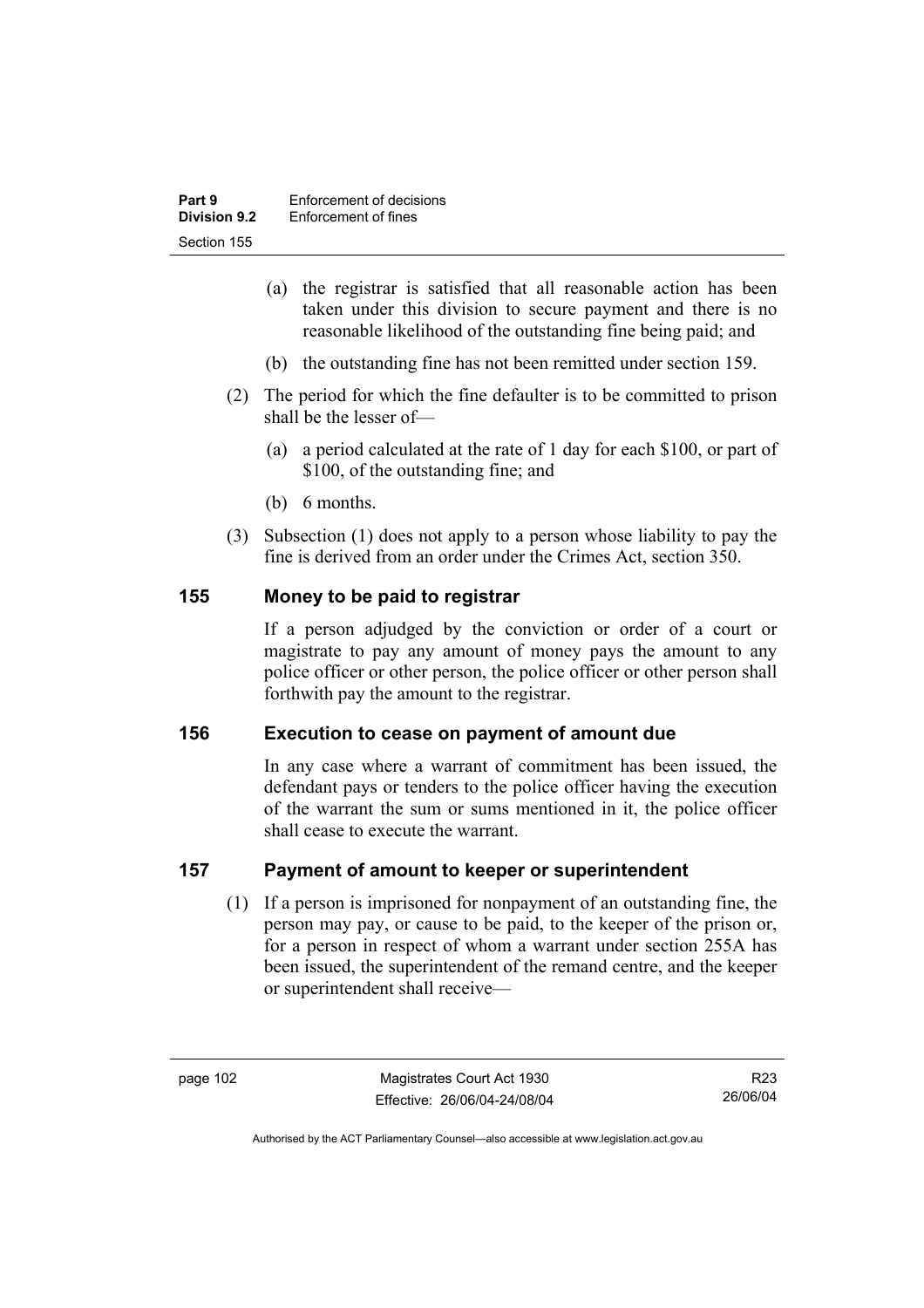- (a) the sum mentioned in the warrant of commitment and the keeper or superintendent shall thereupon discharge the person unless he or she is in custody for some other matter; or
- (b) any sum in part satisfaction of the outstanding fine and thereupon the term of imprisonment shall be reduced by a number of days bearing as nearly as possible the same proportion to the total number of days for which he or she was committed as the sum so paid bears to the sum for which he or she is so liable and the keeper or superintendent shall at the end of the term so reduced discharge the person unless he or she is in custody for some other matter.
- (2) The keeper or superintendent shall forthwith pay all sums received by him or her under the subsection (1) to the registrar.

# **158 Fine satisfied by imprisonment**

A person who is committed to prison under a warrant issued under section 154D discharges his or her liability to pay the outstanding fine—

- (a) at the rate of \$100 for each day or part of a day for which the person is so imprisoned; or
- (b) if the person is so committed to prison for 6 months—on the completion of the 6 months.

# **159 Remission**

The Executive may, in writing, remit all or any part of a fine.

#### **160 Conviction or order quashed or set aside**

If the conviction or order that gave rise to a person's liability to pay a fine is quashed or set aside, the registrar shall, in addition to notifying the road transport authority under section 153 (3) (d)—

(a) refund to the person any amount paid in respect of the fine; and

page 103

Authorised by the ACT Parliamentary Counsel—also accessible at www.legislation.act.gov.au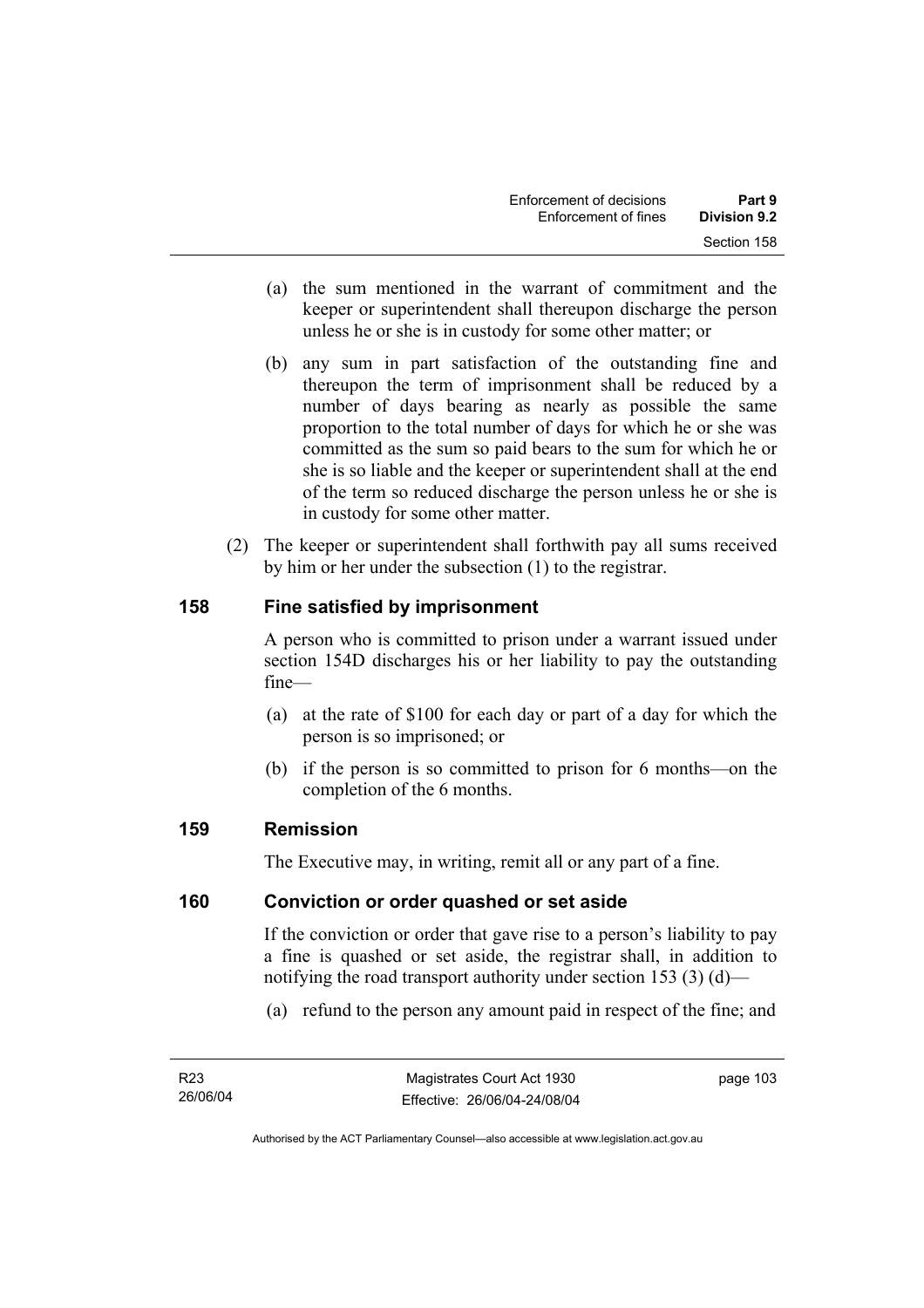(b) refund to the person any amount paid in respect of a relevant administrative fee.

#### **161 Other enforcement provisions not affected**

This division shall not be taken to affect the operation of any other law in force in the Territory that provides for the recovery or enforcement of a fine.

# **Division 9.2A Reciprocal enforcement of fines against bodies corporate**

# **166A Definitions for div 9.2A**

In this division:

*conviction* means a conviction or order entered or made by a court in the exercise of summary jurisdiction in proceedings for an offence.

#### *fine* includes—

- (a) a pecuniary penalty, pecuniary forfeiture and pecuniary compensation; and
- (b) fees, charges and costs payable by a body corporate under an order made in proceedings in which a conviction was entered in respect of the body corporate.

#### *reciprocating court* means—

- (a) a court declared under section 166B to be a reciprocating court; and
- (b) a court included in a class of courts declared under section 166B to be a class of reciprocating courts.

*relevant officer*, in relation to a reciprocating court, means the registrar or other corresponding officer of the court.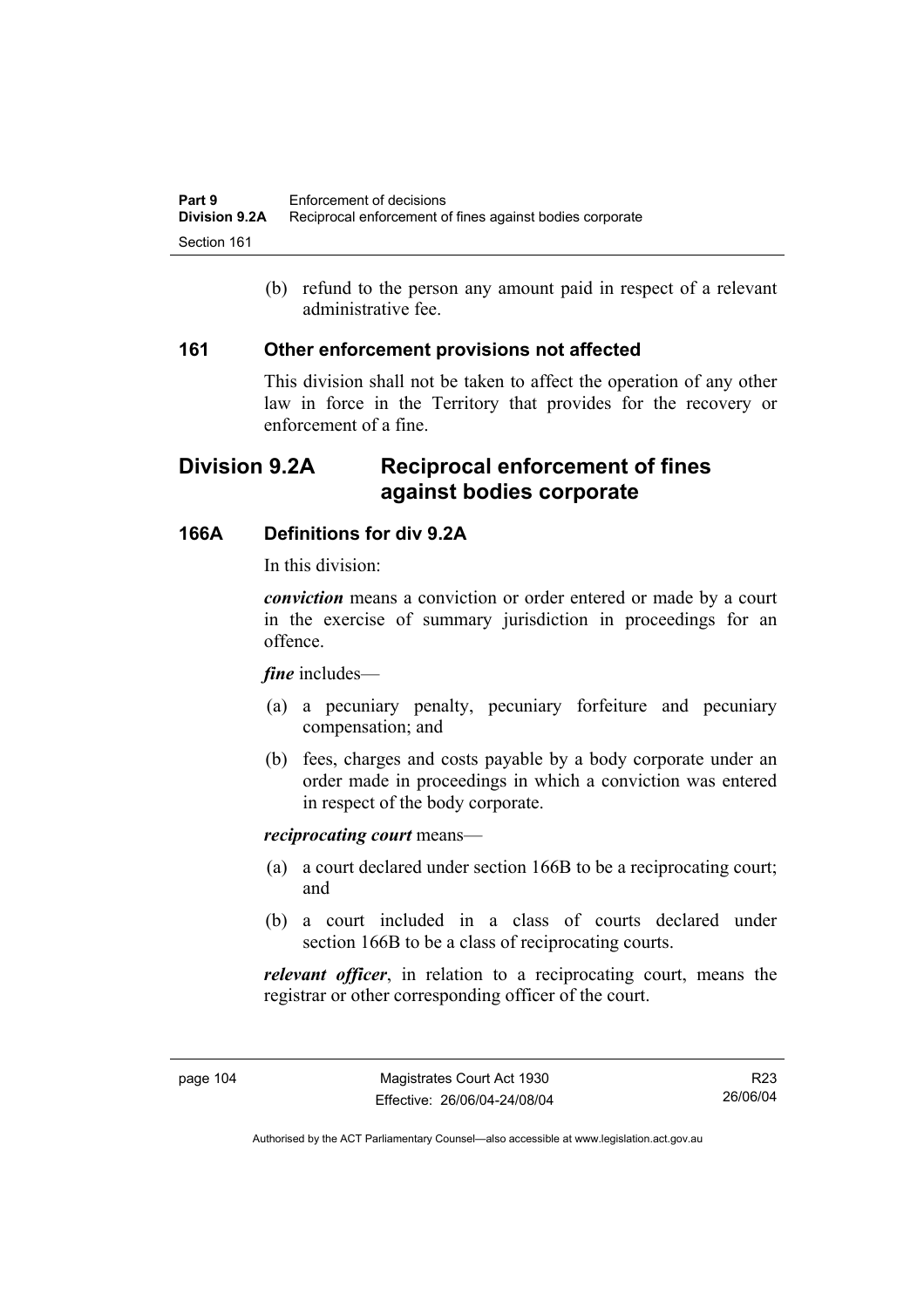*State* includes a Territory other than the Australian Capital Territory and the Jervis Bay Territory.

*Territory fine* means a fine payable under a conviction of the court.

# **166B Declarations relating to reciprocating courts**

- (1) If a State has laws providing for enforcement in the State of a Territory fine against a body corporate, the Attorney-General may, in writing—
	- (a) declare a court of summary jurisdiction in the State to be a reciprocating court; or
	- (b) declare a class of courts of summary jurisdiction in the State to be a class of reciprocating courts.
- (2) A declaration is a notifiable instrument.

*Note* A notifiable instrument must be notified under the *Legislation Act 2001*.

# **166C Enforcement of fine**

- (1) If a fine is payable by a body corporate under a conviction of a reciprocating court and the registrar receives a written request from the relevant officer of the reciprocating court for the enforcement of the conviction accompanied by—
	- (a) a copy, certified by the relevant officer to be correct, of the conviction; and
	- (b) a certificate signed by the relevant officer specifying the amount of the fine that remains unpaid;

the registrar shall—

- (c) register the conviction by filing in the court the certified copy of the conviction; and
- (d) note the date of the registration on the copy.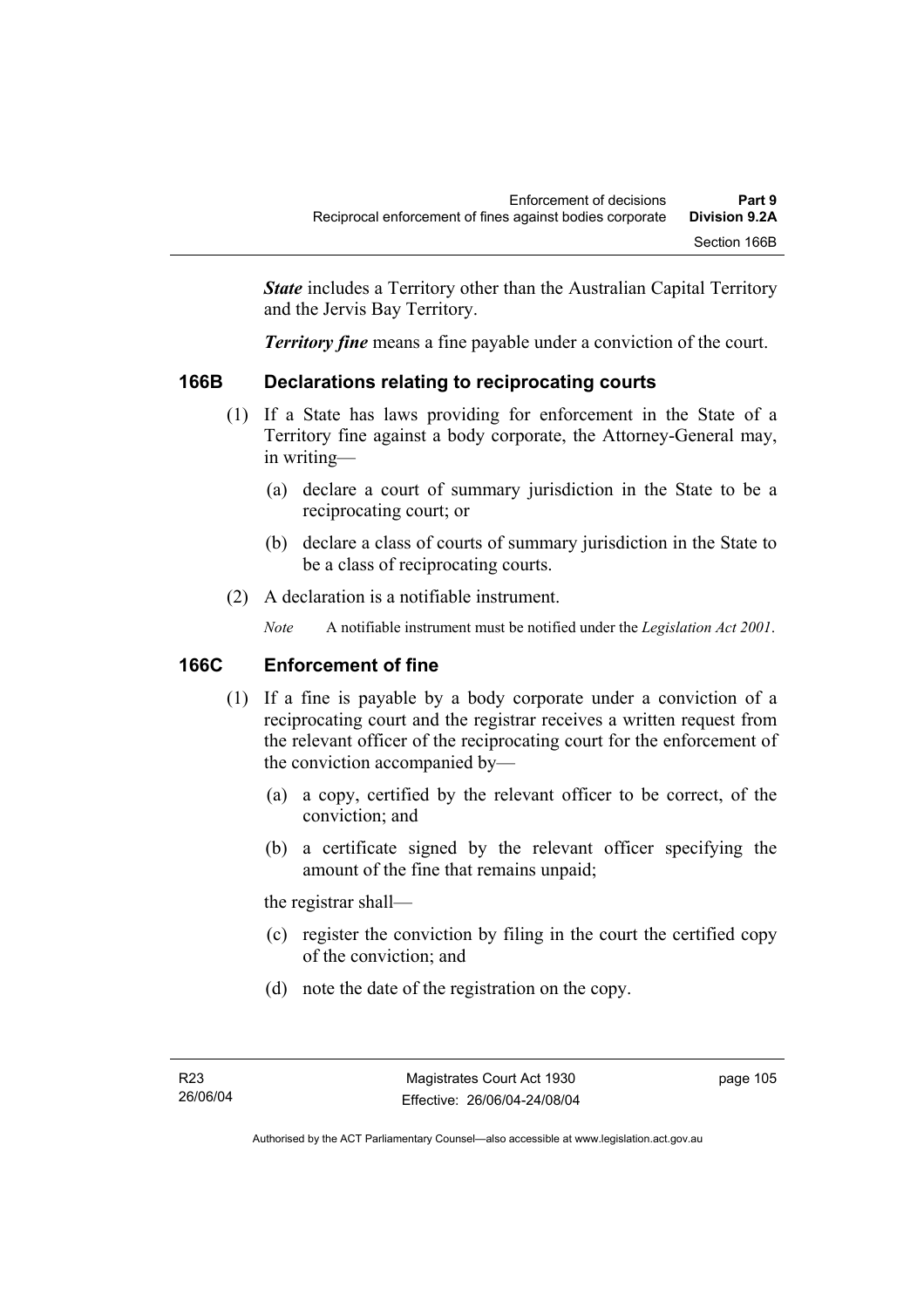- (2) On the registration of a conviction under subsection  $(1)$ 
	- (a) the conviction shall, for this part, be deemed to be a conviction of the court adjudging payment of a fine by the body corporate in the amount specified as unpaid in the certificate referred to in subsection (1) (b); and
	- (b) the registrar shall issue a writ of execution for the purpose of recovering the amount referred to in paragraph (a); and
	- (c) subject to this section, this Act and the *Magistrates Court (Civil Jurisdiction) Act 1982* apply in relation to a writ issued under paragraph (b) as if the writ had been issued in connection with a conviction of the court.
- (3) If a request is made under this section in respect of a fine payable under a conviction of a reciprocating court and the registrar later receives a notification from the relevant officer of the reciprocating court of payment of an amount in satisfaction in whole or part of the amount of the fine, the registrar shall note the particulars of the payment on the certified copy of the conviction filed in the court.
- (4) Notwithstanding anything in this part, if—
	- (a) a writ is issued under subsection (2) in respect of a fine; and
	- (b) before execution, the registrar receives a notification referred to in subsection (3) relating to the fine;

the registrar shall arrange for the return of the writ and, on its return, he or she shall—

- (c) if the amount of the fine has been paid in full—withdraw the writ; or
- (d) if part of the amount of the fine remains unpaid—amend the writ to show the amount still unpaid.
- (5) If a writ is amended under subsection (4), the writ shall be enforced in respect of the amount of the fine for the time being shown in the writ as unpaid.

| page 106 | Magistrates Court Act 1930   | R23      |
|----------|------------------------------|----------|
|          | Effective: 26/06/04-24/08/04 | 26/06/04 |

Authorised by the ACT Parliamentary Counsel—also accessible at www.legislation.act.gov.au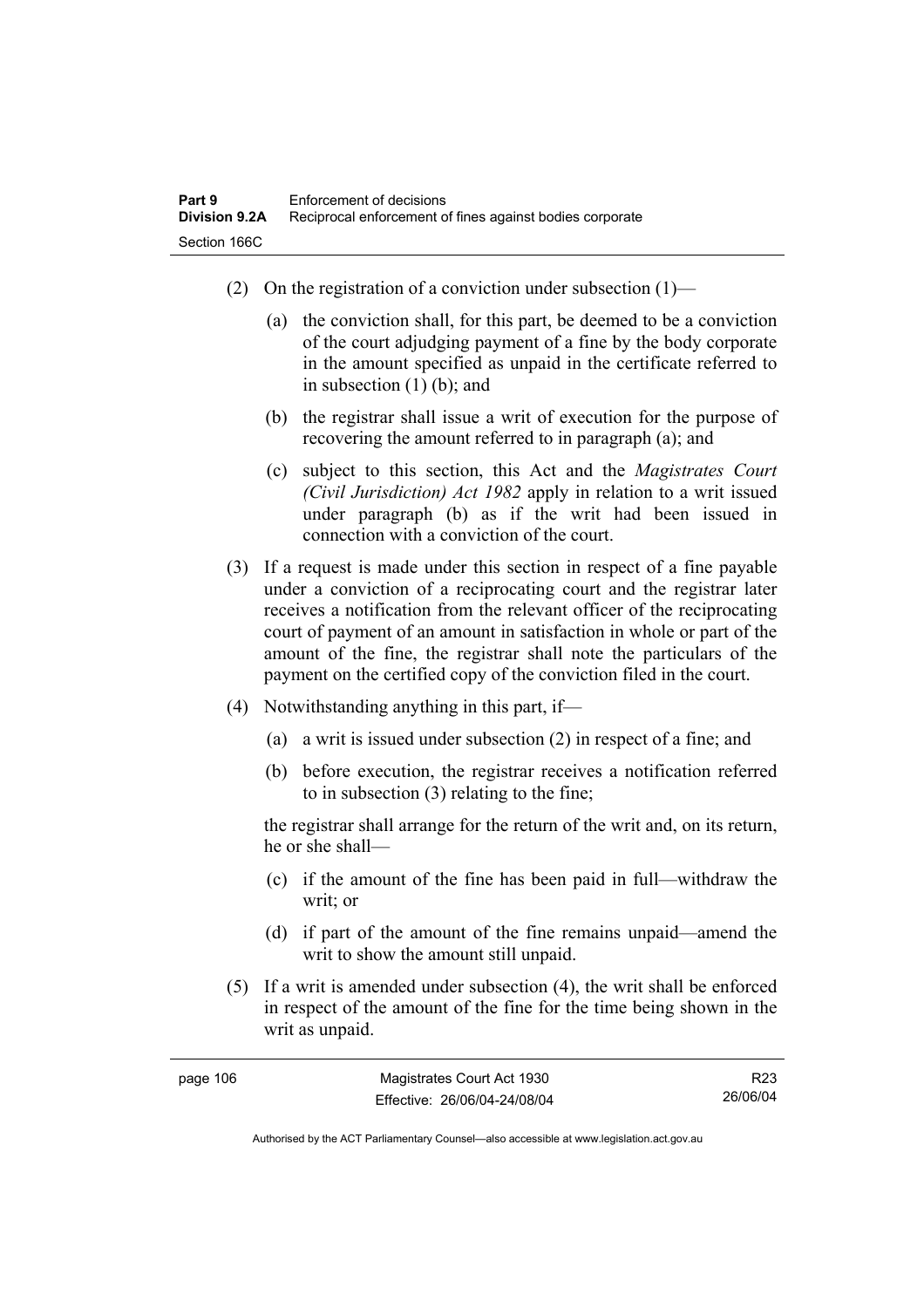- (6) Notwithstanding section 190, if a sum of money is paid to the registrar in satisfaction in whole or in part of a fine payable under a conviction registered under subsection (1), the registrar shall remit the sum of money to the relevant officer of the reciprocating court by which the conviction was entered.
- (7) For this section, a document that purports to have been signed by the relevant officer of a reciprocating court shall be taken to have been so signed unless the contrary is proved.

# **166D Effect of enforcement by reciprocating court**

A sum of money received by the registrar from a reciprocating court in satisfaction in whole or in part of a Territory fine shall be applied to the registrar as if the sum had been paid to him or her by the body corporate by which the fine was payable in satisfaction in whole or in part of the fine.

# **166E Registrar to notify payment of Territory fine**

 $If$ —

- (a) a conviction of the court under which a fine is payable is registered by the relevant officer of a reciprocating court; and
- (b) a sum of money is received by the registrar in satisfaction in whole or in part of the fine;

the registrar shall, as soon as practicable, notify the relevant officer of the amount of that payment.

# **Division 9.6 Miscellaneous**

# **184 Enforcement of costs against informant**

If a court orders an informant in criminal proceedings to pay costs to a defendant, the order operates as a judgment given or entered in respect of a claim for the payment of money and is enforceable as such.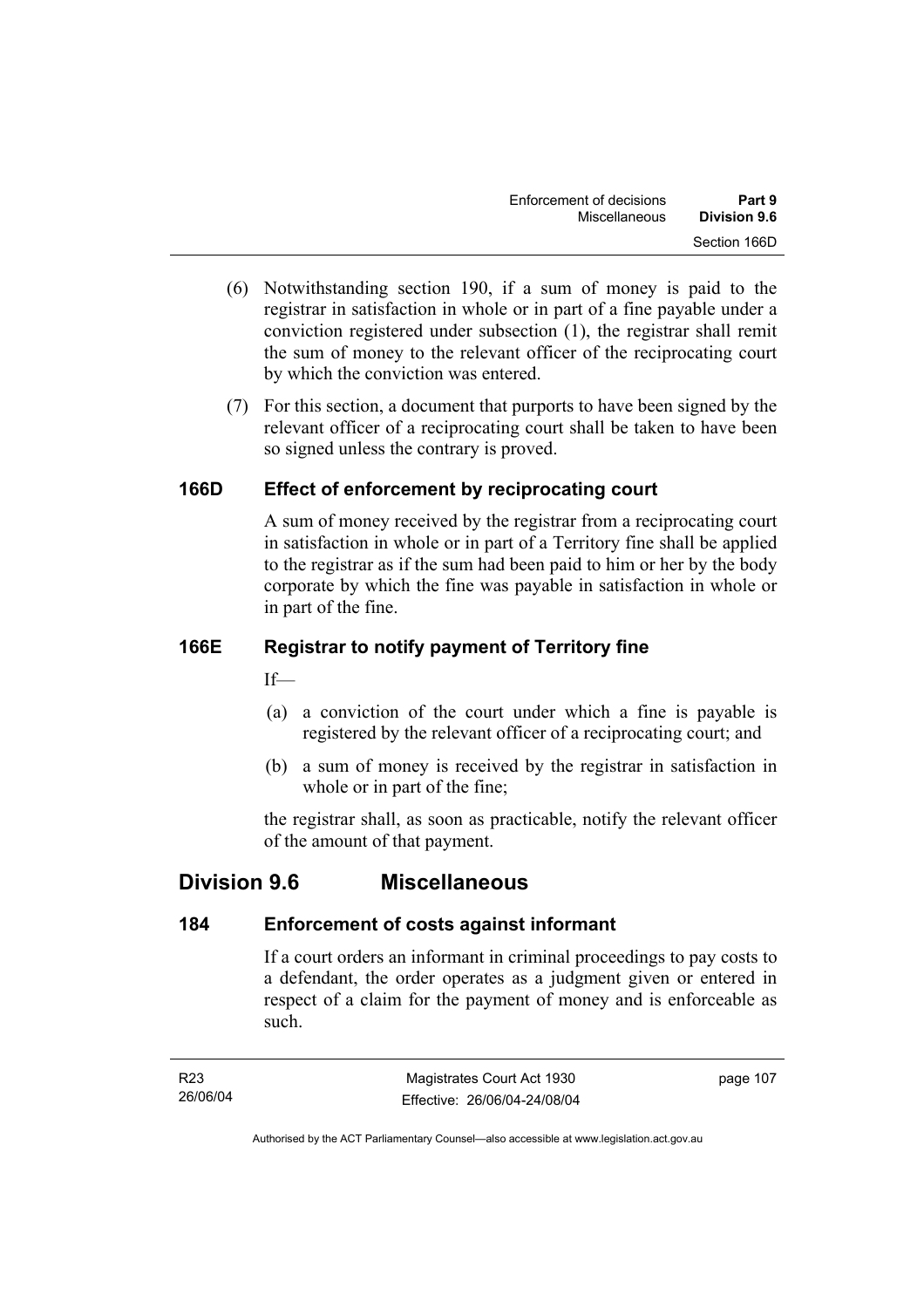#### **185 Committal to prison—orders not involving payment of money**

- $(1)$  If—
	- (a) a conviction does not order the payment of any fine or penalty but orders that the defendant be imprisoned for his or her offence; or
	- (b) an order is not for the payment of money but for the doing of some other act and directs that, if he or she neglects or refuses to do the act, the defendant be imprisoned and the defendant neglects or refuses to do the act;

the court or a magistrate may by warrant commit the defendant to prison there to be kept according to the terms in that behalf of the conviction or order.

 (2) A reference in subsection (1) (b) to an *order* does not include a reference to an order under the Crimes Act, section 350.

# **186 Warrant of commitment to prison**

- (1) A warrant of commitment—
	- (a) shall require the police officer or escort to whom it is directed to take the person named in the warrant to a prison mentioned in the warrant; and
	- (b) shall require the person in charge of the prison to which the person is taken to imprison the person in accordance with the warrant.
- (2) A warrant of commitment in which the direction referred to in subsection (1) (a) is given to all police officers or all escorts—
	- (a) shall be taken in that respect to be directed to each police officer, or each escort, respectively; and
	- (b) may be executed in that respect by any police officer, or any escort, respectively.

| page 108 | Magistrates Court Act 1930   | R23      |
|----------|------------------------------|----------|
|          | Effective: 26/06/04-24/08/04 | 26/06/04 |

Authorised by the ACT Parliamentary Counsel—also accessible at www.legislation.act.gov.au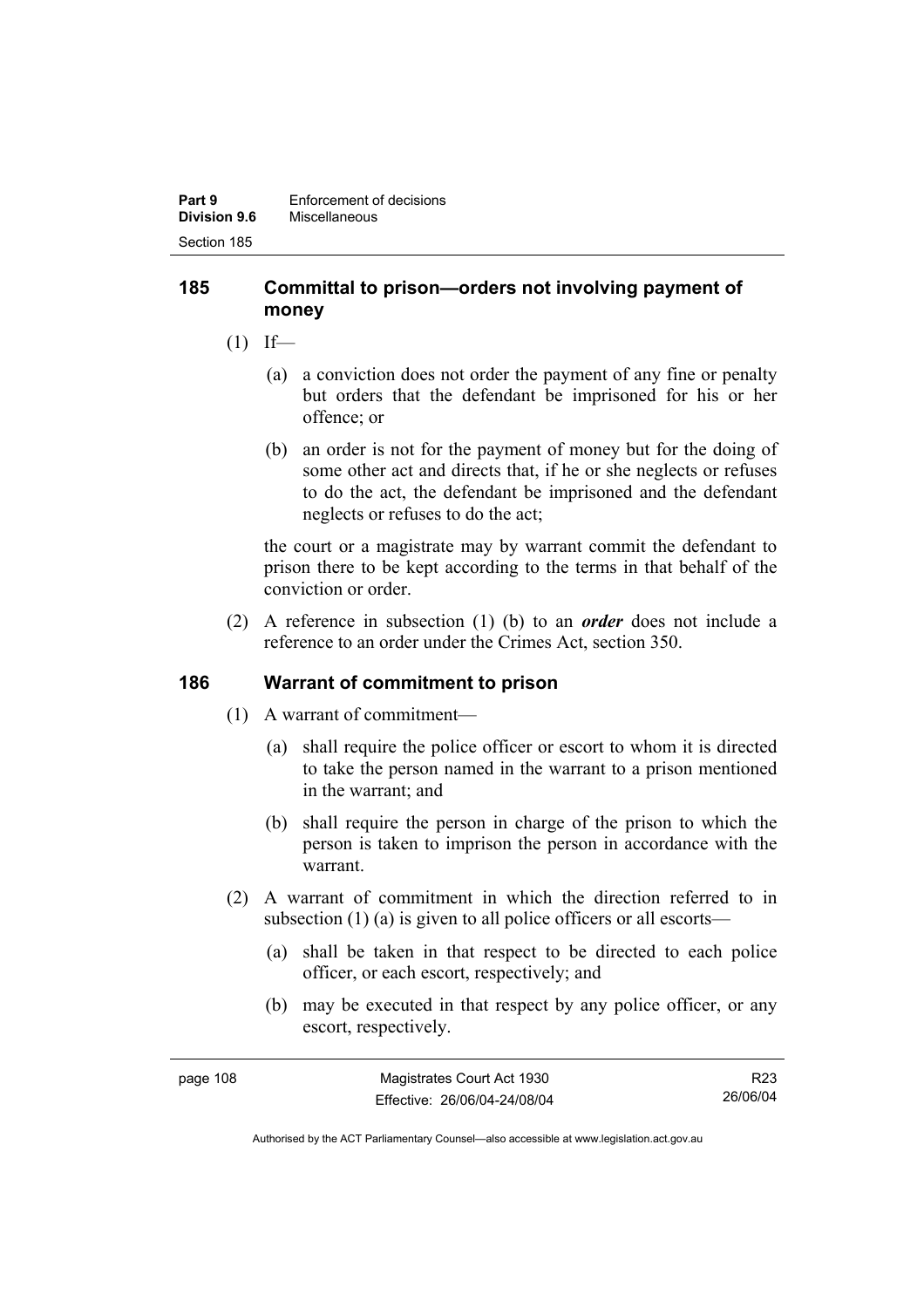- (3) On the arrival at the prison of the person named in the warrant, the person in charge of the prison or a person authorised by him or her—
	- (a) shall sign the receipt on the warrant for the person; and
	- (b) shall complete the report on the warrant about the person's apparent physical condition and state of health.

# **187 Warrant of commitment if defendant already in prison**

- (1) If by any conviction or order it is adjudged that the defendant be imprisoned and the defendant is then undergoing imprisonment on a conviction for another offence, the warrant of commitment in respect of the subsequent offence shall be forthwith delivered to the gaoler to whom it is directed.
- (2) The court or magistrate issuing the warrant of commitment may order thereby that the imprisonment for the subsequent offence shall commence at the termination of the imprisonment that the defendant is then undergoing.

# **188 Mitigation of payment by court**

- (1) If in a case when either imprisonment or a fine is imposed there is prescribed a requirement for the defendant to enter into his or her recognisance and to find sureties for keeping the peace, or being of good behaviour, and observing some other condition, or to do any of such things, the court may dispense with the requirement or any part thereof.
- (2) If the court has authority under any law in force in the Territory (other than this Act), whether past or future, to impose imprisonment for an offence punishable on summary conviction, and has no authority to impose a fine for that offence, it may notwithstanding, when adjudicating on that offence, if it thinks that the justice of the case will be better met by a fine than by imprisonment, impose a penalty not exceeding 50 penalty units, and not being of such an amount as will subject the offender under the

| R <sub>23</sub> | Magistrates Court Act 1930   | page 109 |
|-----------------|------------------------------|----------|
| 26/06/04        | Effective: 26/06/04-24/08/04 |          |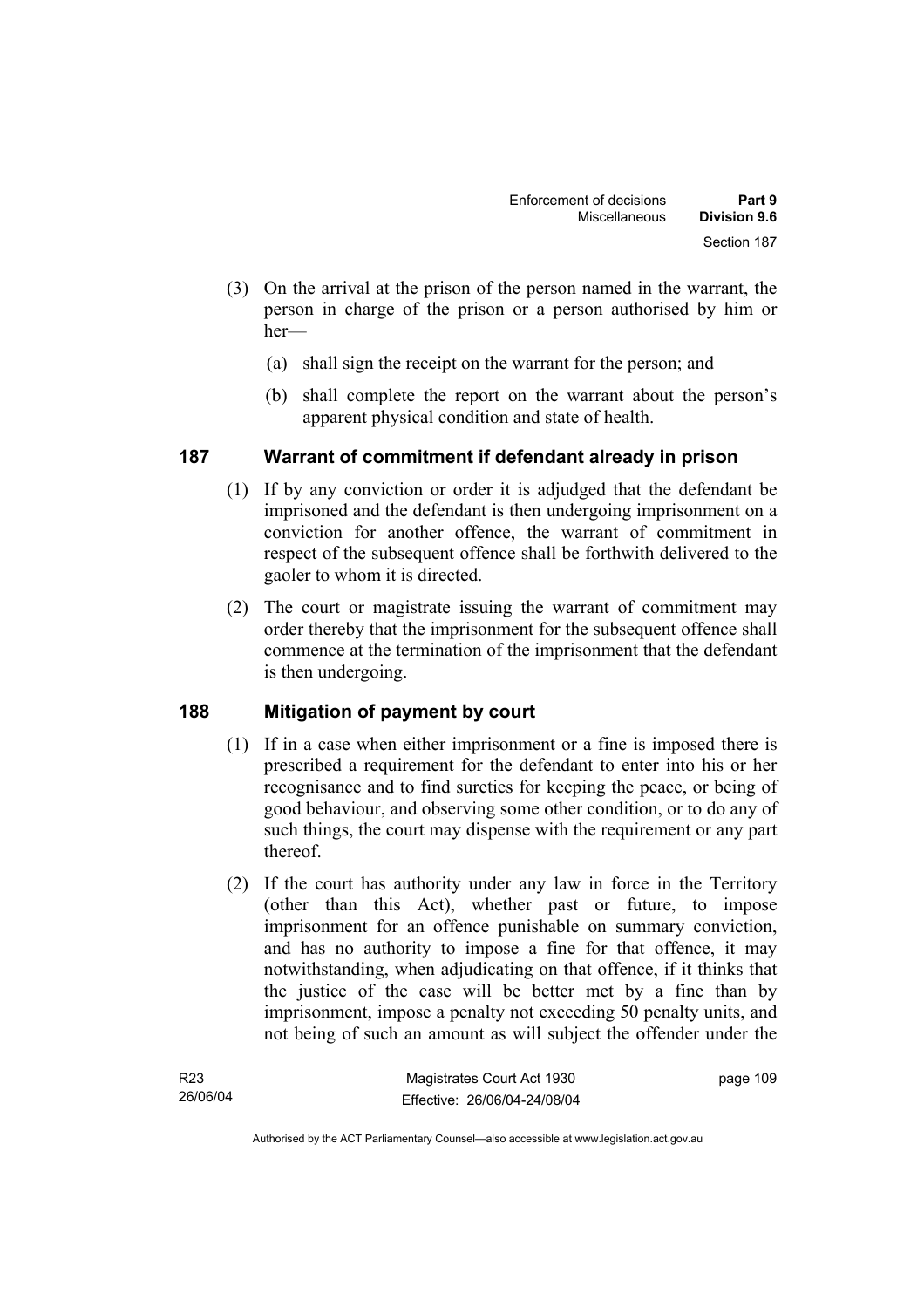| Part 9              | Enforcement of decisions |
|---------------------|--------------------------|
| <b>Division 9.6</b> | Miscellaneous            |
| Section 191         |                          |

provisions of this Act in default of payment of the penalty, to any greater term of imprisonment than that to which he or she is liable under the law authorising the imprisonment.

#### **191 Accounts to be kept in approved form**

Every registrar, keeper of a gaol and superintendent of a remand centre shall keep a true and exact account of all money received by him or her under or by virtue of any conviction or order, showing the persons from whom and the time when the sums were received and to whom and when the sums were paid, in accordance with the approved form.

Maximum penalty: 1 penalty unit.

#### **193 Forfeited goods may be sold**

Except where otherwise provided, all forfeitures, not pecuniary, that are incurred in respect of an offence triable by the court or that may be enforced by the court, may be sold or disposed of or dealt with in such a manner as the court directs, and the proceeds of the sale shall be applied in like manner as if the proceeds were a fine imposed under the Act, ordinance or law on which the proceeding for forfeiture is founded.

# **194 Warrant of commitment or writ of execution not void for form only**

A warrant of commitment or writ of execution shall not be held void by reason only of any defect or error in it if there is a conviction or order that is good and valid or that may be amended and made good and valid under this Act to sustain it.

# **195 Convictions etc to be transmitted to registrar of Supreme Court**

If any person is convicted before, or an information is dismissed by, the court in respect of any prosecution for an indictable offence, the

R23 26/06/04

Authorised by the ACT Parliamentary Counsel—also accessible at www.legislation.act.gov.au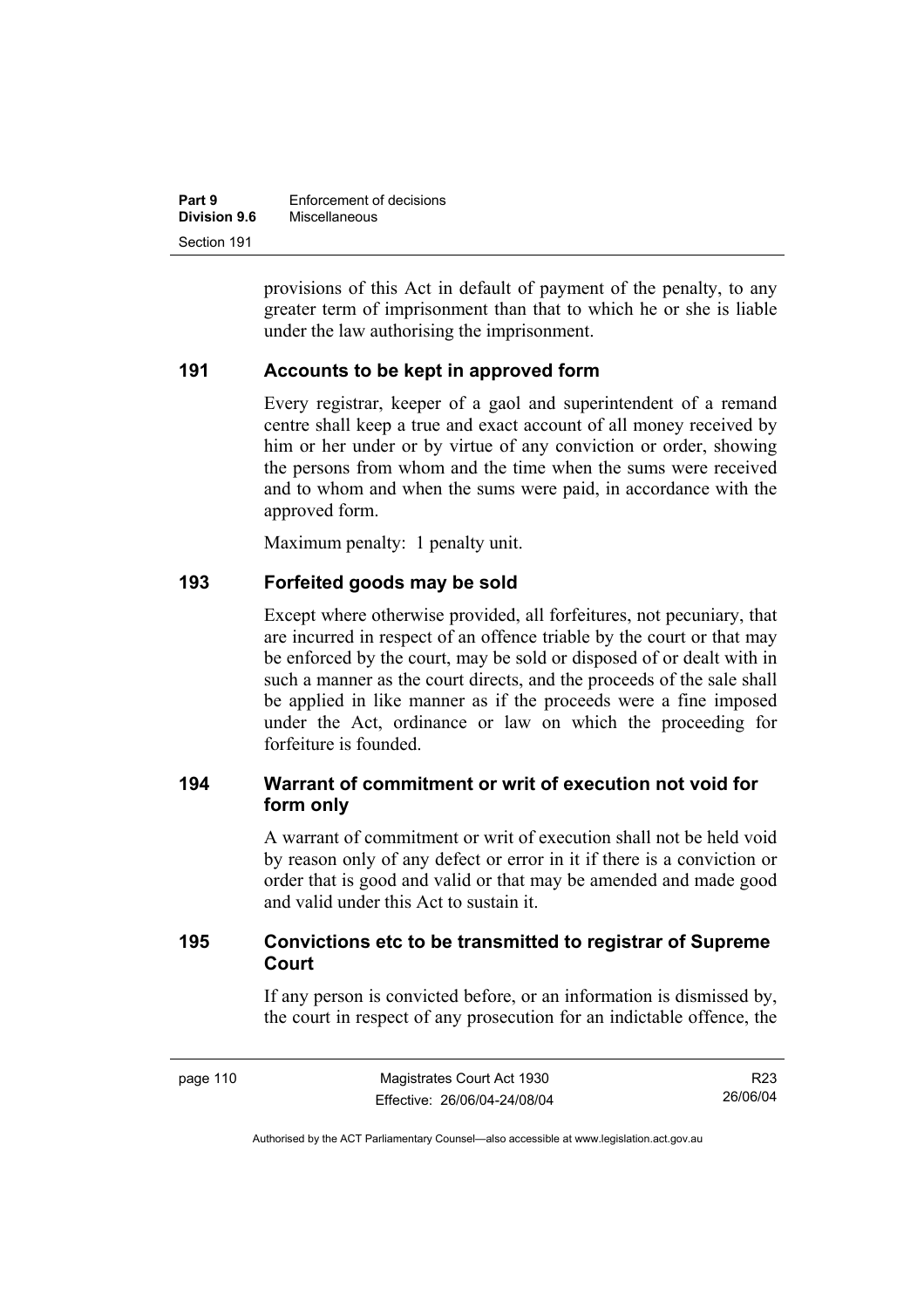| Enforcement of decisions | Part 9       |
|--------------------------|--------------|
| Miscellaneous            | Division 9.6 |
|                          | Section 195  |

court shall forthwith thereafter transmit the conviction and recognisances, or a copy of the certificate of dismissal (if any), as the case may be, to the registrar of the Supreme Court, to be kept by the registrar among the records of the Supreme Court; and the court shall also cause all such decisions to be registered in a book to be kept of the purpose.

Authorised by the ACT Parliamentary Counsel—also accessible at www.legislation.act.gov.au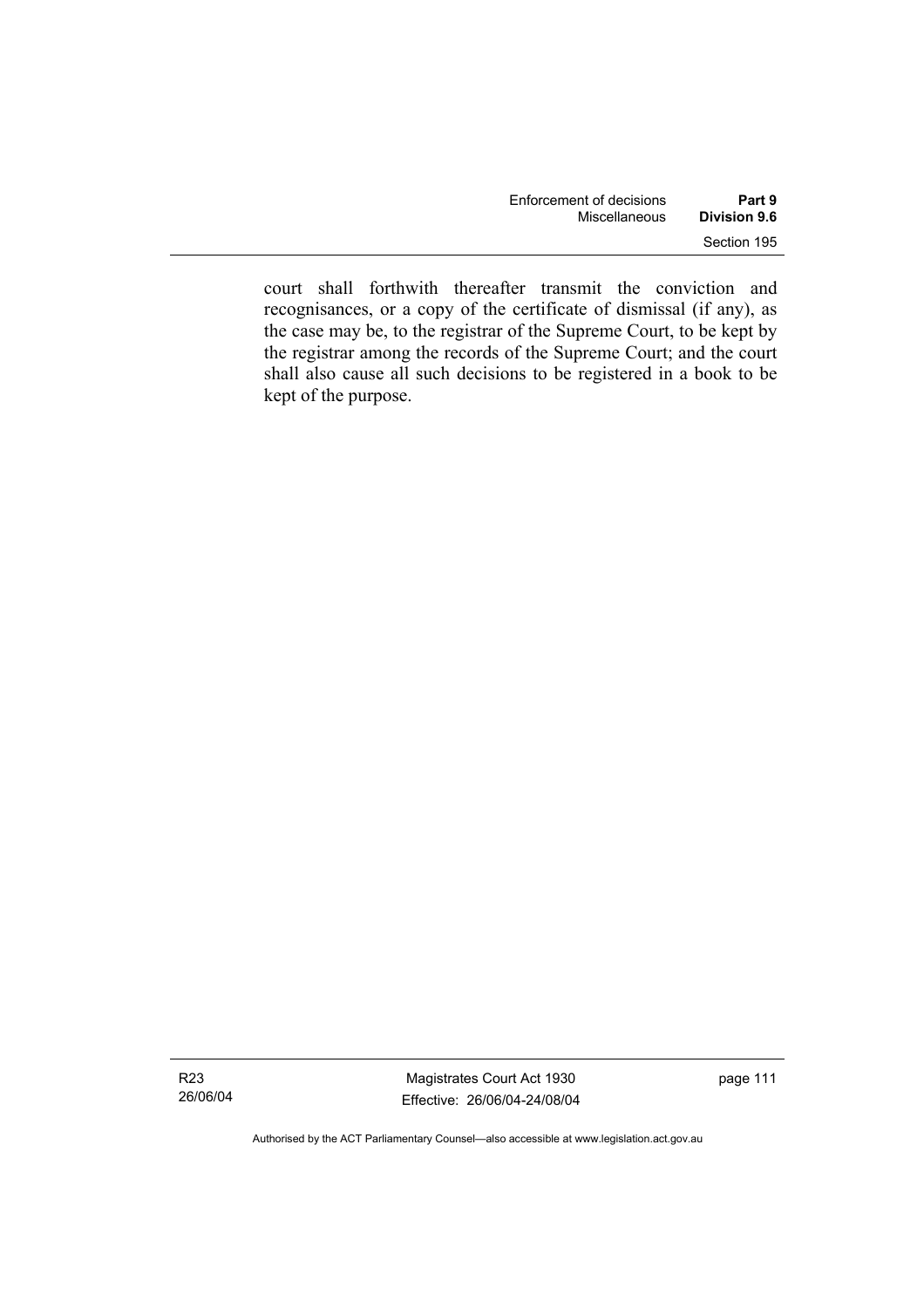# **Part 11 Appeals to Supreme Court**

# **Division 11.1 Appellate jurisdiction of Supreme Court**

# **207 Jurisdiction of Supreme Court**

- (1) The appellate jurisdiction of the Supreme Court with respect to decisions of the Magistrates Court under this Act extends to the hearing and determination of the following appeals and to no others:
	- (a) appeals to which division 11.2 applies;
	- (b) appeals from decisions of the Magistrates Court by way of orders to review made in accordance with division 11.3.
- (2) Nothing in this part limits the operation of any other Act that makes provisions with respect to the appellate jurisdiction of the Supreme Court.

# **Division 11.2 Appeals**

# **208 Appeals to which div 11.2 applies**

- (1) Each of the following appeals is an appeal to which this division applies:
	- (a) an appeal, by the person convicted, from a conviction for an offence dealt with by the Magistrates Court under this Act, part 7, part 7A or section 255 or under the Crimes Act, section 375:
	- (b) an appeal, by the person against whom the order is made, from an order made under this Act, section 113 or 114 in proceedings dealt with by the Magistrates Court under this Act, part 7 or under the Crimes Act, section 375;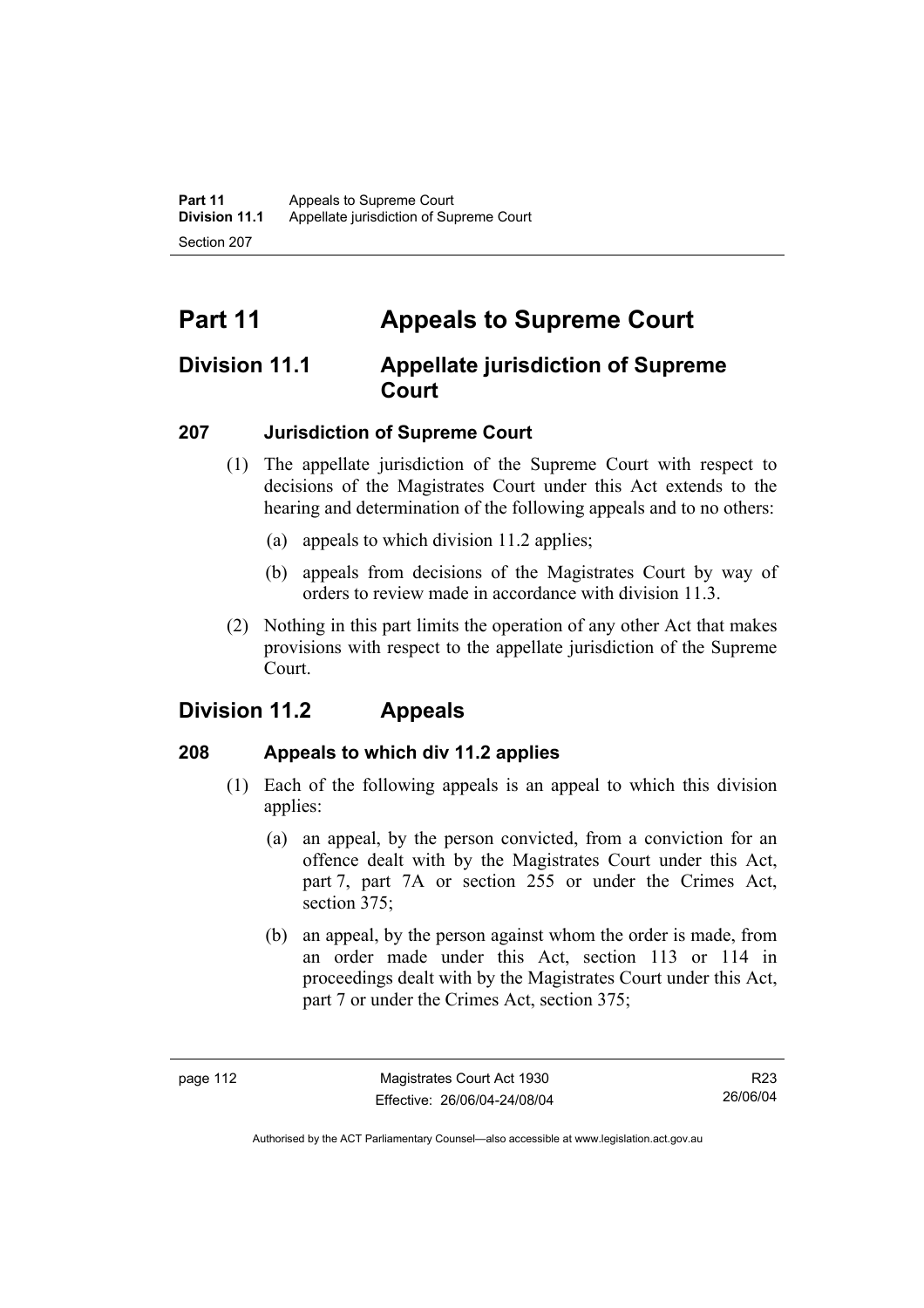- (c) an appeal from a sentence or penalty imposed by the Magistrates Court by a person convicted of an offence dealt with by that court under this Act, section 90A or 255, or part 7 or 7A, or under the Crimes Act, section 375, whether or not that person appeals against the conviction in respect of which the sentence or penalty was imposed;
- (d) an appeal, by the person charged, from a decision of the Magistrates Court made under—
	- (i) the Crimes Act, section 402 (1); or
	- (ii) the Crimes Act, section 402 (3); or
	- (iii) the Crimes Act, section 403 (1); or
	- (iv) the Crimes Act, section  $407(7)$  (b);
- (e) an appeal, by a person who has given a recognisance under the Crimes Act, section 402 or 403 or by his or her surety, from a decision of the Magistrates Court on an application made under that Act, section 405 to that court.
- (3) Nothing in subsection (1) shall be taken to affect any power that the Supreme Court has, apart from this Act, to grant bail or to vary the conditions of bail.

# **209 Institution of appeal**

- (1) An appeal shall be instituted by the appellant filing a notice of appeal in the office of the registrar of the Supreme Court within the period of 21 days after the conviction was entered, the order or decision was made or the sentence or penalty imposed, as the case requires, or within such further time as the Supreme Court allows.
- (2) As soon as practicable after the appeal has been instituted, the appellant shall—
	- (a) lodge a copy of the notice of appeal in the office of the Magistrates Court for inclusion in the records of that court; and

page 113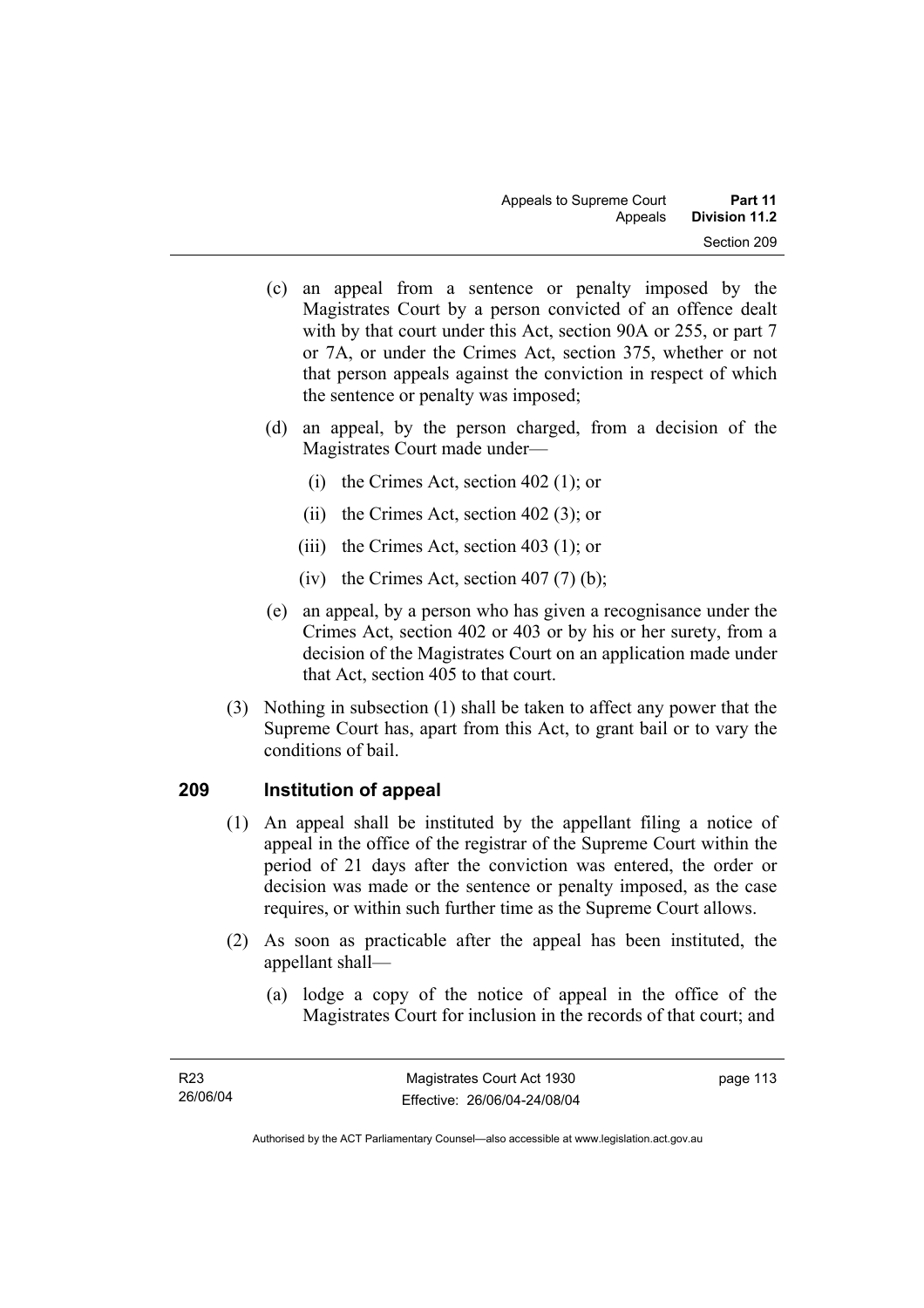(b) serve a copy of the notice of appeal on the informant.

#### **210 Substituted service of notice of appeal**

- (1) If it appears to the Supreme Court, on an application made for an order under this section, that personal service of a notice of appeal under section 209 on a person on whom it is required to be served cannot be effected, the Supreme Court may make the order for substituted or other service that the Supreme Court thinks just.
- (2) The Supreme Court may, on an application made for an order under this subsection, dispense with service of a notice of appeal if the court thinks it necessary or expedient to do so.
- (3) An order under subsection (2) may be made subject to the conditions (if any) the Supreme Court thinks fit.

#### **214 Appeals in cases other than civil cases**

- (1) This section applies to an appeal referred to in section 208 (1) (a), (b), (c), (d), (e) or (g).
- (2) In an appeal to which this section applies, the Supreme Court shall have regard to the evidence given in the proceedings out of which the appeal arose, and has power to draw inferences of fact.
- (3) In an appeal to which this section applies, the Supreme Court shall—
	- (a) if it thinks it necessary or expedient to do so in the interests of justice—
		- (i) order the production of any document or other thing that was an exhibit in, or was otherwise connected with, the proceedings out of which the appeal arose, being a document or thing the production of which appears to it to be necessary for the determination of the appeal; and
		- (ii) order any person who was, or would have been if he or she had been called, a compellable witness in those

R23 26/06/04

Authorised by the ACT Parliamentary Counsel—also accessible at www.legislation.act.gov.au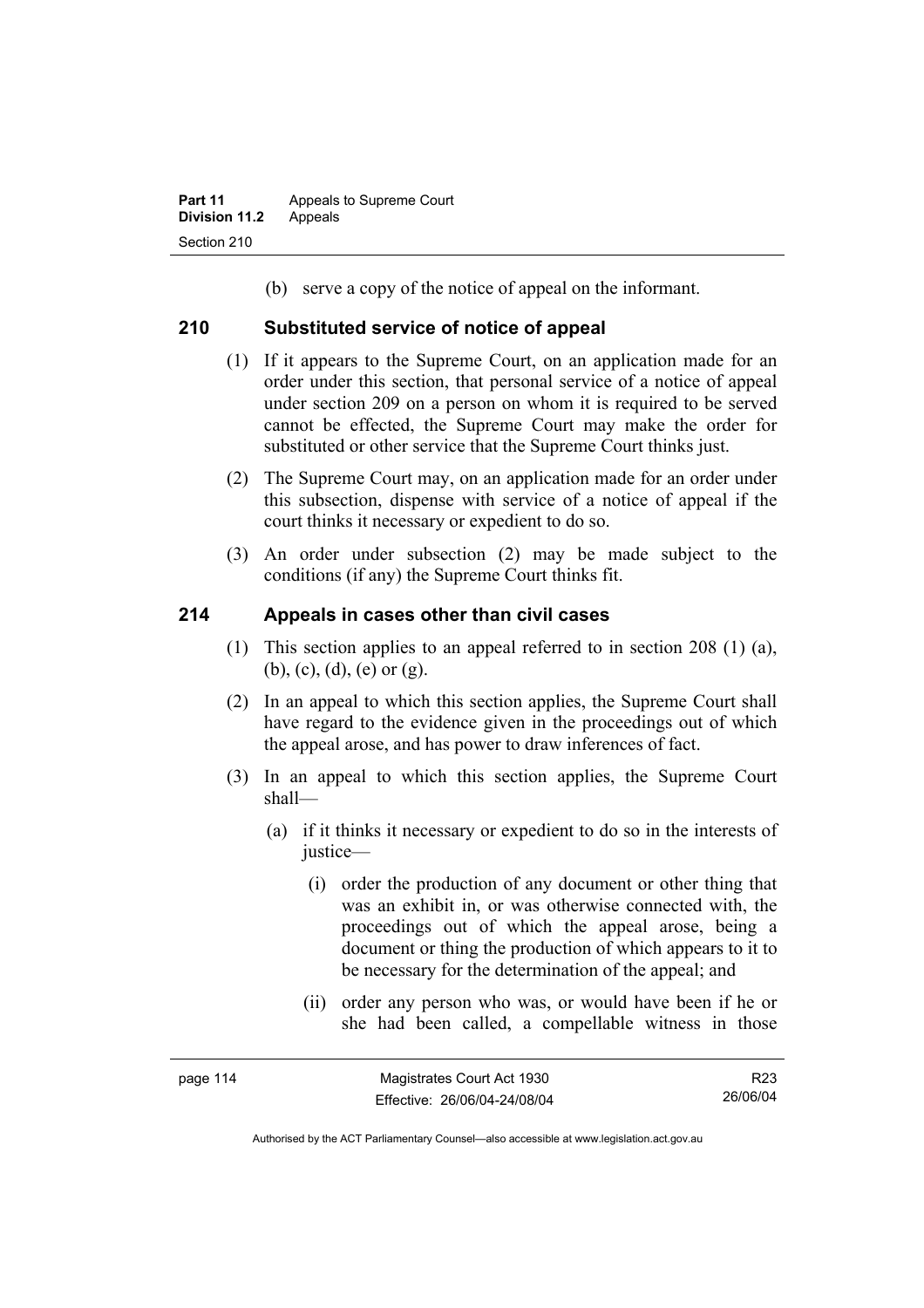proceedings to attend for examination before the Supreme Court; and

- (iii) receive the evidence, if tendered, of any witness; and
- (b) receive evidence with the consent of the parties to the appeal.
- (4) If evidence is tendered in an appeal to which this section applies, the Supreme Court shall, unless it is satisfied that the evidence would not afford any ground for allowing the appeal, receive the evidence if—
	- (a) it appears to the Supreme Court that the evidence is likely to be credible and would have been admissible in the proceedings out of the which the appeal arose on an issue relevant to the appeal; and
	- (b) the Supreme Court is satisfied that the evidence was not adduced in those proceedings and there is a reasonable explanation for the failure to adduce it.

# **216 Stay of execution pending appeal in certain cases**

- (1) If an appeal to which this division applies has been duly instituted, the enforcement or execution of the conviction, order, sentence or penalty appealed from shall be stayed until the appeal is concluded or is abandoned or discontinued and, if the appellant is in custody, he or she may, if not detained for any other cause, be granted bail in accordance with the provisions of the *Bail Act 1992*.
- (2) If the appellant in custody in respect of whom the enforcement or execution of a conviction is stayed—
	- (a) is not granted bail under the *Bail Act 1992*; or
	- (b) is not detained for any other cause;

the court or a magistrate may, by warrant, commit the person to a remand centre.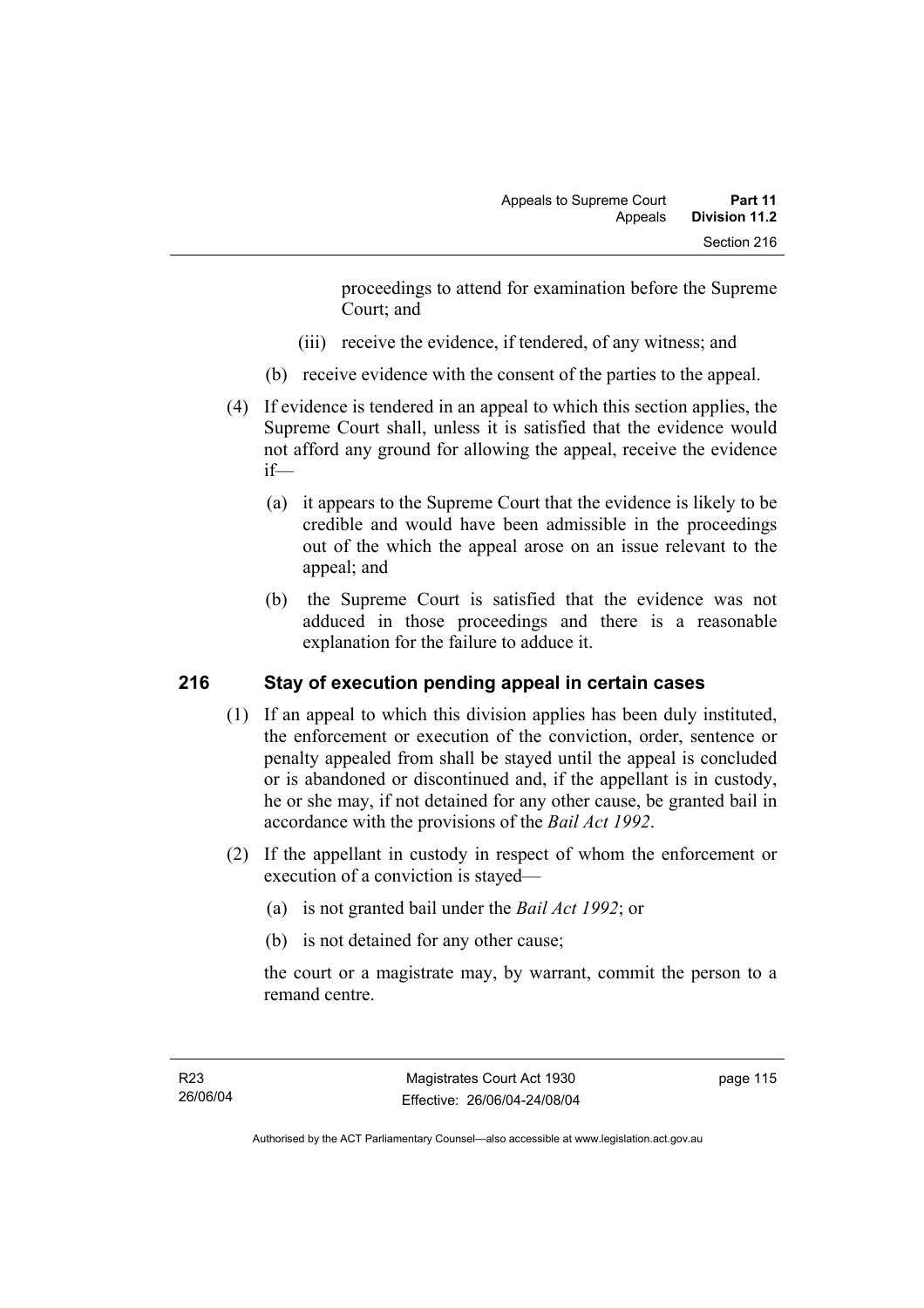# **218 Orders by Supreme Court on appeals**

- (1) On an appeal to which this division applies, the Supreme Court may—
	- (a) affirm, reverse or vary the conviction, order, sentence, penalty or decision appealed from; or
	- (b) give such judgment, or make such order, as, in all the circumstances, it thinks fit, or refuse to make an order; or
	- (c) set aside the conviction, order, sentence, penalty or decision appealed from, in whole or in part, and remit the proceedings to the Magistrates Court for further hearing and determination, subject to the directions the Supreme Court thinks fit.
- (2) A judgment or order of the Supreme Court under subsection (1) (a) or (b) shall have effect as if it were a decision of the Magistrates Court and may be enforced by the Magistrates Court accordingly.

#### **219 Barring of right of appeal under div 11.2 if order to review granted**

- (1) If an order nisi to review a decision of the Magistrates Court has been granted under division 11.3 to a person entitled to appeal against that decision to the Supreme Court under this division, that person ceases to be entitled to appeal to the Supreme Court under this division.
- (2) If an order nisi to review a decision of the Magistrates Court is granted under division 11.3 to a person after the person has instituted an appeal to the Supreme Court under this division against that decision, the appeal shall be deemed to have been withdrawn.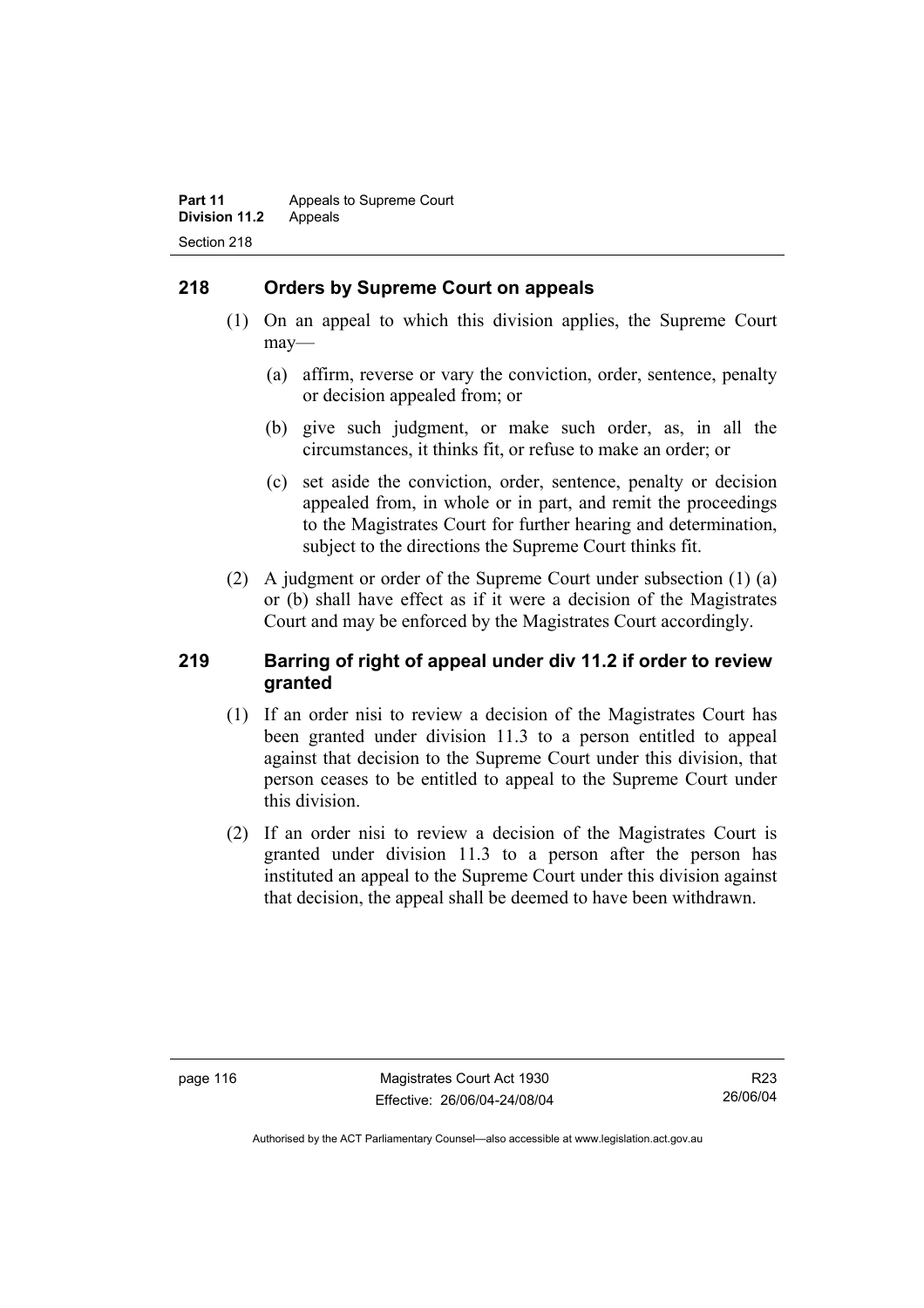# **Division 11.3 Orders to review**

#### **219B Appeals by way of orders to review**

- (1) Each of the following is a decision of the Magistrates Court from which an appeal by way of order to review may be made in accordance with this division:
	- (a) an order of the Magistrates Court dismissing an information dealt with by that court under this Act, part 7 or 7A or under the Crimes Act, section 375;
	- (b) a conviction by the Magistrates Court for an offence dealt with by that court under this Act, part 7 or 7A or under the Crimes Act, section 375;
	- (c) an order made under this Act, section 113 or 114 in proceedings dealt with by the Magistrates Court under this Act, part 7 or under the Crimes Act, section 375;
	- (d) a decision of the Magistrates Court not to commit a person to the Supreme Court for sentence under section 92A;
	- (e) a decision of the Magistrates Court to dispose of a case summarily under the Crimes Act, section 375 (6) or (7);
	- (f) a sentence or penalty imposed by the Magistrates Court for an offence dealt with by that court under this Act, section 90A or part 7 or 7A or section 255 or under the Crimes Act, section 375.
- (2) For subsection (1) (f), a reference to a *sentence or penalty* includes a reference to a decision order made under the Crimes Act, section 402 (1) or (3), 403 (1), 404 (4) or (7) or 405 (1) or (3), whether or not the person is convicted of the offence.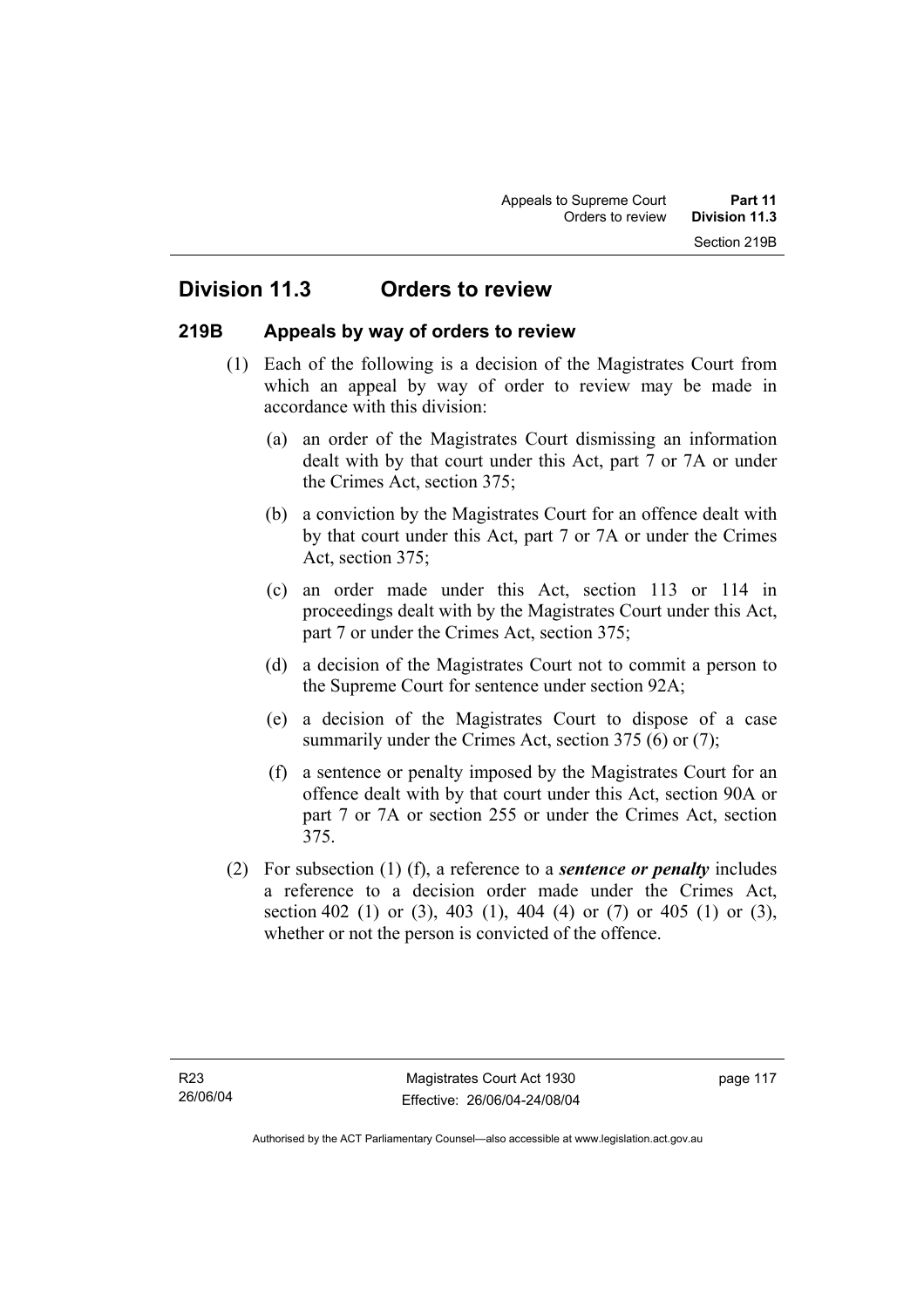**Part 11** Appeals to Supreme Court<br>**Division 11.3** Orders to review **Division 11.3** Orders to review Section 219C

#### **219C Grant of order nisi to review**

- $(1)$  If—
	- (a) within 21 days of the making of an order of a kind referred to in section 219B (1) (a) or within any further time the Supreme Court allows, an application is made by the informant in the proceedings before the Magistrates Court; or
	- (b) within 21 days of the making of a decision of a kind referred to in section 219B  $(1)$   $(d)$ ,  $(e)$  or  $(f)$ , an application is made by the informant in the proceedings before the Magistrates Court; or
	- (c) within 21 days after—
		- (i) the entering of a conviction of a kind referred to in section  $219B(1)$  (b); or
		- (ii) the making of an order of a kind referred to in section 219B (1) (c);

or within such further time as the Supreme Court allows, an application is made by the defendant in the proceedings before the Magistrates Court;

the Supreme Court may grant an order nisi calling on the other party to the proceedings to show cause, on a date specified in the order nisi, why the decision of the Magistrates Court should not be reviewed on any 1 or more of the following grounds:

- (d) that there was a prima facie case of error or mistake on the part of the Magistrates Court;
- (e) that the Magistrates Court did not have jurisdiction or authority to make the decision;
- (f) that the decision of the Magistrates Court should not in law have been made;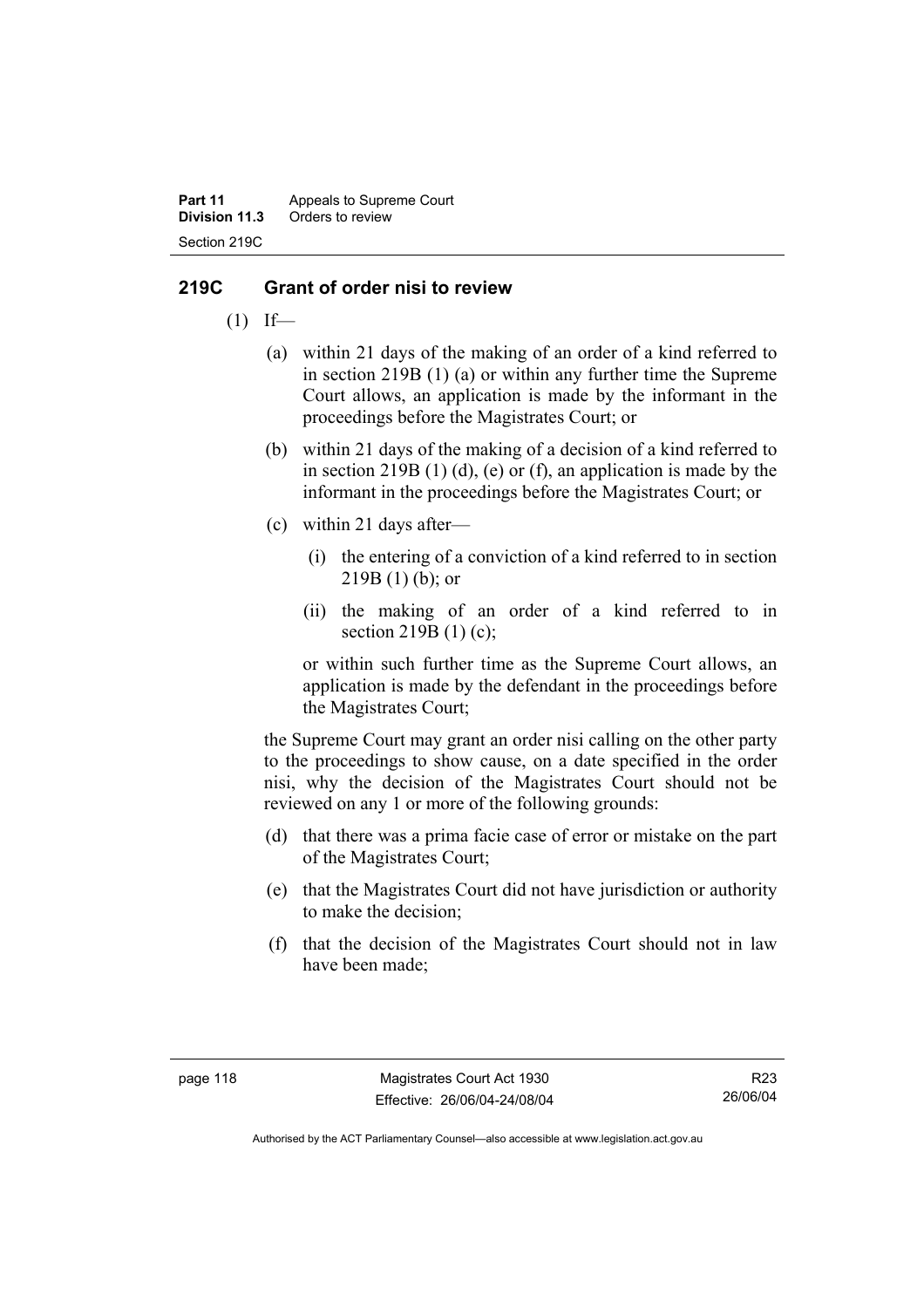- (g) that, in the circumstances of the case, a decision of a kind referred to in section 219B (1) (d) or (e) should not have been made;
- (h) that a sentence or penalty of a kind referred to in section 219B (1) (f) was manifestly inadequate or otherwise in error.
- (2) On an application for an order to review a decision of the Magistrates Court or on an application made after the making of such an order, the Supreme Court may, if it thinks fit, make an order requiring the magistrate by whom the Magistrates Court was constituted to give to the Supreme Court a report setting out the reasons for the decision of the Magistrates Court and any facts or matters that in the view of the magistrate were relevant to the decision of the Magistrates Court.

#### **219D Security for costs and stay of execution**

- (1) The Supreme Court, in granting an order nisi under section 219C (1)-
	- (a) may order that the person on whose application the order is made give, within the time specified in the order or within any further time the Supreme Court allows, security in the amount the Supreme Court thinks fit for the costs of the appeal; and
	- (b) may order that the enforcement or execution of the decision of the Magistrates Court be stayed pending the hearing of the appeal; and
	- (c) may, if the appellant is in custody and is not detained for any other cause, grant the appellant bail in accordance with the provisions of the *Bail Act 1992*; and
	- (d) if the order nisi is made in respect of a decision of a kind referred to in section 219B (1) (d) or (e) and, after making that decision, the Magistrates Court has, under the Crimes Act, section 375, heard and determined a case and sentenced or

page 119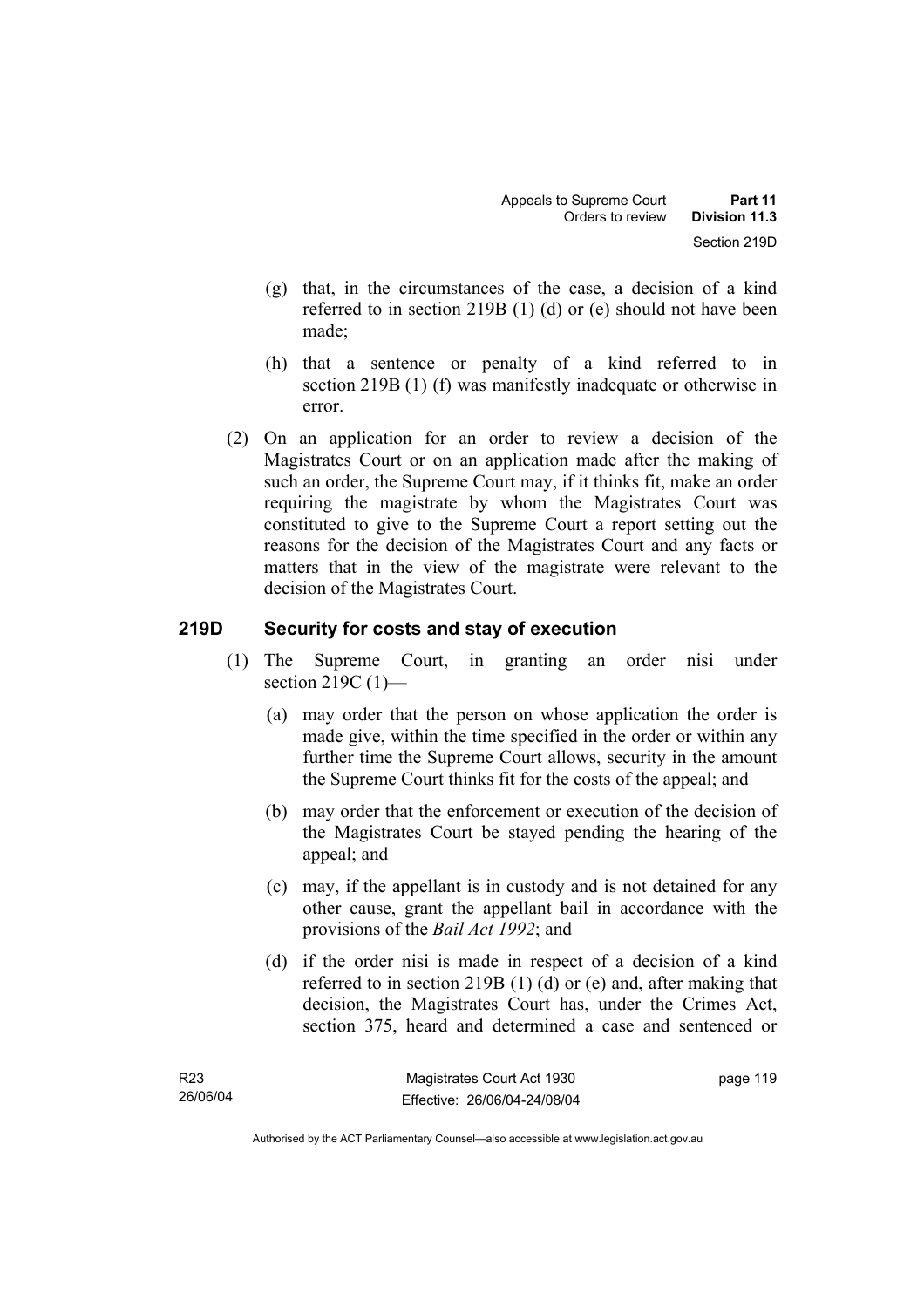| Part 11       | Appeals to Supreme Court |
|---------------|--------------------------|
| Division 11.3 | Orders to review         |
| Section 219E  |                          |

otherwise dealt with the defendant according to law—may order that the enforcement of any further decision made by the Magistrates Court in relation to the case be stayed.

- (2) If the Supreme Court grants an order nisi in relation to an application by the informant in respect of a decision of the Magistrates Court of a kind referred to in section 219B (1) (d) or (e), the proceedings in the Magistrates Court shall be stayed until the appeal is concluded, abandoned or discontinued.
- (3) If security for the costs of the appeal is not given in accordance with the order of the Supreme Court, the Supreme Court may, on an application made by the person called upon to show cause by the order nisi, revoke the order nisi.

# **219E Non-appearance of applicant**

If the person on whose application the order nisi has been granted under section 219C (1) fails to appear on the date specified in the order or on any date to which the hearing is adjourned, the Supreme Court may discharge the order.

# **219F Powers of Supreme Court**

- (1) On the return of an order nisi to review a decision of the Magistrates Court, the Supreme Court, on consideration of the evidence before the Magistrates Court, and any further evidence called by leave of the Supreme Court—
	- (a) may, if satisfied that the decision of the Magistrates Court should be confirmed, discharge the order nisi; or
	- (b) may set aside or quash, in whole or in part, or otherwise vary or amend, the decision of the Magistrates Court.
- (2) If, under subsection (1) (b), the Supreme Court sets aside, quashes or otherwise varies or amends a decision of the Magistrates Court, the Supreme Court may—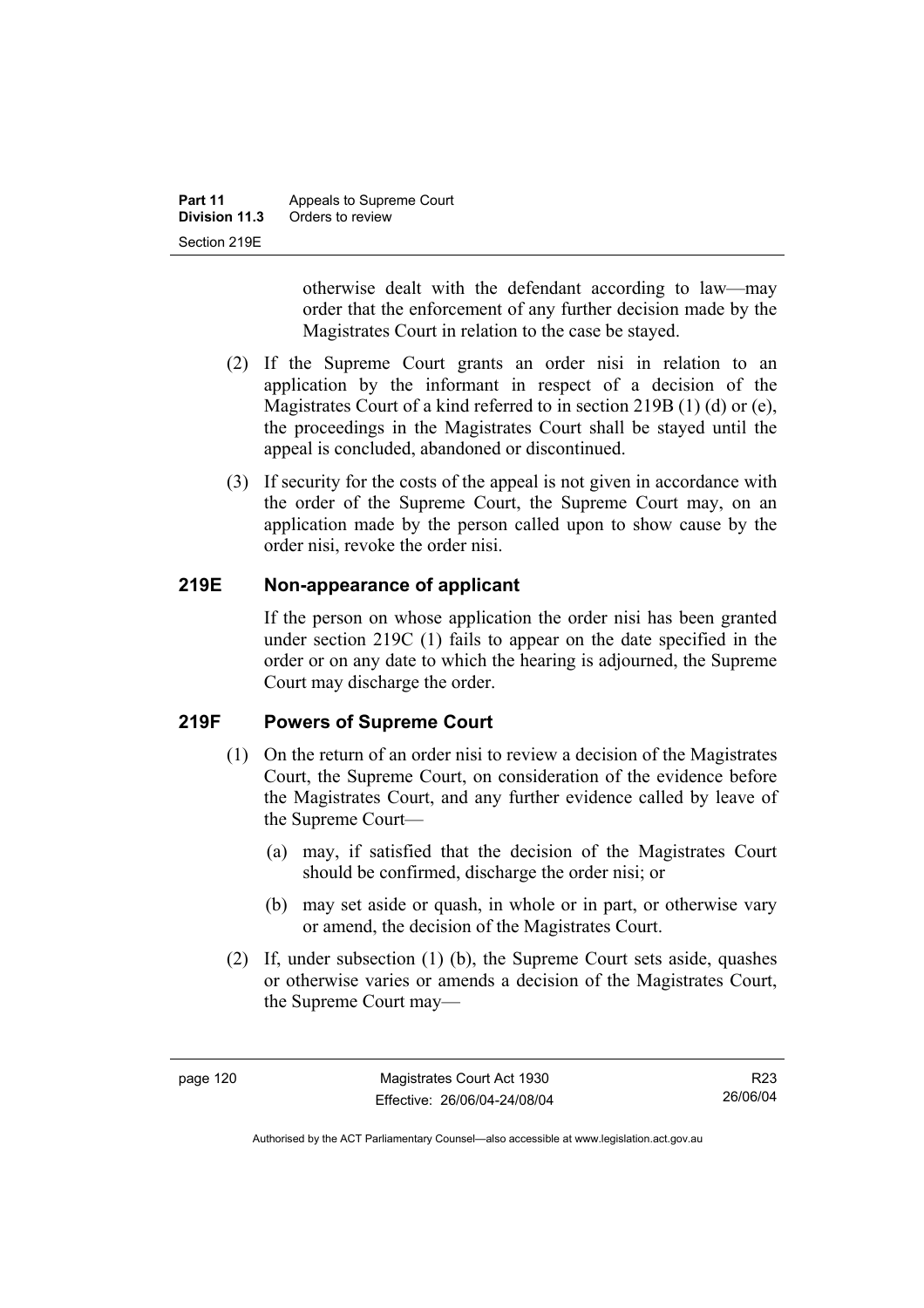- (a) for a decision specified in section 219B (1) (d)—order that the Magistrates Court commit the person to whom the decision relates to the Supreme Court for sentence under section 92A; or
- (b) for a decision specified in section 219B (1) (e)—order that the Magistrates Court continue the preliminary examination of the person to whom the decision relates in accordance with part 6; or
- (c) in the case of a decision specified in section 219B (1) (f)—
	- (i) impose the sentence or penalty the Supreme Court thinks fit; or
	- (ii) by order, exercise any power that the Magistrates Court might have exercised; or
- (d) in any other case—
	- (i) remit the matter to the Magistrates Court for rehearing or for further hearing with or without directions of law; or
	- (ii) make any further order, including an order granting any relief that the Supreme Court is empowered to grant on certiorari, mandamus, prohibition or habeas corpus, the Supreme Court thinks necessary to determine the matter finally.
- (3) For the purpose of—
	- (a) correcting any defect or error in the proceedings before the Magistrates Court; or
	- (b) enabling the matter to be determined on the merits;

the Supreme Court may make the amendments of the proceedings in the Magistrates Court it thinks appropriate.

(4) For subsections (1) (b) and (2) (c), the Supreme Court shall not—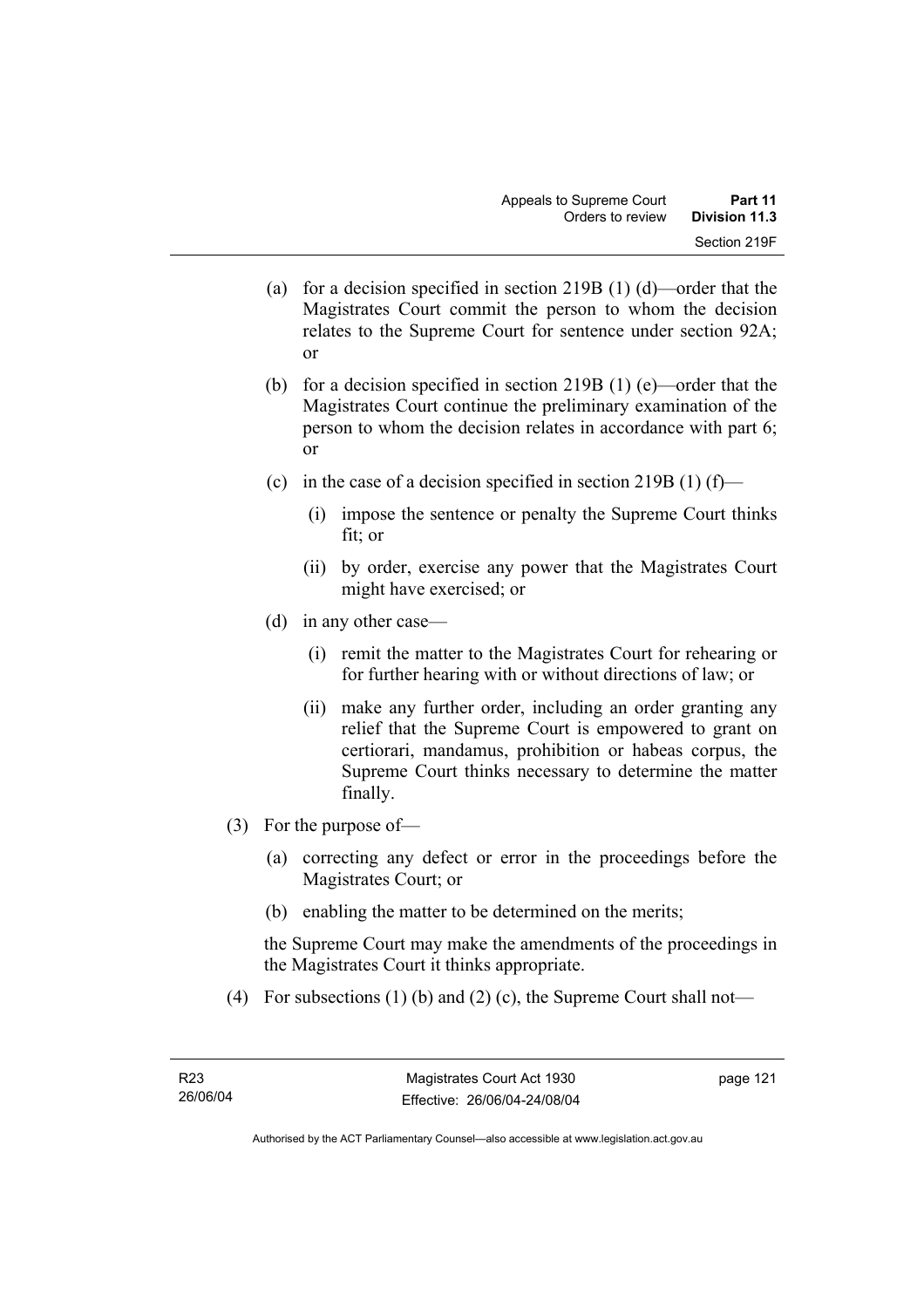- (a) vary a sentence or penalty such that the sentence or penalty as varied could not have been imposed by the Magistrates Court; or
- (b) impose a sentence or penalty that could not have been imposed by the Magistrates Court.
- (5) The Supreme Court may, notwithstanding the ground or any of the grounds on which the order nisi to review a decision of the Magistrates Court was granted has been established, discharge the order nisi if the Supreme Court is of the opinion that no substantial miscarriage of justice has occurred.
- (6) On the discharge of an order nisi to review a decision of the Magistrates Court, that decision may be enforced, executed or given effect to as if the order nisi had not been granted.
- (7) If, in respect of a sentence or penalty referred to in section 219B (1) (f), the Supreme Court—
	- (a) varies a sentence or penalty under subsection (1) (b); or
	- (b) imposes a sentence or penalty or makes an order under subsection  $(2)$  (b);

the sentence or penalty as varied or imposed or the order made shall have effect as if it were a decision of the Magistrates Court and may be enforced by the Magistrates Court accordingly.

- (8) On an appeal under this division from an order, decision, sentence or penalty referred to in section 219B  $(1)$   $(a)$ ,  $(d)$ ,  $(e)$  or  $(f)$ , the Supreme Court shall order that the costs of and incidental to the appeal shall be paid by the appellant.
- (9) Subsection (8) applies whether the Supreme Court orders that the order nisi be discharged or exercises any of the other powers conferred on it by this section.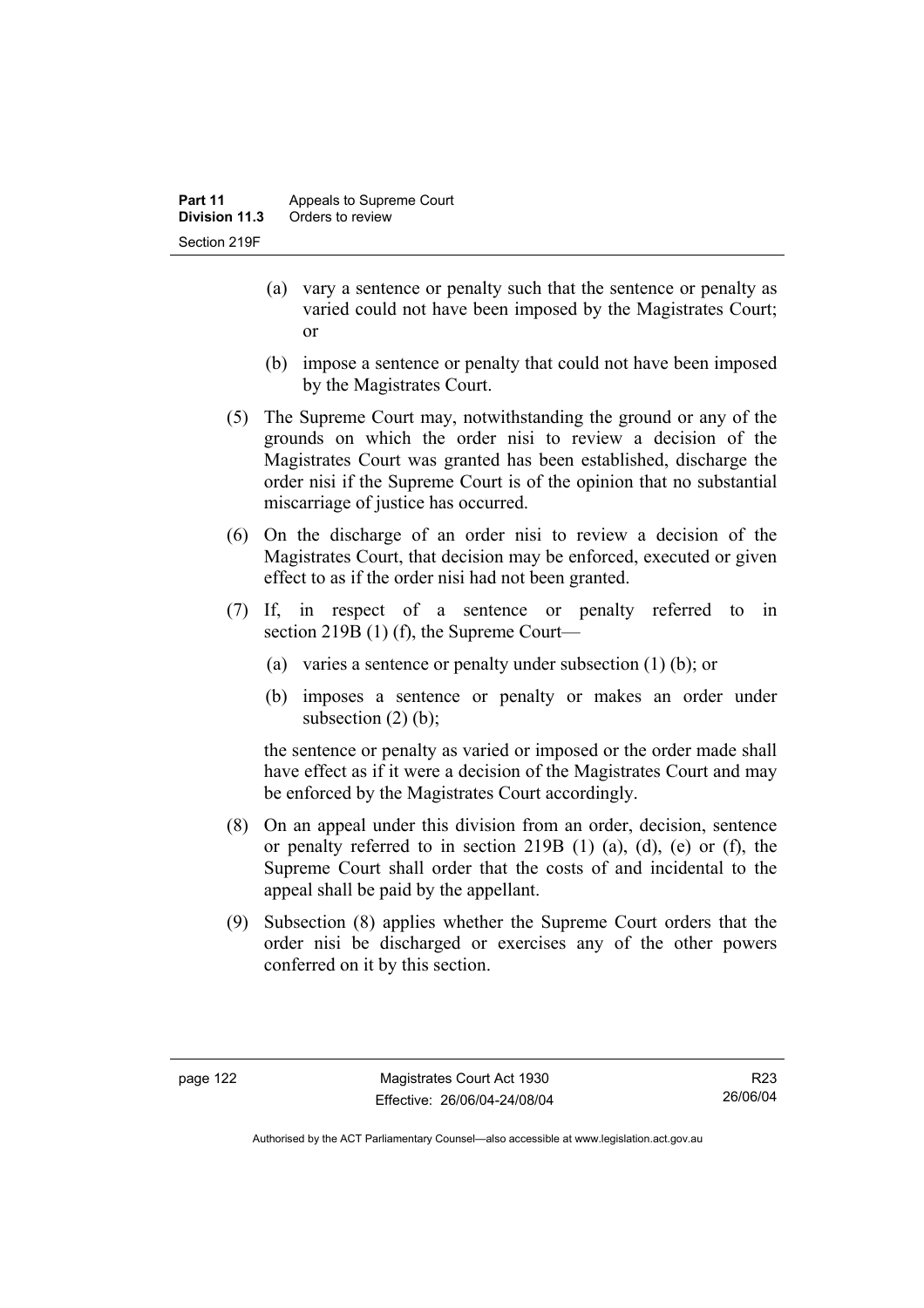# **222 Control of Supreme Court over summary convictions**

- (1) A person brought before the Supreme Court or the judge, on habeas corpus, shall not be discharged from custody by reason of any defect or error in a warrant of commitment of the Magistrates Court, unless the court, or the magistrate constituting the court, and the prosecutor or other party interested in supporting the warrant have received reasonable and sufficient notice of the intention to apply for the discharge.
- (2) The notice shall require them to transmit or cause to be transmitted to the Supreme Court or the judge the conviction, judgment or order (if any) on which the commitment was founded, together with the depositions and information or claim (if any) intended to be relied on in support of the conviction, judgment or order, or certified copies thereof.

# **223 Amendment**

If any such conviction, judgment or order, information or claim and depositions or certified copies, are so transmitted, and the offence charged or intended to be charged thereby or the cause of action mentioned therein appears to have been established, and the judgment of the court thereupon to have been in substance warranted, and the defects or errors appear to be defects of form only, or mistakes not affecting the substantial merits of the proceedings before the Magistrates Court, the Supreme Court or the judge shall allow the warrant of commitment, and may allow the conviction, judgment or order also, to be forthwith amended in all necessary particulars in accordance with the facts, and the person committed shall thereupon be remanded to his or her former custody.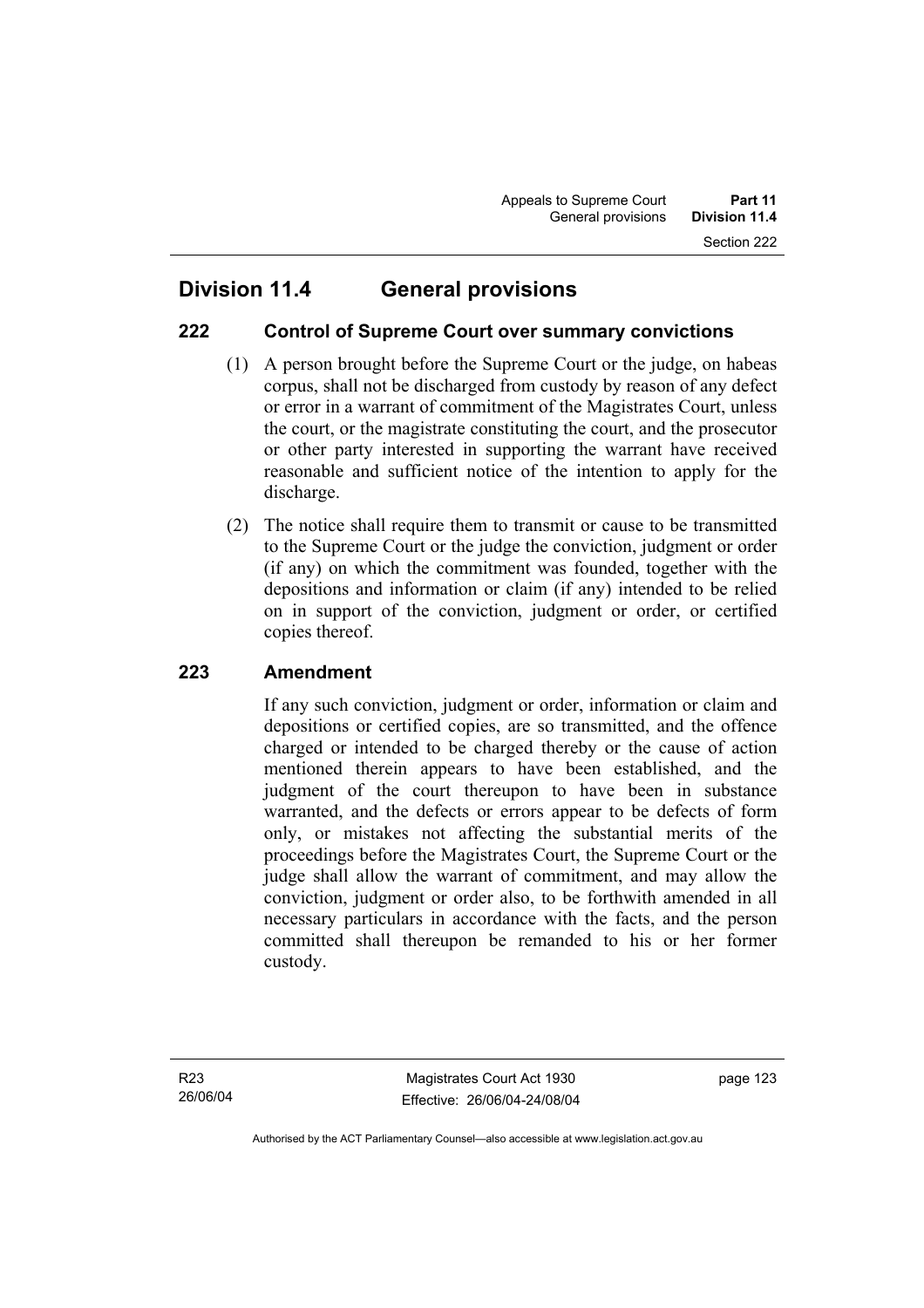**Part 11** Appeals to Supreme Court **Division 11.4** General provisions Section 224

#### **224 In cases of certiorari**

The like proceedings as mentioned in sections 223 and 224 shall be had, and the like amendments may and shall be allowed to be made, in respect of every order brought before the Supreme Court or the judge by writ of certiorari, and after amendment in any such case the order may be enforced in the proper manner, and shall in all respects and for all purposes be regarded and dealt with as if it had been drawn up originally as amended.

#### **225 Notice dispensed with**

- (1) The notice prescribed by section 222 may be given either before or after the issue of the writ of habeas corpus, or certiorari.
- (2) When at the time of applying for the writ—
	- (a) copies of the conviction or order and depositions are produced; or
	- (b) in cases of committal for trial or for sentence all informations, depositions, and statements have been transmitted, as provided in section 106, to the director of public prosecutions or a person authorised by the director of public prosecutions;

the Supreme Court or the judge may dispense with the notice.

# **226 Power of court to admit to bail**

- (1) If any person committed to gaol under a summary conviction or order is brought up by writ of habeas corpus, and the Supreme Court or the judge postpones the final decision of the case, the Supreme Court or the judge may admit the person to bail in accordance with the provisions of the *Bail Act 1992*.
- (2) If the judgment of the Supreme Court or the judge is against any person so brought up, the Supreme Court or the judge may remand him or her to his or her former custody, there to serve the rest of the term for which he or she was committed.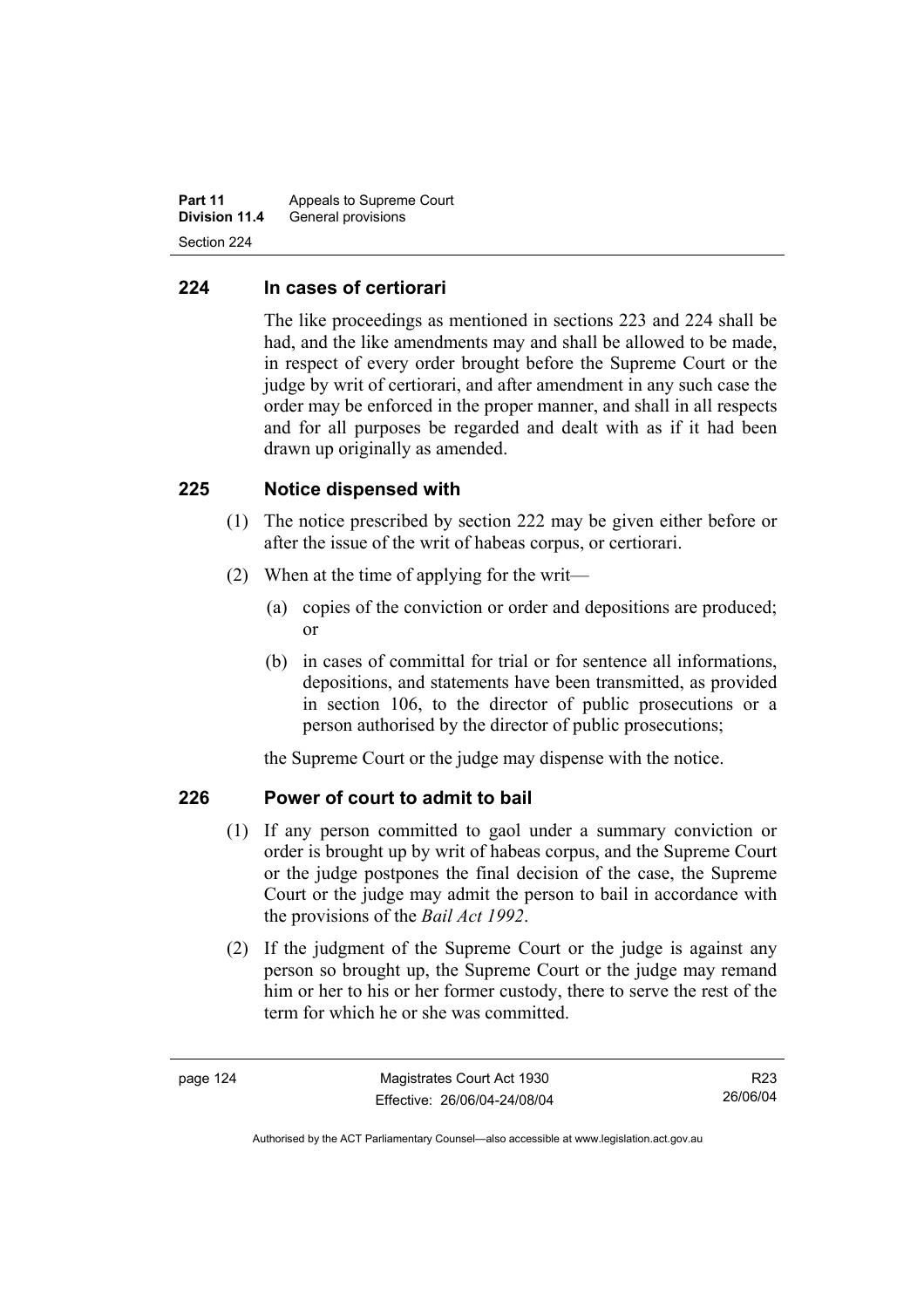# **227 Respecting the amendment of convictions etc**

- (1) Whenever the facts or evidence appearing by the depositions in substance support the decision of the Magistrates Court, if the decision does not extend beyond the information, and if the facts or evidence would have justified the court in making any necessary allegation or finding omitted in the decision, or in the formal conviction or order, or any warrant issued under the adjudication, the powers of amendment given by section 223 may be exercised, and if in a conviction there is some excess that may (consistently with the merits of the case) be corrected, the conviction shall be amended accordingly and shall stand good for the remainder.
- (2) All amendments shall be subject to the order as to costs and otherwise the Supreme Court or the judge thinks fit.

# **228 Want of summons or information**

If the person convicted, or against whom an order has been made, or any person whose goods have been condemned or directed to be sold as forfeited, was present at the hearing of the case, the conviction or order shall be sustained, although there may not have been any information or summons or amendment thereof unless he or she objected at the hearing that there was no information or summons or amendment thereof.

# **229 Distribution of penalty**

A conviction or an order shall not be defeated for the want of any distribution, or for a wrong distribution of the penalty or forfeiture.

#### **230 Provisions applicable in relation to security given for costs of appeal**

 (1) If security is given, in accordance with an order made under section 219D, by deposit of money with the registrar, the registrar shall—

page 125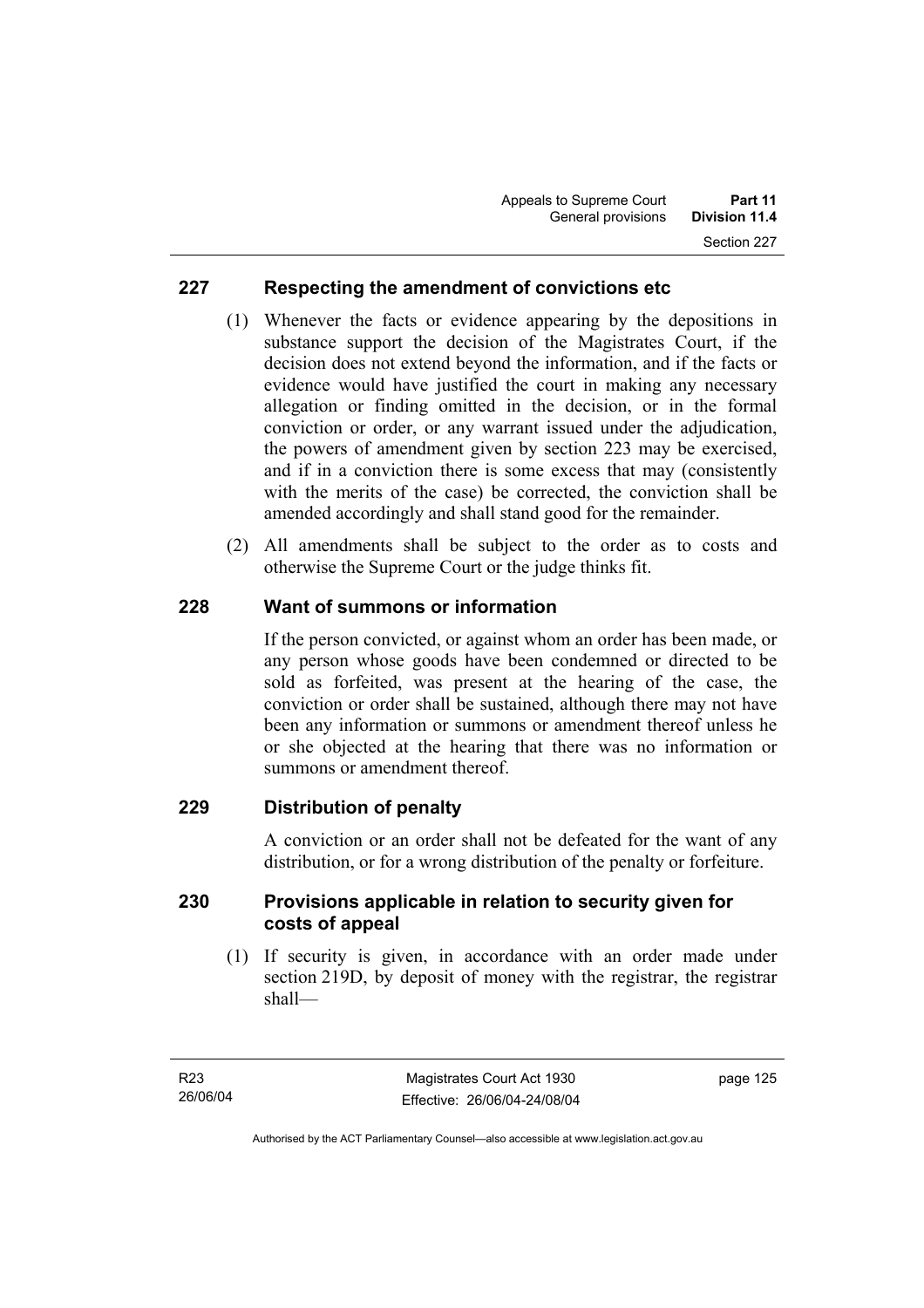- (a) if, on the determination of the appeal, the costs of and incidental to the appeal are not ordered to be paid by the appellant to the respondent—repay the amount deposited to the person by whom it was deposited; or
- (b) if, on determination of the appeal, the costs of and incidental to the appeal are ordered to be paid by the appellant to the respondent, the amount payable has been ascertained and the whole or any portion of that amount has not been paid to the respondent—apply the amount deposited in, or towards, satisfaction of the amount of costs unpaid and repay the balance (if any) to the person by whom it was deposited.
- (2) If security is given by bond, the registrar shall, if the costs of and incidental to the appeal are ordered to be paid by the appellant to the respondent, deliver the bond to the respondent who may enforce the bond according to its tenor.

page 126 Magistrates Court Act 1930 Effective: 26/06/04-24/08/04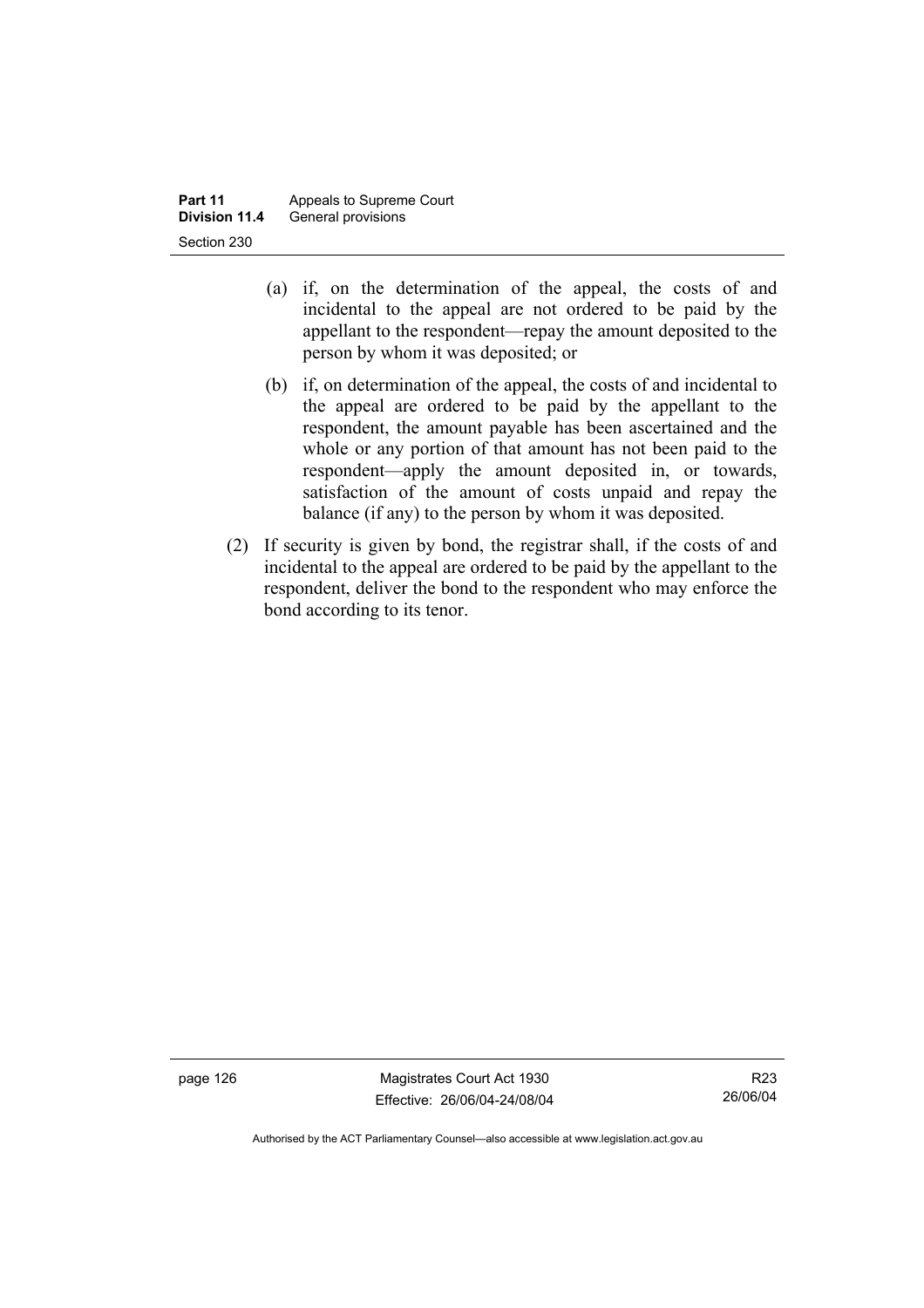# **Part 12** Protection of magistrates in the **execution of their office**

#### **231 Magistrate sued for act not within jurisdiction**

- (1) Any person injured by an act done by a magistrate in a matter in which by law he or she has no jurisdiction or in which he or she has exceeded his or her jurisdiction, or by an act done under any conviction or order made or warrant or writ issued by a magistrate in any such matter, may maintain in the Supreme Court an action against the magistrate without alleging in his or her statement of claim or plaint that the act complained of was done maliciously and without reasonable and probable cause.
- (2) No such action shall be maintainable for anything done under any such conviction or order until after the conviction or order has been quashed or set aside on appeal.
- (3) No such action shall be maintainable for anything done under any such warrant that was issued by the magistrate to procure the appearance of the person charged, and that has been followed by a conviction or order in the same matter, until after the conviction or order has been so quashed or set aside.
- (4) If the lastmentioned warrant has not been followed by a conviction or order, or if it is a warrant on an information of an alleged indictable offence, and if a summons was issued previously to the warrant being issued, and the summons was served on the person charged either personally or by leaving it for him or her with some person at his or her last-known or usual place of abode or business, and he or she did not appear according to the exigency of the summons, in that case no action shall be maintainable against the magistrate for anything done under the warrant.

page 127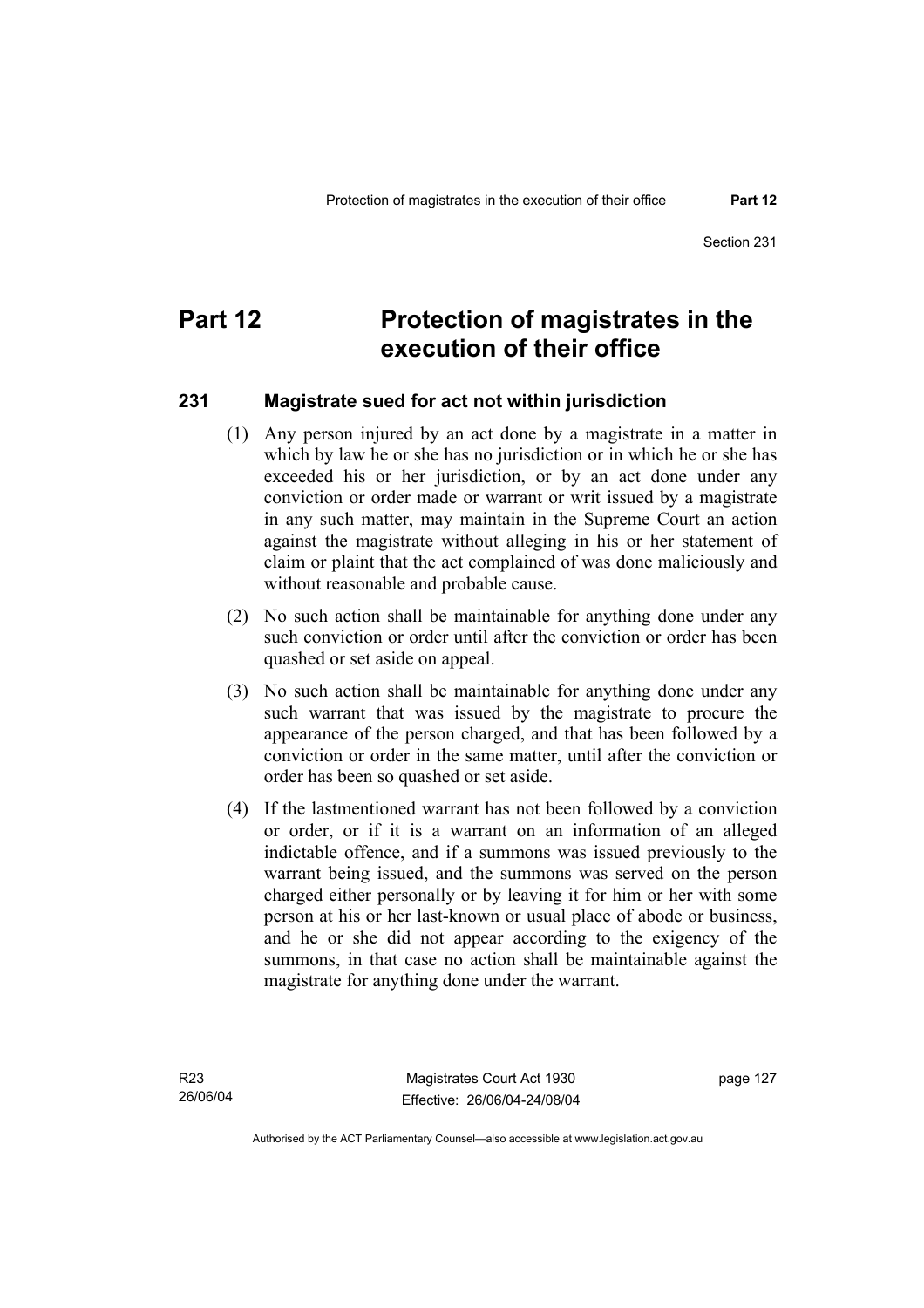Section 232

#### **232 No action against magistrate after order nisi to quash conviction has been granted**

If an order to show cause why a conviction or order should not be quashed has been granted an action shall not be maintainable against the magistrate constituting the court by which the conviction or order in question was made in respect of any proceeding taken under, or matter arising out of, the conviction or order.

#### **233 Warrant or writ by magistrate on order of court**

If a conviction or order is made by the court and a warrant of commitment or writ of execution is granted on it by a magistrate bona fide and without collusion, an action in respect of any defect in the conviction or order or any want of jurisdiction in the court making the conviction or order shall be maintainable only against the magistrate constituting the court that made the conviction or order.

#### **234 No action for acts done under order of Supreme Court**

If a magistrate does an act in obedience to an order of the Supreme Court or the judge, an action shall not be maintainable against him or her for obeying the order and doing the act thereby required.

#### **235 No action where proceedings confirmed on appeal**

If a warrant of commitment or writ of execution is granted by a magistrate on a conviction or order that, either before or after the granting of the warrant or writ, is confirmed on appeal, an action shall not be maintainable against the magistrate who granted the warrant or writ for anything done under it by reason of any defect in the conviction or order.

#### **236 Actions in cases prohibited**

If any action, which by this Act is declared to be not maintainable, is brought against a magistrate, the judge, on application of the

R23 26/06/04

Authorised by the ACT Parliamentary Counsel—also accessible at www.legislation.act.gov.au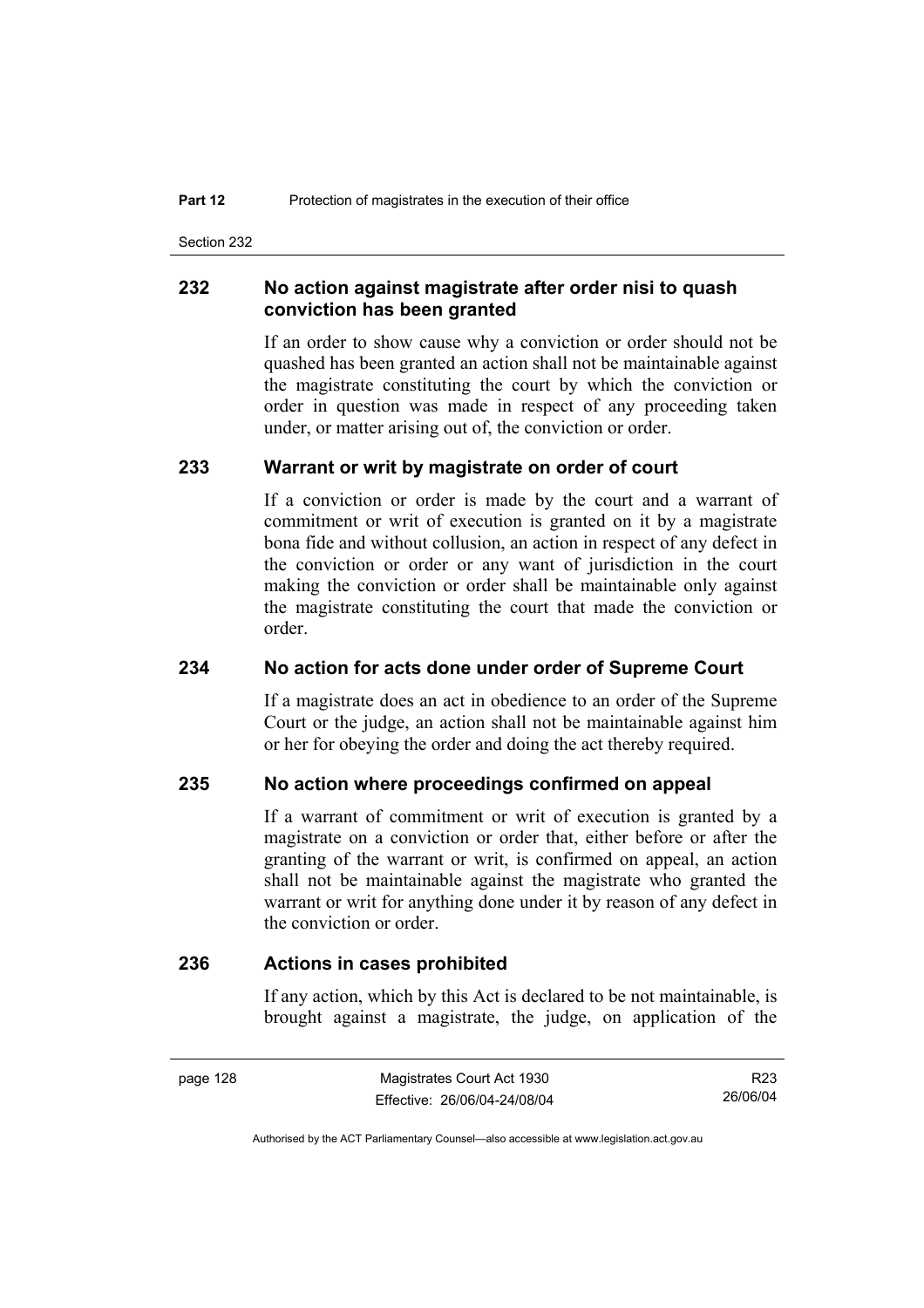defendant, and on affidavit of the facts, may set aside or stay the proceedings in the action with or without costs.

# **239 Payment of money into court**

- (1) After an action under this part has been commenced but before issue is joined, the defendant may pay into court the sum of money he or she thinks fit.
- (2) If the court at the trial is of opinion that the plaintiff is not entitled to damages beyond the sum so paid into court, judgment shall be given for the defendant; and the sum of money so paid into court, or so much thereof as is sufficient to pay or satisfy the defendant's costs in that behalf, shall thereupon be paid out of court to him or her, and the residue (if any) shall be paid to the plaintiff.
- (3) If when money is so paid into court the plaintiff elects to accept it in satisfaction of his or her damages in the action, he or she may apply to the judge for an order for the payment of the money out of court to him or her, with or without costs, and the judge may make the order, and thereupon the action shall be determined and the order shall be a bar to any other action for the same cause.

# **240 No action against magistrate for judicial acts in Magistrates Court**

An action shall not be brought in the Magistrates Court against a magistrate in respect of anything done by him or her in the execution of his or her office.

# **241 Magistrate sued for acts within his or her jurisdiction only liable in case of malice and absence of reasonable and probable cause**

In an action against a magistrate for any act done by him or her in the execution of his or her duty as a magistrate with respect to any matter within his or her jurisdiction as a magistrate, it must be expressly alleged in the statement of claim or plaint that the act was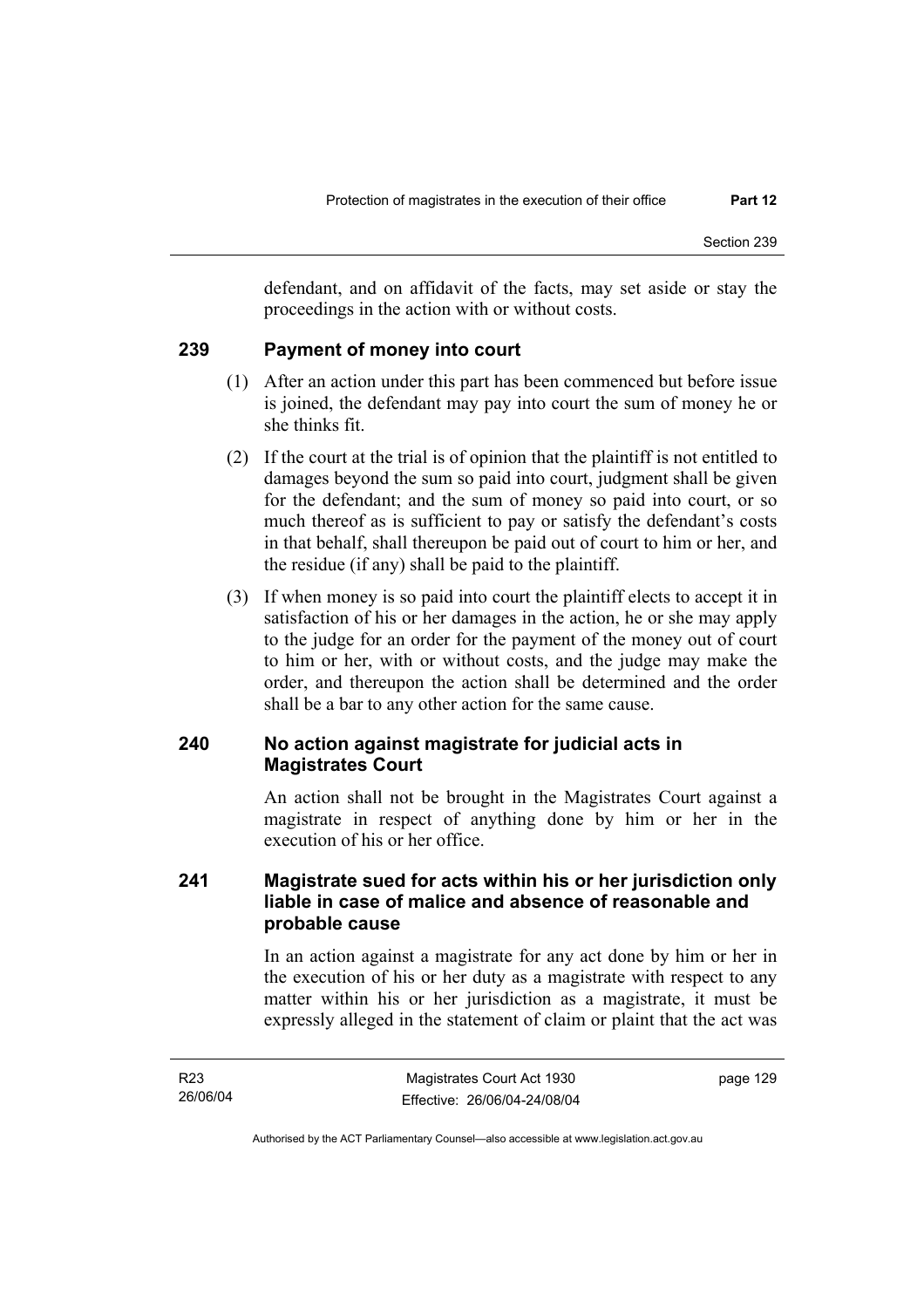Section 242

done maliciously and without reasonable and probable cause, and if the allegations are denied, and at the trial of the action the plaintiff fails to prove them, judgment shall be given for the defendant.

#### **242 Verdict for defendant**

If the plaintiff in an action against a magistrate does not prove the cause of action at the trial, judgment shall be given for the defendant.

# **243 Damages**

If—

- (a) the plaintiff in an action against a magistrate is entitled to recover, and seeks to recover a penalty or other sum paid or raised as a result of a conviction, judgment or order or to recover damages for imprisonment; and
- (b) it is proved that the plaintiff was guilty of the offence or liable to pay the sum or, for imprisonment, did not undergo any greater punishment than could have been imposed for the offence of which he or she was convicted;

the plaintiff is not entitled to recover the penalty or other sum paid or raised or, for imprisonment, damages greater than 1 cent, or any costs in the action.

page 130 Magistrates Court Act 1930 Effective: 26/06/04-24/08/04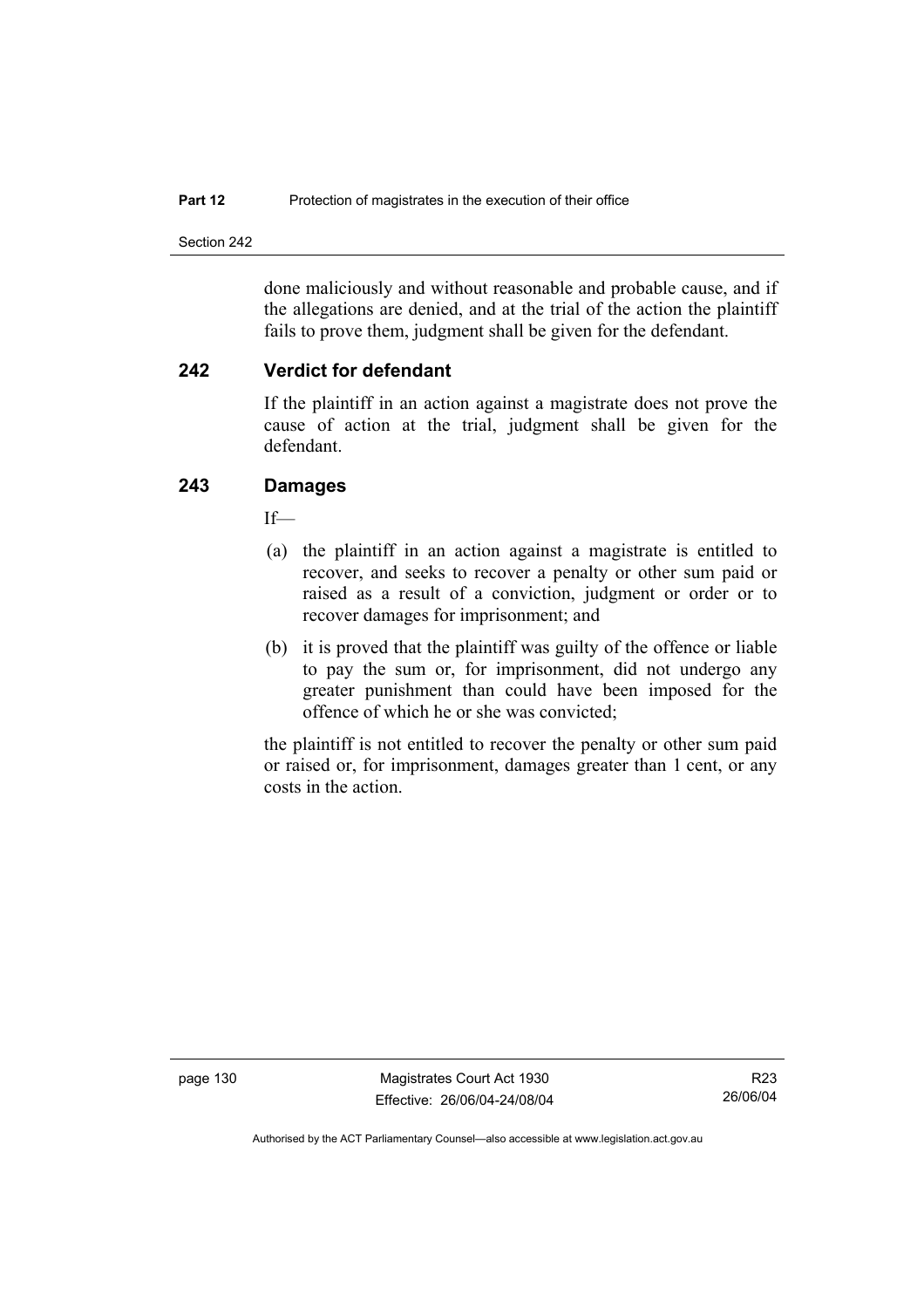# **Part 13 Costs**

# **244 Award of costs**

The power of the court to award costs and the award of costs by the court shall be subject to the following provisions:

- (a) if the court makes a conviction or order in favour of the informant—it may in its discretion award and order that the defendant shall pay to the informant the costs it thinks just and reasonable;
- (b) if the court dismisses the information, or makes an order in favour of the defendant—it may in its discretion award and order that the informant shall pay to the defendant the costs it thinks just and reasonable;
- (c) the sums so allowed for costs shall in all cases be specified in the conviction or order or order of dismissal;
- (d) any sum awarded or ordered to be paid by an informant or to a defendant for costs, may be recovered under the *Magistrates Court (Civil Jurisdiction) Act 1982*, part 19;
- (e) if any case is adjourned—the court may in its discretion order that the costs of and occasioned by the adjournment be paid by any party to any other party;
- (f) the costs of persons present to give evidence or produce documents, whether they have been examined or not, or have or have not produced documents shall, unless otherwise ordered by the court, be allowed to them though they have not been summoned; but their allowance for attendance shall in no case exceed the highest rate of allowance prescribed;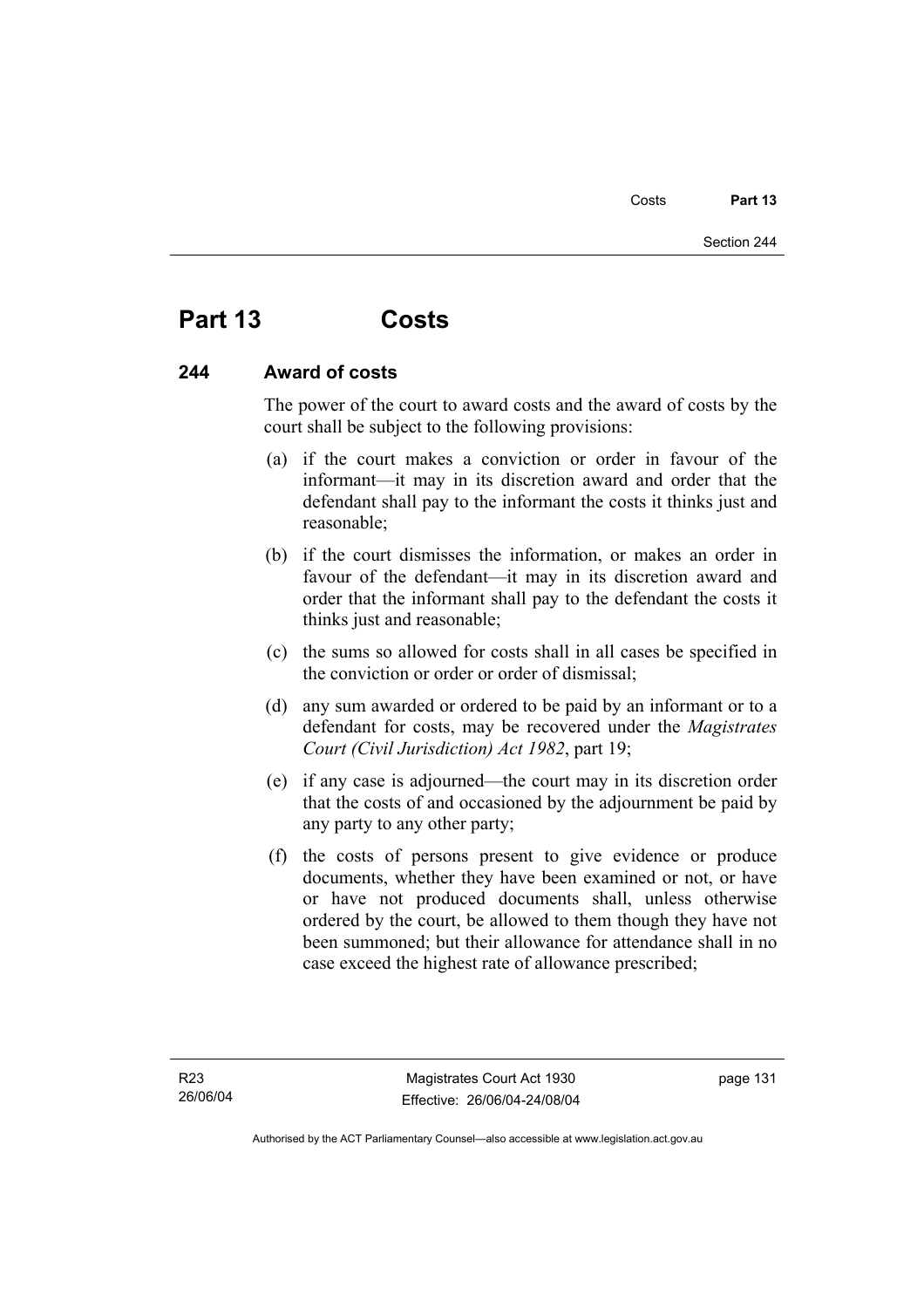## **Part 13** Costs

Section 247

 (g) the amount of costs to be paid by one party to another whether for the attendance of those persons or otherwise shall in all cases be fixed by the court.

## **247 Witnesses expenses**

The amount of costs that may be awarded under section 244 in respect of the attendance of a person who attends for the purpose of giving evidence before the court is the amount the court directs in accordance with the scale and conditions applicable in relation to persons who attend as witnesses before the Supreme Court.

page 132 Magistrates Court Act 1930 Effective: 26/06/04-24/08/04

R23 26/06/04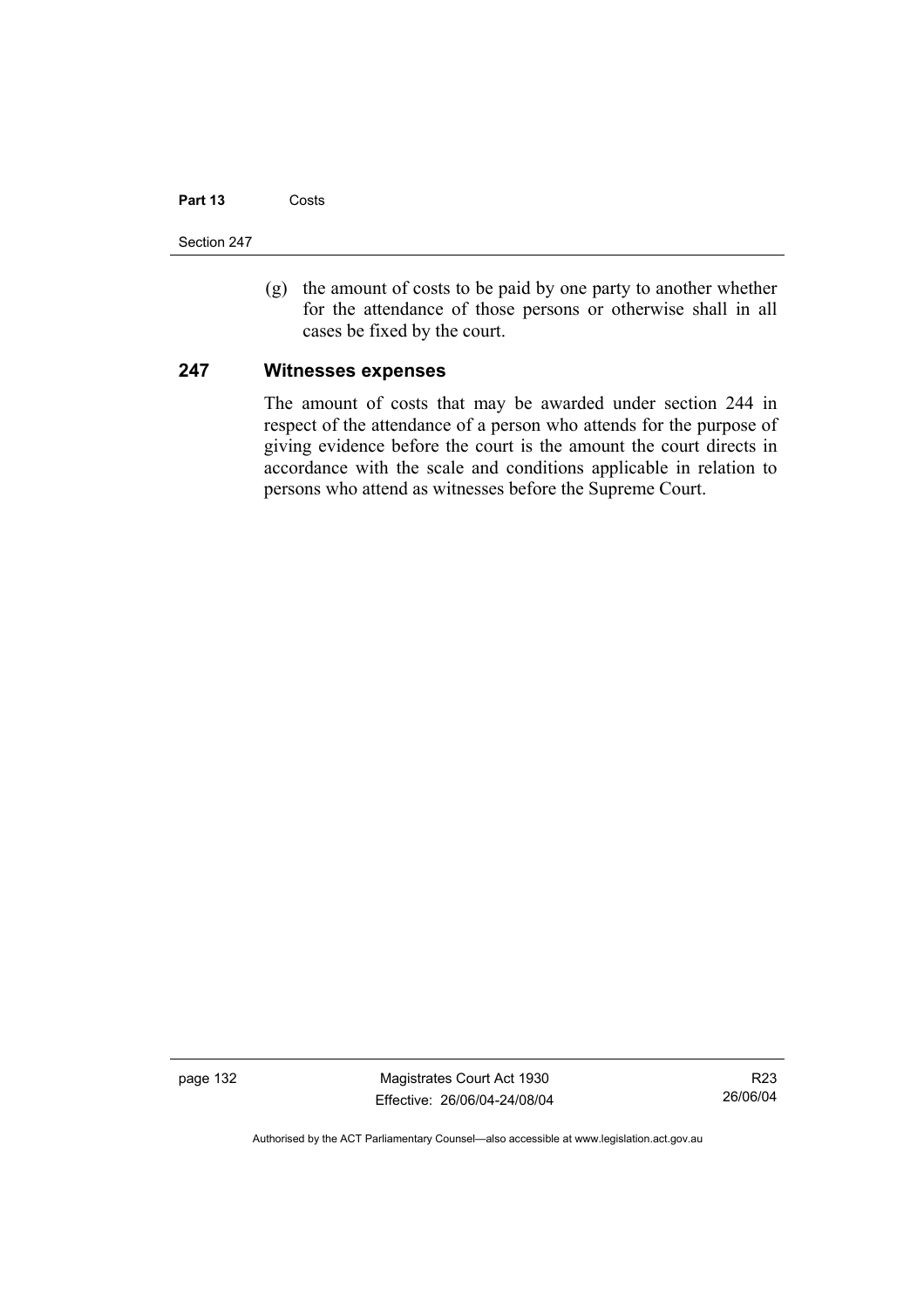# **Part 13A Court and tribunal fees**

# **248 Definitions for pt 13A**

In this part:

*court* means—

- (a) the Coroner's Court; or
- (b) the Magistrates Court.

*determined fee* means a fee determined under this part.

*fee* includes a charge and a tax.

*relevant legislation* means any of the following:

- (a) the *Administrative Appeals Tribunal Act 1989*;
- (b) the *Consumer Credit (Administration) Act 1996*;
- (c) the *Coroners Act 1997*;
- (d) the *Discrimination Act 1991*;
- (e) this Act;
- (f) the *Magistrates Court (Civil Jurisdiction) Act 1982*;
- (g) the *Residential Tenancies Act 1997*;
- (h) the *Leases (Commercial and Retail) Act 2001*;
- (i) regulations or other subordinate legislation made or in force under an Act mentioned in paragraphs (a) to (h).

*tribunal* means any of the following:

- (a) the administrative appeals tribunal;
- (b) the credit tribunal;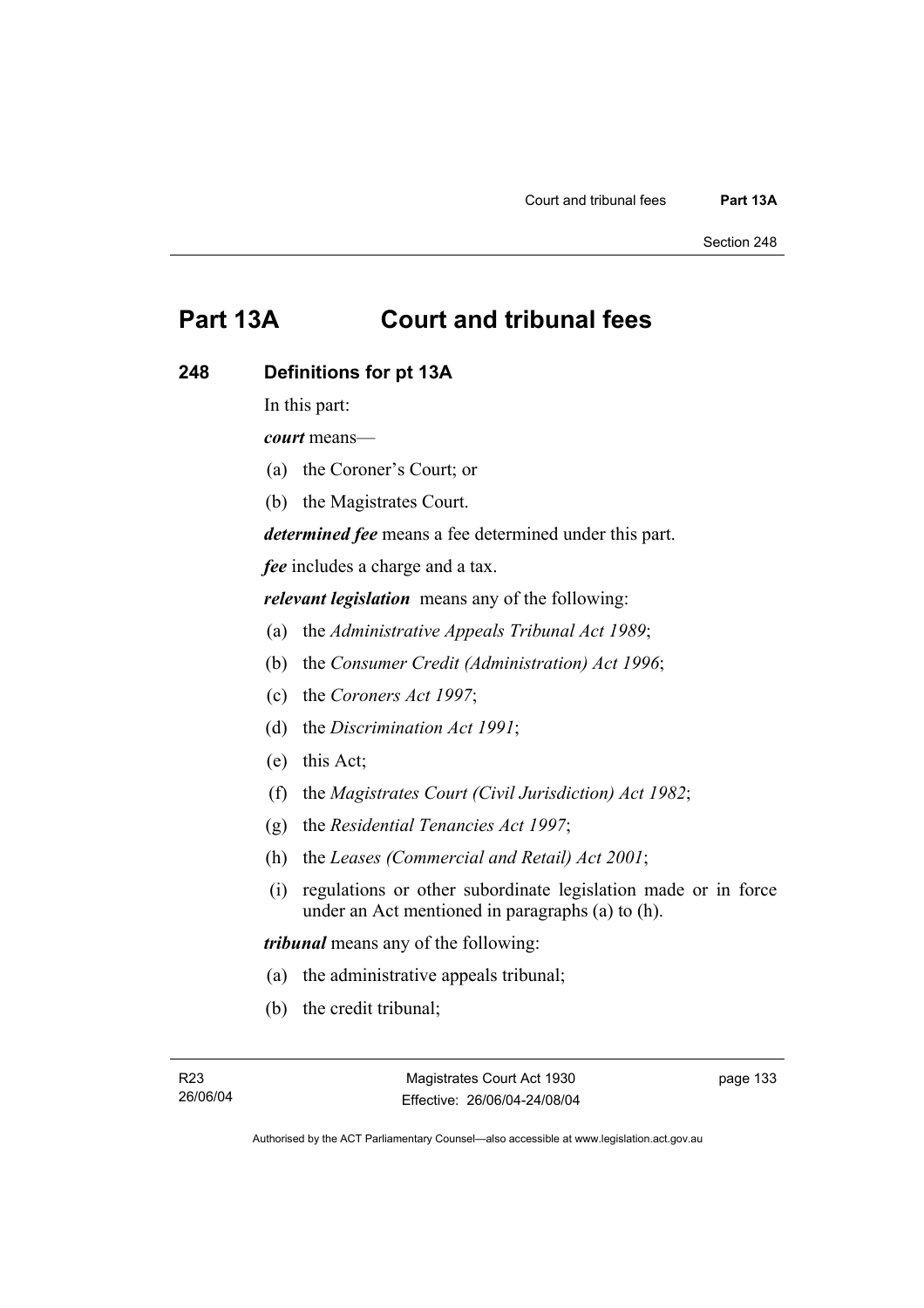#### **Part 13A** Court and tribunal fees

Section 248A

- (c) the discrimination tribunal;
- (d) the residential tenancies tribunal.

# **248A Determination of fees**

- (1) The Minister may, in writing, determine fees for any of the following purposes:
	- (a) proceedings in a court or tribunal, and matters incidental to such proceedings, including—
		- (i) the service and execution of the process of a court or tribunal; and
		- (ii) the taxation of costs by the registrar or other officers of a court or tribunal;
	- (b) facilities and services provided by a court or tribunal, including the service and execution of the process of a court of the Commonwealth, a State, another Territory or a foreign country;
	- (c) the general purposes of relevant legislation.
- (2) A determination under subsection (1) may make provision for or with respect to—
	- (a) exempting persons, in whole or part, from liability to pay determined fees in all or particular circumstances; or
	- (b) remitting, refunding or waiving determined fees, in whole or part, by the registrar of a court or tribunal in particular circumstances; or
	- (c) deferring by the registrar of a court or tribunal of liability, in whole or part, to pay determined fees in particular circumstances.
- (3) A determination under subsection (1) is a disallowable instrument.
	- *Note* A disallowable instrument must be notified, and presented to the Legislative Assembly, under the *Legislation Act 2001*.

R23 26/06/04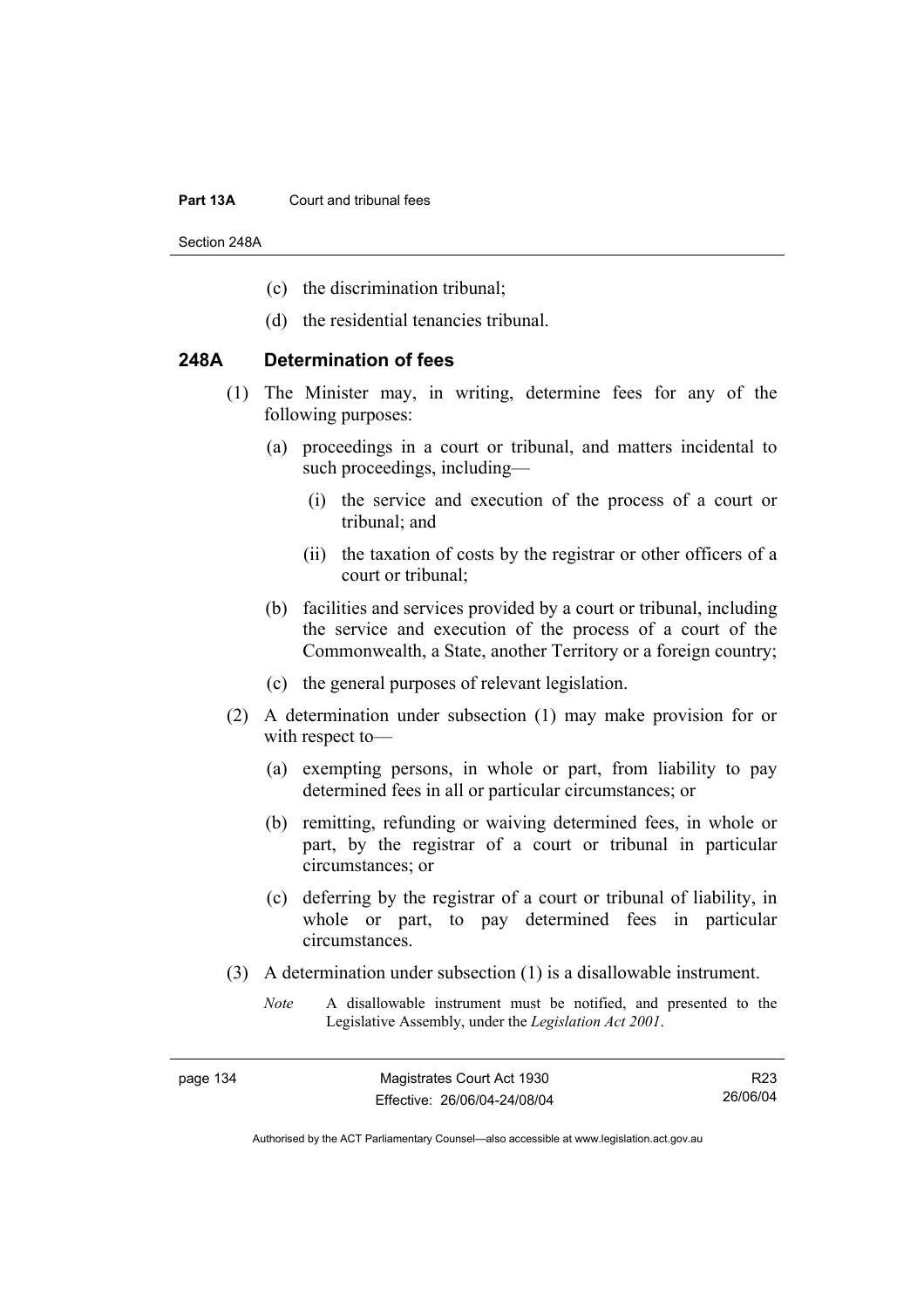# **248B Payment of fees**

- (1) A determined fee is payable, in advance, in accordance with the determination that determined the fee, but subject to this section.
- (2) A determined fee is payable on notice from the registrar of the court or tribunal if it is calculated by reference to expenses actually incurred in performing the function, or in providing the facility or service, for which the fee is payable.

# **248C Remission, refund, deferral, waiver and exemption of fees**

- (1) A determined fee may be remitted or refunded, or liability for its payment deferred, in accordance with the determination that determined the fee.
- (2) A determined fee is not payable—
	- (a) if the person otherwise liable to pay the fee is—
		- (i) exempt from liability to pay the fee under the determination that determined the fee; or
		- (ii) exempt from paying the fee under the *Legal Aid Act 1977*, section 93 (1); or
		- (iii) legally assisted under a scheme or service provided or approved by the Attorney-General; or
	- (b) if the registrar of the court or tribunal waives payment by a person of the fee in whole or part because the registrar considers that payment of the fee would impose hardship on the person—to the extent of the waiver; or
	- (c) for the laying of an information—
		- (i) by the director of public prosecutions acting in the performance of an official function under a Territory law; or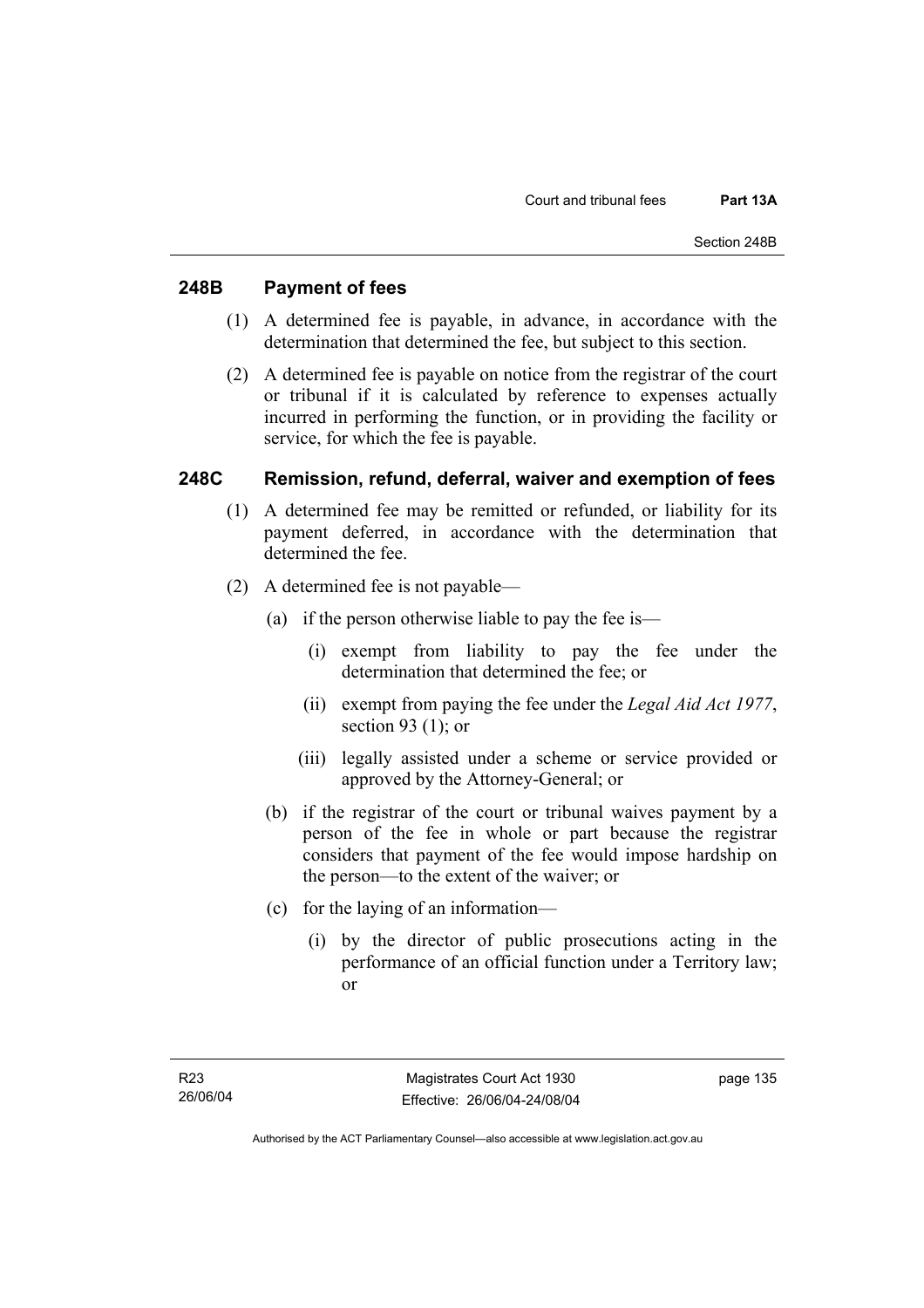## **Part 13A** Court and tribunal fees

Section 248D

- (ii) by a police officer acting in the performance of an official function under a Territory law; or
- (iii) for an offence against section 255 (1) (which is about contempt in the face of the court).
- (3) If the administrative appeals tribunal is satisfied that a proceeding ends in a way that is favourable to an applicant for a review by the tribunal of a decision, it may order another party to the proceeding to pay the amount of the application fee to the applicant.

# **248D Recovery of fees in non-criminal proceedings if fees otherwise not payable**

- (1) This section applies in relation to a civil proceeding in the Magistrates Court, or a proceeding in a tribunal, between at least 2 parties (the *first party* and the *second party*) if—
	- (a) a filing fee, or a fee for the service and execution of process, otherwise payable by the first party is—
		- (i) not payable in whole or part because of the exemption of the first party under this part; or
		- (ii) remitted, refunded or waived in whole or part under this part; and
	- (b) judgment is given or entered, or an order is made, in favour of the first party; and
	- (c) the first party's costs are payable by the second party.
- (2) If this section applies, the second party must pay to the registrar of the court or tribunal the amount of the exemption, remission, refund or waiver.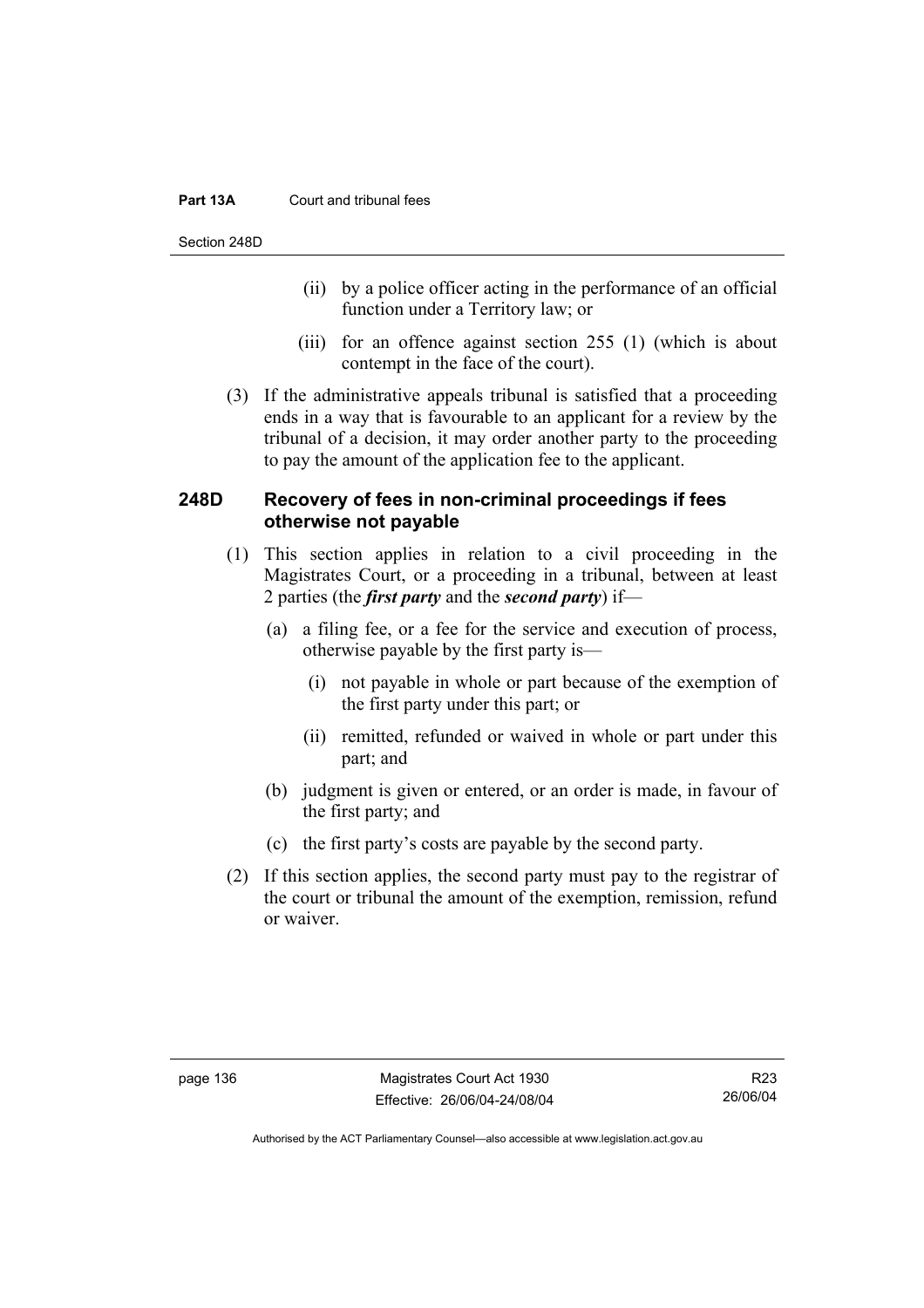# **248E Recovery of fees in criminal proceedings if fees not otherwise payable**

- (1) This section applies in relation to a criminal proceeding in the Magistrates Court if—
	- (a) the fee (the *information fee*) that would otherwise be payable by the informant for the laying of the information in the proceeding is not payable in whole or part under this part; and
	- (b) the defendant is convicted of the offence alleged in the information and ordered to pay a fine.
- (2) If this section applies, the defendant must pay to the registrar of the Magistrates Court, in addition to the fine—
	- (a) if payment of the fee is waived in part under this part—the amount of the waiver; or
	- (b) in any other case—the information fee.

# **248F Review of decisions**

- (1) This section applies to any of the following decisions made under this part by the registrar of a court or tribunal in relation to a person (the *eligible person*):
	- (a) a decision refusing to remit, in whole or part, a determined fee payable by the person;
	- (b) a decision refusing to refund, in whole or part, a determined fee paid by the person;
	- (c) a decision refusing to defer, in whole or part, the person's liability to pay a determined fee;
	- (d) a decision refusing to waive, in whole or part, payment of a determined fee by the person;
	- (e) a decision refusing to allow the person the benefit of an exemption to pay a determined fee.

Authorised by the ACT Parliamentary Counsel—also accessible at www.legislation.act.gov.au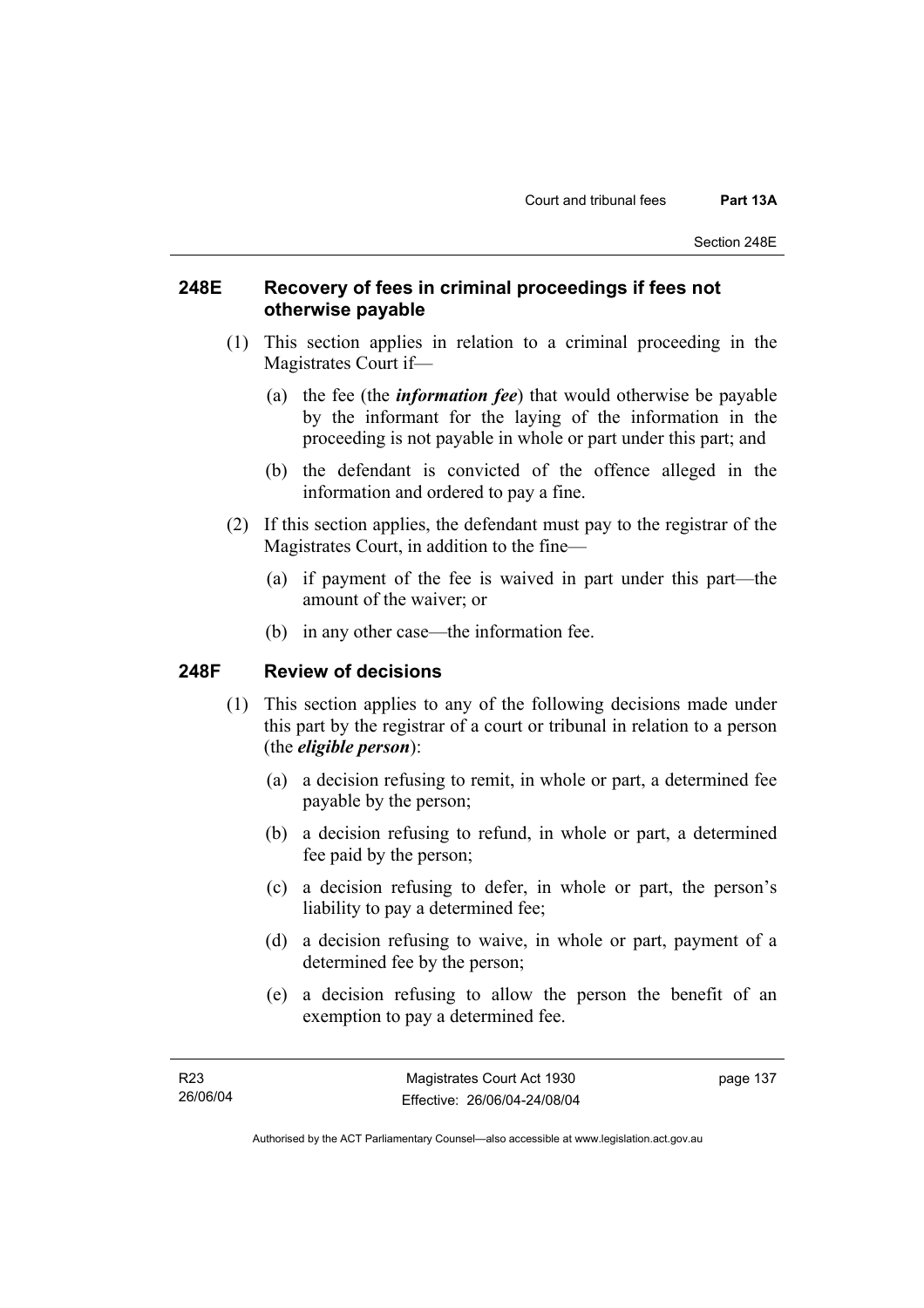#### **Part 13A** Court and tribunal fees

Section 248F

- (2) If the registrar makes a decision to which this section applies, the registrar must give written notice of the decision to the eligible person.
- (3) The notice must tell the eligible person that the person may—
	- (a) apply to the registrar for a statement of reasons for the decision; and
	- (b) apply for review of the decision under this section.
- (4) The eligible person may apply to the registrar for a statement of reasons for the decision within 28 days after the day when the person is given notice of the decision by the registrar.
- (5) The eligible person may apply to the court or tribunal for review of the decision within—
	- (a) 28 days after the day when the person is given notice of the decision by the registrar; or
	- (b) if the person applies within that 28 days for a statement of reasons for the decision—28 days after the day when the person is given the statement of reasons.
- (6) On the review, the court or tribunal—
	- (a) must be constituted by—
		- (i) for a court—a magistrate; or
		- (ii) for a tribunal—a member of the tribunal; and
	- (b) may make the orders the court or tribunal considers appropriate.
- (7) A fee is not payable for an application under this section.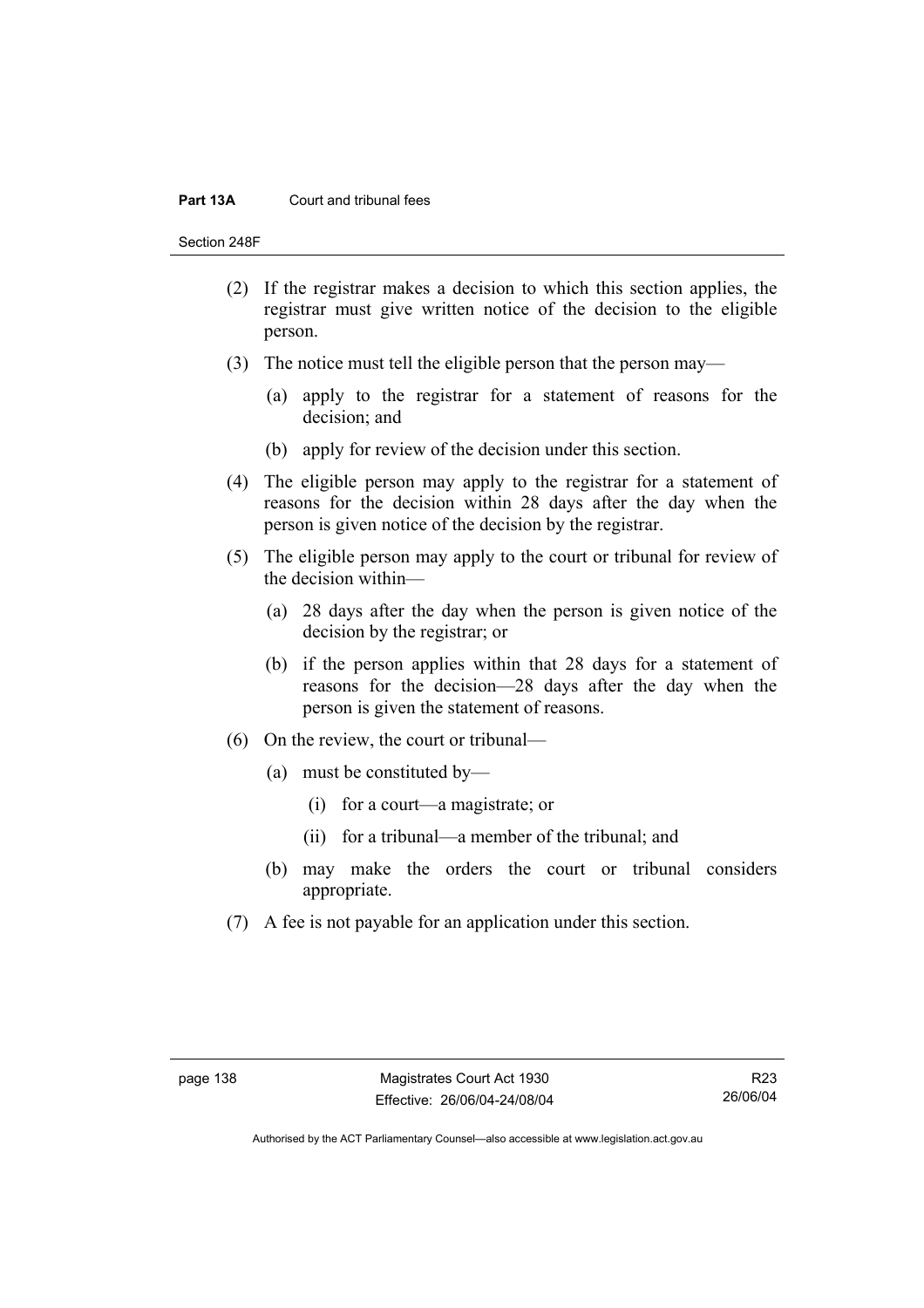# **Part 14 Securities**

# **249 Securities taken under Act**

- (1) A person shall give security under this Act, whether as principal or surety, either by the deposit of money with the registrar, or by an oral or written acknowledgment of the undertaking or condition by which, and of the sum for which, he or she is bound, in such manner and form as are prescribed.
- (2) Record of the security having been made may be provided by entry of it in the register under this Act or proceedings of the court or as is prescribed.

# **250 Recovery of sum due under security**

Any sum becoming due under a security under this Act or the *Bail Act 1992* shall be recoverable on a claim by a member of the police force or by the registrar or by some other person thereto authorised by the court.

# **252 Sums paid by surety may be recovered from principal**

Any sum paid by a surety on behalf of his or her principal in respect of a security under this Act or the *Bail Act 1992*, together with all costs, charges and expenses incurred by the surety in respect of the security, shall be deemed to be a debt due to him or her from the principal, and may be recovered on a claim by the surety.

# **253 Payment enforced by security**

If security is given under this Act or the *Bail Act 1992* for payment of a sum of money, the payment shall be enforced by means of the security in substitution for other means of enforcing the payment.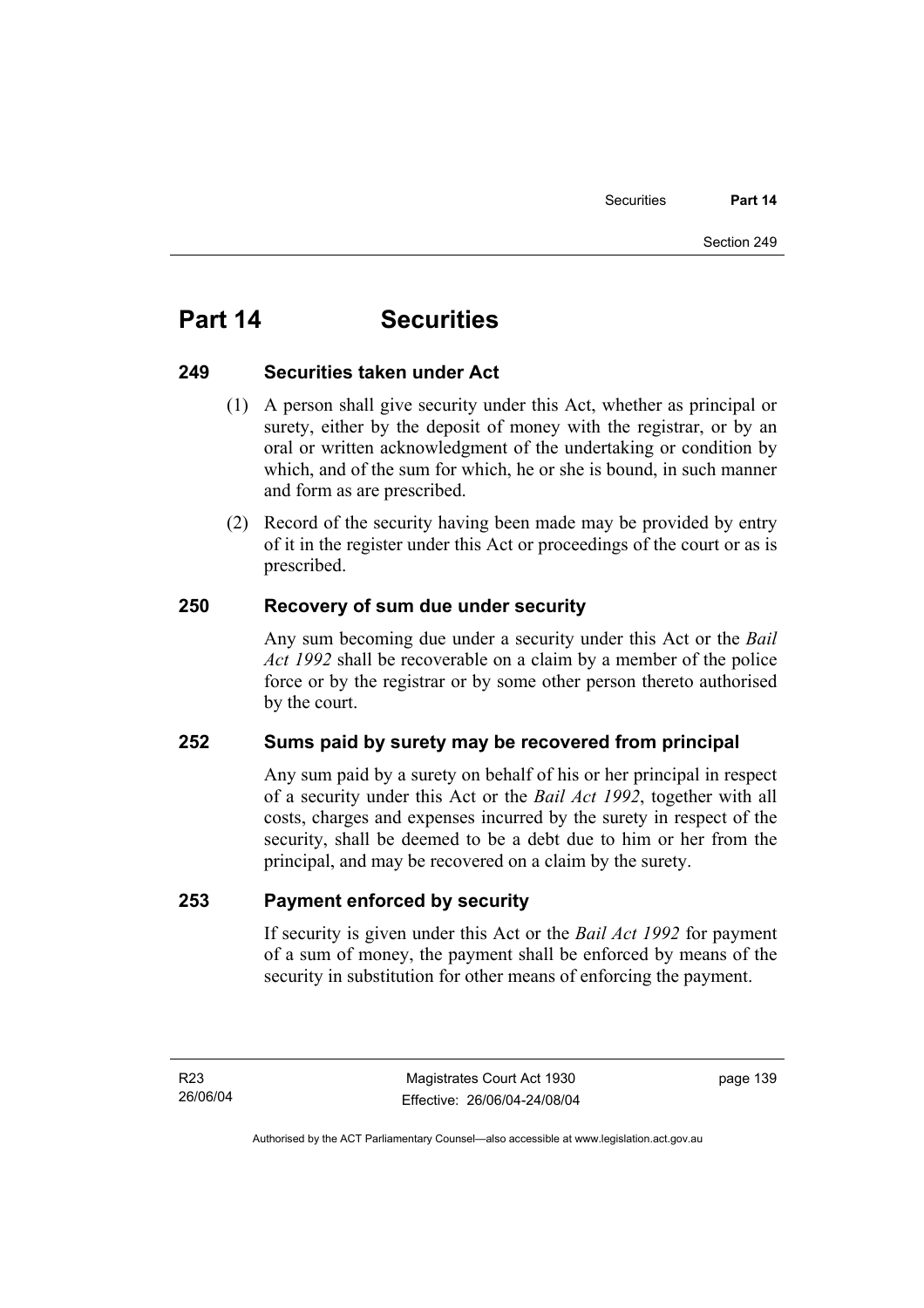#### **Part 14** Securities

Section 254

# **254 Enforcement of recognisance**

- $(1)$  If—
	- (a) a witness or a person sought to be made a witness has entered into a recognisance for this Act; and
	- (b) the court is satisfied that the witness or person sought to be made a witness has failed to comply with a condition of the recognisance;

the court may declare the recognisance to be forfeited and may make an order that the witness or person sought to be made a witness pay the whole or a part of the sum in which he or she is bound under the recognisance.

- $(2)$  If—
	- (a) the court has declared a recognisance to be forfeited under subsection (1); and
	- (b) a person is bound by the recognisance as surety for the performance of that condition;

the court may make an order that the person referred to in paragraph (b) pay the whole or a part of the sum in which he or she is bound under the recognisance.

- (3) An order made under subsection (1) or (2) may be enforced as if it were a judgment entered on a claim by the registrar.
- (4) Subject to subsection (5), the court may, on application by a person against whom an order has been made under subsection (1) or (2) or under the *Bail Act 1992*, section 36 (1)—
	- (a) vary the order by reducing the amount payable under the order; or
	- (b) revoke the order and, if the order was made under subsection (1), revoke the declaration that the recognisance is forfeited.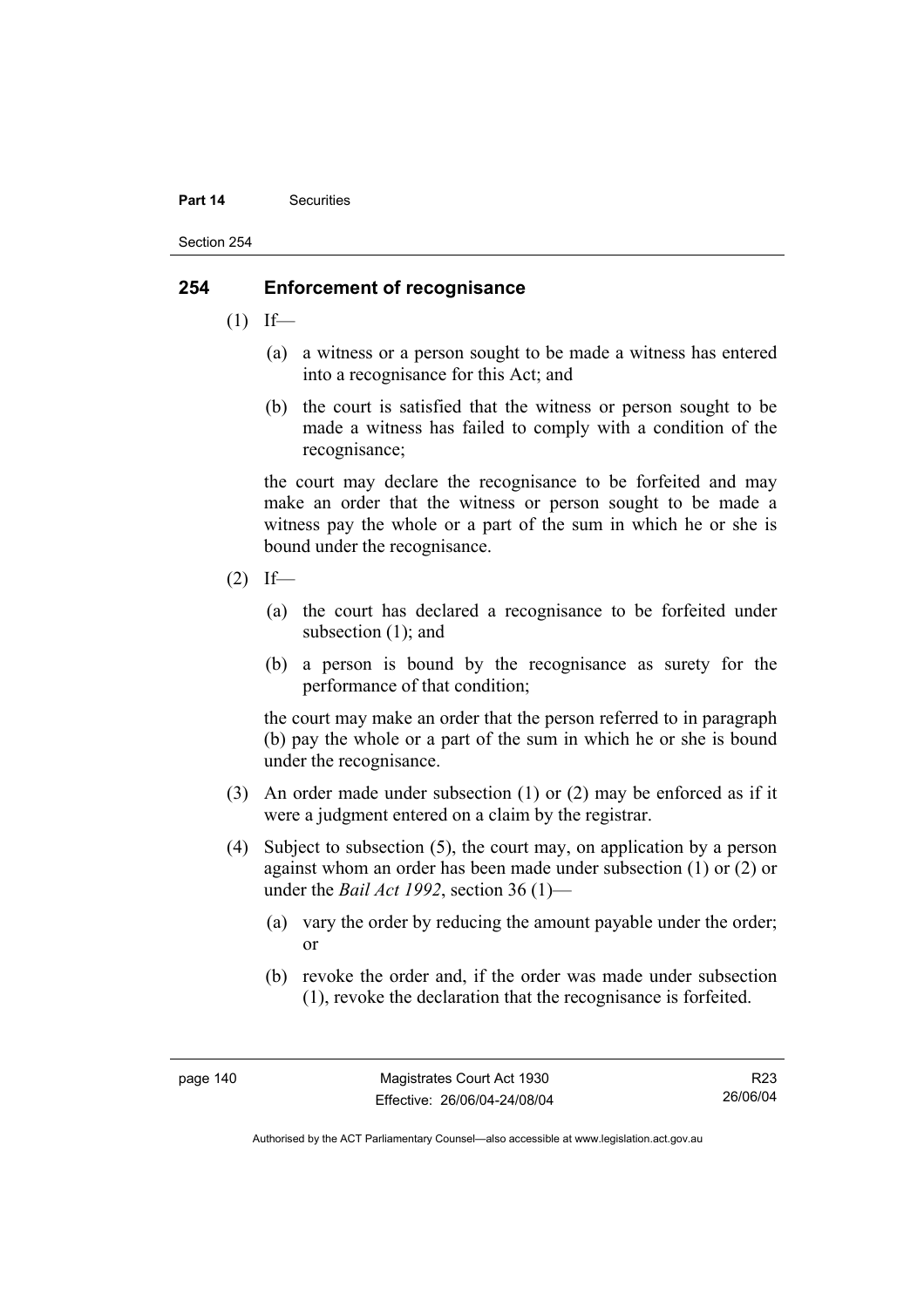- $(5)$  If—
	- (a) the court has made an order under subsection (1) or (2); and
	- (b) a writ of execution has been issued; and
	- (c) property has been sold under the writ;

the court shall not make an order under subsection (4).

 (6) It is not necessary that, for the purpose of hearing an application under subsection (4), the court be constituted by the magistrate who made the order to which the application relates.

# **254A Directions as to procedure**

If the procedure for taking any step in proceedings is not prescribed in this Act or the law under which the step is to be taken, the court may give directions with respect to the procedure to be followed as regards that step.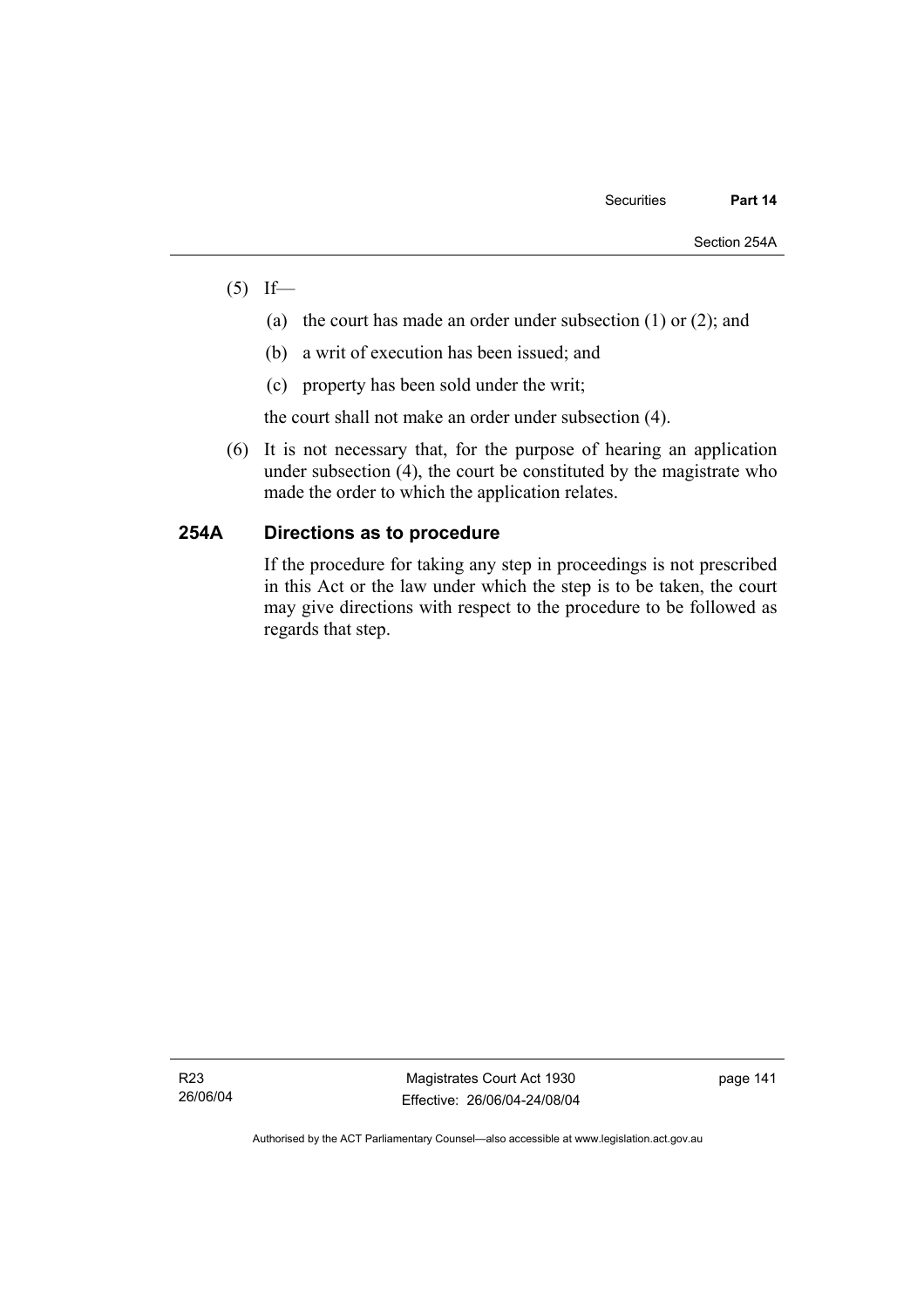#### **Part 15** Miscellaneous

# **Part 15 Miscellaneous**

## **254B Appearance by audiovisual or audio links**

- (1) This section applies if, in relation to a proceeding or a part of a proceeding (the *relevant proceeding*), the court has given a direction under the *Evidence (Miscellaneous Provisions) Act 1991*, section 20 (1) (Territory courts may take evidence and submissions from outside ACT) or section 32 (1) (Use of link in proceedings).
- (2) If this section applies a person who, in a relevant proceeding—
	- (a) is required or entitled to appear personally, whether as a party or as a witness; or
	- (b) is entitled to appear for another person;

may appear in the relevant proceeding and participate or give evidence, as the case requires, in accordance with the direction.

- (3) A person who appears in a relevant proceeding in accordance with this section shall be taken to be before the court.
- (4) In this section, a reference to a *proceeding* does not include a reference to a proceeding concerning bail.

## **255 Contempt in face of court**

- (1) A person shall not—
	- (a) wilfully threaten, disturb or insult the court; or
	- (b) wilfully interrupt, interfere with or obstruct the proceedings of the court; or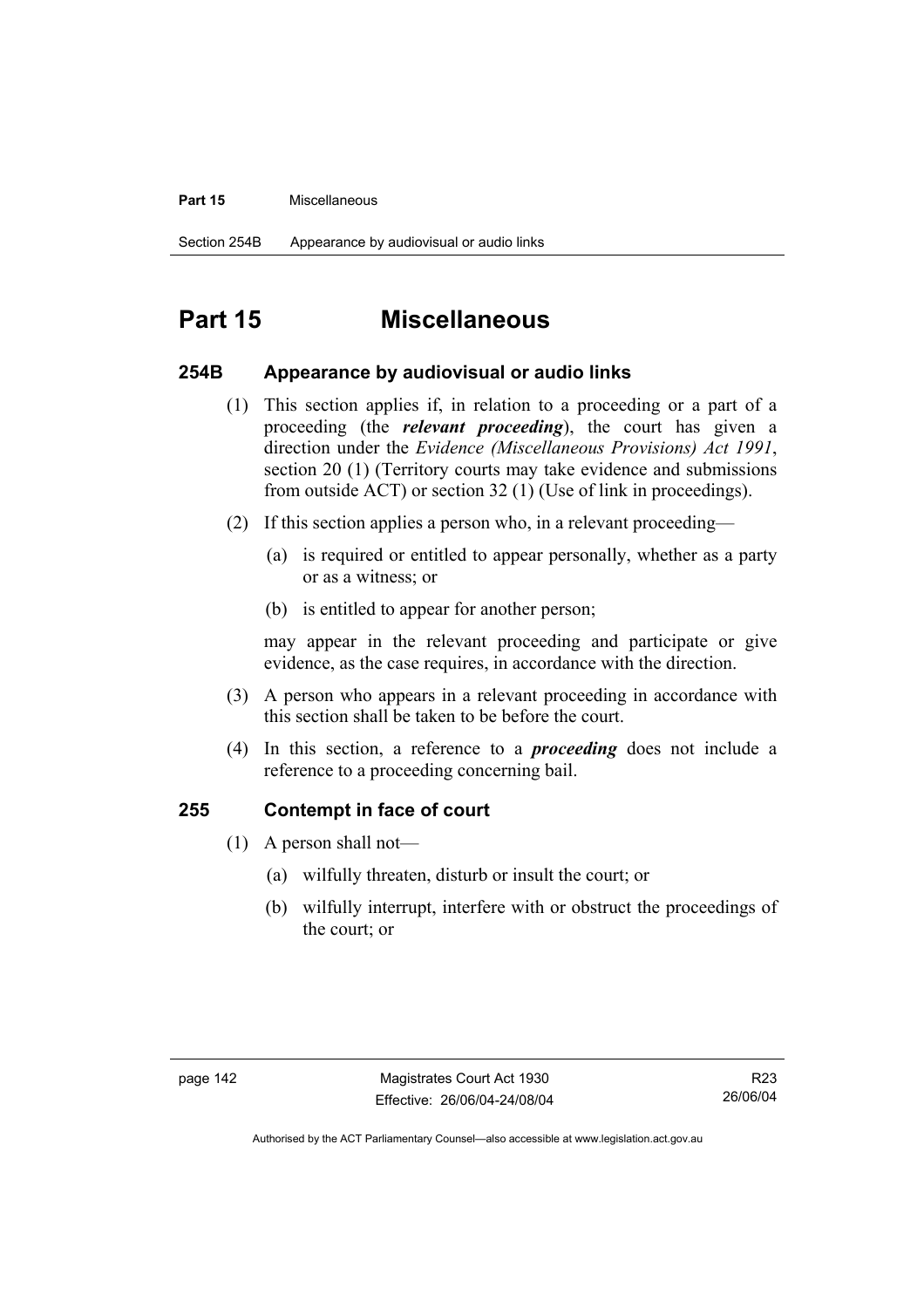(c) commit any other act that is a wilful contempt of the court.

Maximum penalty: 50 penalty units, imprisonment for 6 months or both.

- (2) Subsection (1) only applies to acts in the face, or within the hearing, of the court.
- (3) For this section, if a person appears in proceedings in accordance with section 254B, the acts of that person and of any other person who is visible or audible to the court by means of audiovisual or audio link (as the case requires) shall be taken to be in the face of the court.
- (4) Without limiting the operation of any other provision of this Act, if a person commits an offence against subsection (1), a magistrate may proceed to charge the person and hear and dispose of the matter immediately and for that purpose receive evidence including unsworn evidence.
- $(5)$  If—
	- (a) a person has been charged under subsection (4) but the matter has not been disposed of; and
	- (b) a magistrate has reasonable grounds to believe that the person has committed an offence against subsection (1); and
	- (c) the magistrate considers that it is reasonable in all the circumstances—
		- (i) to order that the person be taken into custody to appear before the court; or
		- (ii) to order that the person be remanded in custody from time to time for periods not exceeding 15 clear days at any one time; or
		- (iii) to release the person on bail; or

Authorised by the ACT Parliamentary Counsel—also accessible at www.legislation.act.gov.au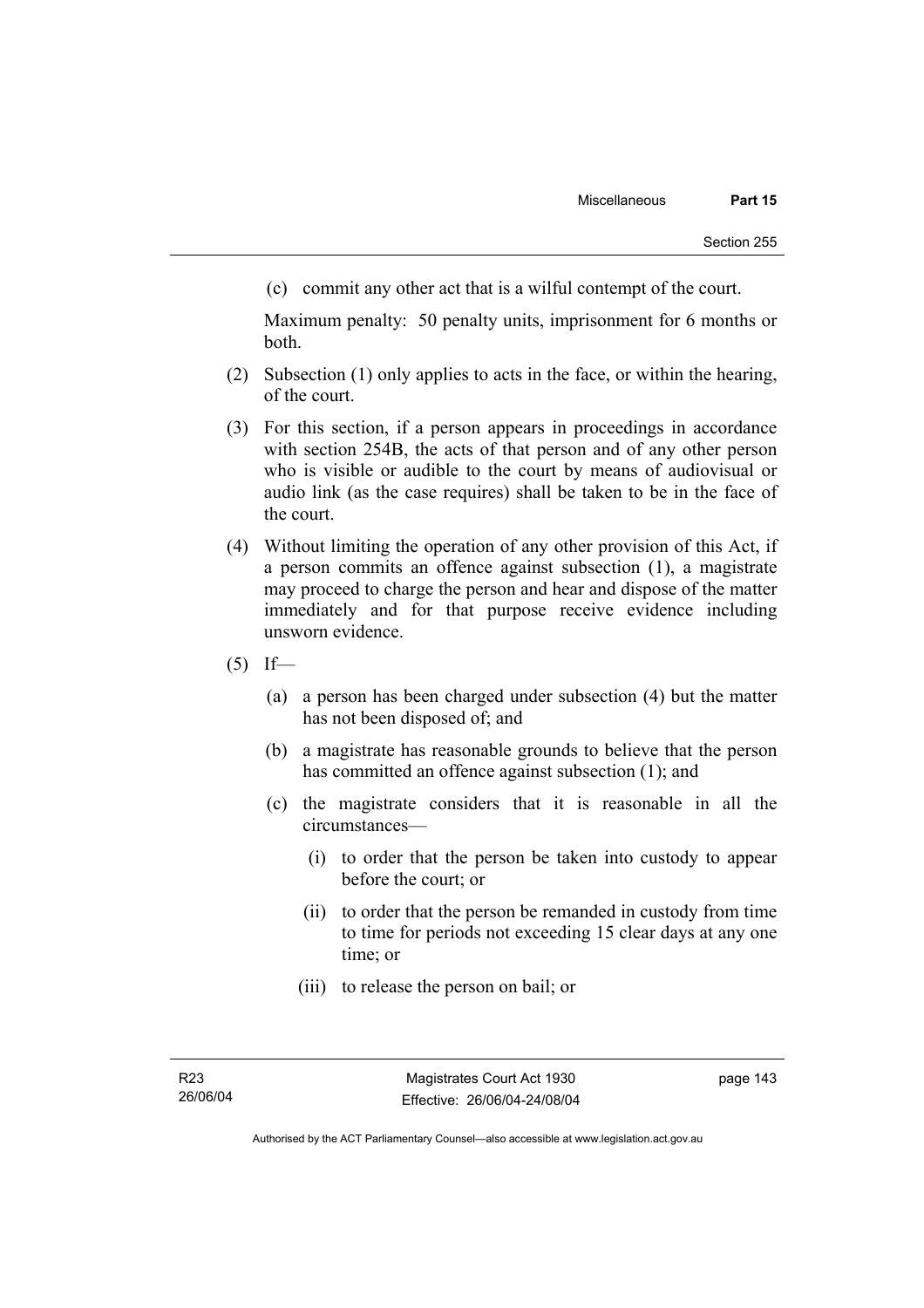#### **Part 15** Miscellaneous

Section 255AA

 (iv) to make an order in respect of the person under subsection (8) before the alleged offence has been heard;

the magistrate may make such an order.

- (6) An order under subsection (5) need not be in writing but such an order shall be reduced to writing, and a copy served on the alleged offender, as soon as practicable.
- (7) Failure to comply with subsection (6) does not invalidate an order.
- (8) If a person is convicted of an offence against subsection (1), the court, in addition to any penalty provided for under that subsection that it imposes, may make an order in relation to the person under subsection (9).
- (9) An order under this subsection may provide for—
	- (a) the exclusion of the person from any building where the court sits or the environs of such a building; or
	- (b) prohibiting the person from approaching a magistrate, an officer of the court or a witness; or
	- (c) the imposition of any reasonable condition on the person.
- (10) In this section:

*court* includes—

- (a) a magistrate when exercising the jurisdiction of the court; or
- (b) the registrar in the exercise of a judicial function.

# **255AA Refusal or failure to give evidence—offence**

- (1) This section applies to a person who—
	- (a) appears as a witness in proceedings in the court; or
	- (b) attends, or is brought, before the registrar for examination under the *Magistrates Court (Civil Jurisdiction) Act 1982*, section 154A or section 298*.*

R23 26/06/04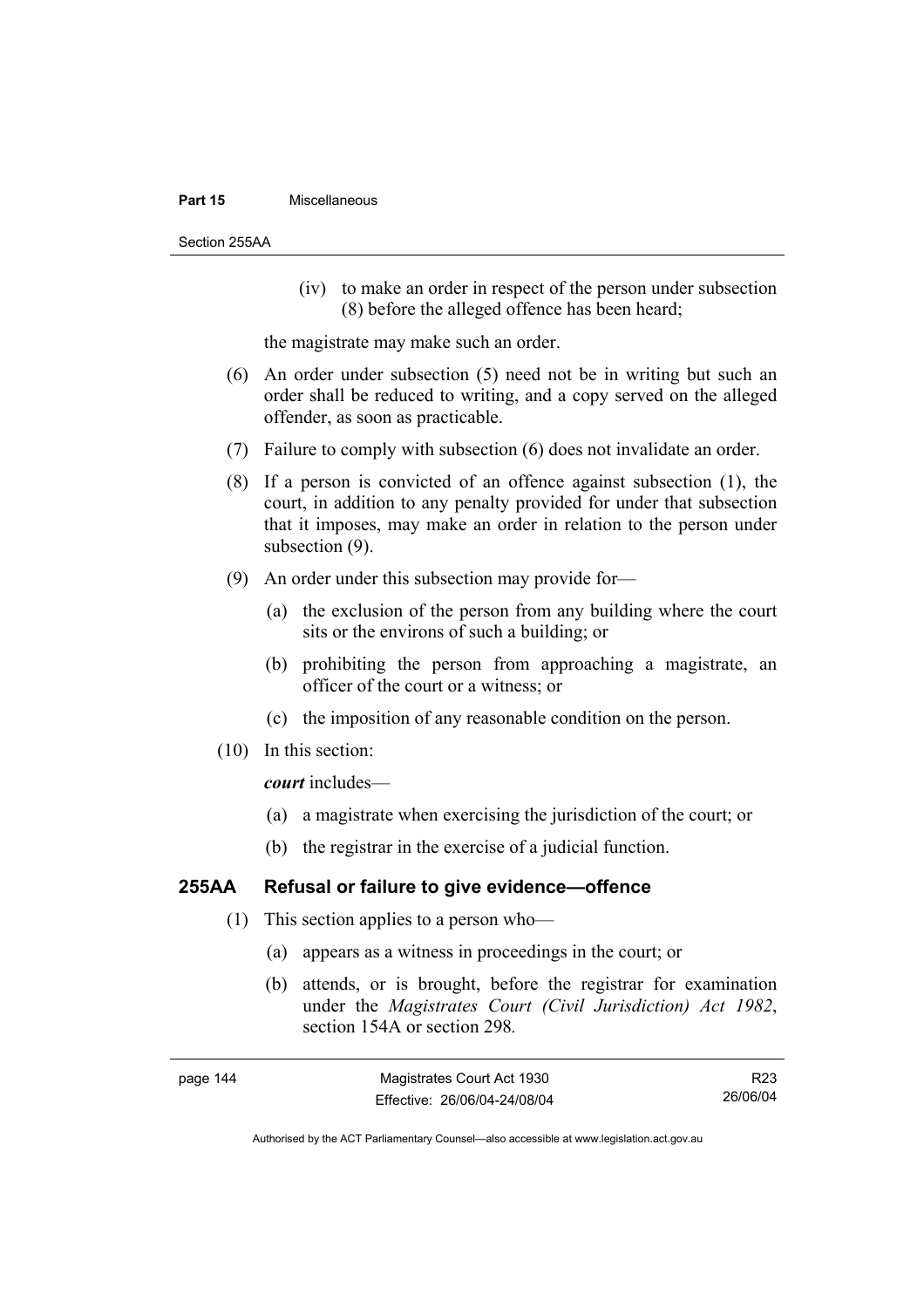- (2) A person shall not, without reasonable excuse—
	- (a) refuse or fail to take an oath; or
	- (b) refuse or fail to answer a question that he or she is required to answer by the court or registrar; or
	- (c) refuse or fail to produce a document required by the court or registrar, or by a summons or warrant, to be produced.
- (3) A person shall not give false information.

Maximum penalty: 50 penalty units, imprisonment for 6 months or both.

# **255AB Refusal or failure to give evidence—committal**

- $(1)$  If—
	- (a) a person appearing as a witness in a proceeding in the court contravenes section 255AA; or
	- (b) on hearing a matter referred to it under the *Magistrates Court (Civil Jurisdiction) Act 1982*, section 306, the court is satisfied that the person who is the subject of the referral has contravened section 255AA;

the court may, subject to subsection (4)—

- (c) adjourn the proceedings or hearing for a period not exceeding 8 days; and
- (d) issue a warrant for the committal of that person to a gaol, lockup or remand centre until—
	- (i) the date to which the proceedings or hearing is adjourned; or
	- (ii) the person consents to comply with section 255AA;

whichever occurs first.

 $(2)$  If—

Authorised by the ACT Parliamentary Counsel—also accessible at www.legislation.act.gov.au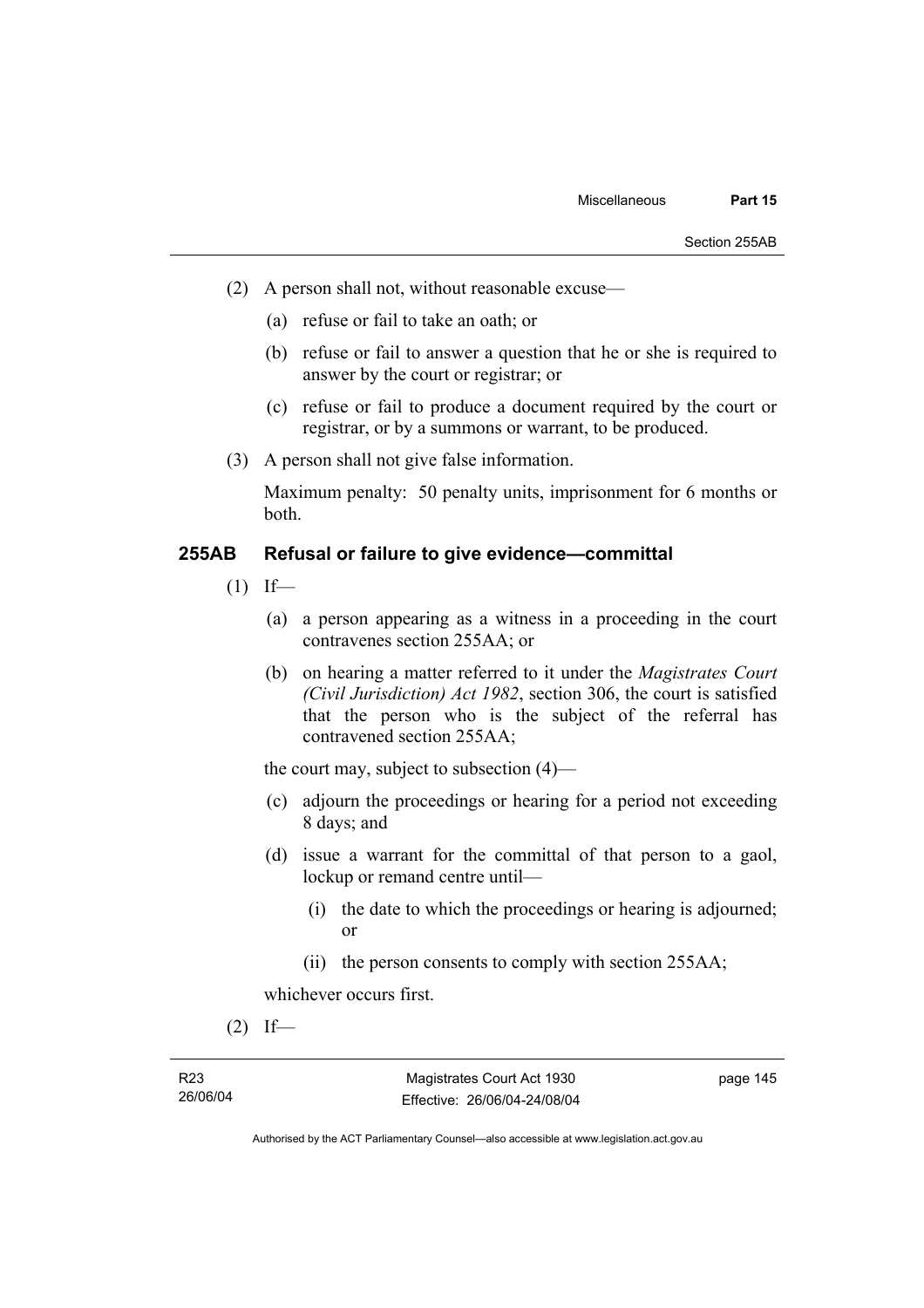#### **Part 15** Miscellaneous

Section 255A

- (a) the court has adjourned proceedings or a hearing, and committed a person, under subsection (1) or this subsection; and
- (b) the person who was committed is brought before the court; and
- (c) the person does not consent to comply with section 255AA;

the court may, subject to subsection (4), exercise the powers referred to in subsection (1) (c) and (d) in respect of that person.

- (3) The periods for which a person is committed under this section shall not, in the aggregate, exceed 1 month.
- (4) The court shall not commit a person pursuant to subsection (1) or (2) if the person is punished for an offence against section 255AA.

## **255A Commitment to remand centre**

- $(1)$  If—
	- (a) a warrant has been issued for the commitment of a person to prison under this Act, section 145, 154D or 185 or the Crimes Act, section 397 (2); and
	- (b) a warrant under the *Removal of Prisoners Act 1968*, section 5 is not in force in respect of that person on the day when the person is taken into custody under the warrant referred to in paragraph (a);

the court or a magistrate may, by warrant, commit the person to a remand centre.

 (2) If a warrant is issued under subsection (1), the warrant referred to in subsection (1) (a) ceases, by virtue of this section, to have any effect.

## **255B Registrar to give directions for preparation of transcript**

 (1) If an application has been made for a copy of a transcript of depositions of which a record was made in accordance with

R23 26/06/04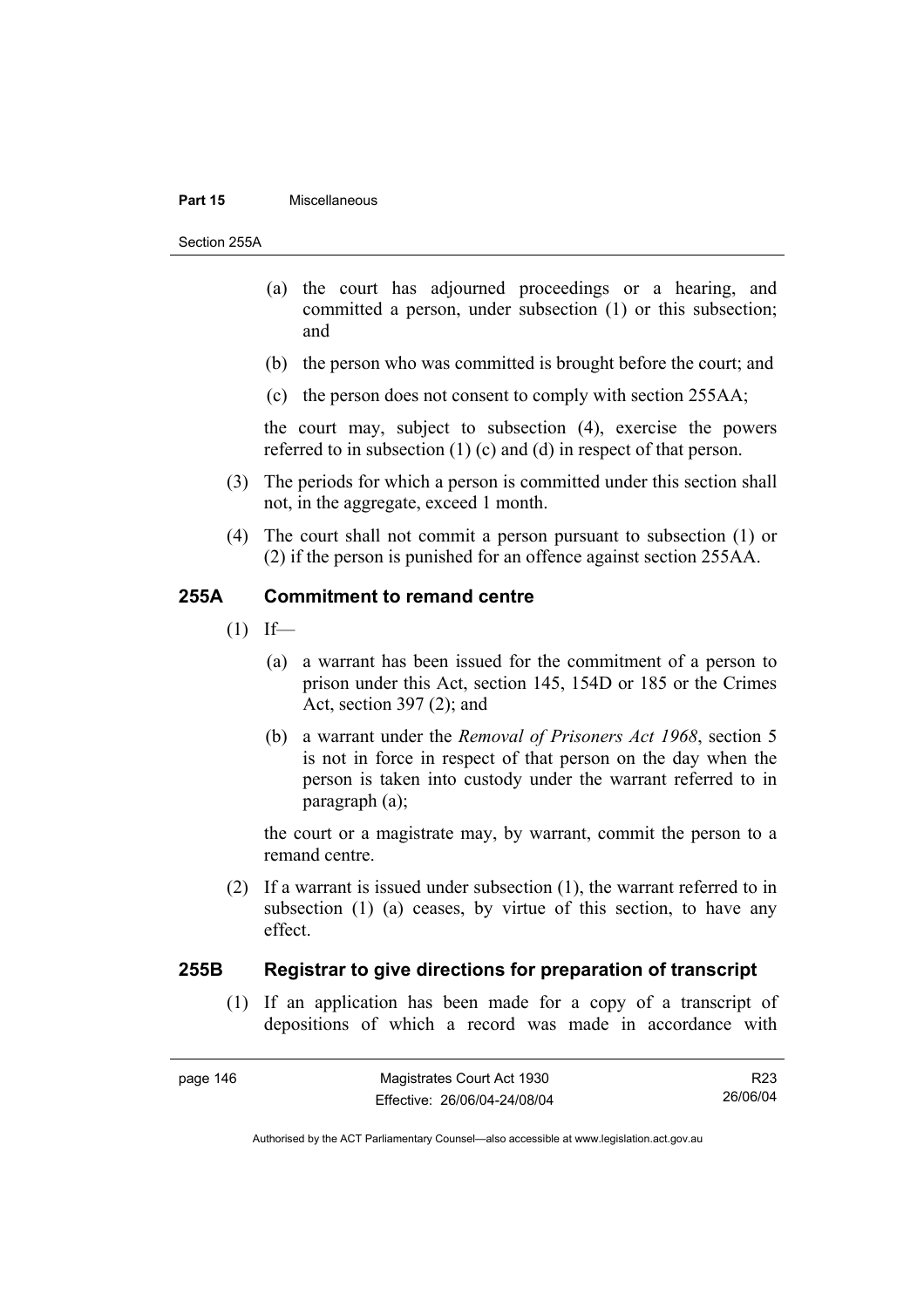section 54A (2), the registrar shall give the directions he or she considers necessary for ensuring that a transcript of the record is prepared and, for the purpose of enabling the transcript to be prepared, the record shall be produced out of the custody of the registrar.

 (2) If a transcript of a record is prepared in accordance with directions given under subsection (1), the person who prepared the transcript, or under whose supervision the transcript was prepared, shall certify on the transcript, by signed writing, that the transcript is a true transcript of a record produced out of the custody of the registrar.

# **255C Applications for transcripts**

- (1) Subject to this section, where a record of any proceedings is constituted by—
	- (a) an audiovisual or a sound recording made in accordance with section 54A (2); or
	- (b) a shorthand or similar record made in accordance with section 54A (2); or
	- (c) writing taken down in accordance with section 54A (3); or
	- (d) a written statement or statements in accordance with section 90AA or 110 (2);

a person may make application to the registrar for a copy or a transcript, as the case may be, of all or part of that record.

- (2) The registrar shall give the applicant a copy of the record or a transcript or a copy of the transcript of the record if—
	- (a) the applicant is a party to the proceedings; or
	- (b) for an applicant who is not a party to the proceedings—the registrar or a magistrate is satisfied that he or she has good reason for applying.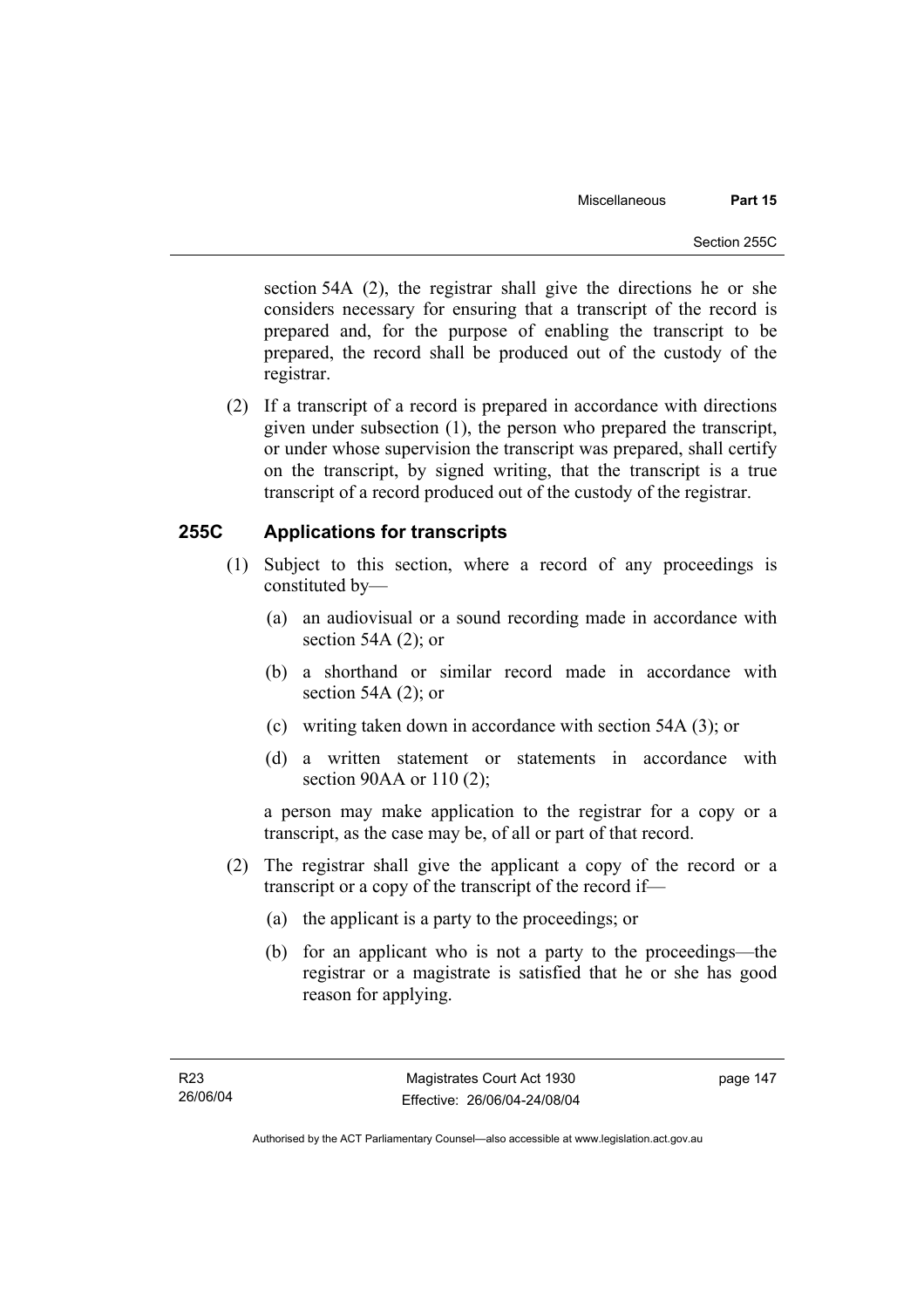#### **Part 15** Miscellaneous

Section 255C

- (4) If a person applies for a transcript that has not been prepared, the registrar may require the applicant to deposit with him or her in advance an amount that the registrar considers will not exceed the amount of the fee determined under section 248A (1) for the preparation of the transcript.
- (5) Subject to subsections (6) and (7), if the registrar receives an application in accordance with this section—
	- (a) he or she shall, for an application relating to depositions; and
	- (b) he or she may, in any other case;

give to the applicant a copy of the record or a copy of a transcript of the record relating to those depositions or other matter, as the case may be.

- (6) The registrar shall not give a copy of the record or a copy of a transcript under subsection (5) (a) unless there is written on the copy a certificate signed by the registrar stating that the copy is a true copy of the record or a true copy of a transcript of the record, as the case may be, produced out of the custody of the registrar.
- (7) Nothing in this section requires the registrar to give a copy of a transcript of any proceedings if—
	- (a) the proceedings were recorded by means of an audiovisual or a sound recording made in accordance with section 54A (2); and
	- (b) the application for the copy was made after the end of 7 years after the date of completion of the proceedings to which the record relates; and
	- (c) the registrar does not have the record or a transcript of that record in his or her custody.
- (8) If an amount deposited by a person under subsection (4) exceeds the fee determined under section 248A (1) for the preparation of the transcript, there is payable to the person an amount equal to the amount of the excess.

R23 26/06/04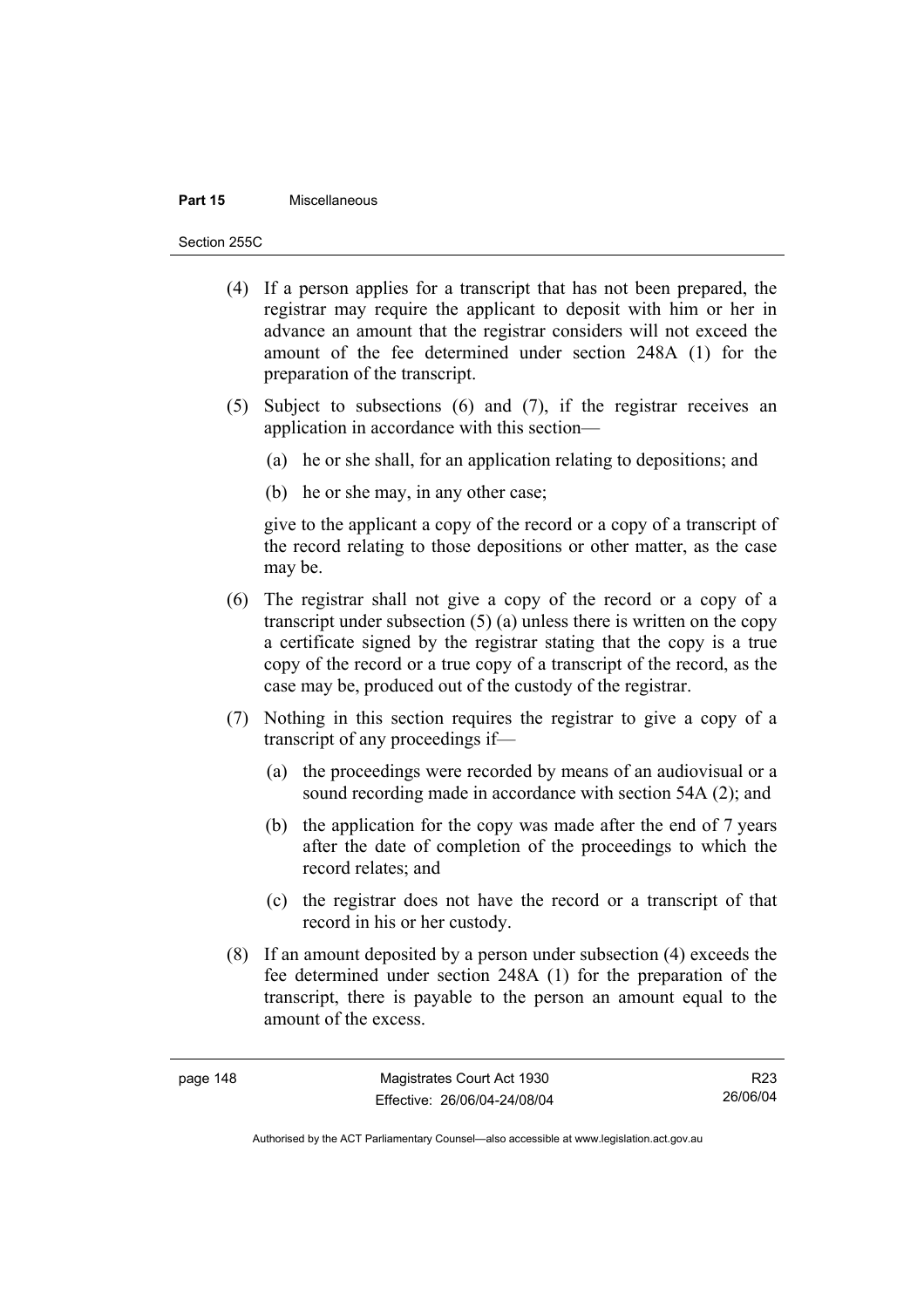# **256 Forms**

- (1) A form approved under subsection (5), or a form to the like effect, may be used for the purposes to which it applies, and an instrument in such a form is sufficient in law.
- (2) However, a form approved under subsection (5) (other than the notice to defendant form, the notice of intention to defend form or the plea of guilty form) may be adapted to suit the purposes for which the form is to be used.
- (3) Substantial compliance is required with the notice to defendant form, the notice of intention to defend form or the plea of guilty form.
- (4) No conviction, order or judgment shall be vacated, quashed or set aside for want of form, or be impeached or affected by reason of any defect, mistake or omission in it, if the proceeding or matter to which the form relates is sufficient in substance and effect.
- (5) The Minister may, in writing, approve forms for this Act.
- (6) If the Minister approves a form for a particular purpose, the approved form must be used for that purpose.
- (7) An approved form is a notifiable instrument.

*Note* A notifiable instrument must be notified under the *Legislation Act 2001*.

## **258 Power to make rules or regulations**

- (1) The Executive may make rules or regulations for this Act.
	- *Note* Rules and regulations must be notified, and presented to the Legislative Assembly, under the *Legislation Act 2001*.
- (2) The rules or regulations may make provision in relation to—
	- (a) the practice and procedure before magistrates and in the court; and
	- (b) the giving of security under this Act; and

Authorised by the ACT Parliamentary Counsel—also accessible at www.legislation.act.gov.au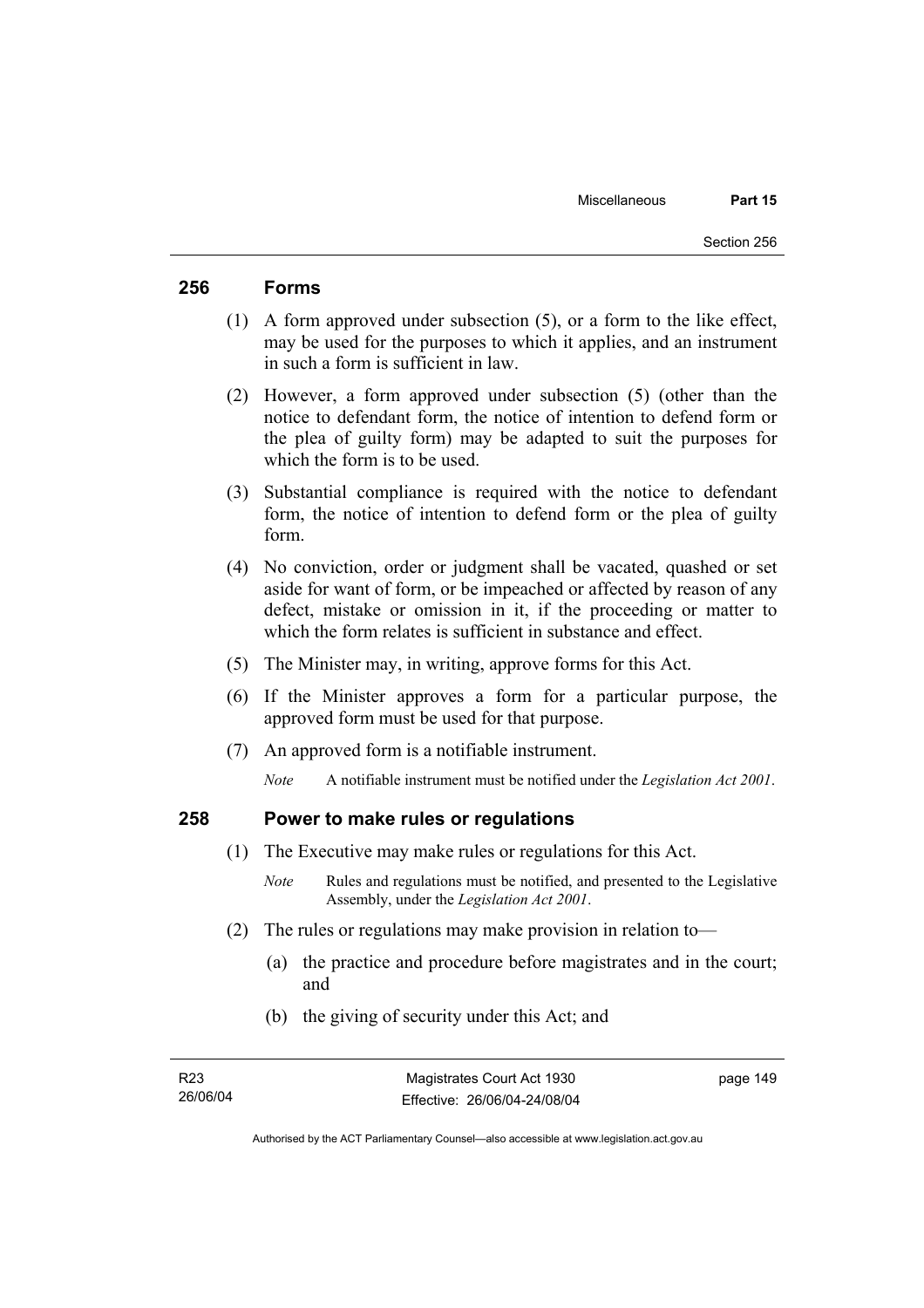#### **Part 15** Miscellaneous

Section 258

- (c) the fees, costs and charges in respect of proceedings under any other law for the time being in force so far as the other law relates to any matter or proceeding as to which the court or any magistrate has jurisdiction; and
- (d) the service of documents, and the taking of evidence, in the Territory, under any request from the consular or other proper authority of a foreign country under the terms of any convention relating to legal proceedings in civil and commercial matters to which the Commonwealth is a party.

page 150 Magistrates Court Act 1930 Effective: 26/06/04-24/08/04

R23 26/06/04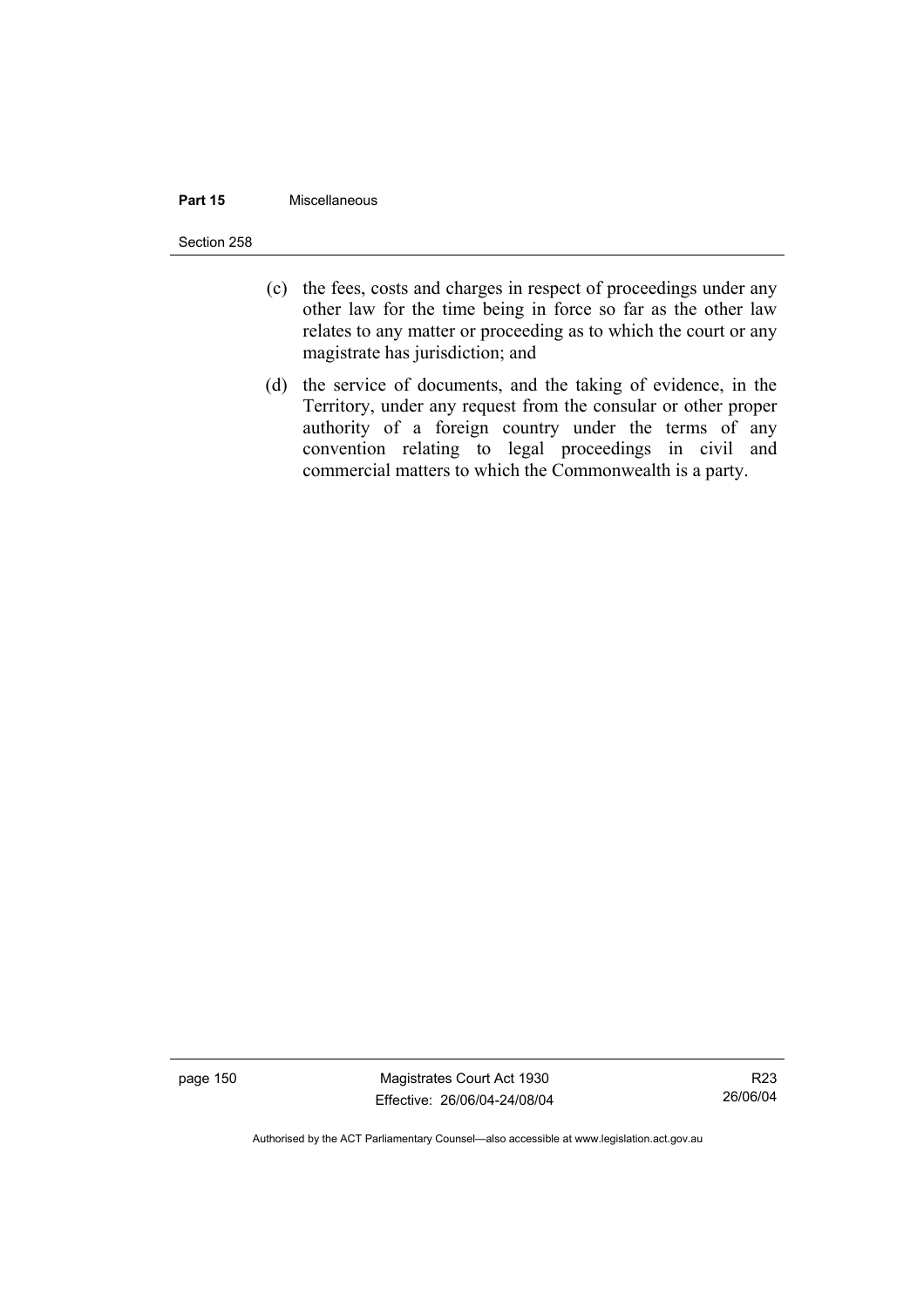# **Schedule 1**

(see s 10P)

Oath

I, [*name*], do swear that I will well and truly serve in the office of and that I will do right to all manner of people according to law, without fear or favour, affection or ill will. So help me God!

# Affirmation

I, [*name*], do solemnly and sincerely affirm and declare that I will well and truly serve in the office of and that I will do right to all manner of people, according to law, without fear or favour, affection or ill will.

R23 26/06/04

Magistrates Court Act 1930 Effective: 26/06/04-24/08/04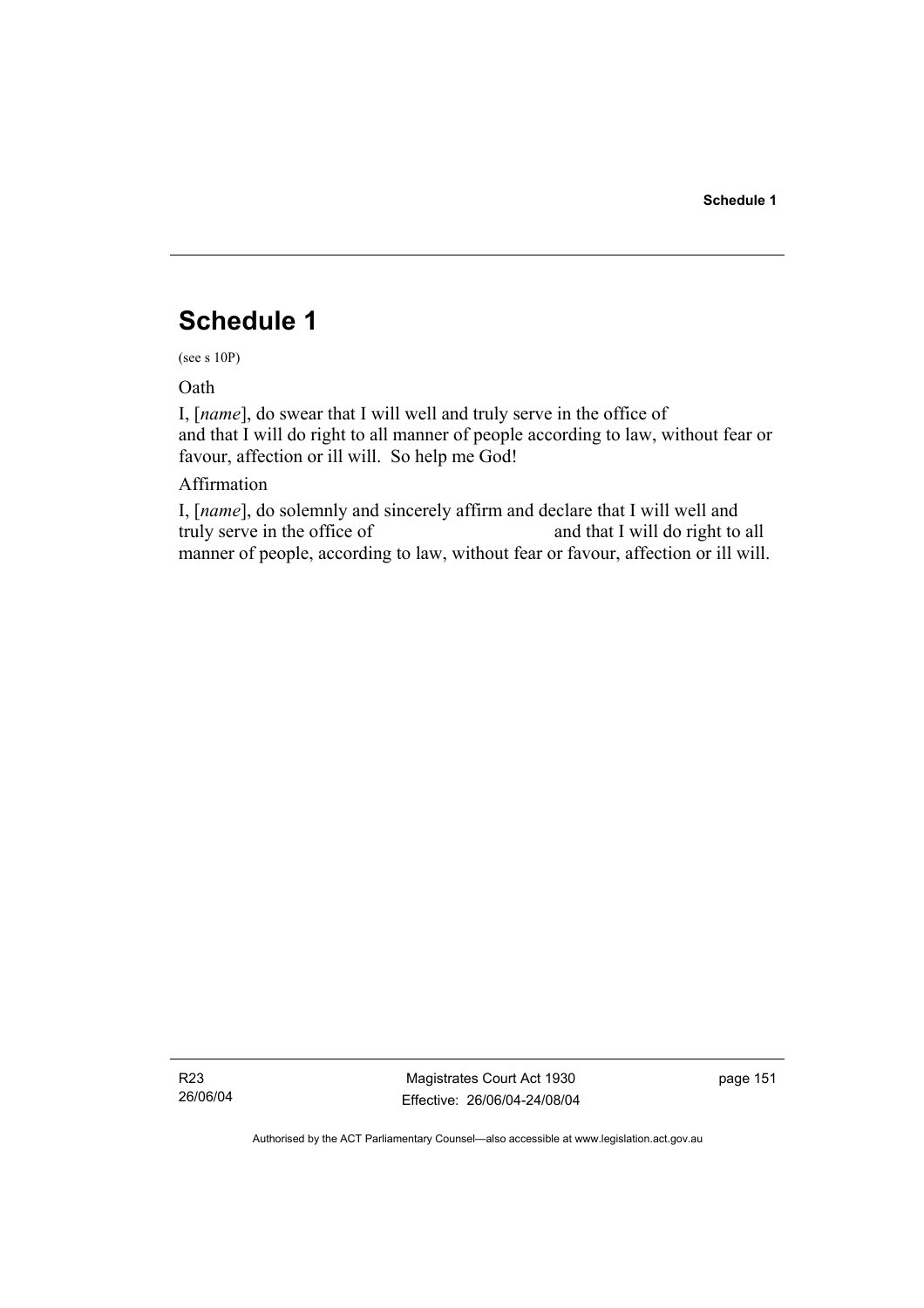1 About the endnotes

# **Endnotes**

# **1 About the endnotes**

Amending and modifying laws are annotated in the legislation history and the amendment history. Current modifications are not included in the republished law but are set out in the endnotes.

Not all editorial amendments made under the *Legislation Act 2001*, part 11.3 are annotated in the amendment history. Full details of any amendments can be obtained from the Parliamentary Counsel's Office.

Uncommenced amending laws and expiries are listed in the legislation history and the amendment history. These details are underlined. Uncommenced provisions and amendments are not included in the republished law but are set out in the last endnote.

If all the provisions of the law have been renumbered, a table of renumbered provisions gives details of previous and current numbering.

The endnotes also include a table of earlier republications.

# **2 Abbreviation key**

page 152 Magistrates Court Act 1930 Effective: 26/06/04-24/08/04

R23 26/06/04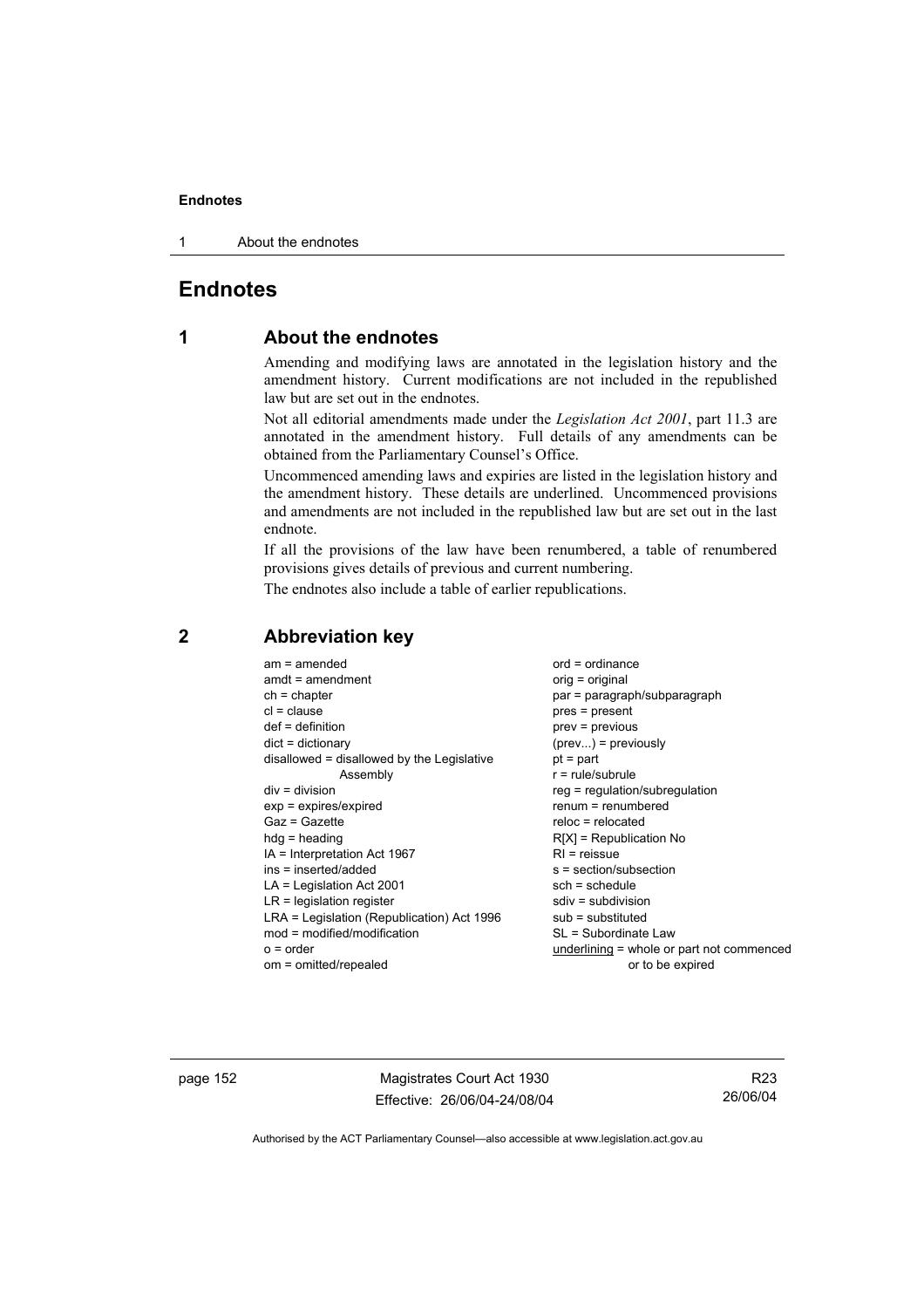## **3 Legislation history**

This Act was originally a Commonwealth ordinance—the *Magistrates Court Act 1930* No 21 (Cwlth).

The *ACT Self-Government (Consequential Provisions) Act 1988 No 109* (Cwlth), s 12) converted some former Commonwealth ordinances in force in the ACT into ACT enactments. This allowed the ACT Legislative Assembly to amend and repeal the laws. This Act was converted into an ACT enactment on 1 July 1990.

As with most ordinances in force in the ACT, the name was changed from *Ordinance* to *Act* by the *Self-Government (Citation of Laws) Act 1989* No 21, s 5 on its conversion to an ACT enactment on 1 July 1990.

Before 11 May 1989, ordinances commenced on their notification day unless otherwise stated (see *Seat of Government (Administration) Act 1910* (Cwlth), s 12).

After 11 May 1989 and before 10 November 1999, Acts commenced on their notification day unless otherwise stated (see *Australian Capital Territory (Self-Government) Act 1988* (Cwlth) s 25).

#### **Legislation before becoming Territory enactment**

#### **Magistrates Court Act 1930 No 21**

notified 21 November 1930 commenced 21 November 1930

as amended by

## **Court of Petty Sessions Ordinance 1932 No 21**

notified 17 November 1932 commenced 17 November 1932

#### **Court of Petty Sessions Ordinance 1934 No 17**

notified 19 July 1934 commenced 19 July 1934

## **Money Lenders Ordinance 1936 No 13**  notified 9 April 1936 commenced 1 May 1936

## **Court of Petty Sessions Ordinance 1937 No 5**  notified 27 May 1937 commenced 27 May 1937

R23 26/06/04

Magistrates Court Act 1930 Effective: 26/06/04-24/08/04 page 153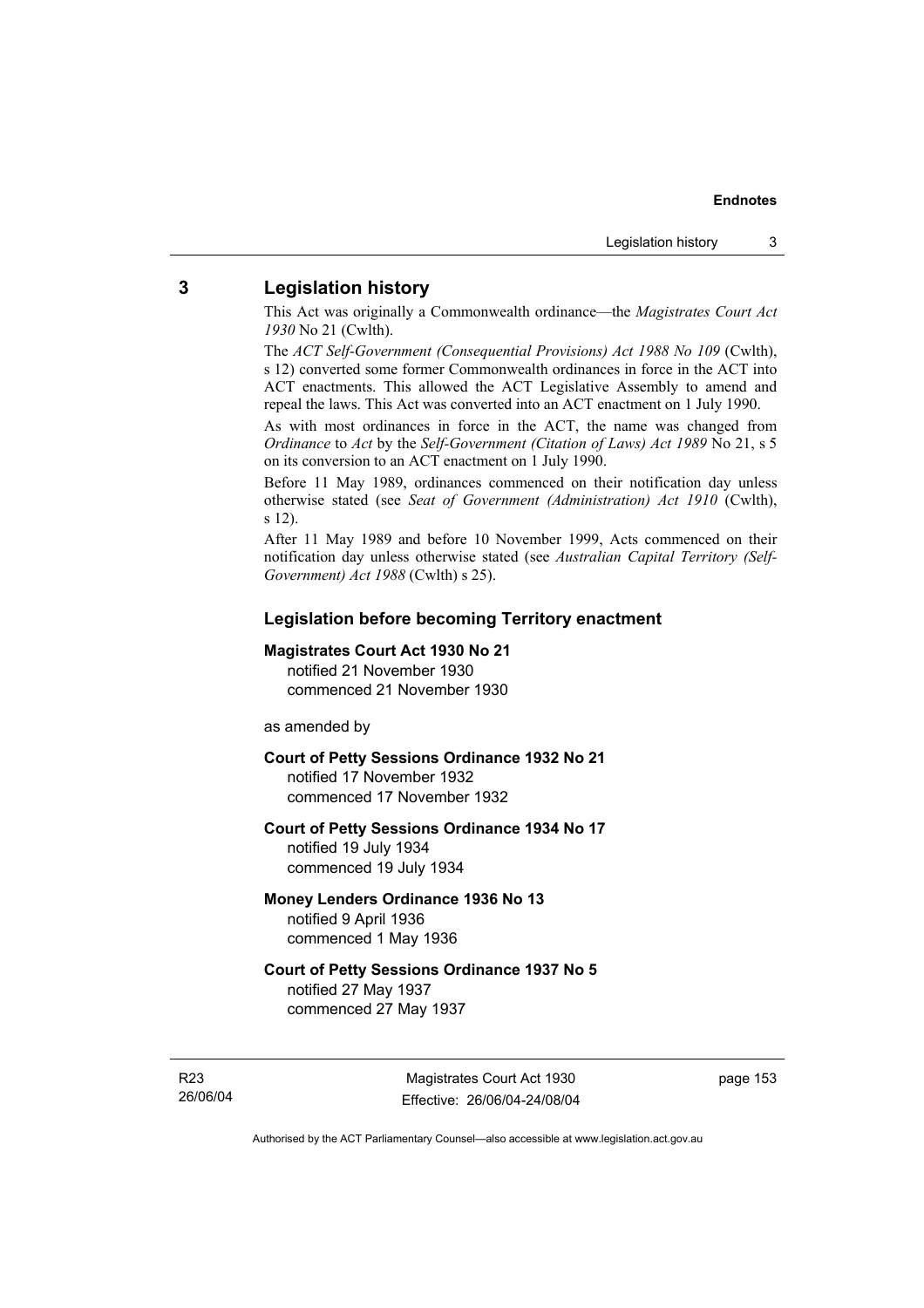3 Legislation history

**Court of Petty Sessions Ordinance (No 2) 1937 No 28**  notified 23 December 1937 commenced 23 December 1937 **Seat of Government (Designation) Ordinance 1938 No 25 (as amd by Ord 1938 No 35)**  notified 8 September 1938 commenced 8 September 1938 **Ordinances Revision Ordinance 1938 No 35**  notified 15 December 1938

commenced 15 December 1938 **Court of Petty Sessions Ordinance 1940 No 20** 

notified 7 November 1940 commenced 7 November 1940

**Court of Petty Sessions Ordinance (No 2) 1940 No 22**  notified 12 December 1940 commenced 12 December 1940

**Court of Petty Sessions Ordinance 1949 No 13**  notified 1 December 1949 commenced 1 December 1949

**Court of Petty Sessions Ordinance 1951 No 7**  notified 26 July 1951 commenced 26 July 1951

**Court of Petty Sessions Ordinance (No 2) 1951 No 12**  notified 14 December 1951 commenced 14 December 1951

**Court of Petty Sessions Ordinance 1953 No 14**  notified 12 November 1953 commenced 3 December 1953

**Court of Petty Sessions Ordinance 1958 No 12**  notified 24 July 1958 commenced 24 July 1958

page 154 Magistrates Court Act 1930 Effective: 26/06/04-24/08/04

R23 26/06/04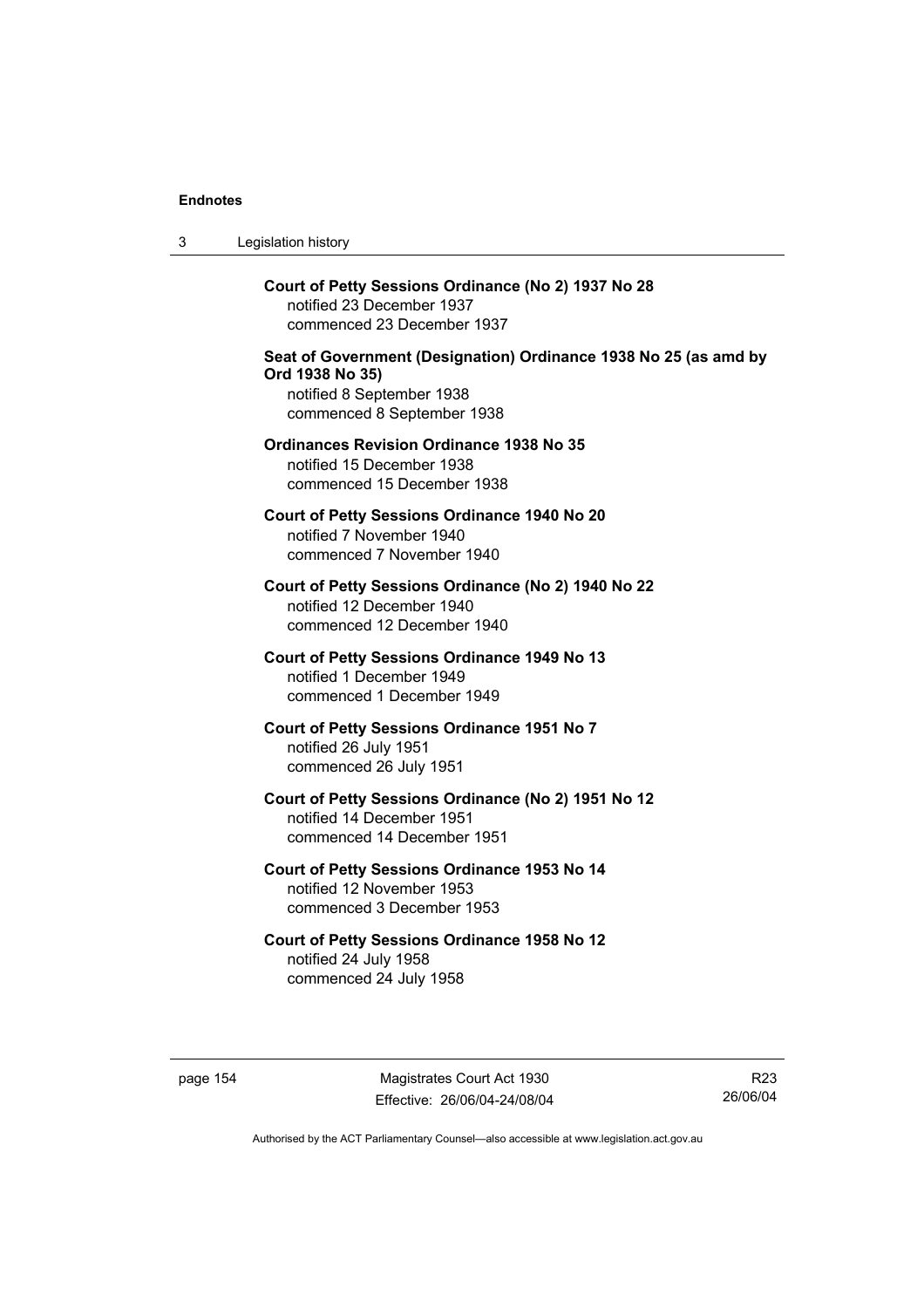Legislation history 3

# **Court of Petty Sessions Ordinance 1961 No 2**  notified 29 March 1961 commenced 29 March 1961 **Court of Petty Sessions Ordinance 1966 No 2**  notified 10 February 1966 commenced 14 February 1966 **Court of Petty Sessions Ordinance 1967 No 1**  notified 9 February 1967 commenced 9 February 1967 **Court of Petty Sessions Ordinance 1968 No 25**  notified 19 December 1968 commenced 1 January 1969 (Cwlth Gaz 1968 p 7565) **Court of Petty Sessions Ordinance 1969 No 12**  notified 20 June 1969 commenced 20 June 1969 **Court of Petty Sessions Ordinance 1970 No 15**  notified 19 March 1970 commenced 19 March 1970 **Court of Petty Sessions Ordinance 1972 No 37**  notified 16 November 1972 s 1, s 2, s 6, s 14, commenced 16 November 1972 remainder commenced 1 February 1973 (Cwlth Gaz 1972 No 118) **Court of Petty Sessions Ordinance 1973 No 48**  notified 17 December 1973 commenced 17 December 1973

**Court of Petty Sessions Ordinance 1974 No 14**  notified 17 April 1974 commenced 17 April 1974

**Ordinances Revision (Age of Majority) Ordinance 1974 No 47**  notified 24 October 1974 commenced 1 November 1974

R23 26/06/04

Magistrates Court Act 1930 Effective: 26/06/04-24/08/04 page 155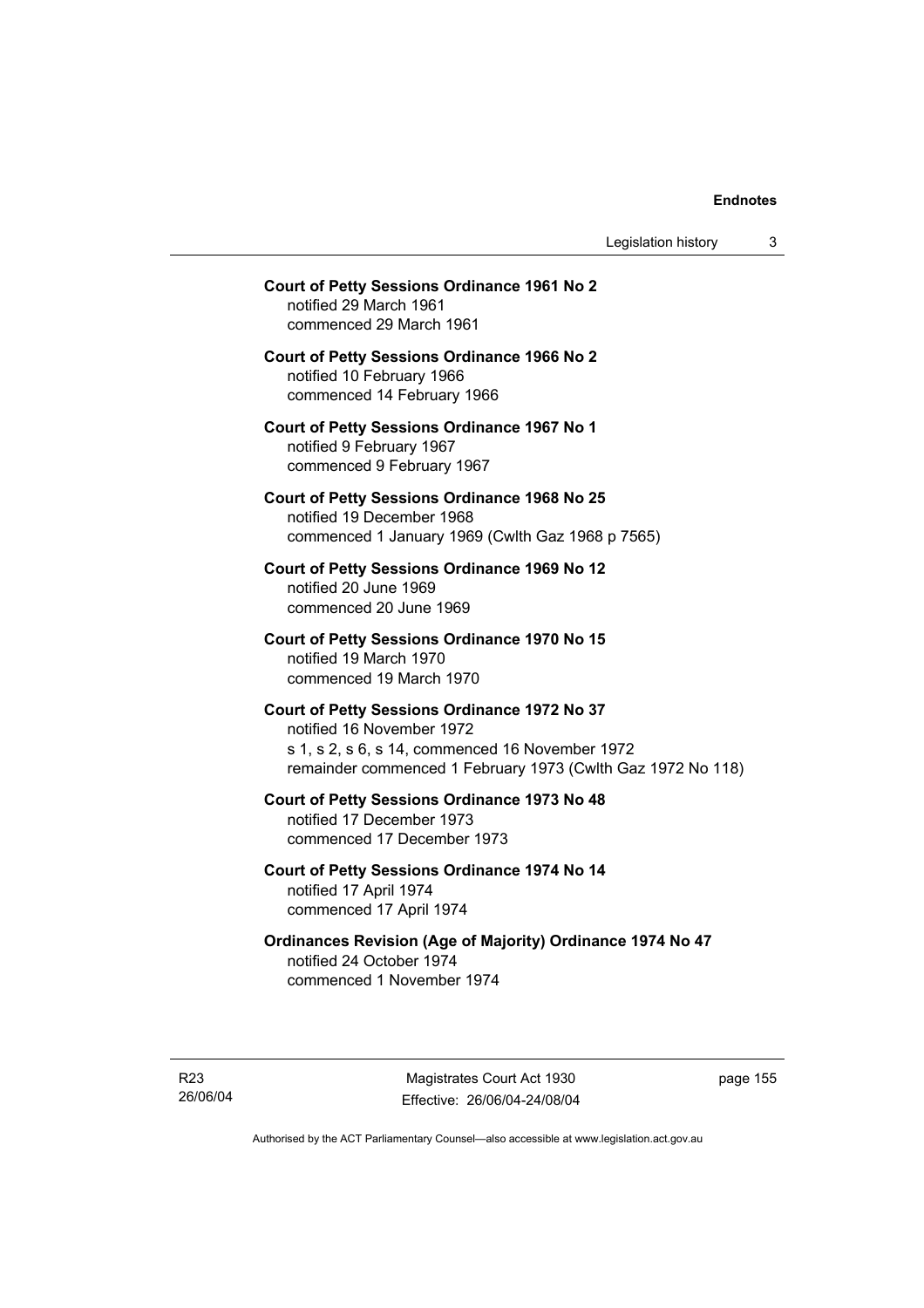| 3 | Legislation history                                                                                                                                                                  |
|---|--------------------------------------------------------------------------------------------------------------------------------------------------------------------------------------|
|   | Court of Petty Sessions (Amendment) Ordinance 1976 No 42<br>notified 13 September 1976<br>commenced 13 September 1976                                                                |
|   | Court of Petty Sessions (Amendment) Ordinance 1977 No 4<br>notified 24 March 1977<br>ss 1-3, 10 commenced 24 March 1977<br>remainder commenced 28 March 1977 (Cwlth Gaz 1977 No S52) |
|   | Court of Petty Sessions (Amendment) Ordinance (No 2) 1977 No 34<br>notified 28 July 1977<br>commenced 28 July 1977                                                                   |
|   | Court of Petty Sessions (Amendment) Ordinance (No 3) 1977 No 56<br>notified 6 October 1977<br>ceased to have effect because not tabled                                               |
|   | Court of Petty Sessions (Amendment) Ordinance (No 4) 1977 No 61<br>notified 21 November 1977<br>commenced 21 November 1977                                                           |
|   | <b>Ordinances Revision Ordinance 1978 No 46</b><br>notified 28 December 1978<br>commenced 28 December 1978                                                                           |
|   | Court of Petty Sessions (Amendment) Ordinance 1979 No 33<br>notified 14 November 1979<br>commenced 14 November 1979                                                                  |
|   | Court of Petty Sessions (Amendment) Ordinance (No 2) 1979 No 41<br>notified 18 December 1979<br>commenced 18 December 1979                                                           |
|   | Court of Petty Sessions (Amendment) Ordinance 1980 No 4<br>notified 20 March 1980<br>commenced 1 April 1980 (Cwlth Gaz 1980 No S66)                                                  |
|   | Court of Petty Sessions (Amendment) Ordinance (No 2) 1980 No 10<br>notified 26 March 1980<br>commenced 26 March 1980                                                                 |

R23 26/06/04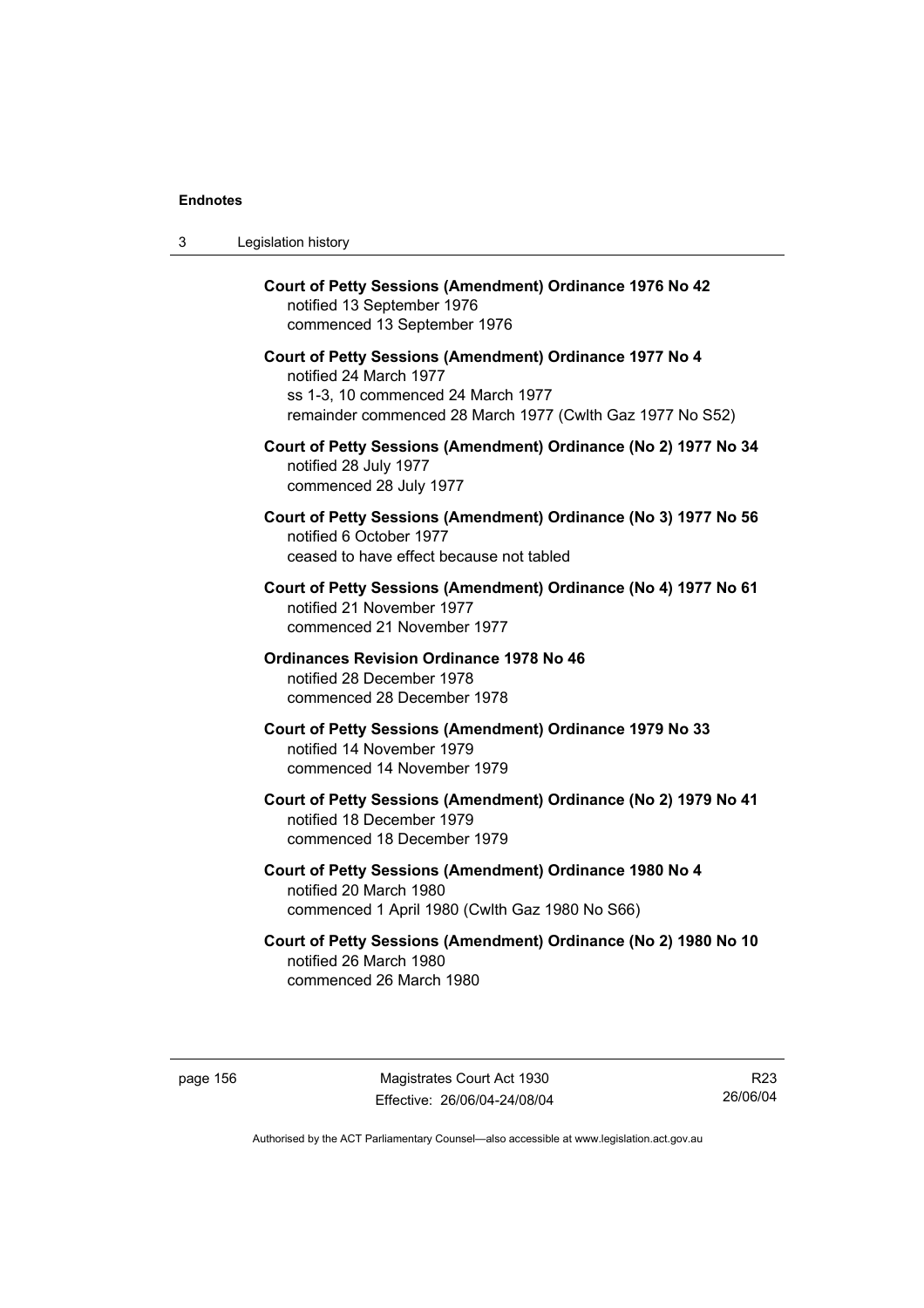| Court of Petty Sessions (Amendment) Ordinance 1982 No 2<br>notified 26 February 1982<br>commenced 1 September 1982 (Cwlth Gaz 1982 No S178) |  |
|---------------------------------------------------------------------------------------------------------------------------------------------|--|
| Court of Petty Sessions (Amendment) Ordinance (No 2) 1982 No 3<br>notified 26 February 1982<br>commenced 26 February 1982                   |  |
| Court of Petty Sessions (Amendment) Ordinance 1984 No 9<br>notified 11 April 1984<br>commenced 11 April 1984                                |  |
| Court of Petty Sessions (Amendment) Ordinance (No 2) 1984 No 10<br>notified 11 April 1984<br>commenced 11 April 1984                        |  |
| Court of Petty Sessions (Amendment) Ordinance (No 3) 1984 No 16<br>notified 1 June 1984<br>commenced 1 June 1984                            |  |
| Court of Petty Sessions (Amendment) Ordinance (No 4) 1984 No 61<br>notified 2 November 1984<br>commenced 2 November 1984                    |  |
| Court of Petty Sessions (Amendment) Ordinance (No 5) 1984 No 62<br>notified 2 November 1984<br>commenced 2 November 1984                    |  |
| Court of Petty Sessions (Amendment) Ordinance 1985 No 17<br>notified 17 April 1985<br>commenced 17 April 1985                               |  |
| Court of Petty Sessions (Amendment) Ordinance (No 2) 1985 No 18<br>notified 17 April 1985<br>commenced 17 April 1985                        |  |
| Court of Petty Sessions (Amendment) Ordinance (No 3) 1985 No 41<br>notified 5 September 1985<br>commenced 5 September 1985                  |  |
| <b>Limitation Ordinance 1985 No 66</b><br>notified 19 December 1985<br>commenced 19 December 1985                                           |  |
|                                                                                                                                             |  |

R23 26/06/04

Magistrates Court Act 1930 Effective: 26/06/04-24/08/04 page 157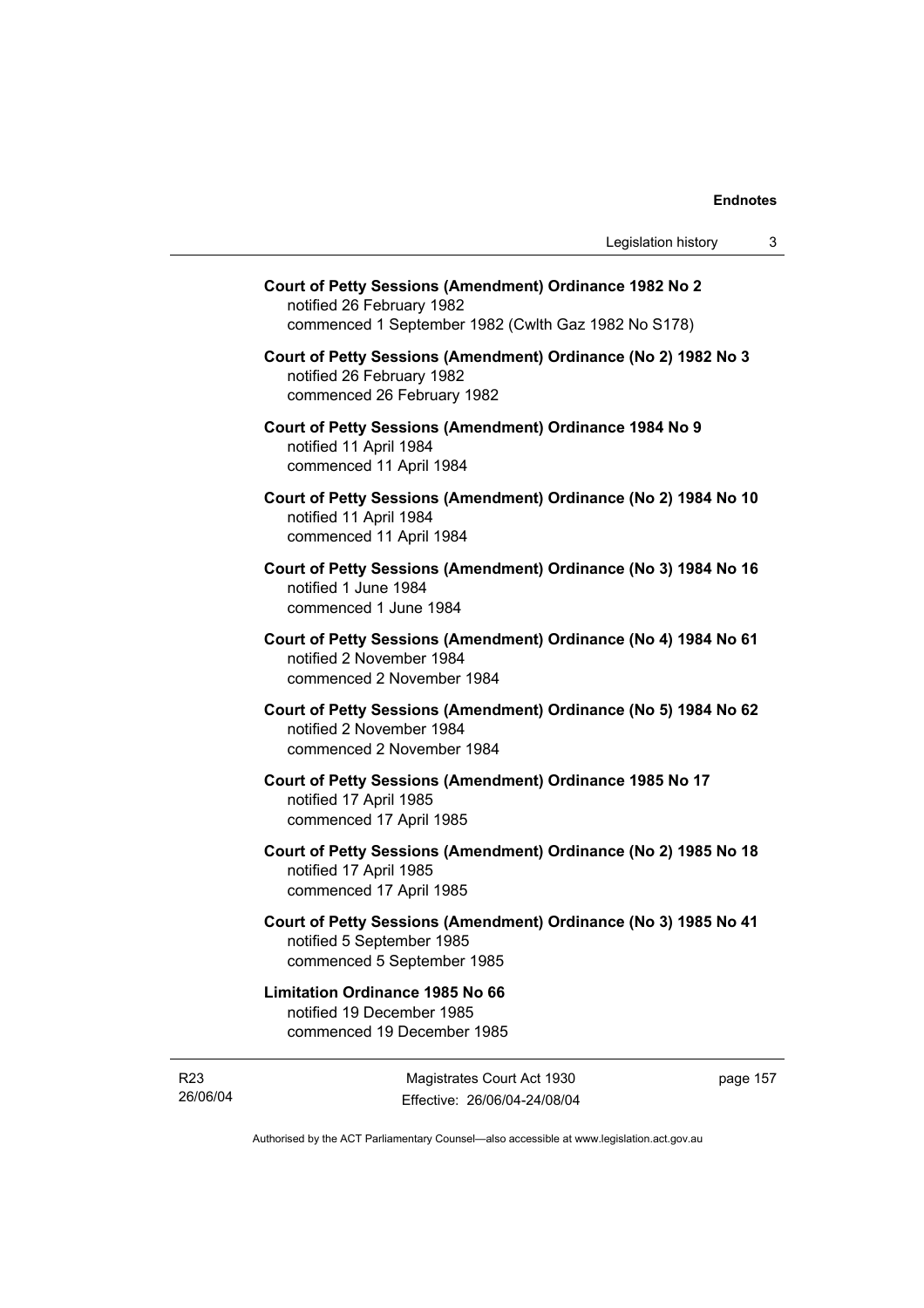| 3 | Legislation history                                                                                                                                                  |
|---|----------------------------------------------------------------------------------------------------------------------------------------------------------------------|
|   | <b>Magistrates Court Ordinance 1985 No 67</b><br>notified 19 December 1985<br>commenced 1 February 1986 (Cwlth Gaz 1986 No G3)                                       |
|   | <b>Magistrates Court (Amendment) Ordinance 1986 No 33</b><br>notified 7 August 1986<br>commenced 7 August 1986                                                       |
|   | <b>Domestic Violence (Miscellaneous Amendments) Ordinance 1986</b><br><b>No 53</b><br>notified 4 September 1986<br>commenced 1 October 1986 (Cwlth Gaz 1986 No S484) |
|   | Crimes (Amendment) Ordinance (No 4) 1986 No 57<br>notified 3 October 1986<br>commenced 3 October 1986                                                                |
|   | Magistrates Court (Amendment) Ordinance (No 2) 1986 No 71<br>notified 30 October 1986<br>commenced 1 April 1987 (Cwlth Gaz 1987 No S52)                              |
|   | Magistrates Court (Amendment) Ordinance (No 3) 1986 No 74<br>notified 14 November 1986<br>commenced 14 November 1986                                                 |
|   | Magistrates Court (Amendment) Ordinance (No 4) 1986 No 83<br>notified 22 December 1986<br>commenced 22 December 1986                                                 |
|   | Magistrates Court (Amendment) Ordinance 1987 No 56<br>notified 21 October 1987<br>commenced 21 October 1987                                                          |
|   | Magistrates Court (Amendment) Ordinance 1988 No 45<br>notified 27 July 1988<br>commenced 27 July 1988                                                                |
|   | <b>Magistrates Court (Amendment) Ordinance 1989 No 55</b><br>notified 30 June 1989<br>commenced 1 July 1989                                                          |

page 158 Magistrates Court Act 1930 Effective: 26/06/04-24/08/04

R23 26/06/04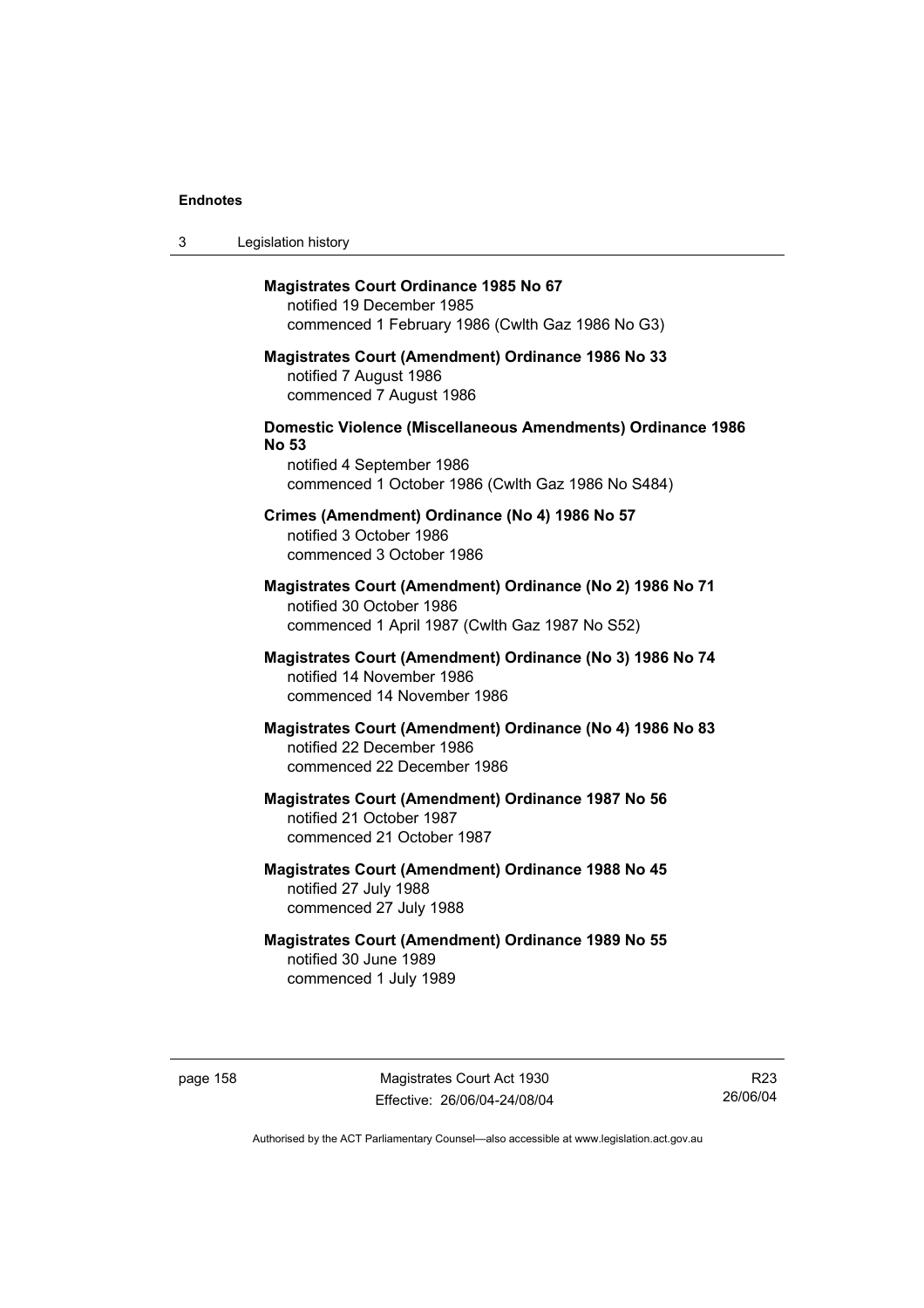| Legislation history<br>3                                                                                                                                                                         |
|--------------------------------------------------------------------------------------------------------------------------------------------------------------------------------------------------|
| Magistrates Court (Amendment) Ordinance (No 2) 1989 No 59<br>notified 25 October 1989<br>s 11, s 12, s 14 commenced 27 June 1990 (Cwlth Gaz 1990 No GN25)<br>remainder commenced 25 October 1989 |
| Magistrates Court (Amendment) Ordinance (No 3) 1989 No 60<br>notified 20 December 1989<br>commenced 14 February 1990 (Cwlth Gaz 1990 No GN5)                                                     |
| Crimes (Amendment) Ordinance 1990 No 1<br>notified 23 May 1990<br>commenced 23 May 1990                                                                                                          |
| Self-Government (Consequential Amendments) Ordinance 1990 No 5<br>notified 27 June 1990<br>s 1, s 2 commenced 27 June 1990<br>remainder commenced 1 July 1990                                    |
| Magistrates Court (Appeals Against Sentence) Ordinance 1990 No 9<br>notified 29 June 1990<br>commenced 29 June 1990                                                                              |
| <b>Legislation after becoming Territory enactment</b>                                                                                                                                            |
| Magistrates Court (Amendment) Act 1990 No 65<br>notified 24 December 1990<br>commenced 24 December 1990                                                                                          |
| Weapons (Consequential Amendments) Act 1991 No 9 sch<br>notified 3 April 1991 (Gaz 1991 No S19)<br>s 1, s 2 commenced 3 April 1991 (s 2 (1))<br>sch commenced 3 October 1991 (s 2 (2))           |
|                                                                                                                                                                                                  |

# **Magistrates Court (Amendment) Act 1991 No 38**

notified 20 September 1991 ss 1-3 commenced 20 September 1991 remainder commenced 25 September 1991 (Gaz 1991 No S103)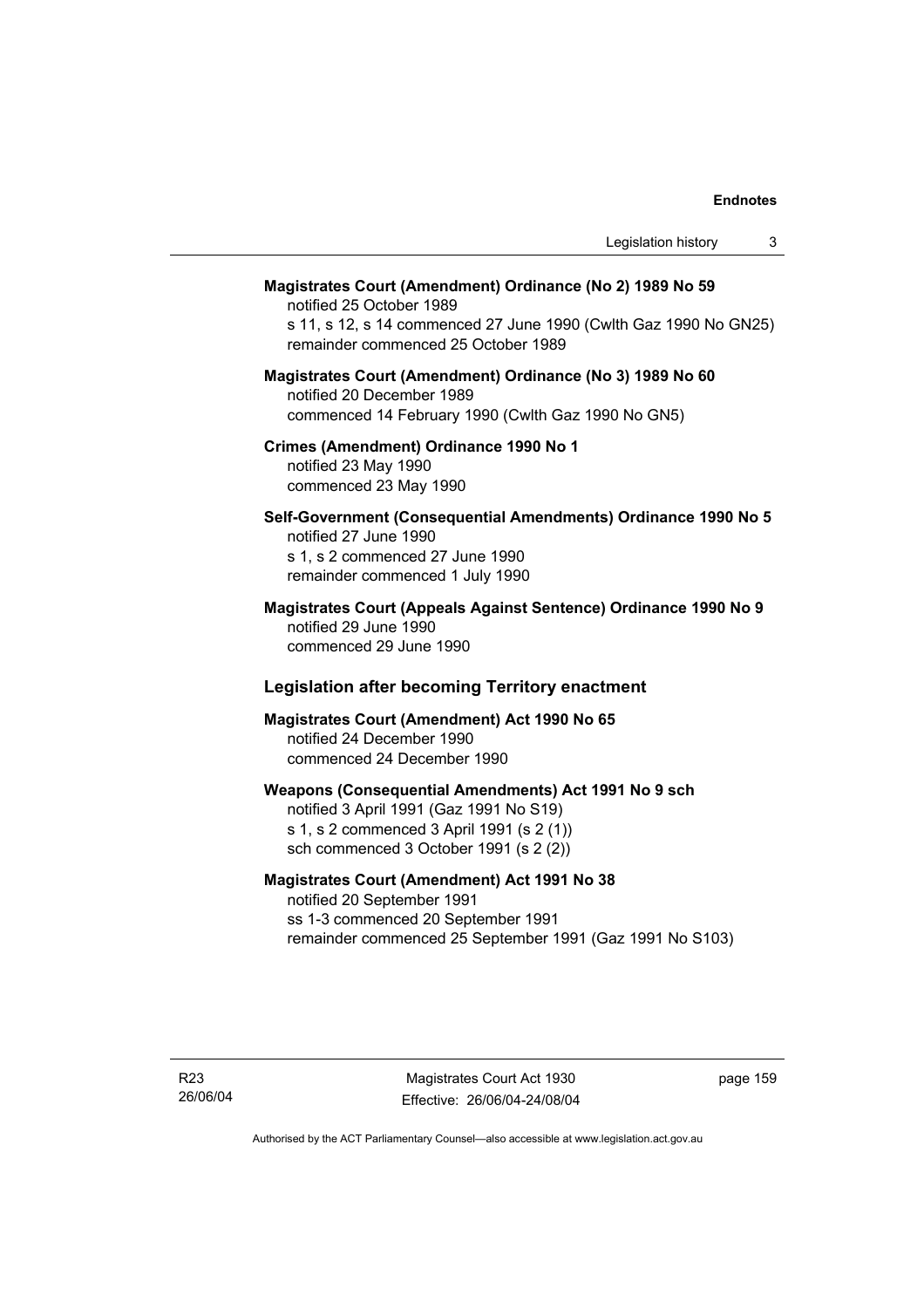| -3 | Legislation history |  |
|----|---------------------|--|
|----|---------------------|--|

## **Magistrates and Coroner's Courts (Registrar) Act 1991 No 44**

notified 20 September 1991 (Gaz 1991 No S95) s 1, s 2 commenced 20 September 1991 (s 2 (1)) remainder commenced 25 September 1991 (s 2 (2) and Gaz 1991 No S103)

#### **Magistrates Court (Amendment) Act (No 2) 1991 No 79**

notified 11 December 1991 ss 1-3 commenced 11 December 1991 remainder commenced 11 June 1992

#### **Workers' Compensation (Consequential Amendments) Act 1991 No 106 sch**

notified 15 January 1991 (Gaz 1992 No S3) s 1, s 2 commenced 15 January 1992 (s 2 (1)) remainder commenced 22 January 1992 (s 2 (2) and Gaz 1992 No S9)

## **Magistrates Court (Amendment) Act (No 3) 1991 No 112**

notified 10 January 1992 s 1, s 2 commenced 10 January 1992 remainder commenced 18 May 1992 (Gaz 1992 No S57)

## **Bail (Consequential Amendments) Act 1992 No 9**

notified 28 May 1992 (Gaz 1992 No S59) s 1, s 2 commenced 28 May 1992 (s 2 (1)) remainder commenced 28 November 1992 (s 2 (3))

**Statute Law Revision (Miscellaneous Provisions) Act 1992 No 23 sch 1** 

notified 4 June 1992 (Gaz 1992 No S71) commenced 4 June 1992

## **Protection Orders (Reciprocal Arrangements) (Consequential Amendments) Act 1992 No 37 pt 3**

notified 8 July 1992 (Gaz 1992 No S103) ss 1-6 and 8-11 commenced 8 July 1992 (s 2 (1)) s 7, s 12 commenced 3 August 1992 (s 2 (2) and Gaz 1992 No S130)

# **Evidence (Amendment) Act 1993 No 2**

notified 1 March 1993 commenced 1 March 1993

page 160 Magistrates Court Act 1930 Effective: 26/06/04-24/08/04

R23 26/06/04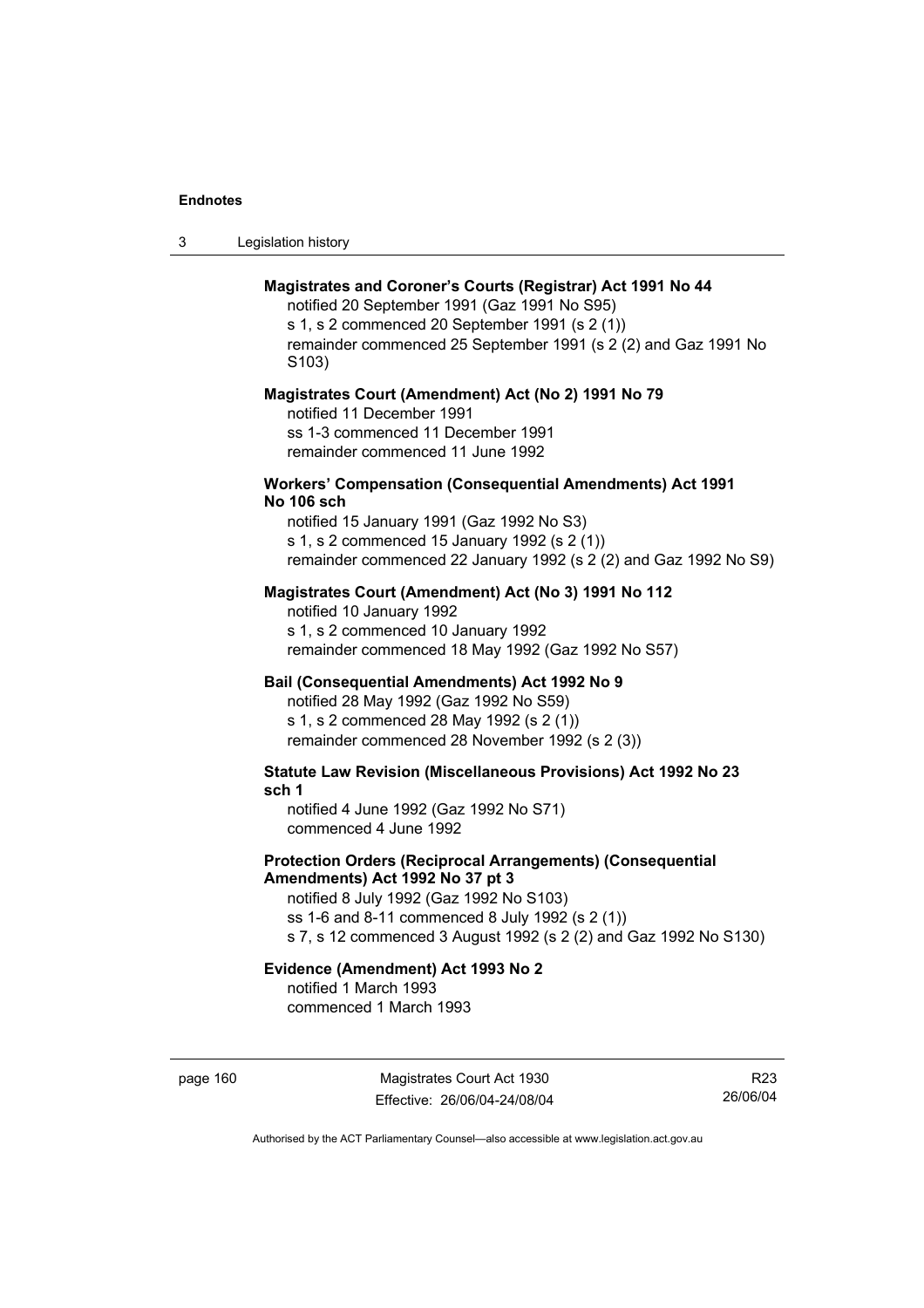#### **Magistrates Court (Amendment) Act 1993 No 4**

notified 1 March 1993 ss 1-3 commenced 1 March 1993 ss 4-19, 21-24, 26-32 commenced 8 March 1993 (Gaz 1993 No 32) remainder commenced 1 September 1993

#### **Magistrates Court (Amendment) Act (No 2) 1993 No 48**

notified 27 August 1993 ss 1-3 commenced 27 August 1993 remainder commenced 27 September 1993 (s 2 (2) and Gaz 1993 No S201)

## **Supreme Court (Amendment) Act (No 2) 1993 No 91**

notified 17 December 1993 commenced 17 December 1993

## **Magistrates Court (Amendment) Act 1994 No 4**

notified 14 March 1994 ss 1-4, s 10, s 12, s 13 commenced 14 March 1994 remainder commenced 1 July 1994 (s 2 (2))

## **Judicial Commissions (Consequential Amendments) Act 1994 No 10**  notified 14 March 1994 (Gaz 1994 No S44) commenced 14 March 1994 (s 2)

#### **Public Sector Management (Consequential and Transitional Provisions) Act 1994 No 38**

notified 30 June 1994 (Gaz 1994 No S121) s 1, s 2 commenced 30 June 1994 (s 2 (1)) remainder commenced 1 July 1994 (s 2 (2) and Gaz 1994 No S142)

#### **Mental Health (Consequential Provisions) Act 1994 No 45**

notified 7 September 1994 (Gaz 1994 No S177) s 1, s 2 commenced 7 September 1994 (s 2 (1)) remainder commenced 6 February 1995 (s 2 (2) and Gaz 1995 No S33)

#### **Magistrates Court (Enforcement of Judgments) Act 1994 No 61**  notified 11 October 1994

s 1, s 2 commenced 11 October 1994

remainder commenced 10 April 1995 (Gaz 1995 No S75)

R23 26/06/04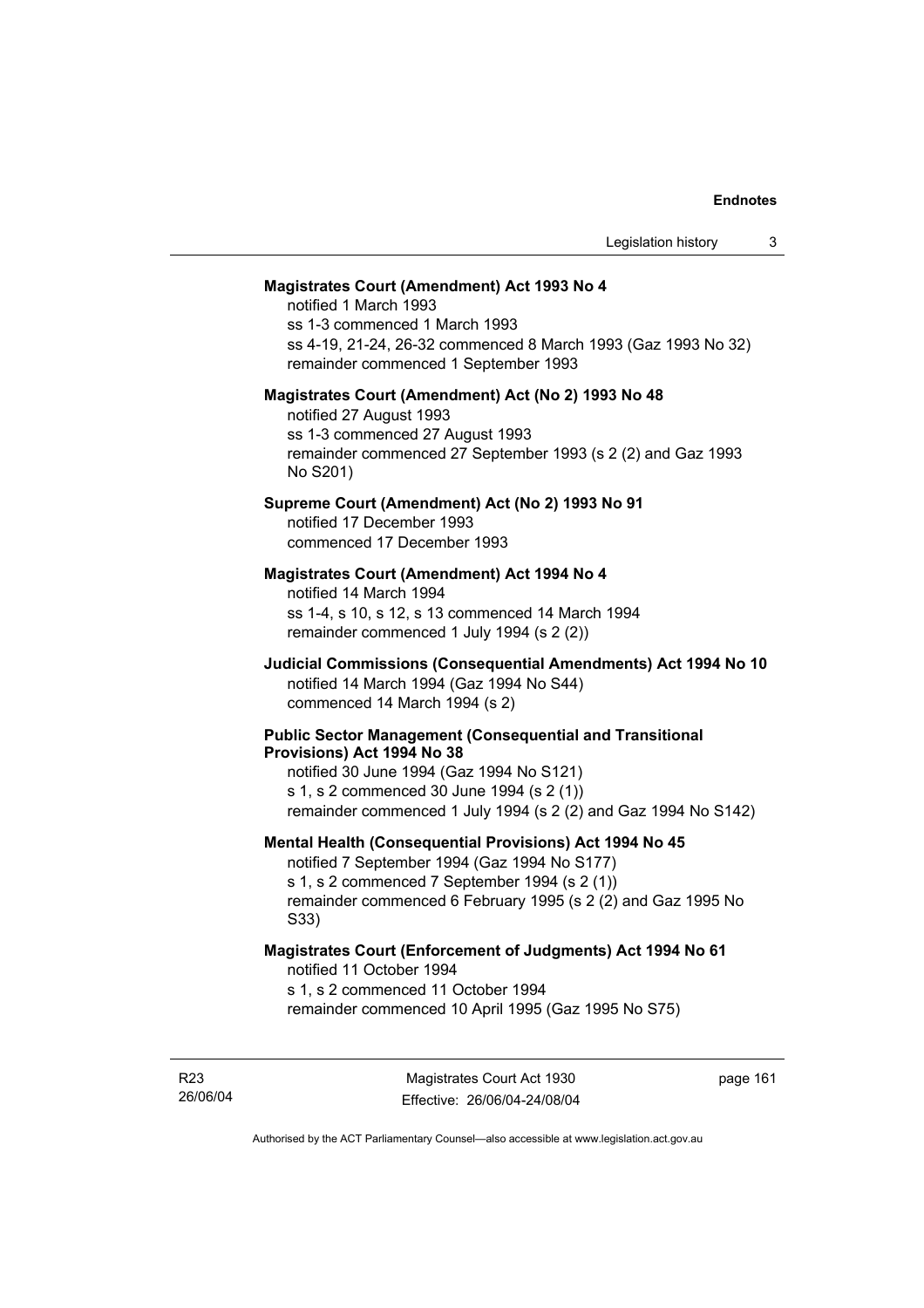| Legislation history<br>-3 |  |
|---------------------------|--|
|---------------------------|--|

## **Coroners (Amendment) Act (No 2) 1994 No 66**

notified 11 October 1994 commenced 11 October 1994

#### **Statute Law Revision (Penalties) Act 1994 No 81 sch**

notified 29 November 1994 (Gaz 1994 No S253) s 1, s 2 commenced 29 November 1994 (s 2 (1)) remainder commenced 29 November 1994 (s 2 (2) and Gaz 1994 No S269)

#### **Magistrates Court (Amendment) Act 1995 No 41**

notified 7 November 1995 s 1, s 2 commenced 7 November 1995 remainder commenced 7 May 1996

#### **Statute Law Revision Act 1995 No 46 sch**

notified 18 December 1995 (Gaz 1995 No S306) amdts commenced 18 December 1995 (s 2)

#### **Magistrates Court (Amendment) Act 1996 No 6**

notified 12 March 1996 ss 1-3 commenced 12 March 1996 s 7 commenced 25 September 1991 remainder commenced 12 September 1996

## **Criminal Injuries Compensation (Amendment) Act 1996 No 68**

notified 20 December 1996 ss 1-3 commenced 20 December 1996 remainder commenced 1 January 1997 (Gaz 1996 No S352)

#### **Firearms Act 1996 No 74**

notified 20 December 1996 s 1, s 2 commenced 20 December 1996 remainder commenced 17 May 1997 (Gaz 1997 No S135)

## **Magistrates Court (Amendment) Act (No 2) 1996 No 82**

notified 20 December 1996 ss 1-3 commenced 20 December 1996 remainder commenced 1 January 1997 (Gaz 1996 No S353)

page 162 Magistrates Court Act 1930 Effective: 26/06/04-24/08/04

R23 26/06/04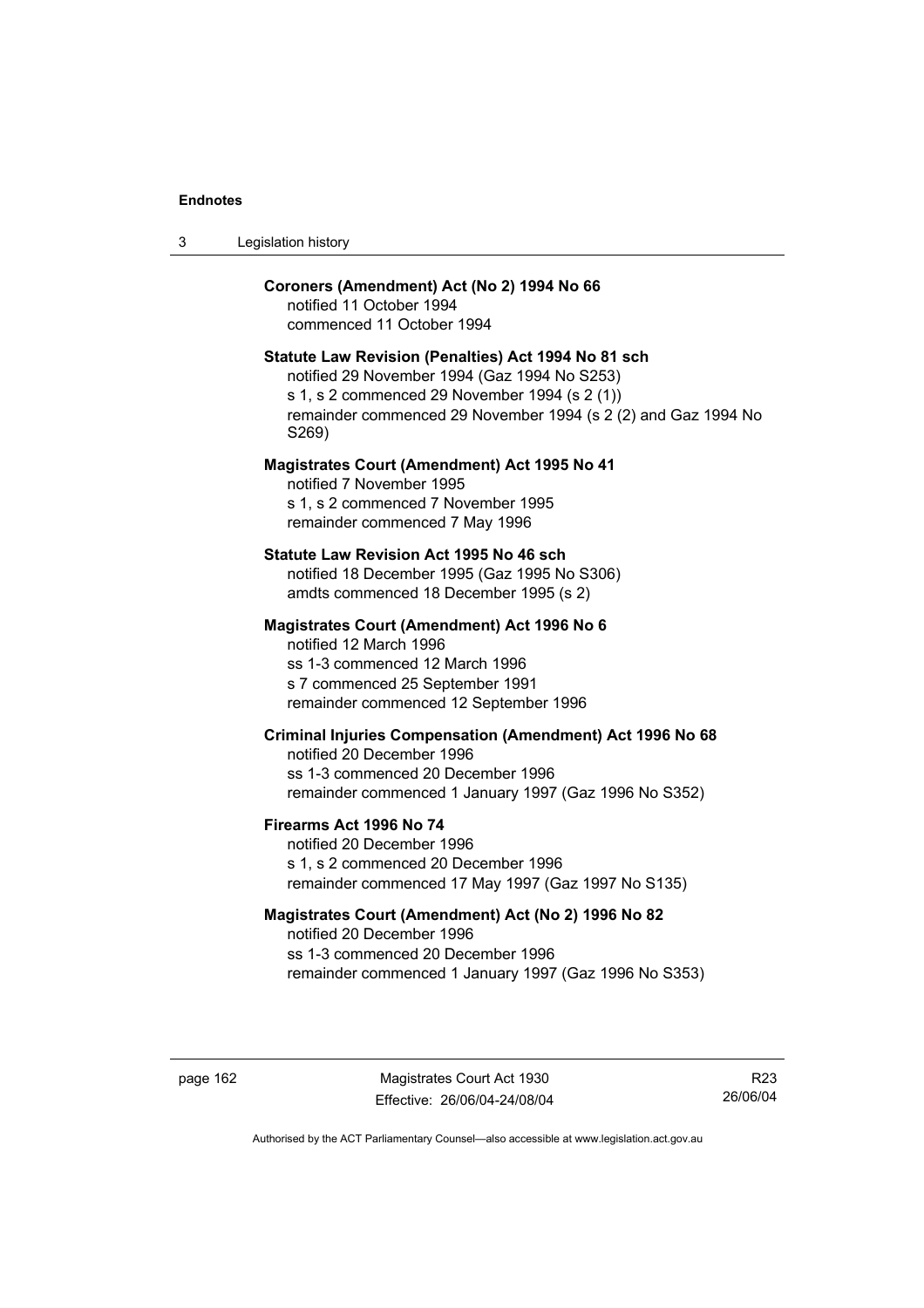#### **Magistrates Court (Amendment) Act 1997 No 25**

notified 29 May 1997 ss 1-3 commenced 29 May 1997 remainder commenced 30 May 1997 (s 2 (2) and Gaz 1997 No S149)

#### **Remuneration Tribunal (Consequential Amendments) Act 1997 No 41 sch 1 (as am by Act 2002 No 49 amdt 3.222)**

notified 19 September 1997 (Gaz 1997 No S264) commenced 24 September 1997 (s 2 as am by Act 2002 No 49 amdt 3.222)

#### **Magistrates Court (Civil Jurisdiction) (Amendment) Act 1997 No 94**  notified 1 December 1997

ss 1-3 commenced 1 December 1997 remainder commenced 25 May 1998 (Gaz 1998 No S140)

## **Legal Practitioners (Consequential Amendments) Act 1997 No 96 sch 1**

notified 1 December 1997 (Gaz 1997 No S380) s 1, s 2 commenced 1 December 1997 (s 2 (1)) sch 1 commenced 1 June 1998 (s 2 (2))

## **Magistrates Court (Amendment) Act 1998 No 25**

notified 10 July 1998 s 1, s 2 commenced 10 July 1998 remainder commenced 1 January 1999 (Gaz 1998 No 50)

#### **Magistrates Court (Amendment) Act (No 2) 1998 No 38**

notified 14 October 1998 ss 1-3 commenced 14 October 1998 remainder commenced 19 October 1998 (Gaz 1998 No 41)

## **Statute Law Revision (Penalties) Act 1998 No 54 sch**

notified 27 November 1998 (Gaz 1998 No S207) s 1, s 2 commenced 27 November 1998 (s 2 (1)) remainder commenced 9 December 1998 (s 2 (2) and Gaz 1998 No 49)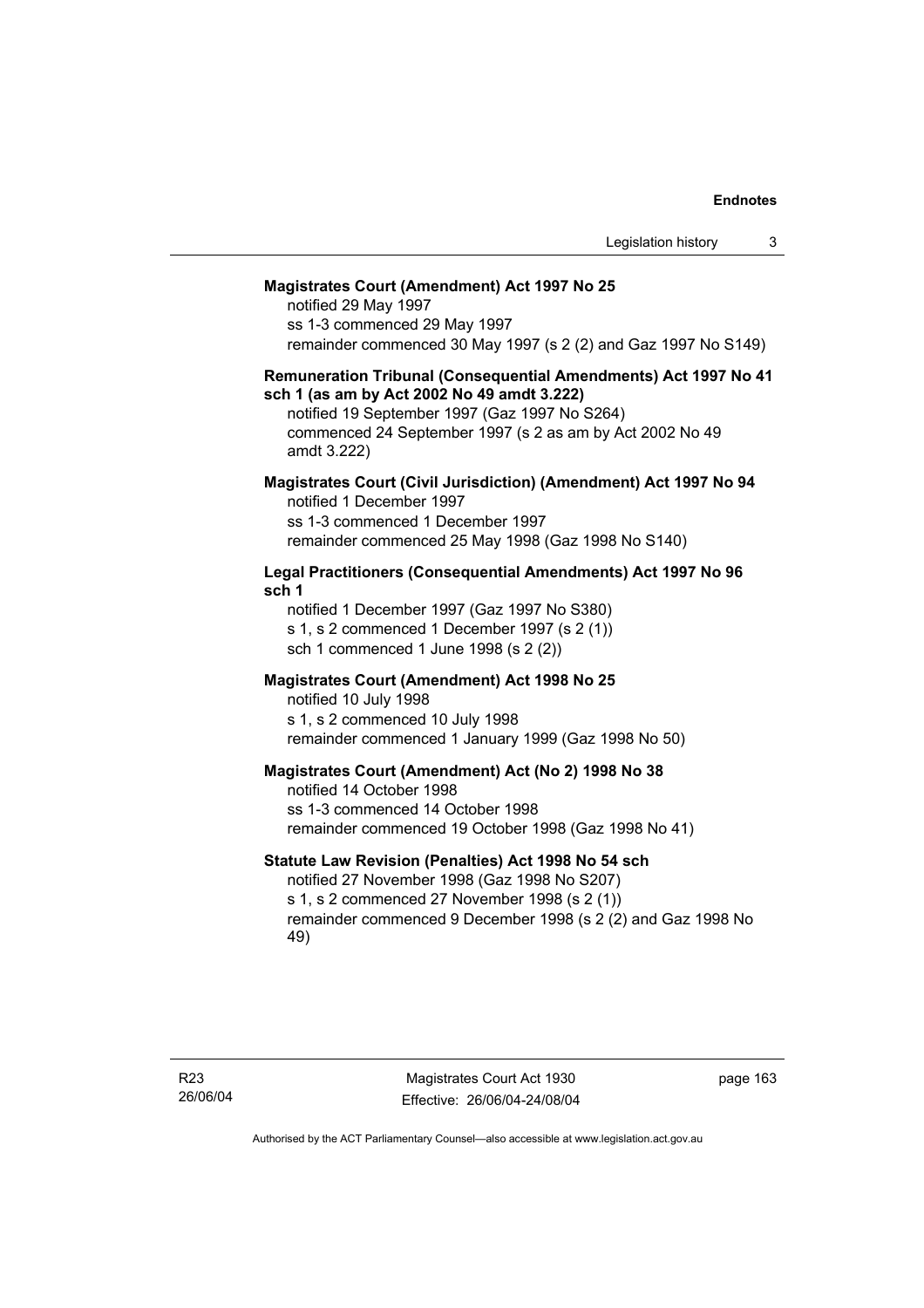3 Legislation history

#### **Custodial Escorts (Consequential Provisions) Act 1998 No 67**

notified 23 December 1998 (Gaz 1998 No S212) s 1, s 2 commenced 23 December 1998 (s 2 (1)) remainder commenced 23 December 1998 (s 2 (2) and Gaz 1998 No 51)

## **Children's Services (Amendment) Act 1999 No 12**  notified 23 March 1999 commenced 1 May 1999

## **Courts and Tribunals (Audio Visual and Audio Linking) Act 1999 No 22**

notified 14 April 1999 (Gaz 1999 No S16) s 1, s 2 commenced 14 April 1999 (s 2 (1)) remainder commenced 1 September 1999 (s 2 (2) and Gaz 1999 No 35)

## **Magistrates Court (Amendment) Act 1999 No 34**

notified 2 July 1999 commenced 2 July 1999

#### **Magistrates Court Amendment Act (No 2) 1999 No 59**

notified 10 November 1999 (Gaz 1999 No 45 and 1999 No 47) commenced 10 November 1999

#### **Children's Services Amendment Act (No 2) 1999 No 61**

notified 10 November 1999 s 1, s 2 commenced 10 November 1999 remainder commenced 1 December 1999

## **Children and Young People (Consequential Amendments) Act 1999 No 64 sch 2**

notified 10 November 1999 (Gaz 1999 No 45) s 1, s 2 commenced 10 November 1999 (s 2 (1)) remainder commenced 10 May 2000 (s 2 (2))

## **Law Reform (Miscellaneous Provisions) Act 1999 No 66 sch 3**

notified 10 November 1999 (Gaz 1999 No 45) commenced 10 November 1999 (s 2)

page 164 Magistrates Court Act 1930 Effective: 26/06/04-24/08/04

R23 26/06/04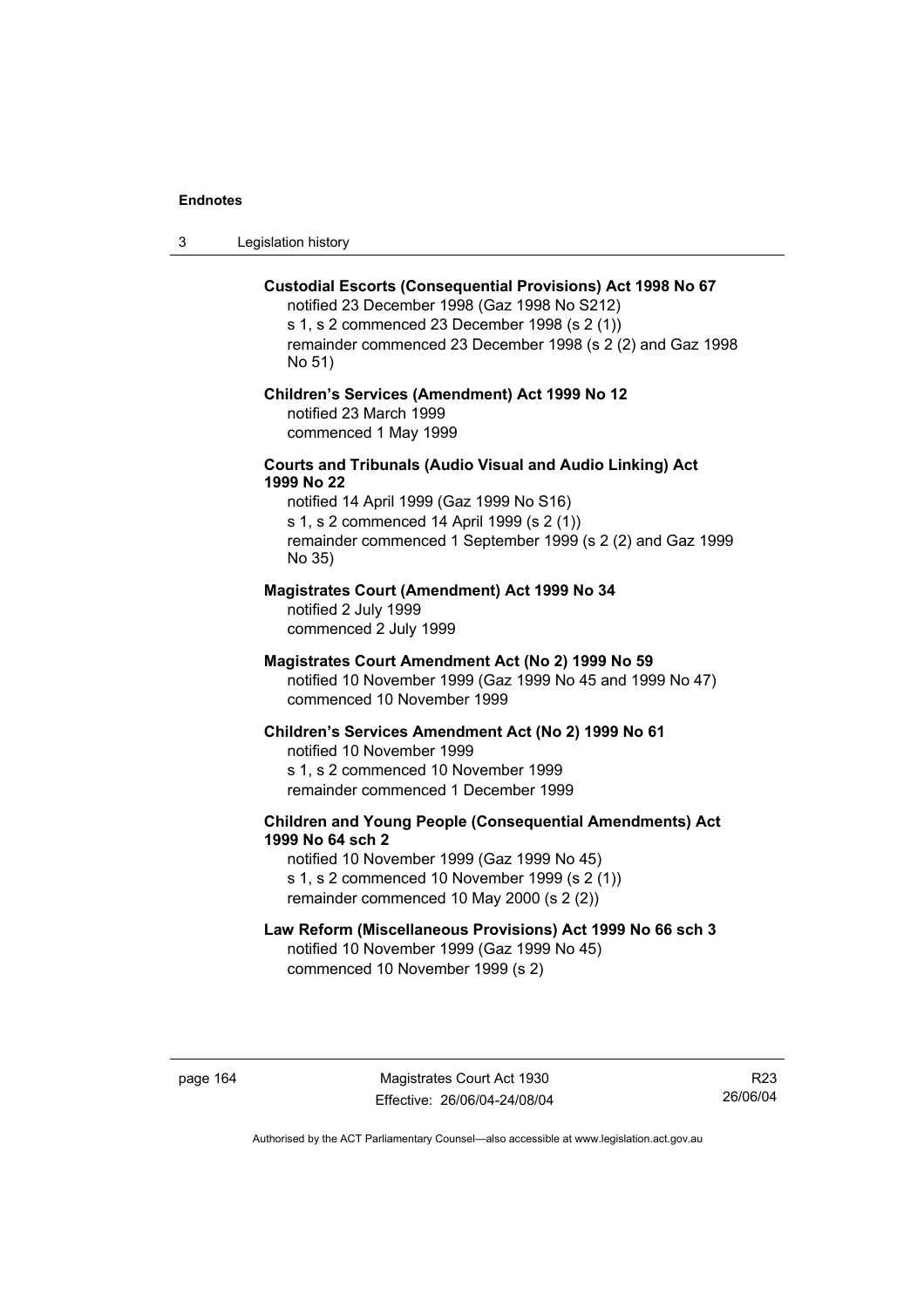## **Road Transport Legislation Amendment Act 1999 No 79 sch 3**

notified 23 December 1999 (Gaz 1999 No S65)

s 1, s 2 commenced 23 December 1999 (IA s 10B)

remainder commenced 1 March 2000 (s 2 (2) and Gaz 2000 No S5)

#### **Victims of Crime (Financial Assistance) (Amendment) Act 1999 No 91 sch 2**

notified 23 December 1999 (Gaz 1999 No S65) s 1, s 2 commenced 23 December 1999 (IA s 10B) remainder commenced 24 December (s 2 (2) and Gaz 1999 No S69)

#### **Justice and Community Safety Legislation Amendment Act 2000 No 1 sch**

notified 9 March 2000 (Gaz 2000 No 10) s 1, s 2 commenced 9 March 2000 (s 2 (1)) amdts commenced 9 September 2000 (s 2 (3))

## **Justice and Community Safety Legislation Amendment Act 2000 (No 3) No 17 sch 1**

notified 1 June 2000 (Gaz 2000 No 22) commenced 1 June 2000 (s 2)

## **Magistrates Court Amendment Act 2000 No 60**

notified 5 October 2000 (Gaz 2000 No 40) commenced 5 October 2000 (s 2)

## **Leases (Commercial and Retail) Act 2001 No 18 s 174**

notified 19 April 2001 (Gaz 2001 No 16)

s 1, s 2 commenced 19 April 2001 (IA s 10B)

s 174 commenced 1 July 2002 (s 2)

## **Legislation (Consequential Amendments) Act 2001 No 44 pt 237**

notified 26 July 2001 (Gaz 2001 No 30) s 1, s 2 commenced 26 July 2001 (IA s 10B)

pt 237 commenced 12 September 2001 (s 2 and see Gaz 2001 No S65)

# **Statute Law Amendment Act 2001 (No 2) 2001 No 56 pt 3.37**

notified 5 September 2001 (Gaz 2001 No S65) commenced 5 September 2001 (s 2 (1))

R23 26/06/04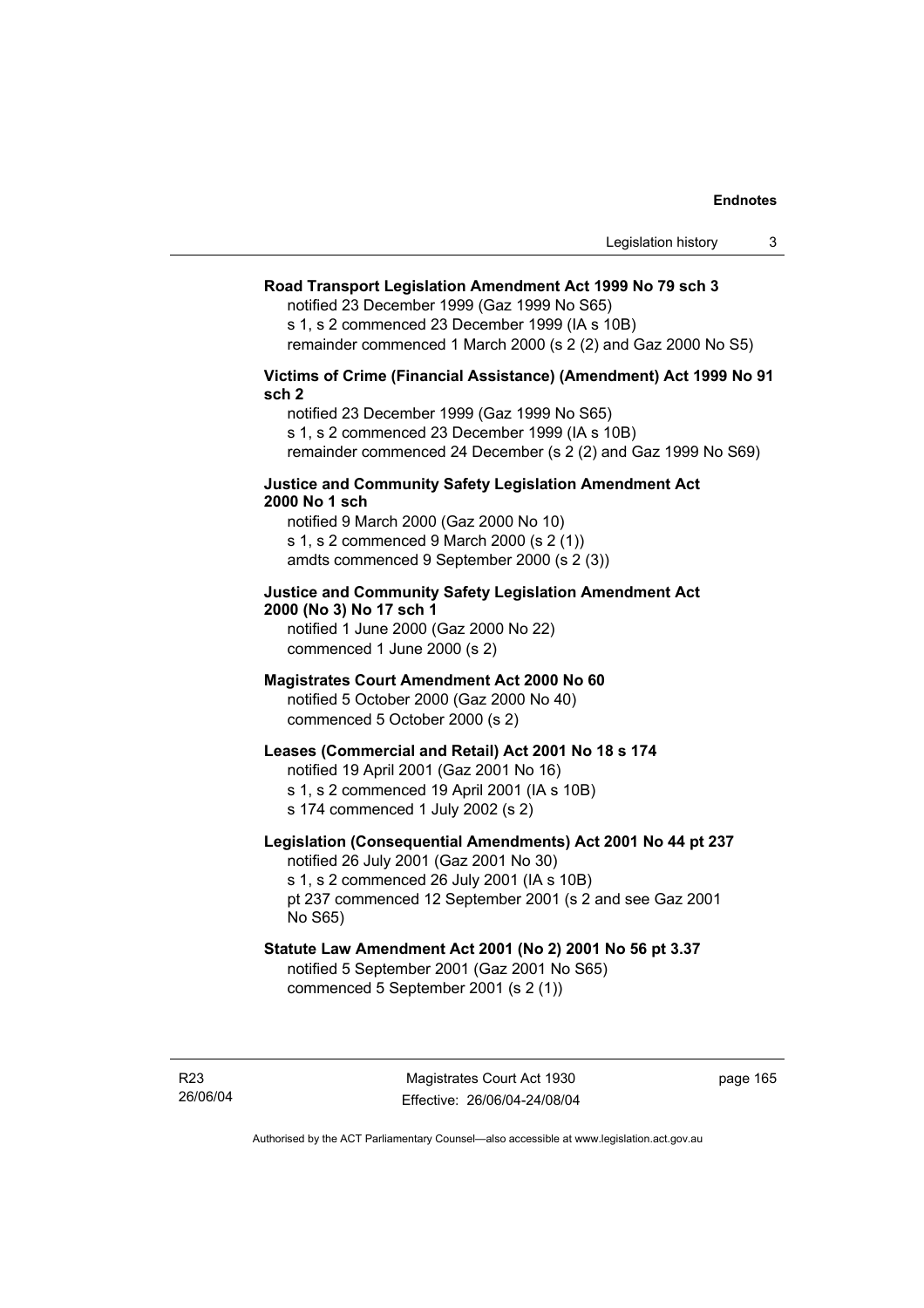| Legislation history |  |  | 3 |
|---------------------|--|--|---|
|---------------------|--|--|---|

## **Road Transport (Public Passenger Services) Act 2001 No 62 pt 1.1**

notified 10 September 2001 (Gaz 2001 No S66)

s 1, s 2 commenced 10 September 2001 (IA s 10B)

pt 1.1 commences 1 December 2001 (s 2 and CN 2001 No 2)

#### **Crimes Legislation Amendment Act 2001 No 63 pt 8**

notified 10 September 2001 (Gaz 2001 No S66)

s 1, s 2 commenced 10 September 2001 (IA s 10B)

pt 8 commenced 27 September 2001 (s 2 (2) and CN 2001 No 3)

## **Criminal Code 2001 Act No 64 sch 1 (as am by Criminal Code Amendment Act 2002 No 2)**

notified 10 September 2001 (Gaz 2001 No S66) repealed before commencement by Criminal Code 2002 No 51 s 126

## **Justice and Community Safety Legislation Amendment Act 2001 No 70 sch 1**

notified LR 14 September 2001 amdt commenced 14 September 2001 (s 2 (5))

#### **Fair Trading Legislation Amendment Act 2001 No 77 pt 4**

notified LR 14 September 2001 s 1, s 2 commenced 14 September 2001 (LA s 75) pt 4 commenced 14 March 2002 (LA s 79)

## **Protection Orders (Consequential Amendments) Act 2001 No 90 sch 1 pt 8**

notified LR 27 September 2001 s 1, s 2 commenced 27 September 2001 (LA s 75) sch 1 pt 8 commenced 27 March 2002 (s 2 and LA s 79)

#### **Criminal Code Amendment Act 2002 No 2 s 4**

notified LR 7 March 2002

s 1, s 2 commenced 7 March 2002 (LA s 75)

remainder commenced 9 March 2002 (s 2)

*Note* This Act only amends the Criminal Code 2001 Act No 64. The Criminal Code 2001 was repealed before it commenced (see Act 2002 No 51 s 126)

page 166 Magistrates Court Act 1930 Effective: 26/06/04-24/08/04

R23 26/06/04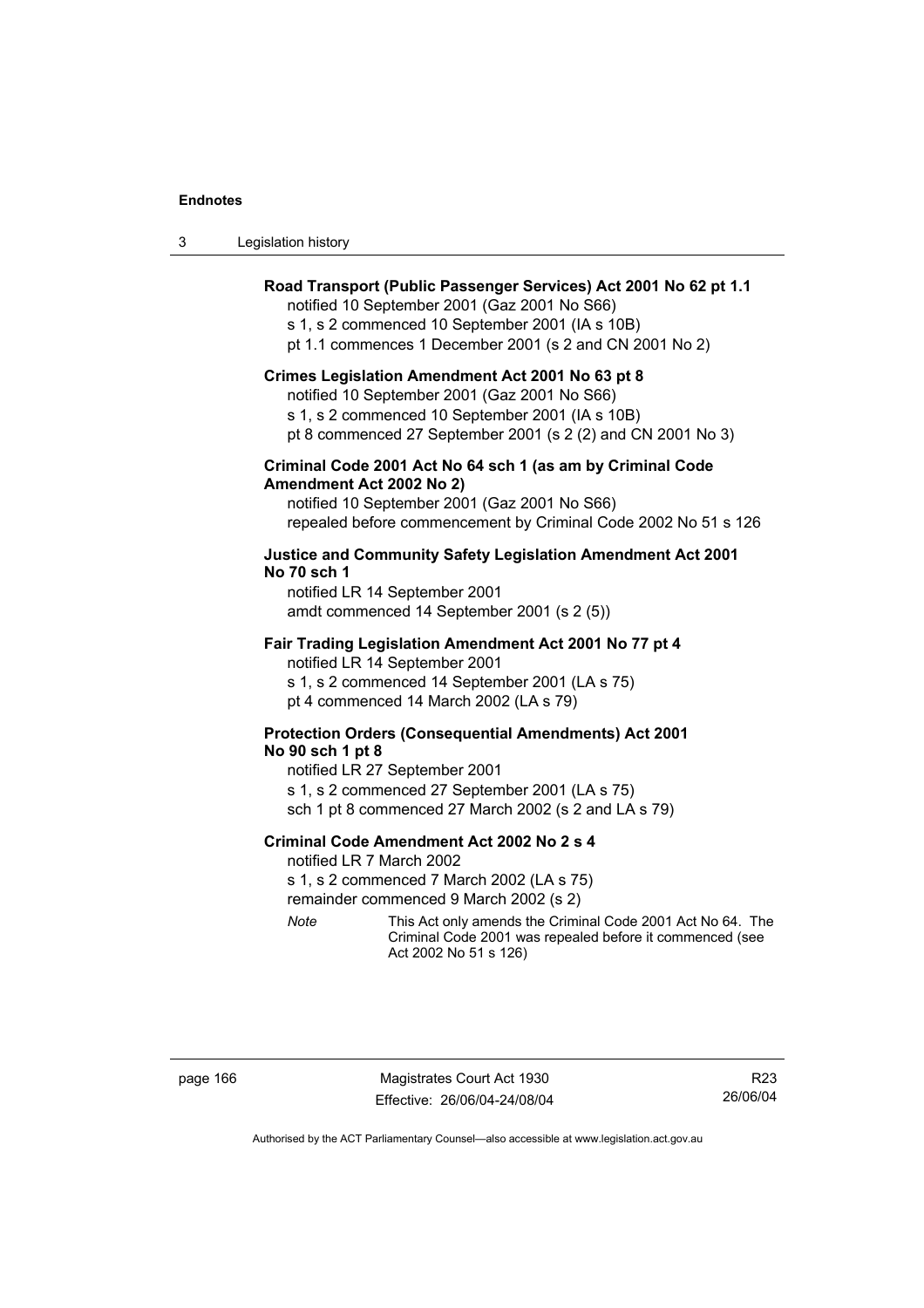# **Statute Law Amendment Act 2002 No 30 pt 3.46**

notified LR 16 September 2002

s 1, s 2 taken to have commenced 19 May 1997 (LA s 75 (2)) pt 3.46 commenced 17 September 2002 (s 2 (1))

#### **Magistrates Court (Refund of Fees) Amendment Act 2002 No 36**

notified LR 10 October 2002

s 1, s 2 commenced 10 October 2002 (LA s 75 (1)) remainder commenced 11 October 2002 (s 2)

## **Statute Law Amendment Act 2002 (No 2) No 49 amdt 3.222**

notified LR 20 December 2002

s 1, s 2 taken to have commenced 7 October 1994 (LA s 75 (2))

amdt 3.222 taken to have commenced 24 September 1997 (s 2 (3))

*Note* This Act only amends the Remuneration Tribunal (Consequential Amendments) Act 1997 No 41.

# **Justice and Community Safety Legislation Amendment Act 2003 A2003-2 pt 14**

notified LR 3 March 2003

s 1, s 2 commenced 3 March 2003 (LA s 75 (1))

pt 14 commenced 31 March 2003 (s 2 (2))

# **Evidence (Miscellaneous Provisions) Amendment Act 2003 A2003-48 sch 2 pt 2.8**

notified LR 31 October 2003

s 1, s 2 commenced 31 October 2003 (LA s 75 (1)) sch 2 pt 2.8 commenced 30 April 2004 (s 2 and LA s 79)

# **Statute Law Amendment Act 2003 (No 2) A2003-56 sch 3 pt 3.14**

notified LR 5 December 2003

s 1, s 2 commenced 5 December 2003 (LA s 75 (1)) sch 3 pt 3.14 commenced 19 December 2003 (s 2)

### **Sexuality Discrimination Legislation Amendment Act 2004 A2004-2 sch 2 pt 2.6**

notified LR 18 February 2004

s 1, s 2 commenced 18 February 2004 (LA s 75 (1))

sch 2 pt 2.6 commenced 22 March 2004 (s 2 and CN2004-4)

R23 26/06/04 page 167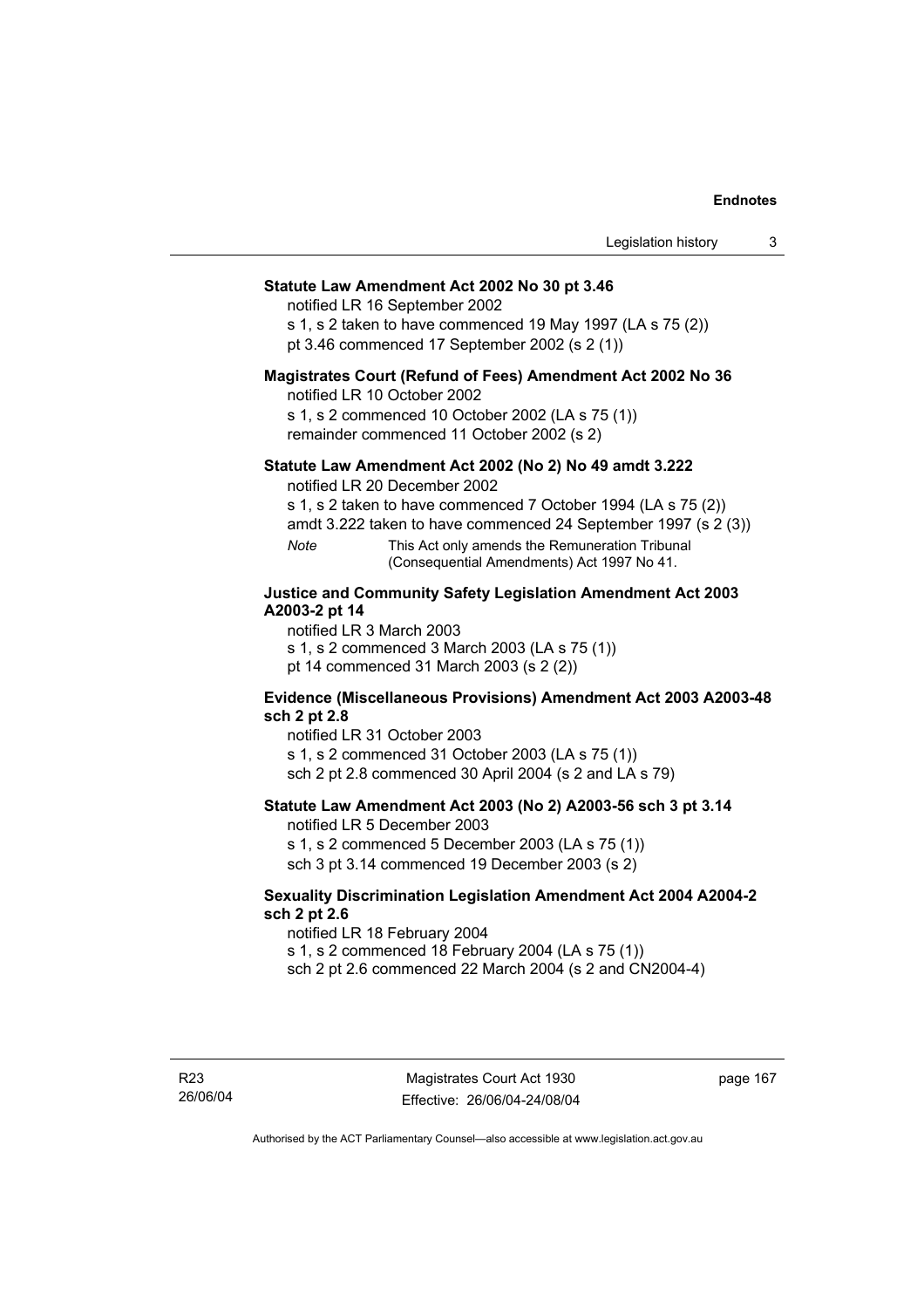4 Amendment history

# **Bail Amendment Act 2004 A2004-14 sch 2 pt 2.2**

notified LR 26 March 2004

s 1, s 2 commenced 26 March 2004 (LA s 75 (1)) sch 2 pt 2.2 commenced 26 June 2004 (s 2 (1))

# **Criminal Code (Theft, Fraud, Bribery and Related Offences) Amendment Act 2004 A2004-15 sch 3 pt 3.4**

notified LR 26 March 2004

s 1, s 2 commenced 26 March 2004 (LA s 75 (1))

sch 3 pt 3.4 commenced 9 April 2004 (s 2 (1))

# **4 Amendment history**

The *Magistrates Court (Enforcement of Judgments) Act 1994* No 61 s 28 amended the Act by reversing the order of masculine and feminine pronouns. The amendments have been incorporated in the republication but have not been noted in the amendment history.

| Title<br>title                          | am 1985 No 67                                                                             |
|-----------------------------------------|-------------------------------------------------------------------------------------------|
| Name of Act<br>s 1                      | sub A2003-56 amdt 3.161                                                                   |
| <b>Administration</b><br>s <sub>2</sub> | om 1978 No 46                                                                             |
| Repeal<br>s 3                           | om 1994 No 61                                                                             |
| Parts<br>s <sub>4</sub>                 | am 1937 No 28; 1953 No 14<br>sub 1958 No 12<br>am 1968 No 25; 1972 No 37<br>om 1974 No 14 |

page 168 Magistrates Court Act 1930 Effective: 26/06/04-24/08/04

R23 26/06/04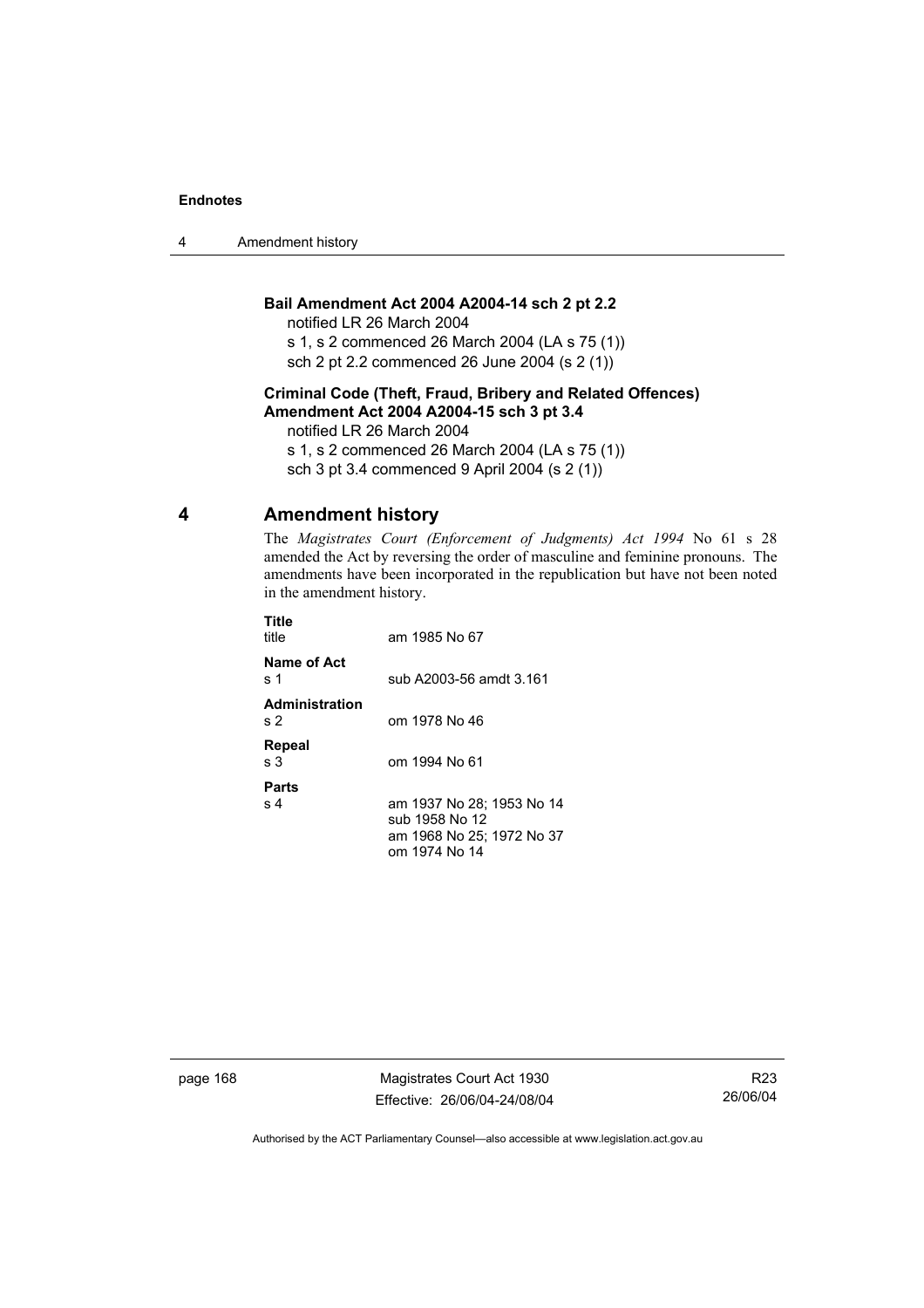### **Interpretation for Act**

s 5 am 1937 No 28; 1938 No 35; 1951 No 7; 1951 No 12; 1953 No 14;1958 No 12; 1967 No 1; 1968 No 25; 1973 No 48; 1976 No 42; 1980 No 4; 1984 No 62; 1985 No 17; 1985 No 41; 1985 No 67; 1986 No 74; 1989 No 59; 1989 No 60; ord 1990 No 5; 1991 No 38; 1991 No 44; 1992 No 9; 1993 No 4; 1993 No 91; 1994 No 4; 1996 No 6; 1996 No 82; 1997 No 96; 1998 No 67; 1999 No 22 s 18; 1999 No 66 sch 3; 1999 No 79 s 5 sch 3; 2001 No 44 amdt 1.2748

#### **Application to Jervis Bay Territory**

s 6 5 sub 1951 No 12

am ord 1990 No 5

#### **Appointment of Chief Magistrate and magistrates**

div 2.1 hdg (prev pt 2 div 1 hdg) ins 1977 No 4 am 1985 No 67 renum R8 LA

#### **Meaning of** *magistrate* **in div 2.1**

s 6A ins 1977 No 4 am 1985 No 67

#### **Chief Magistrate and other magistrates**

s 7 sub 1949 No 13 am 1951 No 7; 1951 No 12; 1973 No 48 sub 1977 No 4; 1985 No 67 am ord 1990 No 5

#### **Eligibility for appointment as Magistrate**

s 8 am 1949 No 13 sub 1977 No 4 am 1997 No 96

# **Functions of the Chief Magistrate**

ins 1983 No 48 om 1977 No 4

# **Duties of the clerk**

ins 1983 No 48 om 1977 No 4

#### **Seniority of magistrates**

s 9 sub 1977 No 4 am 1985 No 67

# **Terms and conditions of appointment**

s 10 am 1938 No 35; 1973 No 48 sub 1977 No 4 am ord 1990 No 5 sub 1997 No 41

R23 26/06/04

Magistrates Court Act 1930 Effective: 26/06/04-24/08/04 page 169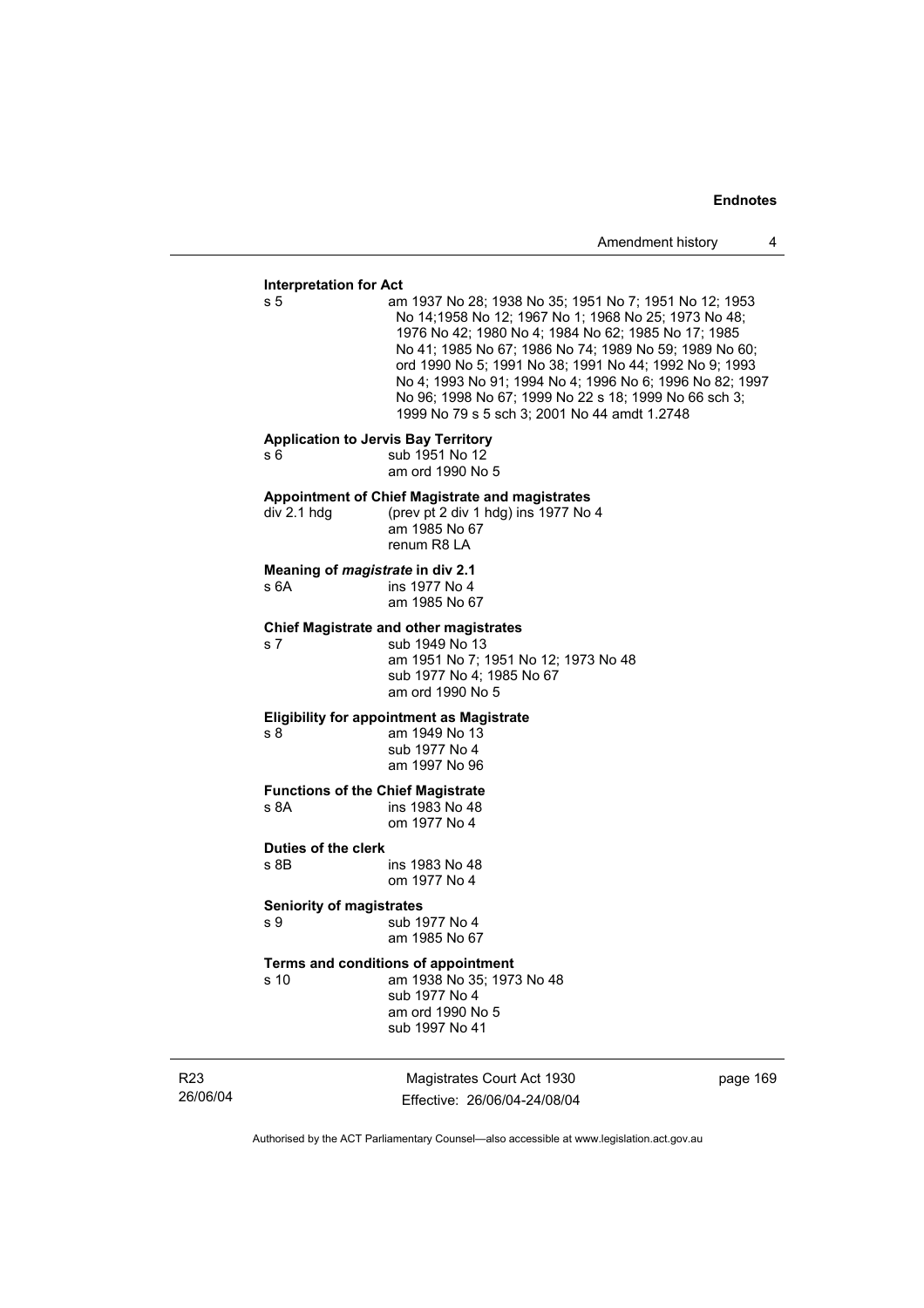4 Amendment history

**Tenure of office**  ins 1977 No 4 **Resignation**  ins 1977 No 4 am ord 1990 No 5 **Acting Chief Magistrate**  s 10C ins 1977 No 4 am 1985 No 67; ord 1990 No 5 **Retirement**  s 10D ins 1977 No 4 sub 1994 No 10 **Magistrates not to undertake other work**  s 10E ins 1977 No 4 am 1993 No 4; 1996 No 6 **Rights of public servants**  s 10F ins 1977 No 4 sub 1994 No 38 **Arrangement of business of courts**  s 10G ins 1977 No 4 am 1985 No 67; 1986 No 74; 1994 No 66 sub 1999 No 12 am 1999 No 61 s 6; 1999 No 64 s 4 sch 2 **Special magistrates**  div 2.2 hdg (prev pt 2 div 2 hdg) ins 1977 No 4 renum R8 LA **Appointment of special magistrates**  ins 1977 No 4 am ord 1990 No 5 **Tenure of office**  s 10J ins 1977 No 4 sub 1994 No 10 am 1996 No 6 **Resignation**  ins 1977 No 4 am ord 1990 No 5 **Terms and conditions of appointment**<br>s 10L ins 1977 No 4 ins 1977 No 4 am ord 1990 No 5 sub 1997 No 41

page 170 Magistrates Court Act 1930 Effective: 26/06/04-24/08/04

R23 26/06/04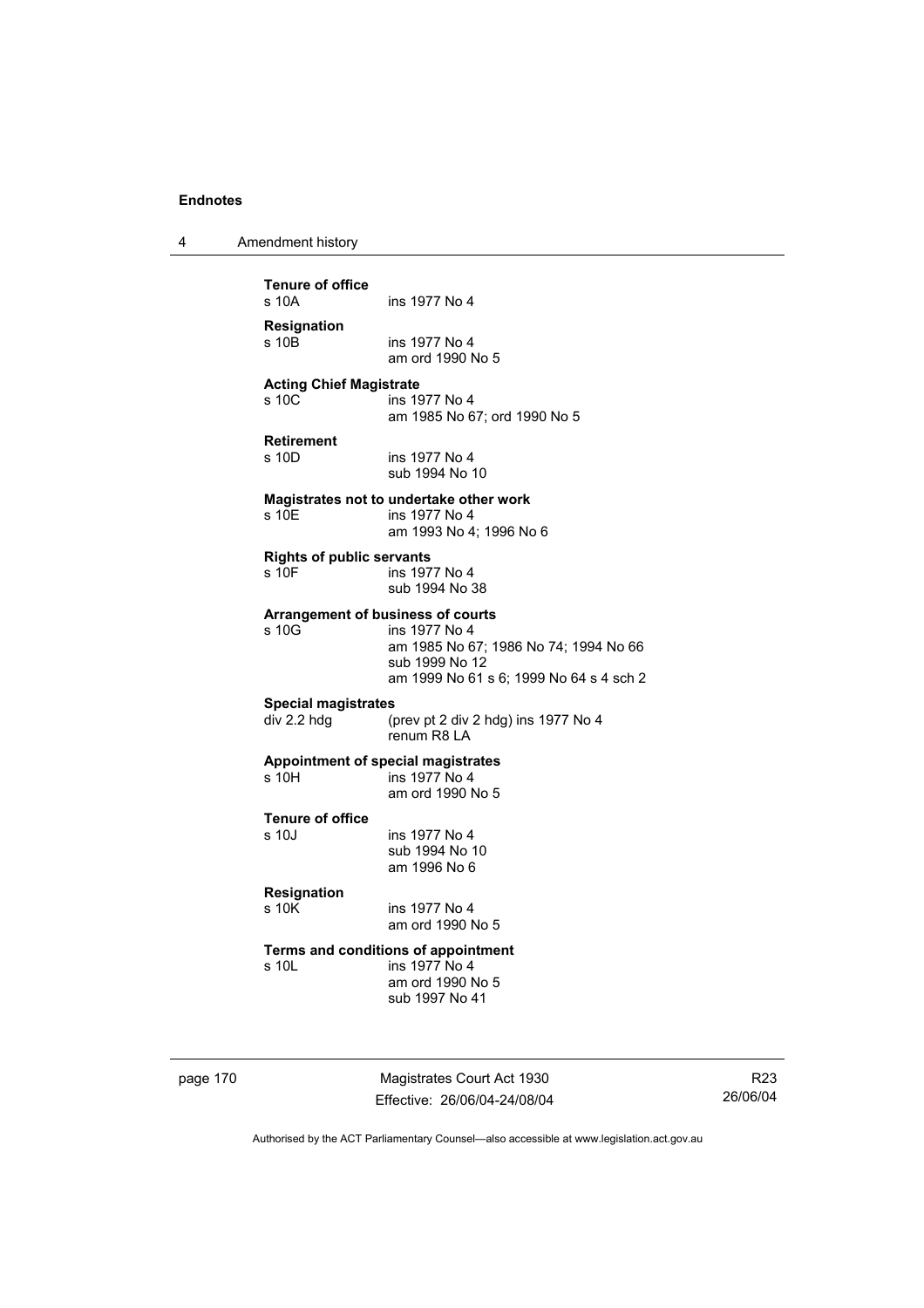|                                                       | Magistrates Court Act 1930                                                                                 | nage 17 |
|-------------------------------------------------------|------------------------------------------------------------------------------------------------------------|---------|
| s 17                                                  | Powers and functions of magistrates<br>am 1937 No 28; ord 1990 No 5                                        |         |
| Order instead of mandamus<br>s 16                     | am 1937 No 28; 1977 No 4; 1991 No 44; 1996 No 6                                                            |         |
| s 15 hdg<br>s 15                                      | Process not avoided by death of magistrate or registrar<br>am 1991 No 44<br>am 1991 No 44; 1994 No 61      |         |
| s 14                                                  | Warrants of execution after appeal<br>om 1972 No 37                                                        |         |
| s 13                                                  | Issue of warrant of commitment or writ of execution<br>am 1991 No 44; 1994 No 61                           |         |
| Acts by magistrate or registrar<br>$s$ 12 hdg<br>s 12 | am 1991 No 44<br>am 1937 No 28; 1986 No 74; 1991 No 44; 1996 No 6                                          |         |
| s 11 hdq<br>s 11                                      | Authentication of acts of magistrate or registrar<br>am 1991 No 44<br>am 1991 No 44; 1994 No 61; 1996 No 6 |         |
| <b>Acts done beyond Territory</b><br>s 10Q            | ins 1977 No 4                                                                                              |         |
| Oath etc of office<br>s 10P                           | ins 1977 No 4<br>am ord 1990 No 5; 2001 No 44 amdt 1.2749                                                  |         |
| <b>Jurisdiction of magistrates</b><br>div 2.4 hdg     | (prev pt 2 div 4 hdg) ins 1977 No 4<br>renum R8 LA                                                         |         |
| Duties of registrar<br>s 10N hdg<br>s 10N             | am 1991 No 44<br>ins 1977 No 4<br>am 1991 No 44                                                            |         |
| <b>Staff assisting registrar</b><br>s 10MA            | ins 1994 No 38                                                                                             |         |
| Appointment of registrar etc<br>s 10M hdg<br>s 10M    | am 1991 No 44<br>ins 1977 No 4<br>am 1985 No 67; 1991 No 44<br>sub 1993 No 4                               |         |
| div 2.3 hdg                                           | (prev pt 2 div 3 hdg) ins 1977 No 4<br>am 1985 No 67; 1991 No 44<br>renum R8 LA                            |         |

26/06/04

R23

lagistrates Court Act 1930 Effective: 26/06/04-24/08/04 page 171

 $\overline{\phantom{a}}$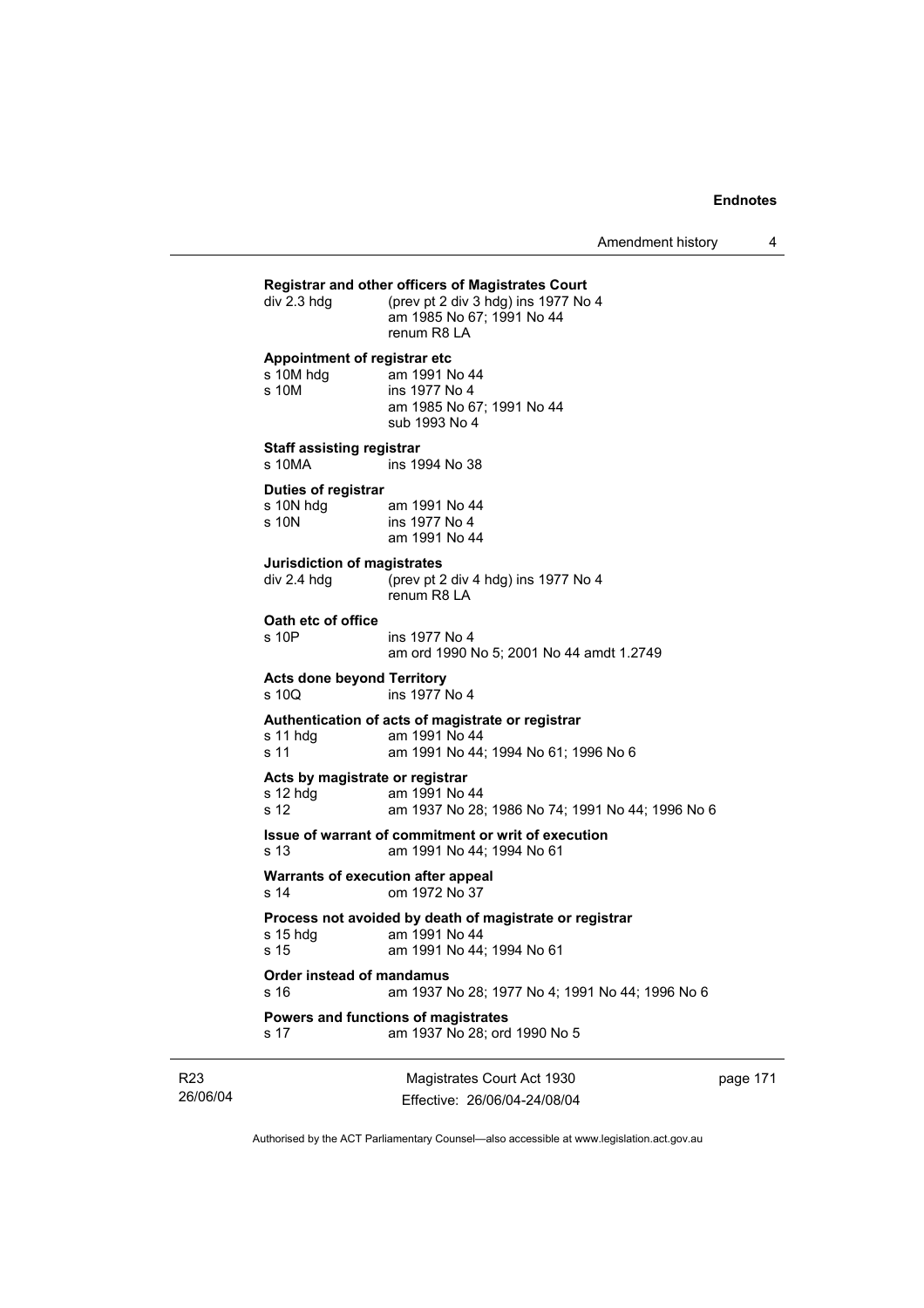4 Amendment history

**Magistrates Court**  sub 1985 No 67 **Establishment of Magistrates Court**  div 3.1 hdg (prev pt 3 div 1 hdg) am 1985 No 67 renum R8 LA **Constitution of court**  s 18 am 1940 No 20; 1985 No 67; ord 1990 No 5; 2001 No 44 amdt 1.2750 **Jurisdiction of Magistrates Court**  div 3.2 hdg (prev pt 3 div 2 hdg) am 1985 No 67 renum R8 LA **Jurisdiction of court**  s 19 am 1937 No 28; 1985 No 67; 1986 No 74; ord 1990 No 5; 1999 No 66 sch 3; 2001 No 44 amdt 1.2751; 2001 No 56 amdt 3.447, amdt 3.448 **Civil jurisdiction of the court**  am 1936 No 13; 1967 No 1; 1969 No 12; 1977 No 4 om 1986 No 74 **Civil jurisdiction of court in action for nuisance**  s 20A ins 1961 No 2 am 1967 No 1 om 1986 No 74 **Jurisdiction of court if defendant absent from Territory**  s 21 am 1937 No 28; 1958 No 12; 1986 No 74; 1996 No 6 **Ex parte order may be set aside**  s 23 am 1970 No 15 sub 1974 No 14 am 1979 No 33; 1986 No 74; 1989 No 60; 1991 Nos 44 and 112; 1993 Nos 4 and 48; 1998 No 25 **Ex parte conviction may be set aside on application by informant**  s 23AA ins 1982 No 3 **Requests under conventions regarding legal proceedings in civil and commercial matters**  s 23A ins 1932 No 21 **Rectification of certain orders etc**  s 23B ins 1985 No 18 am 1991 No 44 **Cases excepted from court's jurisdiction**  s 24 om 1986 No 74

page 172 Magistrates Court Act 1930 Effective: 26/06/04-24/08/04

R23 26/06/04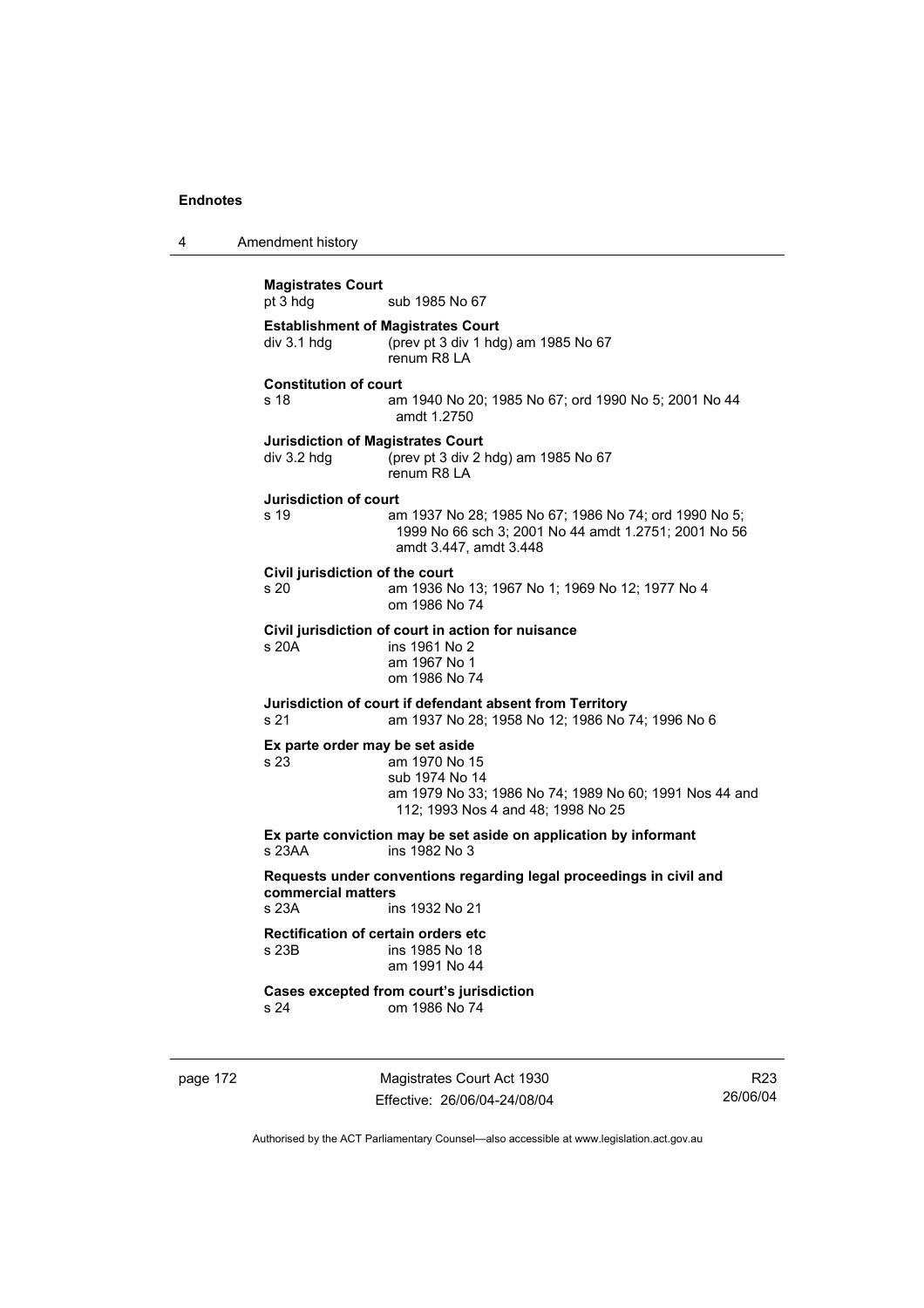| s 24A                                    | Removal of civil cases to the Supreme Court<br>ins 1937 No 28<br>om 1986 No 74                               |
|------------------------------------------|--------------------------------------------------------------------------------------------------------------|
| s 24B                                    | Procedure after removal of cases<br>ins 1937 No 28<br>am 1953 No 14; 1980 No 10; 1985 No 67<br>om 1986 No 74 |
| General<br>div 4.1 hdg                   | (prev pt 4 div 1 hdg) renum R8 LA                                                                            |
| <b>Informations</b><br>div 4.2 hdg       | (prev pt 4 div 2 hdg) renum R8 LA                                                                            |
| <b>Informations</b><br>s 25              | sub 1974 No 14<br>am 1986 No 74; 1996 No 6                                                                   |
| Laying of informations<br>s 26           | am 1991 No 38; 1993 No 4; 1994 No 4                                                                          |
| s 27                                     | Description of persons and property and of offences<br>am ord 1990 No 5                                      |
| s 27A                                    | Authority to appear etc in place of informant<br>ins 1974 No 14<br>om 1985 No 17                             |
| <b>Limitation of proceedings</b><br>s 31 | am 1989 No 59; ord 1990 No 5; 1996 No 6; 1999 No 59 s 3<br>om 2001 No 63 s 58                                |
| <b>Complaints</b><br>pt 4 div 3 hdg      | om 1986 No 74                                                                                                |
| s 32                                     | Commencement of action by entry of complaint<br>am 1961 No 2<br>om 1986 No 74                                |
| s 33                                     | Complaint may be for 1 or more matters<br>am 1967 No 1; 1969 No 12; 1977 No 4<br>om 1986 No 74               |
|                                          | Demands not to be divided into 2 suits or complaints<br>om 1986 No 74                                        |
| s 34                                     |                                                                                                              |
| Infant may sue<br>s 35                   | am 1974 No 47<br>om 1986 No 74                                                                               |

R23 26/06/04

Magistrates Court Act 1930 Effective: 26/06/04-24/08/04 page 173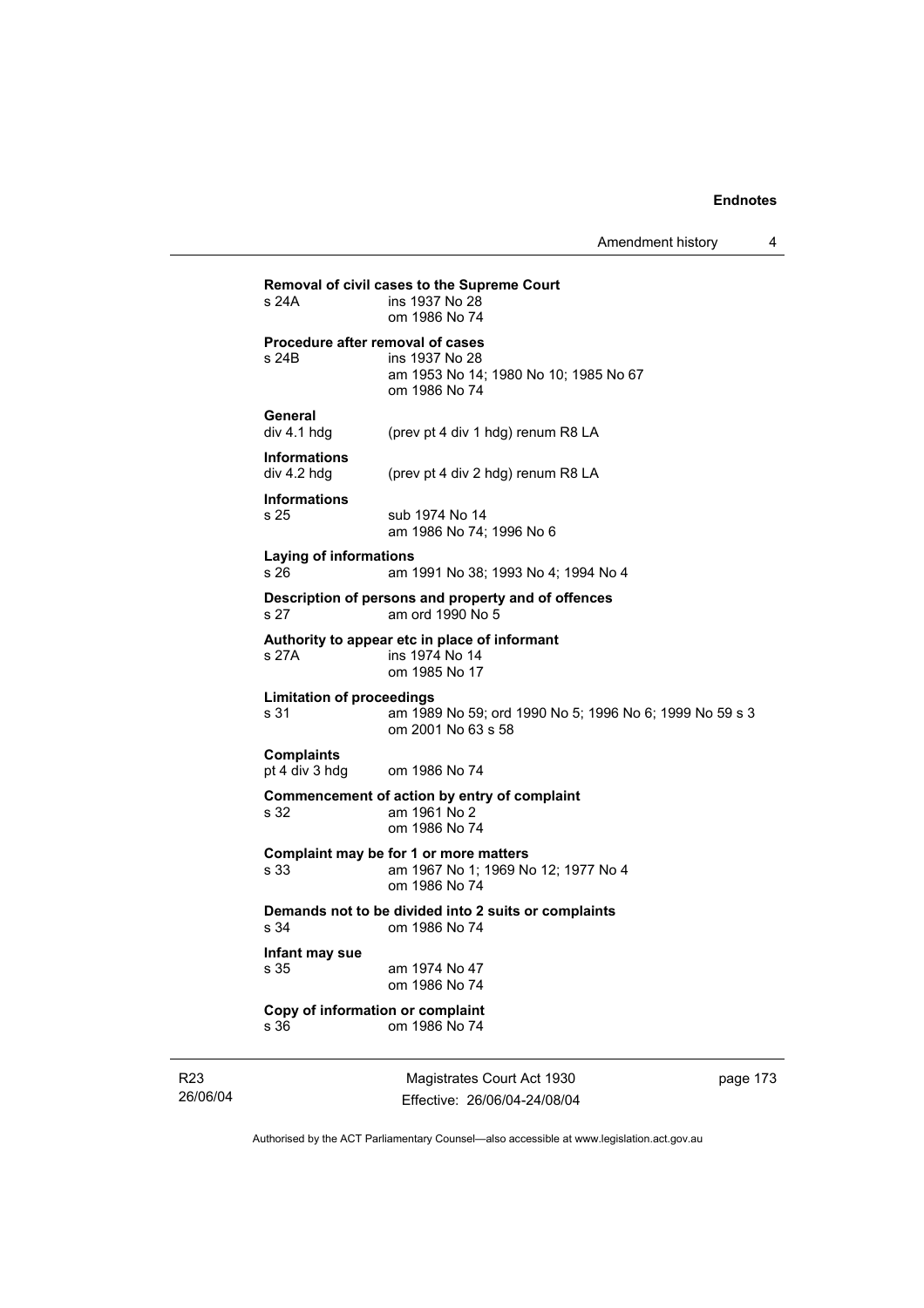4 Amendment history

```
Summonses 
                (prev pt 4 div 4 hdg) renum R8 LA
When magistrate may issue summons 
s 37 am 1986 No 74; 1989 No 55; ord 1990 No 5; 1991 No 38; 
                 1993 No 4; 1996 No 6 
Form of summons 
s 38 am 1937 No 28; 1979 No 33; 1986 No 74; 1996 No 6 
Ex parte proceedings 
s 39 om 1986 No 74 
Signature and contents of summons 
s 40 am 1979 No 33 
                 om 1996 No 6 
Service of summons 
s 41 sub 1937 No 28
                 am 1953 No 14; 1986 No 74; 1991 No 44; ss renum R10 LA 
Warrants of arrest 
div 4.5 hdg (prev pt 4 div 5 hdg) renum R8 LA 
Issue of warrant and summons 
s 42 am 1974 No 14, 1979 No 33; ss renum R10 LA 
Procedure on filing indictment 
s 43 am 1937 No 28; ord 1990 No 5; 1992 No 9; 1996 No 6 
Warrants to be signed and, where so required, sealed 
s 46 om 1996 No 6 
Form of arrest warrant 
s 47 am 1998 No 67 
Bail of persons arrested without a warrant 
s 50 am 1991 No 44 
                 om 1992 No 9 
General 
div 5.1 hdg (prev pt 5 div 1 hdg) renum R8 LA 
Hearings to be in public except in special circumstances 
s 51 am 1986 No 74 
                 sub 1996 No 6 
Exclusion of strangers 
s 52 om 1996 No 6 
Conduct of case 
s 53 am 1986 No 74; 1996 No 6
```
page 174 Magistrates Court Act 1930 Effective: 26/06/04-24/08/04

R23 26/06/04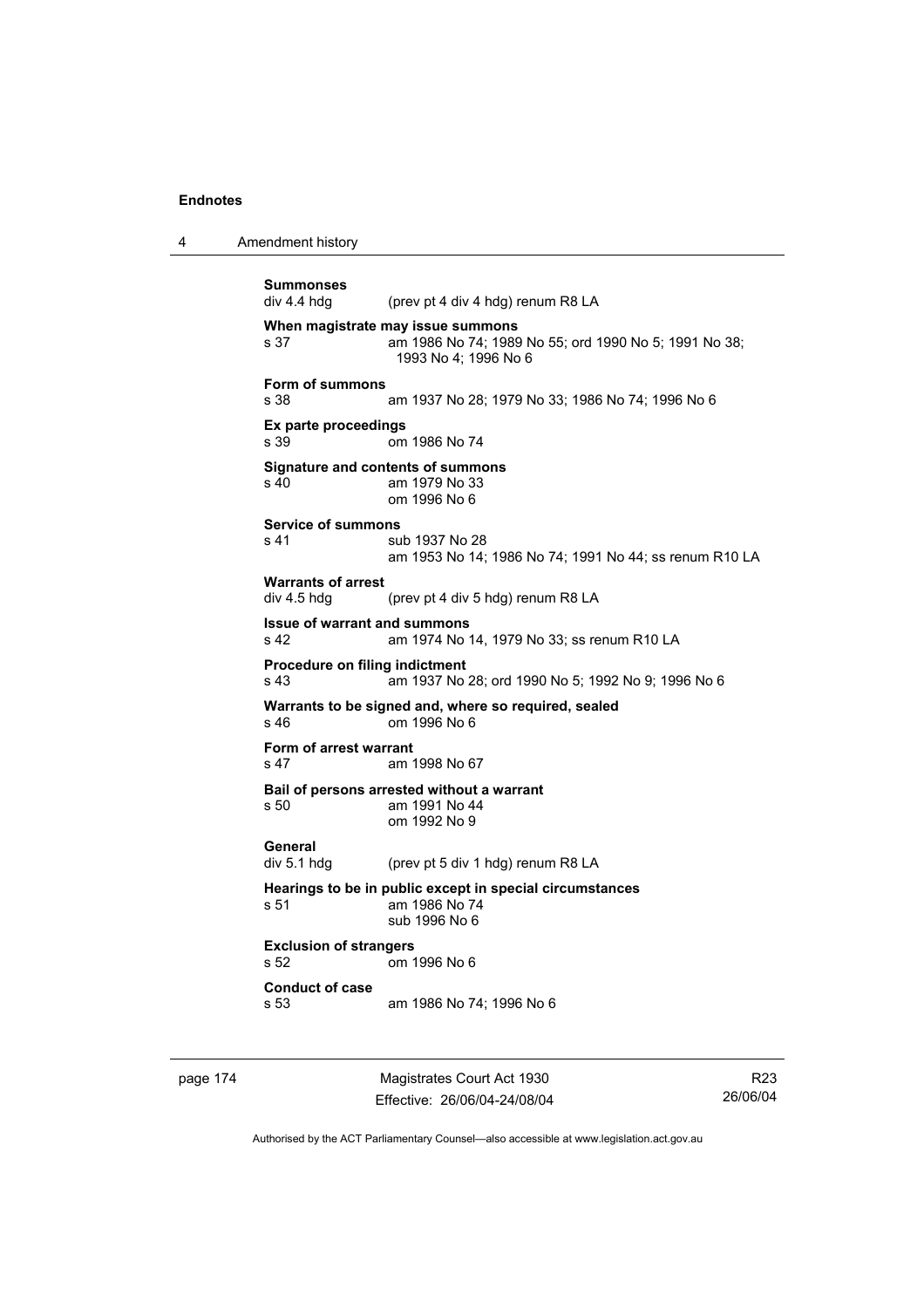# **If both parties present in court to hear case**  am 1986 No 74; 1991 No 79; 1993 No 2; 1996 No 6 **Interpreter**  ins 1991 No 79 om 1993 No 2 **Recording of proceedings**  s 54A ins 1980 No 4 am 1985 No 41; 1986 Nos 71, 74 and 83; ord 1990 No 5; 1991 Nos 44 and 106; 1999 No 22 s 19; 1999 No 66 sch 3; 2000 No 17 s 3 sch 1; ss renum R10 LA; A2003-48 amdt 2.9 **Evidence**  (prev pt 5 div 2 hdg) renum R8 LA **Power to order witnesses out of Court**  s 56 am 1986 No 74 om 1996 No 6 **Husband or wife of complainant or defandant to be competent witness**  s 57 om 1986 No 74 **Defendant and husband or wife, when competent in criminal proceedings**  s 58 om A2004-2 amdt 2.14 **Proof of negative etc**  s 59 am ord 1990 No 5 om A2004-15 amdt 3.20 **Record of proceedings and transcript**  s 60 sub 1958 No 12; 1967 No 1 am 1972 No 37 sub 1974 No 14; 1980 No 4 am 1991 No 44; 1999 No 22 s 20 **Informant may request witnesses to attend**  s 60A ins 1996 No 6 **Power of magistrate to summon witnesses**  am 1986 No 74 sub 1996 No 6 **Service of summons on witness**  s 62 sub 1937 No 28; 1996 No 6 **Witnesses entitled to claim expenses**  s 62A ins 1996 No 6 **Warrant to bring witness to court**  s 63 am 1967 No 1 sub 1996 No 6

R23 26/06/04

Magistrates Court Act 1930 Effective: 26/06/04-24/08/04 page 175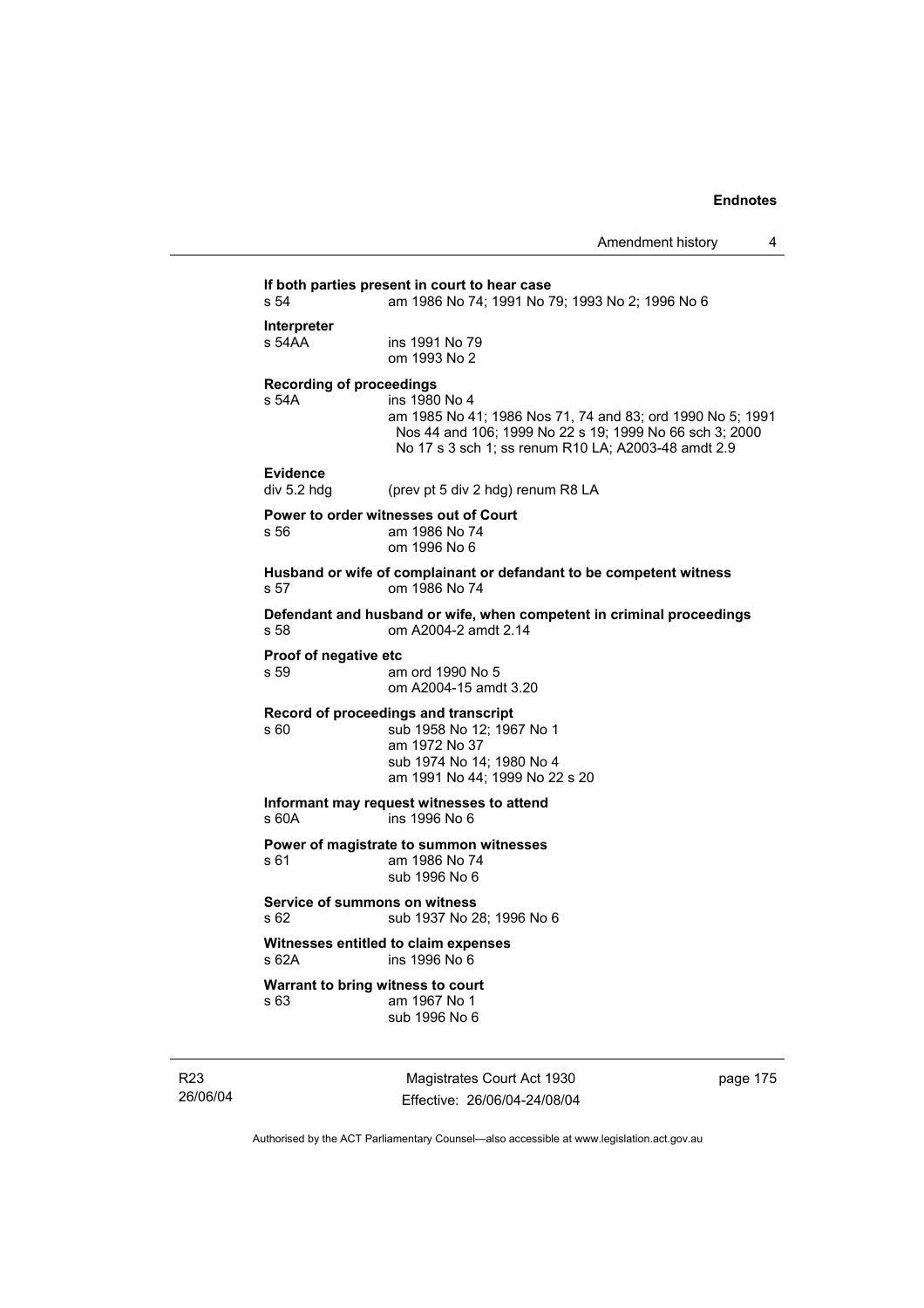4 Amendment history

page 176 Magistrates Court Act 1930 R23 26/06/04 **Refusal of witness to be examined**  s 65 am 1976 No 42; 1986 No 74 om 1994 No 61 **Production of documents before magistrate**  s 66 am 1937 No 28 **Setting aside summons**  s 66A ins 1987 No 56 **Person about to leave Territory may be ordered to be examined or produce documents**  s 67 am 1980 No 4; 1986 No 74; 1996 No 6; ss renum R10 LA **Examination of witnesses—application of Magistrates Court (Civil Jurisdiction) Act**  s 67A ins 1986 No 74 am ord 1990 No 5; 1995 No 46 **Affidavits—application of Magistrates Court (Civil Jurisdiction) Act**  s 67B ins 1986 No 74 am ord 1990 No 5; 1995 No 46 **Witnesses' rights and liabilities**  s 68 am 1996 No 6 **Depositions to be delivered to registrar**  s 69 hdg am 1991 No 44<br>s 69 am 1958 No 12 am 1958 No 12; 1967 No 1; 1980 No 4; 1991 No 44 **Remand**  div 5.3 hdg (prev pt 5 div 3 hdg) renum R8 LA **Remand of defendant**  s 70 am 1977 No 61; 1996 No 6 sub 1996 No 82 am 1998 No 67 sub A2004-14 amdt 2.4 **Verbal remand**  am 1996 No 6 om 1996 No 82 **Hearing of bail applications**  s 72A ins 1999 No 22 s 21 am 2000 No 17 s 3 sch 1; A2003-48 amdt 2.10 **Defendant's appearance in proceedings other than bail proceedings**  s 72B ins 1999 No 22 s 21 **Bail of defendant during examination**  s 73 am 1992 No 9

Authorised by the ACT Parliamentary Counsel—also accessible at www.legislation.act.gov.au

Effective: 26/06/04-24/08/04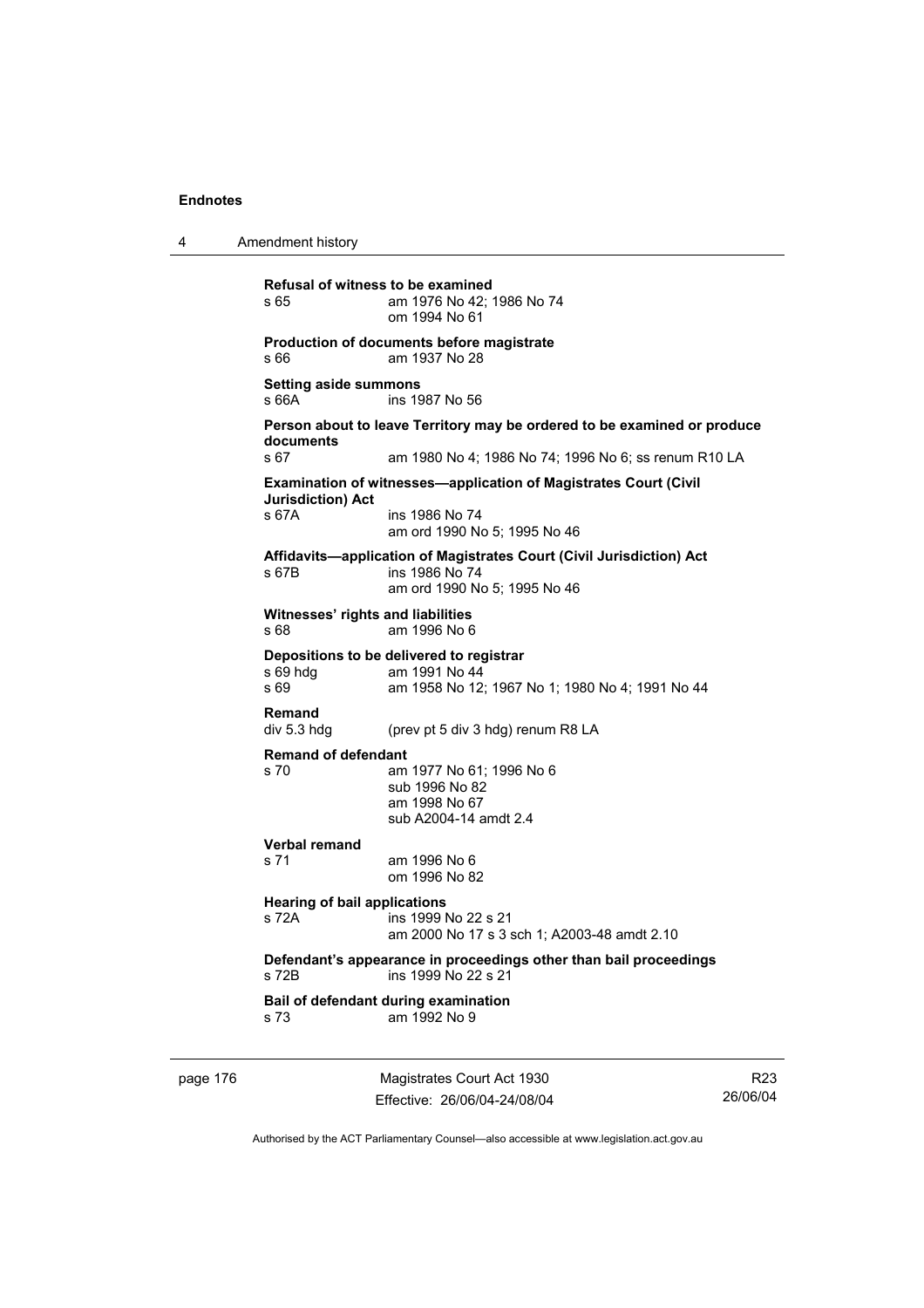**Committal and recognisance**<br>div 5.4 hdg (prev pt 5 d (prev pt 5 div 4 hdg) renum R8 LA **Application of div 5.4**  s 73A ins 1986 No 74 am 1995 No 46 **Committal or detention before decision**  s 74 am 1996 Nos 6 and 82 **Committal of witness or of defendant after decision**  s 75 sub 1976 No 42 am 1996 No 82 **Witnesses may be discharged on recognisance**  s 76 am 1986 No 74; 1994 No 61 **Recognisances**  s 77 am 1970 No 15; 1992 No 9 **Issue of warrant for non-appearance**  s 78 am 1992 No 9 **Recognisances taken out of court**  s 79 am 1974 No 14; 1976 No 42; 1991 No 44; 1992 No 9; 1996 No 6 **Forfeited recognisances—how enforced**  s 80 am 1974 No 14; 1984 No 62; 1986 No 53; ord 1990 No 5; 1992 No 9; 1996 No 6 **Arrest of principal by sureties**  s 81 am 1937 No 28; 1976 No 42 om 1992 No 9 **Conveying persons to custody**  s 82 am 1976 No 42; 1996 No 82 **Adjournment of proceedings**  div 5.5 hdg (prev pt 5 div 5 hdg) renum R8 LA **Particular cases may be adjourned**  s 84 am 1986 No 74; 1992 No 9; 1996 No 6 **Proceedings if either party not present at adjourned hearing**  s 85 am 1986 No 74; 1996 No 6 **Proceedings if both parties present at adjourned hearing**  s 86 am 1996 No 6 **Witnesses to attend adjourned sittings**  s 87 am 1977 No 61

R23 26/06/04

Magistrates Court Act 1930 Effective: 26/06/04-24/08/04 page 177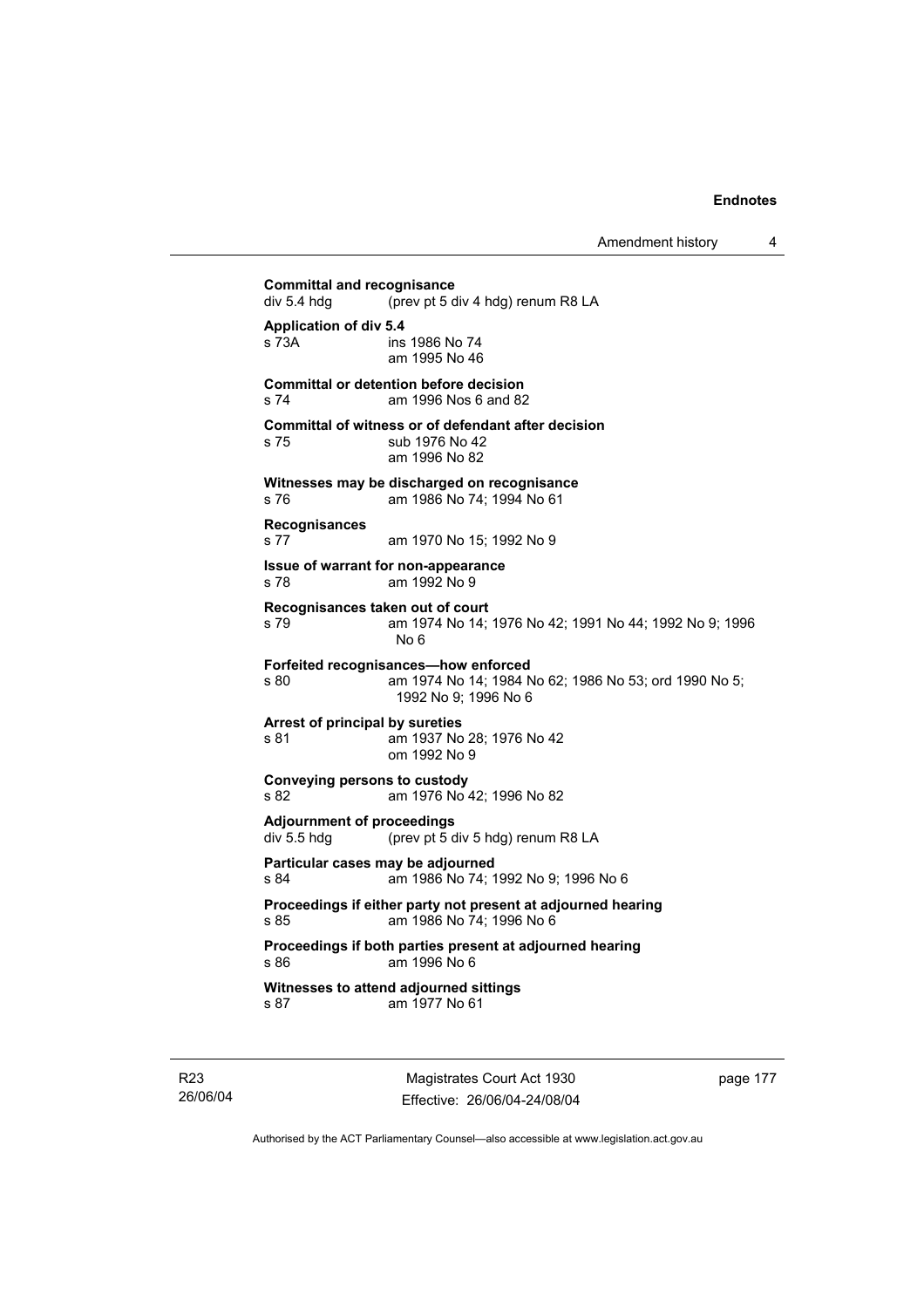| 4 | Amendment history |
|---|-------------------|
|---|-------------------|

# **Postponement of hearing**  s 88 **am 1986 No 74: 1991 No 44 Preliminary**  div 6.1A hdg (prev pt 6 div 1A hdg) ins 1987 No 56 renum R8 LA **Meaning of** *jury* **in pt 6**  s 88A ins 1987 No 56 **Institution of proceedings**  div 6.1 hdg (prev pt 6 div 1 hdg) renum R8 LA **Disobedience of summons**  s 89 am 1977 No 61 **Accused person may be excused from attendance before court**  s 89A ins 1977 No 61 am 1987 No 56; 1992 No 9; 1996 No 6 **Procedure if informant proposes to tender written statements to court**  s 90 sub 1958 No 12 am 1967 No 1 sub 1974 No 14 am 1977 No 61; 1991 No 44; 1996 No 6 **Written statements may be admitted in evidence**  ins 1974 No 14 am 1991 No 44; 1996 No 6 **Preliminary examination if written statements not tendered**  s 90AB ins 1974 No 14 am 1977 No 61; 1996 No 6 **Attendance not required under s 90AA or s 90AB if order made under s 89 (1)**  s 90ABA ins 1977 No 61 **Plea of guilty in committal proceedings**  s 90A ins 1958 No 12 am 1985 No 41; ord 1990 No 5; 1996 No 6; ss renum R10 LA **Court may discharge accused**  s 91 am 1974 No 14; 1987 No 56 **Proceedings if evidence sufficient to put accused on trial**  s 92 am 1951 No 12; 1958 No 12; 1967 No 1; 1974 No 14; 1977 No 61; 1985 No 41; 1986 No 74; 1987 No 56 **Committal for sentence for indictable offence tried summarily**  s 92A ins 1974 No 14 **Depositions as evidence**  s 92B ins 1985 No 41

page 178 Magistrates Court Act 1930 Effective: 26/06/04-24/08/04

R23 26/06/04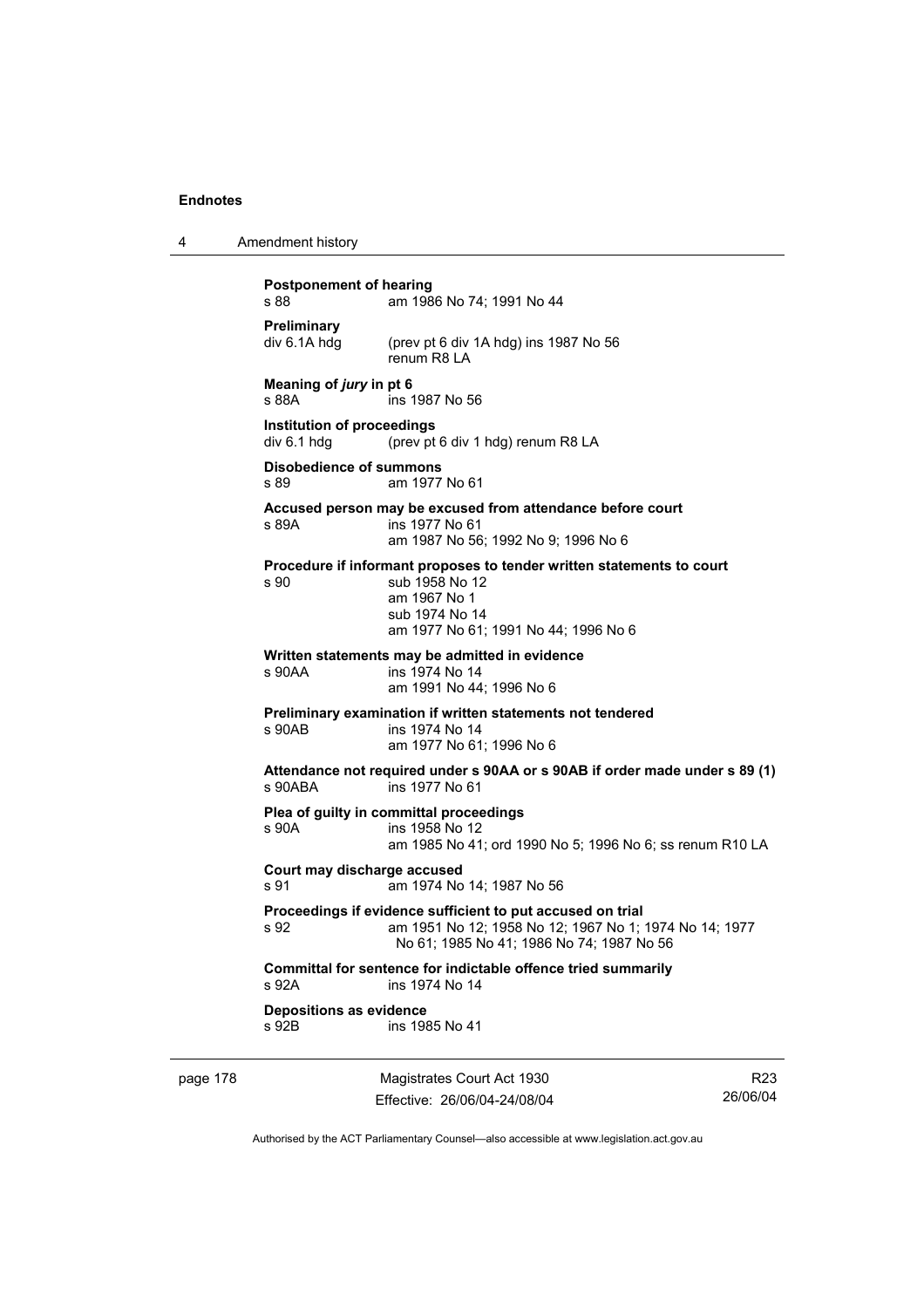| <b>Admissions and confessions</b><br>s 93        | am 1958 No 12; 1967 No 1; 1996 No 6                                                  |    |
|--------------------------------------------------|--------------------------------------------------------------------------------------|----|
|                                                  |                                                                                      |    |
| div 6.2 hdg                                      | Proceedings subsequent to hearing of evidence<br>(prev pt 6 div 2 hdg) renum R8 LA   |    |
|                                                  |                                                                                      |    |
| s 94                                             | Discharge or committal for trial<br>am 1937 No 28; 1976 No 42; 1987 No 56; 1996 No 6 |    |
|                                                  |                                                                                      |    |
| s 95                                             | Depositions of dead or absent persons<br>sub 1958 No 12                              |    |
|                                                  | am 1967 No 1; 1989 No 59; 1996 No 6                                                  |    |
| Costs                                            |                                                                                      |    |
| div 6.2A hdg                                     | (prev pt 6 div 2A hdg) ins 1984 No 9                                                 |    |
|                                                  | renum R8 LA                                                                          |    |
| <b>Discontinued proceedings</b>                  |                                                                                      |    |
| s 97                                             | am 1937 No 28                                                                        |    |
|                                                  | om 1958 No 12<br>ins 1984 No 9                                                       |    |
|                                                  | am 1987 No 56                                                                        |    |
| <b>Recognisances of witnesses</b>                |                                                                                      |    |
| div 6.3 hdg                                      | (prev pt 6 div 3 hdg) am 1992 No 9                                                   |    |
|                                                  | renum R8 LA                                                                          |    |
| <b>Bail in capital offences</b>                  |                                                                                      |    |
| s 98                                             | am 1937 No 28                                                                        |    |
|                                                  | om 1989 No 59                                                                        |    |
|                                                  | Admission of persons committed for trial to bail                                     |    |
| s 99                                             | am 1937 No 28; 1976 No 42; 1989 No 59<br>om 1992 No 9                                |    |
|                                                  |                                                                                      |    |
| trial to bail                                    | Admission of persons committed for trial and are in prison awaiting                  |    |
| s 100                                            | am 1937 No 28; 1976 No 42; 1989 No 59                                                |    |
|                                                  | om 1992 No 9                                                                         |    |
|                                                  | Recognisances to be transmitted to Crown Solicitor                                   |    |
| s 101                                            | am 1967 No 1; 1976 No 42; 1985 No 17                                                 |    |
|                                                  | om 1992 No 9                                                                         |    |
| <b>Warrant of deliverance</b>                    |                                                                                      |    |
| s 102                                            | am 1976 No 42<br>om 1992 No 9                                                        |    |
|                                                  |                                                                                      |    |
| <b>Recognisances of witnesses</b><br>div 6.3 hdg |                                                                                      |    |
|                                                  | (prev pt 6 div 3 hdg) renum R8 LA                                                    |    |
| s 103                                            | Recognisance of witnesses etc                                                        |    |
|                                                  | am 1974 No 14; 1996 No 6                                                             |    |
|                                                  |                                                                                      |    |
|                                                  | Magistrates Court Act 1930                                                           | pa |

R23 26/06/04

Effective: 26/06/04-24/08/04

ge 179

 $\overline{\phantom{a}}$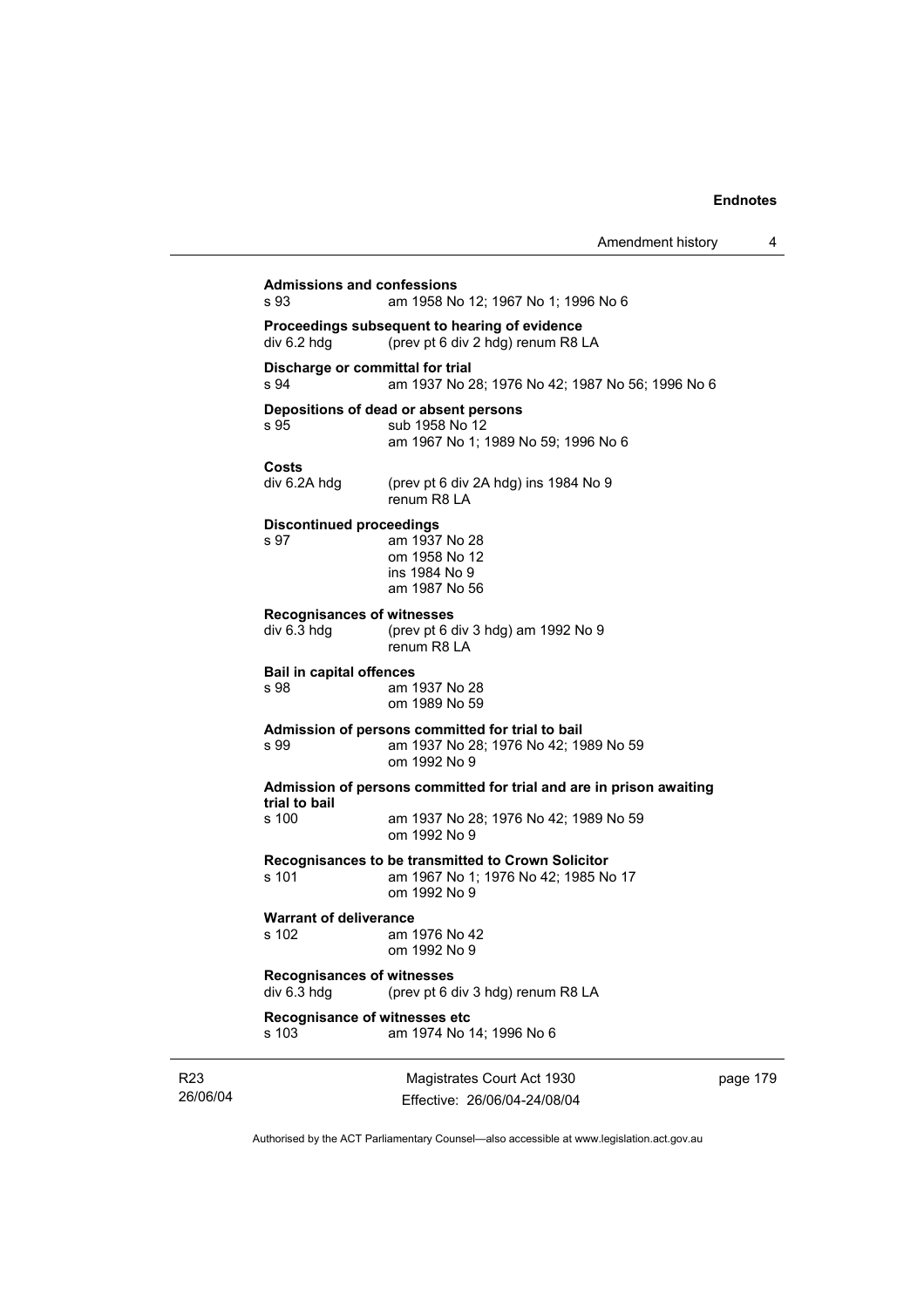4 Amendment history

|          | s 105                                  | Court may commit refractory witness<br>am 1976 No 42                                                                        |                             |
|----------|----------------------------------------|-----------------------------------------------------------------------------------------------------------------------------|-----------------------------|
|          | <b>Miscellaneous</b><br>div 6.4 hda    | (prev pt 6 div 4 hdg) renum R8 LA                                                                                           |                             |
|          | s 106                                  | Transmission of depositions etc to director of public prosecutions<br>am 1967 No 1; 1985 Nos 17 and 41; 1992 No 9           |                             |
|          | s 107                                  | Delivery of documents to proper officer of court<br>am 1967 No 1; 1985 No 17; 1996 No 6; 1999 No 66 sch 3                   |                             |
|          | s 108                                  | Copies of depositions may be obtained by accused<br>am 1967 No 1; 1999 No 66 sch 3                                          |                             |
|          | s 108A                                 | Indictable offences dealt with summarily<br>ins 1985 No 41                                                                  |                             |
|          | s 109                                  | Dismissal or adjournment in absence of informant<br>sub 1996 No 6                                                           |                             |
|          | s 110                                  | Ex parte hearing in absence of defendant<br>am 1974 No 14; 1986 No 83; 1989 No 59; 1996 No 6                                |                             |
|          | <b>Both parties appearing</b><br>s 112 | am 1996 No 6                                                                                                                |                             |
|          | s 114                                  | If defendant does not admit the case<br>am 1937 No 28                                                                       |                             |
|          | s 115                                  | Court may proceed to hearing in absence of both or either of the parties<br>am 1996 No 6                                    |                             |
|          | s 116                                  | <b>Conduct of summary proceedings regulated</b><br>am 1996 No 6                                                             |                             |
|          | pt 7A hdg                              | Service and pleading by post for certain offences<br>ins 1974 No 14<br>sub 1979 No 33                                       |                             |
|          | Interpretation for pt 7A<br>s 116A     | ins 1974 No 14<br>sub 1979 No 33<br>am 1984 No 10; ord 1990 No 5; 1993 No 4; 1996 No 6; 1998<br>No 54; 1999 No 79 s 5 sch 3 |                             |
|          | s 116AA                                | Meaning of prescribed offence for pt 7A<br>ins 1999 No 79 s 5 sch 3<br>am 2001 No 62 amdts 1.1-1.3                          |                             |
|          | <b>Service of summons</b><br>s 116B    | ins 1974 No 14<br>sub 1979 No 33<br>am 1993 No 4                                                                            |                             |
| page 180 |                                        | Magistrates Court Act 1930<br>Effective: 26/06/04-24/08/04                                                                  | R <sub>23</sub><br>26/06/04 |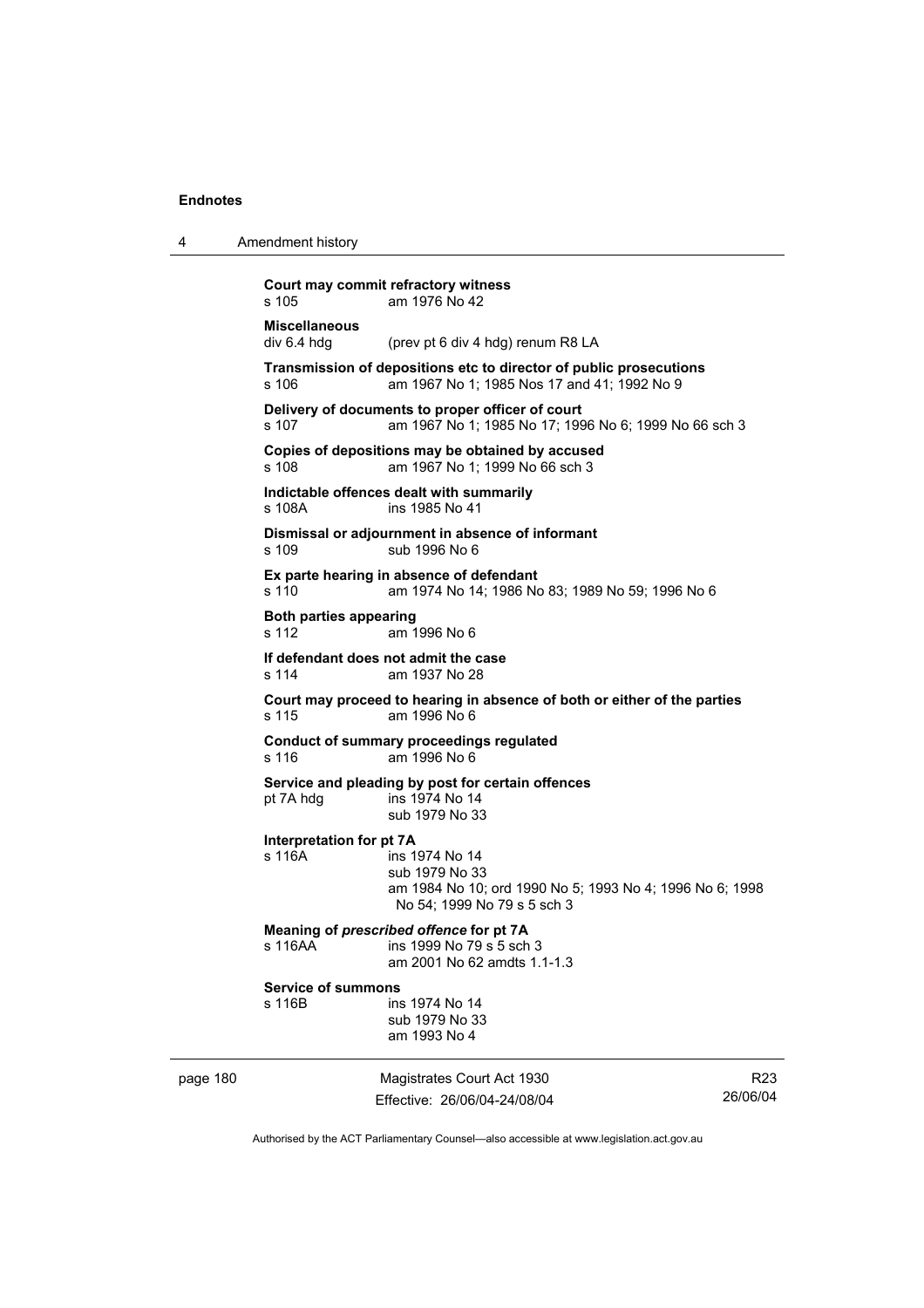|                 | Giving of notice                 |                                                            |
|-----------------|----------------------------------|------------------------------------------------------------|
|                 | s 116BA                          | ins 1993 No 4                                              |
|                 | <b>Proof of service</b>          |                                                            |
|                 | s 116C                           | ins 1974 No 14<br>sub 1979 No 33                           |
|                 |                                  | am 1991 No 44; 1993 No 4; 1996 No 6                        |
|                 | <b>Pleas</b>                     |                                                            |
|                 | s 116D                           | ins 1974 No 14<br>sub 1979 No 33                           |
|                 |                                  | am 1991 No 44; 1993 No 4                                   |
|                 |                                  | Procedure if plea of guilty entered                        |
|                 | s 116E                           | ins 1974 No 14                                             |
|                 |                                  | sub 1979 No 33<br>am 1991 No 44; 1993 No 4                 |
|                 |                                  | Procedure if notice of intention to defend given           |
|                 | s 116F                           | ins 1974 No 14                                             |
|                 |                                  | sub 1979 No 33<br>am 1991 No 44; 1993 No 4                 |
|                 |                                  |                                                            |
|                 | s 116FA                          | Procedure if defendant pleads not guilty<br>ins 1989 No 59 |
|                 |                                  | Procedure if defendant does not plead                      |
|                 | s 116G                           | ins 1974 No 14<br>sub 1979 No 33                           |
|                 |                                  | am 1989 No 59; 1991 No 44; 1993 No 4                       |
|                 | Restricted penalties under pt 7A |                                                            |
|                 | s 116H                           | ins 1974 No 14<br>sub 1979 No 33; 1993 No 4                |
|                 |                                  | am 1996 No 6; 1998 No 25; A2003-56 amdt 3.162              |
|                 |                                  | <b>Consequences of conviction ex parte</b>                 |
|                 | s 116I                           | ins 1974 No 14<br>sub 1979 No 33                           |
|                 |                                  | am 1991 No 44; 1993 No 4; 1996 No 6                        |
|                 | Date of conviction               |                                                            |
|                 | s 116J                           | ins 1974 No 14                                             |
|                 |                                  | om 1979 No 33                                              |
|                 | pt 8 hdg                         | Infringement notices for certain offences<br>om 1986 No 74 |
|                 |                                  | ins 2001 No 77 s 21                                        |
|                 | Preliminary                      |                                                            |
|                 | div 8.1 hdg                      | ins 2001 No 77 s 21                                        |
| R <sub>23</sub> |                                  | Magistrates Court Act 1930                                 |
| 26/06/04        |                                  | Effective: 26/06/04-24/08/04                               |

page 181

J.

Authorised by the ACT Parliamentary Counsel—also accessible at www.legislation.act.gov.au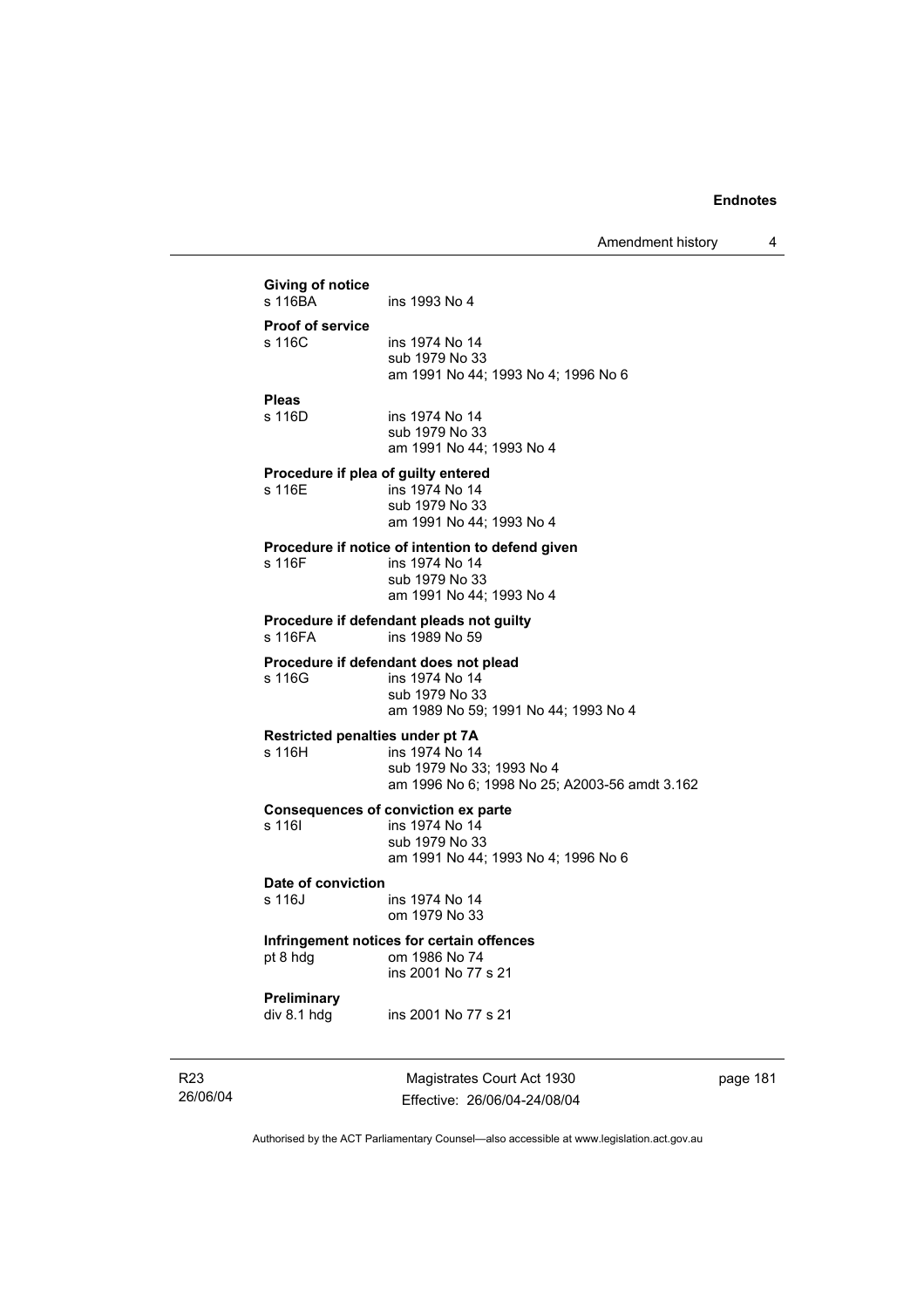4 Amendment history

**Definitions for pt 8**  om 1986 No 74 ins 2001 No 77 s 21 def *authorised person* sub 2002 No 30 amdt 3.587 **Purpose and effect of pt 8**  s 118 om 1986 No 74 ins 2001 No 77 s 21 **Regulations about infringement notice offences**  om 1986 No 74 ins 2001 No 77 s 21 am A2003-2 s 70 **Infringement and reminder notices**<br>div 8.2 hdg ins 2001 No 77 s ins 2001 No 77 s 21 **Service of infringement notices**  s 120 om 1986 No 74 ins 2001 No 77 s 21 **Contents of infringement notices**  s 121 om 1986 No 74 ins 2001 No 77 s 21 **Additional information in infringement notices**  s 122 om 1986 No 74 ins 2001 No 77 s 21 **Time for payment of infringement notice penalty**  s 123 sub 1937 No 28 om 1986 No 74 ins 2001 No 77 s 21 **Extension of time to pay penalty**<br>s 124 om 1986 No 74 om 1986 No 74 ins 2001 No 77 s 21 **Effect of payment of infringement notice penalty**  s 125 am 1937 No 28 om 1986 No 74 ins 2001 No 77 s 21 **Application for withdrawal of infringement notice**  om 1986 No 74 ins 2001 No 77 s 21 **Withdrawal of infringement notice**<br>s 127 sub 1937 No 28 sub 1937 No 28 om 1986 No 74 ins 2001 No 77 s 21

page 182 Magistrates Court Act 1930 Effective: 26/06/04-24/08/04

R23 26/06/04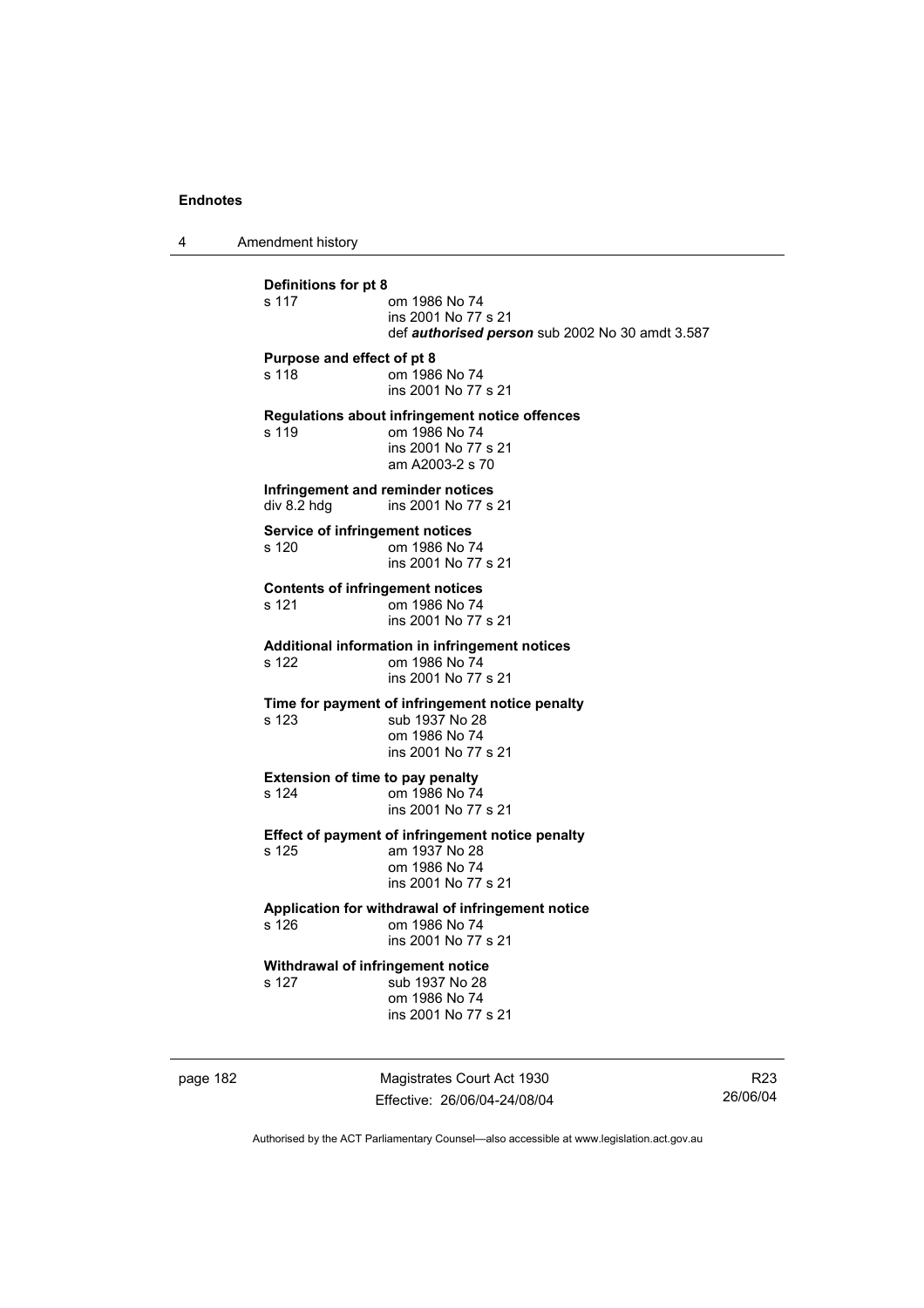Amendment history 4

# **Guidelines about withdrawal of infringement notices**  am 1937 No 28 om 1986 No 74 ins 2001 No 77 s 21 **Reminder notices**  s 129 sub 1967 No 1 am 1980 No 4 om 1986 No 74 ins 2001 No 77 s 21 **Contents of reminder notices**  om 1986 No 74 ins 2001 No 77 s 21 **Additional information in reminder notices**  s 131 om 1986 No 74 ins 2001 No 77 s 21 **Disputing liability**  div 8.3 hdg ins 2001 No 77 s 21 **Disputing liability for infringement notice offence**  am 1967 No 1; 1969 No 12; 1977 No 4 om 1986 No 74 ins 2001 No 77 s 21 **Extension of time to dispute liability**  s 133 am 1937 No 28 om 1986 No 74 ins 2001 No 77 s 21 **Procedure if liability disputed**  s 134 ins 2001 No 77 s 21 **Miscellaneous**  ins 2001 No 77 s 21 **Authorised people for infringement notice offences**  s 134A ins 1968 No 25 om 1986 No 74 ins 2002 No 30 amdt 3.588 **Money recovered by infant or person of unsound mind**  ins 1968 No 25 am 1978 No 46 om 1986 No 74

Magistrates Court Act 1930 Effective: 26/06/04-24/08/04 page 183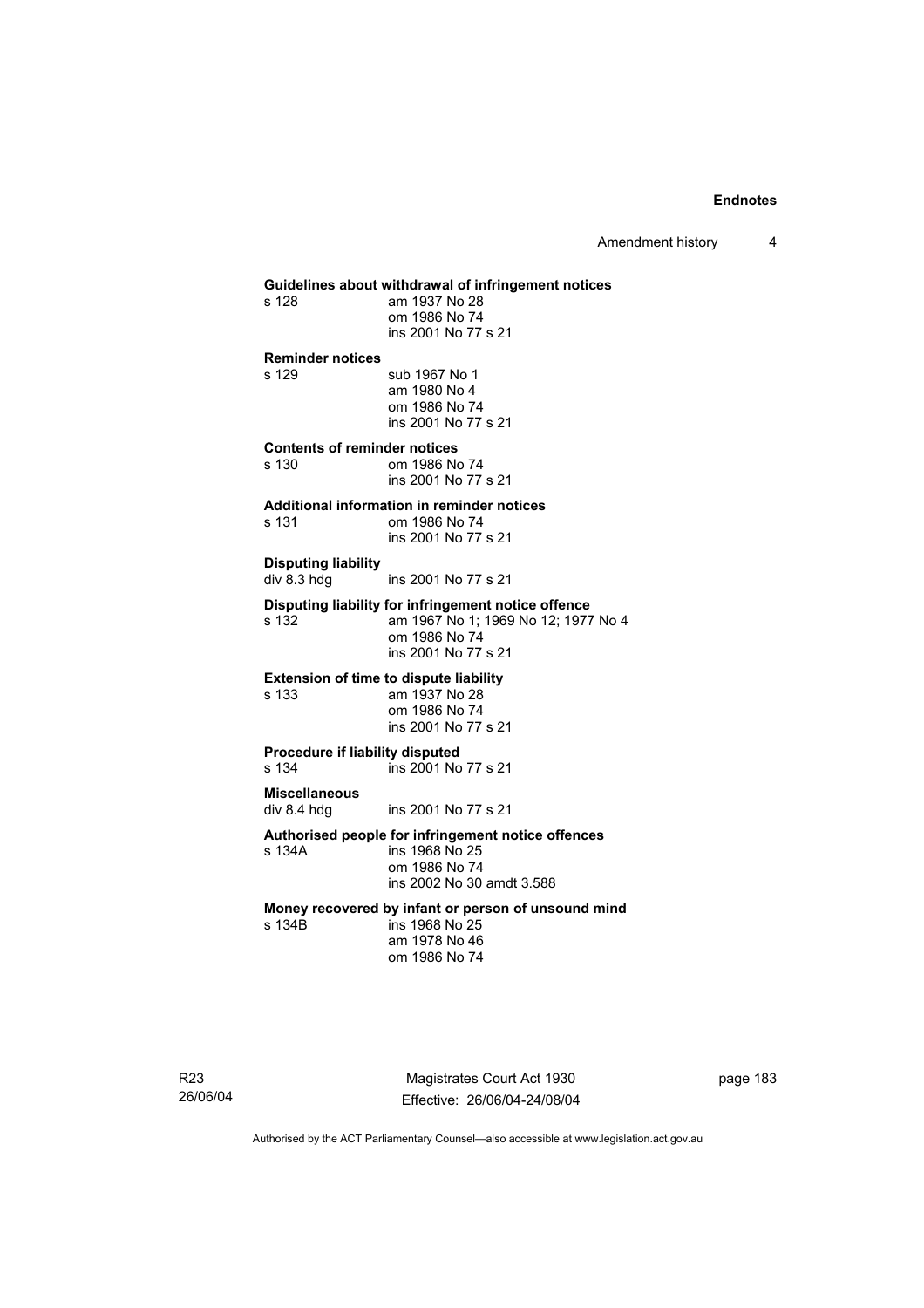4 Amendment history

| s 135                                                | Delegation of administering authority's functions<br>am 1937 No 28<br>om 1986 No 74<br>ins 2001 No 77 s 21<br>sub 2002 No 30 amdt 3.589                                                |
|------------------------------------------------------|----------------------------------------------------------------------------------------------------------------------------------------------------------------------------------------|
| <b>Evidentiary certificates</b><br>s 136             | om 1986 No 74<br>ins 2001 No 77 s 21                                                                                                                                                   |
| <b>Default summons</b><br>s 137                      | om 1986 No 74                                                                                                                                                                          |
| Service of default summons<br>s 138                  | om 1986 No 74                                                                                                                                                                          |
| s 139                                                | Ground of defence to be in writing lodged with the clerk<br>am 1937 No 28; 1958 No 12; 1970 No 15<br>om 1986 No 74                                                                     |
| Trial<br>$s$ 140                                     | am 1958 No 12; 1970 No 15<br>om 1986 No 74                                                                                                                                             |
| General<br>div 9.1 hdg                               | (prev pt 9 div 1 hdg) renum R8 LA                                                                                                                                                      |
| s 141                                                | Minute of decision and notice to defendant<br>am 1972 No 37; ord 1990 No 5; 1991 No 44; 1993 No 4; 1996<br>Nos 6 and 68; 1998 No 25; 1999 No 91 sch 2; ss renum<br>R <sub>10</sub>   A |
| <b>Formal convictions and orders</b><br>s 142        | am 1937 No 28; 1991 No 44                                                                                                                                                              |
| Proceedings in case of dismissal<br>s <sub>143</sub> | am 1986 No 74; 1991 No 44                                                                                                                                                              |
| s 144                                                | Copies of informations and other documents<br>sub 1967 No 1<br>am 1980 No 10; 1986 No 74; 1991 Nos 38 and 44; 1994 No 4                                                                |
| Imprisonment in first instance<br>s 145              | am 1996 No 6                                                                                                                                                                           |
| <b>Enforcement of fines</b><br>div 9.2 hdg           | (prev pt 9 div 2 hdg) sub 1994 No 61<br>am 1998 No 25<br>renum R8 LA                                                                                                                   |

page 184 Magistrates Court Act 1930 Effective: 26/06/04-24/08/04

R23 26/06/04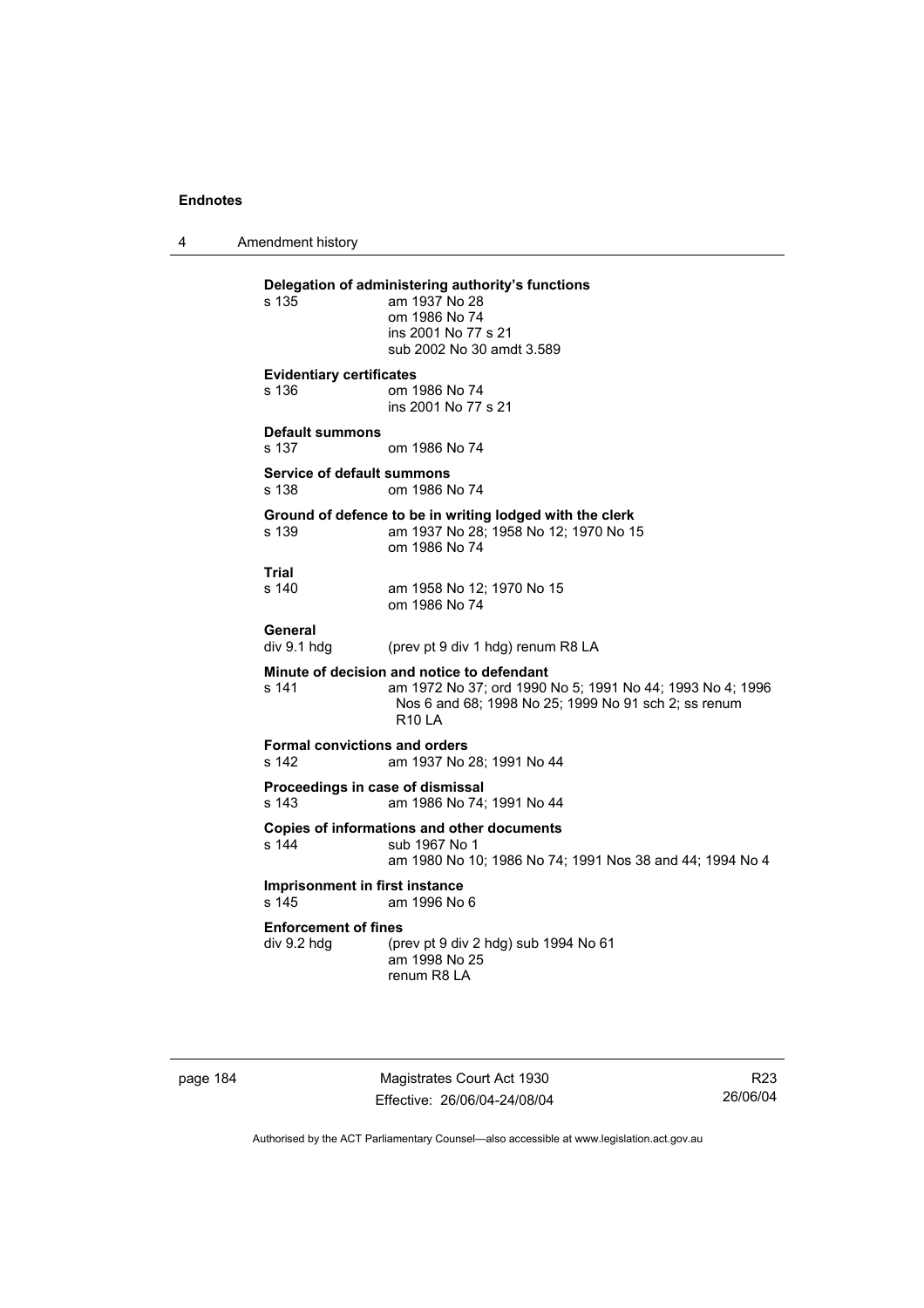# **Definitions for div 9.2**

| s 146                                      | om 1986 No 57<br>ins 1989 No 60<br>sub 1991 No 112<br>am 1993 No 4; 1998 No 25; 1999 No 91 s 13 sch 2                                                           |
|--------------------------------------------|-----------------------------------------------------------------------------------------------------------------------------------------------------------------|
| s 146A                                     | No imprisonment for breach of reparation order<br>ins ord 1990 No 1<br>am 1996 No 6<br>om 1998 No 25                                                            |
| <b>Payment of fine</b><br>s 147            | am 1968 No 25; 1977 No 34; 1986 No 74; 1989 No 60; ord<br>1990 No 5; 1991 No 112; 1992 No 23; 1993 No 4; 1994 Nos<br>4, 45 and 61; 1995 No 46<br>sub 1998 No 25 |
| Notice of address etc<br>s 147A            | ins 1989 No 60<br>am 1991 Nos 44 and 112; 1993 No 48<br>sub 1998 No 25                                                                                          |
| Access to particulars of address<br>s 147B | ins 1998 No 25                                                                                                                                                  |
| <b>Doubtful service</b><br>s 147C          | ins 1998 No 25                                                                                                                                                  |
| Court may allow time to pay<br>s 148       | am 1974 No 14; 1979 No 33; 1991 No 44; 1998 No 25; ss<br>renum R <sub>10</sub> LA                                                                               |
| <b>Penalty notice</b><br>s 149             | om 1986 No 74<br>ins 1998 No 25                                                                                                                                 |
| <b>Default</b><br>s 150                    | am 1974 No 14; 1977 No 34; 1979 No 33; 1986 No 74; 1989<br>No 60; 1991 No 112; 1993 No 4; 1999 No 79 s 5 sch 3<br>sub 1998 No 25                                |
| s 150A                                     | Parking offences-further orders in respect of natural persons<br>ins 1989 No 60<br>am 1991 Nos 44 and 112; 1993 No 48<br>om 1998 No 25                          |
| s 150B                                     | Parking offences-further orders in respect of bodies corporate<br>ins 1989 No 60<br>am 1991 Nos 44 and 112; 1993 No 48; 1994 No 61<br>om 1998 No 25             |
|                                            |                                                                                                                                                                 |

R23 26/06/04

Magistrates Court Act 1930 Effective: 26/06/04-24/08/04 page 185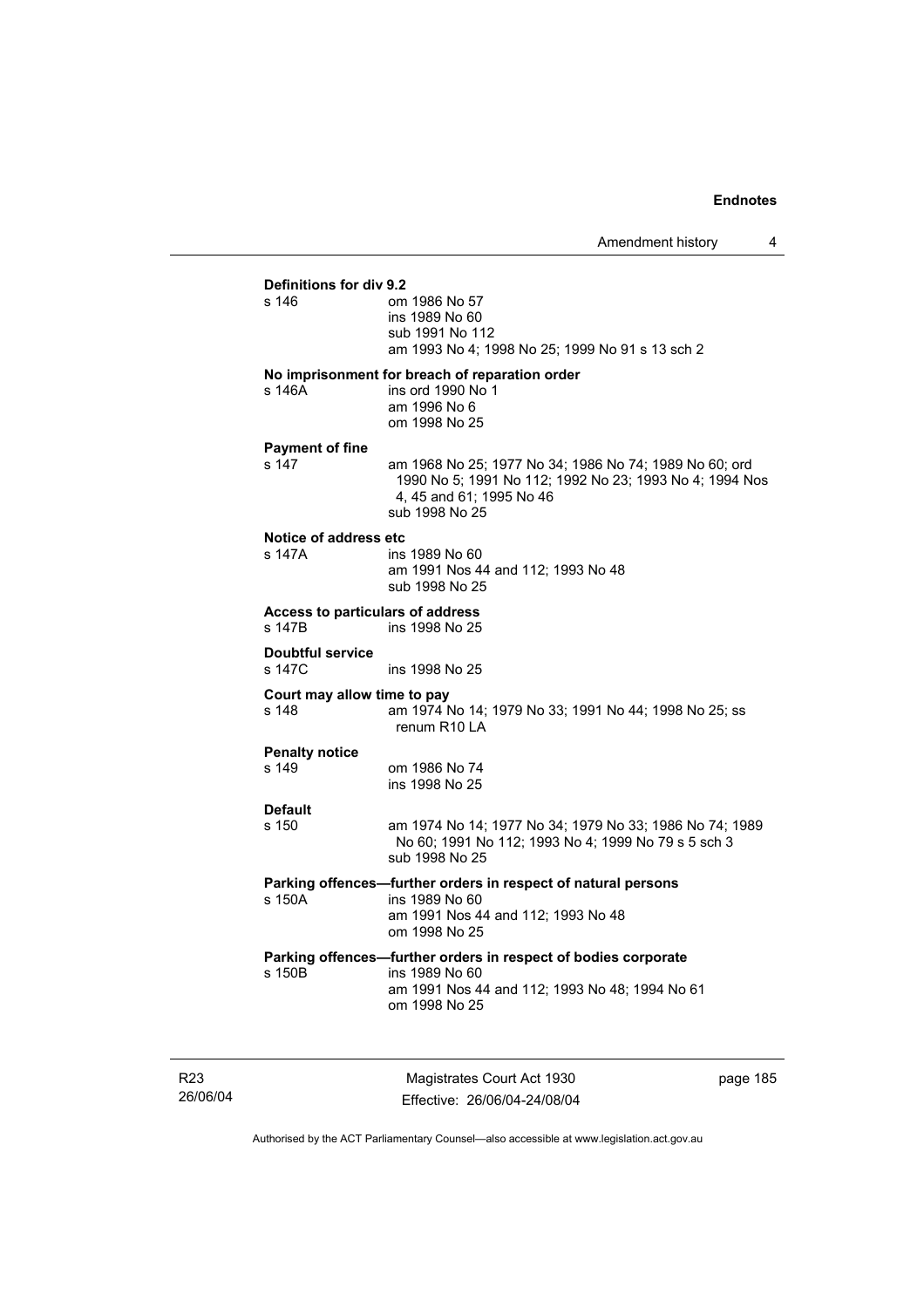4 Amendment history

| <b>Further orders-service</b><br>s 150C             | ins 1989 No 60<br>am 1991 No 44<br>om 1998 No 25                                                                                              |
|-----------------------------------------------------|-----------------------------------------------------------------------------------------------------------------------------------------------|
| <b>Default notice</b>                               |                                                                                                                                               |
| s 151                                               | orig s 151 renum as s 185<br>ins 1998 No 25                                                                                                   |
| <b>Special arrangements</b><br>s 152                | orig s 152 renum as s 186<br>ins 1998 No 25                                                                                                   |
| s 153                                               | Notice for suspension of driver licence etc<br>am 1937 No 28; 1940 No 22; 1989 No 60; 1991 No 44<br>om 1998 No 25<br>sub 1999 No 79 s 5 sch 3 |
| s 153A                                              | Parking offences—instalment payments<br>ins 1989 No 60<br>am 1991 No 44<br>om 1998 No 25                                                      |
| s 153B                                              | Consequence of non-compliance with certain orders<br>ins 1989 No 60<br>am 1991 No 44<br>om 1998 No 25                                         |
| <b>Part payments</b><br>s 153C                      | ins 1989 No 60<br>am 1991 No 44<br>om 1998 No 25                                                                                              |
| s 154                                               | Access to personal information<br>orig s 154 renum as s 187<br>ins 1998 No 25                                                                 |
| s 154A                                              | Ascertainment of capacity to pay fine<br>ins 1998 No 25                                                                                       |
| s 154B                                              | Garnishee orders and writs of execution<br>ins 1998 No 25                                                                                     |
| s 154C                                              | Application of Magistrates Court (Civil Jurisdiction) Act, pt 19<br>ins 1998 No 25                                                            |
| s 154D                                              | <b>Committal to prison-fine defaulters</b><br>ins 1998 No 25                                                                                  |
| Money to be paid to registrar<br>s 155 hdg<br>s 155 | am 1991 No 44<br>am 1991 No 44                                                                                                                |

page 186 Magistrates Court Act 1930 Effective: 26/06/04-24/08/04

R23 26/06/04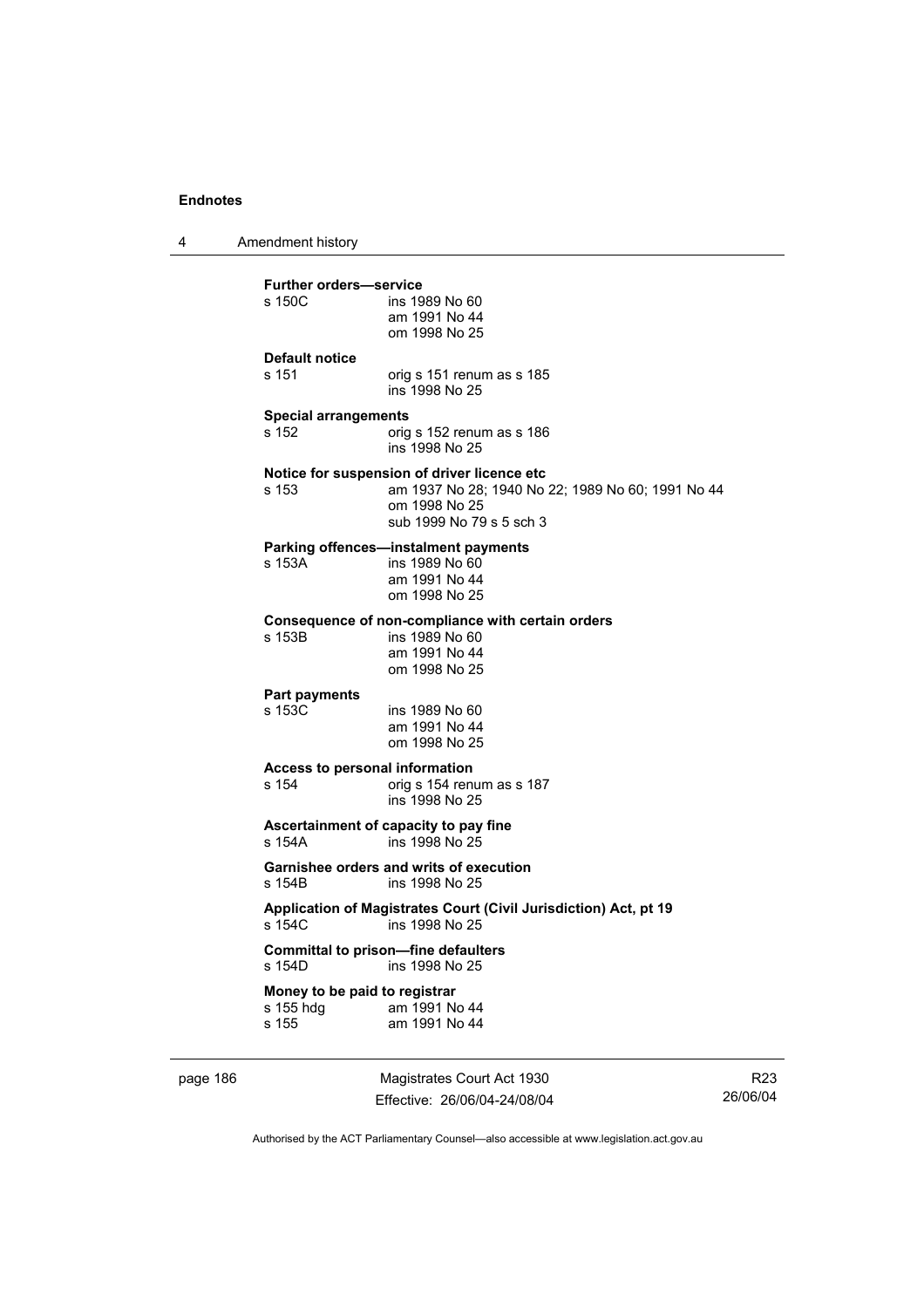| s 155A hdg<br>s 155A                        | Costs to be paid to clerk by registrar of motor vehicles<br>am 1991 No 44<br>ins 1989 No 60<br>am 1991 Nos 44 and 112<br>om 1998 No 25 |
|---------------------------------------------|----------------------------------------------------------------------------------------------------------------------------------------|
| s 156                                       | Execution to cease on payment of amount due<br>am 1977 No 34                                                                           |
| s 157                                       | Payment of amount to keeper or superintendent<br>am 1976 No 42; 1977 No 34; 1991 No 44; 1998 No 25                                     |
| Fine satisfied by imprisonment<br>s 158     | am 1986 No 74; 1991 No 44<br>om 1994 No 61<br>ins 1998 No 25                                                                           |
| <b>Remission</b><br>s 159 hdq<br>s 159      | am 1991 No 44<br>am 1991 No 44<br>om 1994 No 61<br>ins 1998 No 25                                                                      |
| s 160                                       | Conviction or order quashed or set aside<br>om 1994 No 61<br>ins 1998 No 25<br>am 1999 No 79 s 5 sch 3                                 |
| s 161                                       | Other enforcement provisions not affected<br>am 1986 No 74<br>om 1994 No 61<br>ins 1998 No 25                                          |
| <b>Procedure on execution</b><br>s 162      | am 1953 No 14: 1967 No 1: 1991 No 44: 1994 No 81<br>om 1994 No 61                                                                      |
| Warrant of distress after appeal<br>s 163   | om 1972 No 37                                                                                                                          |
| may be seized, sued on and sold<br>s 164    | Money, Australian notes and bank notes may be seized and choses in action<br>am ord 1990 No 5<br>om 1994 No 61                         |
| Time of application to be recorded<br>s 165 | am 1953 No 14; 1991 No 44<br>om 1994 No 61                                                                                             |
| s 166                                       | Warrant of execution, when to be executed<br>am 1967 No 1: 1994 No 81<br>om 1994 No 61                                                 |

R23 26/06/04

Magistrates Court Act 1930 Effective: 26/06/04-24/08/04 page 187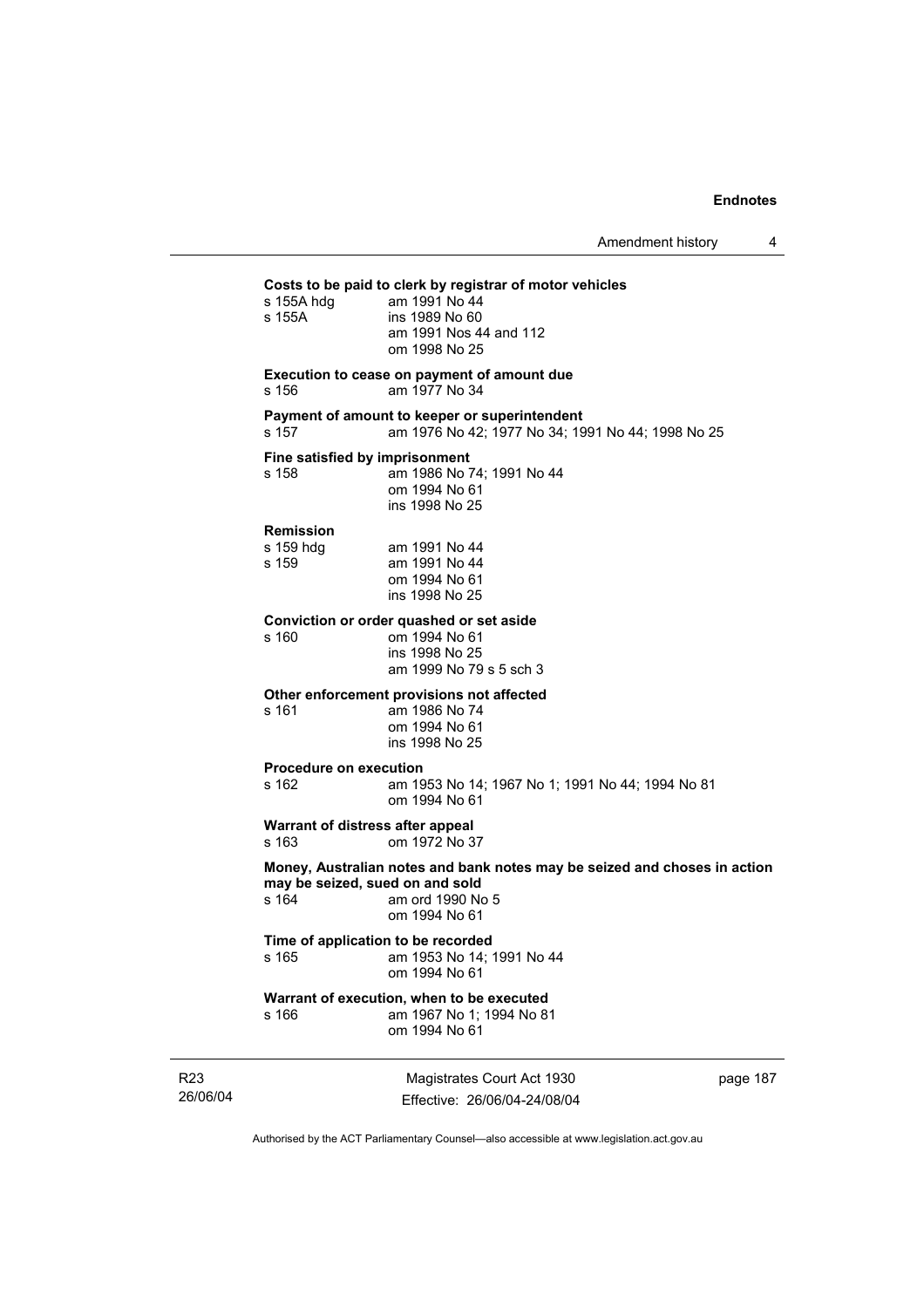4 Amendment history

| div 9.2A hdg                                   | Reciprocal enforcement of fines against bodies corporate<br>(prev pt 9 div 2A hdg) ins 1982 No 2<br>renum R8 LA |
|------------------------------------------------|-----------------------------------------------------------------------------------------------------------------|
| Definitions for div 9.2A<br>s 166A             | ins 1982 No 2<br>am 1991 No 44                                                                                  |
| s 166B                                         | Declarations relating to reciprocating courts<br>ins 1982 No 2<br>am 2001 No 44 amdts 1.2752-1.2754             |
| Enforcement of fine<br>s 166C                  | ins 1982 No 2<br>am 1991 No 44; 1994 No 61                                                                      |
| s 166D                                         | Effect of enforcement by reciprocating court<br>ins 1982 No 2<br>am 1991 No 44                                  |
| s 166E hdg<br>s 166E                           | Registrar to notify payment of Territory fine<br>am 1991 No 44<br>ins 1982 No 2<br>am 1991 No 44                |
| <b>Adverse claims</b><br>pt 9 div 3 hdg        | om 1986 No 74                                                                                                   |
| Adverse claim to goods seized<br>s 167         | am 1953 No 14<br>om 1986 No 74                                                                                  |
| Rules in Interpleader summons<br>s 168         | om 1986 No 74                                                                                                   |
| <b>Right of landlord not affected</b><br>s 169 | om 1986 No 74                                                                                                   |
| <b>Attachment of debts</b><br>pt 9 div 4 hdg   | om 1994 No 61                                                                                                   |
| s 170                                          | Oral examination of debtor as to debts owing to him<br>am 1968 No 25; 1991 No 44<br>om 1994 No 61               |
| Order nisi for attachment of debt<br>s 171     | am 1937 No 28; 1991 No 44<br>om 1994 No 61                                                                      |
| Service of order nisi to bind debts<br>s 172   | am 1993 No 4<br>om 1994 No 61                                                                                   |
|                                                |                                                                                                                 |

page 188 Magistrates Court Act 1930 Effective: 26/06/04-24/08/04

R23 26/06/04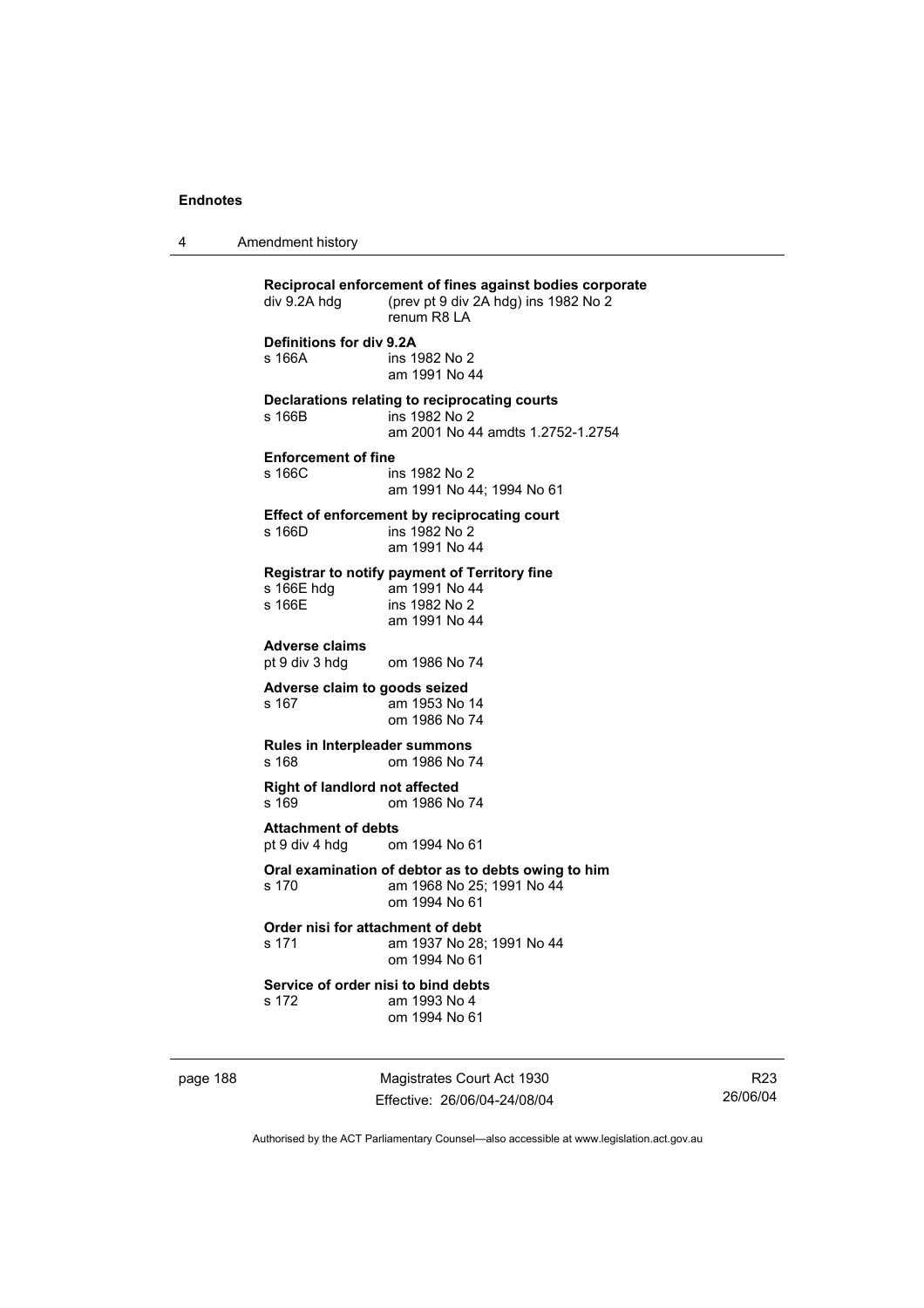Amendment history 4

```
Where garnishee does not dispute debt 
s 173 sub 1968 No 25 
                 am 1970 No 15; 1991 No 44 
                 om 1994 No 61 
Where garnishee disputes debt 
s 174 am 1986 No 74 
                 om 1994 No 61 
Issue may be filed 
s 175 om 1994 No 61 
Where third party claims lien or charge on debt 
s 176 om 1994 No 61 
Court may order warrant to levy amount or issue to be tried 
s 177 om 1994 No 61 
Payment by debtor under order to be valid discharge 
s 178 am 1937 No 28 
                 om 1994 No 61 
Debt attachment book 
s 179 am 1991 No 44 
                 om 1994 No 61 
Costs of attachment 
                om 1994 No 61
Imprisonment of fraudulent debtors 
pt 9 div 5 hdg om 1994 No 61 
Defendants in civil cases not to be imprisoned except under certain 
circumstances 
s 181 am 1937 No 28; 1991 No 44 
                 om 1994 No 61 
Warrant in default of compliance 
s 182 am 1991 No 44 
                 om 1994 No 61 
Ex parte order of commitment 
s 183 am 1991 No 44 
                 om 1994 No 61 
Miscellaneous 
                (prev pt 9 div 6 hdg) renum R8 LA
Enforcement of costs against informant 
s 184 orig s 184 am 1991 No 44 
                 om 1994 No 61 
                 ins 1998 No 25 s 17
```
R23 26/06/04

Magistrates Court Act 1930 Effective: 26/06/04-24/08/04 page 189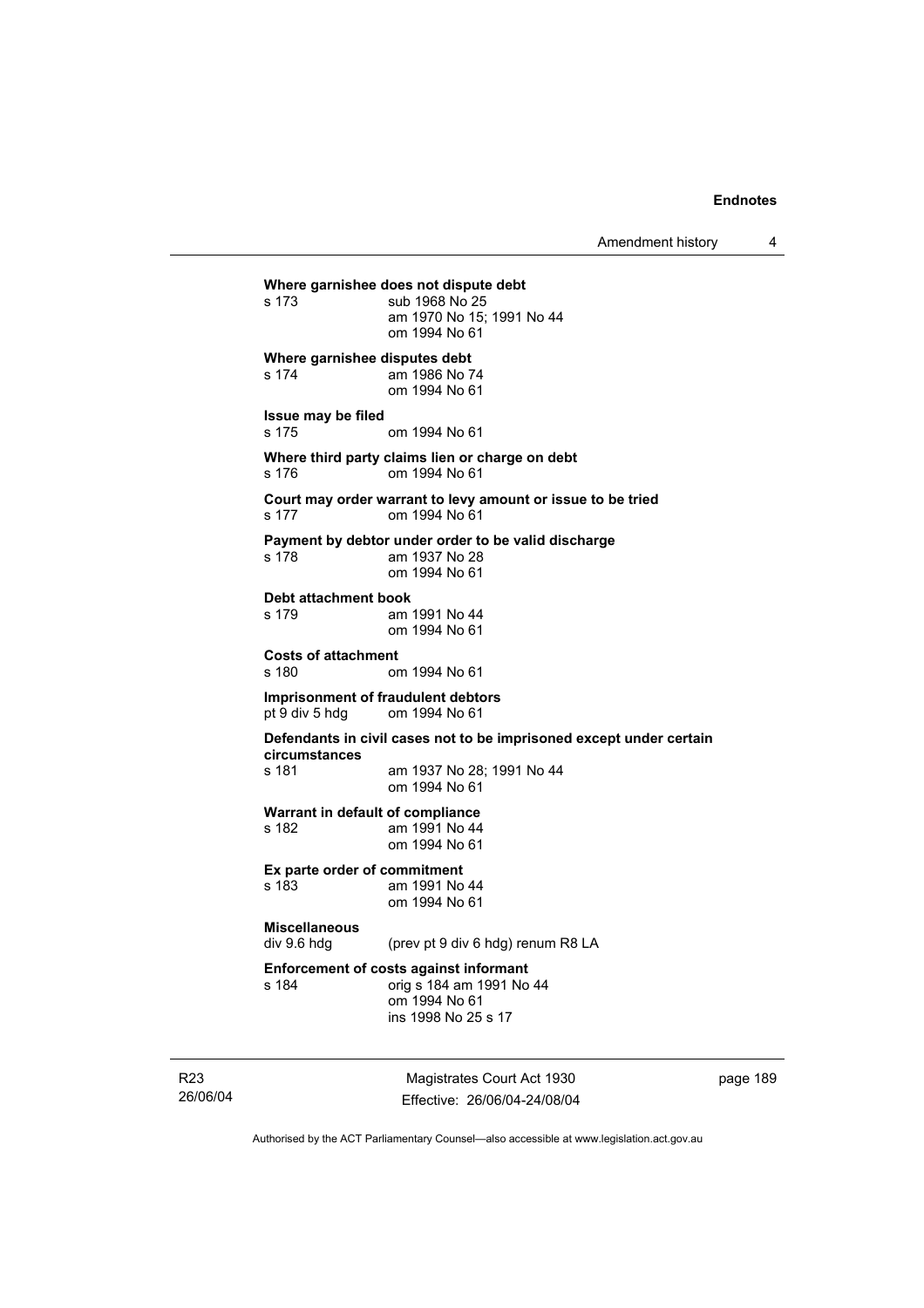4 Amendment history page 190 Magistrates Court Act 1930 R23 **Committal to prison—orders not involving payment of money**  s 185 orig s 185 sub 1967 No 1 om 1972 No 37 (prev s 151) am 1977 No 34; 1996 No 6 renum 1998 No 25 **Warrant of commitment to prison**  s 186 orig s 186 om 1994 No 61 (prev s 152) sub 1996 No 6 renum 1998 No 25 am 1998 No 67; ss renum R10 LA **Warrant of commitment if defendant already in prison**  s 187 orig s 187 om 1994 No 61 (prev s 154) renum 1998 No 25 **Mitigation of payment by court**<br>**s** 188 **am** 1967 No am 1967 No 1; 1982 No 3; 1985 No 41; ord 1990 No 5; 1994 No 81 **Scale of imprisonment for nonpayment of money**  s 189 am 1967 No 1; 1977 No 34; 1978 No 46 sub 1993 No 4 am 1994 No 61 om 1998 No 25 **Proceeds of warrants of execution**  s 190 sub 1986 No 74 am ord 1990 No 5; 1991 No 44 om 1994 No 61 **Accounts to be kept in approved form**  s 191 hdg am 2001 No 44 amdt 1.2755<br>s 191 am 1967 No 1: 1979 No 33: am 1967 No 1; 1979 No 33; 1991 No 44; 1994 No 81; 2001 No 44 amdt 1.2756 **Executors and administrators may enforce orders in civil matters**  s 192 am 1991 No 44 om 1994 No 61 **Forfeited goods may be sold**  s 193 am ord 1990 No 5 **Warrant of commitment or writ of execution not void for form only**  s 194 am 1994 No 61 **Convictions etc to be transmitted to registrar of Supreme Court**  s 195 am 1937 No 28; 1992 No 23 **Restraining orders**  pt 10 hdg sub 1990 No 65 om 2001 No 90 amdt 1.79

Authorised by the ACT Parliamentary Counsel—also accessible at www.legislation.act.gov.au

26/06/04

Effective: 26/06/04-24/08/04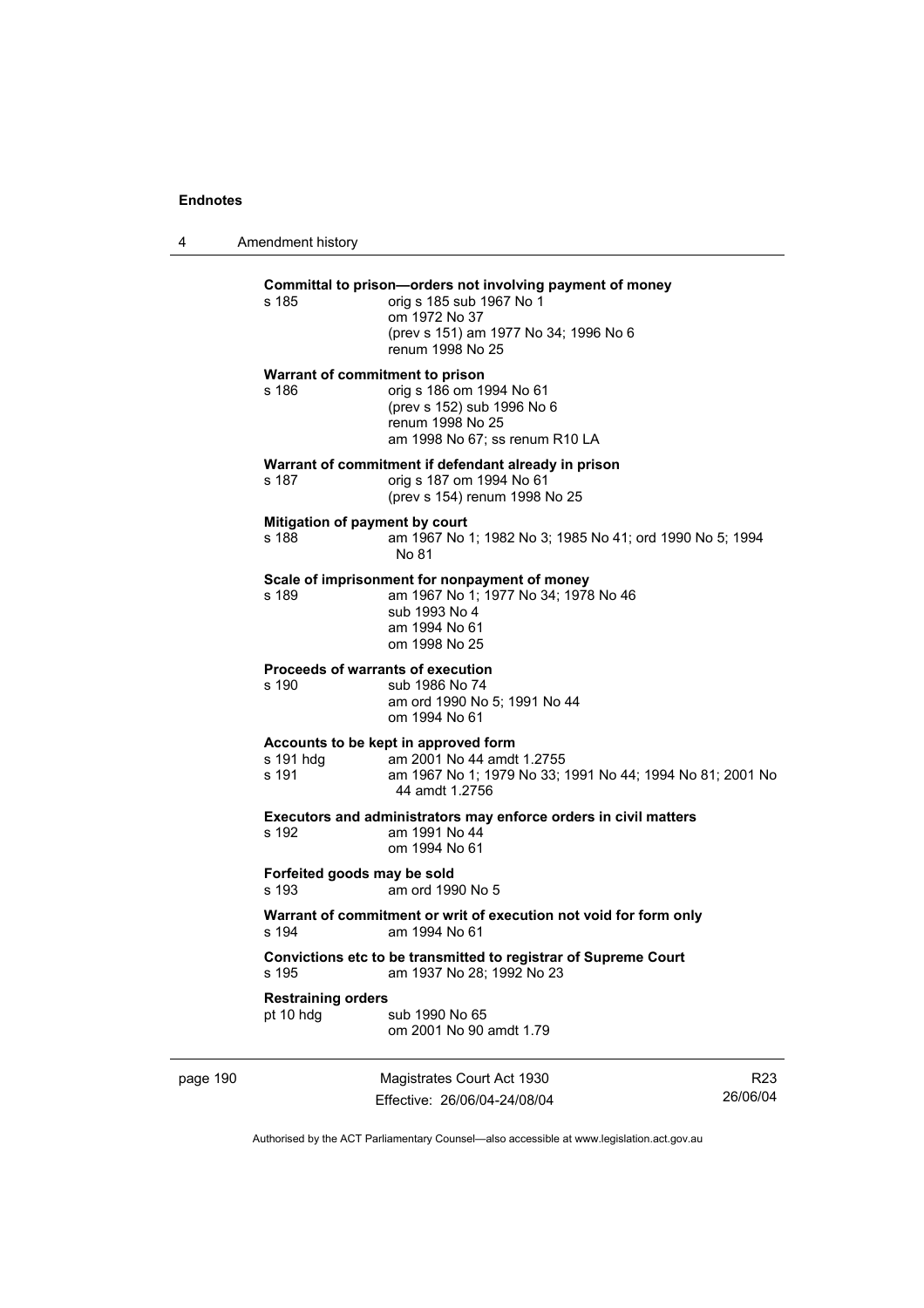| Amendment history |  |
|-------------------|--|
|-------------------|--|

|                                      |                                                                                           | <u>LUIDINIULIULIIOULY</u> |  |
|--------------------------------------|-------------------------------------------------------------------------------------------|---------------------------|--|
| Definitions for pt 10                |                                                                                           |                           |  |
| s 196                                | am 1937 No 28                                                                             |                           |  |
|                                      | sub 1990 No 65                                                                            |                           |  |
|                                      | am 1992 No 37; 2000 No 60 s 4                                                             |                           |  |
|                                      | om 2001 No 90 amdt 1.79                                                                   |                           |  |
|                                      |                                                                                           |                           |  |
| <b>Power to make</b>                 |                                                                                           |                           |  |
| s 197                                | sub 1990 No 65                                                                            |                           |  |
|                                      | om 2001 No 90 amdt 1.79                                                                   |                           |  |
|                                      |                                                                                           |                           |  |
| <b>Entitlement to apply</b><br>s 198 | sub 1990 No 65                                                                            |                           |  |
|                                      | am 1998 No 38; 2000 No 60 s 5                                                             |                           |  |
|                                      | om 2001 No 90 amdt 1.79                                                                   |                           |  |
|                                      |                                                                                           |                           |  |
|                                      | Powers exercisable in care and protection proceedings                                     |                           |  |
| s 198A                               | ins 1999 No 64 s 4 sch 2                                                                  |                           |  |
|                                      | om 2001 No 90 amdt 1.79                                                                   |                           |  |
|                                      |                                                                                           |                           |  |
| s 198B                               | Special requirements-applications by community advocate or employer<br>ins 2000 No 60 s 6 |                           |  |
|                                      | om 2001 No 90 amdt 1.79                                                                   |                           |  |
|                                      |                                                                                           |                           |  |
| <b>Hearing dates</b>                 |                                                                                           |                           |  |
| s 199                                | am 1937 No 28                                                                             |                           |  |
|                                      | sub 1990 No 65                                                                            |                           |  |
|                                      | am 1991 No 44                                                                             |                           |  |
|                                      | om 2001 No 90 amdt 1.79                                                                   |                           |  |
|                                      |                                                                                           |                           |  |
|                                      | Parties-applications by persons other than aggrieved persons                              |                           |  |
| s 200                                | am 1937 No 28                                                                             |                           |  |
|                                      | sub 1990 No 65                                                                            |                           |  |
|                                      | am 1998 No 38; 2000 No 60 s 7                                                             |                           |  |
|                                      | om 2001 No 90 amdt 1.79                                                                   |                           |  |
|                                      | Parties-applications involving children                                                   |                           |  |
| s 201                                | sub 1990 No 65                                                                            |                           |  |
|                                      | am 1991 No 44                                                                             |                           |  |
|                                      | om 2001 No 90 amdt 1.79                                                                   |                           |  |
|                                      |                                                                                           |                           |  |
| <b>Representation of children</b>    |                                                                                           |                           |  |
| s 202                                | sub 1990 No 65                                                                            |                           |  |
|                                      | om 2001 No 90 amdt 1.79                                                                   |                           |  |
| <b>Hearing of applications</b>       |                                                                                           |                           |  |
| s 203                                | sub 1990 No 65                                                                            |                           |  |
|                                      | am 1995 No 46; 1999 No 34                                                                 |                           |  |
|                                      | om 2001 No 90 amdt 1.79                                                                   |                           |  |
|                                      |                                                                                           |                           |  |

R23 26/06/04

Magistrates Court Act 1930 Effective: 26/06/04-24/08/04 page 191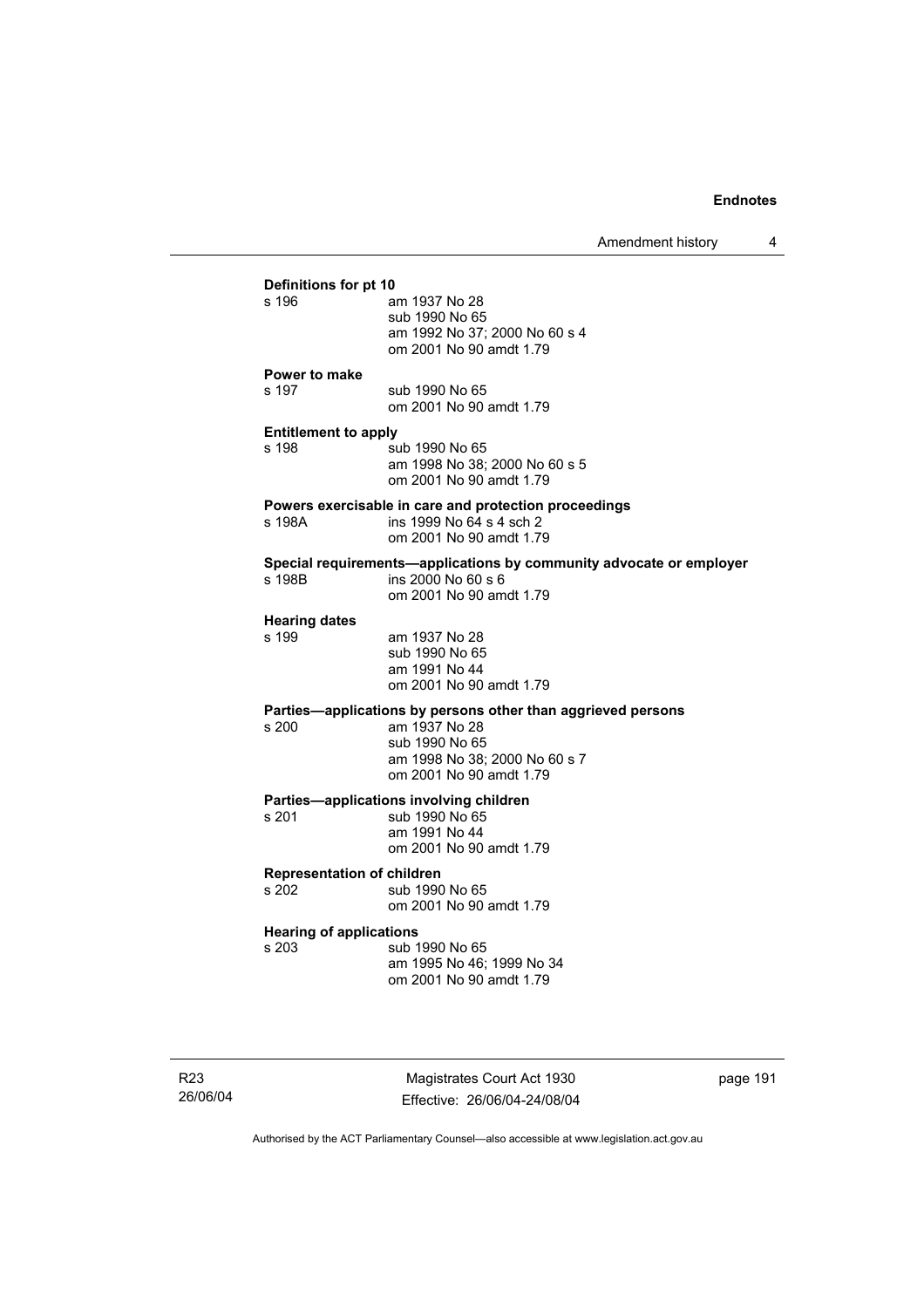4 Amendment history

page 192 Magistrates Court Act 1930 **Matters to be taken into account**<br>s 204 sub 1990 No 6 sub 1990 No 65 om 2001 No 90 amdt 1.79 **Restrictions in orders**  am 1986 No 74 sub 1990 No 65 om 2001 No 90 amdt 1.79 **Consent orders**  sub 1990 No 65 om 2001 No 90 amdt 1.79 **Jurisdiction under s 206**  ins 1999 No 34 om 2001 No 90 amdt 1.79 **Service of applications**  s 206A ins 1990 No 65 am 1991 No 44; 2000 No 60 s 8; 2001 No 44 amdt 1.2757 om 2001 No 90 amdt 1.79 **Procedure in absence of respondent**  ins 1990 No 65 om 2001 No 90 amdt 1.79 **Interim restraining orders**  s 206C ins 1990 No 65 om 2001 No 90 amdt 1.79 **Seizure of firearms**  s 206D ins 1990 No 65 am 1991 No 9; 1996 No 74; 1997 No 25 om 2001 No 90 amdt 1.79 **Explaining proposed orders**  ins 1990 No 65 am 1992 No 37 om 2001 No 90 amdt 1.79 **Counselling**  ins 1990 No 65 om 2001 No 90 amdt 1.79 **Power of court to make orders where person charged**  s 206G ins 1990 No 65 om 2001 No 90 amdt 1.79 **Duration of orders**  s 206H ins 1990 No 65 om 2001 No 90 amdt 1.79

Effective: 26/06/04-24/08/04

R23 26/06/04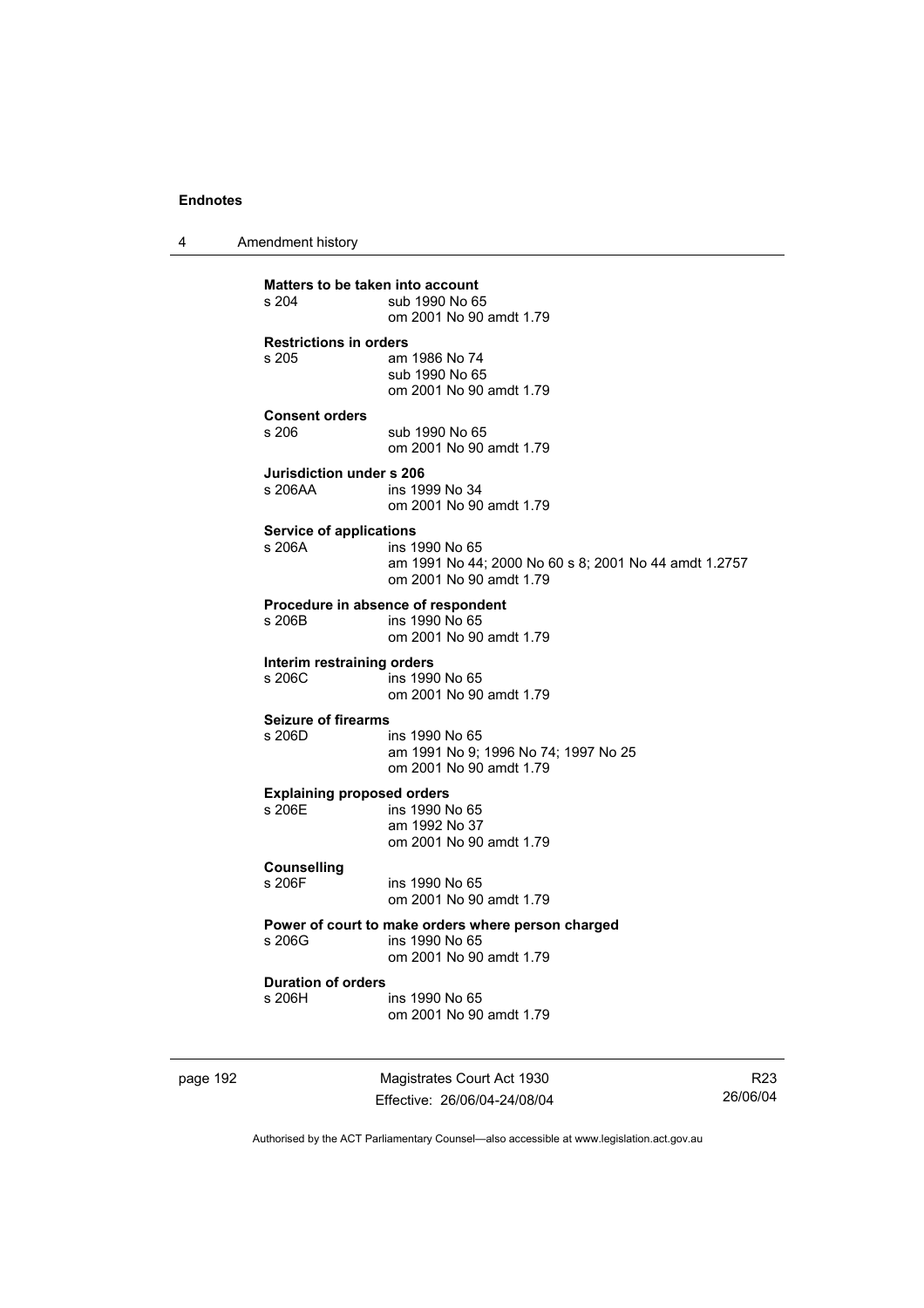| s 2061                           | ins 2001 No 70 amdt 1.67<br>om 2001 No 90 amdt 1.79                                                                    |
|----------------------------------|------------------------------------------------------------------------------------------------------------------------|
| s 206J                           | Variation and revocation of orders<br>ins 1990 No 65<br>am 1991 No 44; 1999 No 64 s 4 sch 2<br>om 2001 No 90 amdt 1.79 |
| Service etc of orders            |                                                                                                                        |
| s 206K                           | ins 1990 No 65<br>am 1991 No 44; 1996 No 51; 2001 No 44 amdt 1.2758,<br>amdt 1.2759<br>om 2001 No 90 amdt 1.79         |
| <b>Offence</b>                   |                                                                                                                        |
| s 206L                           | ins 1990 No 65<br>am 1992 No 37; 1994 No 81; 1997 No 25<br>om 2001 No 90 amdt 1.79                                     |
|                                  | Service other than personal service                                                                                    |
| s 206M                           | ins 1990 No 65<br>om 2001 No 90 amdt 1.79                                                                              |
| Service by police officers       |                                                                                                                        |
| s 206N                           | ins 1990 No 65<br>am 1991 No 44<br>om 2001 No 90 amdt 1.79                                                             |
|                                  | Restriction on publication of reports of proceedings                                                                   |
| s 206P                           | ins 1990 No 65                                                                                                         |
|                                  | am 1994 No 81; 1998 No 38<br>om 2001 No 90 amdt 1.79                                                                   |
|                                  | Limits of restriction on publication                                                                                   |
| s 206PA                          | ins 1998 No 38                                                                                                         |
|                                  | om 2001 No 90 amdt 1.79                                                                                                |
|                                  | Application not invalid only because made under wrong Act                                                              |
| s 206PB                          | ins 1998 No 38<br>om 2001 No 90 amdt 1.79                                                                              |
| <b>Appeals</b>                   |                                                                                                                        |
| s 206Q                           | ins 1990 No 65                                                                                                         |
|                                  | am 1995 No 46<br>om 2001 No 90 amdt 1.79                                                                               |
| <b>Application of Crimes Act</b> |                                                                                                                        |
| s 206R                           | ins 1990 No 65                                                                                                         |
|                                  | om 2001 No 90 amdt 1.79                                                                                                |

R23 26/06/04

Magistrates Court Act 1930 Effective: 26/06/04-24/08/04 page 193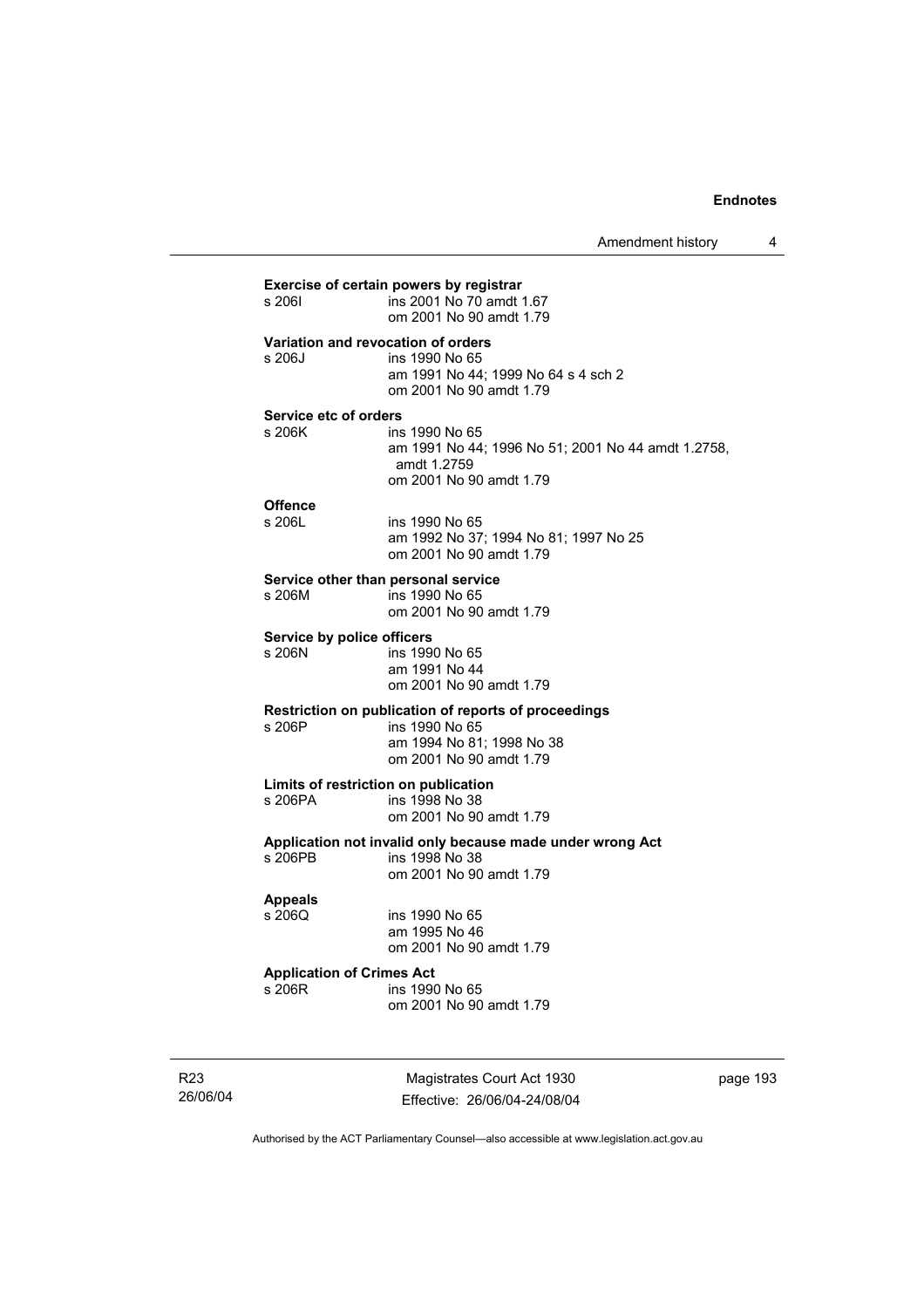4 Amendment history

**Appeals to Supreme Court**  pt 11 hdg sub 1972 No 37 **Appellate jurisdiction of Supreme Court**  div 11.1 hdg (prev pt 11 div 1 hdg) ins 1972 No 37 renum R8 LA **Jurisdiction of Supreme Court**  s 207 sub 1937 No 28 am 1967 No 1; 1968 No 25 sub 1972 No 37 am 1985 No 67; 1990 No 65; 2001 No 90 amdt 1.80 **Appeals**  (prev pt 11 div 2 hdg) ins 1972 No 37 renum R8 LA **Appeals to which div 11.2 applies**  s 208 sub 1937 No 28 am 1953 No 14; 1958 No 12; 1968 No 25 sub 1972 No 37 am 1984 No 16; 1985 Nos 41 and 67; 1986 Nos 33 and 74; 1990 No 65; 1992 No 9; 1994 No 61; 1996 No 6 **Appeals in other cases**  s 208A ins 1958 No 12 am 1967 No 1; 1968 No 25 om 1972 No 37 **Substituted service of notice of appeal**  ins 1958 No 12 om 1972 No 37 **Institution of appeal**  s 209 am 1934 No 17 sub 1937 No 28 am 1967 No 1 sub 1972 No 37 am 1984 No 61; 1985 No 67 sub 1986 No 74 **Substituted service of notice of appeal**  s 210 am 1934 No 17 sub 1937 No 28; 1972 No 37 **When appeal deemed to be duly instituted**  s 211 sub 1937 No 28; 1972 No 37; 1985 No 18 om 1986 No 74

page 194 Magistrates Court Act 1930 Effective: 26/06/04-24/08/04

R23 26/06/04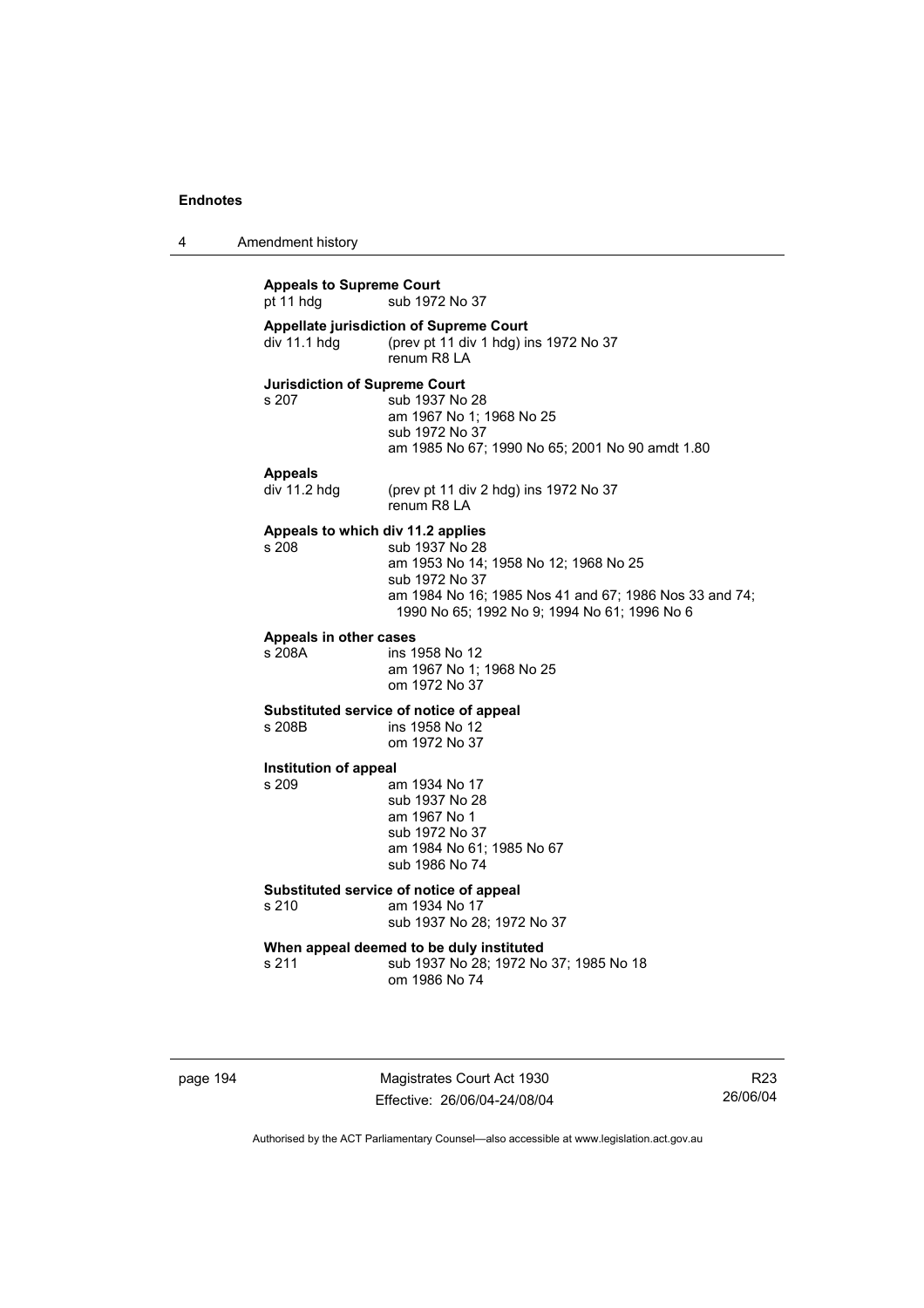# **When appeal deemed to be duly instituted**<br>s 212 **b** sub 1937 No 28: 1958 No

sub 1937 No 28; 1958 No 12 am 1967 No 1 sub 1972 No 37 om 1985 No 18

**Increase in amount of security** 

s 213 sub 1937 No 28; 1972 No 37 om 1985 No 18

**Appeals in cases other than civil cases** 

s 214 sub 1937 No 28 am 1967 No 1 sub 1972 No 37 am 1984 No 61; 1990 No 65

#### **Appeals in relation to grant of bail**

| s 214A | ins 1986 No 33 |
|--------|----------------|
|        | om 1992 No 9   |

#### **Appeals in civil cases**

| s 215 | om 1937 No 28  |
|-------|----------------|
|       | ins 1972 No 37 |
|       | am 1985 No 67  |
|       | om 1986 No 74  |

### **Stay of execution pending appeal in certain cases**

| s 216 | om 1937 No 28        |
|-------|----------------------|
|       | ins 1972 No 37       |
|       | $nm 1001$ No. $62.1$ |

am 1984 No 62; 1986 No 74; 1992 No 9; 1995 No 41

# Execution not to be stayed in other cases except by order of Supreme Court

s 217

s 216

| 5 Z I I | UIIL 1937 INU ZO |
|---------|------------------|
|         | ins 1972 No 37   |
|         | om 1986 No 74    |
|         |                  |

#### **Orders by Supreme Court on appeals**

s 218 om 1937 No 28 ins 1972 No 37 sub 1984 No 61 am 1985 No 67

#### **Barring of right of appeal under div 11.2 if order to review granted**  s 219 om 1937 No 28

 ins 1972 No 37 am 1985 No 67; 1986 No 74

**Orders to review** 

(prev pt 11 div 3 hdg) ins 1972 No 37 renum R8 LA

R23 26/06/04

Magistrates Court Act 1930 Effective: 26/06/04-24/08/04 page 195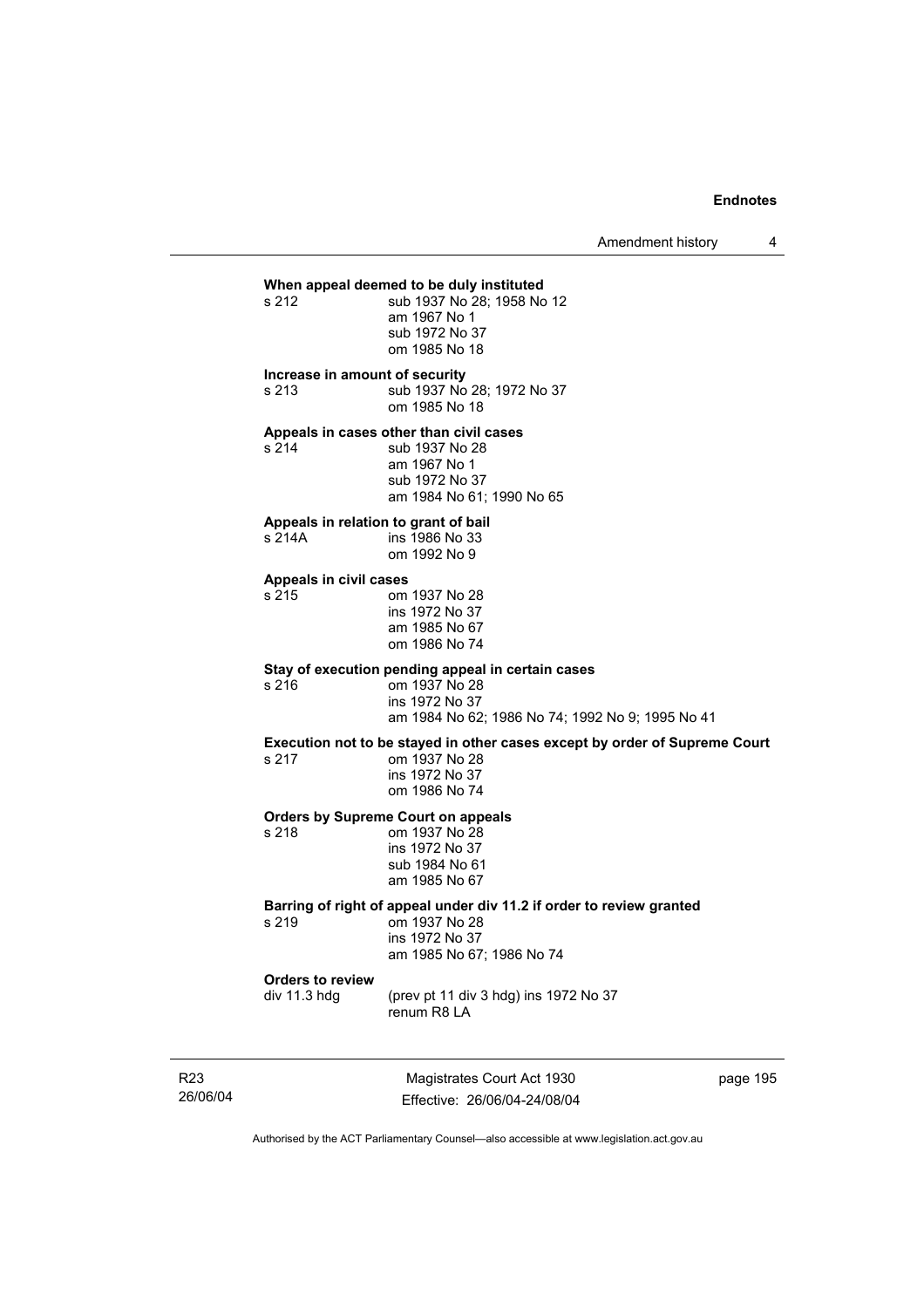4 Amendment history

| s 219A                                   | ins 1972 No 37<br>om 1994 No 61                                                                                                                                                  |
|------------------------------------------|----------------------------------------------------------------------------------------------------------------------------------------------------------------------------------|
| s 219B                                   | Appeals by way of orders to review<br>ins 1972 No 37<br>am 1974 No 14; 1979 No 41; 1984 No 16; 1985 Nos 41 and<br>67; ord 1990 No 9; 1994 No 61; 1996 No 6; pars renum R10<br>LA |
| Grant of order nisi to review<br>s 219C  | ins 1972 No 37<br>am 1974 No 14; 1979 No 41; 1984 No 61; 1985 Nos 41 and<br>67; ord 1990 No 9; 1996 No 6; pars renum R10 LA                                                      |
| s 219D                                   | Security for costs and stay of execution<br>ins 1972 No 37<br>am 1985 Nos 41 and 67; ord 1990 No 9; 1992 No 9; 1996 No<br>6; ss renum R10 LA                                     |
| Non-appearance of applicant<br>s 219E    | ins 1972 No 37<br>am 1996 No 6                                                                                                                                                   |
| <b>Powers of Supreme Court</b><br>s 219F | ins 1972 No 37<br>am 1974 No 14; 1979 No 41; 1985 Nos 41 and 67; ord 1990<br>No 9; ss and pars renum R10 LA                                                                      |
| <b>Absconding appellants</b>             |                                                                                                                                                                                  |
| pt 11 div 3A hdg                         | ins 1984 No 62<br>om 1992 No 9                                                                                                                                                   |
| Interpretation<br>s 219G                 | ins 1984 No 62<br>am 1986 No 74<br>om 1992 No 9                                                                                                                                  |
|                                          | Warrant of apprehension of appellant                                                                                                                                             |
| s 219H                                   | ins 1984 No 62<br>om 1992 No 9                                                                                                                                                   |
| s 219J                                   | Power of Court where person apprehended<br>ins 1984 No 62<br>om 1992 No 9                                                                                                        |
| s 219K                                   | Effect of apprehension of appellant<br>ins 1984 No 62<br>om 1992 No 9                                                                                                            |

page 196 Magistrates Court Act 1930 Effective: 26/06/04-24/08/04

R23 26/06/04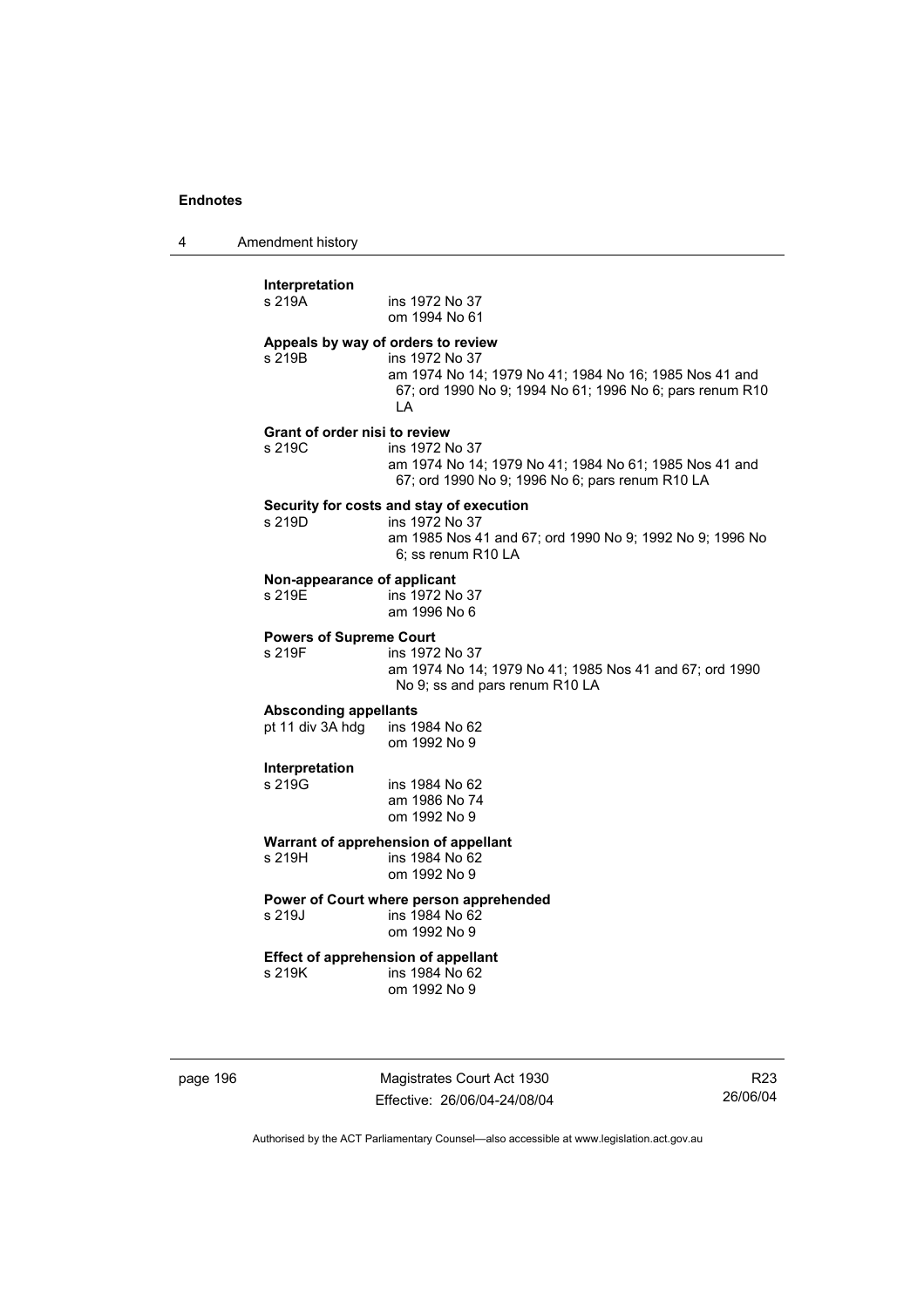Amendment history 4

**Stay of execution not affected**<br>s 219L **ins 1984** No ins 1984 No 62 om 1992 No 9 **General Provisions**  div 11.4 hdg (prev pt 11 div 4 hdg) ins 1972 No 37 renum R8 LA **Forfeiture of recognisance**  s 220 am 1937 No 28; 1972 No 37 sub 1984 No 62 om 1992 No 9 **Magistrate may order appellant to be liberated**  s 221 om 1937 No 28 **Control of Supreme Court over summary convictions**  s 222 am 1937 No 28; 1985 No 67; 1986 No 74 **Amendment**  am 1937 No 28; 1985 No 67; 1986 No 74 **In cases of certiorari**  s 224 am 1937 No 28 **Notice dispensed with**  am 1937 No 28; 1967 No 1; 1985 No 17 **Power of court to admit to bail**  s 226 am 1937 No 28; 1992 No 9 **Respecting the amendment of convictions etc**  s 227 am 1937 No 28; 1985 No 67; 1996 No 6 **Want of summons or information**  s 228 am 1986 No 74 **Provisions applicable in relation to security given for costs of appeal**  s 230 am 1937 No 28 sub 1972 No 37 am 1985 No 18; 1991 No 44 **Magistrate sued for act not within jurisdiction**  s 231 am 1937 No 28; 1953 No 14; 1994 No 61 **Warrant or writ by magistrate on order of court**  s 233 am 1994 No 61 **No action for acts done under order of Supreme Court**  s 234 am 1937 No 28 **No action where proceedings confirmed on appeal**  s 235 am 1994 No 61

R23 26/06/04

Magistrates Court Act 1930 Effective: 26/06/04-24/08/04 page 197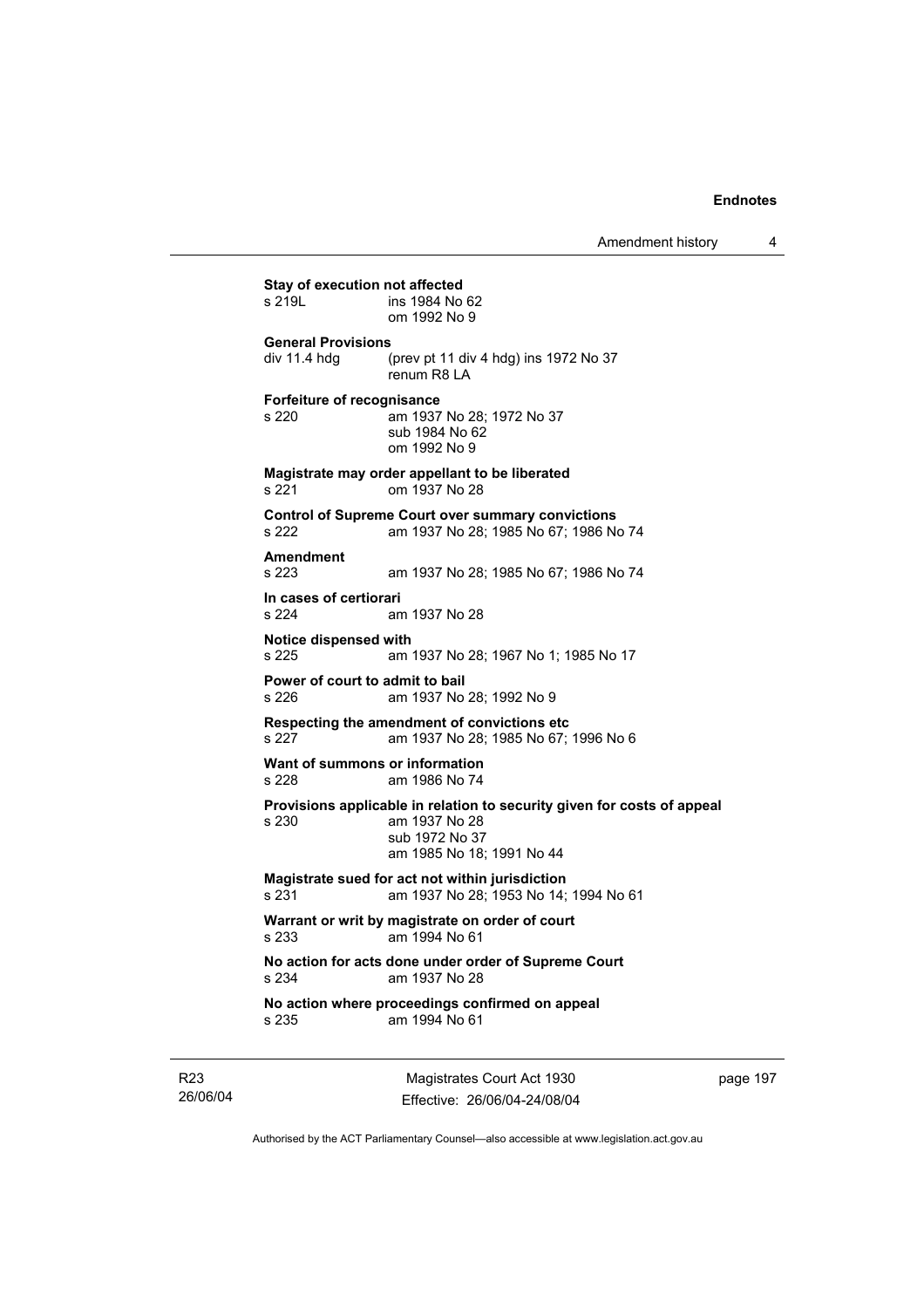**Actions in cases prohibited**  am 1937 No 28 **Limitation of actions**  om 1985 No 66 **Notice of actions**  om 1985 No 66 **Payment of money into court**  s 239 am 1937 No 28; 1986 No 74 **No action against magistrate for judicial acts in Magistrates Court**  am 1985 No 67 **Verdict for defendant**  s 242 am 1937 No 28; 1986 No 74 sub 1996 No 6 **Damages**  s 243 am 1966 No 2 sub 1994 No 61 **Costs**  sub 1953 No 14 am 1994 No 4 **Award of costs**  am 1937 No 28; 1953 No 14; 1986 No 74; 1994 No 61 **Court fees**  s 245 sub 1953 No 14; 1980 No 10 am 1991 Nos 38 and 44 om 1994 No 4 **Remission of fees**  s 245A ins 1937 No 28 sub 1986 No 83 am 1989 No 55; ord 1990 No 5; 1991 No 44; 1993 No 4 om 1994 No 4 **Solicitor's costs**  sub 1937 No 28 om 1986 No 74 **Witnesses expenses**  sub 1953 No 14; 1967 No 1 am 1996 No 6

page 198 Magistrates Court Act 1930 Effective: 26/06/04-24/08/04

R23 26/06/04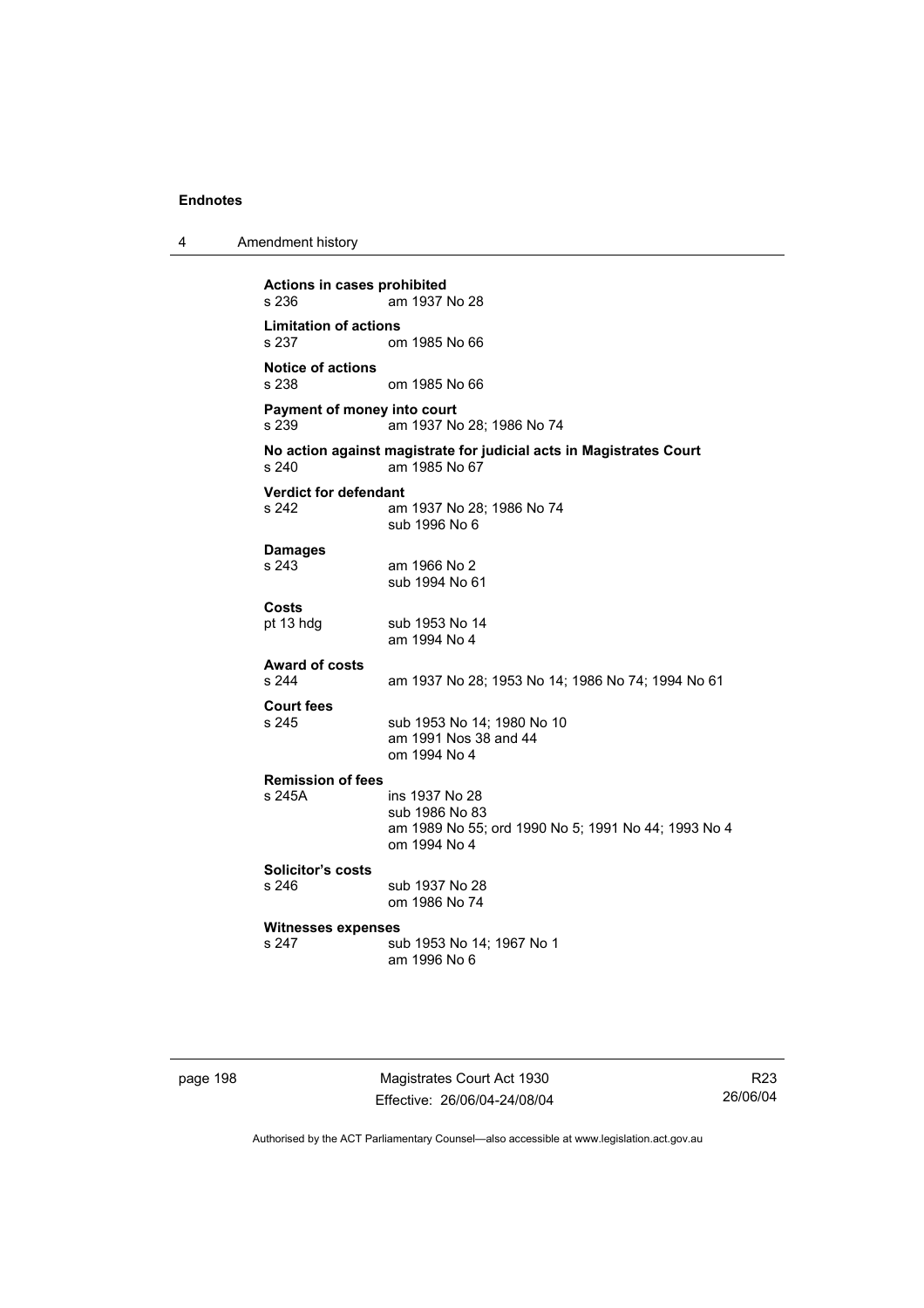# **Court and tribunal fees**  prig pt 13A hdg ins 1974 No 14 om 1992 No 9 ins 1994 No 4 sub 2000 No 1 s 3 sch **Definitions for pt 13A**  s 248 om 1994 No 61 s 49 ins 2001 No 1 s 3 sch am 2001 No 18 s 174 **Determination of fees**  ins 1974 No 14 am 1986 No 53; ord 1990 No 5 om 1992 No 9 ins 1994 No 4 am 1997 No 94; 1998 No 25 sub 2000 No 1 s 3 sch am 2001 No 44 amdt 1.2760 **Payment of fees**  ins 1974 No 14 am 1986 No 53; ord 1990 No 5 om 1992 No 9 ins 1994 No 4 sub 2000 No 1 s 3 sch am 2001 No 44 amdt 1.2761 **Remission, refund, deferral, waiver and exemption of fees**  ins 1974 No 14 om 1992 No 9 ins 1994 No 4 am 1994 No 45; No. 1995 No 46; 1997 No 96; 1999 No 66 sch 3; 1999 No 64 s 4 sch 2 sub 2000 No 1 s 3 sch am 2002 No 36 s 4 (4), (5) exp 11 October 2003 (s 248C (5)) **Recovery of fees in non-criminal proceedings if fees otherwise not payable**  ins 1974 No 14 am 1986 No 53 om 1992 No 9 ins 1994 No 4 sub 2000 No 1 s 3 sch **Recovery of fees in criminal proceedings if fees not otherwise payable**  s 248E ins 1994 No 4 sub 2000 No 1 s 3 sch

R23 26/06/04

Magistrates Court Act 1930 Effective: 26/06/04-24/08/04 page 199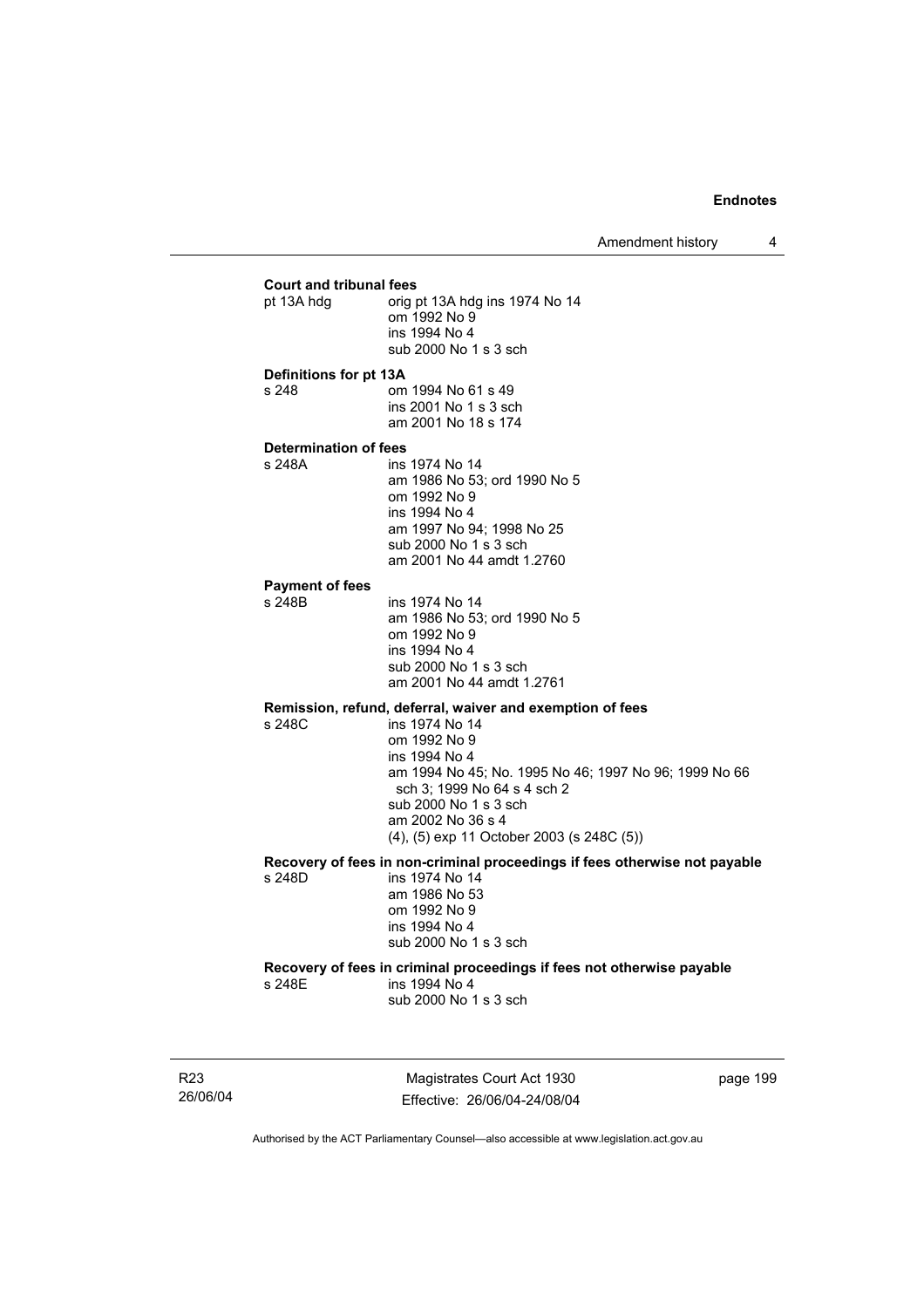4 Amendment history

**Review of decisions**  ins 1994 No 4 am 1996 No 6 sub 2000 No 1 s 3 sch **Securities taken under Act**  s 249 am 1991 No 44 **Recovery of sum due under security**  s 250 ins 1937 No 28 am 1986 No 74; 1991 No 44; 1992 No 9 **Enforcement of payment of sum due by principal**  s 251 om 1937 No 28 **Sums paid by surety may be recovered from principal**  s 252 am 1937 No 28; 1986 No 74; 1992 No 9 **Payment enforced by security**  s 253 am 1992 No 9 **Enforcement of recognisance**  s 254 sub 1974 No 14 am 1986 Nos 53 and 74; ord 1990 No 5; 1991 No 44; 1992 No 9; 1994 No 61 **Directions as to procedure**  ins 1989 No 59 **Appearance by audiovisual or audio links**  s 254B ins 1999 No 22 s 22 am 2000 No 17 s 3 sch 1; A2003-48 amdt 2.11 **Contempt in face of court**  s 255 am 1967 No 1; 1972 No 37; ord 1990 No 5 sub 1993 No 4 am 1994 Nos 66 and 81; 1999 No 22 s 23; ss renum R10 LA **Refusal or failure to give evidence—offence**   $ins$  1994 No 61 am 1995 No 46; 1996 No 6; 1998 Nos 25 and 54 **Refusal or failure to give evidence—committal**  s 255AB ins 1994 No 61 am 1995 No 46 **Commitment to remand centre**<br>s 255A **ins** 1976 No ins 1976 No 42 am 1995 No 41; 1996 No 6; 1998 No 25

page 200 Magistrates Court Act 1930 Effective: 26/06/04-24/08/04

R23 26/06/04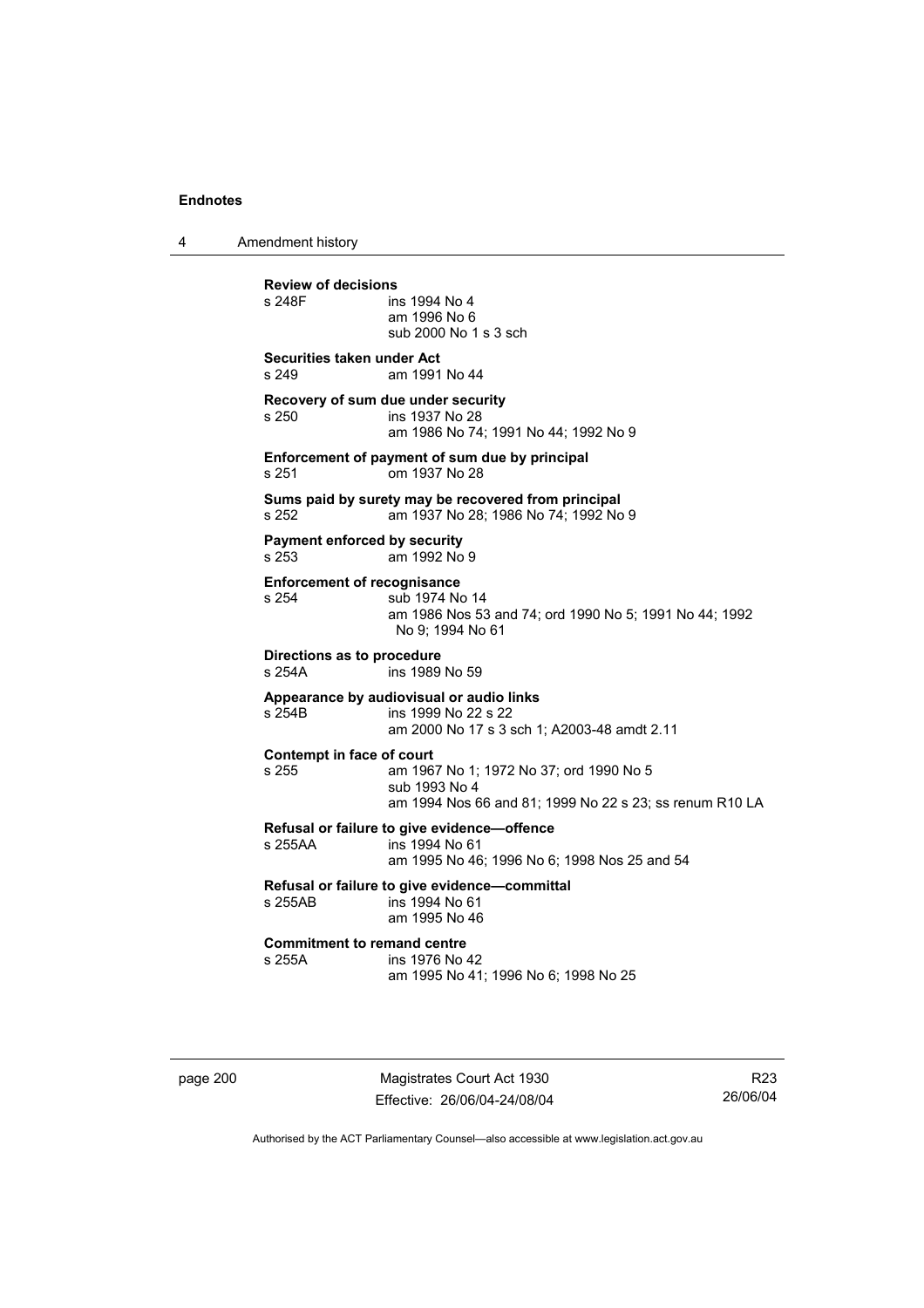| s 255B hdg                                    | am 1991 No 44                                                                                                                                                                                                                                                                                                                                                                                                                                                                                                    |
|-----------------------------------------------|------------------------------------------------------------------------------------------------------------------------------------------------------------------------------------------------------------------------------------------------------------------------------------------------------------------------------------------------------------------------------------------------------------------------------------------------------------------------------------------------------------------|
| s 255B                                        | ins 1980 No 4                                                                                                                                                                                                                                                                                                                                                                                                                                                                                                    |
|                                               | am 1986 No 71; 1991 No 44                                                                                                                                                                                                                                                                                                                                                                                                                                                                                        |
| <b>Applications for transcripts</b><br>s 255C | ins 1980 No 4                                                                                                                                                                                                                                                                                                                                                                                                                                                                                                    |
|                                               | am 1986 Nos 71 and 83; 1988 No 45; 1991 Nos 38 and 44;<br>1993 No 4; 1994 No 4; 1999 No 22 s 24                                                                                                                                                                                                                                                                                                                                                                                                                  |
| <b>Forms</b>                                  |                                                                                                                                                                                                                                                                                                                                                                                                                                                                                                                  |
| s 256                                         | am 1967 No 1; 1970 No 15; 1974 No 14; 1979 No 33; 1993 No<br>4; 2001 No 44 amdts 1.2762-1.2764<br>(8)-(11) exp 12 September 2002 (s 256 (11))                                                                                                                                                                                                                                                                                                                                                                    |
|                                               | Power of Minister to determine fees                                                                                                                                                                                                                                                                                                                                                                                                                                                                              |
| s 257                                         | am 1937 No 28                                                                                                                                                                                                                                                                                                                                                                                                                                                                                                    |
|                                               | om 1986 No 74<br>ins 1991 No 38                                                                                                                                                                                                                                                                                                                                                                                                                                                                                  |
|                                               | om 1994 No 4                                                                                                                                                                                                                                                                                                                                                                                                                                                                                                     |
|                                               | Power to make rules or regulations                                                                                                                                                                                                                                                                                                                                                                                                                                                                               |
| s 258                                         | am 1932 No 21; 1937 No 28; 1953 No 14; 1986 No 74; ord<br>1990 No 5; 1991 No 44; 2001 No 44 amdts 1.2765-1.2768                                                                                                                                                                                                                                                                                                                                                                                                  |
| <b>Transitional</b>                           |                                                                                                                                                                                                                                                                                                                                                                                                                                                                                                                  |
| pt 16 hdg                                     | ins 1999 No 34<br>om 2001 No 90 amdt 1.81                                                                                                                                                                                                                                                                                                                                                                                                                                                                        |
|                                               | Application of s 203 (as amended) and s 206AA                                                                                                                                                                                                                                                                                                                                                                                                                                                                    |
| s 259                                         | ins 1999 No 34                                                                                                                                                                                                                                                                                                                                                                                                                                                                                                   |
|                                               | om 2001 No 90 amdt 1.81                                                                                                                                                                                                                                                                                                                                                                                                                                                                                          |
| Oath                                          |                                                                                                                                                                                                                                                                                                                                                                                                                                                                                                                  |
| sch 1                                         | orig sch 1 am 1937 No 28; 1938 No 25 (as am 1938 No 35);<br>1938 No 35; 1953 No 14; 1958 No 12; 1966 No 2; 1967 No 1;<br>1968 No 25; 1972 No 37; 1974 No 14; 1976 No 42; 1977 Nos<br>34 and 61; 1978 No 46; 1979 No 33; 1984 No 62; 1985 No<br>67; 1986 No 74; 1989 No 59; 1990 No 65; 1991 No 44; 1992<br>Nos 9 and 37; 1993 No 4; 1994 No 61; 1996 Nos 6 and 82;<br>1998 No 67<br>om 2001 No 44 amdt 1.2769<br>(prev sch 2) am 1938 No 25 (as am 1938 No 35)<br>om 1977 No 4<br>ins 1977 No 4<br>am 1997 No 94 |
|                                               | renum 2001 No 44 amdt 1.2770                                                                                                                                                                                                                                                                                                                                                                                                                                                                                     |
| Oath                                          |                                                                                                                                                                                                                                                                                                                                                                                                                                                                                                                  |
| sch <sub>2</sub>                              | renum as sch 1                                                                                                                                                                                                                                                                                                                                                                                                                                                                                                   |

R23 26/06/04

Magistrates Court Act 1930 Effective: 26/06/04-24/08/04 page 201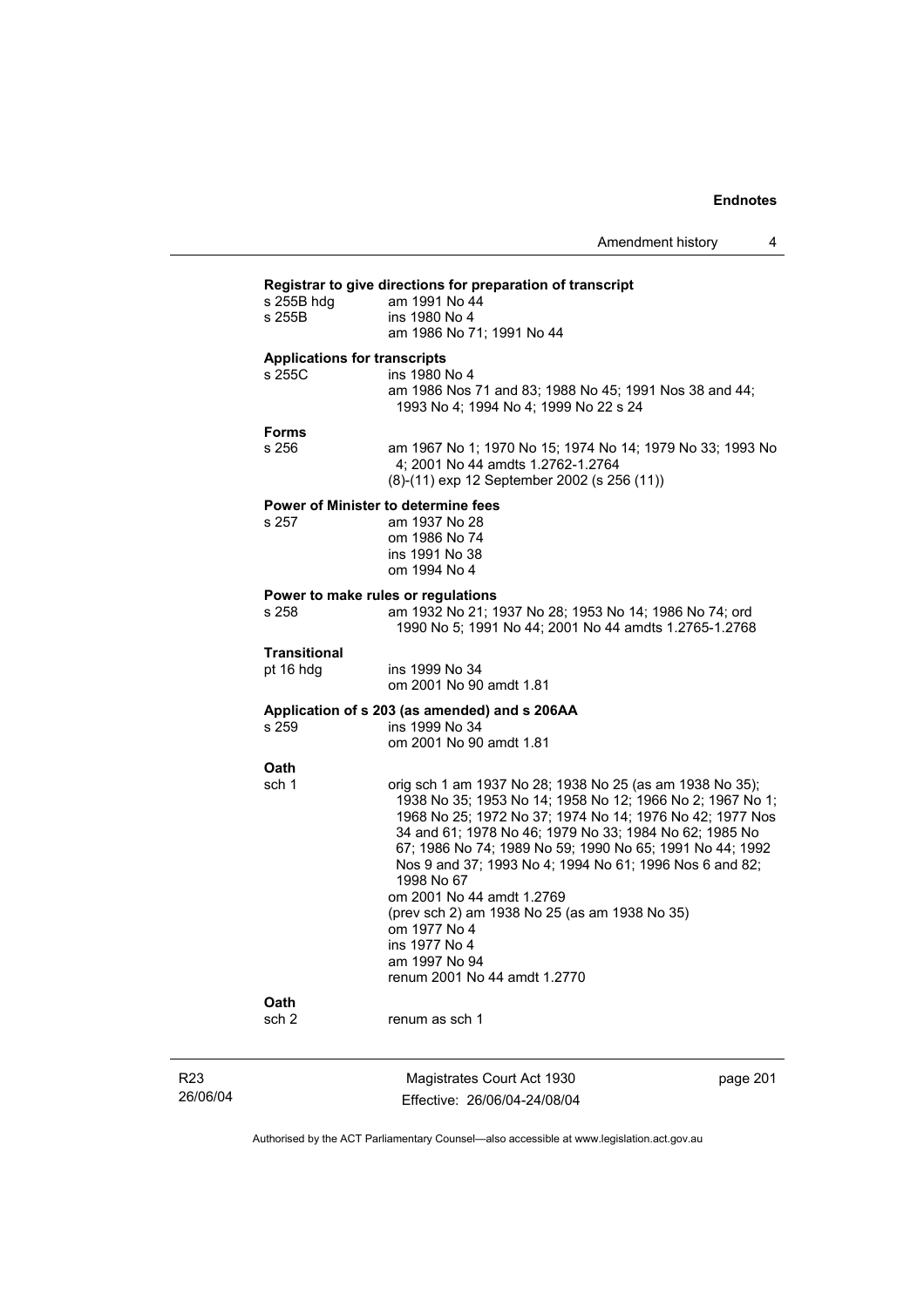```
5 Earlier republications
```

| sch 3               | am 1938 No 25 (as am 1938 No 35); 1976 No 42; 1985 No 67;<br>1991 No 44<br>om 2001 No 44 amdt 1.2771 |  |
|---------------------|------------------------------------------------------------------------------------------------------|--|
| Fees                |                                                                                                      |  |
| sch 4               | am 1937 Nos 5 and 28                                                                                 |  |
|                     | om 1953 No 14                                                                                        |  |
| sch 5               | om 1953 No 14                                                                                        |  |
| Witnesses' expenses |                                                                                                      |  |
| sch 6               | om 1953 No 14                                                                                        |  |

# **5 Earlier republications**

Some earlier republications were not numbered. The number in column 1 refers to the publication order.

Since 12 September 2001 every authorised republication has been published in electronic pdf format on the ACT legislation register. A selection of authorised republications have also been published in printed format. These republications are marked with an asterisk (\*) in column 1. Except for the footer, electronic and printed versions of an authorised republication are identical.

| <b>Republication No Amendments to</b> |                       | <b>Republication date</b> |
|---------------------------------------|-----------------------|---------------------------|
| 1                                     | Act 1992 No 37        | 3 August 1992             |
| 2                                     | Act 1993 No 91        | 31 December 1993          |
| 3                                     | Act 1994 No 81        | 10 April 1995             |
| 4                                     | Act 1997 No 25        | 30 May 1997               |
| 5                                     | Act 1997 No 96        | 1 June 1998               |
| 6                                     | Act 1999 No 12        | 31 March 1999             |
| 7                                     | Act 2000 No 60        | 20 November 2000          |
| 8                                     | <u>Act 2001 No 90</u> | 12 September 2001         |
| 9                                     | Act 2001 No 90        | 3 December 2001           |
| 10                                    | Act 2002 No 2         | 14 March 2002             |
| $11*$                                 | Act 2002 No 2         | 27 March 2002             |
| 12                                    | Act 2002 No 2         | 1 July 2002               |
|                                       |                       |                           |

page 202 Magistrates Court Act 1930 Effective: 26/06/04-24/08/04

R23 26/06/04